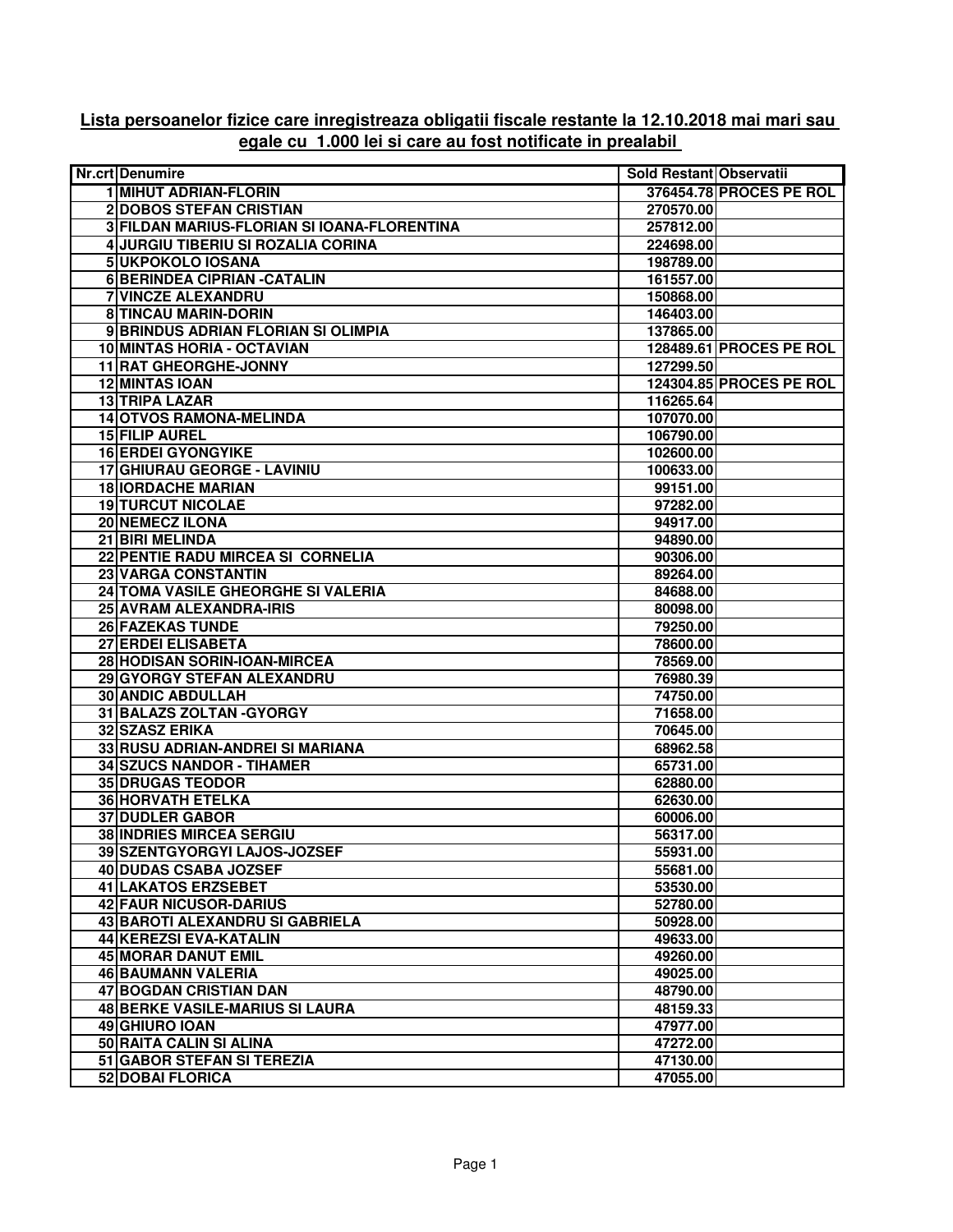| <b>Nr.crt Denumire</b>               | Sold Restant Observatii |                        |
|--------------------------------------|-------------------------|------------------------|
| 53 TUDORAN MARCEL MARIUS             | 46654.00                |                        |
| 54 SABIN ANDRADA-IOANA               | 45943.00                |                        |
| <b>55 LUPSE NICOLAE</b>              | 45758.00                |                        |
| 56 BEKE ZOLTAN                       | 45126.00                |                        |
| 57 KISS ROTH MONICA SI LAJOS         | 44356.00                |                        |
| 58 DRAGUS DANIEL-IOAN                | 44130.00                |                        |
| 59 ERDEI CSILLA                      | 44080.00                |                        |
| 60 MADUTA IOANA ADINA                | 43404.00                |                        |
| 61 DOBAI MARIUS DAN                  | 43316.97                |                        |
| 62 IVANOV C-TIN DANIEL-VASADI MAGD.  | 43109.00                |                        |
| 63 CAPOTA PAVEL SI MARIA             | 42417.96                |                        |
| 64 GYORGY-CSAKI ERNEST SI IBOLYA     | 42203.00                |                        |
| 65 ROSTAS DITA                       | 41556.44                |                        |
| 66 TRIFA CALIN-CIPRIAN               | 41374.26                |                        |
| <b>67 BOGDAN GHEORGHE</b>            | 40964.00                |                        |
| 68 CIUCA ILIE                        | 40870.00                |                        |
| 69 HILANI RADWAN                     | 40649.00                |                        |
| <b>70 CLOPCE GAVRIL SI LUCIA</b>     | 39927.00                |                        |
| 71 SORODOC IONEL VIOREL              | 39681.90                |                        |
| <b>72 COZMA NICOLAIE-TEODOR</b>      | 39619.02                |                        |
| 73 BUT ADRIAN-GYORGY                 | 39409.00                |                        |
| <b>74 KENDEFFY MARIA</b>             | 39199.00                |                        |
| 75 MOS ALINA LACRIMIOARA             | 38989.00                |                        |
| <b>76 CSAKI KALMAN</b>               | 38579.00                |                        |
| 77 MUDURA LEONTIN SANDU SI MIRELA    | 38576.66                |                        |
| <b>78 PETREA HOREA COSMIN</b>        | 38395.00                |                        |
| 79 BABO KALMAN                       | 38384.46                |                        |
| 80 MATEIAS IOAN                      | 37733.00                |                        |
| 81 MANEA ROMOLUT SI FLOARE           | 37595.00                |                        |
| 82 MANEA DARIUS-FLAVIUS              | 37578.00                |                        |
| <b>83 FRINC CALIN DORU</b>           | 37564.00                |                        |
| 84 COITA FLOARE-AURICA               | 37468.00                |                        |
| <b>85 MIHALCEA VASILE</b>            | 36928.00                |                        |
| 86 CHIRILA ADRIAN FLORIN             | 36585.00                |                        |
| 87 TASNADI LEVENTE SI CORINA         | 36300.10                |                        |
| <b>88 MARTIN DUMITRU</b>             | 36002.00                |                        |
| 89 MARIN ION SI EMILIA               | 35785.00                |                        |
| 90 DEMETER ALEXANDRU                 | 35392.00                |                        |
| 91 BAICAN AUREL                      | 35321.00                |                        |
| 92 PINTEA EMILIA-VIORICA             |                         | 35176.76 PROCES PE ROL |
| 93 GABOR MATEI                       | 35130.50                |                        |
| 94 SABAU DANIEL-IOSIF                | 35098.00                |                        |
| 95 POPESCU COSTEL                    | 34998.00                |                        |
| 96 PERRIA CAMELIA-RAMONA             | 34961.40                |                        |
| 97 GALEA FLORIAN CALIN SI ENIKO      | 34951.00                |                        |
| 98 RACOLTA MARIUS SORIN              | 34689.00                |                        |
| 99 SALAJAN ADRIANA-MARTA             | 33835.00                |                        |
| <b>100 MORGOS ADRIAN</b>             | 33692.00                |                        |
| 101 MIHOC SILVIAN                    | 33523.00                |                        |
| <b>102 BADEA SIMONA</b>              | 32890.00                |                        |
| <b>103 MARICESCU GABRIEL IOAN</b>    | 32744.00                |                        |
| <b>104 STEFAN IONEL</b>              | 32718.00                |                        |
| <b>105 PUSCAS AVRAM SI LIDIA</b>     | 32650.50                |                        |
| <b>106 MOISIL PAMFIL SI NASTASIA</b> | 32609.00                |                        |
| <b>107 MORTAN GHEORGHE-SORIN</b>     | 32475.00                |                        |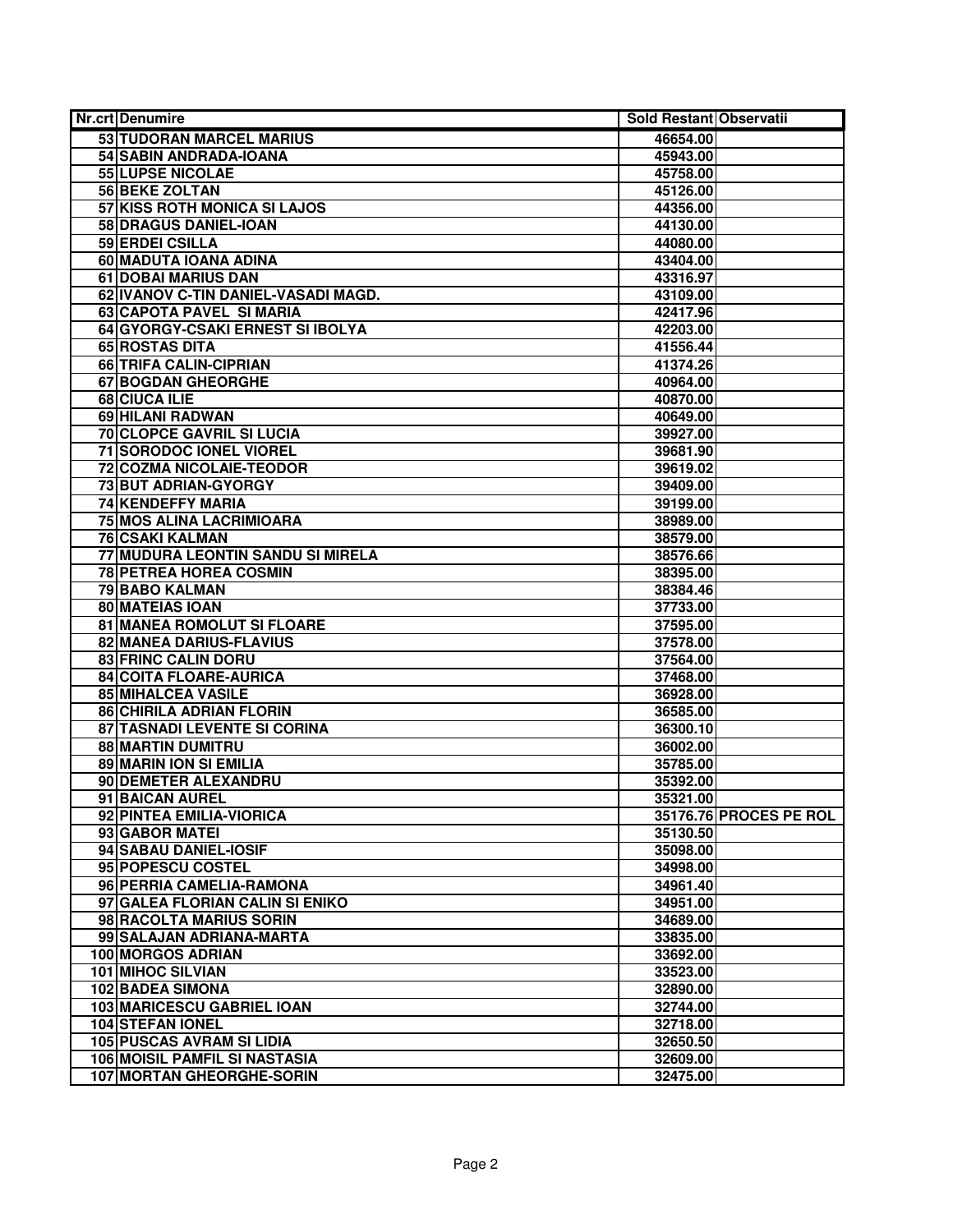| <b>Nr.crt Denumire</b>                       | Sold Restant Observatii |  |
|----------------------------------------------|-------------------------|--|
| <b>108 SIMINIC CALIN CIPRIAN</b>             | 31964.00                |  |
| <b>109 ERDEI ROMULUS MODIGLIANI</b>          | 31722.00                |  |
| <b>110 BARANKA RUPI</b>                      | 31620.00                |  |
| 111 BOCA MARIAN MARCEL                       | 31538.71                |  |
| <b>112 KONCSAG ARTHUR</b>                    | 31424.00                |  |
| <b>113 ROSTAS JEAN</b>                       | 31300.00                |  |
| <b>114 HORVATH SANDOR</b>                    | 30942.00                |  |
| 115 POPA ADRIAN                              | 30799.00                |  |
| <b>116 BUHAS CARMEN-LAURA</b>                | 30548.00                |  |
| <b>117 BALOG LADISLAU</b>                    | 30538.00                |  |
| <b>118 HODUT NORBERT JANOS</b>               | 30485.00                |  |
| <b>119 STERIU VIOREL</b>                     | 30370.00                |  |
| <b>120 CHIS FLORIAN DAN</b>                  | 30342.00                |  |
| 121 FISCUTEAN TIBERIU-OCTAVIAN SI DANA-IOANA | 30307.00                |  |
| <b>122 GHIURAU CALIN CLAUDIU</b>             | 30255.00                |  |
| <b>123 TESLARU TRAIAN</b>                    | 30000.00                |  |
| <b>124 TIRON ANDREEA-ALINA</b>               | 29586.00                |  |
| <b>125 FREUNDLICH SAMUEL ADAM</b>            | 29399.00                |  |
| <b>126 TODERICI DORIN-CORNEL</b>             | 29071.92                |  |
| 127 KHALFALLAH SAMI BEN KHALFALLAH           | 28957.00                |  |
| <b>128 VARGA MARGIT</b>                      | 28800.00                |  |
| 129 KHAWALED ISSA                            | 28765.00                |  |
| 130 BALAWI ISSAM                             | 28673.00                |  |
| <b>131 LACATOS PAMELA</b>                    | 28355.00                |  |
| <b>132 ROSTAS MIHALY</b>                     | 28325.00                |  |
| <b>133 GEBER TUNDE</b>                       | 28315.00                |  |
| <b>134 SAVAN AUGUSTIN-SEBASTIAN</b>          | 28204.01                |  |
| <b>135 AVRAM DANIEL RADU</b>                 | 28035.00                |  |
| <b>136 NANASSY NORBERT CSABA</b>             | 27796.50                |  |
| <b>137 BEKO ANDRAS</b>                       | 27443.00                |  |
| 138 MERCE-SABAU DANIEL-LUCIAN                | 27416.00                |  |
| <b>139 BELU ADRIAN</b>                       | 27290.00                |  |
| <b>140 POP ANDRADA</b>                       | 27285.00                |  |
| 141 GABOR IOAN                               | 27162.00                |  |
| <b>142 TUDOR CONSTANTIN-SEBASTIAN</b>        | 27121.00                |  |
| <b>143 COTUNA NICOLAE CRISTIAN</b>           | 26917.00                |  |
| <b>144 MATEIAS TEODOR MARIUS</b>             | 26790.00                |  |
| <b>145 HANSEN JUHAS CORNEL</b>               | 26731.00                |  |
| <b>146 DUDLER DAN-IOSIF</b>                  | 26610.00                |  |
| <b>147 PUCHIANU DOREL</b>                    | 26557.00                |  |
| 148 GANTNER IUDITA IRINA SI CAROL            | 26176.00                |  |
| <b>149 FECHETE OCTAV LUCRETIU</b>            | 25978.00                |  |
| <b>150 GHIURAU GHEORGHE</b>                  | 25703.00                |  |
| <b>151 CUCIULA ADRIAN-LEONTIN</b>            | 25653.00                |  |
| <b>152 REPCIUC SEBASTIAN</b>                 | 25652.00                |  |
| <b>153 HIRTEA CRISTIAN GABRIEL</b>           | 25497.00                |  |
| 154 PORTAN CALIN-IOAN CABINET DE AVOCAT      | 25379.00                |  |
| <b>155 KOSZEGHI VIOREL SI FLOARE</b>         | 25368.00                |  |
| <b>156 SALAGEAN TEODORA DIANA</b>            | 25346.00                |  |
| <b>157 TUDOSE MIRCEA</b>                     | 25279.00                |  |
| 158 FABANELLI GIOVANNI                       | 25227.00                |  |
| <b>159 MUDURA LILIANA MONICA</b>             | 25216.00                |  |
| <b>160 BOGDAN DAN VIOREL</b>                 | 25113.00                |  |
| 161 SERES JANOS ZSOLT                        | 25061.00                |  |
| <b>162 PFA MOS ALEXANDRU</b>                 | 25000.00                |  |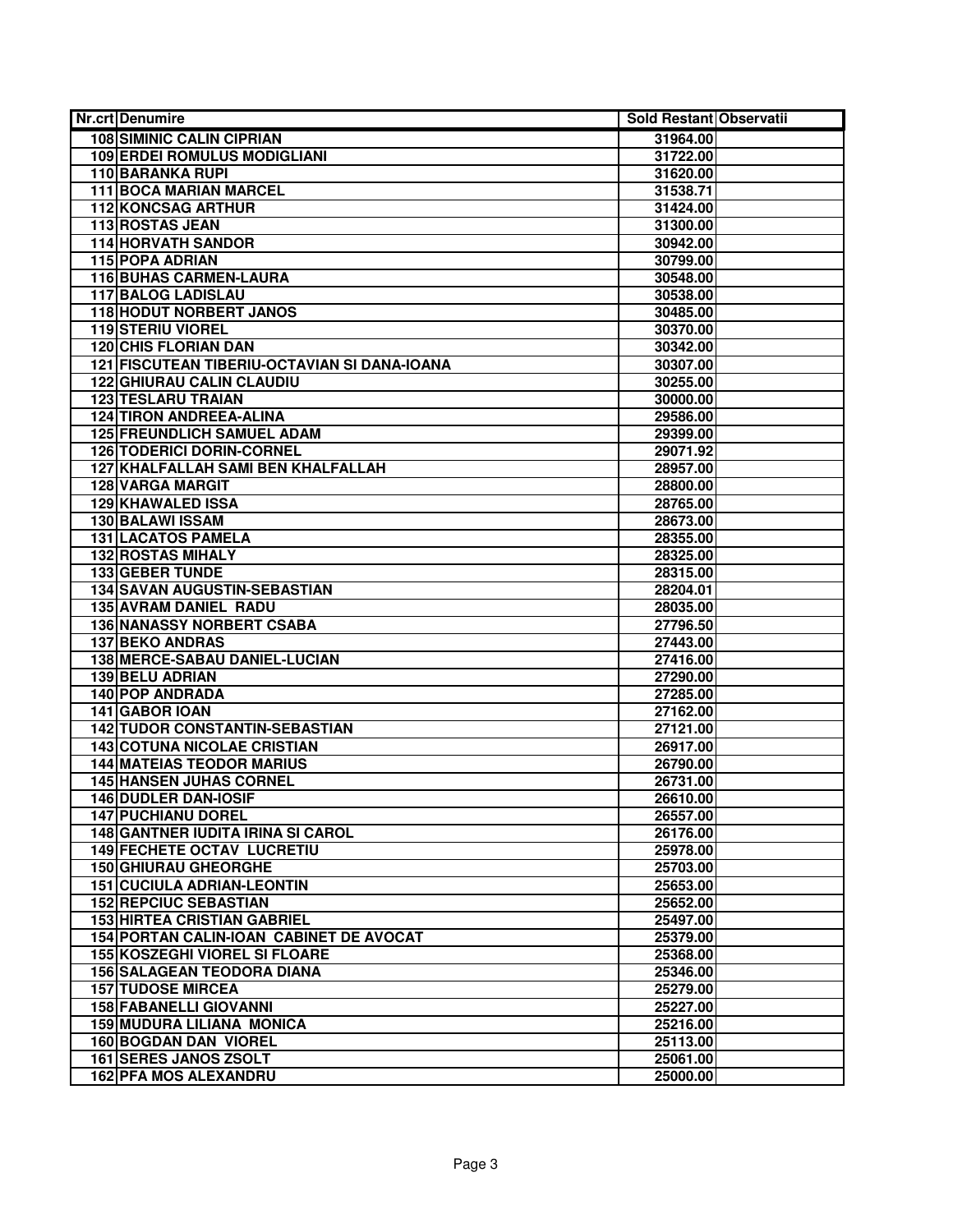| <b>Nr.crt Denumire</b>                                   | Sold Restant Observatii |  |
|----------------------------------------------------------|-------------------------|--|
| <b>163 SFERLE DANUT</b>                                  | 24734.40                |  |
| <b>164 TIRLA NICOLAE</b>                                 | 24695.00                |  |
| <b>165 CIMERDEAN RARES - MIREL SI KLARA</b>              | 24693.00                |  |
| <b>166 COMAN VASILE</b>                                  | 24255.00                |  |
| <b>167 BALIBAN MARCEL</b>                                | 24253.00                |  |
| 168 COVACI MIRCEA-MIHAI                                  | 24251.00                |  |
| <b>169 CEARNAU OVIDIU DANIEL</b>                         | 24235.00                |  |
| 170 GABOR MATEI                                          | 24159.00                |  |
| <b>171 MURVAI NORBERT-EUGEN</b>                          | 23927.00                |  |
| <b>172 TROISTA ION</b>                                   | 23867.00                |  |
| 173 GHETI RAUL-EMANUEL                                   | 23865.00                |  |
| <b>174 RATKAI ZOLTAN</b>                                 | 23832.00                |  |
| <b>175 GHIURO RAUL-FABIAN</b>                            | 23762.00                |  |
| 176 MOGYOROSI IULIANNA SI BIHARI PIROSKA SI PENZES IRENE | 23686.00                |  |
| <b>177 LAZUREANU MIRCEA FLORIN</b>                       | 23531.00                |  |
| <b>178 GABOR DUMITRU</b>                                 | 23500.00                |  |
| <b>179 BUDURA VASILE SI SILVIA</b>                       | 23370.00                |  |
| 180 MERCE-PASCA MARIUS-LUCIAN                            | 23281.00                |  |
| <b>181 GHERMAN NICU-FLORIAN</b>                          | 23195.00                |  |
| 182 BODO NORBERT-ZSOLT                                   | 22997.00                |  |
| <b>183 SZTOJKA ISTVAN</b>                                | 22942.00                |  |
| <b>184 TIRLEA LOREDANA</b>                               | 22874.00                |  |
| 185 RADU IOAN                                            | 22749.00                |  |
| <b>186 HORVATH NORBERT</b>                               | 22725.00                |  |
| <b>187 SZEKELY ERVIN-CRISTIAN</b>                        | 22719.00                |  |
| <b>188 MUDURE VICTOR SI ADRIANA</b>                      | 22715.00                |  |
| <b>189 CIUCIU DUMITRU</b>                                | 22710.00                |  |
| <b>190 LUNGU MONIKA EVA</b>                              | 22700.00                |  |
| 191 UNGVARI GYULA ZOLTAN                                 | 22600.00                |  |
| 192 MELEG CSABA                                          | 22441.14                |  |
| 193 KABAI GYORGY                                         | 22438.00                |  |
| <b>194 ROSTAS ANCUTA</b>                                 | 22394.00                |  |
| <b>195 KOVACS ELVIRA</b>                                 | 22360.00                |  |
| 196 GUBA PAUL-CAROL SI CSILLA-ANGELA                     | 22301.00                |  |
| <b>197 BRIZZI PAOLO</b>                                  | 22129.00                |  |
| 198 GAL IOAN                                             | 22129.00                |  |
| 199 ANTOCI IOAN                                          | 21977.66                |  |
| 200 OPREA LACRAMIOARA-MARIANA                            | 21730.00                |  |
| <b>201 SUPURAN CIPRIAN-ROMEO</b>                         | 21667.00                |  |
| 202 PORTAN PAVEL-LUCIAN                                  | 21627.00                |  |
| 203 ZSISKU LAJOS                                         | 21590.00                |  |
| 204 PRODAN ZAHARIA-ZOLTAN                                | 21581.00                |  |
| <b>205 BUSANU VERONICA</b>                               | 21576.45                |  |
| 206 KALLO ALBERT                                         | 21527.00                |  |
| 207 VIDICAN ELENA-OLIMPIA                                | 21480.01                |  |
| 208 ISZTOJKA GAVRIL                                      | 21425.00                |  |
| 209 BOSNYAK OTTO                                         | 21407.00                |  |
| 210 IGNATESCU EDIT-SAROLTA                               | 21266.00                |  |
| 211 NAGY DAVID-CRISTIAN                                  | 21100.00                |  |
| 212 JUDEA CORNELIA-CARMEN                                | 21093.00                |  |
| 213 MANGRA PETRU-LIVIU                                   | 20907.00                |  |
| 214 BELETCHI SIMONA                                      | 20833.00                |  |
| 215 SALAJAN CIPRIAN                                      | 20813.00                |  |
| 216 TIGAN MIHAELA-ANAMARIA                               | 20812.00                |  |
| 217 GABOR IANCU                                          | 20780.00                |  |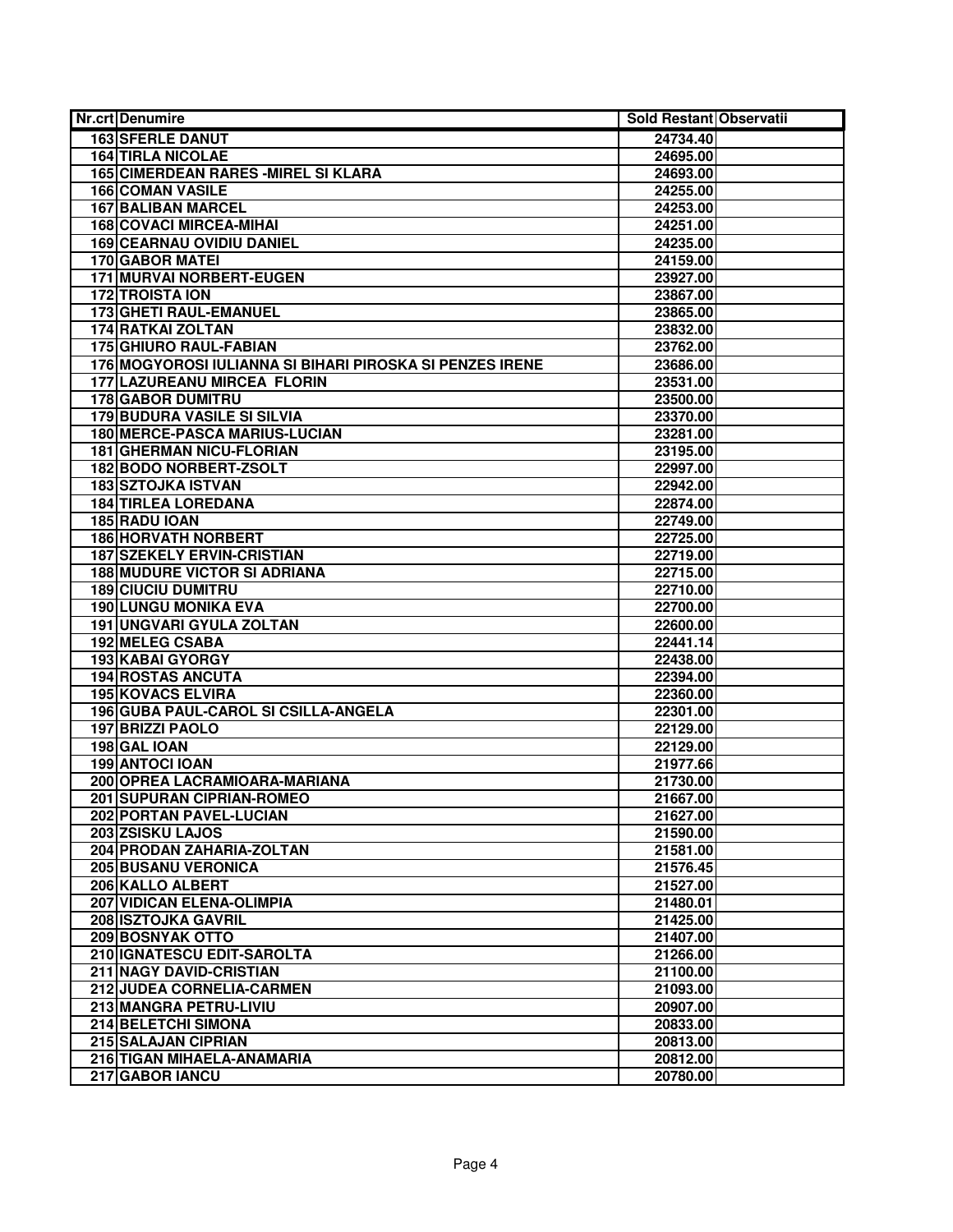| <b>Nr.crt Denumire</b>                | Sold Restant Observatii |  |
|---------------------------------------|-------------------------|--|
| 218 SAS SORIN ADRIAN                  | 20761.00                |  |
| 219 BUDAI ADAM                        | 20748.00                |  |
| <b>220 ISZTOIKA MARIA</b>             | 20699.00                |  |
| 221 TARLEA HORATIU RAZVAN             | 20641.00                |  |
| 222 IUHAS GHEORGHE SI FLOARE          | 20610.00                |  |
| <b>223 ISZTOIKA EVA</b>               | 20544.96                |  |
| <b>224 AVRAM GAVRIL</b>               | 20532.00                |  |
| 225 FAZEKAS LEVENTE-ERVIN             | 20476.00                |  |
| 226 BARANKA MINDRA                    | 20426.00                |  |
| 227 DEMIAN ISTVAN CSABA               | 20258.00                |  |
| 228 GABOR IOAN                        | 20251.51                |  |
| 229 KULCSAR STEFAN                    | 20165.00                |  |
| 230 PANTEA ARTHUR CORNEL              | 20113.00                |  |
| 231 SAVA ADRIAN FELICIAN              | 20097.00                |  |
| 232 BOCHIS EMILIA TAMARA              | 20000.00                |  |
| 233 PANTIS MARIA SI ARON              | 20000.00                |  |
| 234 ROSCA LUCIA                       | 20000.00                |  |
| 235 POPA DORU-ADRIAN-IOAN             | 19781.00                |  |
| <b>236 GABOR CRISTIAN FLORIN</b>      | 19776.00                |  |
| 237 VID AUREL                         | 19775.00                |  |
| <b>238 GABOR MATEI</b>                | 19762.00                |  |
| 239 ABRUDAN IOAN ADRIAN               | 19565.00                |  |
| 240 USVAT ADRIAN                      | 19564.00                |  |
| <b>241 HEPES FLORIN CLAUDIU</b>       | 19557.00                |  |
| <b>242 MICULESCU DACIAN MIRCEA</b>    | 19448.15                |  |
| 243 OPRIS OVIDIU                      | 19440.00                |  |
| 244 STANA VASILE-CALIN SI DANA-JANINA | 19365.00                |  |
| <b>245 ZAHARIA MARIUS</b>             | 19355.05                |  |
| 246 BUNGAU FLORIN                     | 19337.50                |  |
| 247 MITU CONSTANTIN                   | 19252.00                |  |
| 248 GABOR AMBRUS                      | 19136.45                |  |
| <b>249 PLATONA IULIA</b>              | 19122.88                |  |
| 250 BACIU HOREA-SABIN                 | 19098.00                |  |
| 251 ABRAHAM CALIN                     | 19011.00                |  |
| 252 POPA OCTAVIAN                     | 19011.00                |  |
| <b>253 SZALACSI ENIKO</b>             | 18990.00                |  |
| 254 PAHONTU CRISTIAN                  | 18964.00                |  |
| 255 JURJAK PAUL-DAN                   | 18935.00                |  |
| <b>256 CIURAR ANTON</b>               | 18931.50                |  |
| 257 LAKATOS ETELKA                    | 18930.00                |  |
| 258 SAIDI NADER                       | 18898.00                |  |
| 259 MERTE CRISTIAN-DORU               | 18847.00                |  |
| <b>260 NICA LAURA SI EUGEN</b>        | 18843.00                |  |
| 261 ZBIRCEA RADU-CRISTIAN SI CORNELIA | 18821.00                |  |
| <b>262 COTRAU CORNELIA</b>            | 18797.00                |  |
| 263 MURASAN VLAD CRISTIAN             | 18750.00                |  |
| 264 CORNEA GABRIEL                    | 18667.81                |  |
| 265 OPRIS CORNELIA-MIRELA             | 18625.00                |  |
| <b>266 SPRIDON CRISTIAN</b>           | 18606.00                |  |
| 267 BOGDAN JONAS-CSABA-OTTILA         | 18571.00                |  |
| 268 HALMAGEAN MIHAELA RODICA          | 18519.00                |  |
| <b>269 LAKATOS SANDOR</b>             | 18510.00                |  |
| <b>270 BALOGH CSILLA</b>              | 18500.00                |  |
| 271 BRISCAN CALIN SORIN               | 18498.00                |  |
| 272 MOGA CORINA SANDA                 | 18470.00                |  |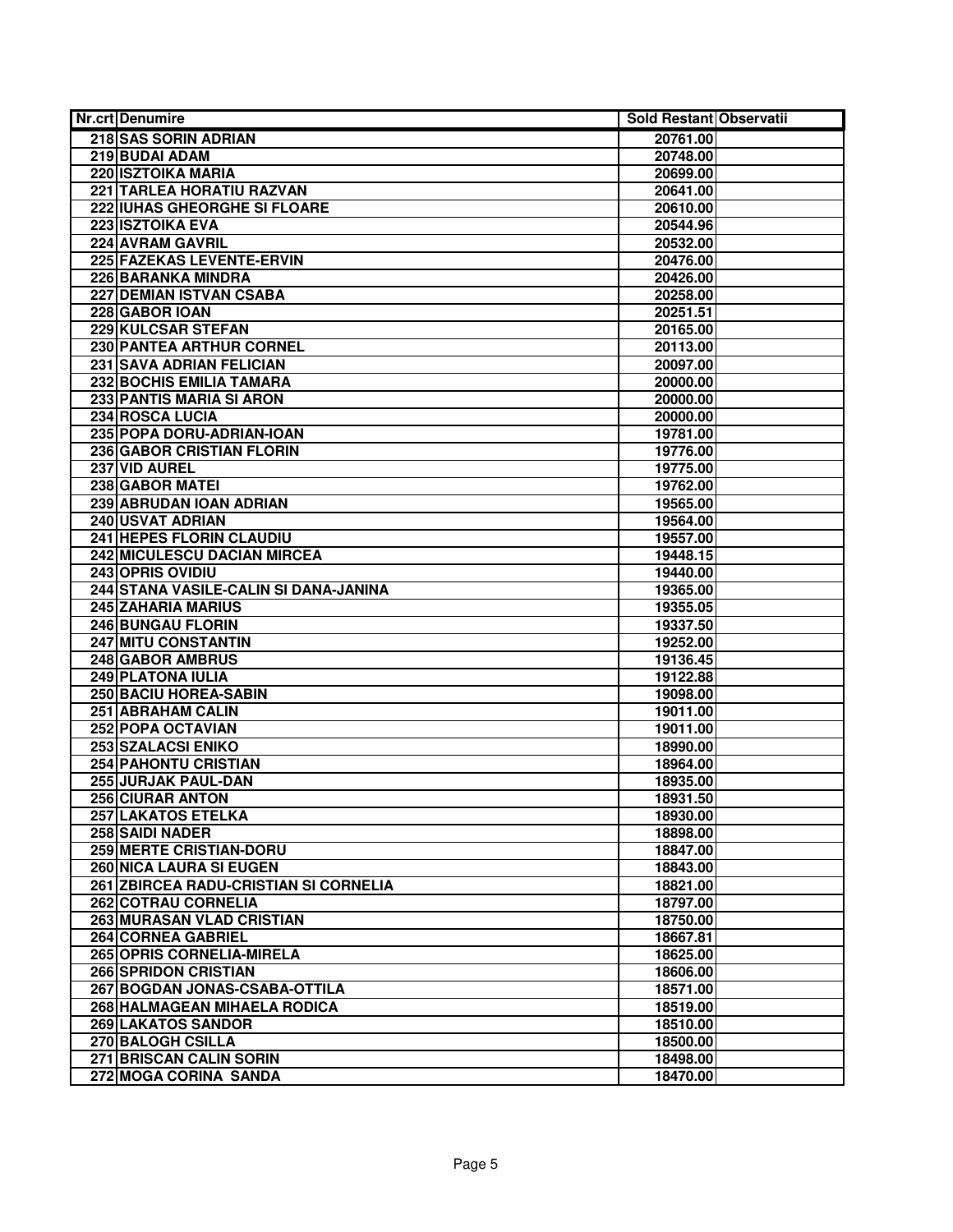| <b>Nr.crt Denumire</b>                 | Sold Restant Observatii |                               |
|----------------------------------------|-------------------------|-------------------------------|
| 273 COSTIN FLORIN ALIN                 | 18420.00                |                               |
| 274 SEUCHE LUCIAN-GHEORGHE             | 18401.00                |                               |
| <b>275 MIKLOS GABOR</b>                | 18389.00                |                               |
| 276 COROI LUCIAN-MIRCEA                | 18329.00                |                               |
| 277 GABOR IOSIF SI SUSANA              | 18265.00                |                               |
| 278 APOSTOAEI PAUL-PETRU               | 18250.00                |                               |
| 279 ROSTAS RUMITA                      | 18243.00                |                               |
| 280 ROMOCEA DAN MIRCEA                 | 18192.00                |                               |
| 281 VADAS IBOLYA                       | 18183.00                |                               |
| 282 BARTA MIKLOS-ATTILA                | 18180.00                |                               |
| 283 HORVATH COLOMAN                    | 18162.00                |                               |
| <b>284 SAVA ANDREA</b>                 | 18120.00                |                               |
| <b>285 GABOR IANCU</b>                 | 18046.00                |                               |
| 286 CSEH MELANIA NADIA                 | 17928.00                |                               |
| 287 IGNAT MONICA-DELIA SI ADRIAN       | 17909.00                |                               |
| 288 BURLE DUMITRU SI VICTORIA          | 17865.00                |                               |
| <b>289 PISCOTI VALENTIN</b>            | 17843.00                |                               |
| 290 SZTUFLIAK PETER                    | 17800.00                |                               |
| 291 CRISTEA TRAIAN SI ANA              |                         | <b>17781.00 PROCES PE ROL</b> |
| 292 BODIU BOGDAN RADU                  | 17754.70                |                               |
| 293 GABOR ZSUZSA                       | 17695.00                |                               |
| 294 TODERICI IOAN OVIDIU               | 17617.00                |                               |
| 295 COZMA BENIAMIN-RUBEN               | 17603.00                |                               |
| 296 GOLBAN NICUSOR - CONSTANTIN        | 17573.50                |                               |
| <b>297 MIHAI VALERIA</b>               | 17550.00                |                               |
| 298 GABOR STEFAN                       | 17540.00                |                               |
| 299 COLOJVARI VIORICA                  | 17508.00                |                               |
| 300 DUME VASILE-CORNELIU SI CORNELIA   | 17458.00                |                               |
| 301 GUIAS SERGIU-EMANUEL               | 17419.00                |                               |
| 302 RUGE IOAN                          | 17374.00                |                               |
| 303 BALOGH OLGA                        | 17360.00                |                               |
| 304 GOLDEMBERG CRISTIAN-RADU           | 17320.00                |                               |
| 305 LAZAR IOAN                         | 17269.00                |                               |
| 306 ABRUDAN DANIEL                     | 17243.00                |                               |
| <b>307 LATA FLORIN</b>                 | 17172.00                |                               |
| 308 ALBU INGRID BEATRIX                | 17127.00                |                               |
| 309 PAUNESCU NICOLAE                   | 17053.00                |                               |
| 310 PETROI SAMUIL                      | 17049.00                |                               |
| 311 RATIU ADRIAN-CRISTIAN              | 17016.00                |                               |
| 312 DUDLER JANOS GYULA                 | 17000.00                |                               |
| 313 CERCEL FLORIN-GHEORGHE SI RENATA   | 16889.00                |                               |
| 314 POP ALEXANDRU-SORIN                | 16860.00                |                               |
| 315 ISTOIKA MATE                       | 16850.00                |                               |
| 316 ROSTAS VALERIAN                    | 16845.00                |                               |
| <b>317 MOCA VIOREL SI VIORICA</b>      | 16791.14                |                               |
| 318 CHIRILA ALEXANDRA-MARIA            | 16759.00                |                               |
| <b>319 CARJAN DANIEL</b>               | 16745.95                |                               |
| <b>320 FRENTIU CRISTIAN</b>            | 16670.00                |                               |
| 321 SIMAN MARIUS-MIHAIL SI ANAMARIA    | 16628.00                |                               |
| 322 VARGA BELA IULIU                   | 16626.00                |                               |
| 323 KOVAGO ANA                         | 16589.00                |                               |
| 324 MEER IOAN-PAUL                     | 16521.00                |                               |
| 325 GHERMAN IOAN                       | 16465.00                |                               |
| 326 KOSZTA SANDOR - ATTILA             | 16440.00                |                               |
| 327 SUCIU GAVRIL SI CLAUDIA-GHEORGHINA | 16344.23                |                               |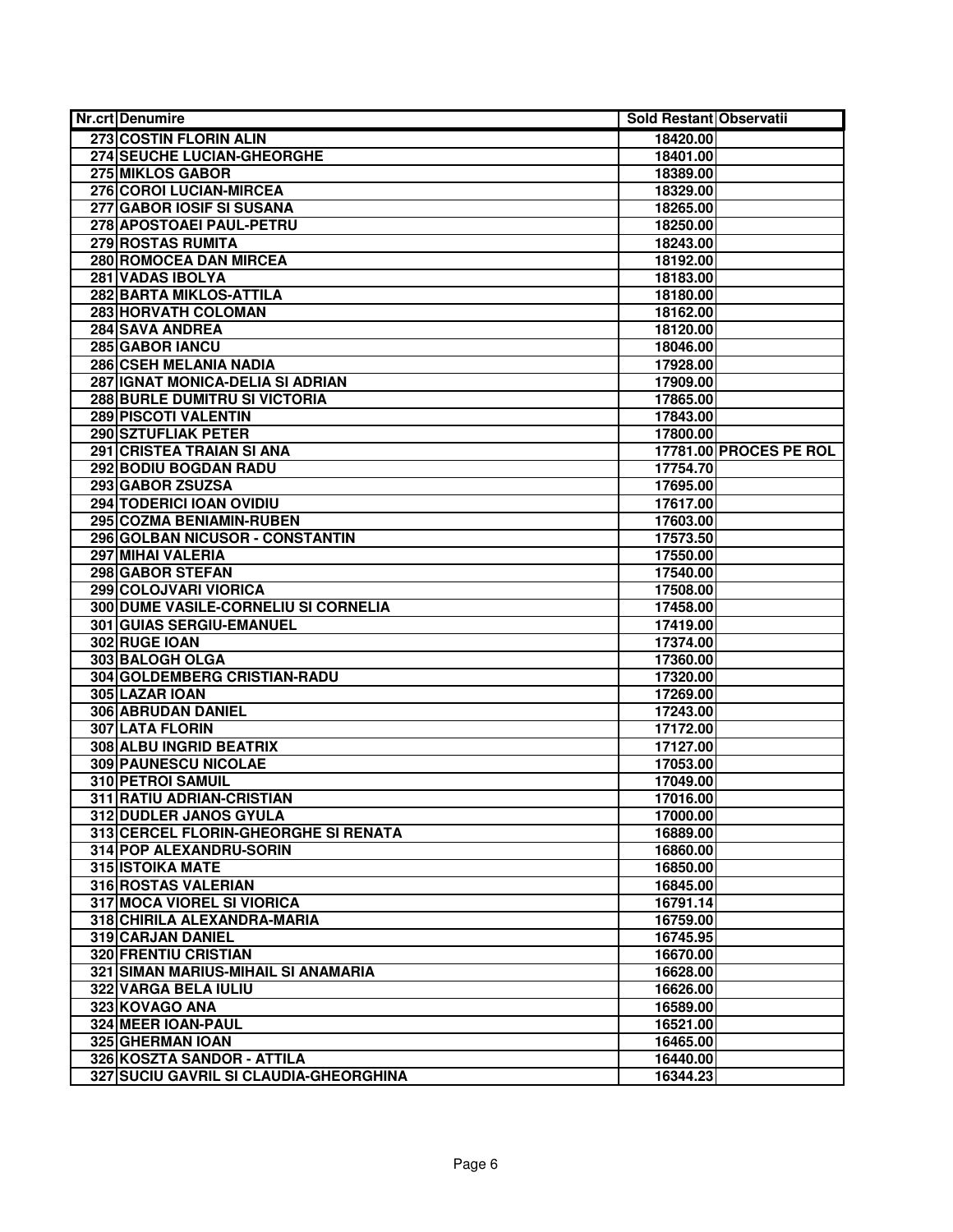| Nr.crt Denumire                          | Sold Restant Observatii |  |
|------------------------------------------|-------------------------|--|
| 328 PATER SORIN                          | 16222.00                |  |
| 329 GYONGYOSI NORBERT                    | 16198.52                |  |
| <b>330 VARGA KRISTIAN</b>                | 16115.50                |  |
| 331 AVRAM DINU-CATALIN                   | 16010.00                |  |
| <b>332 STOIKA RADU</b>                   | 16010.00                |  |
| 333 BOKA LEVENTE                         | 16006.00                |  |
| <b>334 TOTH ATTILA</b>                   | 16000.00                |  |
| 335 FUSCAS NICOLAE                       | 15993.00                |  |
| 336 ROSTAS ANDRONICA SI AUGUSTIN         | 15974.00                |  |
| <b>337 DAVID MARIUS</b>                  | 15940.00                |  |
| 338 OLAH IOAN-IOSIF                      | 15918.00                |  |
| 339 OPREA SEBASTIAN                      | 15918.00                |  |
| 340 MAJORAN GHEORGHE-CORNEL              | 15892.00                |  |
| 341 MUNDRUCZ FLAMINGO-TONI               | 15869.00                |  |
| 342 FABIAN MONIKA-ZSUZSANNA              | 15822.00                |  |
| 343 IANCU LORIN                          | 15809.96                |  |
| 344 COMAN TIMEA-REBEKA                   | 15775.00                |  |
| 345 GLIGOR LAZAR-FLORIAN                 | 15728.26                |  |
| 346 SMEIRAT AHMAD NAYEF AHMAD            | 15719.00                |  |
| 347 GABOR MINDRA                         | 15718.50                |  |
| 348 GABOR GABRIEL                        | 15700.00                |  |
| 349 GUETARI RAZI                         | 15695.00                |  |
| 350 GABOR IOAN                           | 15692.00                |  |
| <b>351 AMBRO CIPRIAN</b>                 | 15688.00                |  |
| <b>352 COPIL FLORIAN</b>                 | 15643.00                |  |
| <b>353 ROSTAS REMUS</b>                  | 15640.00                |  |
| <b>354 BAT FLORICA</b>                   | 15605.00                |  |
| 355 RICCIO ROBERTO                       | 15603.00                |  |
| 356 BLAGA VIOREL                         | 15539.00                |  |
| 357 HOSSZU DANIEL                        | 15537.00                |  |
| 358 MARIAN FLORIN-MIRCEA-LUCIAN SI GRETA | 15515.65                |  |
| <b>359 PUSCAU CORNEL</b>                 | 15425.00                |  |
| 360 ARON TIBOR                           | 15398.00                |  |
| 361 SILAGHI SORIN-SILVIU                 | 15394.00                |  |
| <b>362 BOCHIS CALIN PETRU</b>            | 15370.00                |  |
| <b>363 FARKAS ALEXANDRU</b>              | 15362.00                |  |
| <b>364 SABAU SORIN</b>                   | 15355.34                |  |
| 365 GROSAN DAN IOAN                      | 15283.00                |  |
| 366 TINCAU LIVIU-CORNEL SI ELZA          | 15274.88                |  |
| 367 CIOCAN RAYMOND                       | 15244.00                |  |
| 368 HULE OCTAVIAN-VALENTIN               | 15213.00                |  |
| <b>369 ROSTAS AUGUSTIN</b>               | 15180.00                |  |
| 370 TENTEA CSEPEI SANDOR                 | 15138.00                |  |
| <b>371 TANASE MARIANA</b>                | 15122.00                |  |
| 372 BUZATU MARIAN-NISTOR                 | 15095.00                |  |
| 373 NEDELCU ANDREI                       | 15040.00                |  |
| <b>374 VAIDA RAUL FLAVIU</b>             | 15019.00                |  |
| 375 MARINAU IOAN-FELICIAN SI SANDA-DANI  | 15001.00                |  |
| 376 PETRUCA IOAN ALEXANDRU               | 15000.00                |  |
| 377 MOLDOVAN CALIN-GHEORGHE              | 14995.00                |  |
| 378 FODOR PETER-LASZLO                   | 14920.00                |  |
| <b>379 ROSTAS AUGUSTIN</b>               | 14915.00                |  |
| 380 FAZACAS DUMITRU CIPRIAN              | 14908.92                |  |
| 381 TICU CONSTANTIN-IONEL                | 14895.00                |  |
| 382 HRINCA COSTICA                       | 14885.00                |  |
|                                          |                         |  |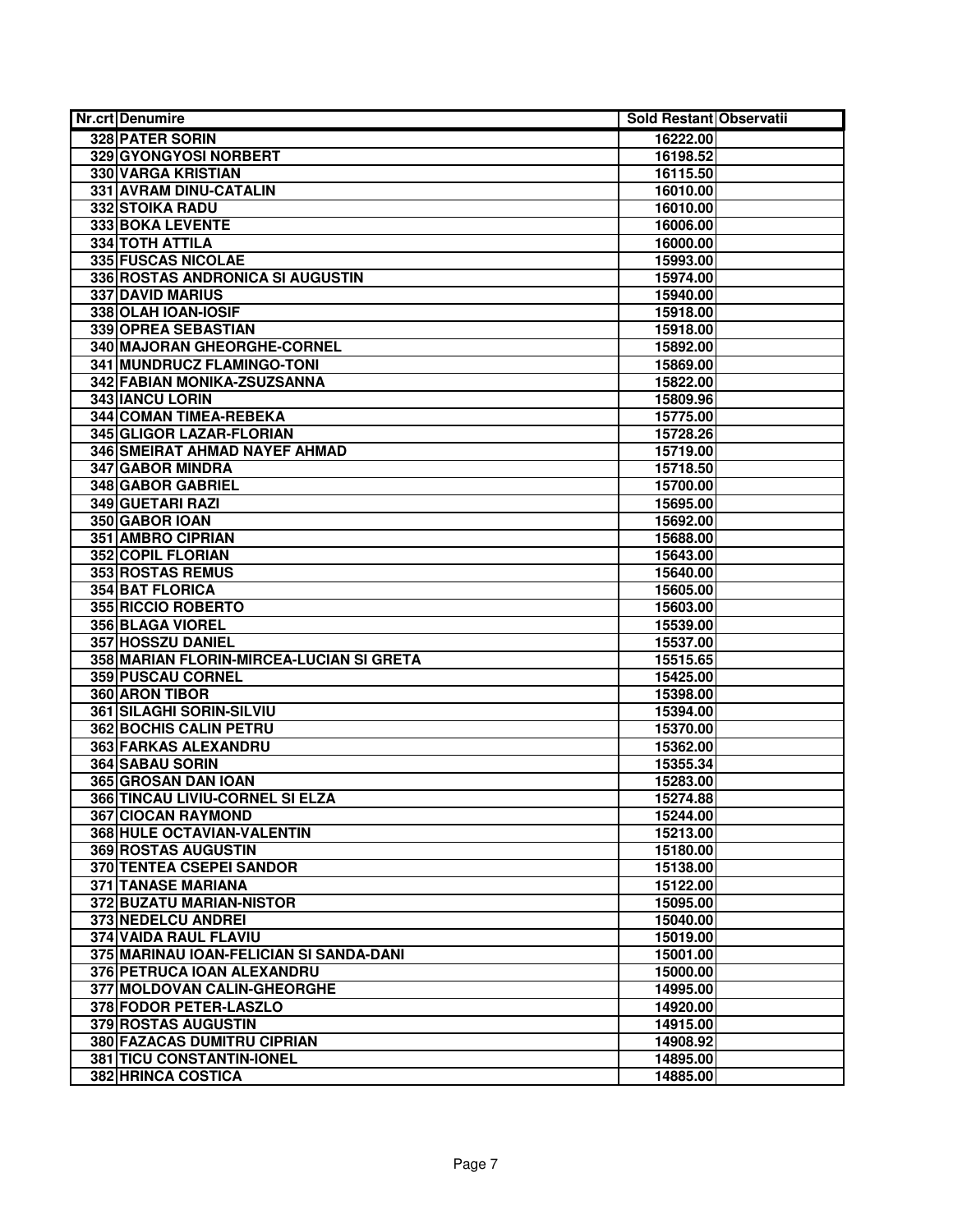| <b>Nr.crt Denumire</b>                   | Sold Restant Observatii |  |
|------------------------------------------|-------------------------|--|
| 383 BOCA KALMAN JOZSEF                   | 14844.00                |  |
| <b>384 KERESZTESY ROMEO-EMIL</b>         | 14763.00                |  |
| 385 BIRTA IONUT-VALENTIN                 | 14761.00                |  |
| 386 GALIS VIOREL                         | 14757.00                |  |
| <b>387 POPA MARIANA</b>                  | 14746.00                |  |
| <b>388 TICHILA FLORIAN</b>               | 14746.00                |  |
| <b>389 DAVID CORNEL</b>                  | 14742.00                |  |
| 390 BERE MUGUREL                         | 14735.72                |  |
| 391 MUDURA RAZVAN-MIRCEA                 | 14727.00                |  |
| 392 BARNA CALIN MARIUS                   | 14725.00                |  |
| 393 BELENESI GHEORGHE GABRIEL CIPRIAN    | 14713.00                |  |
| 394 ARDAI ALBERT-GYULA                   | 14712.30                |  |
| <b>395 CORCHIS GHEORGHE</b>              | 14672.00                |  |
| 396 CLEPE FLORIN-SABIN                   | 14668.00                |  |
| <b>397 BUDAU DANIEL</b>                  | 14599.00                |  |
| 398 GIURA DUMITRU SI MINODORA            | 14575.24                |  |
| <b>399 ISTOICA LUDOVIC</b>               | 14562.01                |  |
| 400 VARGA ALEXANDRU-VALENTIN-SEBASTIAN   | 14535.00                |  |
| 401 GHIT PETRU-ALEXANDRU                 | 14500.00                |  |
| <b>402 NICULESCU TRAIAN</b>              | 14467.50                |  |
| 403 MANAILA COSMIN-EUGEN                 | 14445.00                |  |
| 404 COTRAU GEORGE-REMUS                  | 14438.00                |  |
| <b>405 FILIP MARIUS CORNEL</b>           | 14418.00                |  |
| <b>406 MURESAN AURELIAN</b>              | 14408.00                |  |
| 407 RUSU NICOLAE-ALEXANDRU               | 14378.99                |  |
| 408 GAVRILAS MIRELA-SILVIA               | 14308.00                |  |
| <b>409 RASCU LAURENTIU-PETRE</b>         | 14287.00                |  |
| 410 MOLDOVAN VLAD                        | 14256.00                |  |
| 411 FETEA IOAN                           | 14255.00                |  |
| 412 SZENTIVANYI ELISABETA-ANDREA         | 14200.86                |  |
| 413 KATONA ALEXANDRA-LOREDANA            | 14200.00                |  |
| <b>414 BRIZZI MICHELE</b>                | 14154.00                |  |
| 415 MAGHIAR TRAIAN SI GABRIELA NICOLETA  | 14126.00                |  |
| 416 MANGRA ADINA FLORINA                 | 14091.00                |  |
| <b>417 ROSTAS AUGUSTIN</b>               | 14045.00                |  |
| 418 GABOR GITA                           | 14000.00                |  |
| 419 SABAU REMUS-ADRIAN                   | 13977.00                |  |
| <b>420 OROS DACIAN</b>                   | 13966.00                |  |
| <b>421 ZETOCHA RAUL</b>                  | 13941.00                |  |
| <b>422 BOSCA SERGIU</b>                  | 13900.00                |  |
| 423 SLEIDER NORBERT-ISTVAN               | 13899.00                |  |
| <b>424 UNGUR GHEORGHE-DANIEL</b>         | 13896.00                |  |
| 425 BOROS IONEL-ALEXANDRU                | 13892.00                |  |
| <b>426 CIURAR ANTON</b>                  | 13877.00                |  |
| 427 CARLIG ILDIKO-CSILLA                 | 13846.00                |  |
| 428 TUDOR GHEORGHE SI HORTENSIA GABRIELA | 13787.46                |  |
| 429 VARGA IOAN                           | 13782.00                |  |
| <b>430 BUZGUTA OVIDIU IOAN</b>           | 13772.00                |  |
| <b>431 REZMIVES ERIKA</b>                | 13737.00                |  |
| 432 DASCAL ALEXANDRU DUMITRU             | 13727.00                |  |
| <b>433 GABOR GABOR</b>                   | 13714.00                |  |
| <b>434 POPOVICI LIVIU NICOLAE</b>        | 13708.00                |  |
| <b>435 GABOR RUPERT</b>                  | 13700.00                |  |
| 436 GORAN NARCISA MADALINA               | 13700.00                |  |
| 437 GABOR BANO                           | 13695.00                |  |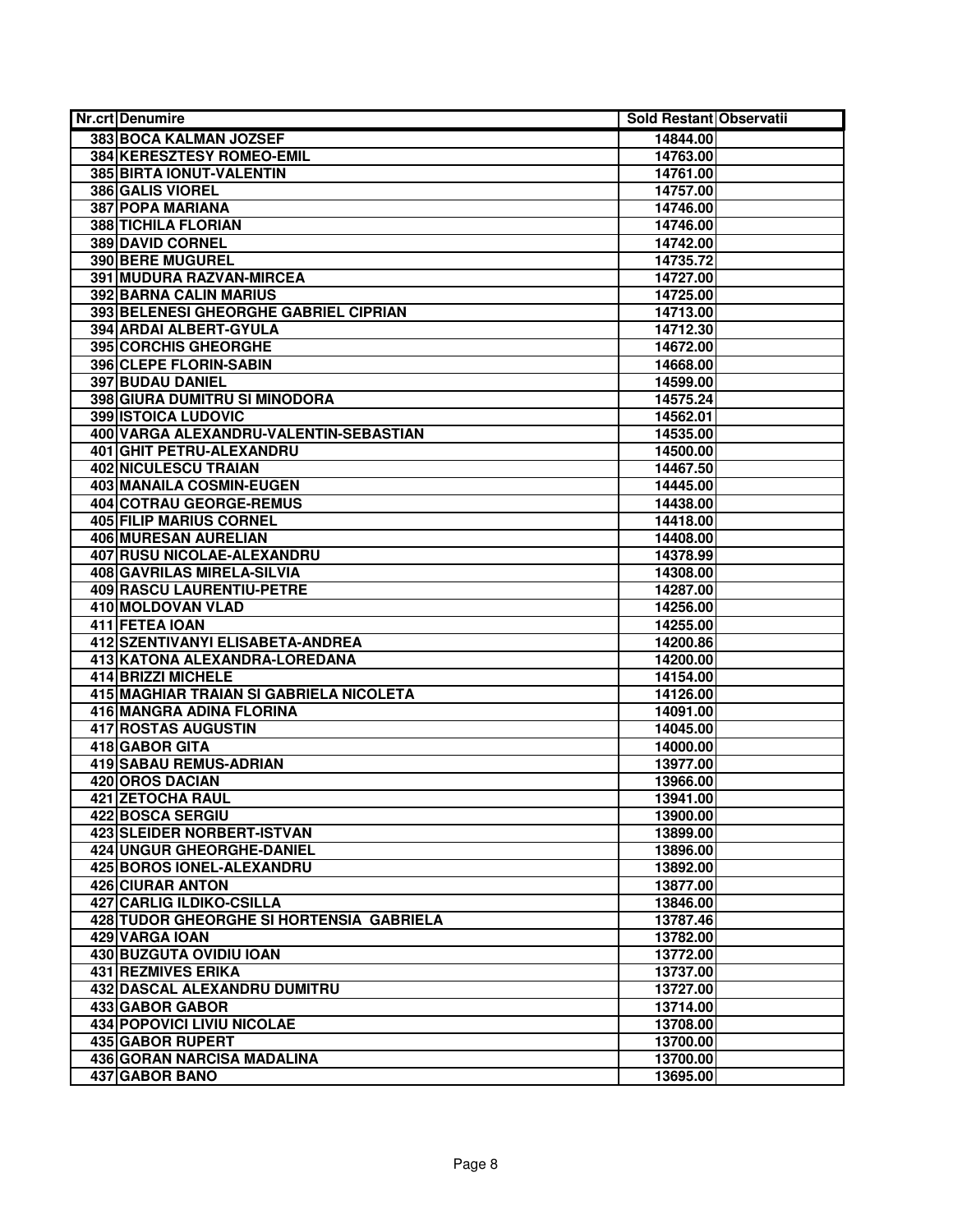| <b>Nr.crt Denumire</b>                                             | Sold Restant Observatii |  |
|--------------------------------------------------------------------|-------------------------|--|
| 438 KOZMA DENES-ANTAL                                              | 13693.00                |  |
| <b>439 ASZTALOS ILDIKO</b>                                         | 13675.00                |  |
| 440 RUJE - TUDOR CECILIA SI EUGEN                                  | 13628.00                |  |
| <b>441 SZALAI CLAUDIUS-FELIX</b>                                   | 13574.00                |  |
| <b>442 PATAKI EVA</b>                                              | 13568.00                |  |
| 443 STANCIU BOGDAN-VASILE                                          | 13537.00                |  |
| <b>444 ABRUDAN ADRIAN</b>                                          | 13526.00                |  |
| 445 VESE FLORIAN SI ROSTAS FRANCISC.                               | 13451.00                |  |
| 446 BERCEA FLAVIUS-ROBERT                                          | 13425.00                |  |
| 447 ZACH VASILE                                                    | 13420.00                |  |
| 448 BIGASZ IOSIF                                                   | 13419.00                |  |
| 449 NAGY SANDOR-RICHARD                                            | 13410.00                |  |
| <b>450 CSASZAR TAMAS</b>                                           | 13404.00                |  |
| <b>451 SZTOJKA LAJOS</b>                                           | 13395.00                |  |
| <b>452 GABOR STEFAN</b>                                            | 13378.00                |  |
| 453 GABOR GAVRIL                                                   | 13359.00                |  |
| 454 GABOR IANCU                                                    | 13305.00                |  |
| 455 IGNAT MIHAI-MARIUS SI FELICIA-CARMEN                           | 13302.00                |  |
| <b>456 VARGA MIKLOS-GABOR</b>                                      | 13279.21                |  |
| 457 GOVOREANU ION SI MIHAELA                                       | 13263.24                |  |
| 458 GABOR TEREZIA                                                  | 13250.00                |  |
| 459 ASANDEI OVIDIU ROMULUS                                         | 13246.00                |  |
| 460 DRIMBA MIHAI - SEBASTIAN                                       | 13237.00                |  |
| <b>461 GABOR STEFAN</b>                                            | 13194.40                |  |
| 462 COVACIU ANGELA                                                 | 13183.00                |  |
| 463 BACIU-POPA IOAN                                                | 13176.00                |  |
| 464 BIRO BARNA SI ROZALIA IBOLYA                                   | 13157.00                |  |
| <b>465 GYONGYOSI IOAN</b>                                          | 13100.00                |  |
| 466 ADORJAN TIBERIU ALEXANDRU SI ILDIKO                            | 13089.00                |  |
| 467 COSTEA EUGEN-PETRU                                             | 13080.00                |  |
| <b>468 VEKERDI LEVENTE-CSABA</b>                                   | 13049.00                |  |
| <b>469 HAITA FLORIAN-GAVRIL</b>                                    | 13027.00                |  |
| 470 KOCSIS ATTILA-ROMULUS                                          | 13017.00                |  |
| <b>471 POPA VASILE</b>                                             | 13008.00                |  |
| 472 BORBELY MAGDALENA SI LUDOVIC                                   | 13002.00                |  |
| 473 BONDOR CORNEL-VALENTIN-GABRIEL                                 | 12997.72                |  |
| 474 MOCSAR LADISLAU                                                | 12980.00                |  |
| <b>475 ERDEI TIBERIU</b>                                           | 12963.00                |  |
| 476 LUPSA CIPRIAN - DUMITRU SI MIHAELA                             | 12940.66                |  |
| 477 ANDOR MARIN                                                    | 12937.00                |  |
| 478 FARTEA EDINA                                                   | 12934.00                |  |
| 479 SZALKAI GHEORGHE                                               | 12925.00                |  |
| 480 LASZLO ISTVAN                                                  | 12915.00                |  |
| <b>481 MURESAN IOAN</b>                                            | 12900.00                |  |
| <b>482 REMES AUREL</b>                                             | 12830.00                |  |
| 483 MICLOS GHEORGHINA                                              | 12821.90                |  |
| 484 MOISI TEODOR-DOREL                                             | 12817.00                |  |
| <b>485 STANA OCTAVIAN</b>                                          | 12812.00                |  |
| <b>486 FODOR MIRCEA</b>                                            | 12810.00                |  |
| 487 GABOR DUMITRU GABOR TEREZIA                                    | 12792.00                |  |
| 488 GHEREG FLORIN-SORIN                                            | 12776.00                |  |
| <b>489 PETRUT IOAN</b>                                             | 12776.00                |  |
| <b>490 CABAU ANDREI-VLAD</b>                                       | 12774.00                |  |
|                                                                    |                         |  |
|                                                                    |                         |  |
| <b>491 BODOG TEOFIL-PAVEL</b><br>492 COZAC IOAN SI CONSTANTA LUCIA | 12769.00<br>12741.00    |  |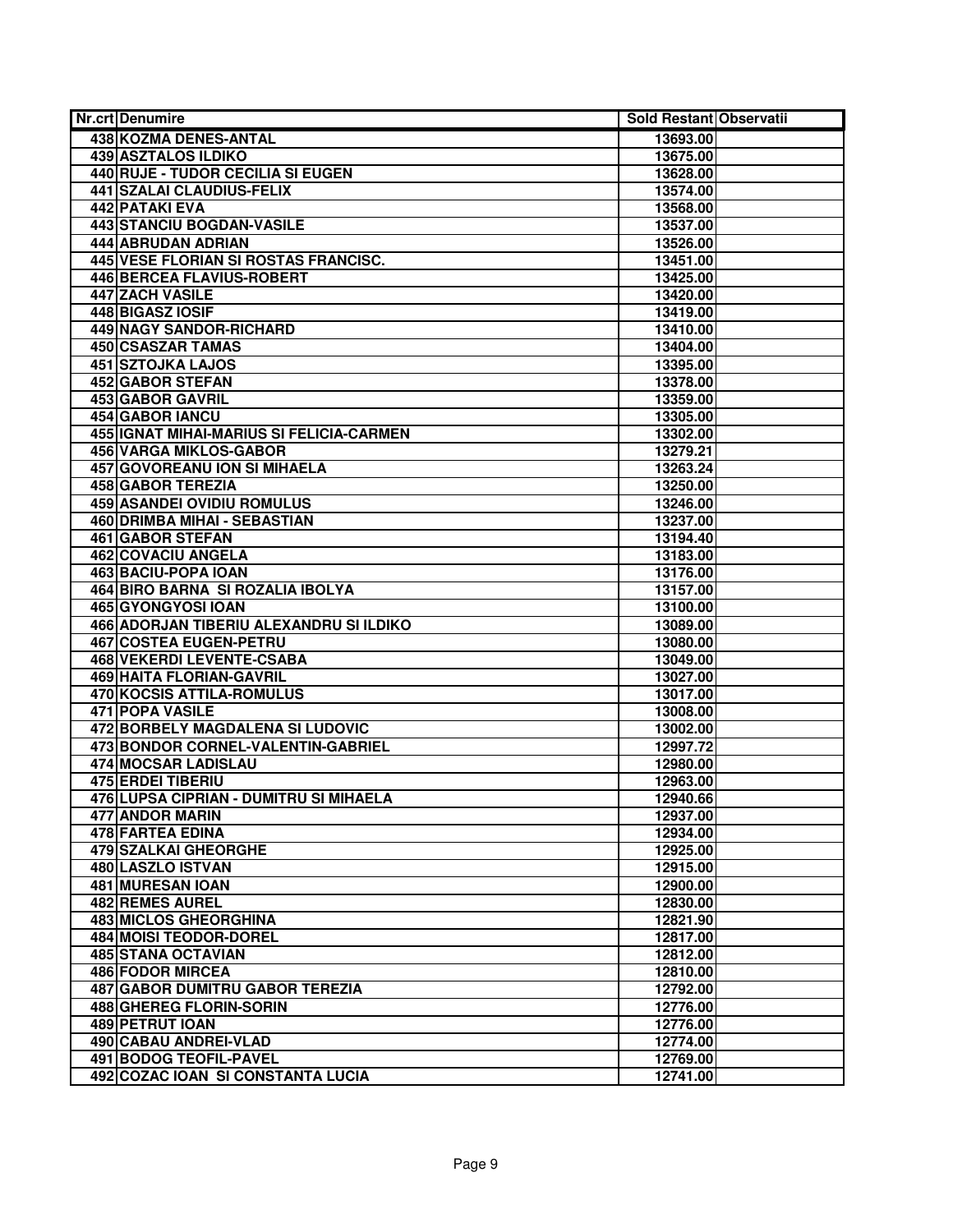| <b>Nr.crt Denumire</b>                | Sold Restant Observatii |  |
|---------------------------------------|-------------------------|--|
| <b>493 VURA FERENC SI HAJNALKA</b>    | 12705.00                |  |
| <b>494 PAPP CONSTANTIN-RADU</b>       | 12700.00                |  |
| <b>495 TARR MAGDOLNA BEATA</b>        | 12700.00                |  |
| <b>496 STOJKA GAVRIL</b>              | 12670.00                |  |
| 497 PARA CLAUDIU-CRISTIAN             | 12611.00                |  |
| 498 KONKOLY GEOSEFINA                 | 12600.00                |  |
| 499 HEBRISTYAN MIA-OLIMPIA            | 12576.56                |  |
| 500 RUSU ANDREI                       | 12558.00                |  |
| 501 MARTIN CRISTIAN PAUL              | 12550.90                |  |
| 502 PUIE RAZVAN-GEORGE                | 12528.00                |  |
| <b>503 PANTIS AUREL</b>               | 12524.00                |  |
| 504 MOCA FLORENTINA-ELENA             | 12509.00                |  |
| 505 BOSZORMENY MALVINA                | 12490.00                |  |
| 506 BERECZKI CSABA-IOSIF              | 12476.00                |  |
| 507 FARKAS CAROL-ROBERT               | 12470.00                |  |
| 508 HEGEDUS FLORICA-MIRELA            | 12461.00                |  |
| 509 NAGY DANIIL                       | 12449.00                |  |
| 510 CORMOS-PAP ANDREA                 | 12448.00                |  |
| 511 GABOR RUPI                        | 12435.00                |  |
| 512 PELE CALIN OVIDIU                 | 12415.00                |  |
| 513 POPA CALIN SI LAVINIA-ALINA       | 12410.00                |  |
| 514 TOTH ELISABETA                    | 12367.00                |  |
| <b>515 NOVAK NORBERT</b>              | 12360.00                |  |
| 516 GABOR LUDOVIC                     | 12333.00                |  |
| 517 CORBUT DANIEL                     | 12279.00                |  |
| 518 SECARA CORIOLAN                   | 12261.00                |  |
| 519 GHEMIS MONICA-FLORINA             | 12229.00                |  |
| 520 CACIAUNU VALENTIN COSMIN          | 12220.00                |  |
| 521 BUDA FLORENTINA LENUTA            | 12205.00                |  |
| 522 CORA CRISTIAN-IOAN                | 12178.00                |  |
| 523 BENTA OCTAVIAN-OVIDIU             | 12170.73                |  |
| 524 COSTE RADU MIRCEA SI ELVIRA       | 12146.00                |  |
| 525 VASARI ILEANA-VERONICA            | 12128.00                |  |
| 526 GABEL RARES STEFAN                | 12123.00                |  |
| 527 BOSNYAK CSILLA-KATALIN            | 12112.00                |  |
| 528 MOLNAR ATTILA-JANOS               | 12085.00                |  |
| 529 BOLOCA CRISTIAN                   | 12080.00                |  |
| 530 VIDICAN COSMIN-MARIUS             | 12052.00                |  |
| 531 GALIS LAZAR                       | 12038.00                |  |
| 532 BARTA JOZSEF-ZOLTAN               | 12005.00                |  |
| 533 NAGY IMRE                         | 12000.00                |  |
| 534 SIMONYI GYORGY                    | 12000.00                |  |
| 535 VARGA OVIDIU-FLORIN               | 12000.00                |  |
| 536 HARAGOS RENE LASZLO               | 11983.00                |  |
| 537 PETRILA IOAN-DUMITRU              | 11961.00                |  |
| 538 DERECICHEI RAUL-VIOREL            | 11930.53                |  |
| <b>539 VARGA STEFAN</b>               | 11911.00                |  |
| 540 CRISAN GHEORGHE DANIEL            | 11906.00                |  |
| 541 BAR MARIOARA                      | 11900.00                |  |
| 542 SCHITTENHELM LASZLO-ATTILA        | 11900.00                |  |
| 543 SEICA IOANA-CODRUTA-EVA           | 11900.00                |  |
| 544 NEGRU RAUL-AUGUSTIN               | 11896.00                |  |
| 545 GACEU GABRIEL ALIN                | 11893.00                |  |
| 546 POPA RADU ADRIAN                  | 11868.00                |  |
| 547 BONACIU LUCIAN-GHEORGHE SI FLOARE | 11865.00                |  |
|                                       |                         |  |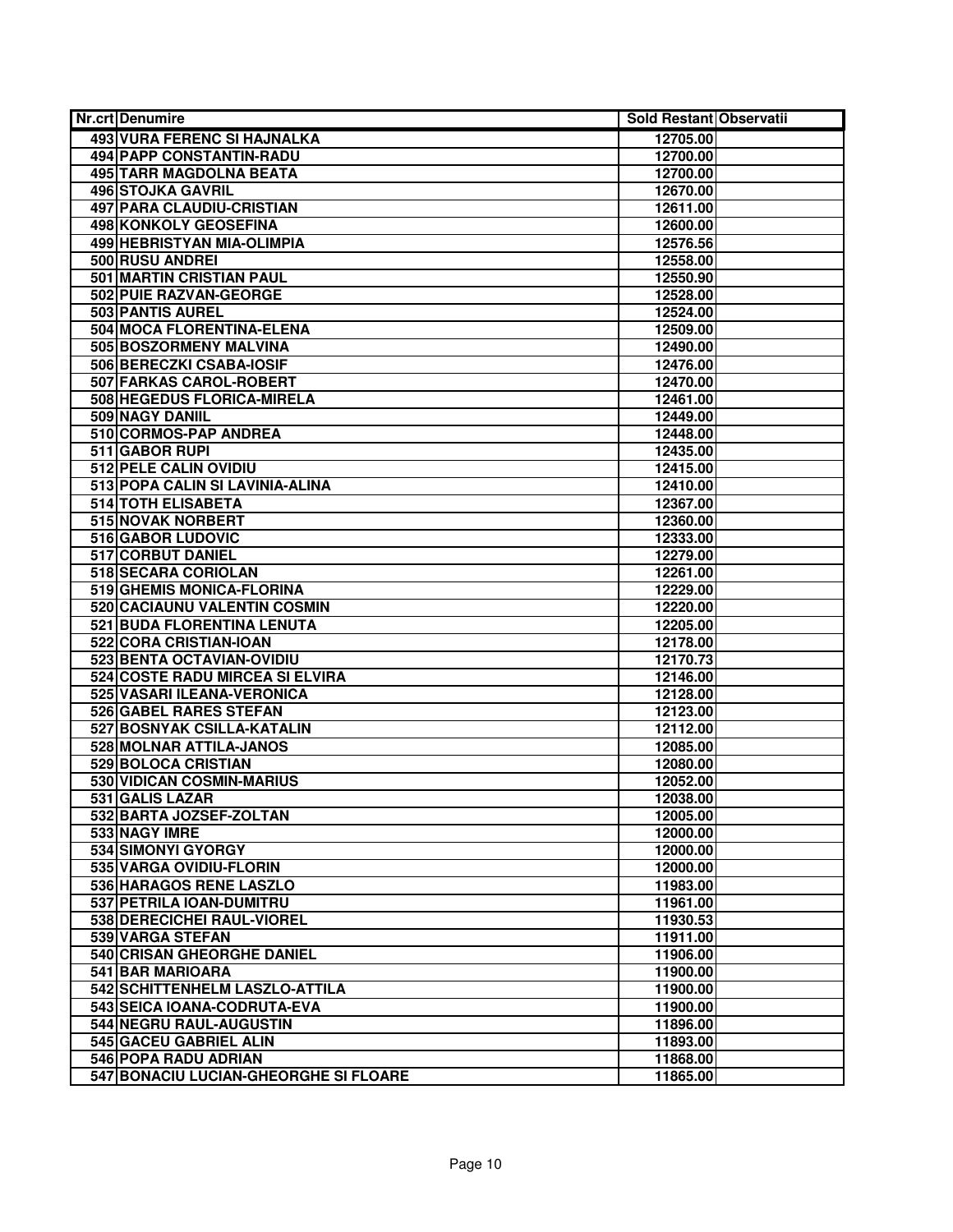| <b>Nr.crt Denumire</b>                    | Sold Restant Observatii |  |
|-------------------------------------------|-------------------------|--|
| <b>548 RISNOVEANU VLAD</b>                | 11865.00                |  |
| <b>549 TODORAN MARCEL-MARIUS</b>          | 11851.00                |  |
| <b>550 TOTH SANDOR</b>                    | 11850.00                |  |
| 551 SABAU MIHAELA-FLORINA                 | 11842.00                |  |
| <b>552 LUNG AURELIAN MIHAITA</b>          | 11770.00                |  |
| 553 BAUMAN RAYMOND                        | 11750.00                |  |
| 554 BORBELYI ALEXANDRU                    | 11723.00                |  |
| 555 GAVRILAS ALIN-SORIN SI RENATA-ALINA   | 11721.00                |  |
| 556 CHIRICHEU DACIAN SI DANA              | 11720.00                |  |
| 557 ROMOSAN IOAN-DOREL CABINET DE AVOCAT  | 11720.00                |  |
| 558 MICULA DORIN-IOAN                     | 11694.00                |  |
| 559 BUT PETRU-FRANCISC                    | 11670.00                |  |
| 560 BAJOR NORBERT                         | 11660.00                |  |
| 561 BALAZS ANDREEA                        | 11645.00                |  |
| 562 TATAR IONEL-LAVINIU                   | 11611.00                |  |
| 563 BALOG DUMITRU ANDREI                  | 11610.00                |  |
| 564 TIPLEA COSMIN-NICOLAE                 | 11607.29                |  |
| 565 GOGAN CLAUDIU - CRISTIAN              | 11600.00                |  |
| 566 KOVACS OLGA                           | 11600.00                |  |
| 567 PUSKAS ALEXANDRU                      | 11600.00                |  |
| 568 OLAH EMERIC                           | 11596.00                |  |
| 569 LUNKA ERIKA                           | 11540.00                |  |
| 570 STAN MARIN                            | 11520.00                |  |
| 571 TARAU DAFIN - ANDREI                  | 11514.49                |  |
| <b>572 TODA CRISTIAN</b>                  | 11514.17                |  |
| 573 PASALAU DANIELA-MARCELA               | 11514.00                |  |
| 574 MOS MARIA                             | 11512.00                |  |
| <b>575 ILIES THOMAS BECKET</b>            | 11496.00                |  |
| 576 PETRUT DANIEL-CIPRIAN                 | 11478.00                |  |
| 577 SZUTOR EVA                            | 11463.00                |  |
| 578 MESAROS GABRIELA-MARCELA              | 11441.00                |  |
| <b>579 MATES MARIAN</b>                   | 11435.00                |  |
| <b>580 IENCIU NICOLAE</b>                 | 11425.00                |  |
| 581 FALUB COSMIN-BIR. IND. DE ARHITECTURA | 11419.00                |  |
| 582 KOSZTIN VASILE-ANDREI                 | 11419.00                |  |
| 583 PASKA MARIAN-VIRGIL                   | 11400.00                |  |
| 584 ISZTOIKA MATEI                        | 11381.00                |  |
| 585 I.IND. ANTAL ROBERT                   | 11375.00                |  |
| 586 LUNG - MITRICA DORU                   | 11370.00                |  |
| 587 TARNOVETCHI GEORGE-IOAN               | 11366.00                |  |
| 588 FARKAS MARIA                          | 11354.00                |  |
| 589 MARTIN IONEL-PAUL SI LENUTA           | 11341.00                |  |
| 590 POPOVICI RADU-DUMITRU                 | 11337.00                |  |
| 591 VENTEL ALEXANDRU                      | 11328.50                |  |
| 592 POPA MIHAI                            | 11325.00                |  |
| 593 VARY ELISABETA SI GHERASIM            | 11320.00                |  |
| 594 FARKAS GUSZTAV                        | 11293.00                |  |
| 595 MADA DAN                              | 11279.94                |  |
| 596 BLEJAN OCTAVIAN AUGUSTIN              | 11261.00                |  |
| 597 MAJER FELIX SI EDINA                  | 11260.93                |  |
| 598 BISTRAN NICOLAE-VALENTIN              | 11246.00                |  |
| 599 TAUT DUMITRU NICOLAE                  | 11245.00                |  |
| 600 ENACHE MELANIA-ANTONIA                | 11224.96                |  |
| 601 KULCSAR JENO-ELEMER                   | 11219.63                |  |
| 602 POP ALEXANDRU                         | 11215.00                |  |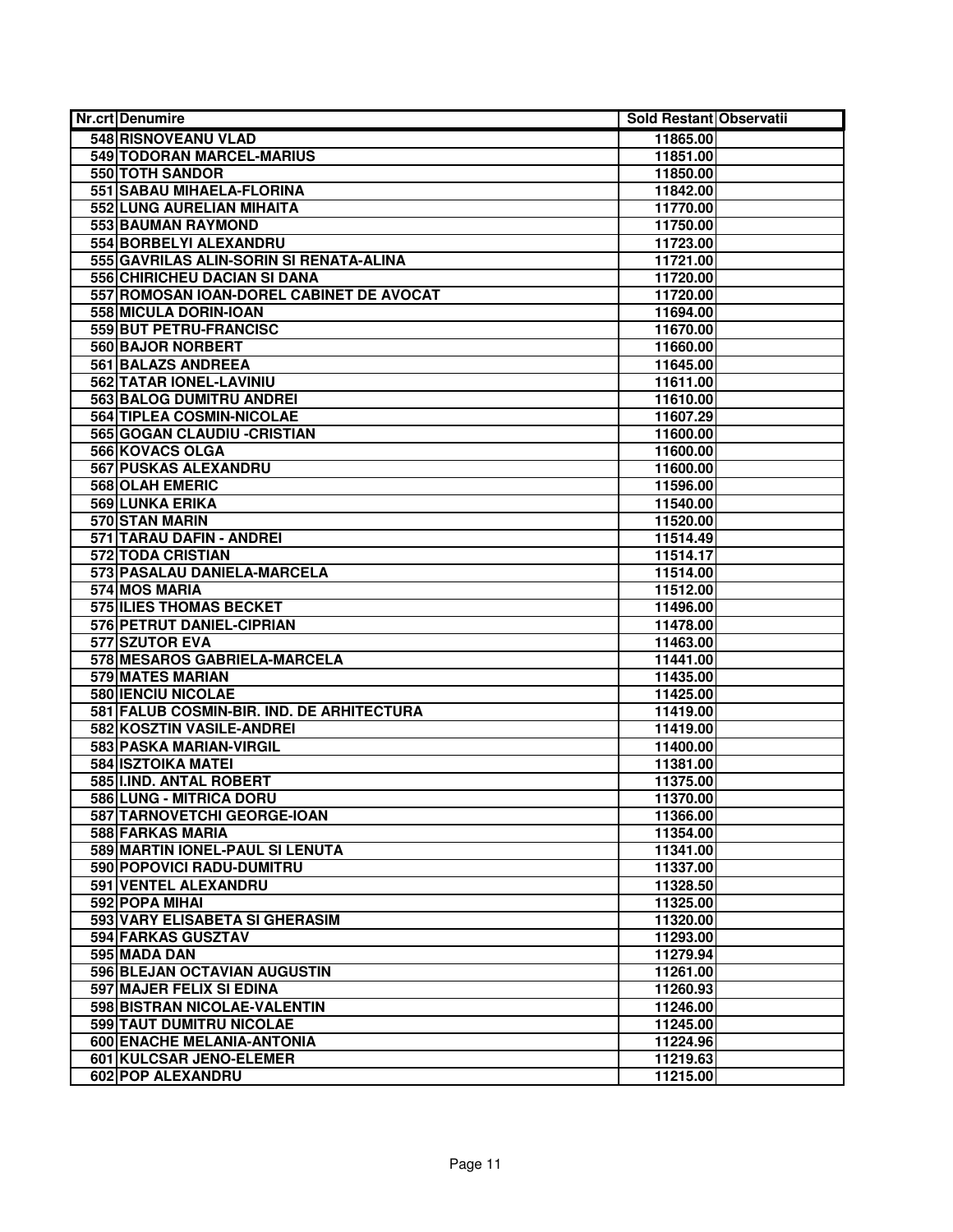| Nr.crt Denumire                   | Sold Restant Observatii |  |
|-----------------------------------|-------------------------|--|
| 603 BABOS ERZSEBET                | 11213.00                |  |
| <b>604 BUNGO ANDRAS</b>           | 11199.00                |  |
| 605 POP VASILE                    | 11191.00                |  |
| 606 RACZ IOSIF                    | 11185.50                |  |
| <b>607 TURCAS LIVIU</b>           | 11150.00                |  |
| <b>608 MLADIN COSMIN GHEORGHE</b> | 11143.07                |  |
| 609 MATIU SIMONA DORINA SI OVIDIU | 11139.00                |  |
| 610 COSMA OVIDIU SORIN            | 11067.49                |  |
| <b>611 BORRI SATURNO</b>          | 11057.00                |  |
| 612 MIHUT CRISTIAN-MARIAN         | 11034.00                |  |
| <b>613 BIRAU CRISTIAN</b>         | 11000.50                |  |
| <b>614 FLORIAN CSILLA</b>         | 11000.00                |  |
| <b>615 GHIT NICOLETA</b>          | 11000.00                |  |
| 616 KOZAK BELU                    | 11000.00                |  |
| 617 GYORGY-CSAKI JANOS            | 10998.17                |  |
| 618 BULGARU VIOREL NUTU           | 10980.00                |  |
| 619 SIRB AGOTA                    | 10980.00                |  |
| <b>620 GABOR MARCO</b>            | 10976.00                |  |
| <b>621 ERDEI ADALBERT EMERIC</b>  | 10974.00                |  |
| 622 MOROCA MARIA                  | 10965.00                |  |
| 623 TAU IONEL-SORIN               | 10963.00                |  |
| 624 ROSU COSMIN                   | 10947.00                |  |
| 625 TOIA VIOREL                   | 10942.00                |  |
| 626 GALEA DORINA SI LAZAR         | 10938.00                |  |
| 627 NUTAS ANTONIA-BIANCA          | 10938.00                |  |
| <b>628 MIHUT AUREL</b>            | 10932.00                |  |
| 629 PUSZTAI ISTVAN-JOZSEF         | 10913.00                |  |
| 630 ISZTOIKA GABOR SI EVA         | 10907.40                |  |
| 631 BAICAN PETRU CORNEL SI MARIA  | 10901.00                |  |
| 632 SAS MARIA GABRIELA            | 10900.00                |  |
| 633 SZILAGYI FLORIN               | 10899.00                |  |
| <b>634 COMAN LUCIAN VALENTIN</b>  | 10883.00                |  |
| 635 LAKATOS VIORICA               | 10838.00                |  |
| <b>636 VASILE ANITA</b>           | 10835.00                |  |
| 637 GABOR ROZALIA                 | 10829.00                |  |
| 638 BONDAR ALEXANDRU-RAZVAN       | 10823.00                |  |
| 639 BOT FLORINA                   | 10821.00                |  |
| 640 BUTCOVAN LIVIU-IONEL          | 10808.00                |  |
| 641 COPIL DANIEL-EMIL             | 10807.00                |  |
| 642 DRAGAN HORATIU-CHRISTIAN      | 10807.00                |  |
| 643 VARGA ADRIAN-IOAN SI MARIA    | 10800.00                |  |
| 644 NEAGA NICOLETA-FELICIA        | 10780.00                |  |
| 645 LAKATOS ERZSEBET              | 10775.00                |  |
| 646 NEGRUT-CHIPE CARMEN-DALIA     | 10750.00                |  |
| 647 DUNAI CRISTIAN SI GABRIELA    | 10744.00                |  |
| 648 SAVAN HORIA-ADRIAN            | 10727.00                |  |
| <b>649 ACHIM RODICA-DANA</b>      | 10724.00                |  |
| <b>650 BOCRA MIRCEA</b>           | 10722.00                |  |
| 651 OPRIS TRAIAN-BOGDAN           | 10714.51                |  |
| 652 MIHAI MARIUS                  | 10705.00                |  |
| 653 VARGA IOAN                    | 10700.00                |  |
| 654 POPOVICI GHEORGHE-FLORIAN     | 10684.00                |  |
| <b>655 MOS TEODOR</b>             | 10670.00                |  |
| 656 NAGY LORANT                   | 10662.00                |  |
| <b>657 BIRAU CRISTIAN</b>         | 10612.50                |  |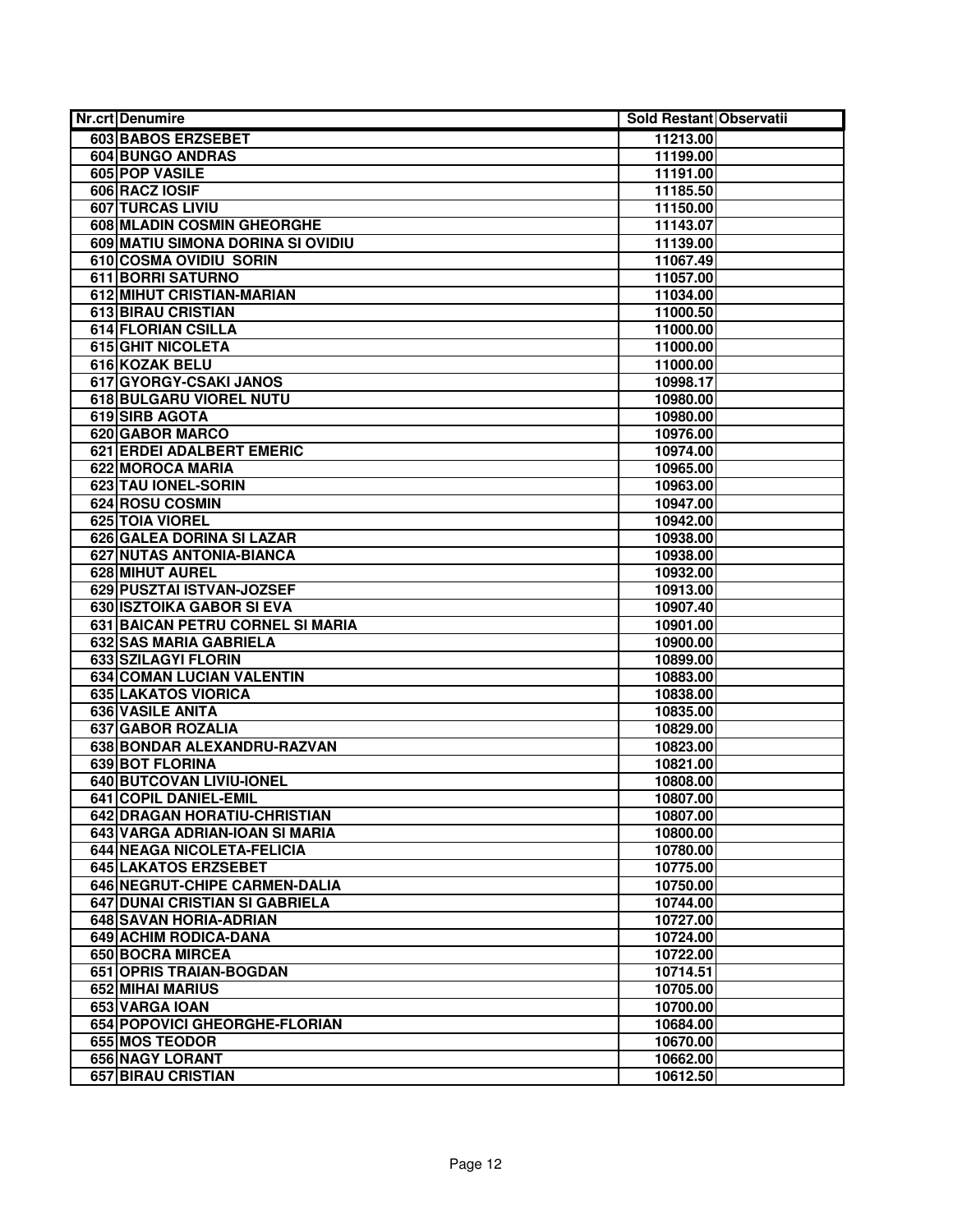| <b>Nr.crt Denumire</b>                               | Sold Restant Observatii |                        |
|------------------------------------------------------|-------------------------|------------------------|
| 658 BAKO ZOLTAN                                      | 10609.00                |                        |
| <b>659 COSTACHE NICOLAE-ADRIAN</b>                   | 10609.00                |                        |
| 660 ZBIRCEA MIRCEA-NICOLAE SI CORINA-NICOLETA        | 10602.79                |                        |
| 661 PAUL GERARDO-ROMULUS                             | 10600.00                |                        |
| 662 APOSTOL CELUS TIBERIUS                           | 10590.00                |                        |
| <b>663 LAKATOS BRIGITA-MELINDA</b>                   | 10580.00                |                        |
| 664 GAVRUTA MARIANA SILVIA                           | 10572.00                |                        |
| 665 POP TEODORA MARINELA                             | 10567.00                |                        |
| 666 POPA TEOFIL-DANIEL                               | 10563.00                |                        |
| 667 ROSTAS CODRUT                                    | 10562.00                |                        |
| 668 TURCUT SERGIU-BOGDAN                             | 10560.00                |                        |
| 669 GABOR DUMITRU                                    | 10554.00                |                        |
| 670 NAGY NICOLAE-ALEXANDRU                           | 10540.00                |                        |
| <b>671 MARCUTIU LEONTIN</b>                          | 10517.00                |                        |
| <b>672 SANDOR CRISTIAN</b>                           | 10514.00                |                        |
| 673 KEREKES MAGDOLNA                                 | 10500.00                |                        |
| 674 PIERSUNARU CRISMARITA                            | 10500.00                |                        |
| 675 ROBOS DORIN FLORIN                               | 10500.00                |                        |
| 676 BIRTA VASILE-CATALIN                             | 10493.00                |                        |
| <b>677 RACZ ELVIRA</b>                               | 10492.00                |                        |
| 678 ORBAI LUCIAN-FLORIN                              | 10457.00                |                        |
| 679 BAICAN FLAVIU-AUREL SI CAMELIA - SIMONA          |                         | 10453.00 PROCES PE ROL |
| 680 DOBAI MADONA                                     | 10450.00                |                        |
| 681 MOLDOVAN GHEORGHE-CRISTIAN                       | 10440.00                |                        |
| 682 BARANYKA IANOS                                   | 10426.00                |                        |
| <b>683 BOCSAN GELU</b>                               | 10414.00                |                        |
| 684 POP FLORINA-CRISTINA                             | 10408.46                |                        |
| 685 TOMA SILVIU-MARIAN                               | 10406.00                |                        |
| 686 VIDICAN RAZVAN - SERGIU                          | 10402.50                |                        |
| 687 STOICA PAUL SORIN                                | 10400.00                |                        |
| 688 TARAU CLAUDIU-FLORENTIN                          | 10394.00                |                        |
| 689 GOIA MATEI MADALINA GEORGIANA                    | 10390.00                |                        |
| <b>690 GABOR GHIZELA</b>                             | 10380.00                |                        |
| 691 CURA EDINA-ERZSEBET                              | 10365.00                |                        |
| 692 ISZTOIKA RUPI                                    | 10365.00                |                        |
| 693 ISZTOIKA GAVRIL                                  | 10356.00                |                        |
| 694 ROSTAS IULIU                                     | 10350.00                |                        |
| 695 PAUR NORBERT ATTILA                              | 10316.14                |                        |
| 696 POPA VIRGIL-VALERIAN SI VIORICA                  | 10313.00                |                        |
| 697 SARBU MIHAI                                      | 10310.00                |                        |
| 698 PADUREAN MARIN FLORIN                            | 10303.00                |                        |
| <b>699 BIVOL GHENADIE</b>                            | 10284.16                |                        |
| 700 DERBAN FLORIN-NICOLAE                            | 10284.00                |                        |
| 701 CHIRICA EMERIC ZSOLT                             | 10280.00                |                        |
| 702 RIF MARIN SI SIMONA-FLORENTINA                   | 10278.00                |                        |
| 703 HERCUT VIOREL<br><b>704 CRET OVIDIU NICOLAE</b>  | 10269.00                |                        |
|                                                      | 10256.50                |                        |
| 705 BOROS ZOLTAN                                     | 10255.00                |                        |
| 706 SABAU RAMONA-CAMELIA<br><b>707 IUHAS MARIANA</b> | 10250.00                |                        |
|                                                      | 10240.00                |                        |
| 708 BARBURAS PAUL-MIRCEA<br><b>709 CATANA MIHAIL</b> | 10239.00<br>10234.00    |                        |
| 710 CRETU VIOREL SORIN                               |                         |                        |
| 711 AL HOSIN GHAZIE                                  | 10205.00                |                        |
|                                                      | 10200.00                |                        |
| 712 VARGA ALINA                                      | 10200.00                |                        |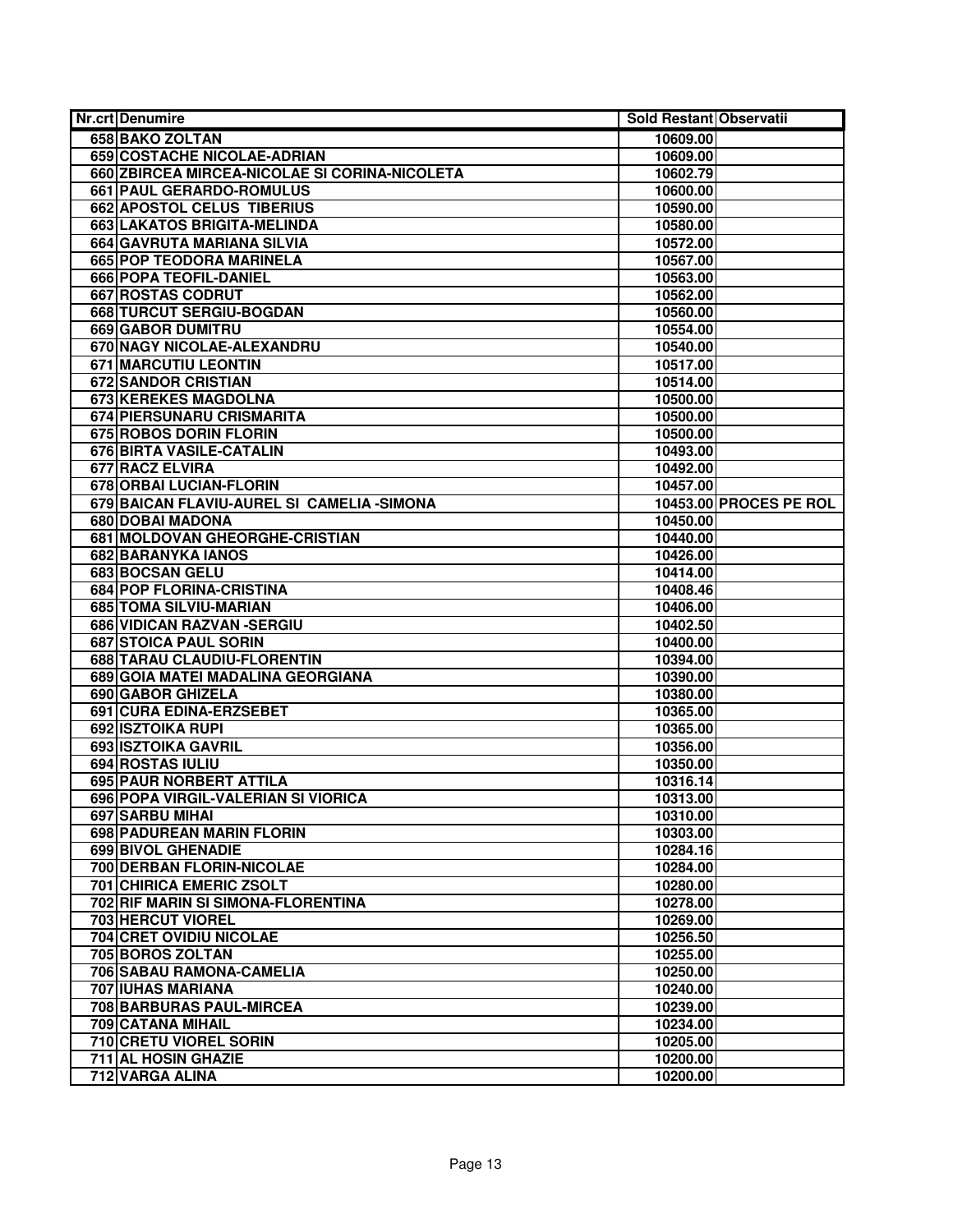| <b>Nr.crt Denumire</b>                           | Sold Restant Observatii |  |
|--------------------------------------------------|-------------------------|--|
| 713 BUDA RUBEN                                   | 10196.00                |  |
| 714 COBIRZAN CLAUDIA-CRISTINA                    | 10195.00                |  |
| <b>715 VIDICAN MARIUS SI FELICIA</b>             | 10190.00                |  |
| 716 LUNKA ADAM-NORBERT                           | 10160.00                |  |
| 717 LUNCAN MIRCEA                                | 10152.00                |  |
| <b>718 GABOR MATE</b>                            | 10127.00                |  |
| 719 ZIGA EMANUEL-VIOREL                          | 10120.00                |  |
| 720 ISTOICA MATEI                                | 10117.00                |  |
| 721 GABOR GAVRIL                                 | 10102.50                |  |
| 722 LESAC ROBERT                                 | 10100.00                |  |
| <b>723 SATMARI VIRGIL</b>                        | 10083.00                |  |
| <b>724 GABOR STEFAN</b>                          | 10079.00                |  |
| 725 GHIT IONUT-ALEXANDRU                         | 10076.00                |  |
| <b>726 BALINT FLORIN-CALIN</b>                   | 10060.00                |  |
| 727 MIRON TRAIAN REMUS SI IOANA                  | 10057.00                |  |
| 728 MICLE GHEORGHE                               | 10056.00                |  |
| 729 ANDOR ALIN-IOAN                              | 10050.50                |  |
| <b>730 PELEAN VIOREL SI FELICIA</b>              | 10040.00                |  |
| 731 PIERSUNARU DUMITRU                           | 10040.00                |  |
| 732 POPESCU EMIL MIHAIL                          | 10033.00                |  |
| 733 BORZA LILIANA DORINA                         | 10024.00                |  |
| 734 LUNCAN AXENIA                                | 10016.00                |  |
| 735 BOZGA VASILE                                 | 10005.00                |  |
| 736 COZAC ANDREA-SIDONIA                         | 10000.00                |  |
| <b>737 CUCCIA FLORICA</b>                        | 10000.00                |  |
| 738 FARCAS CORNELIA-FLORINA                      | 10000.00                |  |
| <b>739 HANIS ALEXANDRU</b>                       | 10000.00                |  |
| <b>740 MARTON CSABA</b>                          | 10000.00                |  |
| 741 MIHELE LIDIA-ANA                             | 10000.00                |  |
| 742 ONET CONSTANTIN                              | 10000.00                |  |
| 743 SZABO BEATRIX- IVETT                         | 10000.00                |  |
| <b>744 SZUCS ETELCA</b>                          | 10000.00                |  |
| 745 TIAR IOANA-MARIANA                           | 10000.00                |  |
| <b>746 TOCAI FLORICA</b>                         | 10000.00                |  |
| 747 ZALAI EDITH                                  | 10000.00                |  |
| <b>748 POGAN ADRIAN SEVER</b>                    | 9998.00                 |  |
| 749 BALINT ARPAD                                 | 9997.00                 |  |
| 750 MERCEA ADRIAN-PAUL                           | 9991.45                 |  |
| 751 KERESZTURI GABRIELA                          | 9991.00                 |  |
| 752 PANC PETRU                                   | 9991.00                 |  |
| 753 DR. BUTUC ADELA - CABINET MEDICAL INDIVIDUAL | 9982.00                 |  |
| 754 CHEREGI RAMONA-VETA                          | 9969.00                 |  |
| 755 DEMIAN GAVRIL                                | 9964.00                 |  |
| 756 ULICI FOCSA RUXANDRA                         | 9960.00                 |  |
| 757 HALUSKA ROBERT                               | 9946.00                 |  |
| 758 HEREDEA DANIEL                               | 9942.00                 |  |
| <b>759 STOICA LUDOVIC</b>                        | 9938.00                 |  |
| 760 ZARAU GABRIEL                                | 9933.00                 |  |
| 761 BADEU MARCEL-DOREL SI SIMONA-MARINA          | 9932.00                 |  |
| 762 GABOR MINDRA                                 | 9930.00                 |  |
| 763 KOVACS ISTVAN                                | 9930.00                 |  |
| 764 GHENGHIU IOAN-DANUT                          | 9909.00                 |  |
| <b>765 KOVACS ECATERINA</b>                      | 9900.00                 |  |
| <b>766 MOCIAN GHEORGHE</b>                       | 9897.00                 |  |
| 767 SARACUT CLAUDIA MONICA                       | 9895.00                 |  |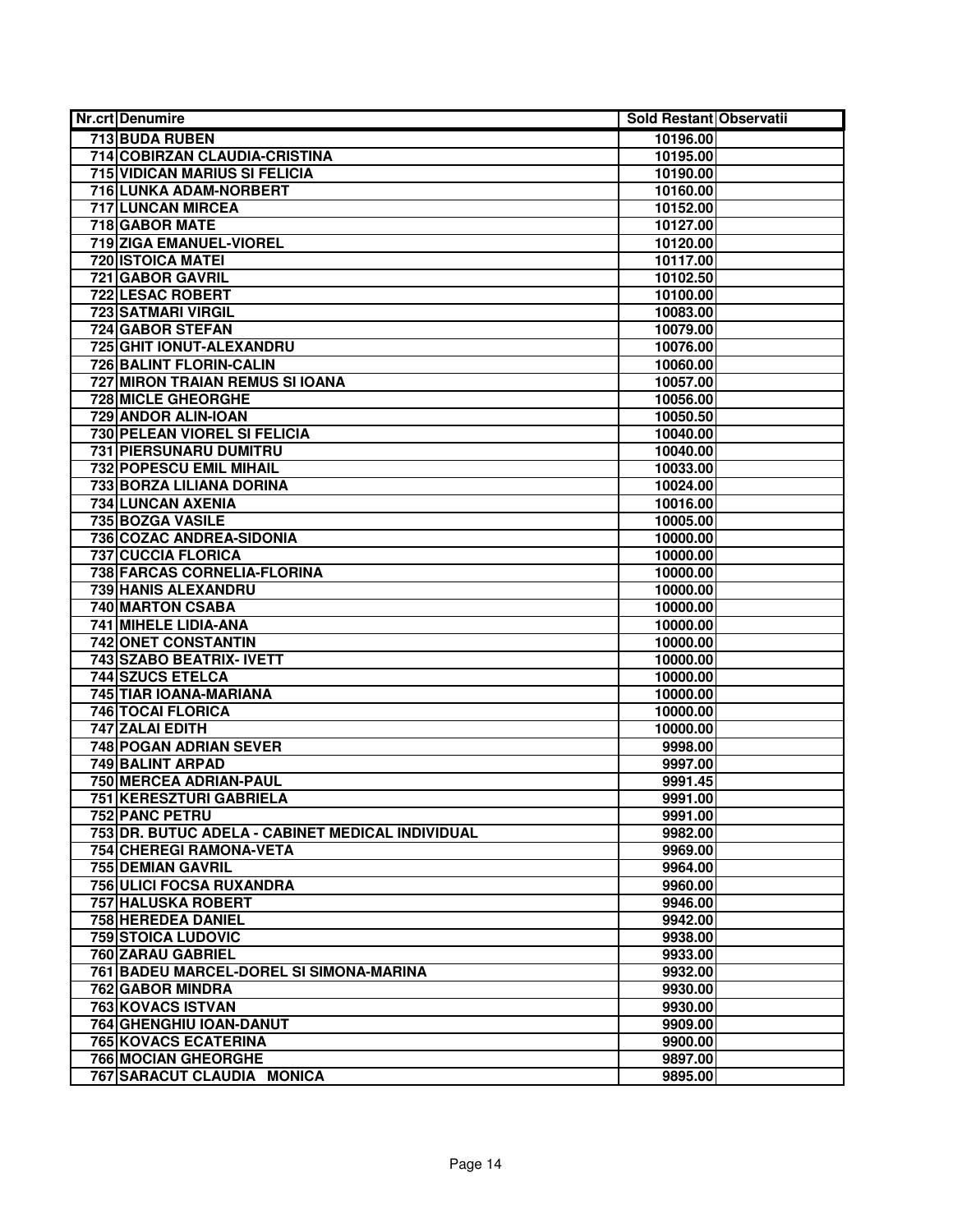| <b>Nr.crt Denumire</b>            | Sold Restant Observatii |  |
|-----------------------------------|-------------------------|--|
| 768 HAISAN COSTICA                | 9881.00                 |  |
| <b>769 CELIK BIROL</b>            | 9859.00                 |  |
| 770 CSERVAK MIKLOS ZSOLT          | 9851.00                 |  |
| 771 OROSZ FERENC                  | 9850.00                 |  |
| 772 DARABAN DOREL PETRU           | 9846.00                 |  |
| 773 FERARU ANNAMARIA-GABRIELLA    | 9838.00                 |  |
| 774 SZULCSIK ISTVAN               | 9831.00                 |  |
| 775 VAIDA FLORIN - EMANUEL        | 9811.00                 |  |
| 776 REZMUVES ROBERT               | 9810.00                 |  |
| <b>777 KISS FERENC</b>            | 9780.00                 |  |
| 778 POPOVICI ANNA-MARIA           | 9742.00                 |  |
| 779 ECSEDI STEFAN-EMERIC          | 9729.64                 |  |
| <b>780 SUCIU HOREA MIHAI</b>      | 9728.00                 |  |
| 781 GALIS DELIA-ELENA             | 9727.00                 |  |
| 782 BAKRO IBOLYA                  | 9724.00                 |  |
| <b>783 ISZTOIKA LUDOVIC</b>       | 9722.00                 |  |
| <b>784 BIROUAS RADU</b>           | 9701.00                 |  |
| <b>785 TODA MARIA VIORICA</b>     | 9693.00                 |  |
| 786 VADAS CSABA-IMRE              | 9690.00                 |  |
| <b>787 ISZTOIKA STEFAN</b>        | 9650.00                 |  |
| 788 CARAIANI BENONI MARIAN        | 9646.00                 |  |
| 789 BACIU IRINA                   | 9638.97                 |  |
| 790 HULBER MARIUS-CALIN           | 9606.00                 |  |
| 791 JUSCA VIRGIL-VASILE           | 9600.00                 |  |
| 792 LATA IOAN ALEXANDRU           | 9584.00                 |  |
| 793 COPIL PETRU-MARIUS            | 9576.50                 |  |
| 794 VARGA ZOLTAN                  | 9563.36                 |  |
| 795 BUDAI ISTVAN                  | 9563.00                 |  |
| 796 KOVACS MIRCEA-IOAN SI CODRUTA | 9549.00                 |  |
| 797 TROFIMOV CLAUDIA              | 9545.00                 |  |
| 798 SZABADOS ALEXANDRU            | 9542.00                 |  |
| 799 SECARA MIRCEA-EMIL            | 9509.00                 |  |
| 800 ROSTAS FRANCISC               | 9506.00                 |  |
| <b>801 PLATONA NICOLAE MARIUS</b> | 9504.00                 |  |
| 802 SATRAN CAROL                  | 9500.00                 |  |
| <b>803 FARKAS TIBOR</b>           | 9493.00                 |  |
| 804 NICORUT FLORICA               | 9484.00                 |  |
| 805 CABA CALIN FLORENTIN          | 9477.00                 |  |
| 806 BACIU CORNEL-CIPRIAN          | 9472.00                 |  |
| 807 DERECICHEI FLORIN             | 9471.00                 |  |
| 808 GALCA DUMITRU-NICOLAE-DAN     | 9467.00                 |  |
| 809 ISZTOICA IANCU                | 9459.00                 |  |
| 810 LASCU PETRU-FLORIN            | 9455.00                 |  |
| 811 BLAGUTA ZOLTAN GABOR          | 9454.00                 |  |
| 812 KHALFALLAH MOSBAH             | 9451.30                 |  |
| 813 GAIDOS SAMUEL SIMION          | 9450.00                 |  |
| 814 RADOI NICOLAE                 | 9431.00                 |  |
| 815 ISZTOIKA STEFAN               | 9369.00                 |  |
| 816 DAVID VASILE LUCIAN           | 9359.00                 |  |
| 817 MALAIES OCTAVIAN              | 9352.00                 |  |
| 818 TURCAN EUGENIU                | 9350.00                 |  |
| 819 MOGA CALIN-PETRICA            | 9342.00                 |  |
| 820 TASEDAN CIPRIAN-IOAN          | 9340.00                 |  |
| 821 BIRTAS MIHAI GABRIEL          | 9332.00                 |  |
| 822 CHIRCEA SORIN SI ANDREEA      | 9316.00                 |  |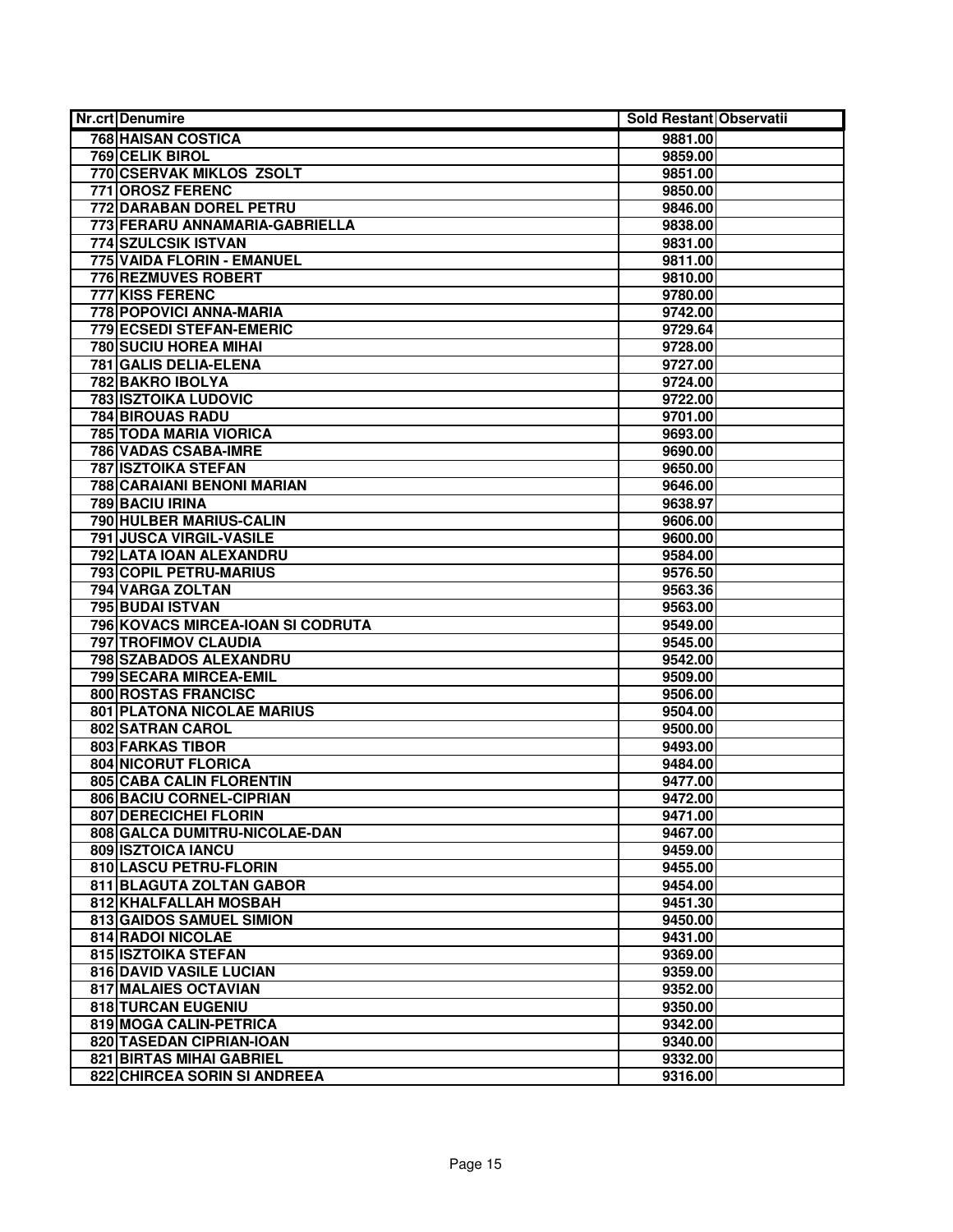| <b>Nr.crt Denumire</b>                      | Sold Restant Observatii |  |
|---------------------------------------------|-------------------------|--|
| 823 POP ANUTA                               | 9307.00                 |  |
| 824 ROSTAS ANTON                            | 9307.00                 |  |
| 825 ZANCA IONUT-MARIUS                      | 9293.00                 |  |
| <b>826 POPA TEODOR</b>                      | 9292.00                 |  |
| <b>827 OPRIS RADU OVIDIU</b>                | 9274.00                 |  |
| 828 BARANYKA CLARA                          | 9260.00                 |  |
| 829 BALOGH BOBI-SZABOLCS                    | 9256.00                 |  |
| 830 LAPUSCA VALENTIN                        | 9252.00                 |  |
| 831 LASZLO CSABA                            | 9249.00                 |  |
| 832 TINC ALIN-FLORIN                        | 9246.00                 |  |
| <b>833 KOTVAN ELISABETA</b>                 | 9242.00                 |  |
| 834 LAKATOS ERZSEBET-NOEMI                  | 9229.00                 |  |
| 835 VARGA ISTVAN JOZSEF                     | 9226.27                 |  |
| 836 ZECHERIU DANIEL-CONSTANTIN              | 9217.00                 |  |
| 837 JUCA IOAN-DORIN                         | 9209.00                 |  |
| 838 URS LIDIA-FLORICA                       | 9200.00                 |  |
| 839 ASZTALOS ZSOLT-FERENCZ                  | 9197.00                 |  |
| 840 GRAUR CSABA-ALEXANDRU                   | 9197.00                 |  |
| <b>841 ISZTOIKA EVA</b>                     | 9190.69                 |  |
| <b>842 EDER VASILE</b>                      | 9188.00                 |  |
| 843 GABOR LUJZA, GABOR, IANCU, MATEI, LUIZA | 9187.00                 |  |
| 844 MUT VASILE                              | 9182.00                 |  |
| 845 TUFA VASILE                             | 9174.00                 |  |
| 846 NOJA MARIN SI ILENUTA                   | 9171.00                 |  |
| 847 VARGA GHEORGHE                          | 9160.00                 |  |
| 848 PAL LUDOVIC                             | 9150.98                 |  |
| <b>849 CIORBA MARIUS</b>                    | 9136.00                 |  |
| <b>850 LUKACS IOSIF</b>                     | 9120.00                 |  |
| 851 IUONAS VIVIEN-VANDA                     | 9099.00                 |  |
| 852 LELE CLAUDIU-MARIUS                     | 9096.00                 |  |
| 853 BOLONI ARON                             | 9090.00                 |  |
| 854 LENCAR IOAN-CALIN                       | 9057.00                 |  |
| 855 PALLO IZABELLA                          | 9054.00                 |  |
| 856 SAVA VASILE ILIE                        | 9053.00                 |  |
| 857 SZEKRENYES LAJOS                        | 9053.00                 |  |
| 858 VARGA GYULA                             | 9037.00                 |  |
| 859 CIOACA FLORINEL                         | 9025.29                 |  |
| 860 ROSTAS CRISAN                           | 9020.00                 |  |
| <b>861 PINTEA ROMULUS COSMIN</b>            | 9017.00                 |  |
| 862 MITAN NICOLAE                           | 9016.00                 |  |
| 863 SABAU KAROLY                            | 9005.00                 |  |
| 864 PETRICAU ALINA-VASILICA                 | 9004.00                 |  |
| 865 UNGUR GYORGY-JOZSEF                     | 9004.00                 |  |
| 866 BOLDIS MONICA-IRINA                     | 9000.00                 |  |
| 867 IANOSDAN ANAMARIA-RAMONA                | 9000.00                 |  |
| <b>868 TOIA GHEORGHE</b>                    | 8990.00                 |  |
| 869 BONDICI CRINA-FELICIA                   | 8981.04                 |  |
| 870 SCORTE PAUL-MARIUS                      | 8975.00                 |  |
| 871 BERE VIOREL                             | 8970.00                 |  |
| 872 COSTIN CRISTIAN                         | 8970.00                 |  |
| 873 BALOG SIGISMUND                         | 8930.00                 |  |
| 874 GABOR LAJOS                             | 8930.00                 |  |
| 875 ILAS MIREL-ALIN                         | 8928.00                 |  |
| 876 OROSZ SANDOR SI VIOLETA                 | 8925.00                 |  |
| 877 TEM STEFAN-PETRU-EMERIC                 | 8924.53                 |  |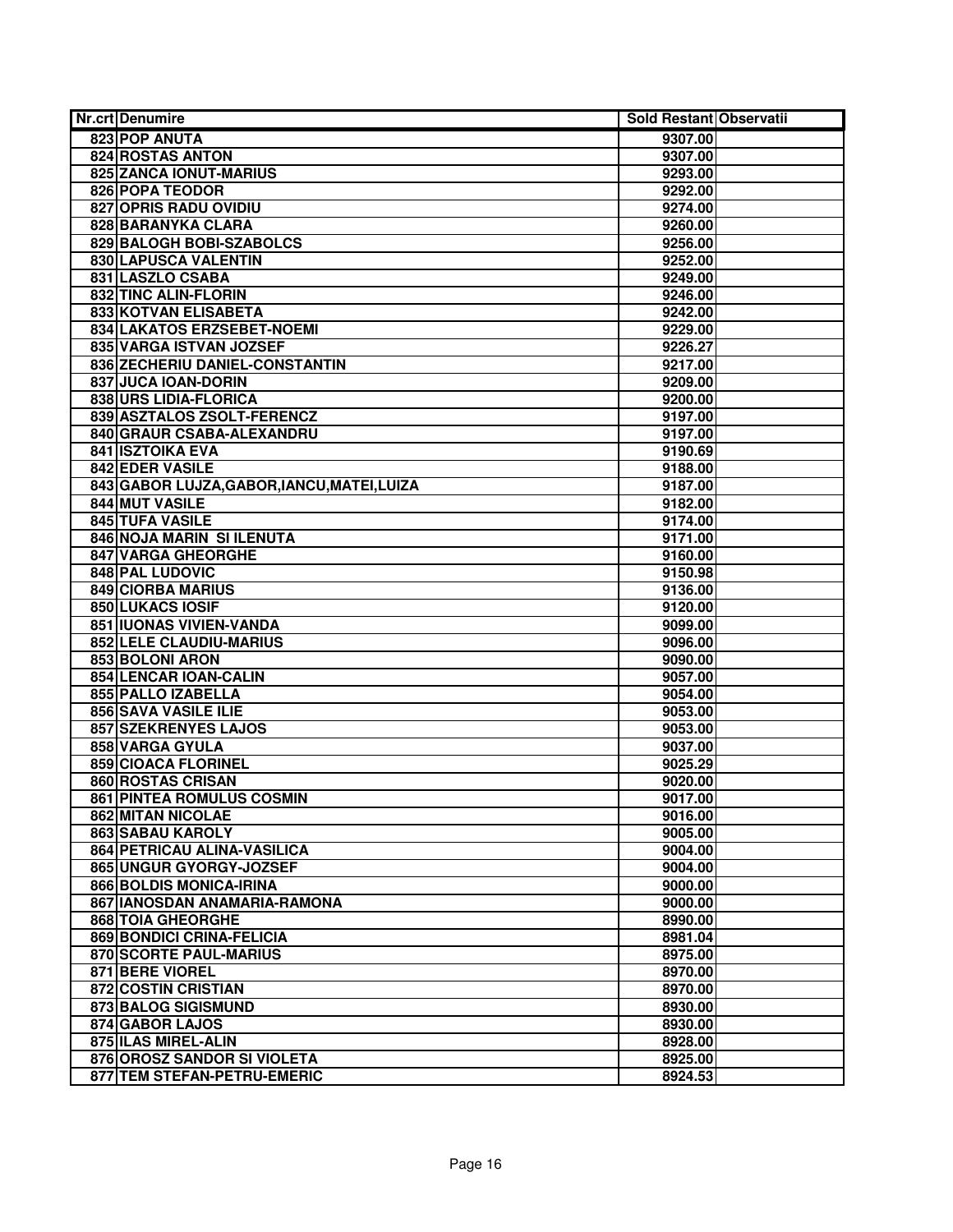| <b>Nr.crt Denumire</b>               | Sold Restant Observatii |  |
|--------------------------------------|-------------------------|--|
| 878 CIOTIR CIPRIAN GEORGE            | 8922.00                 |  |
| 879 ZEMBREA CARMEN-MONICA            | 8921.00                 |  |
| 880 BACIU DACIAN-CONSTANTIN          | 8920.00                 |  |
| 881 POPOVICI DORIN SI ADINA-STEFANIA | 8915.00                 |  |
| 882 SICOE NELU DORU                  | 8906.00                 |  |
| 883 MINDRUT TEODOR                   | 8900.00                 |  |
| <b>884 VISOVAN CIPRIAN</b>           | 8900.00                 |  |
| 885 BOROS BUJOR-DENUT                | 8895.00                 |  |
| 886 TARLEA ANCA-LIANA                | 8895.00                 |  |
| 887 ROMANIUC ADRIAN-NICOLAE          | 8885.95                 |  |
| 888 CUPSA IOAN                       | 8880.00                 |  |
| <b>889 VERES TIBERIU</b>             | 8869.00                 |  |
| 890 DASCALESCU ADELA-ELENA           | 8857.00                 |  |
| 891 GANA IONUT-GABRIEL               | 8853.00                 |  |
| 892 VARGA IDA                        | 8847.00                 |  |
| 893 CICORTAS DORINICA                | 8845.00                 |  |
| 894 VASADI CORNELIU-DANIEL SI LIDIA  | 8844.00                 |  |
| 895 NAGY SANDOR                      | 8834.00                 |  |
| 896 BALOGH IOSIF                     | 8828.00                 |  |
| <b>897 ROSTAS EMANUEL</b>            | 8827.00                 |  |
| 898 POP OLIMPIA LOREDANA             | 8817.00                 |  |
| 899 BIRTAS SANDU IOAN                | 8815.00                 |  |
| 900 MURESAN ALIN IOAN                | 8797.00                 |  |
| 901 ERDEI IOSIF CRISTIAN             | 8790.00                 |  |
| 902 CIURAR NUTU                      | 8775.00                 |  |
| 903 GENCSI ATTILA                    | 8775.00                 |  |
| 904 ROSTAS IOAN-DOLAR                | 8770.00                 |  |
| 905 JUHASZ ILDIKO                    | 8765.00                 |  |
| 906 MALEK MARTON                     | 8750.00                 |  |
| 907 COSTEA FLORIAN DAVID             | 8734.00                 |  |
| 908 MOCA SORIN-VICTOR                | 8725.00                 |  |
| 909 FLORIAN GHEORGHE                 | 8724.00                 |  |
| 910 SIMO MARIA-MAGDALENA             | 8723.00                 |  |
| 911 BURCSA JANKO                     | 8707.00                 |  |
| 912 MOLDOVAN FLORIN-EUGEN            | 8700.00                 |  |
| 913 SABAU ILEANA                     | 8694.00                 |  |
| 914 BADICUT SARAZ OLIVIA             | 8681.00                 |  |
| 915 NYIKA CRISTIAN-MARCEL            | 8672.00                 |  |
| 916 IUHAS GAVRIL                     | 8662.00                 |  |
| 917 COLOSVARI ALEXANDRA              | 8660.00                 |  |
| 918 CHEREJI GEORGE-DORIN             | 8654.00                 |  |
| 919 ROSTAS LUCRETIA                  | 8650.00                 |  |
| 920 ROSTAS CONSTANTIN                | 8636.00                 |  |
| 921 COSMA LENNON-LEVENTE-KRISZTIAN   | 8635.75                 |  |
| 922 VALCEANU ALEXANDRU-VLAD          | 8610.00                 |  |
| 923 KOVARI JOZSEF-CSABA              | 8605.00                 |  |
| 924 CIRNU RAUL-TIBERIU               | 8600.00                 |  |
| 925 BARTA ANDREA-MONIKA              | 8597.00                 |  |
| 926 CHERECHES RAZVAN-ARMAND          | 8595.00                 |  |
| 927 MICLOS MIRCEA SI GHEORGHINA      | 8593.00                 |  |
| 928 BODNAR CARMEN-ILDIKO             | 8555.00                 |  |
| 929 GABOR ISTVAN                     | 8548.00                 |  |
| 930 MIKLOS IANCU                     | 8545.00                 |  |
| 931 TUDORAN ILIE-MARCEL              | 8543.00                 |  |
| 932 STRUGAREANU ANGELA               | 8541.00                 |  |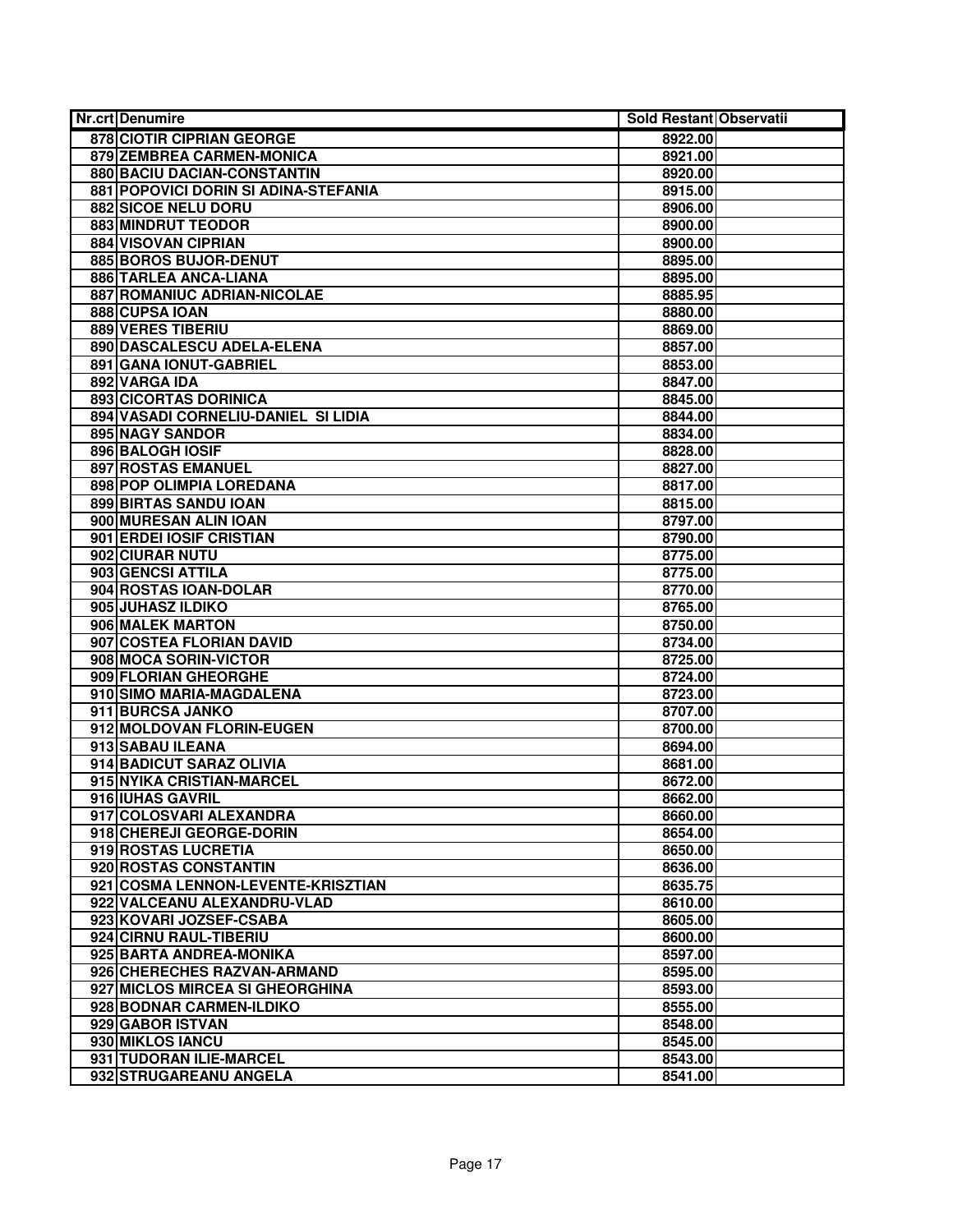| <b>Nr.crt Denumire</b>               | Sold Restant Observatii |  |
|--------------------------------------|-------------------------|--|
| 933 BODEA DANIEL-TIBERIU             | 8538.24                 |  |
| 934 SCHOLLER IOSIF LEVENTE           | 8534.62                 |  |
| 935 MACZKO LASZLO SI KATALIN         | 8534.00                 |  |
| 936 FOCOS GABRIEL-RAZVAN             | 8533.17                 |  |
| 937 KELEMEN LASZLO                   | 8530.00                 |  |
| 938 GAL LEVENTE-LUDOVIC              | 8526.00                 |  |
| 939 HOMOLYA EMERIC                   | 8525.00                 |  |
| 940 PATAKI-HASAS EMIL                | 8520.00                 |  |
| 941 TURCUT LUCIAN-FLORIN             | 8519.00                 |  |
| 942 POSZTOS ZSOLT-FERENCZ            | 8505.00                 |  |
| 943 MARCU VIOREL                     | 8503.00                 |  |
| 944 BONCA DAN-FLORIN                 | 8500.52                 |  |
| 945 BARANYKA ECATERINA               | 8500.00                 |  |
| 946 KALMAR TUNDE                     | 8500.00                 |  |
| 947 LELEA VIOREL                     | 8500.00                 |  |
| 948 BICA ANGELA-CLAUDIA              | 8480.00                 |  |
| 949 GABOR IOAN ADRIAN                | 8479.24                 |  |
| 950 POPA OCTAVIAN                    | 8475.00                 |  |
| 951 JOUNAS ANTAL-FRANCISC            | 8468.40                 |  |
| 952 BLAGE SERGIU-FLORIN              | 8452.00                 |  |
| 953 CRISTIAN DANIEL                  | 8450.00                 |  |
| 954 FISCHER ROBERT CLAUDIU           | 8445.00                 |  |
| 955 BOCHIS SILVIA - FLORICA          | 8434.00                 |  |
| 956 BANDICI MARCEL-GEORGE            | 8415.00                 |  |
| 957 BOLDIS CALIN-MIHAI               | 8414.50                 |  |
| 958 MAGHIAR DIANA CAMELIA            | 8409.00                 |  |
| 959 RAT SORIN                        | 8409.00                 |  |
| 960 COSTA MIRCEA-ADRIAN              | 8400.00                 |  |
| 961 KEREZSI LUIGI GIUSZEPPE          | 8400.00                 |  |
| 962 SZANI ALEXANDRU LIVIU            | 8400.00                 |  |
| 963 HOTOPAN LOREDANA-MARIANA         | 8395.00                 |  |
| 964 SZAKASZLO IOSIF-VASILE SI MIRELA | 8395.00                 |  |
| 965 FEKETE-BANDI-PISTA NARCIS        | 8390.00                 |  |
| 966 BACIU LIVIA-NICOLETA             | 8387.00                 |  |
| 967 MIKUCZ MATILDA                   | 8374.67                 |  |
| 968 MOISE GHEORGHE                   | 8368.00                 |  |
| 969 DOBA NICOLAE                     | 8365.00                 |  |
| 970 SABAU FLORIN-MARIUS              | 8364.00                 |  |
| 971 HAINAL LUCIAN-CALIN              | 8362.00                 |  |
| 972 CHEREGI GEORGE RAZVAN            | 8360.50                 |  |
| 973 SOLOMIE IONUT GABRIEL            | 8353.00                 |  |
| 974 TAUT AURELIA                     | 8353.00                 |  |
| 975 MORUS CRISTIAN CLAUDIU           | 8336.00                 |  |
| 976 KISS NORBERT                     | 8335.00                 |  |
| 977 ARHIP NECULAI                    | 8330.00                 |  |
| 978 MOT TEODOR-FLORIAN               | 8328.00                 |  |
| 979 TENT MIRCEA SI MARIA             | 8313.00                 |  |
| 980 DEAC OLIMPIU                     | 8312.00                 |  |
| 981 VAKAR MARIA-LIANA                | 8290.00                 |  |
| 982 KOPAR ROBERT-NICOLAE             | 8274.00                 |  |
| 983 PONTOS IOANA-MONICA              | 8272.00                 |  |
| 984 FEHER PIROSCA                    | 8250.44                 |  |
| 985 FECHETE DACIAN                   | 8250.00                 |  |
| 986 SIMON ANDREI                     | 8250.00                 |  |
| 987 STOIKA GABOR                     | 8250.00                 |  |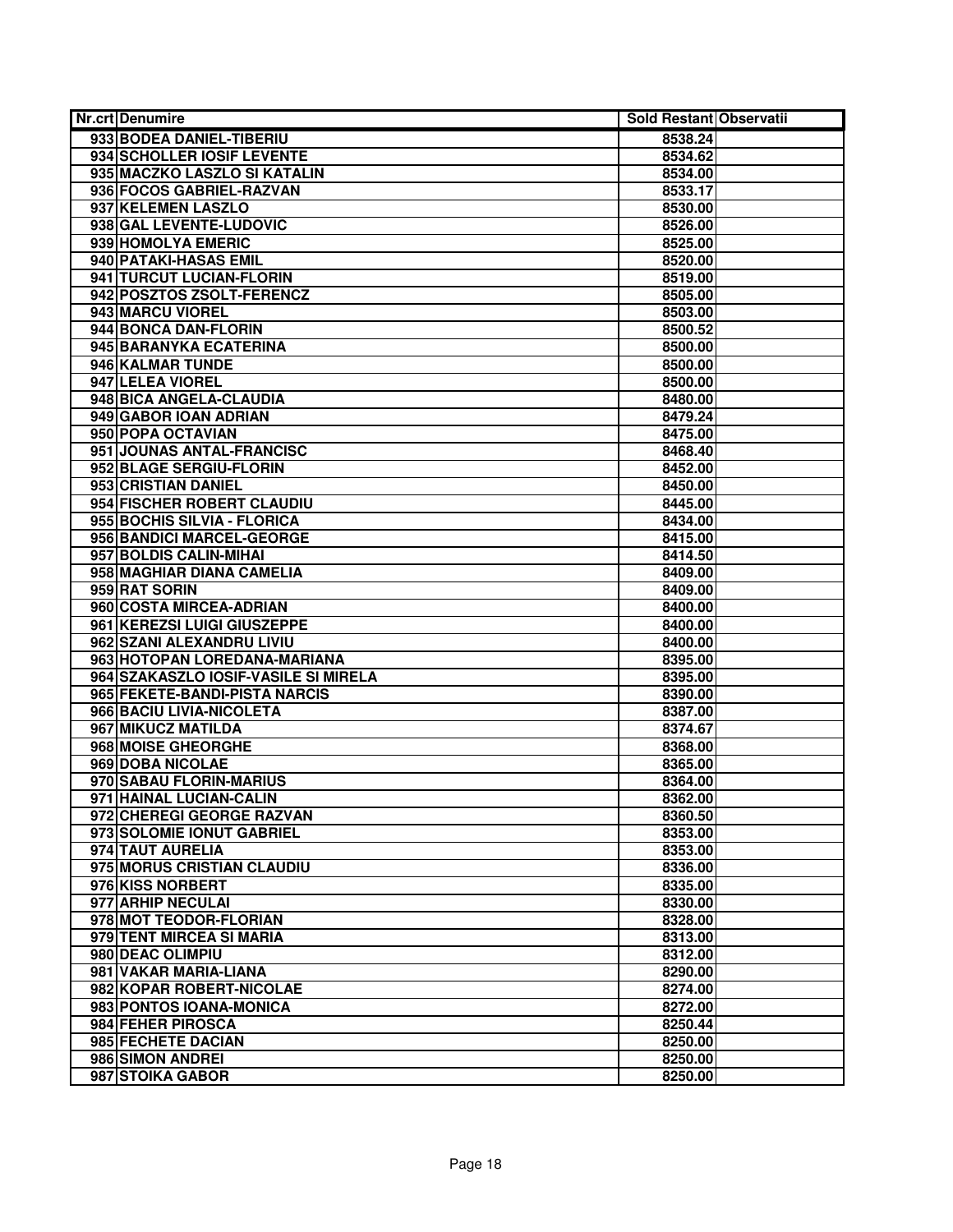| <b>Nr.crt Denumire</b>                                      | Sold Restant Observatii |  |
|-------------------------------------------------------------|-------------------------|--|
| 988 PINTEAN GHEORGHE                                        | 8243.35                 |  |
| 989 DAN NICOLAE                                             | 8235.00                 |  |
| 990 ARDELEAN IOANA - MARIA                                  | 8234.00                 |  |
| 991 TRIFAN DUMITRU                                          | 8226.00                 |  |
| 992 DOCA IOAN                                               | 8215.00                 |  |
| 993 MARNEA DAN-FLORIN                                       | 8211.00                 |  |
| 994 ZAFIU MARIAN                                            | 8209.33                 |  |
| 995 CABA CORNEL                                             | 8203.00                 |  |
| 996 SZILAGYI ROBERT                                         | 8200.00                 |  |
| 997 KISS LAJOS                                              | 8194.00                 |  |
| 998 BALAZS ALEXANDRU-LADISLAU                               | 8180.00                 |  |
| 999 RATIU IOAN ADRIAN                                       | 8177.00                 |  |
| 1000 POPESCU OCTAVIAN                                       | 8173.00                 |  |
| 1001 BERES STEFAN SI ILEANA                                 | 8157.00                 |  |
| 1002 GRAMA PAUL-OVIDIU                                      | 8154.00                 |  |
| 1003 KISS CSABA                                             | 8154.00                 |  |
| 1004 SUTA VASILE-SEBASTIAN                                  | 8150.50                 |  |
| 1005 GERGELY VIOLETA                                        | 8149.00                 |  |
| <b>1006 VARGA OVIDIU MARIAN</b>                             | 8147.00                 |  |
| 1007 POPOVICI IOANA                                         | 8146.00                 |  |
| <b>1008 CIURAR RADU</b>                                     | 8130.00                 |  |
| <b>1009 SIMON ROBERT</b>                                    | 8130.00                 |  |
| <b>1010 BERINDE RADU SI DIANA</b>                           | 8129.50                 |  |
| 1011 SAPI JANOS                                             | 8120.00                 |  |
| 1012 GONCZE ATTILA-BELA                                     | 8111.00                 |  |
| 1013 ONICA ADRIAN-DORU                                      | 8111.00                 |  |
| 1014 ONACA LUMINITA-CARMEN                                  | 8109.00                 |  |
| <b>1015 BUKSA STEFAN OVIDIU</b>                             | 8107.00                 |  |
| 1016 MOCEAN AUGUSTIN GABRIEL                                | 8103.48                 |  |
| 1017 KOVACS RICHARD ZSOLT                                   | 8101.00                 |  |
| <b>1018 BONTA LUCIAN-FLORIN</b><br>1019 DRIMBA ADRIAN-MIHAI | 8100.00                 |  |
| 1020 KISS MARIA-MAGDALENA                                   | 8100.00<br>8100.00      |  |
| <b>1021 STAFIE SORIN</b>                                    | 8096.17                 |  |
| 1022 DOCI SORIN-LIVIU                                       | 8096.00                 |  |
| <b>1023 SABAU CARMEN-VIORICA</b>                            | 8089.00                 |  |
| 1024 HAS RICHARD-TEODOR                                     | 8074.00                 |  |
| 1025 CODREAN RARES-GEORGE                                   | 8063.00                 |  |
| 1026 NAGY ANA SI ALEXANDRU                                  | 8060.00                 |  |
| <b>1027 FREUNDLICH ADAM GHEORGHE</b>                        | 8041.00                 |  |
| <b>1028 BUDA CRISTIAN AUREL</b>                             | 8036.00                 |  |
| 1029 URUGIUC-APATI LIVIU-PAUL                               | 8020.00                 |  |
| 1030 ILE DORIN-ILIE                                         | 8016.00                 |  |
| 1031 BAGHE MARIA                                            | 8000.00                 |  |
| 1032 BODNAR DANIELA                                         | 8000.00                 |  |
| <b>1033 BODNAR GAVRIL EUGEN</b>                             | 8000.00                 |  |
| 1034 CIOCANARU HOREA-ALEXANDRU                              | 8000.00                 |  |
| 1035 CONTINI SILVIA-GEORGETA                                | 8000.00                 |  |
| 1036 COZMA MARIANA                                          | 8000.00                 |  |
| 1037 CSER JANOS-ATTILA                                      | 8000.00                 |  |
| 1038 EPUREANU DORIN                                         | 8000.00                 |  |
| 1039 GERZON RUDOLF                                          | 8000.00                 |  |
| 1040 GIBOI EMILIA                                           | 8000.00                 |  |
| 1041 HALASZ GYONGYI                                         | 8000.00                 |  |
| 1042 HARAGOS ORSOLYA                                        | 8000.00                 |  |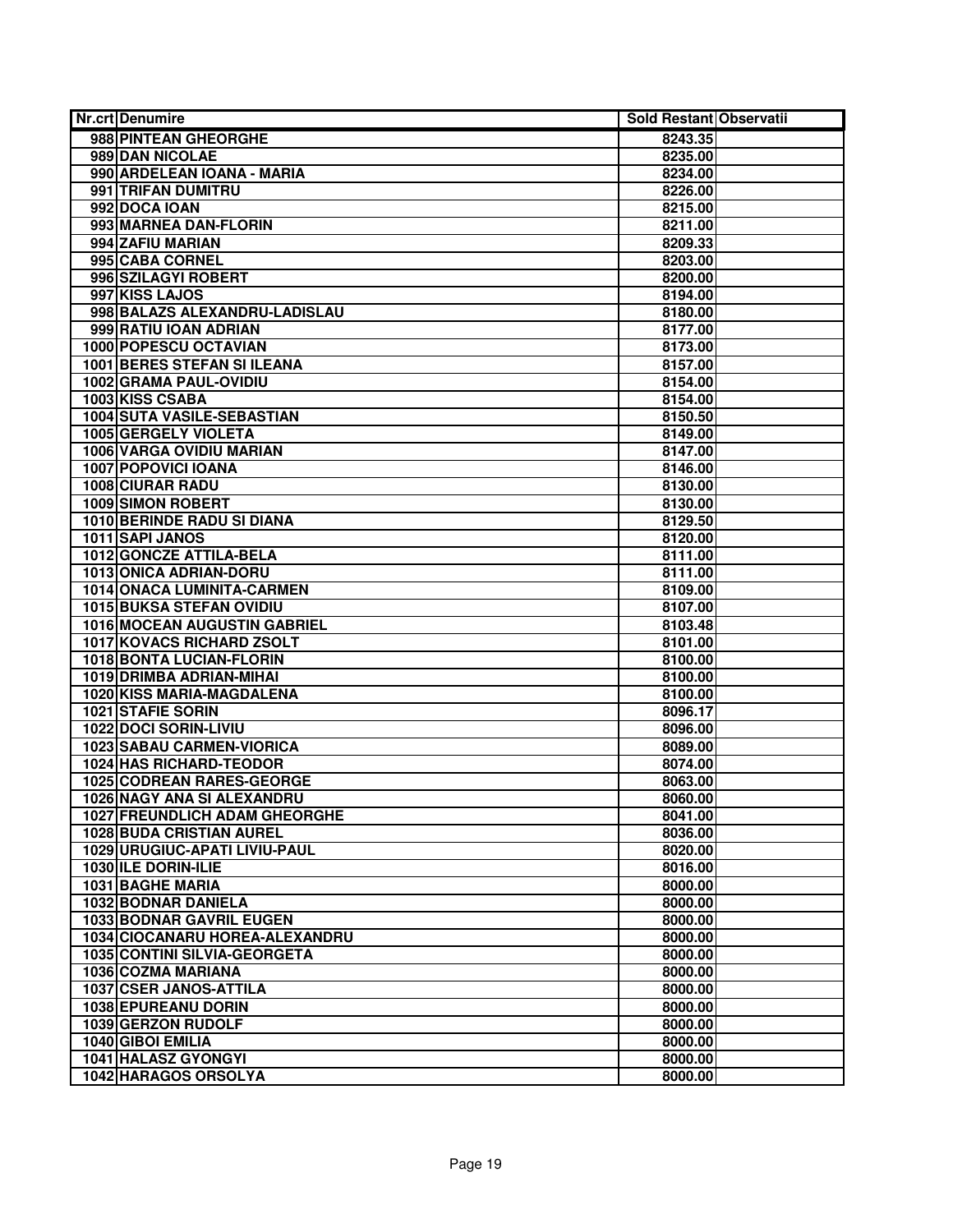| Nr.crt Denumire                              | Sold Restant Observatii |  |
|----------------------------------------------|-------------------------|--|
| 1043 IOVA MARTA                              | 8000.00                 |  |
| <b>1044 ISZTOIKA JANCU</b>                   | 8000.00                 |  |
| <b>1045 KORPAS FLORIN</b>                    | 8000.00                 |  |
| <b>1046 LICOIU LUDOVIC-ATTILA</b>            | 8000.00                 |  |
| <b>1047 MEZEI PETRU FRANCISC</b>             | 8000.00                 |  |
| 1048 OKOS ISTVAN-JOZSEF                      | 8000.00                 |  |
| 1049 PASCUT-BALAIAN FLORINA-CRISTINA         | 8000.00                 |  |
| 1050 PUSCAS ALINA-TATIANA                    | 8000.00                 |  |
| 1051 SARAZ ANGELA                            | 8000.00                 |  |
| 1052 SZABO JOZSEF                            | 8000.00                 |  |
| 1053 SZILAGYI ANIKO                          | 8000.00                 |  |
| <b>1054 TOCAI CRISTINA-IOANA</b>             | 8000.00                 |  |
| <b>1055 VASILE DIANA-ANCA</b>                | 8000.00                 |  |
| 1056 AVRAM DANUT-TRAIAN SI MARIANA           | 7997.00                 |  |
| 1057 LEU ZOLTAN-DAN                          | 7996.00                 |  |
| 1058 GNATESCU-SABAU ALBERT-CSABA             | 7991.00                 |  |
| 1059 STRATULAT MIHAELA-LETITIA               | 7986.60                 |  |
| 1060 SILAGHI ANA INTREP.FAM                  | 7980.00                 |  |
| 1061 BARNA PETRU-GHEORGHE                    | 7976.00                 |  |
| <b>1062 BURCSA MIHAI</b>                     | 7975.00                 |  |
| <b>1063 ISZTOIKA MATEI</b>                   | 7960.00                 |  |
| <b>1064 CHIRODEA CRISTIAN</b>                | 7959.00                 |  |
| <b>1065 BOLONI EMANUELA-MONICA</b>           | 7955.00                 |  |
| 1066 SULUGIUC SADCO-GEORGE SI RALUCA CODRUTA | 7950.00                 |  |
| 1067 MIRZA DARIUS-GELU                       | 7939.00                 |  |
| <b>1068 DEIBEL SIEGFRIED-UWE</b>             | 7933.00                 |  |
| <b>1069 IONESCU STEFAN-MARIAN</b>            | 7932.00                 |  |
| 1070 SIMON JULIETA-LACRIMIOARA               | 7926.00                 |  |
| <b>1071 MIKLOS ELISABETA</b>                 | 7925.00                 |  |
| 1072 EDDO INNOCENT OLUWALONIMI               | 7905.00                 |  |
| <b>1073 CIGAN CATALINA MARIA</b>             | 7900.00                 |  |
| 1074 POP RAZVAN                              | 7900.00                 |  |
| 1075 STAN VIOREL                             | 7900.00                 |  |
| 1076 ISAK ADAM                               | 7877.00                 |  |
| <b>1077 SIMON RODICA-RAMONA</b>              | 7862.00                 |  |
| <b>1078 MICH AGNETA</b>                      | 7858.00                 |  |
| 1079 HOMMER SANDOR ZOLTAN                    | 7850.00                 |  |
| 1080 ROGOJAN ADRIAN-EUGEN                    | 7847.00                 |  |
| 1081 GAVRUTA GAVRAS TEODOR MARIUS            | 7844.00                 |  |
| <b>1082 TOROK IULIU SI ILONA</b>             | 7838.15                 |  |
| 1083 VAKAR LUCIAN-MIHAI                      | 7825.00                 |  |
| <b>1084 GAVRILAS COSMIN</b>                  | 7814.86                 |  |
| 1085 OTTAHAL IOAN                            | 7812.00                 |  |
| <b>1086 SZTOJKA DEMETER</b>                  | 7811.00                 |  |
| <b>1087 MANEA ADRIAN SI FELICIA</b>          | 7807.00                 |  |
| <b>1088 SAMU SORIN MIHAI</b>                 | 7801.00                 |  |
| <b>1089 PALATIN ILEANA</b>                   | 7800.00                 |  |
| 1090 POP NADIA-ILEANA                        | 7796.00                 |  |
| 1091 BREAZ SORIN-MIHAI                       | 7793.86                 |  |
| 1092 BLINDAS MARK-GABOR                      | 7793.00                 |  |
| 1093 BUHAS CALIN-OVIDIU                      | 7791.00                 |  |
| 1094 BORODAN CRISTINA-MARIA                  | 7790.00                 |  |
| 1095 GABOR RUPI                              | 7785.00                 |  |
| 1096 BLAGA FLORENTINA-ANGELA SI VIOREL-IOAN  | 7774.00                 |  |
| 1097 DEZSI GEZA                              | 7768.00                 |  |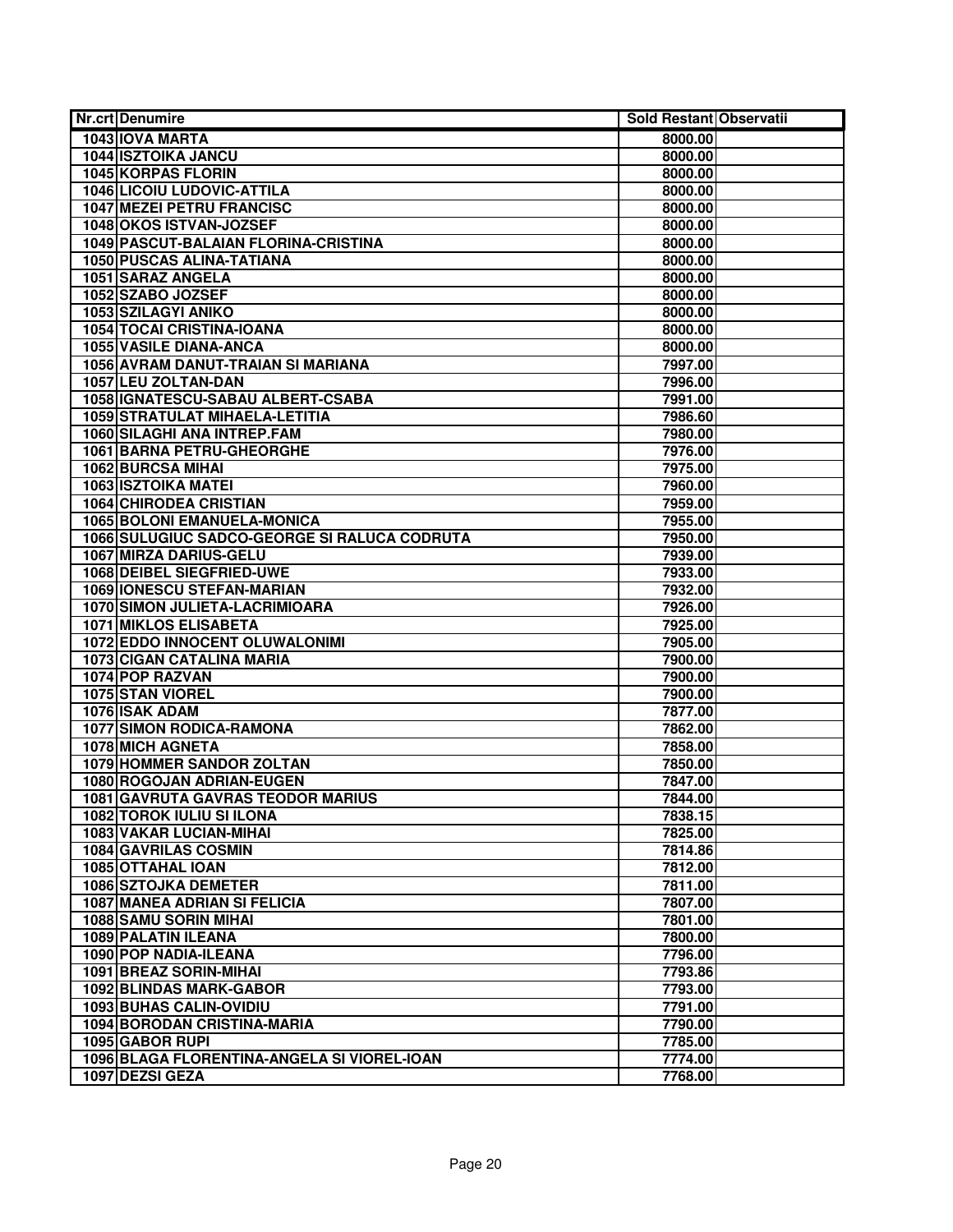| Nr.crt Denumire                                              | Sold Restant Observatii |
|--------------------------------------------------------------|-------------------------|
| 1098 MOTOS MIHAI                                             | 7767.00                 |
| 1099 SAITOS-COFAR OCTAVIAN-PETRU                             | 7767.00                 |
| <b>1100 DOBOS GABRIELA ALINA</b>                             | 7752.00                 |
| 1101 KISS GEZA BOBI                                          | 7748.00                 |
| 1102 SALAJAN SORIN-REMUS                                     | 7746.00                 |
| 1103 IUDEAN RAMONA-CLAUDIA                                   | 7738.00                 |
| 1104 BALAN IOAN-CRISTIAN                                     | 7737.00                 |
| 1105 FURTOS STELIAN ADRIAN                                   | 7736.00                 |
| 1106 SAS IONUT-ANDREI                                        | 7736.00                 |
| <b>1107 GABOR LUDOVIC</b>                                    | 7728.00                 |
| <b>1108 MOLCSAN TAMAS</b>                                    | 7725.00                 |
| 1109 SOCA ADRIAN-FLORIN                                      | 7721.00                 |
| 1110 SANDOR-BARLEA ZOLTAN                                    | 7717.00                 |
| 1111 BARA MIRELA AURELIA                                     | 7708.00                 |
| 1112 GILAU GHEORGHE-CAROL                                    | 7707.00                 |
| 1113 GROZE TRAIAN                                            | 7700.00                 |
| <b>1114 ISTOICA IOAN SI TEREZ</b>                            | 7700.00                 |
| <b>1115 SIFT GABRIELA-CORINA</b>                             | 7700.00                 |
| 1116 MOLDOVAN VASILE                                         | 7685.00                 |
| <b>1117 MEZEI PAMELA IULIANA</b>                             | 7680.00                 |
| 1118 COSTIN ALEXANDRU IOSIF                                  | 7678.82                 |
| 1119 ISTOICA IOAN                                            | 7678.50                 |
| <b>1120 HEREDEA DANIEL IONUT</b>                             | 7670.00                 |
| 1121 SZABO ARPAD-NORBERT                                     | 7665.00                 |
| 1122 BUT DACIANA MIHAELA SI VOLSITZ PAUL                     | 7662.00                 |
| 1123 BUNGAU VIOREL                                           | 7659.00                 |
| <b>1124 BLAGA GAVRIL SI MARIA</b>                            | 7656.00                 |
| <b>1125 MLADIN MIHAELA ANCA</b>                              | 7650.00                 |
| 1126 SILAGHI MARIUS-GHEORGHE                                 | 7625.00                 |
| 1127 ZANONI PAOLO                                            | 7613.00                 |
| <b>1128 TARLEA LIANA VICTORIA SI IONITA</b>                  | 7603.00                 |
| <b>1129 LAKATOS TIBOR</b>                                    | 7590.00                 |
| 1130 POTRA IOAN - INTREPRINDERE INDIVIDUALA                  | 7580.00                 |
| <b>1131 OTVOS CLAUDIU PETRU</b>                              | 7577.00                 |
| 1132 GABOR RUPI                                              | 7573.98                 |
| <b>1133 SPITA DACIAN-NICOLAE</b>                             | 7572.00                 |
| 1134 NECULAI DANIEL                                          | 7571.07                 |
| <b>1135 GABOR DUMITRU</b>                                    | 7554.00                 |
| 1136 POP BOGDAN-MIRCEA                                       | 7553.00                 |
| <b>1137 CIGAN CRISTIAN VASILE</b><br>1138 POP RODICA-ANDREEA | 7550.00<br>7550.00      |
| 1139 URSU MIHAI-ADRIAN                                       | 7547.50                 |
| <b>1140 TIPOS NICOLAE</b>                                    |                         |
| 1141 PASCA IOAN                                              | 7545.30<br>7538.50      |
| 1142 CIORA NICUSOR-NELU                                      | 7517.50                 |
| 1143 GABOR STEFAN                                            | 7508.00                 |
| <b>1144 TIRIL RADU-MARIUS</b>                                | 7504.00                 |
| <b>1145 BUDA TEODOR-FLORIN</b>                               | 7500.00                 |
| <b>1146 HOTEA ADRIAN MIRCEA</b>                              | 7497.00                 |
| <b>1147 REDNIC LYNDA</b>                                     | 7490.00                 |
| 1148 BLIDARU IOAN SI OLGA                                    | 7485.00                 |
| 1149 POPA FLORICA                                            | 7478.00                 |
| <b>1150 ROSCA TIBERIU SI MIOARA</b>                          | 7475.33                 |
| <b>1151 CHIOREAN-VAGNER MARIUS-OVIDIU</b>                    | 7464.00                 |
| <b>1152 CIUCIUMIS STEFAN-DUMITRU</b>                         | 7462.00                 |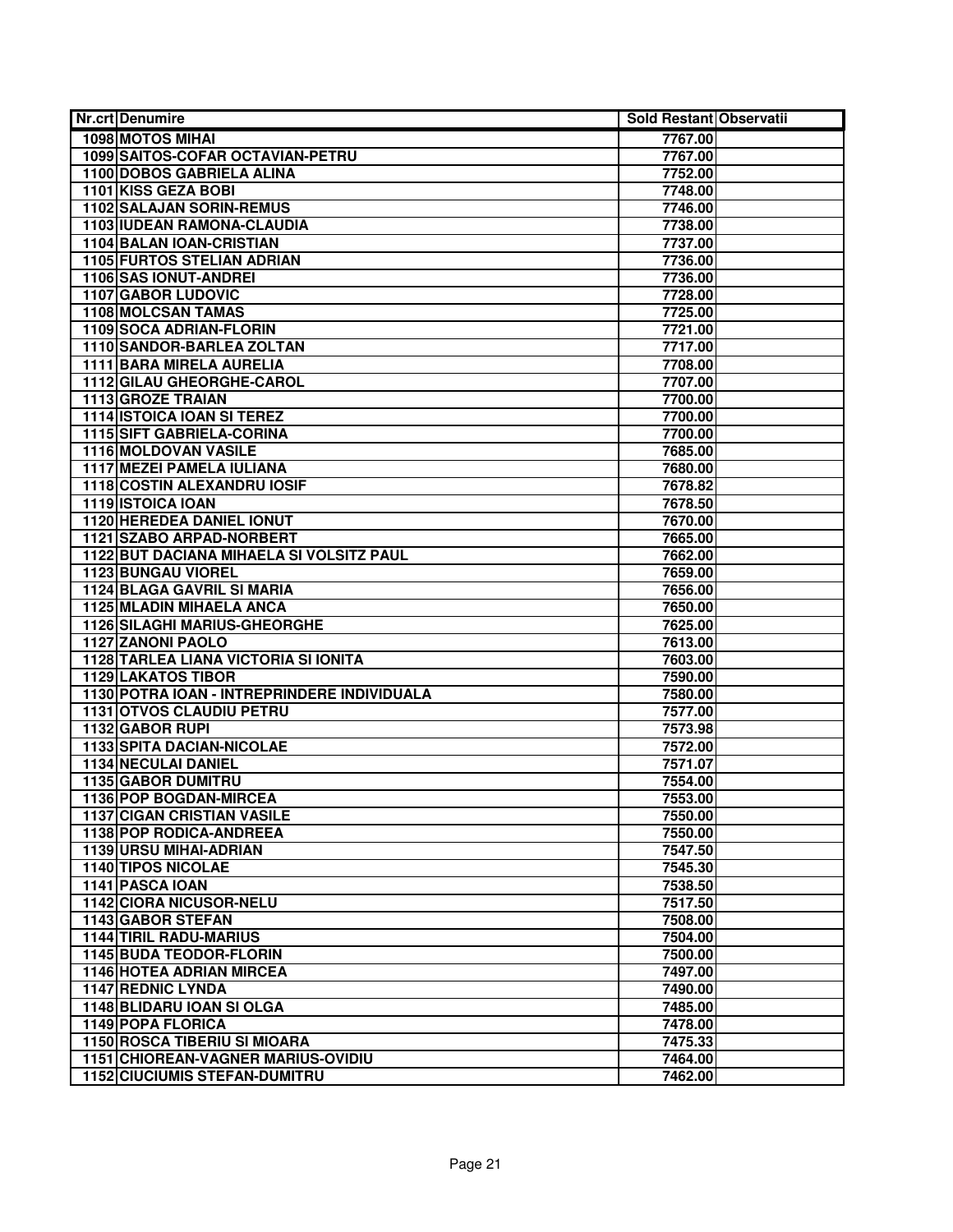| <b>Nr.crt Denumire</b>                     | Sold Restant Observatii |  |
|--------------------------------------------|-------------------------|--|
| <b>1153 GABOR PETRU</b>                    | 7457.00                 |  |
| <b>1154 ROVERS ADRIANUS-MATHEUS-PETRUS</b> | 7451.00                 |  |
| <b>1155 MAKAI CAROL</b>                    | 7450.00                 |  |
| 1156 SCHUSTER HANZ                         | 7448.00                 |  |
| <b>1157 MILLE ROMEO</b>                    | 7445.00                 |  |
| <b>1158 LIBANT KATALIN SAROLTA</b>         | 7441.97                 |  |
| <b>1159 VARGA FLORENTIN</b>                | 7440.00                 |  |
| 1160 VARGA IOZSEF                          | 7436.00                 |  |
| <b>1161 ROSTAS CODRUT</b>                  | 7434.00                 |  |
| 1162 IOSIF VASILE-FLORIN SI NATALIA        | 7431.30                 |  |
| 1163 STIOP CALIN IONEL                     | 7424.95                 |  |
| 1164 SERE VASILE                           | 7415.00                 |  |
| <b>1165 COVACIU ALEXANDRU</b>              | 7404.00                 |  |
| <b>1166 STROIU TANASE</b>                  | 7398.00                 |  |
| <b>1167 DAN REMUS-CLAUDIU</b>              | 7397.00                 |  |
| 1168 LAKATOS SANDOR                        | 7396.06                 |  |
| 1169 SALAGEAN DANIEL-OLIMPIU               | 7389.00                 |  |
| <b>1170 LAZAR GHEORGHE</b>                 | 7382.00                 |  |
| 1171 LUPSE IONEL                           | 7381.00                 |  |
| 1172 NOVAK ZSOLT-ISTVAN                    | 7370.00                 |  |
| 1173 POP VALERIA                           | 7360.00                 |  |
| 1174 IUONAS DANA-MIRELA, VIVIEN SI MARK    | 7355.50                 |  |
| 1175 IOVAN IOAN                            | 7345.00                 |  |
| <b>1176 DAVID DANIEL-VIRGIL</b>            | 7342.00                 |  |
| <b>1177 BOLOCAN CRISTIAN</b>               | 7341.06                 |  |
| 1178 BOB IOAN RADU                         | 7338.00                 |  |
| 1179 SECARA NELA-MIRELA                    | 7338.00                 |  |
| <b>1180 ISTOIKA EVA</b>                    | 7333.00                 |  |
| 1181 LAJOS ANDREA - NICULINA               | 7326.00                 |  |
| 1182 EDU DORINEL                           | 7325.00                 |  |
| 1183 DEAC DOREL                            | 7324.00                 |  |
| 1184 MEZEA ADRIANA-FELICIA                 | 7323.00                 |  |
| 1185 GABOR GABOR                           | 7318.02                 |  |
| <b>1186 LASCAU MARINA-LUCICA</b>           | 7300.00                 |  |
| 1187 ONIGA(FOSTA HIRIS) LOREDANA-MARIA     | 7300.00                 |  |
| 1188 CZEGLEDI NORBERT                      | 7291.00                 |  |
| 1189 VIDICAN MELANIA                       | 7288.00                 |  |
| 1190 GABOR SUSANA                          | 7270.00                 |  |
| <b>1191 VANCEA VIOREL</b>                  | 7270.00                 |  |
| <b>1192 TIRTIU REMUS-CRISRIAN</b>          | 7260.00                 |  |
| 1193 BALINT SORIN LIVIU                    | 7257.00                 |  |
| <b>1194 DAMICS FERENC-SANDOR</b>           | 7250.00                 |  |
| <b>1195 CRACIUN CALIN-IONEL</b>            | 7244.00                 |  |
| 1196 BANES JESSIE-RUXANDRA                 | 7242.00                 |  |
| 1197 ALBUTIU DOREL-DUMITRU                 | 7233.00                 |  |
| 1198 MATE RUDOLF                           | 7230.00                 |  |
| <b>1199 SILAGHI ARPAD</b>                  | 7225.00                 |  |
| <b>1200 STOIA BOGDAN-MIHAI</b>             | 7217.11                 |  |
| <b>1201 BUDAI MELINDA</b>                  | 7217.00                 |  |
| <b>1202 VAIDA DORIN SI DANIELA</b>         | 7209.00                 |  |
| 1203 IZSAK JOZSEF                          | 7200.00                 |  |
| 1204 GABOR EVA                             | 7199.00                 |  |
| <b>1205 SOLYOM ADAM LASZLO</b>             | 7195.50                 |  |
| <b>1206 ISZTOIKA MANDRA</b>                | 7186.00                 |  |
| 1207 DELCZEG CSABA                         | 7180.00                 |  |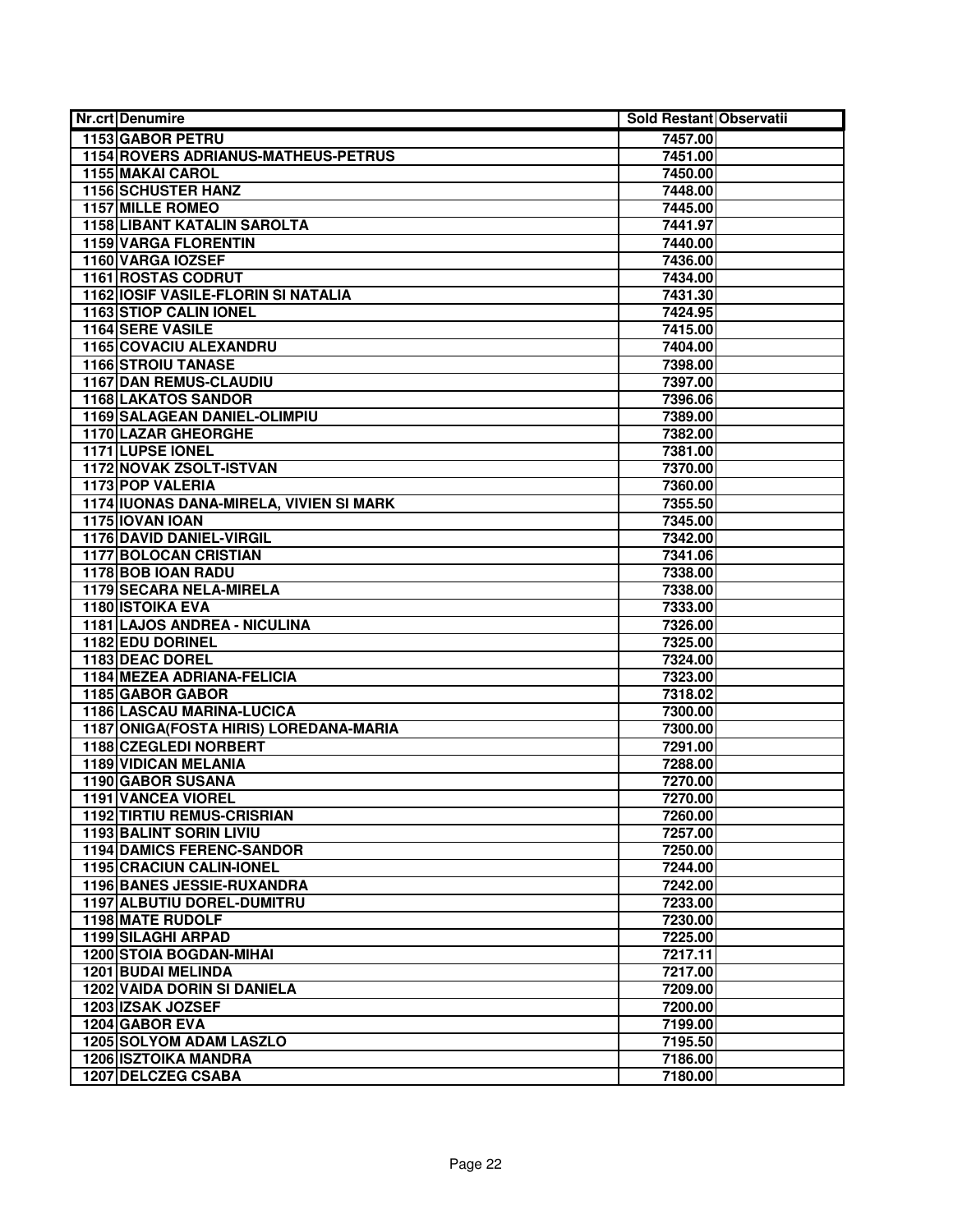| <b>Nr.crt Denumire</b>                          | Sold Restant Observatii |  |
|-------------------------------------------------|-------------------------|--|
| 1208 GABOR CLARA                                | 7175.00                 |  |
| <b>1209 BUCIAS MARGIT</b>                       | 7150.00                 |  |
| <b>1210 LESAK SANDOR</b>                        | 7146.00                 |  |
| <b>1211 ILUTA FLORIN</b>                        | 7140.00                 |  |
| <b>1212 GALEA MARIOARA SI MIHAI</b>             | 7136.00                 |  |
| 1213 MUNTEAN IULIU                              | 7133.00                 |  |
| 1214 SAMU IVAN                                  | 7132.50                 |  |
| 1215 GAVITA GABRIEL                             | 7131.00                 |  |
| 1216 PAPP GYONGYI                               | 7128.00                 |  |
| <b>1217 PATAKI MAGDALENA SI ENIKO</b>           | 7122.00                 |  |
| 1218 FARKAS CLAUDIA-MIHAELA, INTREP.INDIVIDUALA | 7094.00                 |  |
| 1219 HEGEDUS LASZLO                             | 7091.00                 |  |
| 1220 BARBONTA CORINA IOANA                      | 7090.00                 |  |
| 1221 BALAN SERGIU-VIRGIL                        | 7088.00                 |  |
| 1222 LAZAR LIVIU VIRGIL SI FLORENTINA-LIANA     | 7073.00                 |  |
| 1223 CODRIEANU IOAN                             | 7060.00                 |  |
| <b>1224 MARIAN CALIN OLIVIU</b>                 | 7059.00                 |  |
| <b>1225 DE MUCCI LUIGI</b>                      | 7050.00                 |  |
| <b>1226 MIHAI DOREL-CONSTANTIN</b>              | 7050.00                 |  |
| <b>1227 ROSCA ANA MARIA GALINA</b>              | 7047.00                 |  |
| 1228 SILAGHI ADRIAN-GABRIEL                     | 7045.00                 |  |
| 1229 GABOR MATEI                                | 7038.44                 |  |
| <b>1230 BIRTA TRAIAN</b>                        | 7033.00                 |  |
| <b>1231 LEURINTIU GAVRIL</b>                    | 7032.00                 |  |
| <b>1232 HALACU TITUS SIMION</b>                 | 7028.00                 |  |
| 1233 SZENTGYORGYI ERZSEBET-IULIANA              | 7028.00                 |  |
| 1234 IANCAU IOAN                                | 7012.00                 |  |
| <b>1235 NICORUT FLORIN</b>                      | 7001.00                 |  |
| <b>1236 BRETAN MARIA</b>                        | 7000.00                 |  |
| 1237 CSOKA ATTILA                               | 7000.00                 |  |
| 1238 HERZI MOHAMED ABDIRAZAK ALI                | 7000.00                 |  |
| 1239 TORZSA IOSIF                               | 6988.00                 |  |
| <b>1240 MUTIU CRISTIAN</b>                      | 6986.00                 |  |
| 1241 IUGA MARIA                                 | 6985.00                 |  |
| <b>1242 BRATIS IACOB-CORNEL</b>                 | 6983.73                 |  |
| <b>1243 PORTAN CALIN IOAN</b>                   | 6977.00                 |  |
| 1244 BIRO ROZALIA-IBOLYA                        | 6964.00                 |  |
| 1245 RANYAK-AMBRO LAURA-DACIANA                 | 6964.00                 |  |
| <b>1246 BOTOS NICOLAE</b>                       | 6957.00                 |  |
| <b>1247 MOLDOVAN FLORIN ANDREI</b>              | 6949.00                 |  |
| 1248 HURMUZ SURAJ                               | 6929.00                 |  |
| <b>1249 MARINCEAN LUCRETIA</b>                  | 6929.00                 |  |
| 1250 SEBESTYEN MARIN                            | 6925.00                 |  |
| <b>1251 MIHAI GHEORGHE</b>                      | 6920.00                 |  |
| 1252 BLAGOE-BREDICEANU CRISTIAN-FLAVIUS         | 6919.00                 |  |
| 1253 URSACHE IONUT-BOGDAN                       | 6918.00                 |  |
| <b>1254 PANTIS FLORICA</b>                      | 6914.00                 |  |
| <b>1255 DAROCZI VASILE</b>                      | 6912.00                 |  |
| <b>1256 CRET MIHAI SI EUGENIA</b>               | 6911.00                 |  |
| <b>1257 BORZA AUREL MARIUS</b>                  | 6909.00                 |  |
| 1258 RACHITA ANDI-ALIN                          | 6908.00                 |  |
| <b>1259 DAN MARTIAN</b>                         | 6894.00                 |  |
| 1260 NYUZO ERZSEBET                             | 6890.00                 |  |
| <b>1261 RAZVANTA COSMIN PAUL</b>                | 6870.00                 |  |
| <b>1262 GANTOUS BSHARA</b>                      | 6867.00                 |  |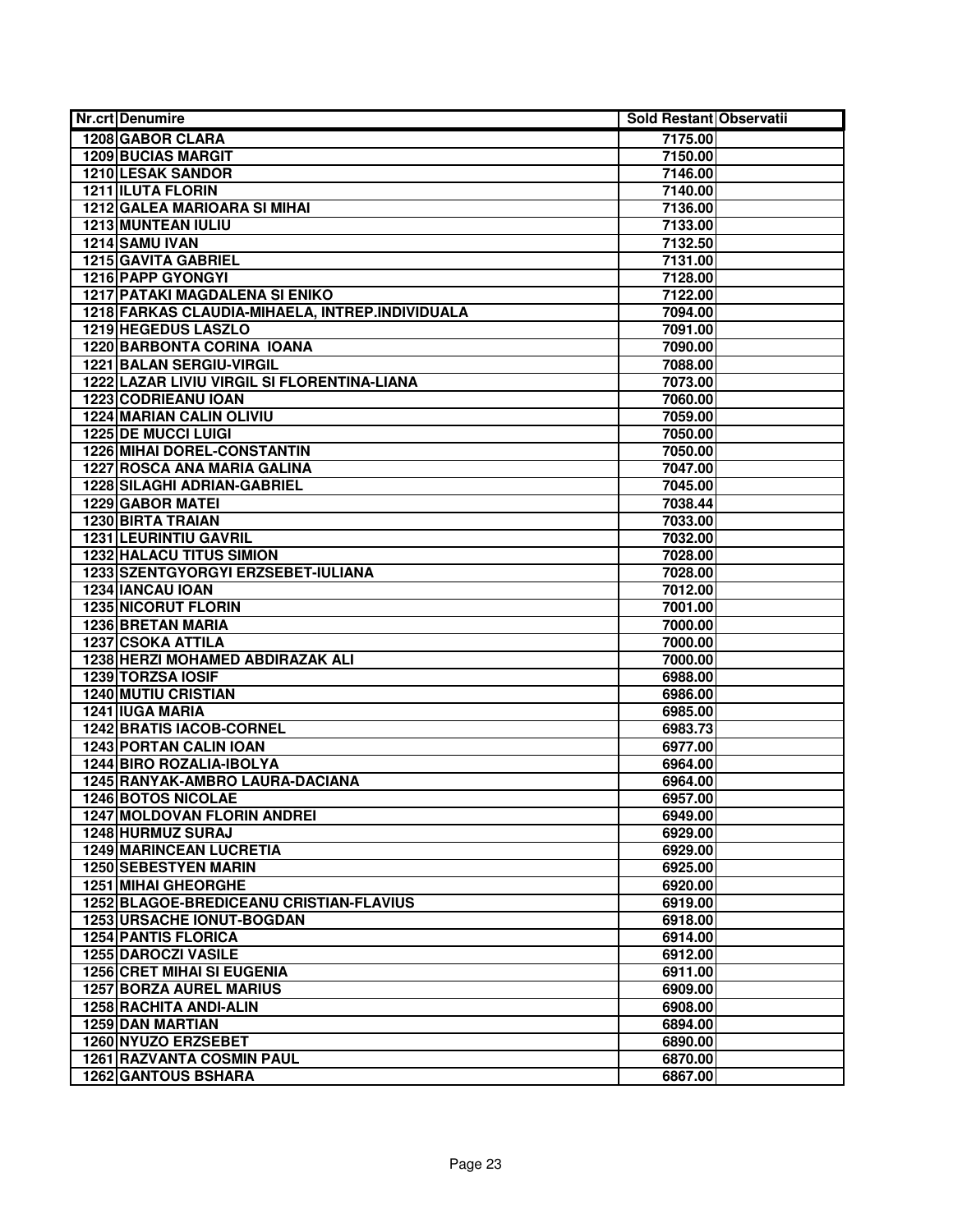| <b>Nr.crt Denumire</b>                                    | Sold Restant Observatii |  |
|-----------------------------------------------------------|-------------------------|--|
| 1263 GHILEA FLORIAN-GHEORGHE SI DORINA-DANIELA            | 6864.00                 |  |
| <b>1264 VEG LADISLAU-EMERIC</b>                           | 6861.00                 |  |
| 1265 MURGULY JOZSEF                                       | 6858.88                 |  |
| <b>1266 GABOR DUMITRU</b>                                 | 6854.00                 |  |
| <b>1267 POP MARIUS</b>                                    | 6846.00                 |  |
| <b>1268 LINGURAR MARIN</b>                                | 6844.00                 |  |
| <b>1269 SOFINET VASILE-MARIUS</b>                         | 6842.00                 |  |
| 1270 NEMES ALEXANDRU                                      | 6840.00                 |  |
| 1271 ARI ATTILA                                           | 6836.00                 |  |
| <b>1272 BULZAN MARIA</b>                                  | 6835.00                 |  |
| <b>1273 ROMOCEA-MORAR IONEL</b>                           | 6833.00                 |  |
| 1274 FRUNZA ANDREI-MARIAN                                 | 6827.00                 |  |
| 1275 PAP ZSOLT PETER                                      | 6823.00                 |  |
| <b>1276 BALOGH TIBOR</b>                                  | 6813.50                 |  |
| <b>1277 FIZESAN RAMONA NICOLETA</b>                       | 6808.40                 |  |
| 1278 KHAN FARAZ                                           | 6807.00                 |  |
| <b>1279 POPA FLORIAN SI EVA</b>                           | 6801.00                 |  |
| 1280 GABOR GABRIEL                                        | 6795.00                 |  |
| <b>1281 CALAU DUMITRU</b>                                 | 6794.00                 |  |
| 1282 VARGA RUDOLF                                         | 6792.00                 |  |
| 1283 GABOR GAVRIL                                         | 6784.00                 |  |
| <b>1284 SAHI MARTON</b>                                   | 6782.00                 |  |
| <b>1285 MATEI MARIANA</b>                                 | 6778.00                 |  |
| 1286 MOGA SORIN-HORATIU-IOAN                              | 6778.00                 |  |
| 1287 ROSTAS FLORIN                                        | 6775.00                 |  |
| <b>1288 NISIPEANU CRISTINA-IONELA</b>                     | 6773.00                 |  |
| <b>1289 CAPOTA OVIDIU</b>                                 | 6769.22                 |  |
| <b>1290 SZILAGY JANOS-IMRE</b>                            | 6759.00                 |  |
| 1291 ARDELEAN GHEORGHE-SORIN                              | 6753.00                 |  |
| 1292 HAISZLER ATTILA-ZSOLT                                | 6739.00                 |  |
| <b>1293 VESA DANIEL</b>                                   | 6737.00                 |  |
| <b>1294 DOBLE RADU EUGEN</b>                              | 6731.00                 |  |
| 1295 MALAIES NICOLAE, MALAIES SUSANA, LAZAR MINA          | 6727.00                 |  |
| <b>1296 ROSTAS RIBILA</b>                                 | 6724.50                 |  |
| 1297 INDRIE GHEORGHE-FLORIN                               | 6721.00                 |  |
| 1298 HANIS ZSOLT                                          | 6716.00                 |  |
| 1299 REZMIVES SAMUIL                                      | 6714.00                 |  |
| <b>1300 KUKLA ISTVAN ROBERT</b>                           | 6695.00                 |  |
| <b>1301 GABOR MANDRA</b>                                  | 6690.00                 |  |
| 1302 MEDREA COSMIN-GABRIEL                                | 6681.00                 |  |
| <b>1303 SIMINIC MARIA</b>                                 | 6681.00                 |  |
| 1304 SZANTO MARIA-REGINA                                  | 6680.00                 |  |
| <b>1305 ZAHARIE TIBOR</b>                                 | 6680.00                 |  |
| <b>1306 FARKAS ATTILA-NORBERT</b>                         | 6671.00                 |  |
| <b>1307 BOGDAN FELIX ROLAND</b>                           | 6670.00                 |  |
| <b>1308 CRACIUN VIOREL-MARIUS</b>                         | 6670.00                 |  |
| <b>1309 ANDREI CATALIN-GAVRIL</b>                         | 6666.39                 |  |
| 1310 GABOR MATEI                                          | 6660.00                 |  |
| <b>1311 PORCAR DUMITRU</b>                                | 6654.00                 |  |
| 1312 BOLDUT IONEL-CLAUDIU<br><b>1313 TIRITEU FRANCISC</b> | 6651.00                 |  |
|                                                           | 6648.53                 |  |
| <b>1314 PANTIS FLORIAN SI IRMA</b>                        | 6637.00                 |  |
| 1315 PFA APATI NICOLETA<br>1316 TENT IOAN                 | 6636.00                 |  |
|                                                           | 6610.00                 |  |
| 1317 BELENES TRAIAN                                       | 6606.90                 |  |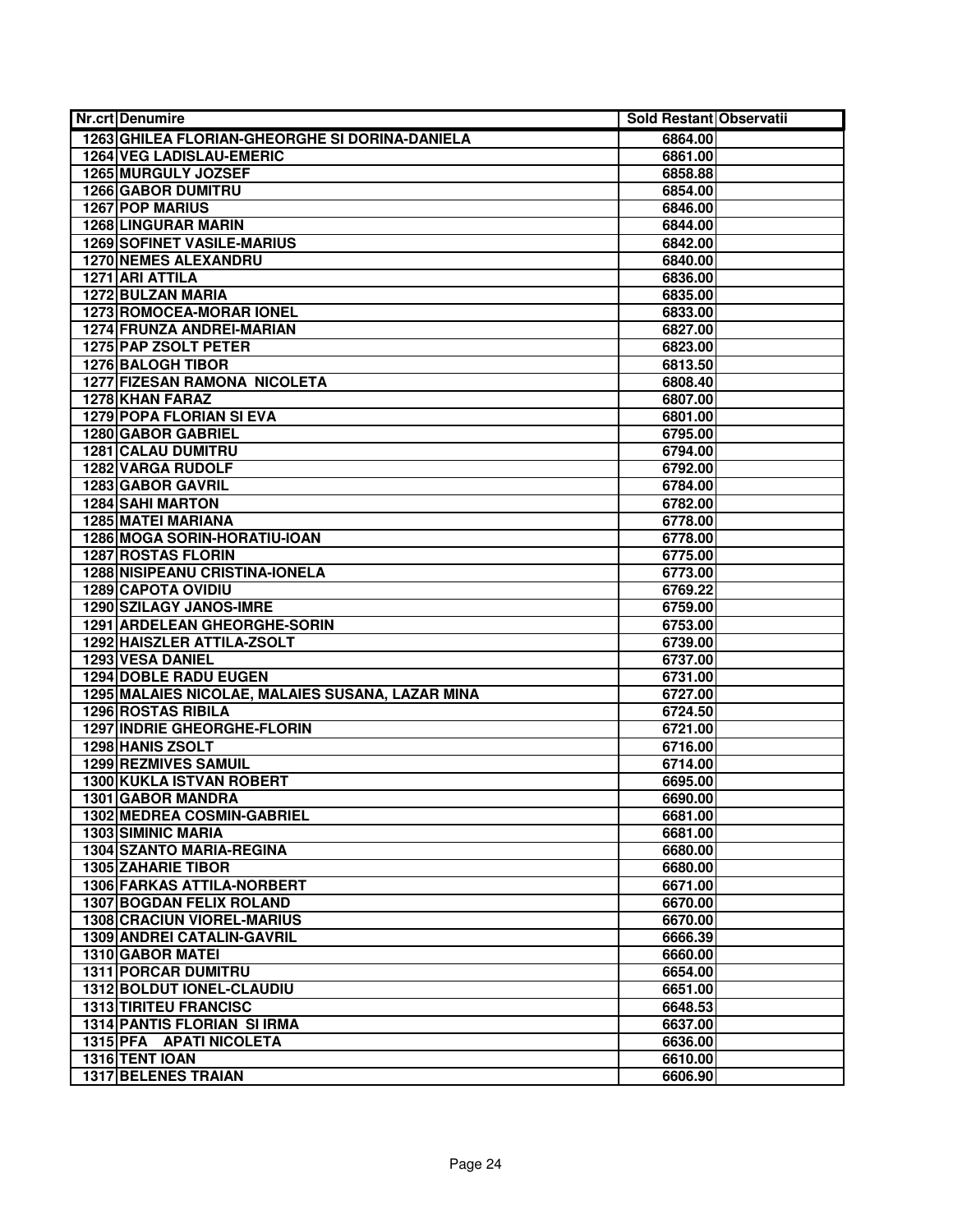| <b>Nr.crt Denumire</b>                      | Sold Restant Observatii |  |
|---------------------------------------------|-------------------------|--|
| 1318 GABOR TEREZ                            | 6604.00                 |  |
| 1319 ALBUTIU ANGELA                         | 6600.00                 |  |
| <b>1320 MOISIN ALEXANDRU</b>                | 6600.00                 |  |
| <b>1321 DUMITRESCU RAVECA</b>               | 6597.00                 |  |
| 1322 PASCA FLORIN SI MIRELA-VIOLETA         | 6593.00                 |  |
| <b>1323 KAJCZA ANTON GIULIO</b>             | 6589.00                 |  |
| <b>1324 NICA EUGEN-CATALIN</b>              | 6589.00                 |  |
| 1325 MIERLUT VALENTIN                       | 6581.00                 |  |
| <b>1326 TAMAS GABRIELA-IRINA</b>            | 6577.00                 |  |
| <b>1327 MAGHIAR CATALIN-GEORGE</b>          | 6575.44                 |  |
| 1328 GORDAN DANIEL                          | 6575.00                 |  |
| <b>1329 NEGRUTIU LUCIAN DAN</b>             | 6568.00                 |  |
| <b>1330 PALL CSABA SANDOR</b>               | 6563.00                 |  |
| 1331 SZABO ISTVAN-BALINT                    | 6560.00                 |  |
| 1332 BALAZS GYULA                           | 6550.00                 |  |
| 1333 VULCAN GABRIELA                        | 6549.97                 |  |
| <b>1334 ILEA ECATERINA</b>                  | 6549.00                 |  |
| 1335 GABOR RUPI                             | 6545.00                 |  |
| <b>1336 CIOCAN FLORIAN LUCIAN</b>           | 6542.00                 |  |
| <b>1337 ONITA DANIEL</b>                    | 6541.62                 |  |
| 1338 HUSZAR ATTILA                          | 6533.00                 |  |
| <b>1339 DOMOCOS CRISTIAN-VLAD</b>           | 6531.00                 |  |
| <b>1340 LAKATOS RITA</b>                    | 6525.00                 |  |
| <b>1341 CATAUDELLA GIORGIO</b>              | 6516.00                 |  |
| 1342 BOGDAN ADRIAN-FLORIN                   | 6515.50                 |  |
| <b>1343 BERINDE MARIA</b>                   | 6515.00                 |  |
| <b>1344 TAKACS RENATTA-EDINA</b>            | 6513.00                 |  |
| <b>1345 DUDOMA IOSIF</b>                    | 6508.00                 |  |
| 1346 SZUCS ROBERT-KAROLY                    | 6502.00                 |  |
| 1347 AGH FERENCZ OSZKAR                     | 6500.00                 |  |
| 1348 BUDAI IOSIF                            | 6500.00                 |  |
| 1349 CALIN ANITA                            | 6500.00                 |  |
| 1350 CIOBOTARIU CRISTIAN SI CLAUDIA         | 6500.00                 |  |
| <b>1351 DASCAL VIVIANA-IOANA</b>            | 6500.00                 |  |
| 1352 KEREZSI ATTILA-MIHALY                  | 6500.00                 |  |
| 1353 NAGY EVA                               | 6500.00                 |  |
| 1354 OSAN ALIN                              | 6500.00                 |  |
| <b>1355 REZMUVES ELISABETA</b>              | 6500.00                 |  |
| 1356 SASS SANDOR-JOZSEF                     | 6500.00                 |  |
| 1357 GOIA ANGELA-HAJNALKA                   | 6491.00                 |  |
| <b>1358 PETRIS PATRICIA</b>                 | 6488.00                 |  |
| 1359 BALOGH DORINA SI GHEORGHE              | 6487.00                 |  |
| <b>1360 LAKATOS AUGUSTIN</b>                | 6480.00                 |  |
| 1361 POPA VIOREL                            | 6476.00                 |  |
| <b>1362 ISZTOIKA LUDOVIC</b>                | 6474.00                 |  |
| 1363 VLAD DUMITRU                           | 6468.53                 |  |
| 1364 KARACSONYI MARGARETA                   | 6463.00                 |  |
| <b>1365 ANCSAN VASILE CIPRIAN SI AURICA</b> | 6460.00                 |  |
| <b>1366 CIURAR ROBERT</b>                   | 6460.00                 |  |
| 1367 BALOGH CARLA - ETELKA                  | 6456.00                 |  |
| 1368 ALFOLDI SERGIU ALIN                    | 6455.66                 |  |
| <b>1369 LUNGU VIRGIL SI IBOLYA</b>          | 6445.00                 |  |
| <b>1370 VARGA BARNA ATTILA</b>              | 6445.00                 |  |
| 1371 IONESCU GABRIEL RAZVAN                 | 6442.00                 |  |
| 1372 CUC FLOAREA                            | 6440.00                 |  |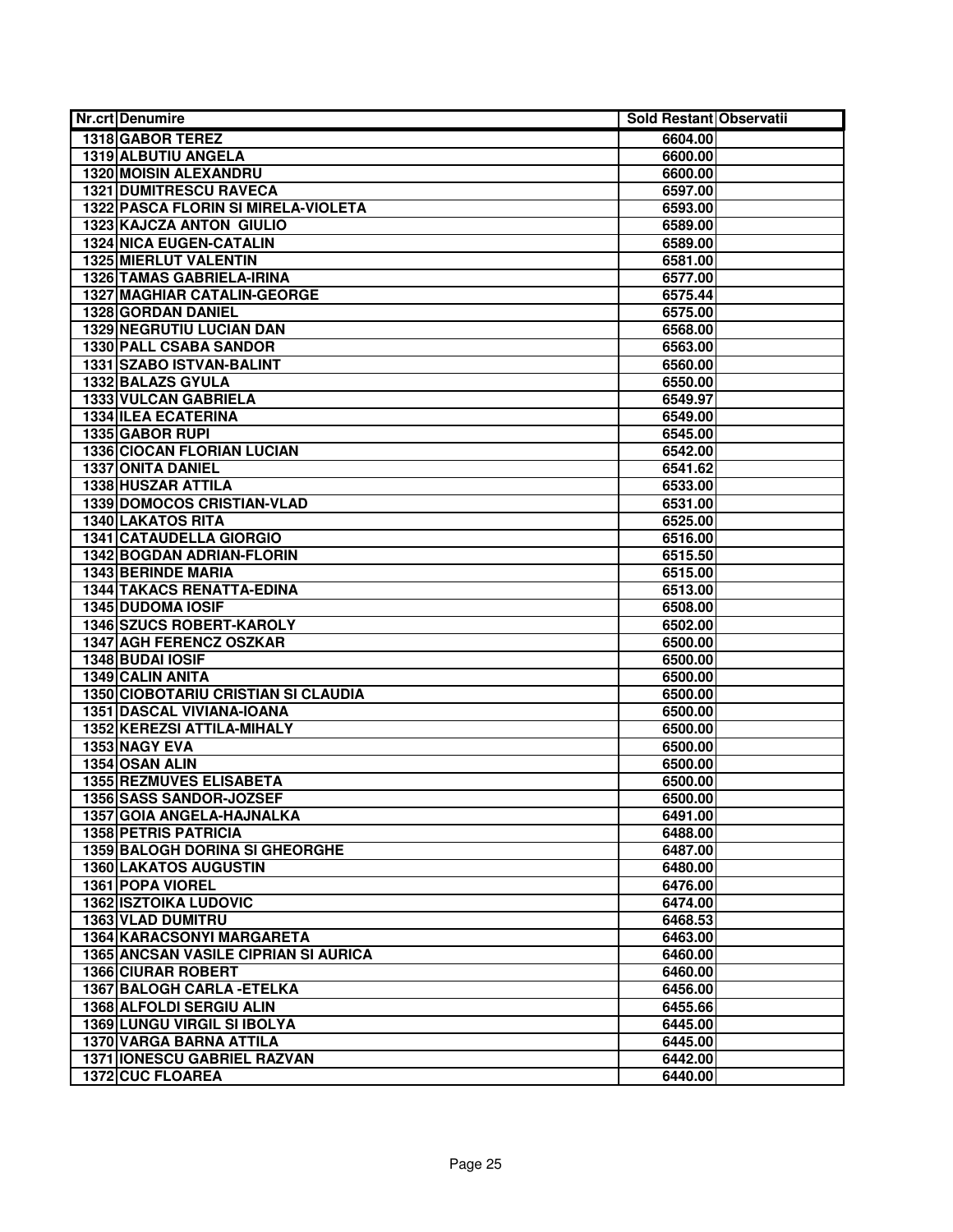| <b>Nr.crt Denumire</b>                   | Sold Restant Observatii |  |
|------------------------------------------|-------------------------|--|
| 1373 POPAN IOAN                          | 6440.00                 |  |
| 1374 HALMAJAN PETRU ADRIAN               | 6431.00                 |  |
| <b>1375 GHERMAN VASILE CRISTIAN</b>      | 6430.00                 |  |
| 1376 STEF IOAN                           | 6428.00                 |  |
| <b>1377 COSTEA FLAVIU</b>                | 6422.50                 |  |
| 1378 CIURAR LAIE                         | 6417.00                 |  |
| <b>1379 BURCSA MATEI</b>                 | 6408.00                 |  |
| 1380 AMBUDAN ILONA                       | 6406.00                 |  |
| 1381 IVASCA IOAN - DANIEL                | 6391.00                 |  |
| 1382 GABOR GAVRIL                        | 6390.00                 |  |
| <b>1383 FERENT EDUARD</b>                | 6383.45                 |  |
| 1384 MEDVE IOAN                          | 6382.66                 |  |
| <b>1385 STANCIU VASILE SI ADRIANA</b>    | 6379.00                 |  |
| <b>1386 SFERLE FLORIAN-SEBASTIAN</b>     | 6371.50                 |  |
| 1387 STROE MIRCEA-DANIEL SI RAMONA TEREZ | 6363.52                 |  |
| 1388 BARNA LASZLO-AURELIAN               | 6363.00                 |  |
| 1389 FORT IONUT-CRISTIAN                 | 6361.00                 |  |
| 1390 FLORIAN GHEORGHE                    | 6360.00                 |  |
| 1391 OLTEANU FLAVIUS-DECEBAL             | 6355.00                 |  |
| 1392 VAD MARIN-LASZLO                    | 6354.00                 |  |
| 1393 FERARIU BOGDAN IOAN                 | 6351.50                 |  |
| <b>1394 ILUTA TRAIAN NICOLAE</b>         | 6351.00                 |  |
| <b>1395 MADUTA NELU GAVRIL</b>           | 6348.00                 |  |
| 1396 BUZ CORINA-MARIA                    | 6338.00                 |  |
| 1397 BORBEL RODICA SI PETRU MARIAN       | 6330.00                 |  |
| <b>1398 PATCAS CRISTIAN BOGDAN</b>       | 6320.00                 |  |
| <b>1399 KOSZTIN LEVENTE TIBOR</b>        | 6312.00                 |  |
| <b>1400 NEMET BENIAMIN</b>               | 6312.00                 |  |
| <b>1401 STATE VASILE</b>                 | 6311.03                 |  |
| 1402 POP ROBERT                          | 6310.00                 |  |
| 1403 BOAMBA CRISTIAN OCTAVIAN COSMIN     | 6305.00                 |  |
| <b>1404 KATONA FRANCISC</b>              | 6305.00                 |  |
| 1405 EMBER RAMONA-GABRIELA               | 6302.00                 |  |
| <b>1406 POPA ADRIAN CRISTIAN</b>         | 6300.00                 |  |
| <b>1407 SARB ADRIAN-DANIEL</b>           | 6295.00                 |  |
| <b>1408 BORSI MIHAELA-VIRGINIA</b>       | 6292.00                 |  |
| 1409 POSTOVEANU PETRU-CLAUDIU            | 6280.00                 |  |
| <b>1410 STURZ MIRCEA CLAUDIU</b>         | 6280.00                 |  |
| <b>1411 MICLE CONSTANTIN</b>             | 6274.50                 |  |
| 1412 BASHAR MOHAMMAD ABDUL               | 6268.00                 |  |
| <b>1413 VLAS MARIAN-MANUEL</b>           | 6264.00                 |  |
| <b>1414 MARGINEAN CORNELIA</b>           | 6263.00                 |  |
| <b>1415 CSETE ZOLTAN IANOS</b>           | 6260.00                 |  |
| 1416 GABOR IANCU                         | 6257.00                 |  |
| <b>1417 IMECS MARIA</b>                  | 6257.00                 |  |
| 1418 LEUCA VIOREL                        | 6251.00                 |  |
| 1419 BIGASZ MAGDALENA ROZALIA            | 6250.00                 |  |
| 1420 ZVAGYURA-ZSIROS ROBERT-JOZSEF       | 6250.00                 |  |
| <b>1421 LES NICUSOR VIOREL</b>           | 6244.00                 |  |
| <b>1422 MANCI FLORENTINA-ALINA</b>       | 6239.00                 |  |
| <b>1423 STANCIU EUGEN</b>                | 6239.00                 |  |
| <b>1424 BRAJER IANOS GYORGY</b>          | 6238.00                 |  |
| <b>1425 COPIL FLORIAN</b>                | 6230.00                 |  |
| 1426 BELCEA ECATERINA                    | 6220.00                 |  |
| <b>1427 LANGMAR KINGA</b>                | 6216.00                 |  |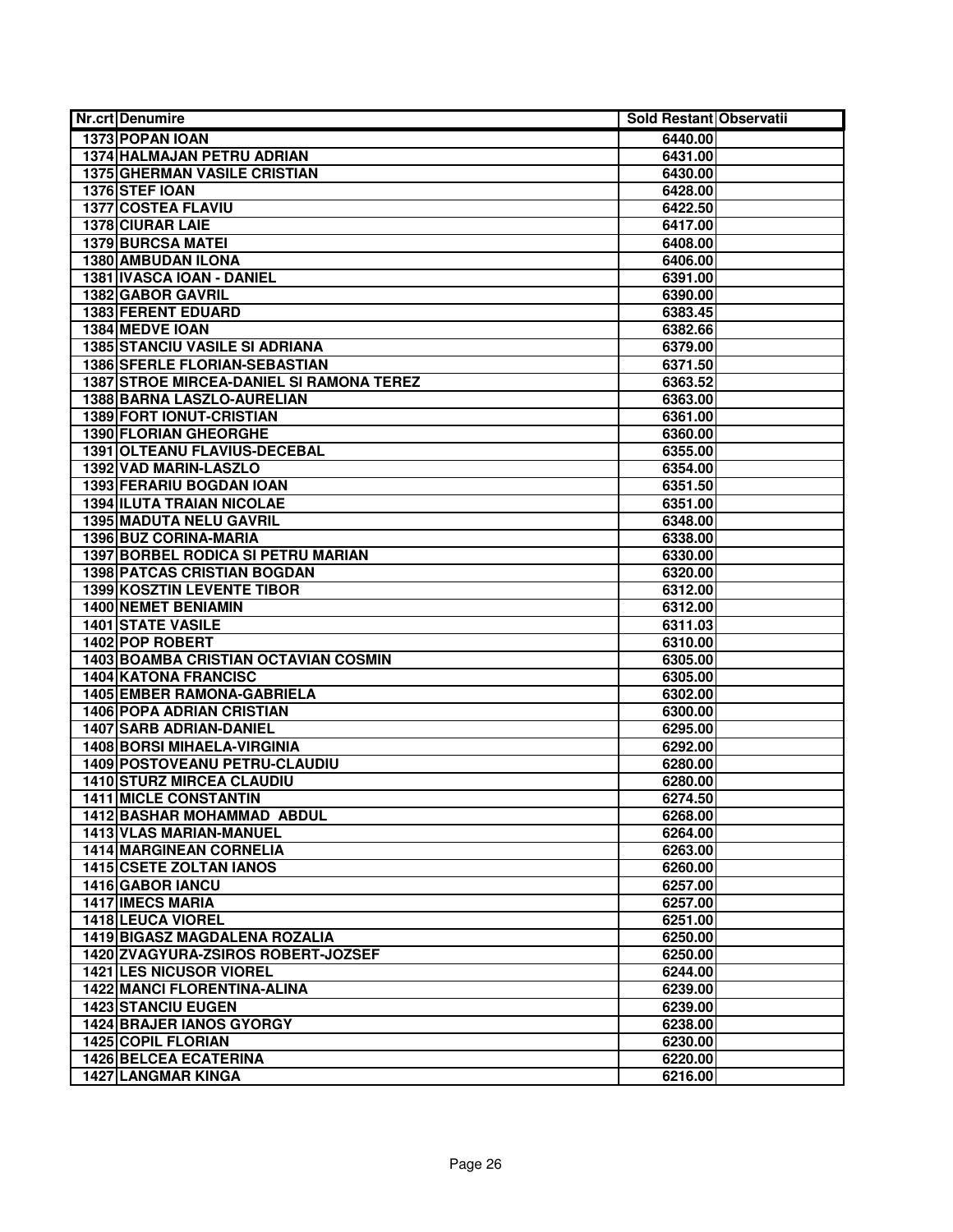| <b>Nr.crt Denumire</b>                      | Sold Restant Observatii |                       |
|---------------------------------------------|-------------------------|-----------------------|
| 1428 FAT COSMIN-FLORIN                      | 6211.00                 |                       |
| <b>1429 MURVAI SERGIU RAZVAN</b>            | 6211.00                 |                       |
| 1430 ASTEFANOAEI LUCIAN-FLORENTIN           | 6200.00                 |                       |
| 1431 FLONTA DANIEL                          | 6200.00                 |                       |
| 1432 HAVRINCEA DANIEL-NONY                  | 6200.00                 |                       |
| <b>1433 IOVAN TRAIAN</b>                    | 6200.00                 |                       |
| <b>1434 VIDICAN GABRIEL-OVIDIU</b>          | 6190.00                 |                       |
| 1435 KOVACS LUMINITA SI IONESCU MUGUREL     | 6187.33                 |                       |
| 1436 SANDRA LUCIAN-NICOLAE                  | 6178.00                 |                       |
| <b>1437 STANA GHEORGHE</b>                  | 6177.00                 |                       |
| <b>1438 VARGA ALEXANDRU SI PIROSKA</b>      | 6175.00                 |                       |
| 1439 SZUCS ARPAD JOZSEF                     | 6170.50                 |                       |
| 1440 GHIURO DINU SORIN                      | 6170.00                 |                       |
| 1441 PAP SANDOR-JOZSEF                      | 6161.00                 |                       |
| <b>1442 PUSKAS MIKLOS-ZOLTAN</b>            | 6160.00                 |                       |
| 1443 STURZ CIPRIAN-IOAN SI CRINA-IOANA      | 6159.00                 |                       |
| <b>1444 BABAU LUCICA</b>                    | 6155.00                 |                       |
| <b>1445 GHIT ALEXANDRU</b>                  | 6154.00                 |                       |
| <b>1446 BELENESI TRAIAN</b>                 | 6152.00                 |                       |
| <b>1447 KEREZSI REMUS</b>                   | 6150.00                 |                       |
| 1448 NYUZO JANOS                            | 6150.00                 |                       |
| 1449 DE SMET MEDA                           | 6147.00                 |                       |
| <b>1450 BARANYKA GABRIEL</b>                | 6137.00                 |                       |
| <b>1451 TOTH STEFAN SI KATALIN</b>          |                         | 6136.00 PROCES PE ROL |
| <b>1452 VARGA RICHARD ROMARIO</b>           | 6130.00                 |                       |
| 1453 GABOR SUSANA                           | 6127.00                 |                       |
| <b>1454 MAIER CORNELIU</b>                  | 6127.00                 |                       |
| <b>1455 GABOR STEFAN</b>                    | 6115.00                 |                       |
| <b>1456 PUSKAS MIKLOS</b>                   | 6112.00                 |                       |
| 1457 KOVACS OLIVER                          | 6106.00                 |                       |
| <b>1458 SABAU BIANCA HEA</b>                | 6106.00                 |                       |
| <b>1459 BARANYKA RUPERT</b>                 | 6100.00                 |                       |
| <b>1460 BOJANI SORIN GHEORGHE</b>           | 6100.00                 |                       |
| <b>1461 ISZTOYKA GABOR</b>                  | 6100.00                 |                       |
| <b>1462 BAR GABRIEL</b>                     | 6092.00                 |                       |
| <b>1463 CIPCIRI ADRIAN-SORIN SI LILIANA</b> | 6086.00                 |                       |
| 1464 HORGA GEANINA-ALEXANDRA                | 6080.00                 |                       |
| <b>1465 IHAB M.I.ABUALKHEIR</b>             | 6078.50                 |                       |
| 1466 MATEAS ALIN FLORIN SI ROZALIA          | 6068.00                 |                       |
| 1467 BARLA GYORGY                           | 6064.00                 |                       |
| 1468 SIMOC SILVIA                           | 6064.00                 |                       |
| 1469 POP OVIDIU-DORIN                       | 6060.53                 |                       |
| <b>1470 BURCA LAURA-CRISTINA</b>            | 6035.00                 |                       |
| <b>1471 ANGHELUTA GEORGETA</b>              | 6034.00                 |                       |
| <b>1472 FORGACIU SEBASTIAN</b>              | 6031.00                 |                       |
| 1473 GABOR GABRIEL                          | 6026.00                 |                       |
| <b>1474 DANCIU ALEXANDRU-CLAUDIU</b>        | 6025.00                 |                       |
| <b>1475 CORENIUC CLAUDIU-EMIL</b>           | 6020.00                 |                       |
| <b>1476 BOROD CRISTIAN</b>                  | 6016.35                 |                       |
| 1477 FARTEA ZSOLT ATTILA                    | 6016.00                 |                       |
| 1478 SALAJAN IOAN MARIN                     | 6015.00                 |                       |
| <b>1479 MIHUT ECATERINA-CARMEN</b>          | 6004.26                 |                       |
| 1480 AL EZZEH TAREQ AHMAD TALAB             | 6000.00                 |                       |
| <b>1481 AMBRUS CLAUDIA</b>                  | 6000.00                 |                       |
| 1482 APOSTOL LETITIA-MIHAELA                | 6000.00                 |                       |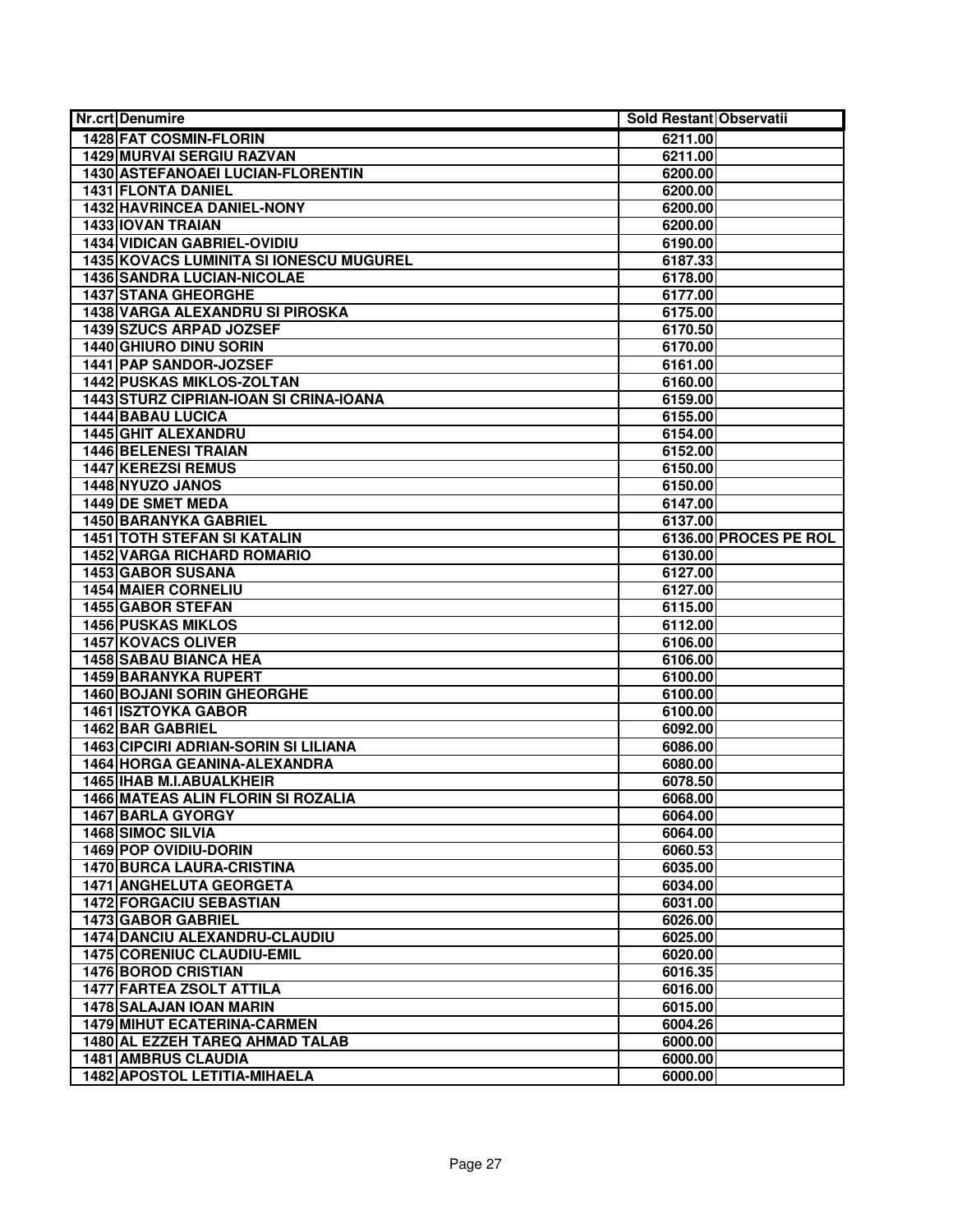| Nr.crt Denumire                         | Sold Restant Observatii |  |
|-----------------------------------------|-------------------------|--|
| <b>1483 BODNAR IOANA TEODORA</b>        | 6000.00                 |  |
| 1484 BOTH ZSOLT                         | 6000.00                 |  |
| <b>1485 BOUZIANE MOHAMED AMINE</b>      | 6000.00                 |  |
| <b>1486 BRINDUS OLIMPIA</b>             | 6000.00                 |  |
| <b>1487 BRONT VIORICA-ALINA</b>         | 6000.00                 |  |
| <b>1488 BUDAI KAROLY-ROBERT</b>         | 6000.00                 |  |
| <b>1489 BULGARU FLORIN</b>              | 6000.00                 |  |
| 1490 CAVASDAN REMUS                     | 6000.00                 |  |
| 1491 COLCER CORINA                      | 6000.00                 |  |
| <b>1492 DAROCZI ERZSEBET</b>            | 6000.00                 |  |
| 1493 DEAK ISTVAN                        | 6000.00                 |  |
| 1494 GLATZ SANDOR-JOZSEF                | 6000.00                 |  |
| <b>1495 HANGA GEANINA-CLAUDIA</b>       | 6000.00                 |  |
| <b>1496 KILINC MARIA</b>                | 6000.00                 |  |
| 1497 KOVACS ERZSEBET                    | 6000.00                 |  |
| 1498 LASZLO ILDIKO MARIA                | 6000.00                 |  |
| <b>1499 LAZA FLOARE</b>                 | 6000.00                 |  |
| 1500 LAZAR- POJEGA CRISTIAN IOAN        | 6000.00                 |  |
| <b>1501 LECHINTEANU EUGEN</b>           | 6000.00                 |  |
| <b>1502 LOCSEI ZSOLT ARPAD</b>          | 6000.00                 |  |
| 1503 MAGHIAR SPERANTA-ADINA             | 6000.00                 |  |
| <b>1504 MIHANCEA FLORINA-MARINA</b>     | 6000.00                 |  |
| <b>1505 MIHUTA PETRU-SORIN</b>          | 6000.00                 |  |
| <b>1506 MOTOS MARCEL</b>                | 6000.00                 |  |
| <b>1507 MUDURA MIRELA</b>               | 6000.00                 |  |
| <b>1508 MUNTEAN IRINA</b>               | 6000.00                 |  |
| <b>1509 PATCAS CRINA NARCISA</b>        | 6000.00                 |  |
| 1510 PLES FLORINEL                      | 6000.00                 |  |
| 1511 POPA FLORIN-GHEORGHE               | 6000.00                 |  |
| 1512 POPA GEORGETA                      | 6000.00                 |  |
| 1513 RODA PAOLO                         | 6000.00                 |  |
| <b>1514 ROSTAS MARIA</b>                | 6000.00                 |  |
| 1515 SAMANIEGO SOTO EDUARDO ARMANDO     | 6000.00                 |  |
| 1516 TABUS TANIA-GEORGETA-IOANA         | 6000.00                 |  |
| <b>1517 VARDAI ANDREEA MARIA</b>        | 6000.00                 |  |
| <b>1518 VICAS FLORIN</b>                | 6000.00                 |  |
| <b>1519 VIGLIONE MICHELLE</b>           | 6000.00                 |  |
| 1520 LUPU IBOLYA                        | 5998.00                 |  |
| <b>1521 NEMETH GABOR</b>                | 5997.68                 |  |
| 1522 ANDOR DIANA                        | 5997.00                 |  |
| 1523 ALB MONICA                         | 5995.00                 |  |
| <b>1524 BARA CIPRIAN-CLAUDIU</b>        | 5995.00                 |  |
| <b>1525 HODIS RODICA</b>                | 5995.00                 |  |
| <b>1526 CABA FLORICA-DANIELA</b>        | 5992.00                 |  |
| <b>1527 MONENCIU FLORIAN OVIDIU</b>     | 5992.00                 |  |
| <b>1528 TOROK LEVENTE-LORANT</b>        | 5991.19                 |  |
| 1529 BUT IOANA-GHEORGHINA               | 5990.00                 |  |
| <b>1530 PELE DOREL FLORIN SI RODICA</b> | 5990.00                 |  |
| <b>1531 FOIT DANUT VIOREL</b>           | 5989.43                 |  |
| <b>1532 CORDA IONAS</b>                 | 5984.00                 |  |
| 1533 GYORGY-CSAKI SANDOR                | 5984.00                 |  |
| <b>1534 BENGA VIOREL</b>                | 5983.00                 |  |
| 1535 OLAH EMMA                          | 5983.00                 |  |
| 1536 GABOR IANCU                        | 5980.00                 |  |
| <b>1537 BORSI ARMOND ROMULUS</b>        | 5968.00                 |  |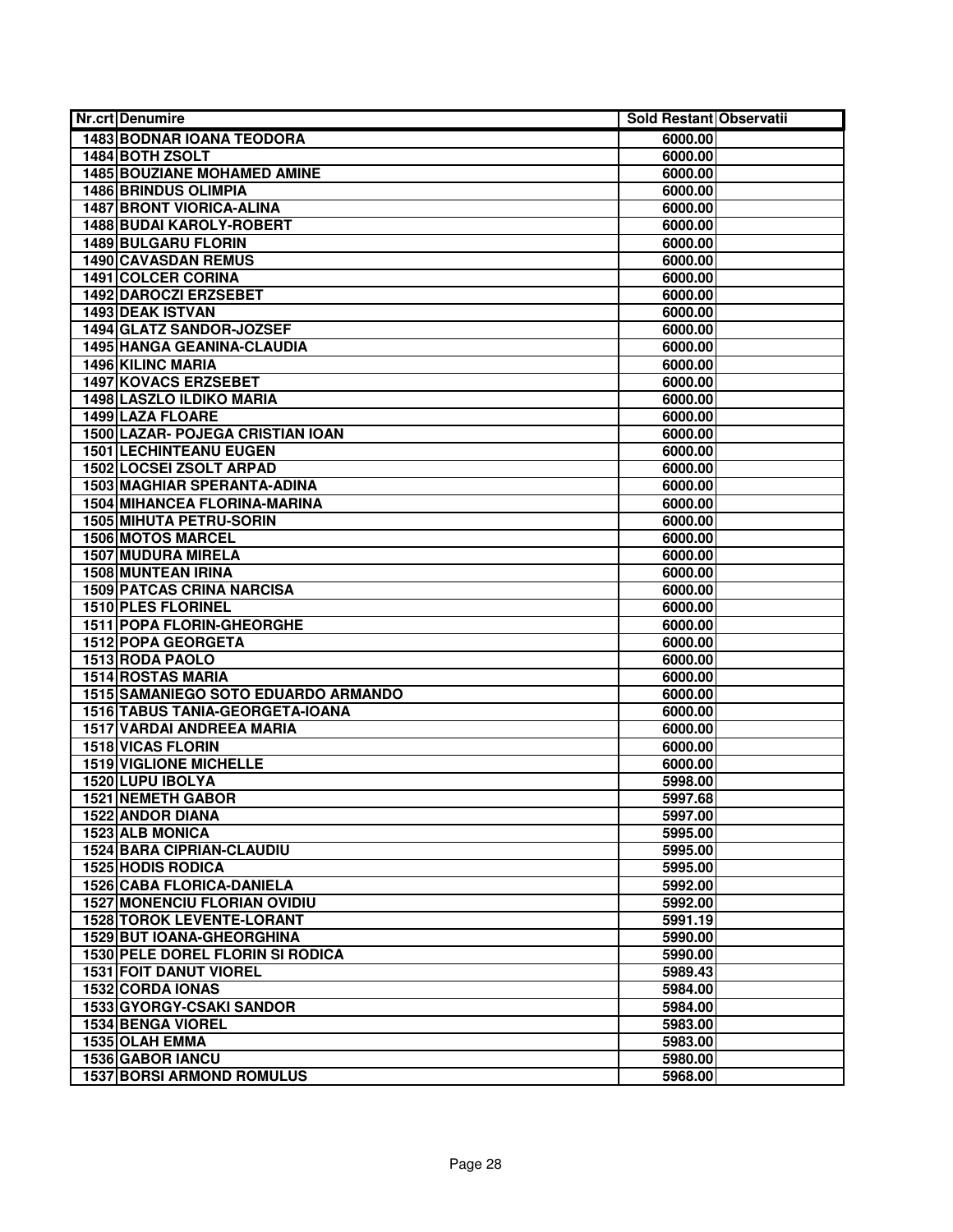| <b>Nr.crt Denumire</b>                        | Sold Restant Observatii |  |
|-----------------------------------------------|-------------------------|--|
| <b>1538 BADEA FLORIN-GABRIEL</b>              | 5950.00                 |  |
| <b>1539 BULC GHEORGHE CRISTIAN</b>            | 5949.00                 |  |
| <b>1540 SUSMAN GHEORGHE</b>                   | 5946.00                 |  |
| 1541 GABOR JANOS                              | 5940.00                 |  |
| <b>1542 GHETEA ANA</b>                        | 5937.00                 |  |
| 1543 POP IOAN SI OLIMPIA                      | 5936.00                 |  |
| <b>1544 CHISE SERBAN-CATALIN</b>              | 5935.00                 |  |
| <b>1545 FILIP GHEORGHE DOREL</b>              | 5935.00                 |  |
| 1546 DINU-POP AURICA- DOINA                   | 5932.00                 |  |
| <b>1547 TRIFU MIRCEA MARIUS</b>               | 5915.00                 |  |
| <b>1548 PATAI CAROL</b>                       | 5912.00                 |  |
| <b>1549 MICH TEOFIL</b>                       | 5901.00                 |  |
| 1550 CHEREGI GHEORGHE - ADRIAN                | 5900.00                 |  |
| 1551 OVANESCU CONSTANTIN-CIPRIAN              | 5894.00                 |  |
| 1552 LETEA GHEORGHE CAB. AV.                  | 5888.00                 |  |
| 1553 CABAU GABRIEL BENIAMIN                   | 5884.11                 |  |
| <b>1554 HEBRISTEAN VIOREL-LAURIAN</b>         | 5881.00                 |  |
| <b>1555 SELICEANU OLIVIU DANIEL</b>           | 5881.00                 |  |
| 1556 SZABO LASZLO-IOZSEF                      | 5877.71                 |  |
| <b>1557 SAITI SAMUIEL-LUCIAN</b>              | 5870.00                 |  |
| <b>1558 SZTOJKA CSABA</b>                     | 5870.00                 |  |
| <b>1559 MACAVEI PAUL ANDREI</b>               | 5865.00                 |  |
| 1560 PAP HAJNALKA                             | 5864.00                 |  |
| <b>1561 BERNATH CATALINA</b>                  | 5862.00                 |  |
| <b>1562 GABOR IANCU</b>                       | 5861.00                 |  |
| <b>1563 MOTEI CONSTANTIN</b>                  | 5847.54                 |  |
| <b>1564 SABAU SEBASTIAN CALIN</b>             | 5845.00                 |  |
| 1565 SZONDI EDITH                             | 5845.00                 |  |
| <b>1566 MATARU DUMITRU</b>                    | 5843.00                 |  |
| 1567 BALLA LAURA CLAUDIA                      | 5833.00                 |  |
| <b>1568 POP MARCEL CRISTIAN</b>               | 5833.00                 |  |
| <b>1569 ORAS GHEORGHE-VASILE</b>              | 5828.00                 |  |
| <b>1570 PENTEK LADISLAU</b>                   | 5828.00                 |  |
| <b>1571 BABA CIPRIAN - DARIUS</b>             | 5823.00                 |  |
| <b>1572 NEMES DUMITRU SI VIORICA</b>          | 5822.90                 |  |
| <b>1573 IANTO ARPAD-CSONGOR</b>               | 5821.00                 |  |
| <b>1574 MIKLOS GABOR</b>                      | 5816.00                 |  |
| 1575 STROIE VASILE-ALEXANDRU SI SAVETA-RODICA | 5804.00                 |  |
| <b>1576 TICOSI MIRCEA-CALIN</b>               | 5800.00                 |  |
| 1577 GABOR IOAN                               | 5790.00                 |  |
| <b>1578 SZENTMIKLOSI BELA</b>                 | 5789.00                 |  |
| 1579 KOVACS ADRIAN                            | 5784.00                 |  |
| 1580 HEGYI NORBERT                            | 5782.00                 |  |
| <b>1581 POPA DANIELA VIOLETA</b>              | 5770.00                 |  |
| 1582 BELKO JANOS ZOLTAN                       | 5765.00                 |  |
| 1583 BORBOLA GYULA SI GABRIELA                | 5753.00                 |  |
| <b>1584 CALIN ALINA-BRANDUSA</b>              | 5750.00                 |  |
| <b>1585 SIMON ADRIAN-EMIL</b>                 | 5750.00                 |  |
| <b>1586 SUCIU SEBASTIAN</b>                   | 5750.00                 |  |
| 1587 BODEA NORBERT                            | 5745.00                 |  |
| 1588 APETREI DANIEL                           | 5734.00                 |  |
| <b>1589 RACZ SANDOR</b>                       | 5732.00                 |  |
| <b>1590 DINCA VALERICA</b>                    | 5731.00                 |  |
| <b>1591 GORDAN CORNELIU DORIN</b>             | 5728.00                 |  |
| 1592 BARLA SZILARD-GYORGY                     | 5720.00                 |  |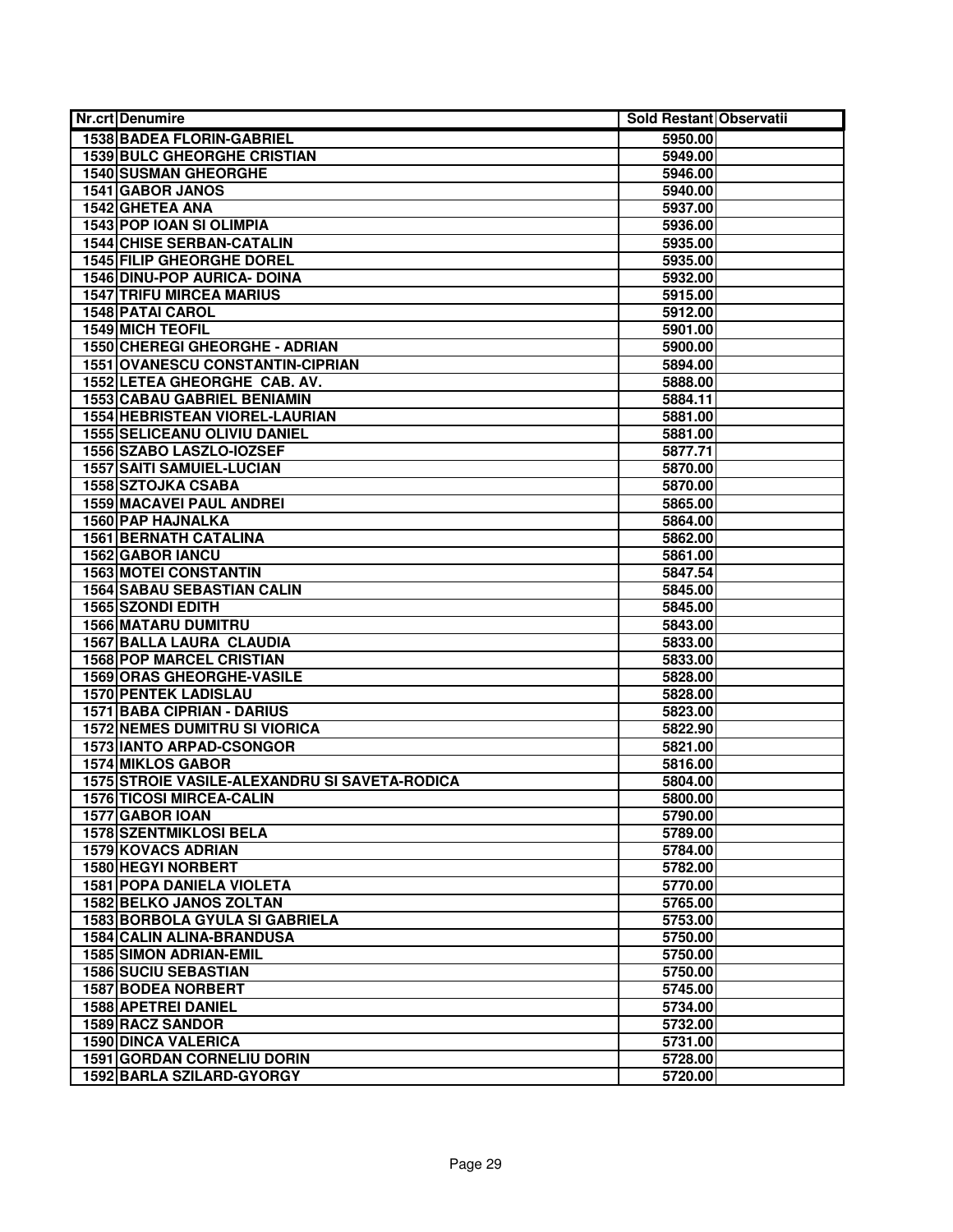| <b>Nr.crt Denumire</b>                           | Sold Restant Observatii |  |
|--------------------------------------------------|-------------------------|--|
| <b>1593 CIRGE GHEORGHE JUN</b>                   | 5720.00                 |  |
| <b>1594 SFARLEA SEBASTIAN</b>                    | 5711.00                 |  |
| 1595 SZASZ PAUL                                  | 5707.00                 |  |
| 1596 GABOR IANOS                                 | 5700.00                 |  |
| <b>1597 SCORTEA COSMIN-GHEORGHE</b>              | 5689.00                 |  |
| 1598 DOBRESCU MIRELA-LOREDANA                    | 5686.00                 |  |
| <b>1599 LUNG-MITRICA NICHITA</b>                 | 5686.00                 |  |
| 1600 SILAGHI VASILE                              | 5686.00                 |  |
| <b>1601 ROSTAS MATE</b>                          | 5685.00                 |  |
| <b>1602 BOCUT SEBASTIAN-PETRE</b>                | 5675.00                 |  |
| <b>1603 LAZAR DORU-CRISTIAN</b>                  | 5674.00                 |  |
| 1604 HEGEDUS CORNELIA-IOANA                      | 5673.00                 |  |
| <b>1605 KOZAK ADRIAN</b>                         | 5667.50                 |  |
| <b>1606 STOICA RUPI</b>                          | 5661.00                 |  |
| <b>1607 ISZTOICA PETRU</b>                       | 5650.00                 |  |
| 1608 SZABO CSABA SI LUIZA-MARGARETA              | 5646.00                 |  |
| 1609 PANTEA DAVID-CIPRIAN SI RAMONA              | 5638.00                 |  |
| <b>1610 AVRAM IONUT LAVINIU</b>                  | 5637.00                 |  |
| <b>1611 TOTORAN FLORINA-OLIMPIA</b>              | 5635.14                 |  |
| 1612 MAGHIAR MARIUS- ADRIAN SI CARMEN            | 5635.00                 |  |
| 1613 SPIRU ANGELICA-LUCIA                        | 5624.08                 |  |
| <b>1614 MINDRUTIU MARIUS</b>                     | 5624.00                 |  |
| 1615 VESTALE-CHIS RAUL-MAXIMILIAN                | 5609.00                 |  |
| <b>1616 MUNTEANU DOINA</b>                       | 5607.00                 |  |
| <b>1617 ILE MOISE SI IULIANA-VIORICA</b>         | 5604.00                 |  |
| 1618 BARANKA GAVRIL                              | 5593.00                 |  |
| <b>1619 DOBINDA ADRIAN</b>                       | 5593.00                 |  |
| <b>1620 GABOR RUPI SI CATALINA</b>               | 5591.00                 |  |
| 1621 MOCSAR JOZSEF                               | 5587.00                 |  |
| <b>1622 HORVATH GHEORGHE</b>                     | 5585.00                 |  |
| 1623 DOBAI CORNELIA-GABRIELA                     | 5579.00                 |  |
| <b>1624 TIODAR DANIEL PETRU</b>                  | 5573.50                 |  |
| <b>1625 DUDAS IMRE-LASZLO</b>                    | 5570.00                 |  |
| 1626 BALA VALRIU-ANDREI                          | 5568.00                 |  |
| 1627 PAP SANDOR- ISTVAN                          | 5568.00                 |  |
| 1628 SANA AIMAN                                  | 5561.00                 |  |
| 1629 VARGA SIMION                                | 5560.00                 |  |
| <b>1630 KOVACS VINTEA</b>                        | 5557.00                 |  |
| <b>1631 RADEANU COSTEL</b>                       | 5556.00                 |  |
| 1632 BREK GAVRIL-ZOLTAN                          | 5552.00                 |  |
| 1633 RADULESCU ANDREI                            | 5550.00                 |  |
| <b>1634 MANCI DANIEL</b>                         | 5542.25                 |  |
| <b>1635 LACATUS ALINA-FELICIA</b>                | 5538.59                 |  |
| <b>1636 HOSMAN LARISA</b>                        | 5530.00                 |  |
| <b>1637 IZSAK GHEORGHE</b>                       | 5528.00                 |  |
| 1638 GAVRUTA ADRIAN                              | 5527.00                 |  |
| 1639 CRISAN FLORIN-VIOREL                        | 5523.00                 |  |
| 1640 BOKA IOZSEF                                 | 5521.00                 |  |
| <b>1641 VARGA MIRCEA-GIONI</b>                   | 5521.00                 |  |
| <b>1642 ROSMENTENIUC BOGDAN ALEXANDRU ADRIAN</b> | 5518.00                 |  |
| 1643 BOROD GHEORGHE                              | 5511.00                 |  |
| <b>1644 BLAGA COSMIN-AURELIAN</b>                | 5510.00                 |  |
| <b>1645 TURCAS DANIEL MARIUS</b>                 | 5510.00                 |  |
| 1646 CHILBA DENISA-KRISZTINA                     | 5500.00                 |  |
| 1647 FLORIEAN MIHAI                              | 5500.00                 |  |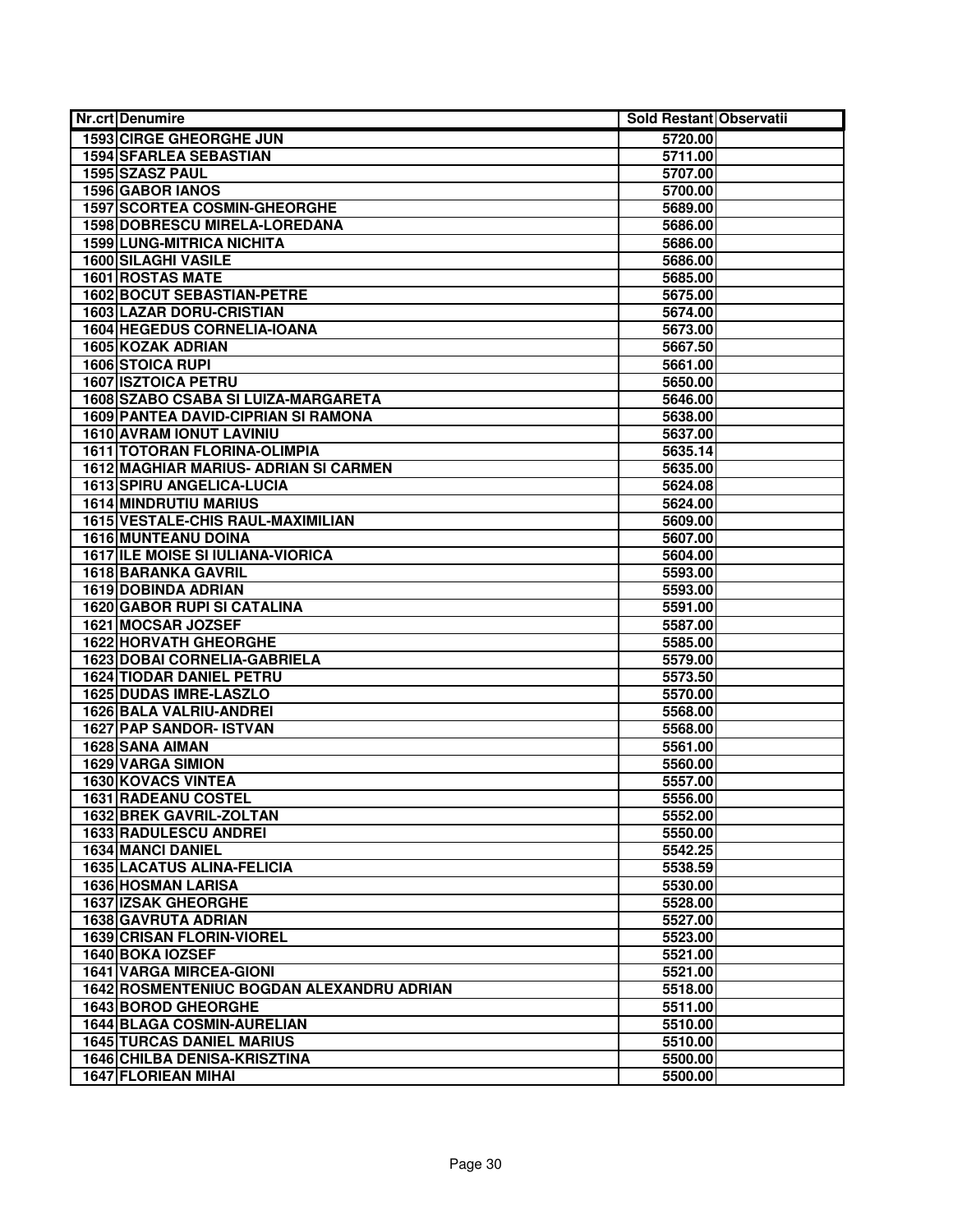| Nr.crt Denumire                                         | Sold Restant Observatii |  |
|---------------------------------------------------------|-------------------------|--|
| 1648 GYONGYOSI FERDINAND-GHEORGHE                       | 5500.00                 |  |
| <b>1649 LAKATOS BRIGHITA</b>                            | 5500.00                 |  |
| <b>1650 SABAU IULIANA</b>                               | 5500.00                 |  |
| <b>1651 SIMON EUGEN-ROMEO</b>                           | 5500.00                 |  |
| 1652 IUONAS CORNELIU-REMUS SI ILDIKO GYONGYI            | 5497.00                 |  |
| <b>1653 IONESCU DORIN SI GABRIELA</b>                   | 5492.00                 |  |
| <b>1654 IUHAS ECATERINA</b>                             | 5491.00                 |  |
| 1655 GABOR BANO                                         | 5489.00                 |  |
| <b>1656 TONT VIOREL</b>                                 | 5485.00                 |  |
| 1657 MANZ ADRIANA SI FLORIN VIOREL                      | 5483.34                 |  |
| <b>1658 PUPAZA CRISTIAN</b>                             | 5483.00                 |  |
| <b>1659 ROMAN ADRIAN PAVEL</b>                          | 5480.00                 |  |
| 1660 RUGAN IOAN                                         | 5480.00                 |  |
| 1661 CHEREGI GHEORGHE                                   |                         |  |
|                                                         | 5479.00                 |  |
| 1662 CORDOVAN JENO                                      | 5470.00                 |  |
| <b>1663 RADUCANU VASILE RAJ</b>                         | 5463.00                 |  |
| 1664 OROSZ IOAN                                         | 5462.00                 |  |
| <b>1665 TUDUCE TRAIAN GEORGE</b>                        | 5462.00                 |  |
| <b>1666 GOGONEL EUGEN</b>                               | 5460.00                 |  |
| <b>1667 ISTOICA IOAN</b>                                | 5457.00                 |  |
| <b>1668 BALINT FLORIAN</b>                              | 5450.00                 |  |
| 1669 GAL EMERIC                                         | 5450.00                 |  |
| <b>1670 HODISAN ELISABETA</b>                           | 5448.00                 |  |
| <b>1671 ANDOR STEFAN</b>                                | 5445.00                 |  |
| <b>1672 SAVA FLORIN-IOAN</b>                            | 5442.00                 |  |
| <b>1673 CONTU VASILE COSTEL</b>                         | 5430.00                 |  |
| <b>1674 COSTE ALEXANDRU VASILE</b>                      | 5423.00                 |  |
| <b>1675 PRALEA IULIAN-EMANUEL</b>                       | 5414.00                 |  |
| 1676 PORUMB CORNELIA                                    | 5400.18                 |  |
| <b>1677 BARTA ILDIKO</b>                                | 5400.00                 |  |
| <b>1678 OLTEANU ILIE-CONSTANTIN</b>                     | 5397.00                 |  |
| <b>1679 BURLAU MARIUS-LAVINIU</b>                       | 5389.00                 |  |
| <b>1680 FABIAN MARIA MAGDOLNA</b>                       | 5379.00                 |  |
| <b>1681 PALLAVICINI STEPHEN-GEORGE</b>                  | 5371.00                 |  |
| 1682 VERZEA IONUT                                       | 5370.00                 |  |
| <b>1683 LAKATOS EUGEN</b>                               | 5369.00                 |  |
| <b>1684 LINGURAR IOAN-CALIN</b>                         | 5367.00                 |  |
| <b>1685 KUPE FRANCISC TEODOR</b>                        | 5366.00                 |  |
| 1686 LASCU EUGEN                                        | 5362.98                 |  |
| <b>1687 ALDEA ADRIAN-CONSTANTIN</b>                     | 5361.50                 |  |
| <b>1688 COLTA ROZALIA</b>                               | 5358.00                 |  |
| 1689 COITA STEFAN MARIUS DA MARIO I I                   | 5357.00                 |  |
| <b>1690 BONCHIS CONSTANTIN-BOGDAN-NOTAR PUBLIC</b>      | 5352.00                 |  |
| <b>1691 BENTAN CONSTANTIN</b>                           | 5350.00                 |  |
| 1692 POP ALINA-DORINA                                   | 5349.00                 |  |
| <b>1693 CSONGRADI IMRE</b>                              | 5344.00                 |  |
| 1694 IGNATESCU CIPRIAN-CONSTANTIN SI MARINA-ALEXANDRINA | 5340.88                 |  |
| 1695 MOHACI JOZSEF-AUGUSTIN                             | 5329.00                 |  |
| <b>1696 IANCU RAZVAN</b>                                | 5313.00                 |  |
| <b>1697 MUSCA IOSIF ANTON</b>                           | 5312.00                 |  |
| 1698 EGYED-DACZ ZOLT-TIBOR                              | 5310.00                 |  |
| <b>1699 PASCA FLORIN</b>                                | 5304.50                 |  |
| <b>1700 ROMANIUC LUCIAN-GHEORGHE</b>                    | 5295.00                 |  |
| <b>1701 BAICAN CLAUDIU SEBASTIAN</b>                    | 5290.00                 |  |
| 1702 KOZMA SANDOR LASZLO                                | 5289.00                 |  |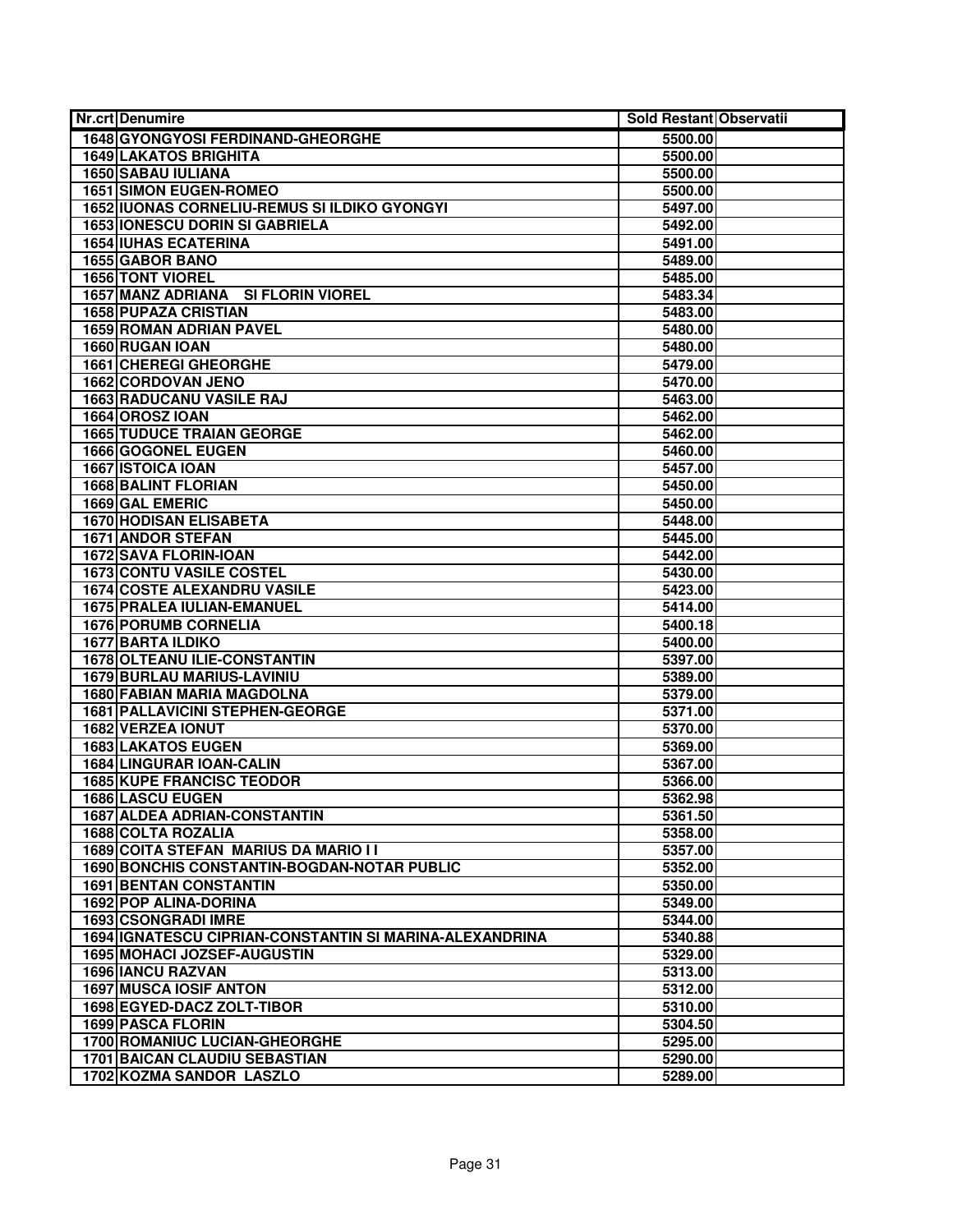| <b>1703 GHERLE LAURA AURELIA</b><br>5284.00<br><b>1704 MERCSANYI IOSIF</b><br>5284.00<br>1705 ROSTAS DOLI<br>5277.00<br>1706 KLANICZA MARGIT<br>5265.00<br><b>1707 LACATUS FLORIAN</b><br>5264.00<br><b>1708 LUCUTA VICTOR IONEL</b><br>5264.00<br><b>1709 TOMA COSMIN-SILVIU</b><br>5262.00<br>1710 OCHIS DUMITRU<br>5252.00<br>1711 VARGA GHEORGHE-PETRU<br>5249.00<br><b>1712 ISZTOICA STEFAN</b><br>5244.00<br>1713 TRIPA CORNEL IOAN<br>5243.00<br><b>1714 BONATIU MIHAELA SI GHEORGHE</b><br>5242.00<br><b>1715 ISZTOIKA LUDOVIC</b><br>5235.00<br>1716 RUSKA-BANDA LASZLO<br>5232.00<br>1717 HORVATH JENO ZOLTAN<br>5225.00<br><b>1718 SERB VICTOR SI MARIOARA</b><br>5222.00<br><b>1719 BALINT GHEORGHE OVIDIU</b><br>5220.00<br>1720 DAT ALIN FLAVIU<br>5219.00<br><b>1721 PETRILA CRISTIAN-OVIDIU</b><br>5218.00<br><b>1722 COSTEA CRISTIAN DANUT</b><br>5216.00<br><b>1723 CRISTE MIHAI-ANDREI</b><br>5214.00<br>1724 LOVAS ELISABETA<br>5214.00<br><b>1725 LINGURAR AUREL</b><br>5211.00<br>1726 MATIUTA-HUNYADI ANA MARIA<br>5211.00<br><b>1727 HARSAN EUGEN ANDREI</b><br>5210.00<br><b>1728 KARACSONYI CONSTANTIN</b><br>5205.00<br><b>1729 NAGY SANDOR</b><br>5205.00<br><b>1730 ROSSI STEFAN-LEONTIN</b><br>5203.00<br>1731 CAMPAN OCTAVIAN-IOAN<br>5202.00<br>1732 CHIRITOIU OVIDIU<br>5201.00<br>1733 DANO GYORGY-KALMAN<br>5200.00<br><b>1734 ISZTOIKA DUMITRU</b><br>5200.00<br>1735 JURJ DENISA-ANAMARIA<br>5200.00<br>1736 KOMAREK GYULA-MIHALY<br>5200.00<br><b>1737 MOLNAR CAROL LADISLAU</b><br>5200.00<br><b>1738 ISZTOIKA GAVRIL</b><br>5196.00<br>1739 HOSU DANIELA<br>5191.00<br><b>1740 CIOLOS CRISTIAN-VICTOR</b><br>5190.00<br>1741 BERE GHEORGHE-MADALIN<br>5185.00<br>1742 SZENTGYORGYI LASZLO<br>5182.00<br>1743 VARGA SANDOR<br>5180.00<br>1744 GUZMANN SANDOR-JOZSEF<br>5170.00<br>1745 KALOZ LAURENTIU<br>5162.00<br>1746 PETRESCU CRISTIAN-GHEORGHE<br>5160.05<br>1747 PERRIA ALESSANDRO<br>5160.00<br>1748 CICU VASILE-DANIEL<br>5159.00<br><b>1749 BUMBUI MIHAI CATALIN</b><br>5157.00<br><b>1750 OMUT PETRU</b><br>5151.00 | <b>Nr.crt Denumire</b>    | Sold Restant Observatii |  |
|-----------------------------------------------------------------------------------------------------------------------------------------------------------------------------------------------------------------------------------------------------------------------------------------------------------------------------------------------------------------------------------------------------------------------------------------------------------------------------------------------------------------------------------------------------------------------------------------------------------------------------------------------------------------------------------------------------------------------------------------------------------------------------------------------------------------------------------------------------------------------------------------------------------------------------------------------------------------------------------------------------------------------------------------------------------------------------------------------------------------------------------------------------------------------------------------------------------------------------------------------------------------------------------------------------------------------------------------------------------------------------------------------------------------------------------------------------------------------------------------------------------------------------------------------------------------------------------------------------------------------------------------------------------------------------------------------------------------------------------------------------------------------------------------------------------------------------------------------------------------------------------------------------------------------------------------------------------------------------------------------------------------------------------------------------------------------|---------------------------|-------------------------|--|
|                                                                                                                                                                                                                                                                                                                                                                                                                                                                                                                                                                                                                                                                                                                                                                                                                                                                                                                                                                                                                                                                                                                                                                                                                                                                                                                                                                                                                                                                                                                                                                                                                                                                                                                                                                                                                                                                                                                                                                                                                                                                       |                           |                         |  |
|                                                                                                                                                                                                                                                                                                                                                                                                                                                                                                                                                                                                                                                                                                                                                                                                                                                                                                                                                                                                                                                                                                                                                                                                                                                                                                                                                                                                                                                                                                                                                                                                                                                                                                                                                                                                                                                                                                                                                                                                                                                                       |                           |                         |  |
|                                                                                                                                                                                                                                                                                                                                                                                                                                                                                                                                                                                                                                                                                                                                                                                                                                                                                                                                                                                                                                                                                                                                                                                                                                                                                                                                                                                                                                                                                                                                                                                                                                                                                                                                                                                                                                                                                                                                                                                                                                                                       |                           |                         |  |
|                                                                                                                                                                                                                                                                                                                                                                                                                                                                                                                                                                                                                                                                                                                                                                                                                                                                                                                                                                                                                                                                                                                                                                                                                                                                                                                                                                                                                                                                                                                                                                                                                                                                                                                                                                                                                                                                                                                                                                                                                                                                       |                           |                         |  |
|                                                                                                                                                                                                                                                                                                                                                                                                                                                                                                                                                                                                                                                                                                                                                                                                                                                                                                                                                                                                                                                                                                                                                                                                                                                                                                                                                                                                                                                                                                                                                                                                                                                                                                                                                                                                                                                                                                                                                                                                                                                                       |                           |                         |  |
|                                                                                                                                                                                                                                                                                                                                                                                                                                                                                                                                                                                                                                                                                                                                                                                                                                                                                                                                                                                                                                                                                                                                                                                                                                                                                                                                                                                                                                                                                                                                                                                                                                                                                                                                                                                                                                                                                                                                                                                                                                                                       |                           |                         |  |
|                                                                                                                                                                                                                                                                                                                                                                                                                                                                                                                                                                                                                                                                                                                                                                                                                                                                                                                                                                                                                                                                                                                                                                                                                                                                                                                                                                                                                                                                                                                                                                                                                                                                                                                                                                                                                                                                                                                                                                                                                                                                       |                           |                         |  |
|                                                                                                                                                                                                                                                                                                                                                                                                                                                                                                                                                                                                                                                                                                                                                                                                                                                                                                                                                                                                                                                                                                                                                                                                                                                                                                                                                                                                                                                                                                                                                                                                                                                                                                                                                                                                                                                                                                                                                                                                                                                                       |                           |                         |  |
|                                                                                                                                                                                                                                                                                                                                                                                                                                                                                                                                                                                                                                                                                                                                                                                                                                                                                                                                                                                                                                                                                                                                                                                                                                                                                                                                                                                                                                                                                                                                                                                                                                                                                                                                                                                                                                                                                                                                                                                                                                                                       |                           |                         |  |
|                                                                                                                                                                                                                                                                                                                                                                                                                                                                                                                                                                                                                                                                                                                                                                                                                                                                                                                                                                                                                                                                                                                                                                                                                                                                                                                                                                                                                                                                                                                                                                                                                                                                                                                                                                                                                                                                                                                                                                                                                                                                       |                           |                         |  |
|                                                                                                                                                                                                                                                                                                                                                                                                                                                                                                                                                                                                                                                                                                                                                                                                                                                                                                                                                                                                                                                                                                                                                                                                                                                                                                                                                                                                                                                                                                                                                                                                                                                                                                                                                                                                                                                                                                                                                                                                                                                                       |                           |                         |  |
|                                                                                                                                                                                                                                                                                                                                                                                                                                                                                                                                                                                                                                                                                                                                                                                                                                                                                                                                                                                                                                                                                                                                                                                                                                                                                                                                                                                                                                                                                                                                                                                                                                                                                                                                                                                                                                                                                                                                                                                                                                                                       |                           |                         |  |
|                                                                                                                                                                                                                                                                                                                                                                                                                                                                                                                                                                                                                                                                                                                                                                                                                                                                                                                                                                                                                                                                                                                                                                                                                                                                                                                                                                                                                                                                                                                                                                                                                                                                                                                                                                                                                                                                                                                                                                                                                                                                       |                           |                         |  |
|                                                                                                                                                                                                                                                                                                                                                                                                                                                                                                                                                                                                                                                                                                                                                                                                                                                                                                                                                                                                                                                                                                                                                                                                                                                                                                                                                                                                                                                                                                                                                                                                                                                                                                                                                                                                                                                                                                                                                                                                                                                                       |                           |                         |  |
|                                                                                                                                                                                                                                                                                                                                                                                                                                                                                                                                                                                                                                                                                                                                                                                                                                                                                                                                                                                                                                                                                                                                                                                                                                                                                                                                                                                                                                                                                                                                                                                                                                                                                                                                                                                                                                                                                                                                                                                                                                                                       |                           |                         |  |
|                                                                                                                                                                                                                                                                                                                                                                                                                                                                                                                                                                                                                                                                                                                                                                                                                                                                                                                                                                                                                                                                                                                                                                                                                                                                                                                                                                                                                                                                                                                                                                                                                                                                                                                                                                                                                                                                                                                                                                                                                                                                       |                           |                         |  |
|                                                                                                                                                                                                                                                                                                                                                                                                                                                                                                                                                                                                                                                                                                                                                                                                                                                                                                                                                                                                                                                                                                                                                                                                                                                                                                                                                                                                                                                                                                                                                                                                                                                                                                                                                                                                                                                                                                                                                                                                                                                                       |                           |                         |  |
|                                                                                                                                                                                                                                                                                                                                                                                                                                                                                                                                                                                                                                                                                                                                                                                                                                                                                                                                                                                                                                                                                                                                                                                                                                                                                                                                                                                                                                                                                                                                                                                                                                                                                                                                                                                                                                                                                                                                                                                                                                                                       |                           |                         |  |
|                                                                                                                                                                                                                                                                                                                                                                                                                                                                                                                                                                                                                                                                                                                                                                                                                                                                                                                                                                                                                                                                                                                                                                                                                                                                                                                                                                                                                                                                                                                                                                                                                                                                                                                                                                                                                                                                                                                                                                                                                                                                       |                           |                         |  |
|                                                                                                                                                                                                                                                                                                                                                                                                                                                                                                                                                                                                                                                                                                                                                                                                                                                                                                                                                                                                                                                                                                                                                                                                                                                                                                                                                                                                                                                                                                                                                                                                                                                                                                                                                                                                                                                                                                                                                                                                                                                                       |                           |                         |  |
|                                                                                                                                                                                                                                                                                                                                                                                                                                                                                                                                                                                                                                                                                                                                                                                                                                                                                                                                                                                                                                                                                                                                                                                                                                                                                                                                                                                                                                                                                                                                                                                                                                                                                                                                                                                                                                                                                                                                                                                                                                                                       |                           |                         |  |
|                                                                                                                                                                                                                                                                                                                                                                                                                                                                                                                                                                                                                                                                                                                                                                                                                                                                                                                                                                                                                                                                                                                                                                                                                                                                                                                                                                                                                                                                                                                                                                                                                                                                                                                                                                                                                                                                                                                                                                                                                                                                       |                           |                         |  |
|                                                                                                                                                                                                                                                                                                                                                                                                                                                                                                                                                                                                                                                                                                                                                                                                                                                                                                                                                                                                                                                                                                                                                                                                                                                                                                                                                                                                                                                                                                                                                                                                                                                                                                                                                                                                                                                                                                                                                                                                                                                                       |                           |                         |  |
|                                                                                                                                                                                                                                                                                                                                                                                                                                                                                                                                                                                                                                                                                                                                                                                                                                                                                                                                                                                                                                                                                                                                                                                                                                                                                                                                                                                                                                                                                                                                                                                                                                                                                                                                                                                                                                                                                                                                                                                                                                                                       |                           |                         |  |
|                                                                                                                                                                                                                                                                                                                                                                                                                                                                                                                                                                                                                                                                                                                                                                                                                                                                                                                                                                                                                                                                                                                                                                                                                                                                                                                                                                                                                                                                                                                                                                                                                                                                                                                                                                                                                                                                                                                                                                                                                                                                       |                           |                         |  |
|                                                                                                                                                                                                                                                                                                                                                                                                                                                                                                                                                                                                                                                                                                                                                                                                                                                                                                                                                                                                                                                                                                                                                                                                                                                                                                                                                                                                                                                                                                                                                                                                                                                                                                                                                                                                                                                                                                                                                                                                                                                                       |                           |                         |  |
|                                                                                                                                                                                                                                                                                                                                                                                                                                                                                                                                                                                                                                                                                                                                                                                                                                                                                                                                                                                                                                                                                                                                                                                                                                                                                                                                                                                                                                                                                                                                                                                                                                                                                                                                                                                                                                                                                                                                                                                                                                                                       |                           |                         |  |
|                                                                                                                                                                                                                                                                                                                                                                                                                                                                                                                                                                                                                                                                                                                                                                                                                                                                                                                                                                                                                                                                                                                                                                                                                                                                                                                                                                                                                                                                                                                                                                                                                                                                                                                                                                                                                                                                                                                                                                                                                                                                       |                           |                         |  |
|                                                                                                                                                                                                                                                                                                                                                                                                                                                                                                                                                                                                                                                                                                                                                                                                                                                                                                                                                                                                                                                                                                                                                                                                                                                                                                                                                                                                                                                                                                                                                                                                                                                                                                                                                                                                                                                                                                                                                                                                                                                                       |                           |                         |  |
|                                                                                                                                                                                                                                                                                                                                                                                                                                                                                                                                                                                                                                                                                                                                                                                                                                                                                                                                                                                                                                                                                                                                                                                                                                                                                                                                                                                                                                                                                                                                                                                                                                                                                                                                                                                                                                                                                                                                                                                                                                                                       |                           |                         |  |
|                                                                                                                                                                                                                                                                                                                                                                                                                                                                                                                                                                                                                                                                                                                                                                                                                                                                                                                                                                                                                                                                                                                                                                                                                                                                                                                                                                                                                                                                                                                                                                                                                                                                                                                                                                                                                                                                                                                                                                                                                                                                       |                           |                         |  |
|                                                                                                                                                                                                                                                                                                                                                                                                                                                                                                                                                                                                                                                                                                                                                                                                                                                                                                                                                                                                                                                                                                                                                                                                                                                                                                                                                                                                                                                                                                                                                                                                                                                                                                                                                                                                                                                                                                                                                                                                                                                                       |                           |                         |  |
|                                                                                                                                                                                                                                                                                                                                                                                                                                                                                                                                                                                                                                                                                                                                                                                                                                                                                                                                                                                                                                                                                                                                                                                                                                                                                                                                                                                                                                                                                                                                                                                                                                                                                                                                                                                                                                                                                                                                                                                                                                                                       |                           |                         |  |
|                                                                                                                                                                                                                                                                                                                                                                                                                                                                                                                                                                                                                                                                                                                                                                                                                                                                                                                                                                                                                                                                                                                                                                                                                                                                                                                                                                                                                                                                                                                                                                                                                                                                                                                                                                                                                                                                                                                                                                                                                                                                       |                           |                         |  |
|                                                                                                                                                                                                                                                                                                                                                                                                                                                                                                                                                                                                                                                                                                                                                                                                                                                                                                                                                                                                                                                                                                                                                                                                                                                                                                                                                                                                                                                                                                                                                                                                                                                                                                                                                                                                                                                                                                                                                                                                                                                                       |                           |                         |  |
|                                                                                                                                                                                                                                                                                                                                                                                                                                                                                                                                                                                                                                                                                                                                                                                                                                                                                                                                                                                                                                                                                                                                                                                                                                                                                                                                                                                                                                                                                                                                                                                                                                                                                                                                                                                                                                                                                                                                                                                                                                                                       |                           |                         |  |
|                                                                                                                                                                                                                                                                                                                                                                                                                                                                                                                                                                                                                                                                                                                                                                                                                                                                                                                                                                                                                                                                                                                                                                                                                                                                                                                                                                                                                                                                                                                                                                                                                                                                                                                                                                                                                                                                                                                                                                                                                                                                       |                           |                         |  |
|                                                                                                                                                                                                                                                                                                                                                                                                                                                                                                                                                                                                                                                                                                                                                                                                                                                                                                                                                                                                                                                                                                                                                                                                                                                                                                                                                                                                                                                                                                                                                                                                                                                                                                                                                                                                                                                                                                                                                                                                                                                                       |                           |                         |  |
|                                                                                                                                                                                                                                                                                                                                                                                                                                                                                                                                                                                                                                                                                                                                                                                                                                                                                                                                                                                                                                                                                                                                                                                                                                                                                                                                                                                                                                                                                                                                                                                                                                                                                                                                                                                                                                                                                                                                                                                                                                                                       |                           |                         |  |
|                                                                                                                                                                                                                                                                                                                                                                                                                                                                                                                                                                                                                                                                                                                                                                                                                                                                                                                                                                                                                                                                                                                                                                                                                                                                                                                                                                                                                                                                                                                                                                                                                                                                                                                                                                                                                                                                                                                                                                                                                                                                       |                           |                         |  |
|                                                                                                                                                                                                                                                                                                                                                                                                                                                                                                                                                                                                                                                                                                                                                                                                                                                                                                                                                                                                                                                                                                                                                                                                                                                                                                                                                                                                                                                                                                                                                                                                                                                                                                                                                                                                                                                                                                                                                                                                                                                                       |                           |                         |  |
|                                                                                                                                                                                                                                                                                                                                                                                                                                                                                                                                                                                                                                                                                                                                                                                                                                                                                                                                                                                                                                                                                                                                                                                                                                                                                                                                                                                                                                                                                                                                                                                                                                                                                                                                                                                                                                                                                                                                                                                                                                                                       |                           |                         |  |
|                                                                                                                                                                                                                                                                                                                                                                                                                                                                                                                                                                                                                                                                                                                                                                                                                                                                                                                                                                                                                                                                                                                                                                                                                                                                                                                                                                                                                                                                                                                                                                                                                                                                                                                                                                                                                                                                                                                                                                                                                                                                       |                           |                         |  |
|                                                                                                                                                                                                                                                                                                                                                                                                                                                                                                                                                                                                                                                                                                                                                                                                                                                                                                                                                                                                                                                                                                                                                                                                                                                                                                                                                                                                                                                                                                                                                                                                                                                                                                                                                                                                                                                                                                                                                                                                                                                                       |                           |                         |  |
|                                                                                                                                                                                                                                                                                                                                                                                                                                                                                                                                                                                                                                                                                                                                                                                                                                                                                                                                                                                                                                                                                                                                                                                                                                                                                                                                                                                                                                                                                                                                                                                                                                                                                                                                                                                                                                                                                                                                                                                                                                                                       |                           |                         |  |
|                                                                                                                                                                                                                                                                                                                                                                                                                                                                                                                                                                                                                                                                                                                                                                                                                                                                                                                                                                                                                                                                                                                                                                                                                                                                                                                                                                                                                                                                                                                                                                                                                                                                                                                                                                                                                                                                                                                                                                                                                                                                       |                           |                         |  |
|                                                                                                                                                                                                                                                                                                                                                                                                                                                                                                                                                                                                                                                                                                                                                                                                                                                                                                                                                                                                                                                                                                                                                                                                                                                                                                                                                                                                                                                                                                                                                                                                                                                                                                                                                                                                                                                                                                                                                                                                                                                                       |                           |                         |  |
|                                                                                                                                                                                                                                                                                                                                                                                                                                                                                                                                                                                                                                                                                                                                                                                                                                                                                                                                                                                                                                                                                                                                                                                                                                                                                                                                                                                                                                                                                                                                                                                                                                                                                                                                                                                                                                                                                                                                                                                                                                                                       | <b>1751 TRUBACS MARTA</b> | 5150.00                 |  |
| 1752 DEMIAN TRAIAN-DANIEL SI NICOLETA<br>5149.00                                                                                                                                                                                                                                                                                                                                                                                                                                                                                                                                                                                                                                                                                                                                                                                                                                                                                                                                                                                                                                                                                                                                                                                                                                                                                                                                                                                                                                                                                                                                                                                                                                                                                                                                                                                                                                                                                                                                                                                                                      |                           |                         |  |
| 1753 FARKAS ANNAMARIA-MAGDALENA<br>5145.00                                                                                                                                                                                                                                                                                                                                                                                                                                                                                                                                                                                                                                                                                                                                                                                                                                                                                                                                                                                                                                                                                                                                                                                                                                                                                                                                                                                                                                                                                                                                                                                                                                                                                                                                                                                                                                                                                                                                                                                                                            |                           |                         |  |
| <b>1754 TIRLEA GHEORGHE-DACIAN</b><br>5142.00                                                                                                                                                                                                                                                                                                                                                                                                                                                                                                                                                                                                                                                                                                                                                                                                                                                                                                                                                                                                                                                                                                                                                                                                                                                                                                                                                                                                                                                                                                                                                                                                                                                                                                                                                                                                                                                                                                                                                                                                                         |                           |                         |  |
| 1755 MOLNAR ISTVAN-ALBERT<br>5136.00                                                                                                                                                                                                                                                                                                                                                                                                                                                                                                                                                                                                                                                                                                                                                                                                                                                                                                                                                                                                                                                                                                                                                                                                                                                                                                                                                                                                                                                                                                                                                                                                                                                                                                                                                                                                                                                                                                                                                                                                                                  |                           |                         |  |
| 1756 P.F.A. CUCURUZAN OVIDIU<br>5136.00                                                                                                                                                                                                                                                                                                                                                                                                                                                                                                                                                                                                                                                                                                                                                                                                                                                                                                                                                                                                                                                                                                                                                                                                                                                                                                                                                                                                                                                                                                                                                                                                                                                                                                                                                                                                                                                                                                                                                                                                                               |                           |                         |  |
| 1757 POP GHEORGHE CLAUDIU<br>5132.00                                                                                                                                                                                                                                                                                                                                                                                                                                                                                                                                                                                                                                                                                                                                                                                                                                                                                                                                                                                                                                                                                                                                                                                                                                                                                                                                                                                                                                                                                                                                                                                                                                                                                                                                                                                                                                                                                                                                                                                                                                  |                           |                         |  |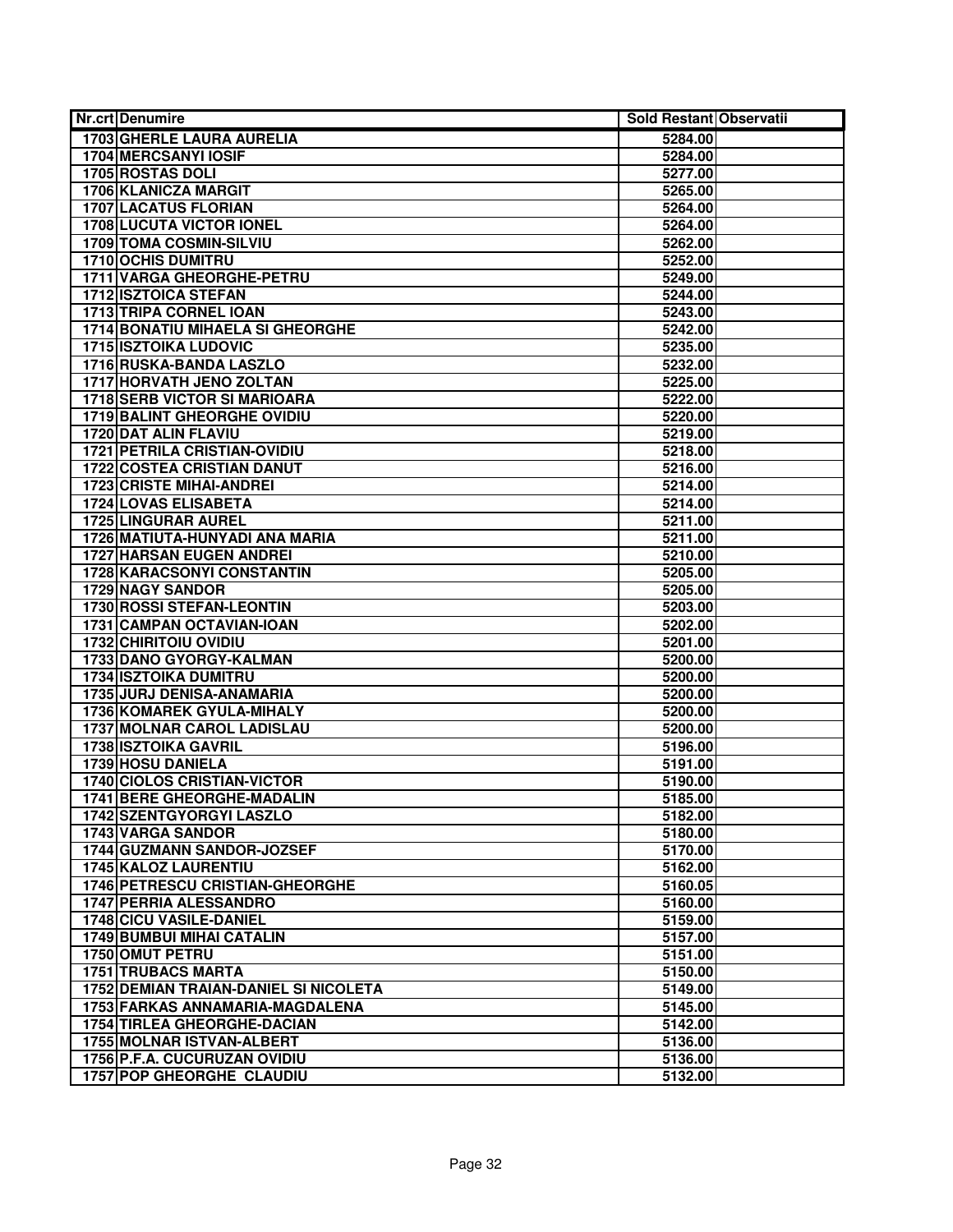| <b>Nr.crt Denumire</b>                  | Sold Restant Observatii |  |
|-----------------------------------------|-------------------------|--|
| <b>1758 STOICA JANOS SI EVA</b>         | 5128.00                 |  |
| <b>1759 SULYOK ILDIKO-EVA</b>           | 5127.00                 |  |
| <b>1760 DAVID DACIAN IONUT</b>          | 5123.00                 |  |
| 1761 SZABO CONSTANTIN-EMIL              | 5122.00                 |  |
| 1762 BACIU IOAN                         | 5121.00                 |  |
| 1763 BOGARIU ADRIAN-IONEL               | 5120.00                 |  |
| <b>1764 GABOR RUPERT</b>                | 5120.00                 |  |
| 1765 BODEA MARCEL                       | 5117.00                 |  |
| 1766 BACIU DANIEL                       | 5114.00                 |  |
| <b>1767 CIARNAU IOAN</b>                | 5110.00                 |  |
| 1768 PAPP FLORIN-EMANUEL                | 5108.00                 |  |
| 1769 TIGAN MARIAN-IOSIF                 | 5108.00                 |  |
| 1770 SIPOS STEFAN ( MIRONESCU FLORICA ) | 5102.00                 |  |
| 1771 HEGHEDUS PETRU-ADRIAN              | 5100.00                 |  |
| <b>1772 MARC IONELA</b>                 | 5100.00                 |  |
| 1773 PRAJA LEVENTE-VASILE               | 5100.00                 |  |
| 1774 FARAGAU-DIACONESCU GAVRIL-CORNEL   | 5091.00                 |  |
| <b>1775 IOVAN ALEXANDRU</b>             | 5090.00                 |  |
| 1776 HERMAN IOAN                        | 5088.30                 |  |
| 1777 TRIPP ADRIAN-IOAN                  | 5084.00                 |  |
| 1778 BARANOSCHI MIHAI-FLORIN            | 5083.00                 |  |
| 1779 CAMPAN CRISTIAN-FLORIN             | 5077.00                 |  |
| 1780 QUESLATI NESRINE                   | 5074.00                 |  |
| 1781 ZSEBE ARPAD SI ERZSEBET            | 5070.00                 |  |
| <b>1782 SIMUT FLORIN</b>                | 5067.00                 |  |
| <b>1783 MACARIE NORBERT</b>             | 5064.00                 |  |
| <b>1784 BIRTA VASILE-COSMIN</b>         | 5061.00                 |  |
| 1785 TRIF LIVIU                         | 5050.00                 |  |
| 1786 BARNA GHEORGHE                     | 5045.00                 |  |
| 1787 PANA FLORIN                        | 5043.00                 |  |
| 1788 GAVRILAS BURA                      | 5041.00                 |  |
| 1789 MITAN IOANA                        | 5039.45                 |  |
| <b>1790 NEGRUT-CHIPE DANIEL</b>         | 5038.00                 |  |
| 1791 BOLOGAN DANIELA-CARMEN             | 5036.00                 |  |
| <b>1792 ISZTOIKA CAROL</b>              | 5035.00                 |  |
| <b>1793 COSTEA MARIUS COSTEL</b>        | 5030.00                 |  |
| 1794 MASCAS GEORGES-TEODOR              | 5030.00                 |  |
| 1795 ARDELEAN FLORIN DOREL              | 5029.00                 |  |
| <b>1796 FLORIAN GYONGYI TUNDE</b>       | 5029.00                 |  |
| <b>1797 VOLGYESI ROBERT-ATTILA</b>      | 5029.00                 |  |
| 1798 TINCAU MARINA-FLORENTINA           | 5025.00                 |  |
| 1799 PANTIS ALIN-DANUT                  | 5023.00                 |  |
| <b>1800 HALMAJAN COSMIN-IONUT</b>       | 5022.00                 |  |
| <b>1801 BLAGE IOAN NICOLAE</b>          | 5016.00                 |  |
| 1802 CALAU FLORIN-DORIN                 | 5012.00                 |  |
| 1803 SZIKI IBOLYA SI LUDOVIC            | 5004.00                 |  |
| 1804 VAKAR CLAUDIU-NOEL                 | 5002.00                 |  |
| <b>1805 LACATOS FLORIAN</b>             | 5000.00                 |  |
| <b>1806 OROS MARIANA-DANIELA</b>        | 5000.00                 |  |
| <b>1807 STROE AURELIAN GHEORGHE</b>     | 5000.00                 |  |
| <b>1808 ISTOICA IANCU</b>               | 4999.00                 |  |
| <b>1809 SERFEZI OVIDIU-FLORIN</b>       | 4998.00                 |  |
| 1810 GADOLA RADU-DAN                    | 4994.00                 |  |
| <b>1811 LUNCAN PETRU SORIN</b>          | 4990.00                 |  |
| 1812 MADA GHEORGHE - ADRIAN             | 4989.00                 |  |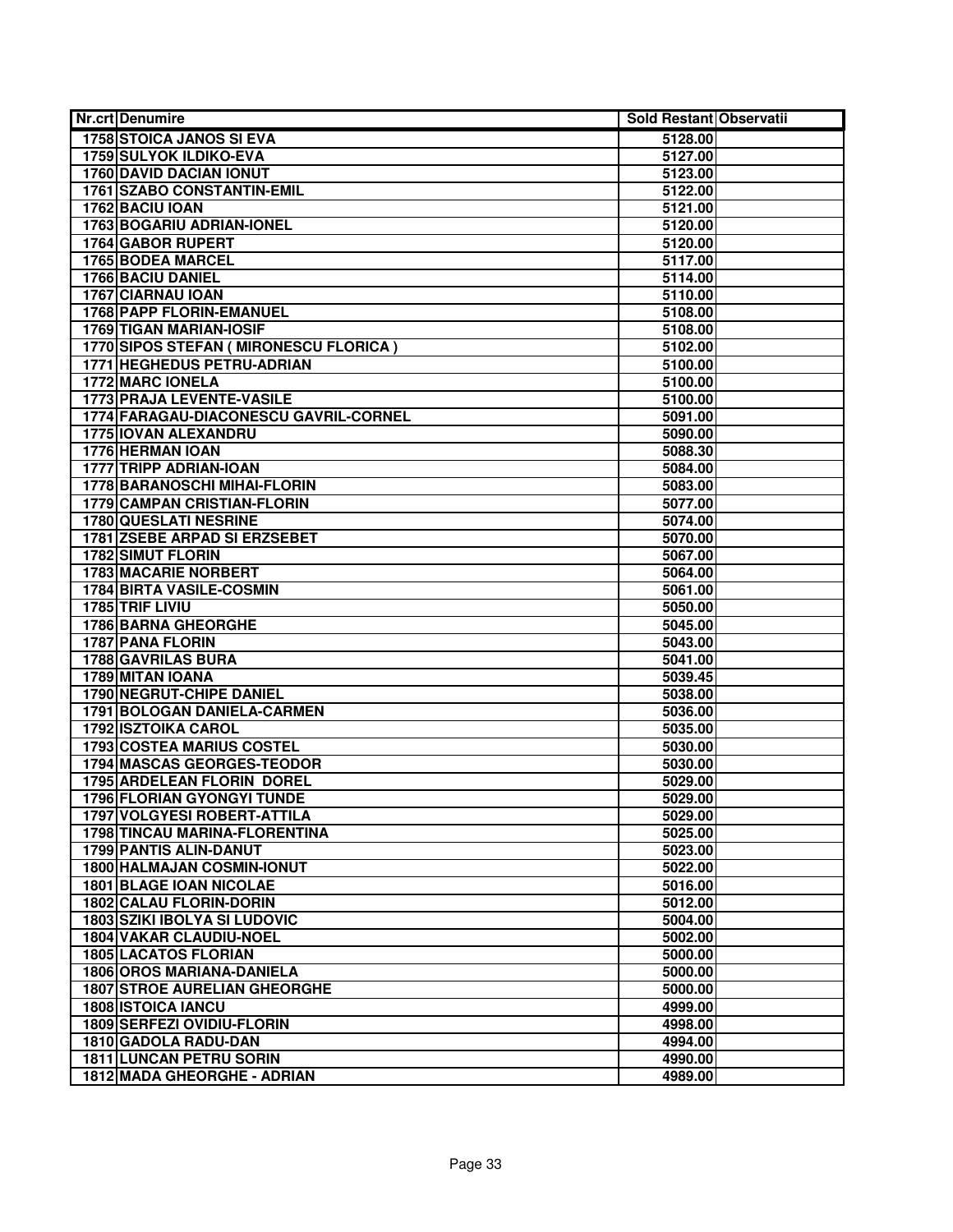| Nr.crt Denumire                              | Sold Restant Observatii |  |
|----------------------------------------------|-------------------------|--|
| <b>1813 JURGIU LENUTA-MARIA</b>              | 4988.91                 |  |
| <b>1814 MAIORESCU IOANA MADALINA</b>         | 4986.00                 |  |
| <b>1815 BURESCU DUMITRU</b>                  | 4984.00                 |  |
| <b>1816 SANDOR TEODOR MIHAI</b>              | 4983.00                 |  |
| <b>1817 SECARA OVIDIU IOAN SI SIMONA</b>     | 4981.00                 |  |
| <b>1818 LYBERIOU MAGDALINI</b>               | 4976.00                 |  |
| 1819 COSTIN ADRIAN                           | 4974.00                 |  |
| 1820 BALOG GABRIELA LEONTINA                 | 4970.00                 |  |
| <b>1821 KOVARI TIBERIU</b>                   | 4964.00                 |  |
| <b>1822 VARGA PAULA</b>                      | 4961.00                 |  |
| <b>1823 POCSE MIRCEA-LIVIU SI ILEANA</b>     | 4960.00                 |  |
| 1824 CABA DOINA                              | 4956.86                 |  |
| <b>1825 LUNGU COSTIN</b>                     | 4956.00                 |  |
| <b>1826 MARIAN FLORICA</b>                   | 4955.00                 |  |
| <b>1827 POP EMIL-GAVRIL</b>                  | 4955.00                 |  |
| 1828 TIRLE RADU                              | 4954.00                 |  |
| <b>1829 FILIP CIPRIAN-CRISTIAN</b>           | 4949.00                 |  |
| 1830 SION-COVACIU IOAN                       | 4943.00                 |  |
| <b>1831 ROSTAS NUTU</b>                      | 4935.00                 |  |
| 1832 BALOGH-SOOS CSABA SI EVA-ANDREEA        | 4931.00                 |  |
| <b>1833 MARZA ILIE FLORIN</b>                | 4930.00                 |  |
| <b>1834 BRASOVEANU GHEORGHE</b>              | 4922.00                 |  |
| <b>1835 NUT IOAN</b>                         | 4922.00                 |  |
| <b>1836 DOVLETE STEFAN</b>                   | 4920.00                 |  |
| <b>1837 OTVOS KAROLY-MARIUS</b>              | 4920.00                 |  |
| <b>1838 ARNOCZKI EUGEN</b>                   | 4918.00                 |  |
| <b>1839 BORSE ALEXANDRU</b>                  | 4917.00                 |  |
| <b>1840 MATE KAROLY IMRE</b>                 | 4914.00                 |  |
| <b>1841 MORARET CARMEN SI CORNEL</b>         | 4907.00                 |  |
| <b>1842 PERTICAS GEORGE-CALIN</b>            | 4905.00                 |  |
| <b>1843 CAPRIS TEODORESCU-VIRGIL</b>         | 4902.00                 |  |
| <b>1844 ANECHIFORESEI CATALIN-CONSTANTIN</b> | 4900.00                 |  |
| 1845 GEREBENES EVA                           | 4900.00                 |  |
| 1846 MADA ELISABETA                          | 4900.00                 |  |
| 1847 PRAJEA ADRIAN-ALEXANDRU                 | 4900.00                 |  |
| 1848 SERBAN IOZSEF                           | 4900.00                 |  |
| 1849 BODEA DANA-ANCA                         | 4899.60                 |  |
| 1850 KOCIS MARIA                             | 4898.00                 |  |
| <b>1851 KOVACS ALEXANDRU SI LIDIA</b>        | 4892.00                 |  |
| <b>1852 ISZTOIKA GAVRIL</b>                  | 4891.00                 |  |
| <b>1853 MARIAN MIRCEA</b>                    | 4891.00                 |  |
| <b>1854 TOLAS MARIA - ANGELICA</b>           | 4888.00                 |  |
| <b>1855 VERES GEORGETA</b>                   | 4880.00                 |  |
| 1856 HURMUZ DAN                              | 4878.00                 |  |
| <b>1857 BADOIU EUGEN-VALENTIN</b>            | 4875.00                 |  |
| 1858 GHENGHIU LAURENTIU-RADU                 | 4874.24                 |  |
| 1859 MODOG ROMEO-FELIX                       | 4874.00                 |  |
| <b>1860 CHANTUS MAIER</b>                    | 4867.50                 |  |
| <b>1861 POPA EDUARD-CRISTIAN</b>             | 4861.50                 |  |
| 1862 PATO FERENC - LASZLO                    | 4860.00                 |  |
| 1863 SPAGNUOLO MARIA                         | 4857.00                 |  |
| <b>1864 GALL ISTVAN CSABA</b>                | 4846.00                 |  |
| <b>1865 NISTOR JANOS</b>                     | 4844.00                 |  |
| <b>1866 GEREBENES LUDOVIC</b>                | 4840.52                 |  |
| <b>1867 TATAR MARIAN-GEORGE</b>              | 4837.00                 |  |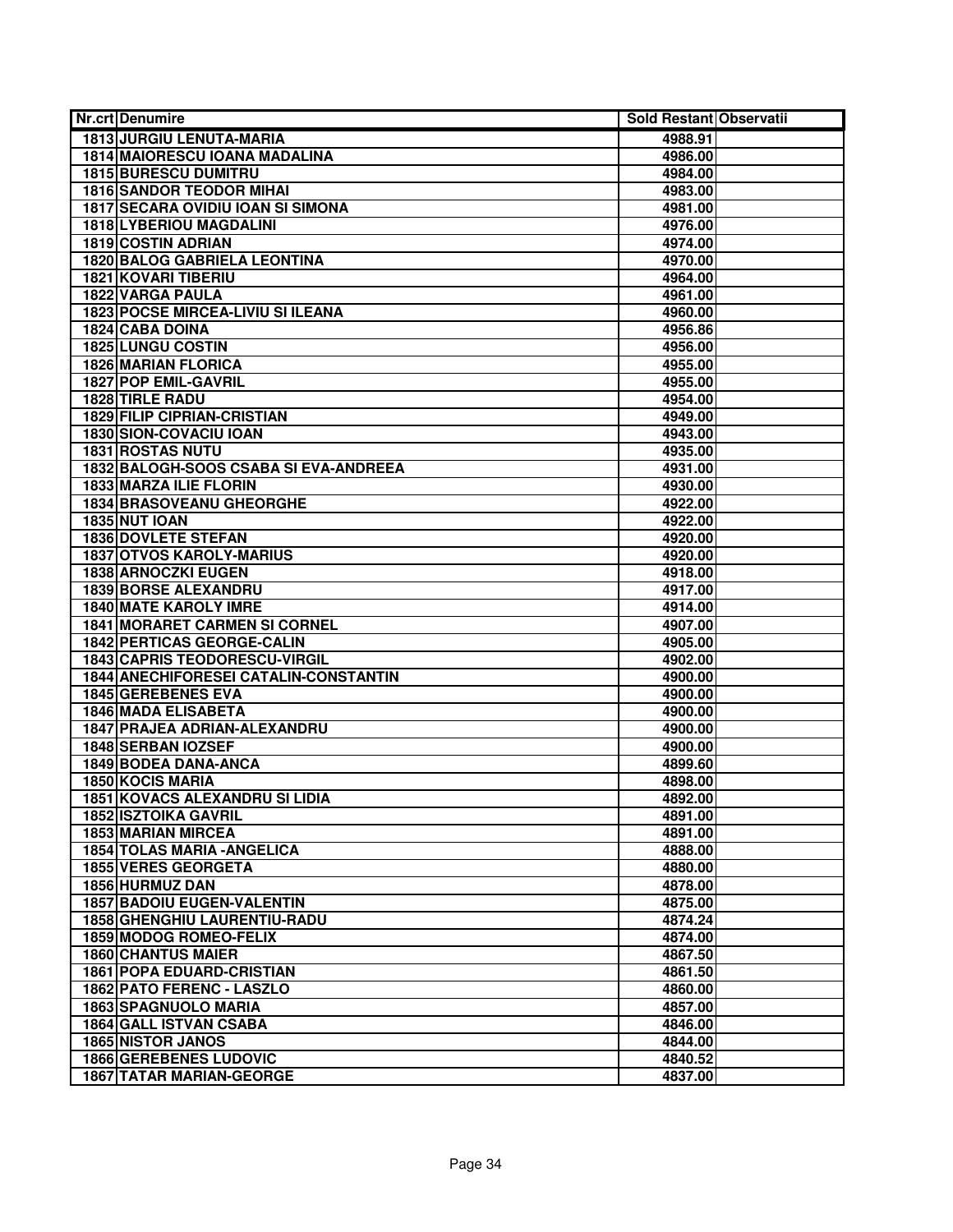| <b>Nr.crt Denumire</b>                    | Sold Restant Observatii |  |
|-------------------------------------------|-------------------------|--|
| <b>1868 NAGY FRANCISC</b>                 | 4834.00                 |  |
| 1869 KEREZSI BELLA - ANGELO               | 4833.50                 |  |
| <b>1870 BOTIS ILIE-MARIUS</b>             | 4828.00                 |  |
| 1871 ERDEI ADALBERT                       | 4825.00                 |  |
| 1872 CARTIS DAN CEZAR SI VIOLETA          | 4823.00                 |  |
| 1873 LUPSE CAMELIA-MARIANA                | 4822.00                 |  |
| <b>1874 DURGHEU MIRCEA IONEL</b>          | 4818.00                 |  |
| 1875 KISKASZA ROBERT                      | 4818.00                 |  |
| 1876 CIORDAS CATALIN-BOGDAN               | 4807.50                 |  |
| <b>1877 DANCIU ADRIAN-CRISTIAN</b>        | 4805.67                 |  |
| <b>1878 SIME RADU HORIA</b>               | 4805.00                 |  |
| <b>1879 FORGACIU DUMITRU ROMICA</b>       | 4803.00                 |  |
| <b>1880 COCIS CONSTANTIN</b>              | 4800.00                 |  |
| 1881 KAYMAZ AKANSEL                       | 4799.00                 |  |
| <b>1882 PORCAR FLORIN CORNEL</b>          | 4793.59                 |  |
| 1883 CIMERDEAN KLARA                      | 4792.06                 |  |
| 1884 PACULA VALENTINA                     | 4790.00                 |  |
| <b>1885 DARABAN MARIUS MIHAI</b>          | 4786.84                 |  |
| 1886 SZABO ANDREI                         | 4785.00                 |  |
| 1887 SARBA CIPRIAN-GHEORGHE SI ANCUTA     | 4784.00                 |  |
| <b>1888 FENCEA VIOREL-DOREL</b>           | 4781.00                 |  |
| <b>1889 FORIS EDE CSONGOR</b>             | 4771.00                 |  |
| 1890 LUP RAUL-GEORGE                      | 4770.00                 |  |
| <b>1891 POPOVICI ADRIAN-IONUT</b>         | 4766.00                 |  |
| <b>1892 DAVID STELIAN</b>                 | 4758.58                 |  |
| <b>1893 TOMA ALEXANDRU</b>                | 4756.00                 |  |
| <b>1894 MADAU ADRIAN-PETRU</b>            | 4753.00                 |  |
| <b>1895 BOLDIS GEORGE-ANDREI</b>          | 4750.00                 |  |
| 1896 LASCAU FLORIN-DANIEL                 | 4750.00                 |  |
| 1897 LERNER FRIDA                         | 4750.00                 |  |
| <b>1898 VENTEL KALMAN</b>                 | 4748.00                 |  |
| <b>1899 BOLOJAN FLORIN-CRISTIAN</b>       | 4747.00                 |  |
| <b>1900 BINET GIORGIAN SERBAN STEFAN</b>  | 4742.00                 |  |
| 1901 VASAS IMOLA                          | 4742.00                 |  |
| 1902 NAZIR IRFAN                          | 4740.15                 |  |
| 1903 LAZAR SEBASTIAN MIHAI ANDREI         | 4740.00                 |  |
| 1904 MATYAS IOSIF                         | 4740.00                 |  |
| <b>1905 ESER ANA-LOREDANA</b>             | 4739.00                 |  |
| 1906 PAMFILOIU LUCIAN                     | 4739.00                 |  |
| <b>1907 ISZTOIKA MANDRA</b>               | 4731.00                 |  |
| 1908 CODREA MARIAN VIOREL EMIL IONEL      | 4725.00                 |  |
| 1909 UNGUR GHEORGHE-FLORIN                | 4723.00                 |  |
| 1910 BANO TUNDE VIORICA                   | 4722.00                 |  |
| 1911 MOISA SERGIU IOAN                    | 4720.00                 |  |
| 1912 POPOVICI IUSTINA                     | 4717.00                 |  |
| 1913 GAVRUTA-GAVRAS ALEXANDRA             | 4708.00                 |  |
| 1914 LEABU CARLA-LAURA                    | 4705.99                 |  |
| <b>1915 IONESCU MARIN</b>                 | 4704.00                 |  |
| <b>1916 COTRO VLAD-TUDOR</b>              | 4703.18                 |  |
| 1917 BILANIUC (FOST FOTA) SEBASTIAN-EUGEN | 4700.00                 |  |
| 1918 GABOR GABOR                          | 4700.00                 |  |
| <b>1919 JURCHIEVICI STEFAN</b>            | 4700.00                 |  |
| 1920 LAKATOS SURAJ                        | 4700.00                 |  |
| 1921 LESAK MARIA                          | 4700.00                 |  |
| 1922 SABAU RAMONA-MARIA                   | 4700.00                 |  |
|                                           |                         |  |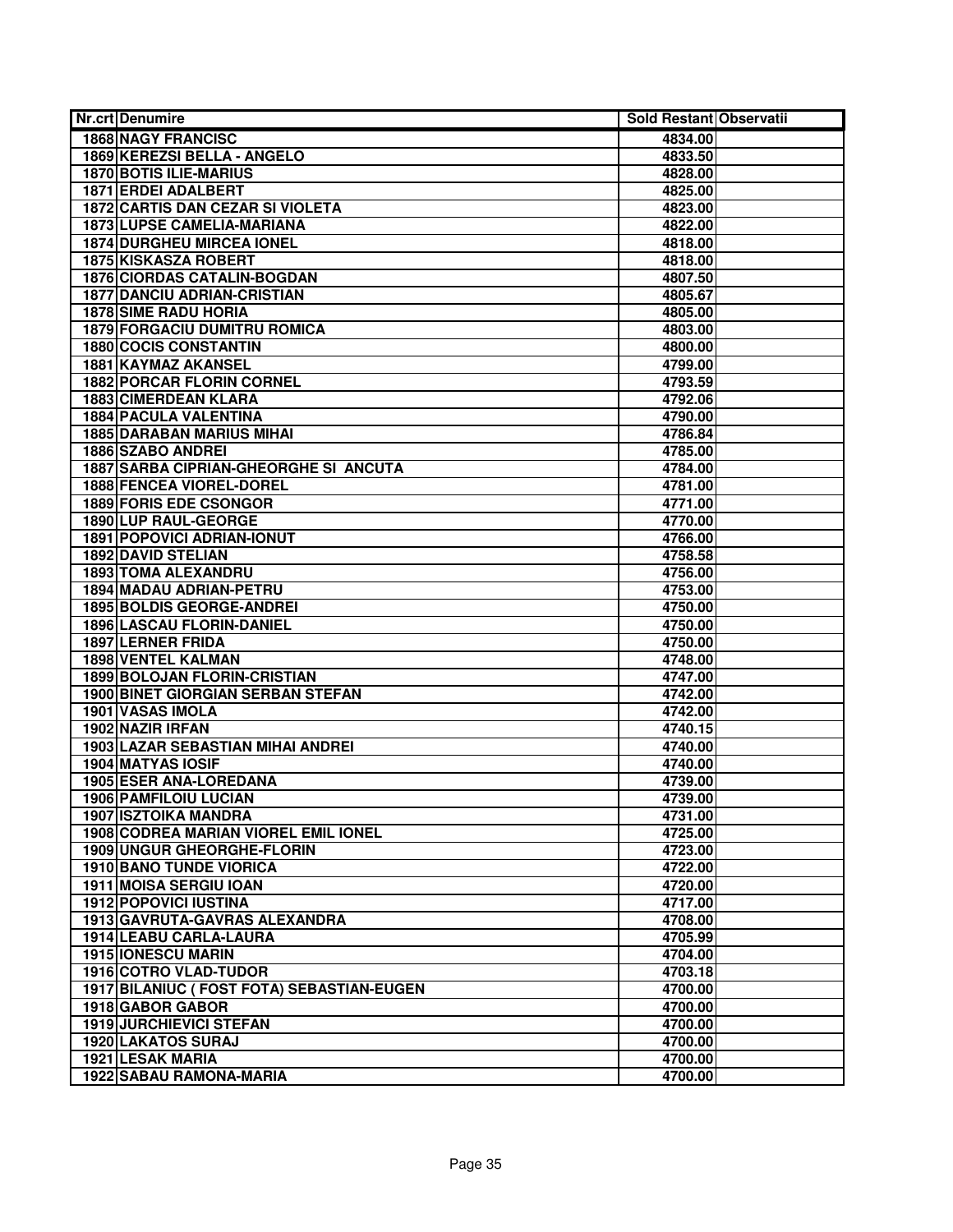| <b>Nr.crt Denumire</b>                           | Sold Restant Observatii |  |
|--------------------------------------------------|-------------------------|--|
| <b>1923 VASARHELYI MARIUS IOSIF</b>              | 4700.00                 |  |
| <b>1924 MICULA VICTOR</b>                        | 4696.00                 |  |
| <b>1925 GEREBENES ZSUZSANNA</b>                  | 4690.00                 |  |
| <b>1926 MATE LUDOVIC</b>                         | 4686.60                 |  |
| <b>1927 BUNGAU MARIAN-CRISTIAN</b>               | 4685.00                 |  |
| 1928 PACURAR ALEXANDRA-BIANCA                    | 4685.00                 |  |
| 1929 KIS CARMEN                                  | 4669.00                 |  |
| 1930 SARKADI ATTILA                              | 4668.00                 |  |
| 1931 MARTIN IOAN                                 | 4665.00                 |  |
| 1932 ROSTAS CAROLINA                             | 4653.00                 |  |
| 1933 LUNG IOANA-DANIELA                          | 4643.00                 |  |
| <b>1934 BUZAS STEFAN</b>                         | 4642.00                 |  |
| 1935 STEFANESCU LOREDANA-FLORENTINA              | 4642.00                 |  |
| 1936 POPA ADRIAN FLORIN                          | 4641.00                 |  |
| <b>1937 MIKLOS TEREZ MARGIT</b>                  | 4640.00                 |  |
| 1938 SABAU LIVIU-MARIAN                          | 4637.00                 |  |
| <b>1939 MARINCAS SZILVIA</b>                     | 4632.00                 |  |
| <b>1940 CIRIL GABRIEL-FLORIN</b>                 | 4630.00                 |  |
| <b>1941 MARIAN EVA-MONICA</b>                    | 4630.00                 |  |
| <b>1942 STANCU MARINELA</b>                      | 4623.31                 |  |
| <b>1943 TEGLAS MARIA</b>                         | 4618.00                 |  |
| <b>1944 ROSTAS IONAT</b>                         | 4616.00                 |  |
| <b>1945 POPA NICOLAE CALIN</b>                   | 4609.00                 |  |
| <b>1946 BULZAN ANCA-VIORICA</b>                  | 4600.00                 |  |
| <b>1947 STIUBE LUCIAN</b>                        | 4600.00                 |  |
| 1948 GHIURAU DORIN-STELIAN                       | 4598.00                 |  |
| 1949 HAJZER GEZA                                 | 4596.00                 |  |
| <b>1950 ISZTOIKA RUBEN</b>                       | 4590.00                 |  |
| <b>1951 FEKETE DOREL</b>                         | 4588.00                 |  |
| 1952 PERNES IOAN CALIN                           | 4587.75                 |  |
| <b>1953 ZAHA NICOLAE-IONUT</b>                   | 4586.00                 |  |
| 1954 SZABO SANDOR                                | 4584.00                 |  |
| <b>1955 TIMAR GABRIELA ANCA</b>                  | 4582.00                 |  |
| 1956 LENCAR IONUT                                | 4580.00                 |  |
| <b>1957 GABOR MATE</b>                           | 4579.00                 |  |
| <b>1958 FODOR TIBERIU IOSIF</b>                  | 4569.00                 |  |
| 1959 BAHICA ION                                  | 4568.00                 |  |
| 1960 KELEMEN S. LASZLO INTREPRINDERE INDIVIDUALA | 4564.00                 |  |
| <b>1961 RAIZI CONSTANTIN CALIN</b>               | 4561.00                 |  |
| 1962 SALL MARTA                                  | 4561.00                 |  |
| 1963 GABOR MARIA                                 | 4560.00                 |  |
| 1964 PENZES IRINA                                | 4558.00                 |  |
| 1965 STEIN ZOLTAN                                | 4554.00                 |  |
| 1966 AMBRUZS FRANCISC CSABA SI KATALIN           | 4550.00                 |  |
| <b>1967 STROIU VASILE</b>                        | 4548.00                 |  |
| <b>1968 MOISA FLORA</b>                          | 4547.00                 |  |
| 1969 CAB.AVOCAT SALLAK STEFAN                    | 4546.00                 |  |
| <b>1970 ROTAR DANIEL</b>                         | 4543.00                 |  |
| <b>1971 TAMAS IOANA-ANAMARIA</b>                 | 4537.00                 |  |
| 1972 BANYAI ARPAD ALBERT                         | 4536.00                 |  |
| 1973 LAZA LUCIAN                                 | 4533.00                 |  |
| <b>1974 CAB.AVOCATIAL MAN COSMIN</b>             | 4532.00                 |  |
| <b>1975 ISAI OLIMPIU</b>                         | 4532.00                 |  |
| 1976 GROSU CONSTANTIN                            | 4527.00                 |  |
| <b>1977 CIRNU MARIOARA SI RAUL TIBERIU</b>       | 4516.00                 |  |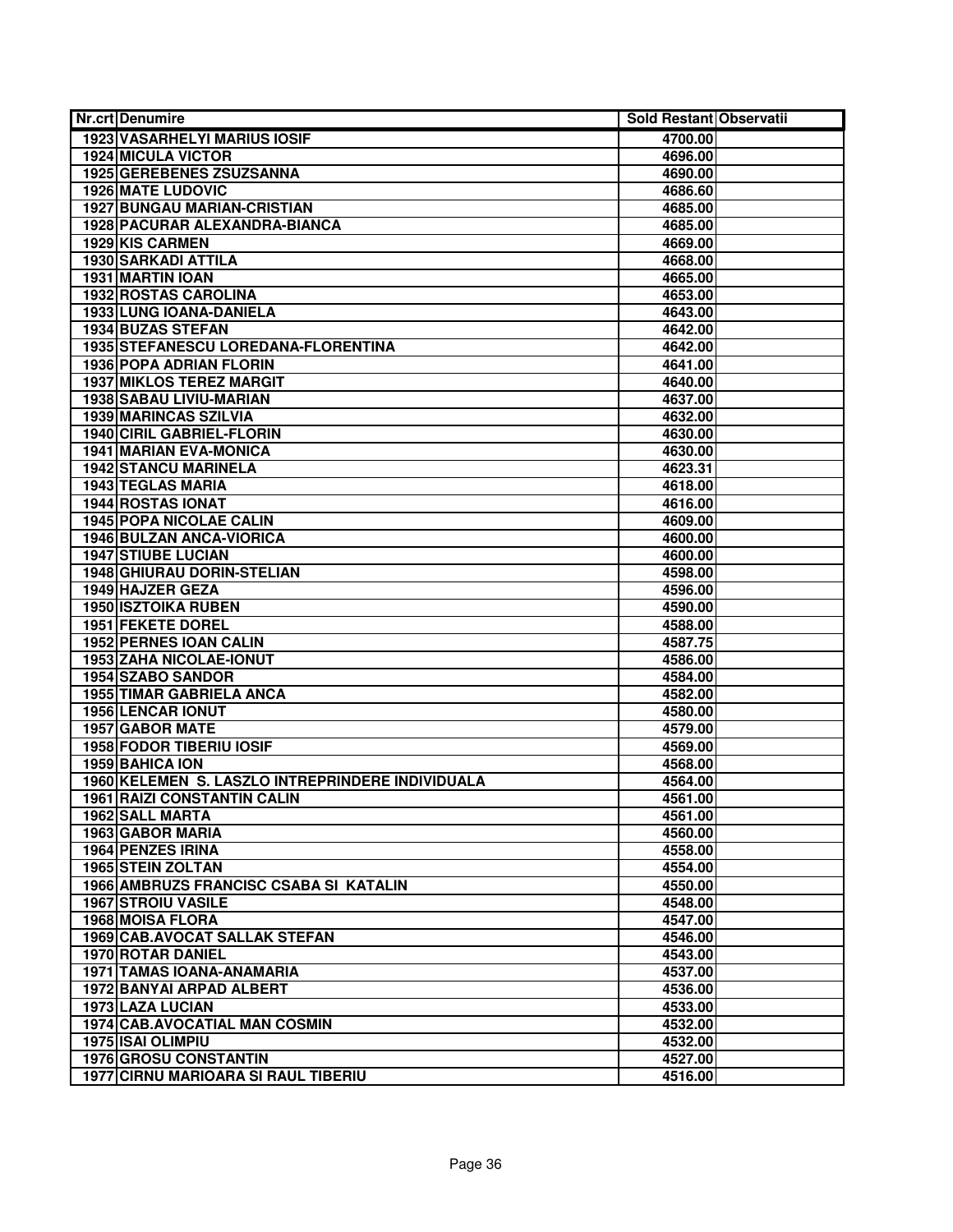| <b>Nr.crt Denumire</b>                           | Sold Restant Observatii |  |
|--------------------------------------------------|-------------------------|--|
| 1978 GABOR IOAN                                  | 4514.00                 |  |
| 1979 KERI ZSOLT                                  | 4514.00                 |  |
| <b>1980 CERNAU MARIA</b>                         | 4513.00                 |  |
| <b>1981 POPOVICI IOAN-FLORIN</b>                 | 4510.00                 |  |
| <b>1982 BIRTA SORIN VASILE SI CLAUDIA</b>        | 4509.00                 |  |
| <b>1983 ISZTOJKA GAVRIL</b>                      | 4509.00                 |  |
| 1984 COSTEA CORNELIA-ELVIRA                      | 4508.00                 |  |
| 1985 BARANKA CATALINA                            | 4507.00                 |  |
| 1986 SZABO SZABOLCS-NORBERT                      | 4507.00                 |  |
| 1987 TANC VLAD                                   | 4501.00                 |  |
| <b>1988 COVACI GABRIELA SENA</b>                 | 4500.00                 |  |
| 1989 COVACI MARIA                                | 4500.00                 |  |
| <b>1990 DRUGAS CRISTINA</b>                      | 4500.00                 |  |
| <b>1991 HOTEA IONUT-CIPRIAN</b>                  | 4500.00                 |  |
| 1992 MURVAI ERZSEBET                             | 4500.00                 |  |
| 1993 NEDELCU GEORGIAN                            | 4500.00                 |  |
| <b>1994 OTVOS REMUS TIBERIU</b>                  | 4500.00                 |  |
| <b>1995 PANTAZI NICOLETA</b>                     | 4500.00                 |  |
| 1996 RADA REMUS-IONUT                            | 4500.00                 |  |
| <b>1997 SIMIONAS PETRU</b>                       | 4500.00                 |  |
| 1998 VARGA ILEANA                                | 4500.00                 |  |
| 1999 ILE GEORGE-ALIN                             | 4498.00                 |  |
| 2000 PRECUP VALENTINA-VICTORIA                   | 4495.50                 |  |
| 2001 POPAZOV-REINBOLD IANCU SI IBOLYA            | 4495.00                 |  |
| 2002 MOLDOVAN LUCICA                             | 4493.00                 |  |
| 2003 POP DUMITRU SI ANA                          | 4489.00                 |  |
| 2004   IACOBESCU GEORGE IUSTIN                   | 4484.00                 |  |
| 2005 BENTAN ANGELA                               | 4483.00                 |  |
| 2006 ONCZ ROBERT-ROLAND                          | 4479.00                 |  |
| 2007 KERESZTESI AURELIA MIHAELA<br><b>VIERU</b>  | 4473.00                 |  |
| 2008 LUPARU ALEXANDRINA                          | 4473.00                 |  |
| 2009 BALINT DAVID                                | 4470.00                 |  |
| 2010 CAMPEANU ADRIAN SI MAGHIAR CRISTINA-LAURA   | 4468.00                 |  |
| 2011 GYERMAN FLORIN - SORIN SI NADIA-LAURA-MARIA | 4466.00                 |  |
| 2012 VOLOSEN LUCIAN                              | 4465.21                 |  |
| 2013 GABOR STEFAN                                | 4465.00                 |  |
| 2014 GORGOZ SERVET                               | 4463.00                 |  |
| 2015 ERDEI GHEORGHE                              | 4462.00                 |  |
| 2016 BODOGAI FLORIN-VASILE                       | 4456.00                 |  |
| 2017 BLAGA GAVRIL SI MARIANA                     | 4442.00                 |  |
| 2018 SECAN DANIEL                                | 4439.00                 |  |
| 2019 FENESI PETRU                                | 4433.00                 |  |
| <b>2020 GABOR RUDI</b>                           | 4430.00                 |  |
| 2021 OLAH KRISZTIAN IMRE                         | 4430.00                 |  |
| 2022 SERES FLORIN CALIN                          | 4428.00                 |  |
| 2023 SAMU GABRIEL DAVID                          | 4425.00                 |  |
| 2024 HAMZA MARIA                                 | 4422.41                 |  |
| <b>2025 LAL IOAN</b>                             | 4420.00                 |  |
| 2026 MINDRUTIU ROVINO                            | 4420.00                 |  |
| 2027 MORARU CIPRIAN MARIAN                       | 4420.00                 |  |
| 2028 VAIDA DANIELA                               | 4416.00                 |  |
| 2029 PETRILA RAMONA-IOANA                        | 4414.88                 |  |
| 2030 BARSAN IOAN SI ELENA KLOTILDA               | 4414.00                 |  |
| 2031 BRATA MARIA                                 | 4406.00                 |  |
| 2032 MIHU SERGIU-NICOLAE                         | 4405.00                 |  |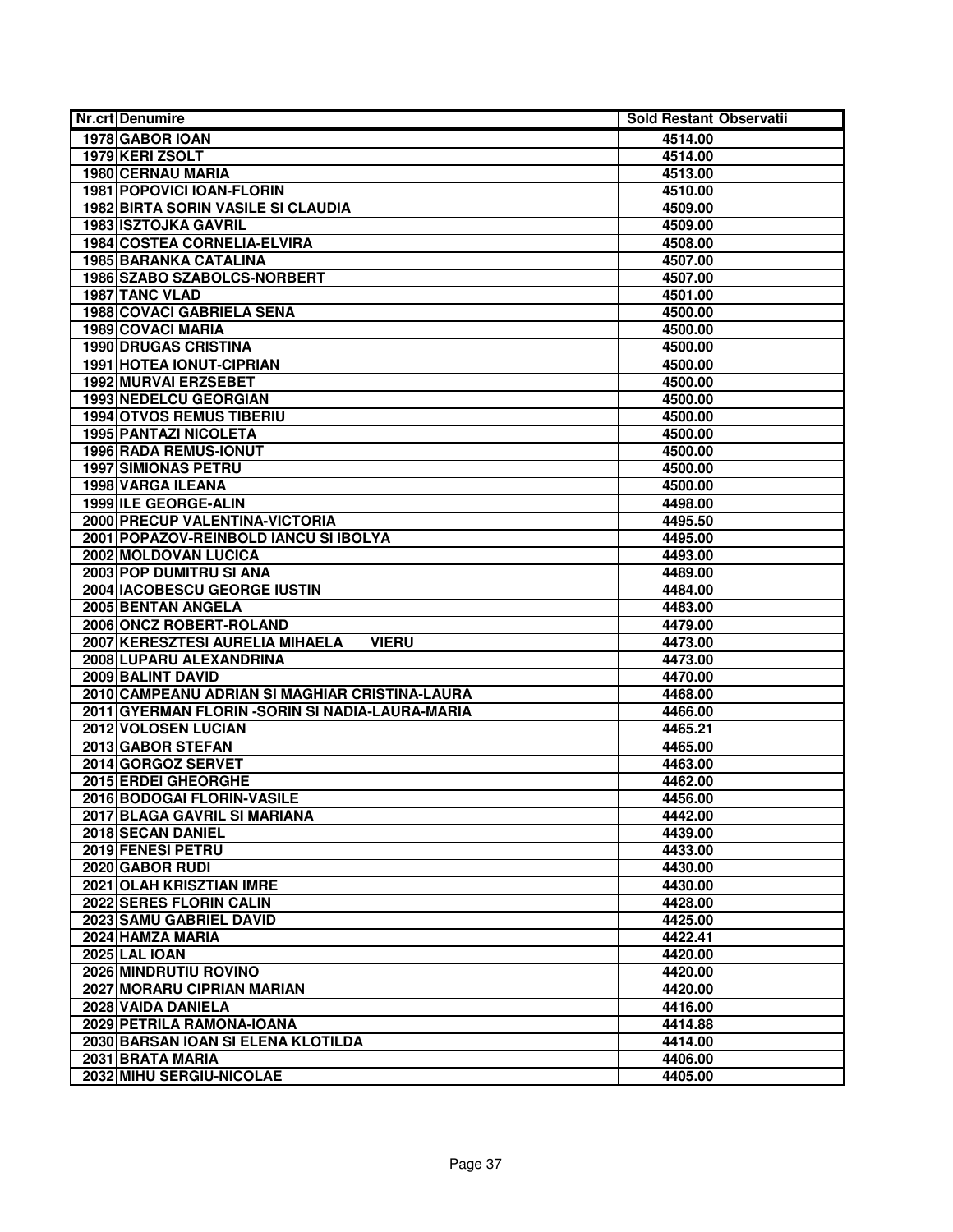| <b>Nr.crt Denumire</b>                 | Sold Restant Observatii |  |
|----------------------------------------|-------------------------|--|
| 2033 JOREANU VEACESLAV                 | 4401.00                 |  |
| <b>2034 BAROTI ATTILA</b>              | 4400.00                 |  |
| 2035 VANDICI IOAN                      | 4400.00                 |  |
| 2036 ZAHARIA GRIGORE                   | 4397.00                 |  |
| 2037 BRONT DAN IULIAN SI CLAUDIA STELA | 4394.00                 |  |
| 2038 MACRA GHEORGHE SI GEORGETA        | 4393.00                 |  |
| 2039 ZAH LIA                           | 4393.00                 |  |
| 2040 MIKLOS MATEI                      | 4390.00                 |  |
| 2041 SARCA ILIE SI DELIA               | 4390.00                 |  |
| 2042 HUSZTI VASILE                     | 4386.27                 |  |
| 2043 BALAN FLORIN                      | 4386.00                 |  |
| 2044 FALAUS BIANCA-MARIANA SI EMIL     | 4386.00                 |  |
| <b>2045 KOVACS PETER SI DOINA</b>      | 4386.00                 |  |
| 2046 GABOR GIZELLA                     | 4380.00                 |  |
| <b>2047 CHEREGI FLORIN-MARIUS</b>      | 4378.00                 |  |
| 2048 DOMBI ALEX-LUCIAN                 | 4378.00                 |  |
| 2049 STANESCU SORIN GEORGE             | 4376.00                 |  |
| <b>2050 DEMIAN ANTONIO</b>             | 4375.00                 |  |
| 2051 IOJA CLAUDIA DANIELA              | 4374.00                 |  |
| 2052 MINDRUTIU PETRU PAL               | 4370.00                 |  |
| 2053 MOISI GHEORGHE DANUT              | 4370.00                 |  |
| 2054 GABOR IANCU                       | 4369.73                 |  |
| 2055 CHIRILA MIRCEA GEORGE             | 4369.00                 |  |
| 2056 SASU SEXTIL RAUL                  | 4368.00                 |  |
| 2057 CIORINGAN IOAN SI ADRIANA         | 4365.00                 |  |
| 2058 GABOR MATEI                       | 4365.00                 |  |
| <b>2059 TEST</b>                       | 4365.00                 |  |
| 2060 FLOREA MARCEL PASCU               | 4364.00                 |  |
| 2061 BUIE GIGEL-MIREL                  | 4363.00                 |  |
| 2062 NISTOR CORNELIA                   | 4363.00                 |  |
| 2063 MARIAN IOACHIM-DOREL              | 4356.00                 |  |
| 2064 GALE ALIN-MARIUS                  | 4355.00                 |  |
| 2065 CAMPEAN MIRCEA-COSMIN             | 4354.00                 |  |
| <b>2066 CRETU VIOREL REMUS</b>         | 4353.00                 |  |
| 2067 MOHACI VICTOR                     | 4350.00                 |  |
| 2068 POP-COMAN MARIA                   | 4345.00                 |  |
| 2069 ROSTAS LAURA                      | 4345.00                 |  |
| 2070 CIOCAN GHEORGHE SI ANA            | 4343.00                 |  |
| 2071 BODOG ADAM                        | 4336.00                 |  |
| 2072 RACZ SANDOR                       | 4336.00                 |  |
| 2073 PAP ANCA-LIVIA                    | 4330.00                 |  |
| 2074 POPP GHEORGHE CAROL               | 4325.00                 |  |
| 2075 TUSA CLAUDIU-CATALIN              | 4325.00                 |  |
| 2076 RADU VLAD-IONUT                   | 4314.00                 |  |
| 2077 TENT ALINA MARIA                  | 4310.00                 |  |
| 2078 COBIRZAN REMUS ADRIAN             | 4309.00                 |  |
| 2079 MODA SANDOR                       | 4305.00                 |  |
| 2080 BORA SORIN-IOSIF                  | 4303.00                 |  |
| 2081 TRIFAN CAROL                      | 4302.50                 |  |
| 2082 DIREYBATOGULLARI MEVLUT           | 4300.00                 |  |
| 2083 FORIS ISTVAN-ZOLTAN               | 4300.00                 |  |
| 2084 BEIUSANU FLORIAN SI MARIA         | 4298.00                 |  |
| 2085 RADU LIVIU SI CARMEN-CORINA       | 4298.00                 |  |
| <b>2086 POTRE GRATIAN HORATIUS</b>     | 4295.00                 |  |
| 2087 SZTOIKA GABOR                     | 4295.00                 |  |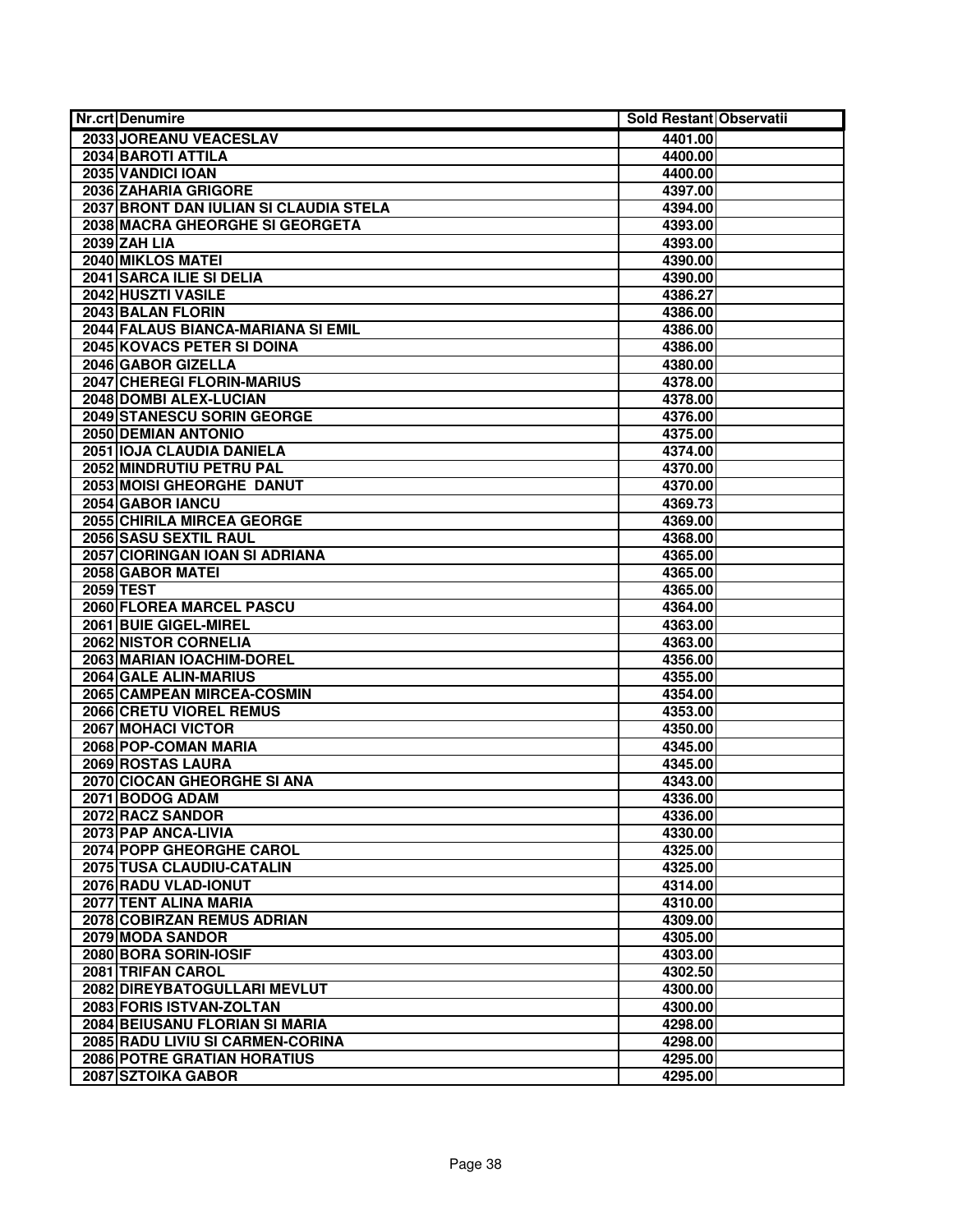| <b>Nr.crt Denumire</b>                 | Sold Restant Observatii |  |
|----------------------------------------|-------------------------|--|
| 2088 POPA DANIEL-CIPRIAN               | 4294.00                 |  |
| 2089 FLORIAN IOSIF                     | 4293.00                 |  |
| 2090 OTVOS ANDREI-NORBERT              | 4291.00                 |  |
| 2091 VANCEA ALIN DANIEL                | 4290.00                 |  |
| 2092 MORAR IONEL SI AURICA             | 4286.00                 |  |
| 2093 GABOR GAVRIL                      | 4285.00                 |  |
| 2094 CSERNA ADRIAN-FLORIN              | 4282.00                 |  |
| 2095 MUNTEANU NELU-MIRCEA              | 4280.00                 |  |
| 2096 OLTEANU GEORGETA DORINA           | 4278.00                 |  |
| 2097 POPESCU IONUT                     | 4278.00                 |  |
| 2098 PLESA NICOLAE-DORIN               | 4277.00                 |  |
| 2099 OVERBECK BERND                    | 4275.00                 |  |
| 2100 VIDICAN ADRIAN                    | 4270.00                 |  |
| 2101 GHETE ADRIAN-FLORIN               | 4269.79                 |  |
| 2102 INVERARDI FULVIO                  | 4265.00                 |  |
| 2103 TONT GOMBOS FLORIAN               | 4262.00                 |  |
| 2104 IONUT IOAN                        | 4260.00                 |  |
| 2105 PETRUS TRAIAN                     | 4260.00                 |  |
| 2106 BAICAN FLORIN-VASILE              | 4259.00                 |  |
| 2107 GHERGUT MARIUS                    | 4254.00                 |  |
| 2108 BODEA VIRGIL STELIAN              | 4252.00                 |  |
| 2109 VARGA GHEORGHE COSMIN             | 4250.00                 |  |
| 2110 OROS MARIA CATALINA               | 4249.00                 |  |
| 2111 TINCA ADRIAN                      | 4247.50                 |  |
| 2112 OROS ADRIAN                       | 4246.50                 |  |
| 2113 BEDO ERIKA-REKA                   | 4243.00                 |  |
| <b>2114 BACIO MARIA TUNDE</b>          | 4241.60                 |  |
| 2115 TANASE DORIAN                     | 4240.00                 |  |
| 2116 TER CSILLA                        | 4239.00                 |  |
| 2117 GUI ADRIAN-ALEXANDRU              | 4237.00                 |  |
| 2118 MEKERES LEVENTE- EDUARD           | 4236.00                 |  |
| 2119 CIORNEI ALEXANDRU ALIN            | 4234.00                 |  |
| 2120 BARATI ENEAS                      | 4231.00                 |  |
| 2121 BARA MIRCEA                       | 4226.00                 |  |
| 2122 VLAD FLORIAN                      | 4226.00                 |  |
| 2123 TOCAIU IOAN                       | 4224.00                 |  |
| 2124 NAGY ANDREI MIHAI                 | 4223.00                 |  |
| 2125 GABOR STEFAN                      | 4220.00                 |  |
| 2126 COSMA FLORIN-CALIN                | 4219.06                 |  |
| 2127 RETEG ROMEO-LASZLO                | 4219.00                 |  |
| 2128 ISZTOIKA IOAN                     | 4215.00                 |  |
| 2129 THEISZ SANDOR                     | 4215.00                 |  |
| 2130 TOIA IOAN SI NICOLETA             | 4215.00                 |  |
| 2131 CODRIEAN VASILE-TEODOR            | 4213.25                 |  |
| 2132 TITI ADALBERT                     | 4212.96                 |  |
| 2133 BUNGAU LUCRETIA-ELENA             | 4212.00                 |  |
| 2134 HORVATH GIZELLA                   | 4210.00                 |  |
| 2135 CHIS GHEORGHE-CALIN               | 4208.00                 |  |
| 2136 PANTEA CIPRIAN-DORIN              | 4204.00                 |  |
| 2137 KOVACS LADISLAU DESIDERIU         | 4202.00                 |  |
| 2138 BUNGAU GHEORGHE-IOAN              | 4200.00                 |  |
| 2139 GABOR RITA MANDRA                 | 4200.00                 |  |
| 2140 HANGA ANA-VOICHITA                | 4200.00                 |  |
| 2141 DAN IOSIF ATTILA                  | 4197.72                 |  |
| 2142 MEZEI ANDREI IOSIF SI VIOLA-MARIA | 4197.00                 |  |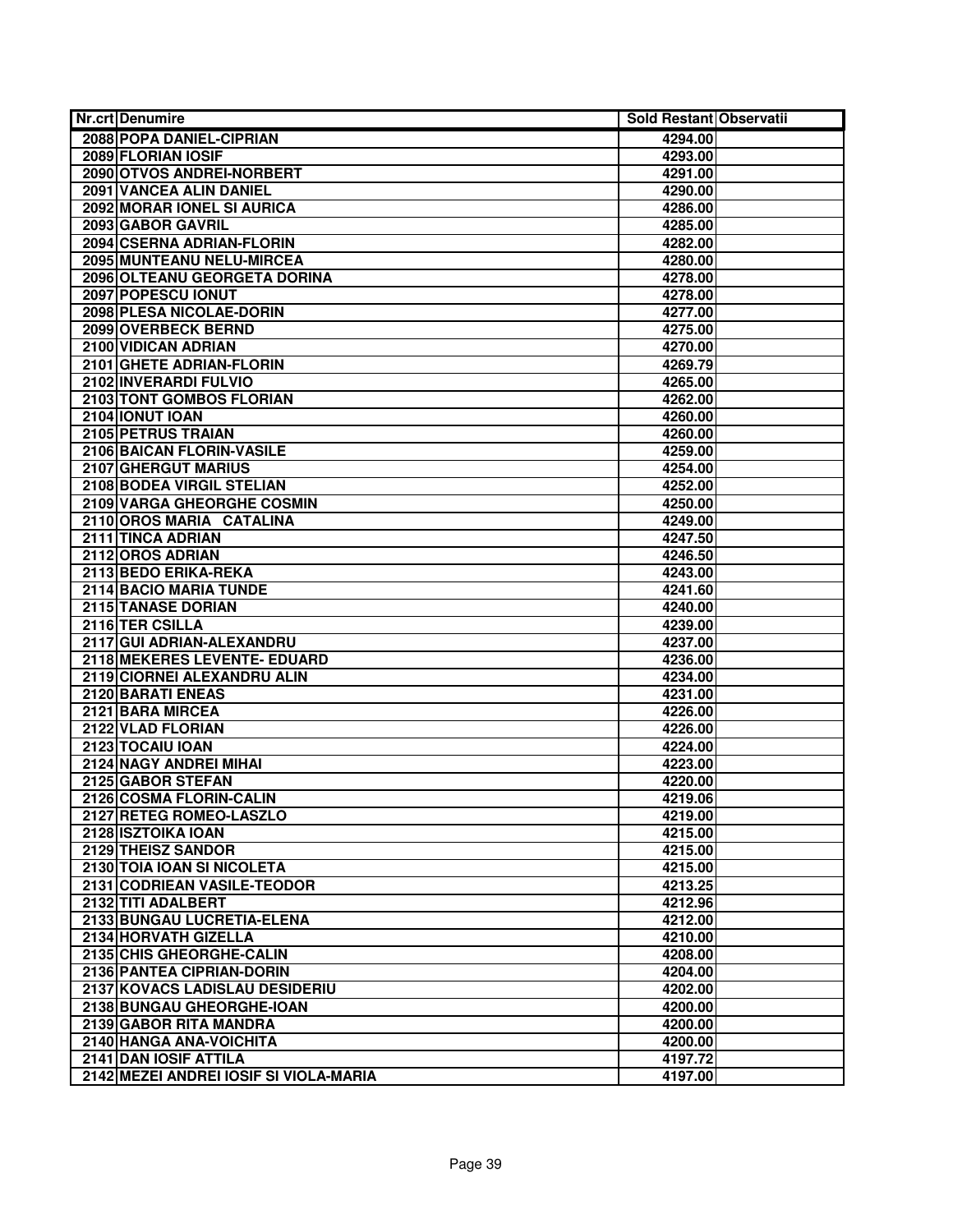| Nr.crt Denumire                                      | Sold Restant Observatii |
|------------------------------------------------------|-------------------------|
| 2143 PIRTEA PAUL-RAZVAN                              | 4195.00                 |
| 2144 MOCA GABRIELA                                   | 4192.00                 |
| 2145 OLAR LIANA                                      | 4192.00                 |
| 2146 CIOCOIU IONEL SI GABRIELA                       | 4190.20                 |
| 2147 COVACI DANIEL VISINEL                           | 4190.00                 |
| 2148 MAGHIAR GHEORGHE-MIHAI                          | 4188.00                 |
| <b>2149 VARGICS MIHAI</b>                            | 4188.00                 |
| 2150 GABOR IOAN                                      | 4183.00                 |
| 2151 ILISIE FLORIN NICOLAE                           | 4180.09                 |
| 2152 GABOR MATEI                                     | 4180.00                 |
| 2153 KOVACS DAVID-GYORGY                             | 4180.00                 |
| 2154 VARGA ALEXANDRU-GYULA                           | 4178.00                 |
| 2155 MOGA RADU-FLORIN SI ROMINA-CRISTINA             | 4177.00                 |
| 2156 TOTH VASILE                                     | 4165.76                 |
| 2157 MIKLOS GABOR                                    | 4164.00                 |
| 2158 DOBAI CONSTANTIN SI ELISABETA                   | 4160.00                 |
| 2159 SFERLE DANIEL                                   | 4157.00                 |
| 2160 BANCESCU COSMIN                                 | 4153.00                 |
| 2161 ILLE ANDREI-TUDOR                               | 4153.00                 |
| 2162 LAZAR DORIN IOAN                                | 4147.74                 |
| 2163 CALIN VASILE                                    | 4134.00                 |
| <b>2164 VERES CRISTIAN</b>                           | 4131.16                 |
| 2165 KALLAY ANNAMARIA                                | 4131.00                 |
| 2166 POP FLORIAN                                     | 4130.00                 |
| 2167 BACIU JOITA                                     | 4129.00                 |
| 2168 BELCE DANIELA                                   | 4124.00                 |
| <b>2169 MARCON DANIEL</b>                            | 4122.00                 |
| 2170 INDRIES CALIN FLORIN                            | 4121.00                 |
| 2171 BOSZORMENYI BRIGITTA                            | 4120.00                 |
| 2172 GHETIVU VICTOR                                  | 4120.00                 |
| 2173 OPRIS TRAIAN MIREL                              | 4114.00                 |
| <b>2174 VARGA ROMULUS</b>                            | 4114.00                 |
| 2175 INDRIES EMILIA-MIHAIELA-GABRIEL                 | 4111.00                 |
| 2176 PUSCAS MARIA                                    | 4109.47                 |
| 2177 PAUL TEODOR SI ELISABETA                        | 4108.00                 |
| 2178 VIDICAN DAN                                     | 4105.00                 |
| 2179 KUN SANDOR-VIKTOR                               | 4100.00                 |
| 2180 OLAH ALEXANDRU-REMUS                            | 4100.00                 |
| 2181 RUS PETRU-NICOLAE                               | 4100.00                 |
| 2182 MOHAN DUMITRU-MIHAI                             | 4099.33                 |
| 2183 GHERGHEV DANIELA AURELIA                        | 4098.00                 |
| 2184 BATRANA POPA OVIDIU                             | 4095.00                 |
| 2185 ARVAI CRISTIAN GHEORGHE                         | 4092.00                 |
| 2186 POPA ROMEO                                      | 4091.00                 |
| 2187 GABOR MINDRA                                    | 4090.00                 |
| 2188 COPIL ADRIAN DOREL SI CARMEN<br>2189 SAS RAZVAN | 4088.00                 |
| 2190 SZTANKOVITS ALEXANDRU                           | 4088.00                 |
| 2191 BARBES DIXINA                                   | 4087.00                 |
| 2192 INDIG LASZLO ROBERT                             | 4085.00                 |
| 2193 SFERLE VIOREL SI MARIA                          | 4076.00                 |
| 2194 MESNYI VICTOR                                   | 4075.66<br>4064.00      |
| 2195 PORDEA EUGENIA                                  | 4063.00                 |
| 2196 GABOR GAVRIL                                    | 4061.00                 |
| 2197 POPESCU-BALAZS FLORIN                           | 4058.00                 |
|                                                      |                         |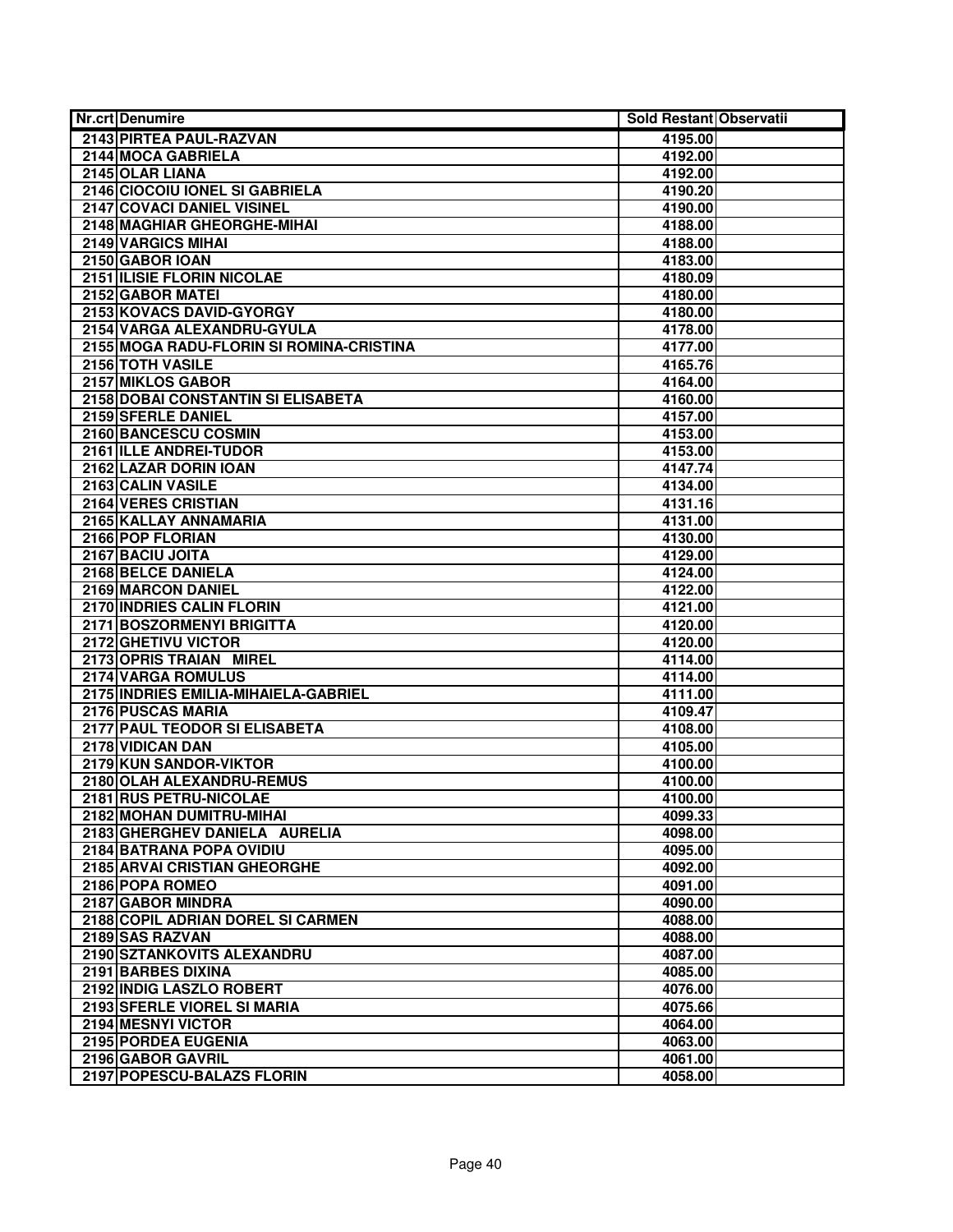| Nr.crt Denumire                          | Sold Restant Observatii |  |
|------------------------------------------|-------------------------|--|
| 2198 CRETU IONEL                         | 4051.00                 |  |
| 2199 VARGA ELEONORA-ILDIKO               | 4051.00                 |  |
| 2200 SARKADI EMIL                        | 4050.00                 |  |
| 2201 HARANGUS CAIUS-VASILIU              | 4048.00                 |  |
| 2202 MURVAI PETER                        | 4045.00                 |  |
| 2203 BOCA CRISTIAN                       | 4040.00                 |  |
| 2204 HAVA ALEXANDRU-IOAN                 | 4040.00                 |  |
| 2205 VLADESAN NICODIM                    | 4040.00                 |  |
| 2206 PASCU TRAIAN SI CORNELIA            | 4036.00                 |  |
| 2207 BONDOR VIORICA                      | 4035.00                 |  |
| 2208 JARI VANDA-BEATA                    | 4034.00                 |  |
| 2209 GABOR IANCU                         | 4030.00                 |  |
| 2210 CIORBA GEORGE DANIEL                | 4027.56                 |  |
| 2211 CADAR ADRIAN                        | 4025.00                 |  |
| 2212 GAZDAG ALEXANDRU                    | 4021.00                 |  |
| 2213 KALLAI EVA-PIROSKA                  | 4013.00                 |  |
| 2214 DENUTA CEZAR IOAN                   | 4012.23                 |  |
| 2215 POPESCU SERGIU-RAUL                 | 4010.00                 |  |
| 2216 TALPOS ALEXANDRU SI TEODORA         | 4008.00                 |  |
| 2217 PIHENI ISTVAN                       | 4006.00                 |  |
| 2218 KUDELASZ LEVENTE-TIBOR              | 4004.00                 |  |
| 2219 BALOG ISTVAN                        | 4000.00                 |  |
| 2220 BALOGH RUDOLF KAJCZA MONICA         | 4000.00                 |  |
| 2221 BENTE CALIN-FLORIN                  | 4000.00                 |  |
| 2222 BERCHIS ALIN-CLAUDIU                | 4000.00                 |  |
| 2223 BIRO ZSOLT                          | 4000.00                 |  |
| 2224 BLAGE CAMELIA-BIANCA                | 4000.00                 |  |
| 2225 BOCSA TIBERIU MIHAI                 | 4000.00                 |  |
| 2226 BOGA CLEMENTINTA GABRIELA           | 4000.00                 |  |
| 2227 BOROS ANA INTREPRINDERE INDIVIDUALA | 4000.00                 |  |
| 2228 CAMPAN NELU-FLORIN                  | 4000.00                 |  |
| <b>2229 CAVUS CIHAN ISKENDER</b>         | 4000.00                 |  |
| 2230 CORBEANU MIRCEA RAUL                | 4000.00                 |  |
| 2231 COZMA FLORIN VALENTIN               | 4000.00                 |  |
| 2232 COZMI EMIL                          | 4000.00                 |  |
| 2233 DIMKOVSKI DRAGAN                    | 4000.00                 |  |
| 2234 DUCA EMILIA                         | 4000.00                 |  |
| 2235 ELAZZAZI MOHAMED AHMED MOHAMED      | 4000.00                 |  |
| 2236 GABOR KATALIN                       | 4000.00                 |  |
| 2237 GABOR MANDRA                        | 4000.00                 |  |
| 2238 GHERGHELEINIC DIANA-TEODORA         | 4000.00                 |  |
| 2239 GYORFI OVIDIU-LIVIU                 | 4000.00                 |  |
| 2240 HAMZA ZOLTAN-LASZLO                 | 4000.00                 |  |
| 2241 HAPA ECATERINA                      | 4000.00                 |  |
| 2242 HAVRINCEA BORIS                     | 4000.00                 |  |
| 2243 HENDRE CAROL                        | 4000.00                 |  |
| 2244 HERMAN CIPRIAN MARIUS               | 4000.00                 |  |
| 2245 HOFFMAN CSABA-LEVENTE               | 4000.00                 |  |
| 2246 KISS ISTVAN-IOZSEF                  | 4000.00                 |  |
| 2247 LAZAR ILDIKO                        | 4000.00                 |  |
| 2248 LORINCZ LAJOS                       | 4000.00                 |  |
| 2249 MARIS RADU ALEXANDRU                | 4000.00                 |  |
| 2250 MOLDOVAN FLORIN                     | 4000.00                 |  |
| 2251 PATCAS MIRELA EMILIA                | 4000.00                 |  |
| 2252 PETRICA ALINA RAMONA                | 4000.00                 |  |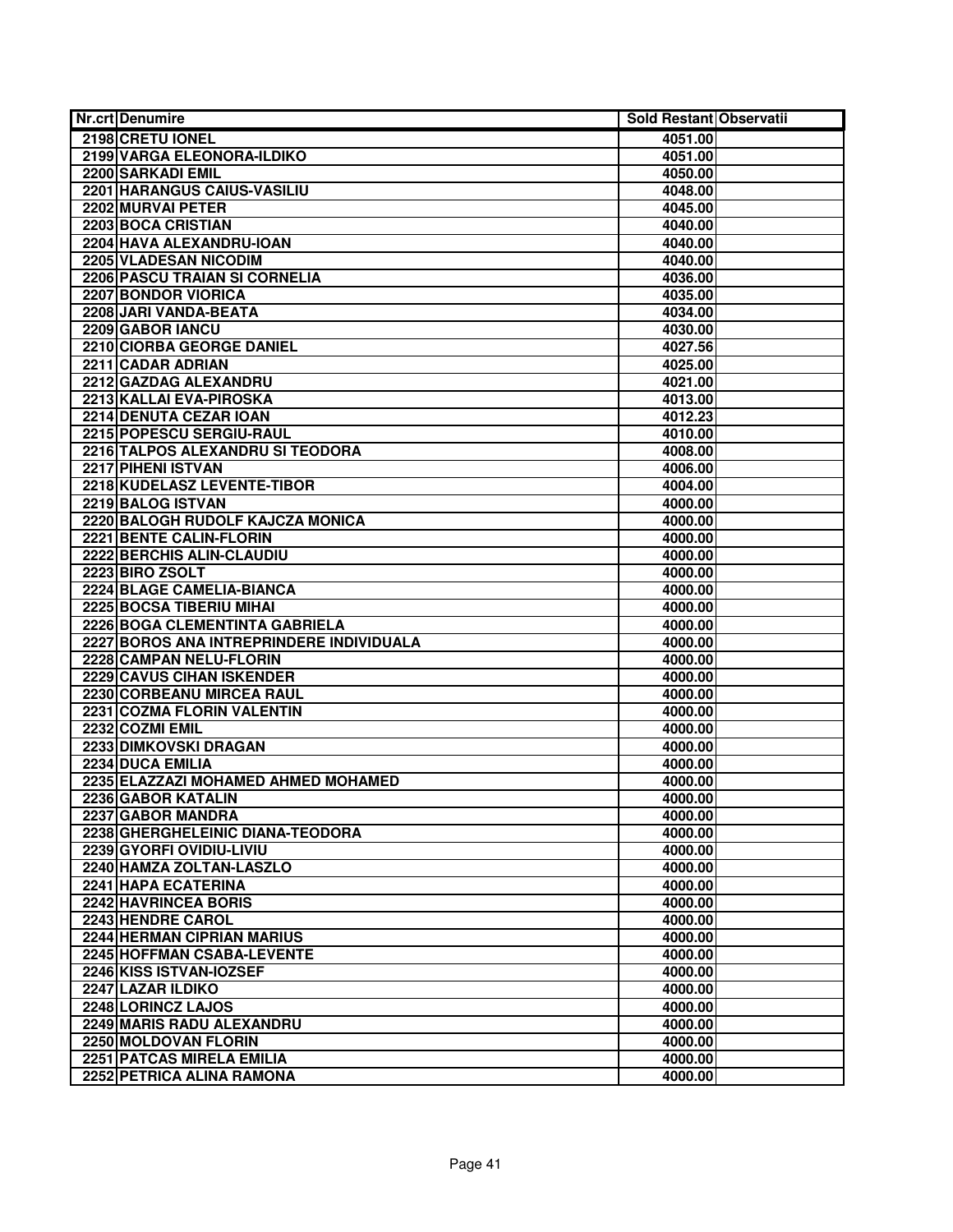| <b>Nr.crt Denumire</b>                     | Sold Restant Observatii |
|--------------------------------------------|-------------------------|
| <b>2253 POPA OCTAVIAN FLORIN</b>           | 4000.00                 |
| 2254 POPA RAMONA-IOANA                     | 4000.00                 |
| 2255 ROMOCEA ELISAVETA                     | 4000.00                 |
| 2256 ROSTAS CRENGUTA                       | 4000.00                 |
| 2257 RUS ANIKO                             | 4000.00                 |
| 2258 SAS FERENC                            | 4000.00                 |
| 2259 SCORTE FLORIAN                        | 4000.00                 |
| 2260 SECAN ADRIANA-MIHAELA                 | 4000.00                 |
| 2261 SEICHE FLORIN                         | 4000.00                 |
| 2262 TIBU DOINA OTILIA                     | 4000.00                 |
| 2263 TIGAN ANDA-CLAUDIA                    | 4000.00                 |
| 2264 TURBUCZ DALITA                        | 4000.00                 |
| 2265 ZANGRANDO ORIANO                      | 4000.00                 |
| 2266 GERGYELY LAJOS                        | 3999.00                 |
| 2267 NEGRUTI RODICA ELIZA                  | 3996.84                 |
| 2268 OPRESCU AURELIAN                      | 3995.00                 |
| 2269 MITRASCA ANDREI-NICOLAE               | 3990.00                 |
| 2270 LUCACIU RODICA- ANGELA                | 3988.00                 |
| 2271 CORBU ADRIAN-PAUL                     | 3986.00                 |
| 2272 CHENIB AYMEN                          | 3985.00                 |
| 2273 BONACIU GHEORGHE SI FLOARE            | 3984.00                 |
| 2274 ONICA CARMEN-SIMONA                   | 3984.00                 |
| 2275 TOROK TAMAS GYULA                     | 3982.50                 |
| 2276 CACUCI FLORIAN-CRISTIAN SI MARIOARA   | 3980.00                 |
| 2277 MUNTEAN GEORGIANA-CAMELIA             | 3980.00                 |
| 2278 LADANYI TIBOR-ISTVAN                  | 3977.00                 |
| 2279 DUME SIMONA-MARIANA SI FLORIN-GABRIEL | 3976.00                 |
| 2280 BUNDEA ALEXANDRU MIHAI                | 3973.00                 |
| 2281 COMAN MONIKA                          | 3969.94                 |
| 2282 PLASTIN ADRIAN FLORIN                 | 3969.54                 |
| 2283 CURTA BUJOR-MUGUREL-IOSIF             | 3967.50                 |
| 2284 BUDA OCTAVIAN-VALENTIN SI ALIZ        | 3966.50                 |
| 2285 CHERELEU DUMITRU-ADRIAN               | 3964.00                 |
| 2286 MATEA MARGARETA-EVA                   | 3963.31                 |
| 2287 ARDELEAN GAVRIL                       | 3959.00                 |
| 2288 POSTOL STEFAN-VASILE                  | 3958.00                 |
| 2289 FOGHIS CATALIN-FLORIN                 | 3956.00                 |
| 2290 BICA GHEORGHE                         | 3955.00                 |
| 2291 KISS ELEMER                           | 3954.00                 |
| 2292 CALCIS ERIKA SI VASILE-CONSTANTIN     | 3952.00                 |
| 2293 BARANKA RUPI                          | 3950.00                 |
| 2294 ANTOCI IONUT                          | 3949.83                 |
| 2295 DANU PETRU STEFAN                     | 3945.00                 |
| 2296 MOS SERGIU-BOGDAN                     | 3945.00                 |
| 2297 MAGYARI ROBERT-STEFAN                 | 3942.00                 |
| 2298 LINGURAR TRAIAN                       | 3941.00                 |
| 2299 POPOVICI GEORGE ALEX                  | 3940.00                 |
| 2300 PETRAS MATEI-SEBASTIAN                | 3931.00                 |
| 2301 ISZTOIKA IANCU                        | 3930.00                 |
| 2302 SZABO JOZSEF                          | 3930.00                 |
| 2303 MARCU GHEORGHE                        | 3927.54                 |
| 2304 VILCEANU MIHAI-SORIN                  | 3923.00                 |
| 2305 GALIS ALIN-HADRIAN                    | 3921.00                 |
| 2306 NAGY CSABA-ISTVAN                     | 3921.00                 |
| 2307 GABOR MARTIN                          | 3920.00                 |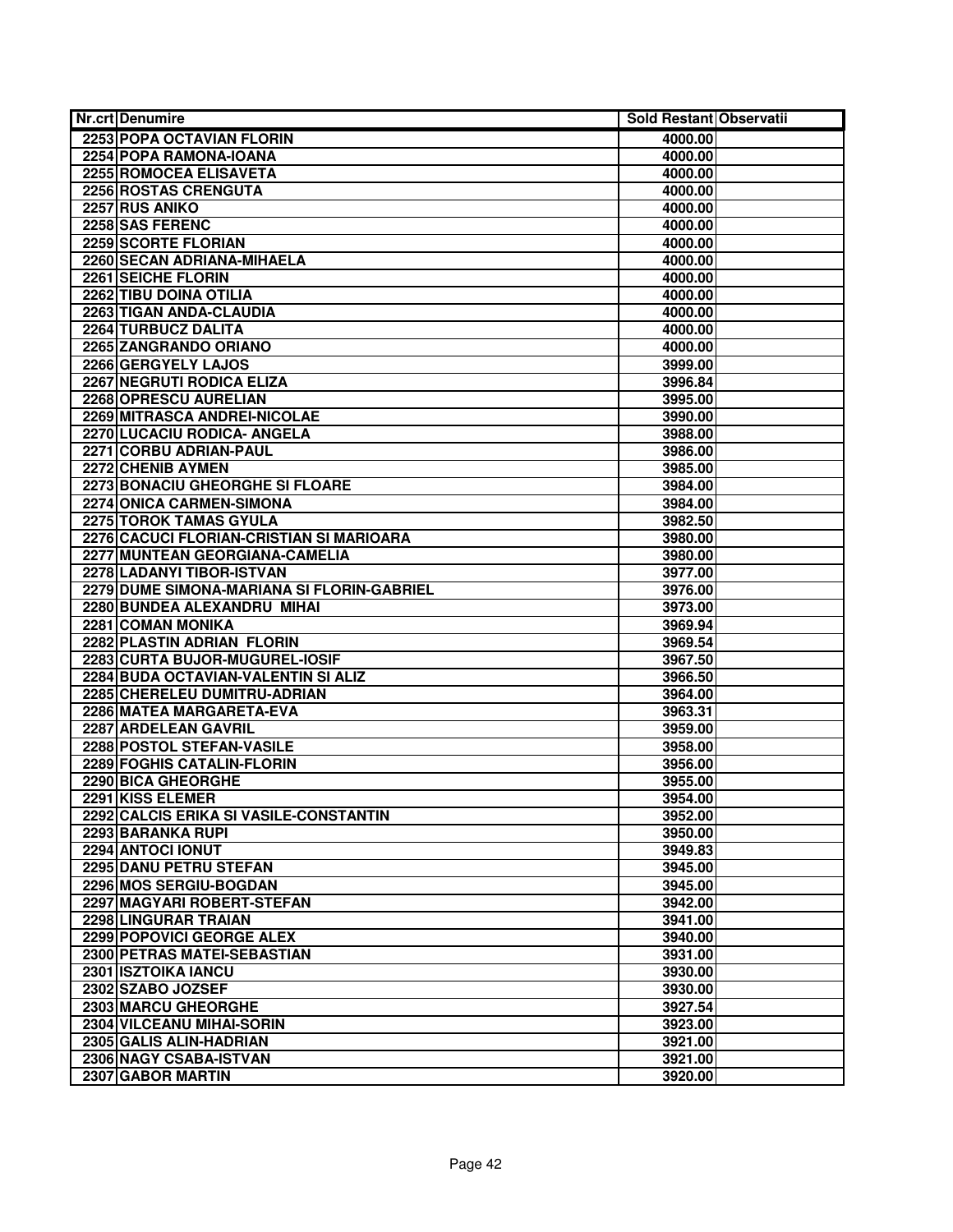| <b>Nr.crt Denumire</b>                             | Sold Restant Observatii |
|----------------------------------------------------|-------------------------|
| 2308 CRISAN DORIN                                  | 3918.00                 |
| 2309 BANDI DANIEL                                  | 3908.50                 |
| 2310 BALOG GHEORGHE-ROMEO                          | 3905.00                 |
| 2311 GHENT IOAN-TEODOR                             | 3905.00                 |
| 2312 CIRRINCIONE ANTONIO                           | 3902.00                 |
| 2313 KOVACS IRMA-ROZALIA                           | 3902.00                 |
| 2314 MARIAN RADU ION                               | 3900.00                 |
| 2315 MEDREA MADALIN CLADIU                         | 3900.00                 |
| 2316 VARGA ROMULUS-NICOLAE                         | 3900.00                 |
| 2317 BOGDAN DOREL GAVRIL                           | 3899.00                 |
| 2318 GULES FLORIN CALIN                            | 3894.00                 |
| 2319 CZAPP IOSIF                                   | 3893.70                 |
| 2320 POP-DILA LUCIAN EMIL                          | 3893.00                 |
| 2321 FLORINCUTA GEORGIANA-LAURA                    | 3891.95                 |
| 2322 LUKACS BELA ANDRAS                            | 3890.00                 |
| 2323 COLOJI DAN-OVIDIU SI JANA-CARMEN              | 3888.00                 |
| 2324 MERA NICOLAE SI VIORICA                       | 3887.00                 |
| 2325 BARANKA GAVRILA                               | 3881.00                 |
| 2326 DOJCINOVIC NEVEN                              | 3881.00                 |
| 2327 MOLNAR KAROLY                                 | 3880.50                 |
| 2328 DOBAI MARIANA                                 | 3880.00                 |
| 2329 HERMAN SILVIU ALBERTO                         | 3880.00                 |
| 2330 COPIL ADRIANA                                 | 3879.00                 |
| 2331 INDRIES PETRU-DANIEL SI FLORICA               | 3876.00                 |
| 2332 GABOR GABORE SI ROZALIA                       | 3874.00                 |
| 2333 OLAR DANIEL SI LIANA                          | 3874.00                 |
| 2334 TOCILA ANGELA-MARIANA                         | 3870.00                 |
| 2335 IGNATESCU DEZIDERIU ROBERT                    | 3868.94                 |
| 2336 KALMAR PARASCHIVA                             | 3867.00                 |
| 2337 KISS GEORGIANA                                | 3863.36                 |
| 2338 NEGRUT DAN-SILVIU                             | 3862.00                 |
| 2339 CAVUS CAN                                     | 3860.00                 |
| 2340 FLOREA DAN EUSEBIU                            | 3860.00                 |
| 2341 CUC GHEORGHE                                  | 3855.00                 |
| 2342 NAGY-PRATA GABRIELA                           | 3853.25                 |
| 2343 KELEMEN IOAN SI ROZALIA                       | 3852.00                 |
| 2344 HAIDUC CALIN DANIEL                           | 3850.00                 |
| 2345 LUNGU IGOR-DUMITRU                            | 3850.00                 |
| 2346 SARATOC DANIEL-IOAN                           | 3842.47                 |
| 2347 KOVACS-SZALAKNAI ESZTER SI LUDOVIC            | 3839.00                 |
| 2348 MURVAI BRUNO                                  | 3837.00                 |
| 2349 PAUL BALINT                                   | 3835.00                 |
| 2350 GABOR STEFAN-SAMUEL                           | 3832.58                 |
| 2351 TABUS VIORICA                                 | 3831.00                 |
| 2352 BILTI LUCIA MARIETA                           | 3830.00                 |
| 2353 UNGUREANU MELINDA                             | 3830.00                 |
| 2354 SOLOMIE VERONICA                              | 3827.00                 |
| 2355 SIDOR CALIN                                   | 3825.87                 |
| 2356 VARODI LEONTIN                                | 3823.00                 |
| 2357 UDREA ANTON-AURELIAN- MARIUS                  | 3814.00                 |
| 2358 HURMUZ VASILE                                 | 3812.50                 |
| 2359 POP CATALIN REMUS                             | 3810.00                 |
| 2360 HOSMAN FELIX                                  | 3808.00                 |
| 2361 II.I.BALAN RADU-CRISTIAN - INTREP.INDIVIDUALA | 3808.00                 |
| 2362 BANCIU IOAN SI GEORGETA                       | 3806.00                 |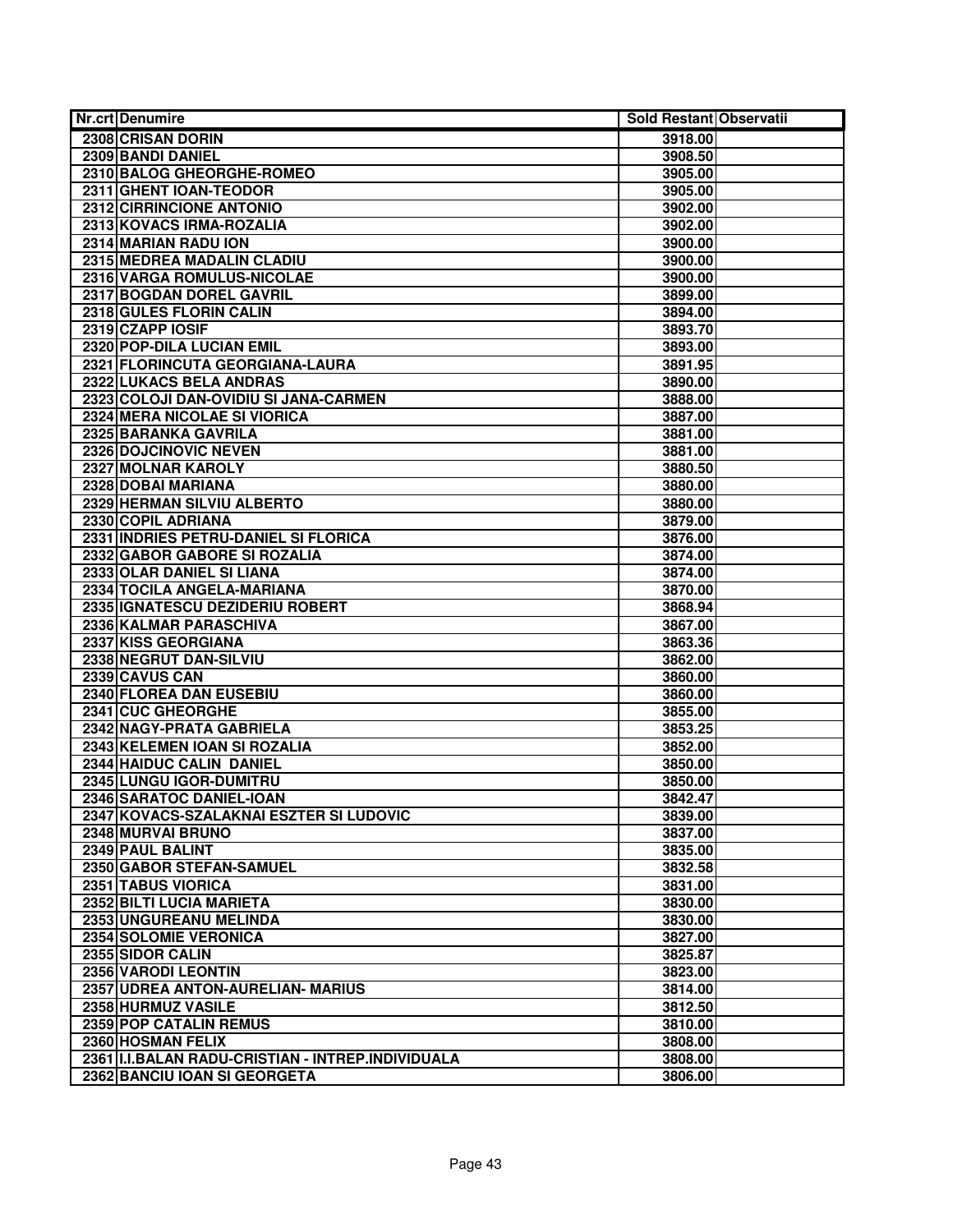| Nr.crt Denumire                         | Sold Restant Observatii |
|-----------------------------------------|-------------------------|
| 2363 HEBRISTEAN SERGIU-DOREL            | 3806.00                 |
| 2364 BAYCZAR FERENCZ                    | 3800.00                 |
| <b>2365 DONEI EVA ECATERINA</b>         | 3800.00                 |
| 2366 PFA TUDOSE MIRCEA                  | 3800.00                 |
| 2367 TURCUT DAN-IONUT                   | 3800.00                 |
| 2368 IOVA CIPRIAN NICOLAE               | 3799.00                 |
| 2369 SZUCS GYULA-ATTILA                 | 3797.96                 |
| 2370 BURCA CRISTIAN IOAN                | 3793.00                 |
| 2371 IENCIU VASILE-MUGUREL              | 3793.00                 |
| 2372 LAKATOS JOZSEF-ROBERT              | 3792.00                 |
| 2373 BAHICA VASILE                      | 3790.00                 |
| 2374 GEREBENES RUDI                     | 3790.00                 |
| 2375 VLASIN CODRUTA-MARIANA             | 3790.00                 |
| 2376 LUNCA IOSIF                        | 3787.00                 |
| <b>2377 MARKOVICS VERONICA</b>          | 3785.00                 |
| 2378 NEGRU PETRU                        | 3784.00                 |
| 2379 MIHELE NICOLAE                     | 3783.00                 |
| <b>2380 SERBAN MIHAI CLAUDIU</b>        | 3780.00                 |
| 2381 CANALAS SERGIU-ALEX                | 3779.00                 |
| 2382 FILIP ANCA IOANA                   | 3778.00                 |
| 2383 NISTOR BIANCA                      | 3777.34                 |
| 2384 TICU DIANA IOLANDA                 | 3773.00                 |
| 2385 LAZAR MITICA-FLORENTIN             | 3771.00                 |
| 2386 MADA LUCIAN                        | 3770.00                 |
| 2387 GOINA VASILE                       | 3769.00                 |
| 2388 CIOARA SORIN GABRIEL               | 3768.00                 |
| 2389 MOCIAN OVIDIU                      | 3768.00                 |
| 2390 BLAGA VICTOR                       | 3767.00                 |
| 2391 LAZA LIVIU                         | 3762.25                 |
| 2392 CIORDAS CONSTANTIN                 | 3760.00                 |
| 2393 HORVATH GEZA-ROBERT                | 3760.00                 |
| 2394 CIOBANU AUREL                      | 3757.00                 |
| 2395 NAGY NOEMI                         | 3754.00                 |
| 2396 UNGUR MIRCEA ADRIAN                | 3753.00                 |
| 2397 BURCEA RUPI                        | 3750.00                 |
| 2398 GABORAS SANDOR                     | 3750.00                 |
| 2399 SZTOJKA KLARA                      | 3750.00                 |
| 2400 SOANEA GEORGIANA-BIANCA            | 3743.11                 |
| 2401 BODOG CRISTIAN                     | 3738.00                 |
| 2402 POPA EMIL-NICOLAE                  | 3735.50                 |
| 2403 BONCSA MARTIN                      | 3734.00                 |
| 2404 MILIAN FLORIAN LAZAR               | 3731.00                 |
| 2405 CUC ADRIAN-NICOLAE                 | 3730.00                 |
| 2406 KURUCZ LASZLO                      | 3730.00                 |
| 2407 MOGA IOANA PAMELA                  | 3730.00                 |
| 2408 ROGOJAN SAMUIL-ANDREI              | 3729.00                 |
| 2409 BARNA IOAN                         | 3726.00                 |
| 2410 BORBELYI ALEXANDRU SI SAS MAGDOLNA | 3726.00                 |
| 2411 CIADI STEFAN SI DANIELA            | 3723.00                 |
| 2412 INDRIE ANA                         | 3722.00                 |
| 2413 ESER REMZI                         | 3719.00                 |
| 2414 MESTER JOZSEF-CSABA                | 3713.00                 |
| 2415 PASCA VASILE SI CAMELIA            | 3712.00                 |
| 2416 NAGY-MOLNAR GABOR SI FRANCISKA     | 3711.00                 |
| 2417 ISTOICA STEFAN                     | 3709.55                 |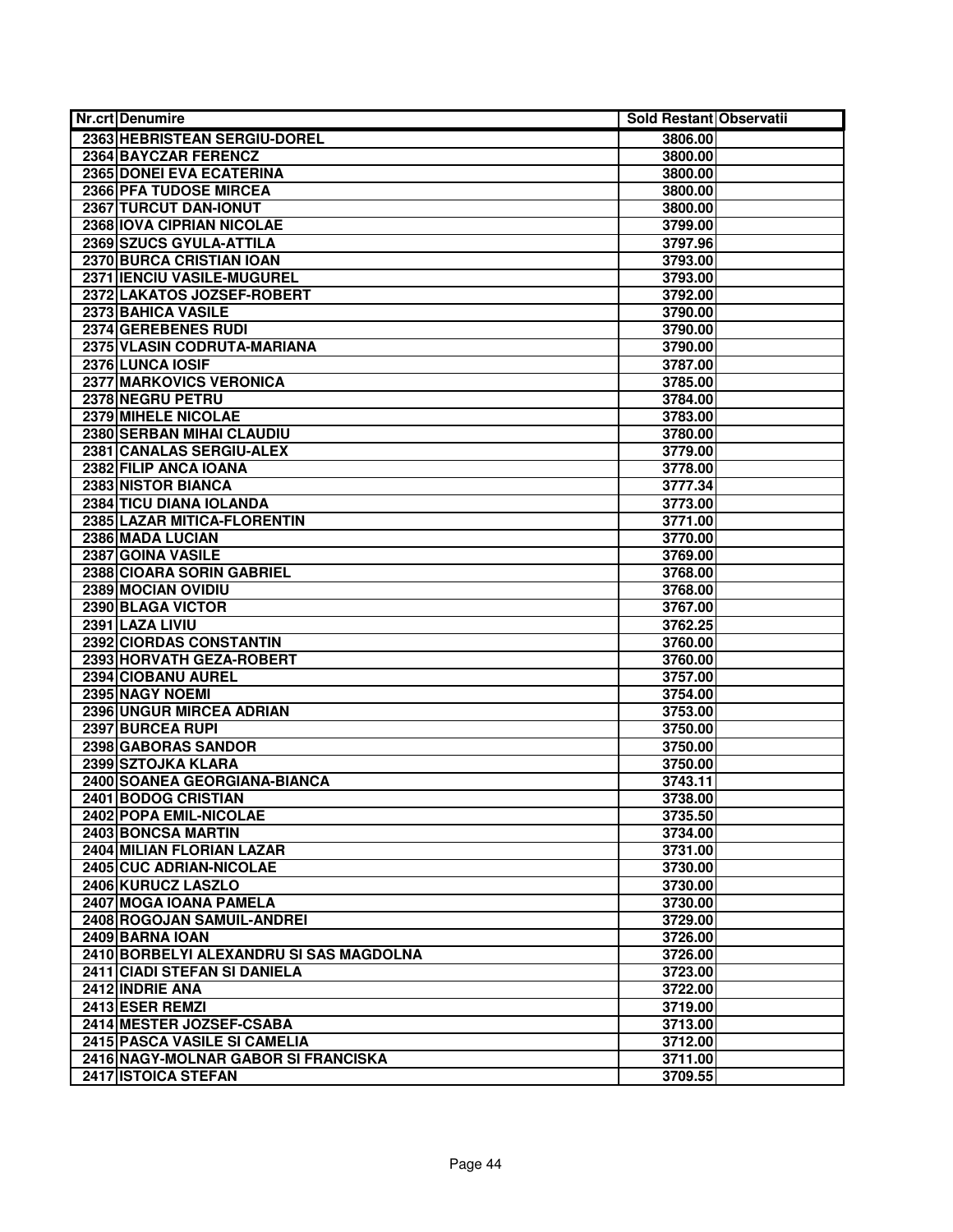| <b>Nr.crt Denumire</b>                        | Sold Restant Observatii |  |
|-----------------------------------------------|-------------------------|--|
| 2418 POPESCU SEBASTIAN TUDOR                  | 3709.00                 |  |
| 2419 BUNGAU GEORGE-DAN                        | 3702.00                 |  |
| <b>2420 DRONCA DACIAN-NICOLAE</b>             | 3700.00                 |  |
| 2421 GABOR CATALINA                           | 3700.00                 |  |
| 2422 GABOR IANOS                              | 3700.00                 |  |
| 2423 GABOR MARIA                              | 3700.00                 |  |
| 2424 KOVACI GABRIEL                           | 3700.00                 |  |
| 2425 COSTEA OVIDIU CABINET DE AVOCAT          | 3699.00                 |  |
| 2426 GHEMES ANDREI                            | 3697.00                 |  |
| 2427 NAGY STEFAN-MARIUS                       | 3697.00                 |  |
| <b>2428 VOICU CONSTANTIN</b>                  | 3696.00                 |  |
| <b>2429 SIPOS EUGEN CRISTIAN</b>              | 3689.00                 |  |
| 2430 PETRE CONSTANTIN-ALEXANDRU-RARES         | 3688.00                 |  |
| 2431 LUCACI VIORICA                           | 3685.00                 |  |
| 2432 RATIU ANA                                | 3684.00                 |  |
| 2433 DEIAC MARIUS-DANIEL                      | 3681.00                 |  |
| 2434 BAK TAMAS                                | 3680.00                 |  |
| 2435 DEJEU ALEXA-MARIUS                       | 3680.00                 |  |
| 2436 HORJAN NICOLAE                           | 3679.00                 |  |
| 2437 P.F.KIGYOSI ISTVAN                       | 3679.00                 |  |
| 2438 CMECIU CRISTIAN-ROMULUS                  | 3678.00                 |  |
| 2439 RATIU TATIANA-MARINELA                   | 3678.00                 |  |
| <b>2440 SANTER TIBERIU-ATTILA</b>             | 3678.00                 |  |
| 2441 POTROVITA MARGARETA - ELISABETA          | 3676.00                 |  |
| 2442 AYDIN KAMRAN AZZAM                       | 3671.00                 |  |
| 2443 EMBER RODICA                             | 3671.00                 |  |
| 2444 GABOR STEFAN                             | 3671.00                 |  |
| 2445 FURTOS CALIN DAN                         | 3668.00                 |  |
| 2446 HETES-PESTEAN PASCU                      | 3665.00                 |  |
| 2447 PRAHOVEANU CRISTINA                      | 3665.00                 |  |
| 2448 KOVACS GABOR-ARPAD                       | 3662.00                 |  |
| 2449 CALIN MARIUS-GHEORGHE                    | 3659.00                 |  |
| 2450 SZILAGY ZOLTAN                           | 3650.00                 |  |
| 2451 CALNICEANU HORIA                         | 3649.00                 |  |
| 2452 POP MONICA SI MARCEL-DANIEL              | 3648.00                 |  |
| 2453 CHIRODEA VIOREL<br>2454 BUTA CALIN MIHAI | 3644.00                 |  |
| 2455 POP FLOARE                               | 3642.00<br>3641.00      |  |
| 2456 POPOVICI FLORIN                          | 3636.41                 |  |
| 2457 IOVAN MARIA EVA                          | 3635.00                 |  |
| <b>2458 DEMIAN RADU-COSMIN</b>                | 3634.00                 |  |
| 2459 ILISIE OLIMPIA-DOINA                     | 3631.00                 |  |
| 2460 SILAGHI DORIN                            | 3630.00                 |  |
| 2461 BOGOSI TIBERIU                           | 3629.00                 |  |
| 2462 SZABO ZOLTAN                             | 3626.00                 |  |
| 2463 TIPLEA DANIEL CRISTIAN                   | 3623.00                 |  |
| 2464 DRUGAS LUCIAN-FLORIAN SI ADRIANA         | 3620.00                 |  |
| 2465 MATE RAINER-ZSOLT                        | 3612.00                 |  |
| 2466 ZLIBUT RODICA-OLIMPIA                    | 3608.00                 |  |
| 2467 BALLA TIBOR-MIKLOS                       | 3605.45                 |  |
| 2468 GABOR IANCU                              | 3605.00                 |  |
| 2469 IOO STEFAN-ROBERT                        | 3600.00                 |  |
| 2470 KUZMA LASZLO                             | 3600.00                 |  |
| 2471 MARIAN IOAN-IOSIF                        | 3600.00                 |  |
| 2472 PAINA LUCIAN-IOAN                        | 3598.00                 |  |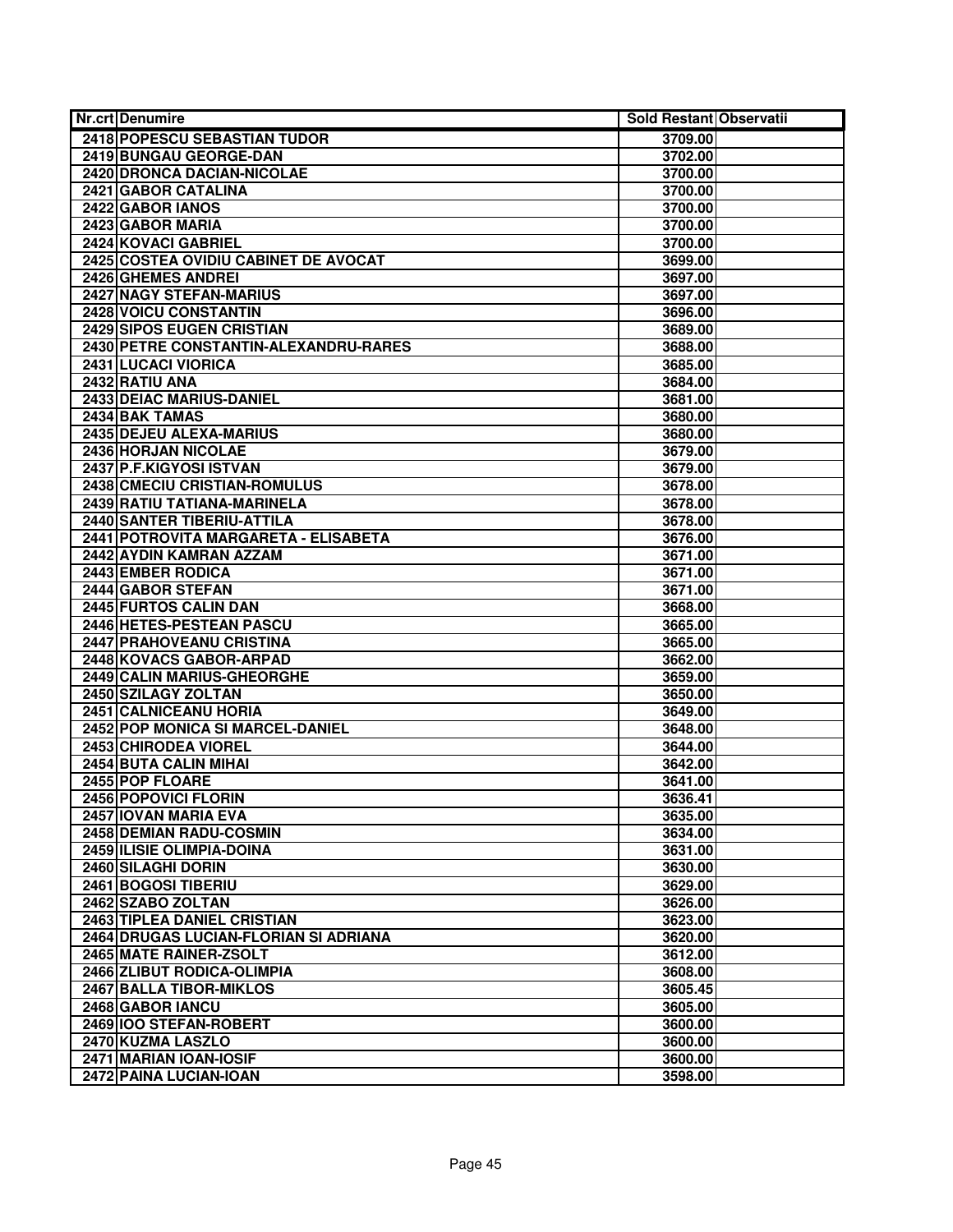| Nr.crt Denumire                                         | Sold Restant Observatii |  |
|---------------------------------------------------------|-------------------------|--|
| 2473 BALOG VERONICA                                     | 3597.00                 |  |
| <b>2474 FISCHER CONSTANTIN</b>                          | 3592.40                 |  |
| 2475 BOTOS SEBASTIAN-CRISTIAN                           | 3590.00                 |  |
| 2476 BRADAU CRISTIAN-GHEORGHE                           | 3590.00                 |  |
| 2477 POIANA CRISTINEL                                   | 3590.00                 |  |
| 2478 CHEREGI MIHAI AMAN                                 | 3587.00                 |  |
| 2479 BERE CORINA-DELIA                                  | 3586.00                 |  |
| 2480 SABAU IOAN                                         | 3585.00                 |  |
| 2481 RACZ CLAUDIA-IRINA                                 | 3582.00                 |  |
| 2482 BUCUR ADRIAN SI FLORICA                            | 3580.00                 |  |
| 2483 COTUT RAZVAN-OVIDIU                                | 3578.00                 |  |
| 2484 ROSTAS MALIN                                       | 3577.00                 |  |
| 2485 OLTEAN VICTOR-EMANUEL SI IULIANA                   | 3574.00                 |  |
| 2486 CHILLIK SANDOR-ZOLTAN                              | 3573.73                 |  |
| 2487 TURAN YUSUF                                        | 3571.00                 |  |
| 2488 POPOVICI IONUT-SERBAN                              | 3570.02                 |  |
| 2489 GOMBOS CORNEL-VIOREL SI CARMEN                     | 3570.00                 |  |
| 2490 KOVACS IMRE                                        | 3570.00                 |  |
| 2491 GUIU DANIEL                                        | 3569.00                 |  |
| 2492 MELEG KAROLY                                       | 3569.00                 |  |
| 2493 MOTRIUC TIBERIU-EMILIAN                            | 3568.00                 |  |
| 2494 TIRLE MONICA-EMILIA                                | 3568.00                 |  |
| 2495 OZ ISMAIL                                          | 3565.00                 |  |
| 2496 TUDOSESCU GEORGIANA - MARCELA                      | 3565.00                 |  |
| 2497 AVRAM FLAVIU SERGIU                                | 3560.00                 |  |
| 2498 MIHUT FLORIAN                                      | 3558.00                 |  |
| 2499 TESZARI ZOLTAN                                     | 3558.00                 |  |
| 2500 COHAN ANNA-BELLA-YAHEL                             | 3550.00                 |  |
| 2501 HAMZA NICOLAE                                      | 3544.00                 |  |
| 2502 LAZAR OLIVER                                       | 3539.00                 |  |
| 2503 TIRPE CALIN                                        | 3537.00                 |  |
| 2504 PASCA OVIDIU-ALIN                                  | 3534.00                 |  |
| <b>2505 DEICAN CLAUDIU-ADRIAN</b>                       | 3533.00                 |  |
| 2506 BORA ADELA SI ALIN VIOREL                          | 3531.00                 |  |
| 2507 KONYARI ZOLTAN TIBOR                               | 3531.00                 |  |
| 2508 BOLEA CANDIN                                       | 3530.00                 |  |
| 2509 PETRUSAN EUGEN                                     | 3529.22                 |  |
| 2510 HEREDEA CLAUDIA-MARIANA                            | 3527.00                 |  |
| 2511 CLEPE RAOUL-FLORIN                                 | 3520.00                 |  |
| 2512 POPOVICIU ALEXANDRU-ROMULUS                        | 3520.00                 |  |
| 2513 SARARU NICOLAE IOAN SI DANIELA LIANA               | 3520.00                 |  |
| 2514 BOROS MARIUS-IOAN SI LENUTA                        | 3517.00                 |  |
| 2515 LUP ALEXANDRU NICOLAE                              | 3517.00                 |  |
| 2516 RACZ VASILE                                        | 3517.00                 |  |
| 2517 LUCUTA MOISE SI MARIOARA                           | 3516.00                 |  |
| 2518 BODOG IOAN                                         | 3515.48                 |  |
| 2519 CORNACIU ALINA-DIANA<br>2520 SILADI MARIUS-NICOLAE | 3513.00                 |  |
| 2521 GABOR GETA                                         | 3513.00                 |  |
| 2522 KEREZSI RUDOLF                                     | 3509.00                 |  |
| 2523 ARDELEANU MARIUS MIHAI                             | 3508.00                 |  |
| 2524 COJOCARU VLAD-CONSTANTIN                           | 3507.00<br>3506.00      |  |
| 2525 SOTOC RAOUL ALEXANDRU                              | 3505.00                 |  |
| 2526 CORCOVEANU HORIA-STEFAN                            | 3503.00                 |  |
| 2527 TIUTIU SILVIAN-VLADUT                              | 3501.00                 |  |
|                                                         |                         |  |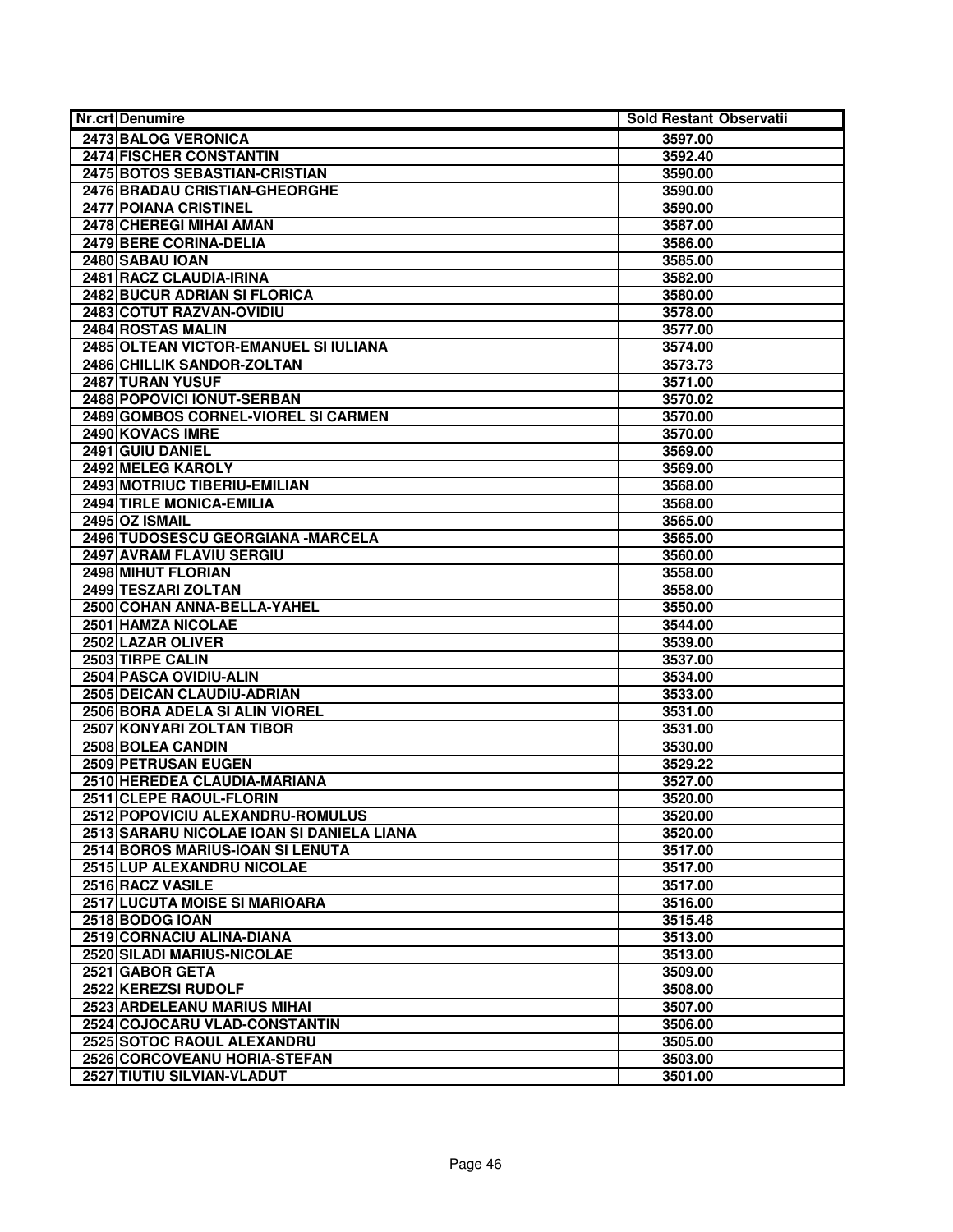| Nr.crt Denumire                    | Sold Restant Observatii |  |
|------------------------------------|-------------------------|--|
| 2528 COVACIU RAMONA                | 3500.00                 |  |
| 2529 FLOREA RALUCA-MARCELA         | 3500.00                 |  |
| 2530 GABOR JUJCA                   | 3500.00                 |  |
| 2531 GABOR SUSANA GIZELA           | 3500.00                 |  |
| 2532 HAICAI IOAN                   | 3500.00                 |  |
| 2533 LAKATOS ERZSEBET              | 3500.00                 |  |
| 2534 ORGOVAN VIORICA               | 3500.00                 |  |
| 2535 OROSZ MARKUSZ                 | 3500.00                 |  |
| 2536 PRODAN RIVANA                 | 3500.00                 |  |
| 2537 SAJN-GYORFI ILDIKO            | 3500.00                 |  |
| <b>2538 SIMON MONIKA-ILONA</b>     | 3500.00                 |  |
| 2539 SUIUGAN CRISTIAN-IONUT        | 3500.00                 |  |
| 2540 VASADI ADINA                  | 3500.00                 |  |
| 2541 DAL POS ROMANO                | 3498.00                 |  |
| 2542 MOLNAR ERIKA                  | 3498.00                 |  |
| 2543 VARGA CSONGOR-BELA            | 3497.00                 |  |
| 2544 GABOR IANCU                   | 3496.00                 |  |
| 2545 BORS IOAN-VASILE              | 3495.00                 |  |
| 2546 PRECUP TRAIAN                 | 3495.00                 |  |
| 2547 TAMAS IOSIF                   | 3493.00                 |  |
| 2548 NAGY SIGHISMUND-NICOLAE       | 3490.00                 |  |
| 2549 DANO TIBOR LEVENTE            | 3487.34                 |  |
| 2550 GHETE FLORICA                 | 3486.00                 |  |
| 2551 BOLOGAN HORIA-VASILE          | 3485.00                 |  |
| 2552 ANDRU ROBERT COSMIN           | 3483.00                 |  |
| 2553 ILONTA ANCUTA-IOANA           | 3483.00                 |  |
| 2554 TODORAN LIVIU                 | 3481.00                 |  |
| 2555 DEJI VIOREL                   | 3480.00                 |  |
| 2556 UNGUREANU ANDREEA-ECATERINA   | 3477.00                 |  |
| 2557 LELEA VASILE-CATALIN          | 3476.00                 |  |
| 2558 BAHICA GHEORGHE               | 3475.00                 |  |
| 2559 MARAMI MARIANA                | 3472.00                 |  |
| 2560 SALAGEAN VIOREL SI CRISTIAN   | 3471.00                 |  |
| 2561 BAN LUCIAN-IONUT              | 3469.00                 |  |
| 2562 TRUM CSABA                    | 3468.00                 |  |
| <b>2563 MARC FELICIA-ELENA</b>     | 3465.00                 |  |
| 2564 VANCEA DUMITRU-DOREL          | 3464.00                 |  |
| 2565 BARNA ANDREI-TIBERIUS         | 3463.08                 |  |
| 2566 IANCU MARIA                   | 3462.00                 |  |
| 2567 LUCA IONUT-BOGDAN             | 3458.00                 |  |
| 2568 VIDICAN FLORIN-DANIEL         | 3458.00                 |  |
| 2569 FORIS SANDOR-GYORGY           | 3457.00                 |  |
| <b>2570 MARCON VASILE GHEORGHE</b> | 3456.00                 |  |
| 2571 MEZE DANIELA-VIORICA          | 3455.00                 |  |
| 2572 VERZEA RADU                   | 3454.00                 |  |
| 2573 GABOR GABOR                   | 3450.00                 |  |
| 2574 TOTH EDUARD                   | 3450.00                 |  |
| <b>2575 DAVID LUCRETIA</b>         | 3447.00                 |  |
| 2576 BUDAU VIOREL                  | 3445.00                 |  |
| 2577 MATEAS PETRU IOAN             | 3444.00                 |  |
| 2578 SIPOS LAJOS                   | 3440.00                 |  |
| 2579 ISZTOJKA EVA                  | 3438.00                 |  |
| 2580 BOGDAN OCTAVIAN STEFAN        | 3436.00                 |  |
| 2581 PASCALAU IOAN                 | 3430.00                 |  |
| 2582 VARGA DANIEL-KAROLY           | 3430.00                 |  |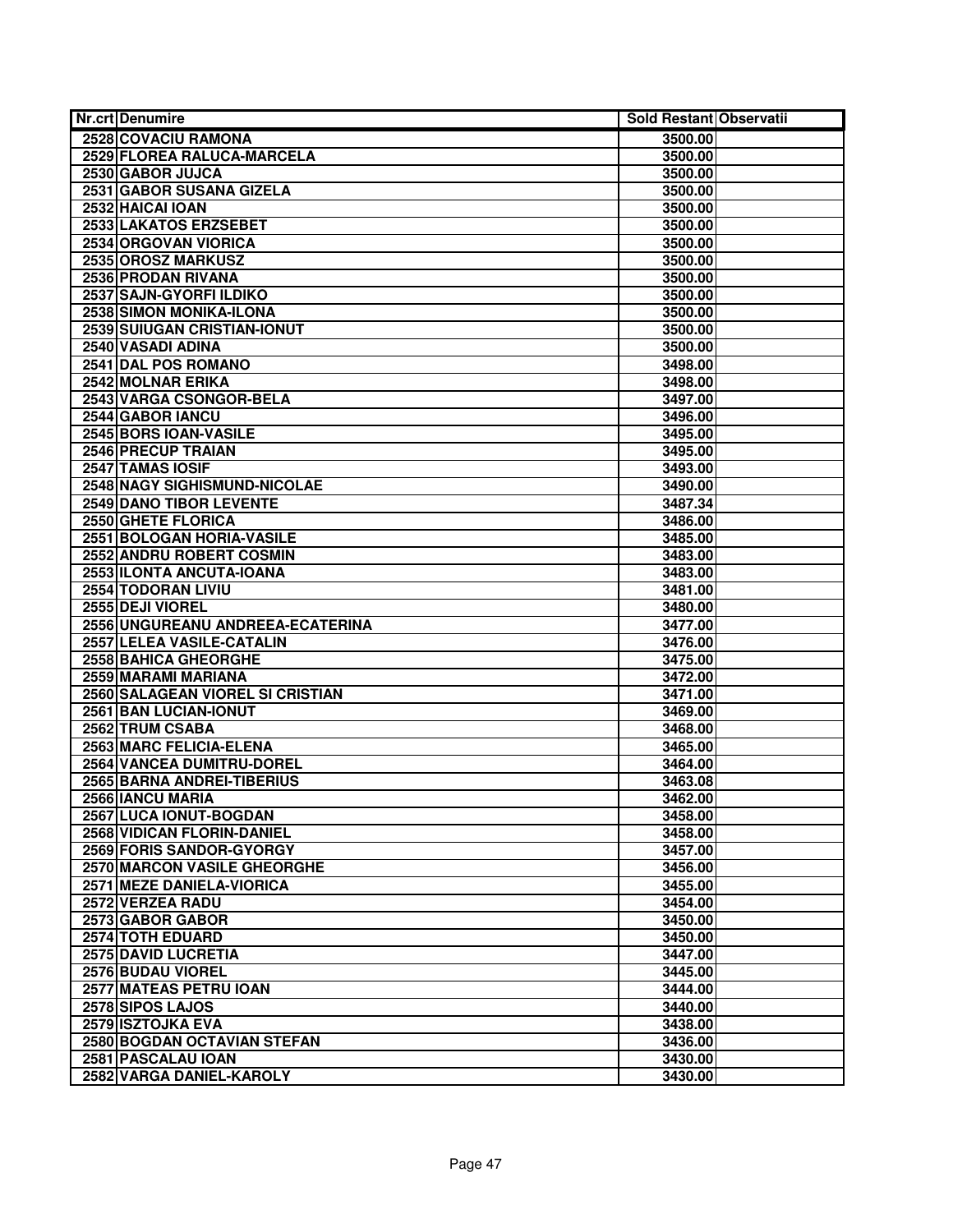| Nr.crt Denumire                                  | Sold Restant Observatii |  |
|--------------------------------------------------|-------------------------|--|
| 2583 BARTA ALEXANDRU                             | 3418.00                 |  |
| 2584 CLITAN IONEL                                | 3415.00                 |  |
| 2585 CSENGERI JOZSEF                             | 3414.00                 |  |
| 2586 GANT IOAN SI VERONICA                       | 3413.00                 |  |
| 2587 PLESCA VASILE                               | 3412.00                 |  |
| 2588 FARAGO-SCHAVER PETER-ANDREAS SI BARANY PAUL | 3406.00                 |  |
| 2589 MATEI FANICA SI OTILIA TEODORA              | 3406.00                 |  |
| 2590 OROS MIRCEA                                 | 3405.00                 |  |
| 2591 TOTH OLIVER                                 | 3405.00                 |  |
| 2592 DAROCZI STEFAN SI GYONGYI IRMA              | 3403.00                 |  |
| 2593 CHHATARPAL SINGH                            | 3402.00                 |  |
| 2594 HANIS LASZLO                                | 3400.00                 |  |
| 2595 ISZTOIKA SUSANA-EVA                         | 3400.00                 |  |
| 2596 POP NORBERT-GASPAR                          | 3396.00                 |  |
| 2597 LATCAU LIVIU                                | 3395.00                 |  |
| 2598 NIREAN GHEORGHE-ADRIAN                      | 3393.00                 |  |
| 2599 GYORGY CSAKI-ISTVAN, INTREP.INDIV.          | 3390.00                 |  |
| 2600 KOVACS SZALAKNAI MERCZEDESZ INTR.INDIV      | 3390.00                 |  |
| 2601 SZFERLE OVIDIU                              | 3388.00                 |  |
| 2602 MONENCIU-MIHUT GABRIELA-MONICA              | 3386.00                 |  |
| 2603 DUME FLORIN - GABRIEL                       | 3383.00                 |  |
| 2604 BACIU GHEORGHE                              | 3380.00                 |  |
| 2605 GABOR LUDOVIC                               | 3380.00                 |  |
| 2606 HAIAS EMIL                                  | 3380.00                 |  |
| 2607 TRIPA GHEORGHE                              | 3379.00                 |  |
| 2608 NAGY BELA ZOLTAN                            | 3378.00                 |  |
| <b>2609 GORON DANIEL MIHAI</b>                   | 3376.00                 |  |
| 2610 VESA VALENTIN DAN                           | 3373.00                 |  |
| 2611 BEIUSANU ADRIAN-LUCIAN SI GABRIELA          | 3372.00                 |  |
| 2612 CAVASDAN LIVIU-CALIN                        | 3372.00                 |  |
| 2613 HAVA MIRCEA-DOREL                           | 3370.00                 |  |
| 2614 MORVAI ELISAVETA                            | 3369.00                 |  |
| 2615 VIDICAN TEODORA-LORENA                      | 3368.00                 |  |
| <b>2616 POP DUMITRU GABRIEL</b>                  | 3367.00                 |  |
| 2617 SIMINIE MIHAI-IOAN                          | 3364.21                 |  |
| <b>2618 VURA NORBERT TIBERIU</b>                 | 3362.00                 |  |
| 2619 NAPRODEAN NICOLAE SI GABRIELA EVA           | 3361.51                 |  |
| 2620 JENEI GYORGY                                | 3360.00                 |  |
| 2621 POPA PETRU                                  | 3355.00                 |  |
| 2622 PIT DACIANA-CLAUDIA                         | 3351.00                 |  |
| 2623 MAGHIAR DARIUS                              | 3350.00                 |  |
| 2624 MILADI OUSSAMA                              | 3350.00                 |  |
| 2625 ROSTAS CRAISOR                              | 3350.00                 |  |
| 2626 VARGA ERZSEBET                              | 3350.00                 |  |
| 2627 KOVACS ANITA-IZABELA                        | 3346.00                 |  |
| 2628 ONICA FLORICA-MIHAELA                       | 3346.00                 |  |
| 2629 FLORIAN ZSOLT                               | 3345.00                 |  |
| 2630 DEME CRISTIAN-EMIL SI IULIA-MARIA           | 3342.00                 |  |
| 2631 GLIGOR TRAIAN SI LENUTA                     | 3342.00                 |  |
| 2632 BUZGUTA JAN-SEBASTIAN ARON                  | 3340.00                 |  |
| 2633 KAJCZA ELISABETA                            | 3340.00                 |  |
| 2634 BRONT CLAUDIA-STELA SI DAN-IULIAN           | 3339.00                 |  |
| 2635 DR. GALEOS TELAMON - C.M.I.                 | 3339.00                 |  |
| 2636 UIVAROSAN COSMIN HORATIU DACIAN             | 3338.12                 |  |
| <b>2637 COSTEA HORATIU OVIDIU</b>                | 3338.00                 |  |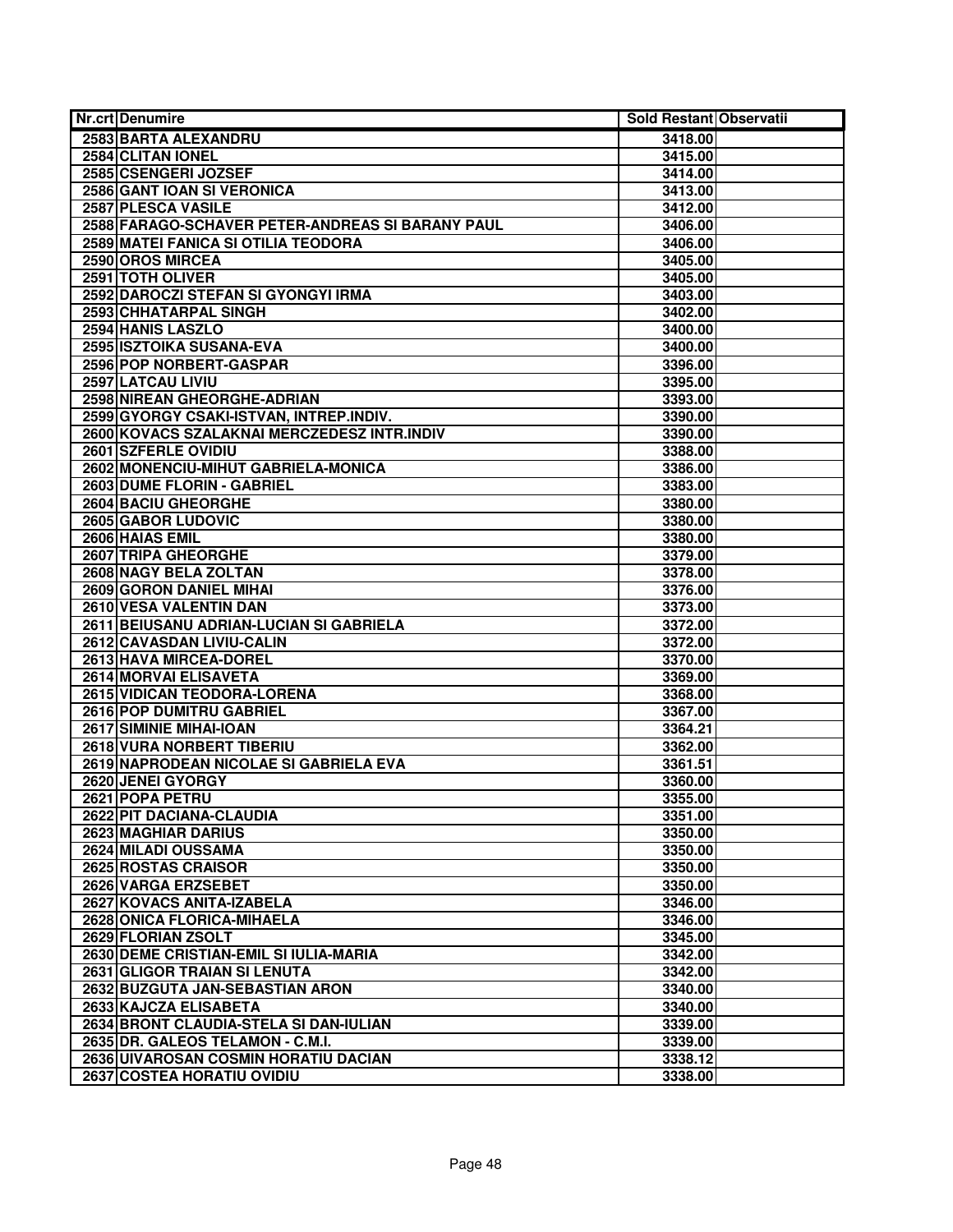| <b>Nr.crt Denumire</b>                     | Sold Restant Observatii |
|--------------------------------------------|-------------------------|
| 2638 DOBRAI ZSIGMOND                       | 3337.00                 |
| <b>2639 PLES MARIUS-CRISTIAN</b>           | 3335.00                 |
| 2640 SAS LUCIA- RAMONA                     | 3331.00                 |
| 2641 MAIER FLORIN                          | 3330.00                 |
| 2642 SZABO-LUNG DIANA-CRISTINA             | 3326.00                 |
| 2643 BICHIS RAMONA MELINDA                 | 3325.00                 |
| 2644 PAP ARPAD-IOSIF                       | 3322.00                 |
| 2645 JURCA GHEORGHE                        | 3321.00                 |
| 2646 MOLNAR ANDREA-ETELKA                  | 3321.00                 |
| 2647 BALAN RUDOLF-CONSTANTIN               | 3318.00                 |
| 2648 ISZTOIKA STEFAN                       | 3318.00                 |
| 2649 COSTEA FLORIN NICOLAE                 | 3316.00                 |
| 2650 ZUCHIATHI CSABA-ZOLTAN                | 3314.00                 |
| 2651 LATCO FLORIN-MARIUS                   | 3312.00                 |
| 2652 VLAD IONEL                            | 3312.00                 |
| 2653 LUP ALEXANDRU                         | 3310.00                 |
| 2654 BLAGA DANIEL                          | 3309.00                 |
| 2655 MOCAN CORNELIA-DACIANA                | 3306.00                 |
| 2656 JANCSO ERZSEBET                       | 3305.39                 |
| 2657 EDU VIOREL-VASILE                     | 3305.00                 |
| 2658 BALAN HORATIU-MARIAN                  | 3303.00                 |
| 2659 MANYAK ERIK-VIKTOR                    | 3303.00                 |
| 2660 PELE IOAN                             | 3303.00                 |
| 2661 MORAR VIORICA                         | 3302.00                 |
| 2662 HORVATH IOZSEF                        | 3301.00                 |
| 2663 MOISI AVRAM                           | 3301.00                 |
| 2664 INDRIES EMILIA-CORNELIA SI GHEORGHE   | 3300.00                 |
| 2665 KUPE MELINDA ANITA                    | 3300.00                 |
| 2666 MOHACSI ECATERINA                     | 3300.00                 |
| 2667 SILAGHI IOAN                          | 3292.00                 |
| 2668 PRECUP PETRICA SORIN                  | 3289.00                 |
| 2669 BAICAN ANDREEA-NICOLETA               | 3288.00                 |
| 2670 MOHAMED ELMAHDI-HASSAN OSMAN          | 3287.81                 |
| 2671 LACRARU ADRIAN                        | 3278.00                 |
| 2672 ROSTAS IOAN SI LINA                   | 3278.00                 |
| 2673 PRACK MARINEL SI CORINA               | 3275.00                 |
| 2674 BLANARU-MAIER IULIA                   | 3271.50                 |
| 2675 BUDAI ERZSEBET                        | 3270.00                 |
| 2676 BUZ IOAN SI CORINA-MARIA              | 3270.00                 |
| 2677 SZILAGY RUDOLF                        | 3270.00                 |
| 2678 SCORTE IOAN                           | 3267.00                 |
| 2679 POP DANUT-AUREL                       | 3266.00                 |
| 2680 ROMAN GAVRILA                         | 3265.00                 |
| 2681 SZILAGYI BELA                         | 3265.00                 |
| 2682 KIS ROZALIA-IZABELA                   | 3263.00                 |
| 2683 POPOVICIU RADU-FLORIN                 | 3261.00                 |
| 2684 NISTOR VIOREL                         | 3260.00                 |
| 2685 OTVOS MIKLOS                          | 3260.00                 |
| 2686 CHIS MARIUS-DANIEL                    | 3258.00                 |
| 2687 ARDELEANU CRISTINA CARMEN             | 3255.00                 |
| 2688 CRAINIC VIRAG                         | 3255.00                 |
| 2689 OROS MIRCEA-LIVIU SI IOANA - CATALINA | 3254.00                 |
| 2690 BUSUIOC ANAMARIA-FLORINA              | 3253.00                 |
| 2691 GABOR STEFAN                          | 3253.00                 |
| 2692 POPA GHEORGHE                         | 3253.00                 |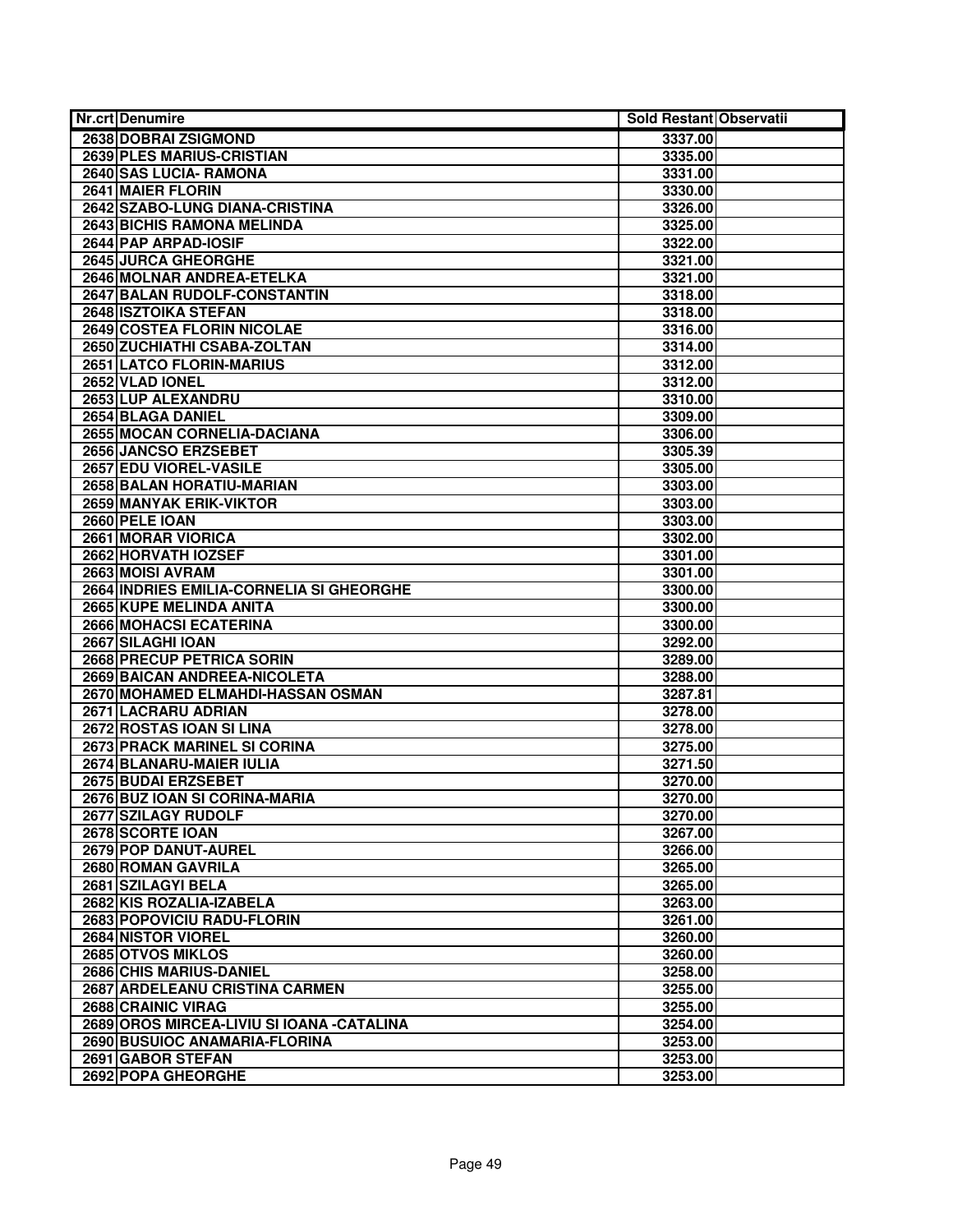| <b>Nr.crt Denumire</b>                                 | Sold Restant Observatii |  |
|--------------------------------------------------------|-------------------------|--|
| 2693 POP GHEORGHE                                      | 3250.00                 |  |
| 2694 SHIBLI MOHAMMAD                                   | 3250.00                 |  |
| 2695 COSTRUT FLOARE                                    | 3249.00                 |  |
| 2696 ACHIM SEBASTIAN-CRISTIAN                          | 3248.00                 |  |
| 2697 CHIRILA CORINA SI CALIN                           | 3248.00                 |  |
| 2698 PANTIS MARIUS-IOAN SI OTILIA SIMONA               | 3248.00                 |  |
| 2699 CABAU FLORICA                                     | 3246.00                 |  |
| 2700 MINDRUTIU EDUARD NORBERT                          | 3245.00                 |  |
| 2701 HODISAN BOGDAN                                    | 3244.00                 |  |
| 2702 CRISAN SERGIU-FLORIN                              | 3241.76                 |  |
| 2703 HAISAN DOINA                                      | 3241.00                 |  |
| 2704 GALEA NUREDIN-FLORIN                              | 3240.00                 |  |
| 2705 ONITA MARIA-TUNDE                                 | 3239.00                 |  |
| 2706 CIURSAS CRACIUN SI RAFILA                         | 3236.00                 |  |
| 2707 LIANU LAVINIA-EUGENIA SI ION-CONSTANTIN           | 3236.00                 |  |
| 2708 FELFOLDI MIHALY                                   | 3234.00                 |  |
| 2709 LUCUTA DANIEL-MIRCEA                              | 3234.00                 |  |
| 2710 OTVOS ROZALIA                                     | 3230.41                 |  |
| 2711 GAVRIS DANIEL                                     | 3230.00                 |  |
| 2712 BODEA DANUT GAVRIL SI SIMONA                      | 3229.68                 |  |
| 2713 CAB. CONTABILITATE GUI KATALIN                    | 3229.00                 |  |
| 2714 BREBAN VASILE                                     | 3226.00                 |  |
| 2715 TENTEA CSEPEI NORMAN                              | 3225.00                 |  |
| 2716 POP CRISTIAN-SILESI CORNELIA-D.SI SECAN ELISABETA | 3222.00                 |  |
| 2717 POP RAZVAN-ALEXANDRU                              | 3221.00                 |  |
| 2718 TURA IOAN                                         | 3220.00                 |  |
| 2719 LUNCAN IOANA-ELENA                                | 3218.00                 |  |
| 2720 BODOG ALIN FLORIN                                 | 3215.00                 |  |
| 2721 NEGRUT IOAN - VLADIMIR                            | 3215.00                 |  |
| 2722 RADA IONUT ALEXANDRU                              | 3215.00                 |  |
| 2723 TEKERES ANDREI ROBERT                             | 3215.00                 |  |
| 2724 JUDEA ANDREI-REMUS                                | 3213.26                 |  |
| 2725 SASVARI DANIEL-GEORGE                             | 3212.00                 |  |
| 2726 STAN ALEXANDRA RAMONA-INTR. IND.                  | 3201.00                 |  |
| 2727 HENDRE LENUTA                                     | 3200.00                 |  |
| <b>2728 SANDOR TRAIAN-ANTONIU</b>                      | 3200.00                 |  |
| 2729 TAJAMAL HUSSAIN SHAH                              | 3200.00                 |  |
| 2730 SZUIOGAN CONSTANTIN-MARIUS                        | 3198.59                 |  |
| 2731 BULZAN ADRIAN-IOAN                                | 3198.00                 |  |
| 2732 VALCEANU TUDOR-VLADIMIR                           | 3197.00                 |  |
| 2733 NACA IOANA-MARIANA                                | 3196.00                 |  |
| 2734 SUMALAN ALEXANDRU                                 | 3196.00                 |  |
| 2735 VARGA IMRE                                        | 3196.00                 |  |
| 2736 POP COSTEL-TEODOR                                 | 3192.00                 |  |
| 2737 ISTOICA LUDOVIC                                   | 3190.00                 |  |
| 2738 SCHOLLER EDUARD-LEVENTE                           | 3189.00                 |  |
| 2739 HORVATH ADALBERT                                  | 3186.00                 |  |
| 2740 TOIA BOGDAN CORNEL                                | 3183.35                 |  |
| 2741 BARTOK ILEANA                                     | 3183.00                 |  |
| 2742 STURZ CORNELIA DANIELA                            | 3182.00                 |  |
| 2743 URSUT GEORGE-SEBASTIAN                            | 3180.64                 |  |
| 2744 BLAGA LUCIAN-IOAN                                 | 3180.00                 |  |
| 2745 IONESCU ALEXANDER                                 | 3180.00                 |  |
| 2746 MLADIN VIOLETA                                    | 3180.00                 |  |
| 2747 BOKA JENO                                         | 3178.00                 |  |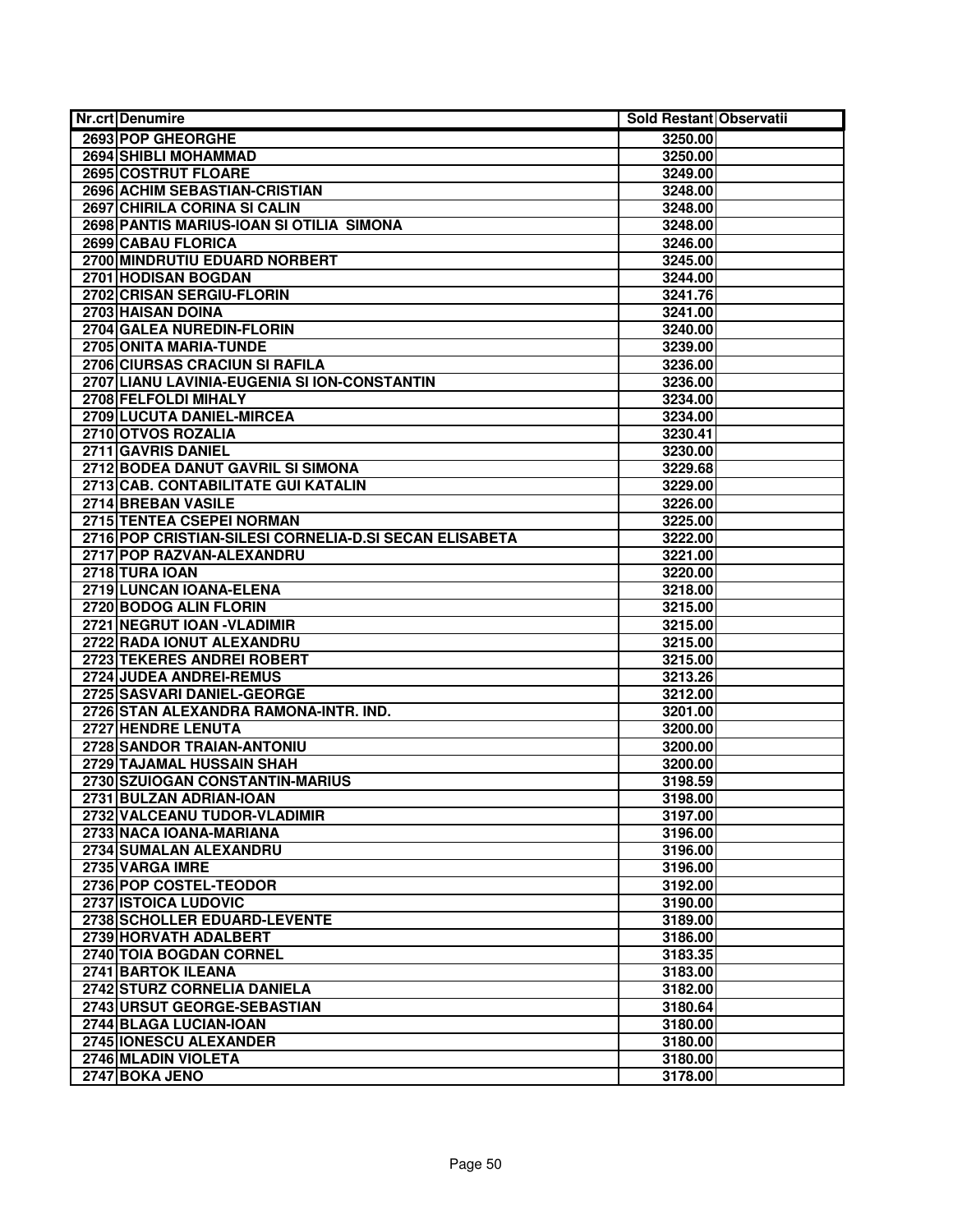| <b>Nr.crt Denumire</b>                          | Sold Restant Observatii |  |
|-------------------------------------------------|-------------------------|--|
| 2748 TOROK GYULA SI ERZSEBET                    | 3178.00                 |  |
| 2749 FABIAN ATTILA                              | 3175.00                 |  |
| 2750 SELEJEAN AURICA                            | 3170.00                 |  |
| 2751 FLORE CATITA                               | 3168.00                 |  |
| 2752 PORKOLAB PETRA                             | 3168.00                 |  |
| 2753 PLESESCU IOAN                              | 3166.98                 |  |
| 2754 MIHAILA DAN                                | 3166.00                 |  |
| 2755 OZOHANICS IOAN                             | 3166.00                 |  |
| 2756 LAKATOS ALEXANDRU-EDUARD                   | 3165.00                 |  |
| 2757 ONITA ADRIAN                               | 3163.00                 |  |
| 2758 RADULESCU SIMONA                           | 3159.54                 |  |
| 2759 MIHELE FLORICA SI ADRIAN-AUREL             | 3159.00                 |  |
| 2760 GAIDOS PAVEL FLORIN                        | 3155.00                 |  |
| 2761 COTE RARES-ALEXANDRU                       | 3152.00                 |  |
| 2762 DANCI IOANA                                | 3150.00                 |  |
| 2763 CIMBALA FLORIN                             | 3149.00                 |  |
| 2764 POP PETRU ADRIAN SI DANIELA                | 3148.00                 |  |
| <b>2765 BSAT LUMINITA VALERIA</b>               | 3142.00                 |  |
| 2766 CORB SUNITA                                | 3141.00                 |  |
| 2767 PALE ALEXANDRU                             | 3140.00                 |  |
| 2768 BLIKLING ELENA                             | 3139.00                 |  |
| 2769 BONCHIS IOAN                               | 3138.00                 |  |
| 2770 FICUT SAMUIL-GABRIEL                       | 3136.00                 |  |
| 2771 BOCHIS DOREL                               | 3133.00                 |  |
| 2772 GABOR RUPI                                 | 3131.00                 |  |
| 2773 OLAR DANUT                                 | 3131.00                 |  |
| 2774 VERES OVIDIU-STEFAN                        | 3130.00                 |  |
| 2775 POENARU GEORGE                             | 3128.46                 |  |
| 2776 KADAS KAROLY-GYULA                         | 3125.00                 |  |
| 2777 PORCOLAB LILIANA                           | 3125.00                 |  |
| 2778 SZABO STEFAN-AUGUSTIN                      | 3125.00                 |  |
| 2779 TANC GHEORGHE                              | 3125.00                 |  |
| 2780 TOADER OLIMPIU LUCIAN                      | 3125.00                 |  |
| 2781 ARDELEAN CONSTANTIN                        | 3122.00                 |  |
| 2782 MORAR IOAN-ADRIAN                          | 3121.00                 |  |
| 2783 MAXIM-COCIUBAN VALERIAN-IOAN               | 3120.00                 |  |
| 2784 MOZA VIOREL-CRISTIAN                       | 3120.00                 |  |
| 2785 NAGY TIBERIU                               | 3120.00                 |  |
| 2786 RIDI FERENCZ SI FRANCISC IOAN              | 3119.00                 |  |
| 2787 MEZE SERGIU-SORIN                          | 3118.00                 |  |
| 2788 BAGULESCU FLORIAN-VASILE                   | 3117.24                 |  |
| 2789 ARDELEAN DANIEL SI MARIOARA                | 3117.00                 |  |
| 2790 BOCSE IOAN                                 | 3116.00                 |  |
| 2791 SALAJAN TEODOR-DOREL                       | 3116.00                 |  |
| 2792 VARGA AUGUSTIN                             | 3115.00                 |  |
| 2793 FENYES ALEXANDRU STEFAN                    | 3112.32                 |  |
| 2794 MARIAN GHEORGHE-AURELIAN                   | 3112.02                 |  |
| 2795 BABO PETRU                                 | 3112.00                 |  |
| 2796 GANEA DORIN-ADRIAN                         | 3110.00                 |  |
| 2797 SACUI SORIN<br>2798 GHEORGHE GABRIEL-SORIN | 3109.76                 |  |
| 2799 HAINER MONICA ANNAMARIA                    | 3109.00                 |  |
| 2800 MALAIES CRISTINA                           | 3109.00<br>3106.00      |  |
| 2801 BENCZIK ANAMARIA                           | 3100.00                 |  |
| 2802 DOARNA IONUT-MIRCEA                        | 3100.00                 |  |
|                                                 |                         |  |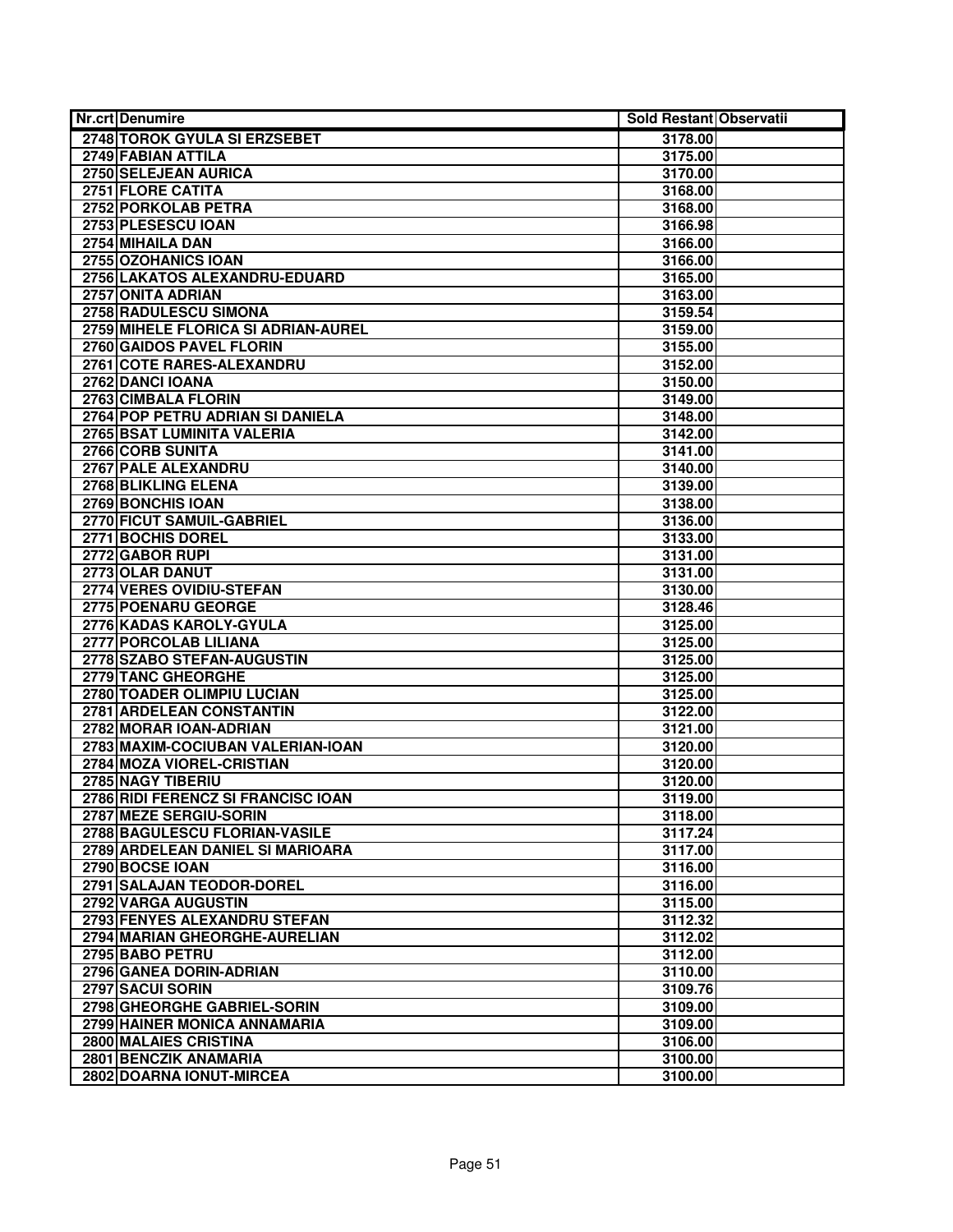| <b>Nr.crt Denumire</b>                         | Sold Restant Observatii |  |
|------------------------------------------------|-------------------------|--|
| 2803 KEREKES ANDREEA EVA                       | 3100.00                 |  |
| <b>2804 MULCUTA MIHAI-FLORIN</b>               | 3100.00                 |  |
| 2805 COPOS PETRU SI ANA                        | 3095.00                 |  |
| 2806 REZMUVES TUDOR-GHEORGHE                   | 3094.00                 |  |
| 2807 STAVARACHE SEBASTIAN-MARIUS               | 3090.00                 |  |
| 2808 HEXAN ROXANA                              | 3089.00                 |  |
| 2809 CAVASDAN CORNEL-VALERIU                   | 3087.00                 |  |
| 2810 CUN RADU                                  | 3085.00                 |  |
| 2811 MARGINEAN RAUL-OVIDIU SI IOANA            | 3085.00                 |  |
| 2812 AGUD GHEORGHE FLORIAN                     | 3080.00                 |  |
| 2813 URSADAN EMIL SI CORNELIA                  | 3079.00                 |  |
| 2814 BENDE ELISABETA-GABRIELA                  | 3077.00                 |  |
| 2815 NEAGA CALIN-DANUT                         | 3077.00                 |  |
| 2816 GHERMAN TRAIAN SI ANA                     | 3073.00                 |  |
| 2817 CERMIAN IOSIF ROBERT                      | 3072.00                 |  |
| 2818 PINTILIE VALERIU                          | 3071.00                 |  |
| 2819 POP VASILE OVIDIU                         | 3069.00                 |  |
| 2820 RADOVICI CIPRIAN ADRIAN                   | 3067.16                 |  |
| 2821 HERMAN VIORICA                            | 3067.00                 |  |
| 2822 PIT SEBASTIAN-CORNEL                      | 3067.00                 |  |
| 2823 MEZE IONUT GEORGE                         | 3066.00                 |  |
| 2824 SZEKELY IOSIF                             | 3066.00                 |  |
| 2825 MAGYARI EDMOND-ROMEO                      | 3065.00                 |  |
| 2826 DASCALESCU DUMITRU CODRUT                 | 3064.00                 |  |
| 2827 CIOFLEAC LAURA-EUGENIA                    | 3063.00                 |  |
| 2828 COROIU FLORINA-CODRUTA SI GHEORGHE-SERGIU | 3061.00                 |  |
| 2829 KLINCSE IOSIF-VASILE                      | 3061.00                 |  |
| 2830 POTYOK SANDOR                             | 3061.00                 |  |
| 2831 LADAR EUGENIA-MARIANA SI CALIN-TANASE     | 3058.00                 |  |
| 2832 BODEA DANIEL                              | 3057.00                 |  |
| 2833 LUKACS ROBERT - ALEXANDRU                 | 3055.00                 |  |
| 2834 VANCIA VALENTIN                           | 3055.00                 |  |
| 2835 LETEA SERGIU TEODOR                       | 3054.00                 |  |
| 2836 PESCAR IOSIF                              | 3054.00                 |  |
| 2837 SASAREANU FLORINA INTR.IND.               | 3054.00                 |  |
| 2838 COPIL-STOICA IONELA                       | 3053.00                 |  |
| 2839 SARKADI ATTILA                            | 3052.00                 |  |
| 2840 MOHD SAID MOHD ABU MAHFOUZ                | 3050.00                 |  |
| 2841 NEGRU GEORGE-NICOLAE                      | 3050.00                 |  |
| 2842 POPA DUMITRU                              | 3050.00                 |  |
| 2843 PAULESCU RAZVAN NICOLAE SI ANGELA A       | 3046.00                 |  |
| 2844 PUPAZA ADRIAN                             | 3046.00                 |  |
| 2845 GAL OVIDIU SERGIU                         | 3045.00                 |  |
| 2846 ARON MARIUS                               | 3044.00                 |  |
| 2847 DUDAS FLORIAN                             | 3044.00                 |  |
| 2848 MIKLOS ELENA SI MARTIN                    | 3041.00                 |  |
| 2849 TOTH ATTILA                               | 3041.00                 |  |
| 2850 FRIEDMANN ALEXANDRU LIVIU                 | 3040.00                 |  |
| 2851 GABORAS SERGIU                            | 3040.00                 |  |
| 2852 AMBRO VASILE                              | 3036.00                 |  |
| 2853 CAB AV TIBA MIRCEA                        | 3036.00                 |  |
| 2854 CURA CORNEL SI VIOLETA                    | 3033.00                 |  |
| 2855 HADI BELA                                 | 3031.51                 |  |
| 2856 BARANKA GAVRIL                            | 3030.00                 |  |
| 2857 SARBU DAN ROMUL                           | 3030.00                 |  |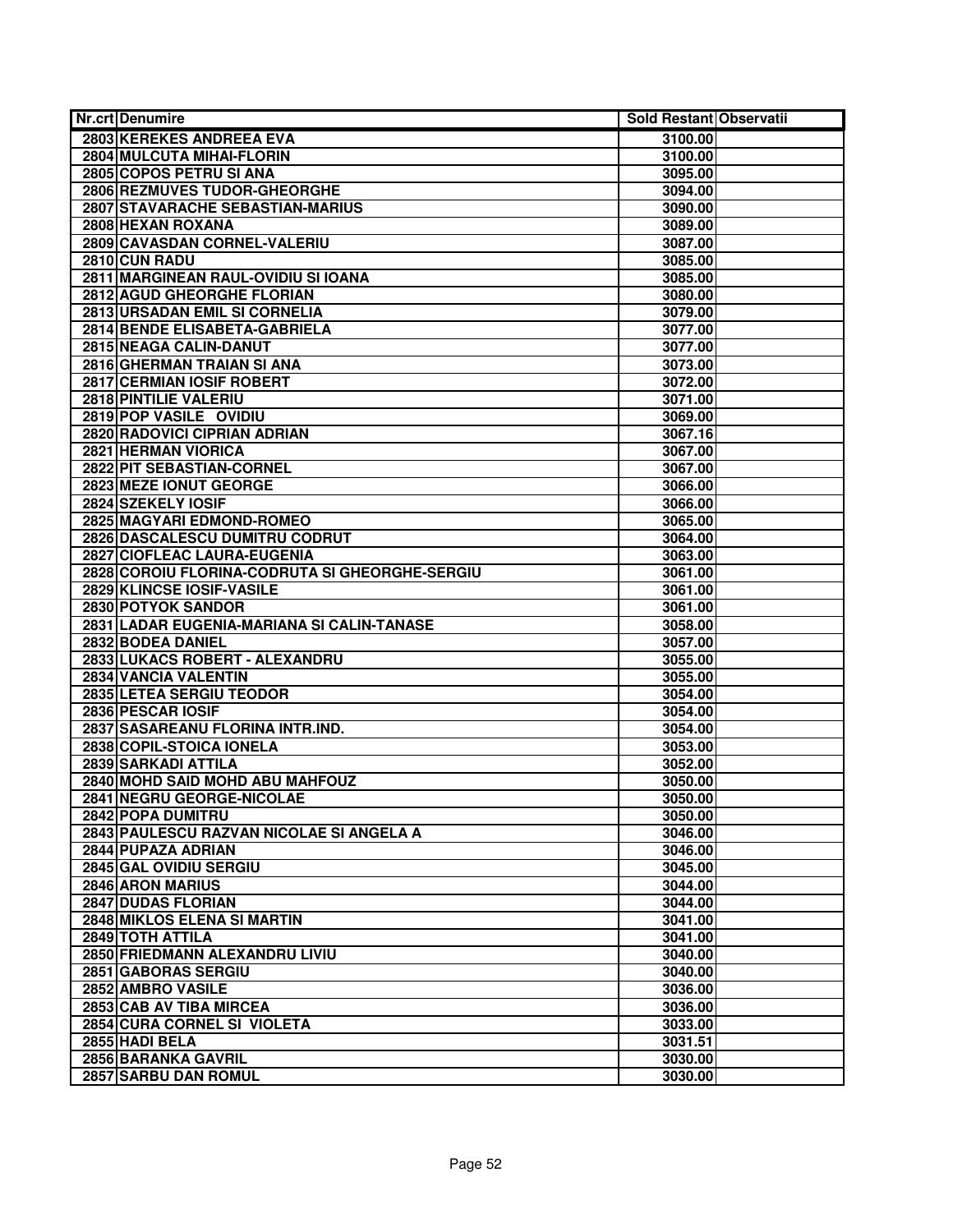| 2858 VERES GRIGORE<br>3030.00<br>2859 DOMOCOS CORINA<br>3028.00<br>2860 IANC FLORIN ALIN<br>3028.00<br>2861 LAKATOS ZOLTAN-JANOS SI DANIELA<br>3028.00<br>2862 ACHENBACH DAN<br>3026.00<br>2863 CHEREGI IULIANA<br>3025.00<br>2864 HORJAN CODRUTA MEDA<br>3025.00<br>2865 VUSCAN PAUL EDUARD<br>3025.00<br>2866 EMBER VIORICA (ENGBER IBOLYA)<br>3023.00<br>2867 TOCUT CRISTIAN-FLORIAN<br>3023.00<br>2868 CHIFIRIUC GHEORGHE<br>3020.00<br>2869 NAGHIU DORIN<br>3020.00<br>2870 TOTH JANOS<br>3020.00<br>2871 ITTU MONICA-DORINA<br>3017.00<br>2872 OPRIS DUMITRU<br>3016.00<br>2873 BICA MIHAELA-ELENA<br>3015.47<br>2874 PANTEA PAUL-SORIN<br>3015.26<br>2875 BAN DANIEL<br>3015.00<br>2876 BALLA DAVID<br>3012.00<br>2877 MEZE LUIGY-VASILE<br>3011.00<br>2878 MAGDA ANDREI MIHAI<br>3004.00<br>2879 PISCHLER RAIMOUND-TAMAS<br>3002.00<br>2880 BACIU CATALINA<br>3000.00<br>2881 BACIU IONUT-CALIN<br>3000.00<br>2882 BARBONTA CLAUDIA<br>3000.00<br>2883 BICA FLORIAN-AUREL<br>3000.00<br><b>2884 CABALA SZYMON PIOTR</b><br>3000.00<br>2885 CIARNAU SANDOR<br>3000.00<br>2886 COVASDAN STEFAN-SEBASTIAN<br>3000.00<br>2887 DAMIAN JUTTNER<br>3000.00<br>2888 ESER REMZI<br>3000.00<br>2889 FLONTA RAMONA IOANA<br>3000.00<br>2890 GABOR TEREZA<br>3000.00<br>2891 JOSZIV ANCA MIHAELA<br>3000.00<br>2892 MOLNAR MARIAN-GABRIEL<br>3000.00<br>2893 ONYEZEBE NONSO GODWIN<br>3000.00<br>2894 VARGA VIOLA<br>3000.00<br>2895 BUNCAN MAGDALENA<br>2999.00<br>2896 DEJEU NICOLAE<br>2997.50<br>2897 FLUIERAS TEODOR-LEONTIN<br>2995.00<br>2898 CIOCAN DANUT ADRIAN<br>2993.00<br>2899 PORTELECHI FLORIN-MARINEL SI MARIA-FELICIA<br>2993.00<br>2900 KOVARI SANDOR<br>2992.00<br>2901 SARCA FLORIN<br>2992.00<br>2902 ISZTOJKA MATE<br>2990.00<br>2903 ONODI CRISTIAN-ROBERT<br>2990.00<br>2904 SABAU LIVIU FLORIN<br>2984.00<br>2905 ROSTAS AVERESCU<br>2983.00<br>2906 BRANDUSAN FLORIN<br>2980.00<br>2907 DEGAU DANIEL-PATRIK<br>2979.00<br>2908 VANCEA FLORIN-ADRIAN<br>2979.00<br>2909 JONAS MELINDA-MARIA<br>2978.60<br>2910 TAMAS GEZA-MIHALY<br>2975.00 | <b>Nr.crt Denumire</b> | Sold Restant Observatii |
|------------------------------------------------------------------------------------------------------------------------------------------------------------------------------------------------------------------------------------------------------------------------------------------------------------------------------------------------------------------------------------------------------------------------------------------------------------------------------------------------------------------------------------------------------------------------------------------------------------------------------------------------------------------------------------------------------------------------------------------------------------------------------------------------------------------------------------------------------------------------------------------------------------------------------------------------------------------------------------------------------------------------------------------------------------------------------------------------------------------------------------------------------------------------------------------------------------------------------------------------------------------------------------------------------------------------------------------------------------------------------------------------------------------------------------------------------------------------------------------------------------------------------------------------------------------------------------------------------------------------------------------------------------------------------------------------------------------------------------------------------------------------------------------------------------------------------------------------------------------------------------------------------------------------------------------------------------------------------------------------------------------------------------------------------------------|------------------------|-------------------------|
|                                                                                                                                                                                                                                                                                                                                                                                                                                                                                                                                                                                                                                                                                                                                                                                                                                                                                                                                                                                                                                                                                                                                                                                                                                                                                                                                                                                                                                                                                                                                                                                                                                                                                                                                                                                                                                                                                                                                                                                                                                                                  |                        |                         |
|                                                                                                                                                                                                                                                                                                                                                                                                                                                                                                                                                                                                                                                                                                                                                                                                                                                                                                                                                                                                                                                                                                                                                                                                                                                                                                                                                                                                                                                                                                                                                                                                                                                                                                                                                                                                                                                                                                                                                                                                                                                                  |                        |                         |
|                                                                                                                                                                                                                                                                                                                                                                                                                                                                                                                                                                                                                                                                                                                                                                                                                                                                                                                                                                                                                                                                                                                                                                                                                                                                                                                                                                                                                                                                                                                                                                                                                                                                                                                                                                                                                                                                                                                                                                                                                                                                  |                        |                         |
|                                                                                                                                                                                                                                                                                                                                                                                                                                                                                                                                                                                                                                                                                                                                                                                                                                                                                                                                                                                                                                                                                                                                                                                                                                                                                                                                                                                                                                                                                                                                                                                                                                                                                                                                                                                                                                                                                                                                                                                                                                                                  |                        |                         |
|                                                                                                                                                                                                                                                                                                                                                                                                                                                                                                                                                                                                                                                                                                                                                                                                                                                                                                                                                                                                                                                                                                                                                                                                                                                                                                                                                                                                                                                                                                                                                                                                                                                                                                                                                                                                                                                                                                                                                                                                                                                                  |                        |                         |
|                                                                                                                                                                                                                                                                                                                                                                                                                                                                                                                                                                                                                                                                                                                                                                                                                                                                                                                                                                                                                                                                                                                                                                                                                                                                                                                                                                                                                                                                                                                                                                                                                                                                                                                                                                                                                                                                                                                                                                                                                                                                  |                        |                         |
|                                                                                                                                                                                                                                                                                                                                                                                                                                                                                                                                                                                                                                                                                                                                                                                                                                                                                                                                                                                                                                                                                                                                                                                                                                                                                                                                                                                                                                                                                                                                                                                                                                                                                                                                                                                                                                                                                                                                                                                                                                                                  |                        |                         |
|                                                                                                                                                                                                                                                                                                                                                                                                                                                                                                                                                                                                                                                                                                                                                                                                                                                                                                                                                                                                                                                                                                                                                                                                                                                                                                                                                                                                                                                                                                                                                                                                                                                                                                                                                                                                                                                                                                                                                                                                                                                                  |                        |                         |
|                                                                                                                                                                                                                                                                                                                                                                                                                                                                                                                                                                                                                                                                                                                                                                                                                                                                                                                                                                                                                                                                                                                                                                                                                                                                                                                                                                                                                                                                                                                                                                                                                                                                                                                                                                                                                                                                                                                                                                                                                                                                  |                        |                         |
|                                                                                                                                                                                                                                                                                                                                                                                                                                                                                                                                                                                                                                                                                                                                                                                                                                                                                                                                                                                                                                                                                                                                                                                                                                                                                                                                                                                                                                                                                                                                                                                                                                                                                                                                                                                                                                                                                                                                                                                                                                                                  |                        |                         |
|                                                                                                                                                                                                                                                                                                                                                                                                                                                                                                                                                                                                                                                                                                                                                                                                                                                                                                                                                                                                                                                                                                                                                                                                                                                                                                                                                                                                                                                                                                                                                                                                                                                                                                                                                                                                                                                                                                                                                                                                                                                                  |                        |                         |
|                                                                                                                                                                                                                                                                                                                                                                                                                                                                                                                                                                                                                                                                                                                                                                                                                                                                                                                                                                                                                                                                                                                                                                                                                                                                                                                                                                                                                                                                                                                                                                                                                                                                                                                                                                                                                                                                                                                                                                                                                                                                  |                        |                         |
|                                                                                                                                                                                                                                                                                                                                                                                                                                                                                                                                                                                                                                                                                                                                                                                                                                                                                                                                                                                                                                                                                                                                                                                                                                                                                                                                                                                                                                                                                                                                                                                                                                                                                                                                                                                                                                                                                                                                                                                                                                                                  |                        |                         |
|                                                                                                                                                                                                                                                                                                                                                                                                                                                                                                                                                                                                                                                                                                                                                                                                                                                                                                                                                                                                                                                                                                                                                                                                                                                                                                                                                                                                                                                                                                                                                                                                                                                                                                                                                                                                                                                                                                                                                                                                                                                                  |                        |                         |
|                                                                                                                                                                                                                                                                                                                                                                                                                                                                                                                                                                                                                                                                                                                                                                                                                                                                                                                                                                                                                                                                                                                                                                                                                                                                                                                                                                                                                                                                                                                                                                                                                                                                                                                                                                                                                                                                                                                                                                                                                                                                  |                        |                         |
|                                                                                                                                                                                                                                                                                                                                                                                                                                                                                                                                                                                                                                                                                                                                                                                                                                                                                                                                                                                                                                                                                                                                                                                                                                                                                                                                                                                                                                                                                                                                                                                                                                                                                                                                                                                                                                                                                                                                                                                                                                                                  |                        |                         |
|                                                                                                                                                                                                                                                                                                                                                                                                                                                                                                                                                                                                                                                                                                                                                                                                                                                                                                                                                                                                                                                                                                                                                                                                                                                                                                                                                                                                                                                                                                                                                                                                                                                                                                                                                                                                                                                                                                                                                                                                                                                                  |                        |                         |
|                                                                                                                                                                                                                                                                                                                                                                                                                                                                                                                                                                                                                                                                                                                                                                                                                                                                                                                                                                                                                                                                                                                                                                                                                                                                                                                                                                                                                                                                                                                                                                                                                                                                                                                                                                                                                                                                                                                                                                                                                                                                  |                        |                         |
|                                                                                                                                                                                                                                                                                                                                                                                                                                                                                                                                                                                                                                                                                                                                                                                                                                                                                                                                                                                                                                                                                                                                                                                                                                                                                                                                                                                                                                                                                                                                                                                                                                                                                                                                                                                                                                                                                                                                                                                                                                                                  |                        |                         |
|                                                                                                                                                                                                                                                                                                                                                                                                                                                                                                                                                                                                                                                                                                                                                                                                                                                                                                                                                                                                                                                                                                                                                                                                                                                                                                                                                                                                                                                                                                                                                                                                                                                                                                                                                                                                                                                                                                                                                                                                                                                                  |                        |                         |
|                                                                                                                                                                                                                                                                                                                                                                                                                                                                                                                                                                                                                                                                                                                                                                                                                                                                                                                                                                                                                                                                                                                                                                                                                                                                                                                                                                                                                                                                                                                                                                                                                                                                                                                                                                                                                                                                                                                                                                                                                                                                  |                        |                         |
|                                                                                                                                                                                                                                                                                                                                                                                                                                                                                                                                                                                                                                                                                                                                                                                                                                                                                                                                                                                                                                                                                                                                                                                                                                                                                                                                                                                                                                                                                                                                                                                                                                                                                                                                                                                                                                                                                                                                                                                                                                                                  |                        |                         |
|                                                                                                                                                                                                                                                                                                                                                                                                                                                                                                                                                                                                                                                                                                                                                                                                                                                                                                                                                                                                                                                                                                                                                                                                                                                                                                                                                                                                                                                                                                                                                                                                                                                                                                                                                                                                                                                                                                                                                                                                                                                                  |                        |                         |
|                                                                                                                                                                                                                                                                                                                                                                                                                                                                                                                                                                                                                                                                                                                                                                                                                                                                                                                                                                                                                                                                                                                                                                                                                                                                                                                                                                                                                                                                                                                                                                                                                                                                                                                                                                                                                                                                                                                                                                                                                                                                  |                        |                         |
|                                                                                                                                                                                                                                                                                                                                                                                                                                                                                                                                                                                                                                                                                                                                                                                                                                                                                                                                                                                                                                                                                                                                                                                                                                                                                                                                                                                                                                                                                                                                                                                                                                                                                                                                                                                                                                                                                                                                                                                                                                                                  |                        |                         |
|                                                                                                                                                                                                                                                                                                                                                                                                                                                                                                                                                                                                                                                                                                                                                                                                                                                                                                                                                                                                                                                                                                                                                                                                                                                                                                                                                                                                                                                                                                                                                                                                                                                                                                                                                                                                                                                                                                                                                                                                                                                                  |                        |                         |
|                                                                                                                                                                                                                                                                                                                                                                                                                                                                                                                                                                                                                                                                                                                                                                                                                                                                                                                                                                                                                                                                                                                                                                                                                                                                                                                                                                                                                                                                                                                                                                                                                                                                                                                                                                                                                                                                                                                                                                                                                                                                  |                        |                         |
|                                                                                                                                                                                                                                                                                                                                                                                                                                                                                                                                                                                                                                                                                                                                                                                                                                                                                                                                                                                                                                                                                                                                                                                                                                                                                                                                                                                                                                                                                                                                                                                                                                                                                                                                                                                                                                                                                                                                                                                                                                                                  |                        |                         |
|                                                                                                                                                                                                                                                                                                                                                                                                                                                                                                                                                                                                                                                                                                                                                                                                                                                                                                                                                                                                                                                                                                                                                                                                                                                                                                                                                                                                                                                                                                                                                                                                                                                                                                                                                                                                                                                                                                                                                                                                                                                                  |                        |                         |
|                                                                                                                                                                                                                                                                                                                                                                                                                                                                                                                                                                                                                                                                                                                                                                                                                                                                                                                                                                                                                                                                                                                                                                                                                                                                                                                                                                                                                                                                                                                                                                                                                                                                                                                                                                                                                                                                                                                                                                                                                                                                  |                        |                         |
|                                                                                                                                                                                                                                                                                                                                                                                                                                                                                                                                                                                                                                                                                                                                                                                                                                                                                                                                                                                                                                                                                                                                                                                                                                                                                                                                                                                                                                                                                                                                                                                                                                                                                                                                                                                                                                                                                                                                                                                                                                                                  |                        |                         |
|                                                                                                                                                                                                                                                                                                                                                                                                                                                                                                                                                                                                                                                                                                                                                                                                                                                                                                                                                                                                                                                                                                                                                                                                                                                                                                                                                                                                                                                                                                                                                                                                                                                                                                                                                                                                                                                                                                                                                                                                                                                                  |                        |                         |
|                                                                                                                                                                                                                                                                                                                                                                                                                                                                                                                                                                                                                                                                                                                                                                                                                                                                                                                                                                                                                                                                                                                                                                                                                                                                                                                                                                                                                                                                                                                                                                                                                                                                                                                                                                                                                                                                                                                                                                                                                                                                  |                        |                         |
|                                                                                                                                                                                                                                                                                                                                                                                                                                                                                                                                                                                                                                                                                                                                                                                                                                                                                                                                                                                                                                                                                                                                                                                                                                                                                                                                                                                                                                                                                                                                                                                                                                                                                                                                                                                                                                                                                                                                                                                                                                                                  |                        |                         |
|                                                                                                                                                                                                                                                                                                                                                                                                                                                                                                                                                                                                                                                                                                                                                                                                                                                                                                                                                                                                                                                                                                                                                                                                                                                                                                                                                                                                                                                                                                                                                                                                                                                                                                                                                                                                                                                                                                                                                                                                                                                                  |                        |                         |
|                                                                                                                                                                                                                                                                                                                                                                                                                                                                                                                                                                                                                                                                                                                                                                                                                                                                                                                                                                                                                                                                                                                                                                                                                                                                                                                                                                                                                                                                                                                                                                                                                                                                                                                                                                                                                                                                                                                                                                                                                                                                  |                        |                         |
|                                                                                                                                                                                                                                                                                                                                                                                                                                                                                                                                                                                                                                                                                                                                                                                                                                                                                                                                                                                                                                                                                                                                                                                                                                                                                                                                                                                                                                                                                                                                                                                                                                                                                                                                                                                                                                                                                                                                                                                                                                                                  |                        |                         |
|                                                                                                                                                                                                                                                                                                                                                                                                                                                                                                                                                                                                                                                                                                                                                                                                                                                                                                                                                                                                                                                                                                                                                                                                                                                                                                                                                                                                                                                                                                                                                                                                                                                                                                                                                                                                                                                                                                                                                                                                                                                                  |                        |                         |
|                                                                                                                                                                                                                                                                                                                                                                                                                                                                                                                                                                                                                                                                                                                                                                                                                                                                                                                                                                                                                                                                                                                                                                                                                                                                                                                                                                                                                                                                                                                                                                                                                                                                                                                                                                                                                                                                                                                                                                                                                                                                  |                        |                         |
|                                                                                                                                                                                                                                                                                                                                                                                                                                                                                                                                                                                                                                                                                                                                                                                                                                                                                                                                                                                                                                                                                                                                                                                                                                                                                                                                                                                                                                                                                                                                                                                                                                                                                                                                                                                                                                                                                                                                                                                                                                                                  |                        |                         |
|                                                                                                                                                                                                                                                                                                                                                                                                                                                                                                                                                                                                                                                                                                                                                                                                                                                                                                                                                                                                                                                                                                                                                                                                                                                                                                                                                                                                                                                                                                                                                                                                                                                                                                                                                                                                                                                                                                                                                                                                                                                                  |                        |                         |
|                                                                                                                                                                                                                                                                                                                                                                                                                                                                                                                                                                                                                                                                                                                                                                                                                                                                                                                                                                                                                                                                                                                                                                                                                                                                                                                                                                                                                                                                                                                                                                                                                                                                                                                                                                                                                                                                                                                                                                                                                                                                  |                        |                         |
|                                                                                                                                                                                                                                                                                                                                                                                                                                                                                                                                                                                                                                                                                                                                                                                                                                                                                                                                                                                                                                                                                                                                                                                                                                                                                                                                                                                                                                                                                                                                                                                                                                                                                                                                                                                                                                                                                                                                                                                                                                                                  |                        |                         |
|                                                                                                                                                                                                                                                                                                                                                                                                                                                                                                                                                                                                                                                                                                                                                                                                                                                                                                                                                                                                                                                                                                                                                                                                                                                                                                                                                                                                                                                                                                                                                                                                                                                                                                                                                                                                                                                                                                                                                                                                                                                                  |                        |                         |
|                                                                                                                                                                                                                                                                                                                                                                                                                                                                                                                                                                                                                                                                                                                                                                                                                                                                                                                                                                                                                                                                                                                                                                                                                                                                                                                                                                                                                                                                                                                                                                                                                                                                                                                                                                                                                                                                                                                                                                                                                                                                  |                        |                         |
|                                                                                                                                                                                                                                                                                                                                                                                                                                                                                                                                                                                                                                                                                                                                                                                                                                                                                                                                                                                                                                                                                                                                                                                                                                                                                                                                                                                                                                                                                                                                                                                                                                                                                                                                                                                                                                                                                                                                                                                                                                                                  |                        |                         |
|                                                                                                                                                                                                                                                                                                                                                                                                                                                                                                                                                                                                                                                                                                                                                                                                                                                                                                                                                                                                                                                                                                                                                                                                                                                                                                                                                                                                                                                                                                                                                                                                                                                                                                                                                                                                                                                                                                                                                                                                                                                                  |                        |                         |
|                                                                                                                                                                                                                                                                                                                                                                                                                                                                                                                                                                                                                                                                                                                                                                                                                                                                                                                                                                                                                                                                                                                                                                                                                                                                                                                                                                                                                                                                                                                                                                                                                                                                                                                                                                                                                                                                                                                                                                                                                                                                  |                        |                         |
|                                                                                                                                                                                                                                                                                                                                                                                                                                                                                                                                                                                                                                                                                                                                                                                                                                                                                                                                                                                                                                                                                                                                                                                                                                                                                                                                                                                                                                                                                                                                                                                                                                                                                                                                                                                                                                                                                                                                                                                                                                                                  |                        |                         |
|                                                                                                                                                                                                                                                                                                                                                                                                                                                                                                                                                                                                                                                                                                                                                                                                                                                                                                                                                                                                                                                                                                                                                                                                                                                                                                                                                                                                                                                                                                                                                                                                                                                                                                                                                                                                                                                                                                                                                                                                                                                                  |                        |                         |
|                                                                                                                                                                                                                                                                                                                                                                                                                                                                                                                                                                                                                                                                                                                                                                                                                                                                                                                                                                                                                                                                                                                                                                                                                                                                                                                                                                                                                                                                                                                                                                                                                                                                                                                                                                                                                                                                                                                                                                                                                                                                  |                        |                         |
|                                                                                                                                                                                                                                                                                                                                                                                                                                                                                                                                                                                                                                                                                                                                                                                                                                                                                                                                                                                                                                                                                                                                                                                                                                                                                                                                                                                                                                                                                                                                                                                                                                                                                                                                                                                                                                                                                                                                                                                                                                                                  |                        |                         |
|                                                                                                                                                                                                                                                                                                                                                                                                                                                                                                                                                                                                                                                                                                                                                                                                                                                                                                                                                                                                                                                                                                                                                                                                                                                                                                                                                                                                                                                                                                                                                                                                                                                                                                                                                                                                                                                                                                                                                                                                                                                                  |                        |                         |
| 2911 SIM MARIAN                                                                                                                                                                                                                                                                                                                                                                                                                                                                                                                                                                                                                                                                                                                                                                                                                                                                                                                                                                                                                                                                                                                                                                                                                                                                                                                                                                                                                                                                                                                                                                                                                                                                                                                                                                                                                                                                                                                                                                                                                                                  |                        | 2974.00                 |
| 2912 POPOVICI IOAN<br>2973.95                                                                                                                                                                                                                                                                                                                                                                                                                                                                                                                                                                                                                                                                                                                                                                                                                                                                                                                                                                                                                                                                                                                                                                                                                                                                                                                                                                                                                                                                                                                                                                                                                                                                                                                                                                                                                                                                                                                                                                                                                                    |                        |                         |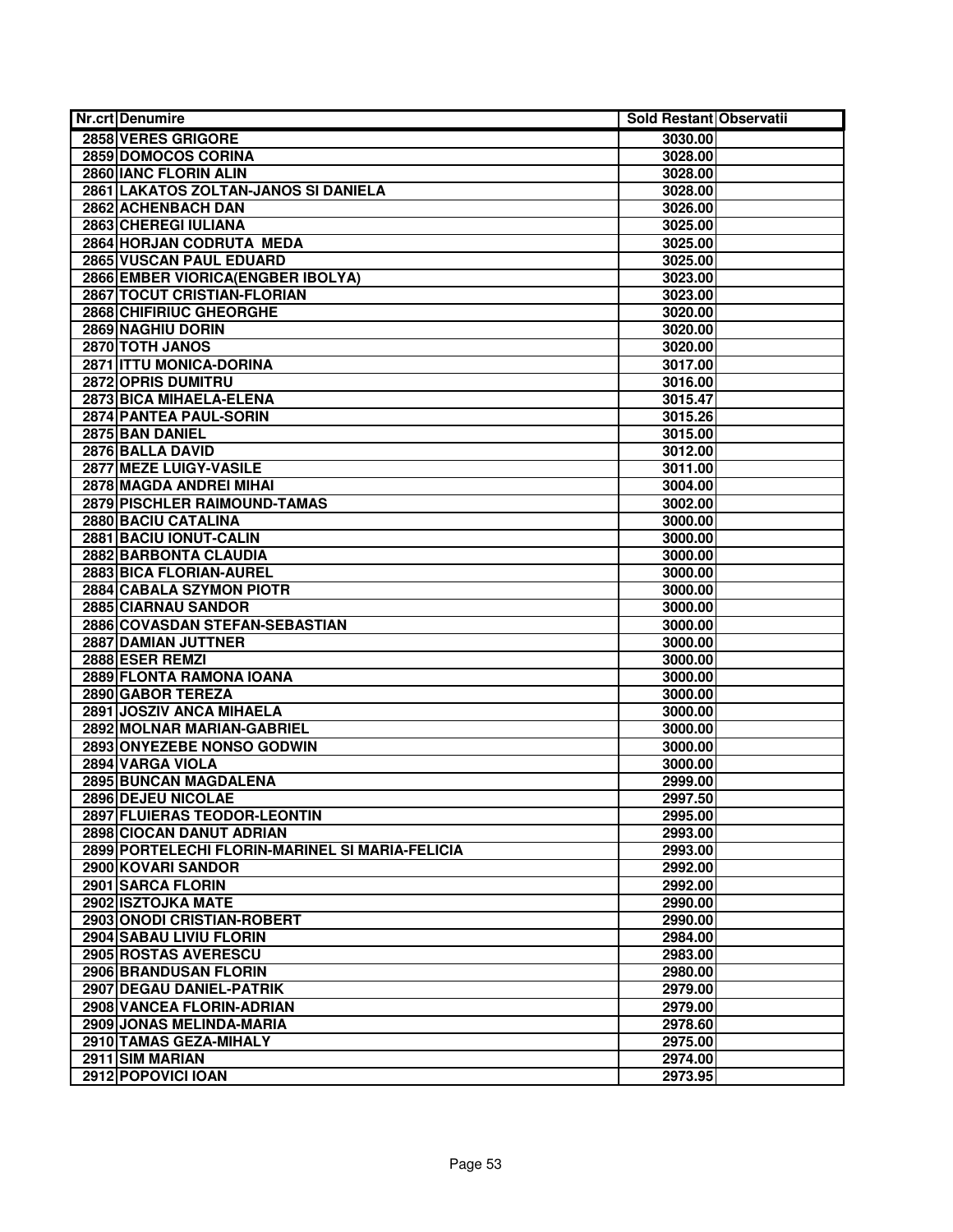| <b>Nr.crt Denumire</b>                                               | Sold Restant Observatii |  |
|----------------------------------------------------------------------|-------------------------|--|
| 2913 MADA-BERINDE BELLA-RAMONA                                       | 2973.00                 |  |
| 2914 MATEI FLOAREA                                                   | 2973.00                 |  |
| 2915 CUCOLI CRISTINEL MARIAN                                         | 2970.00                 |  |
| 2916 ISZTOIKA GAVRIL                                                 | 2970.00                 |  |
| 2917 CARTIS GHEORGHE-IOAN                                            | 2967.65                 |  |
| 2918 SIM OCTAVIAN                                                    | 2966.00                 |  |
| 2919 SPEHUTA CLAUDIU-ANDREI                                          | 2965.00                 |  |
| 2920 SAITOS ANABELA                                                  | 2963.64                 |  |
| 2921 BRASOVEANU ANCA                                                 | 2963.00                 |  |
| 2922 LETA VLAD-IULIAN                                                | 2962.00                 |  |
| <b>2923 NENCIU MARIAN-TRAIAN</b>                                     | 2961.50                 |  |
| 2924 CSIKAI ESTERA-ZSOFIA                                            | 2961.00                 |  |
| 2925 DOBRE CONSTANTIN                                                | 2960.51                 |  |
| 2926 SIMOCA VICTORIA                                                 | 2960.00                 |  |
| 2927 GABOR MATEI                                                     | 2956.00                 |  |
| 2928 ISZTOIKA MATEI                                                  | 2956.00                 |  |
| 2929 NEMES ATTILLA-EMERIC                                            | 2955.00                 |  |
| 2930 CICORTAS DANIEL FLORIN                                          | 2954.00                 |  |
| 2931 OLAR IOAN SI ILEANA                                             | 2954.00                 |  |
| 2932 POPOVICS GYULA-ZSOLT                                            | 2952.00                 |  |
| 2933 SUTEU OVIDIU-HORIA                                              | 2952.00                 |  |
| 2934 BAHICA VASILE                                                   | 2950.00                 |  |
| 2935 IANC FLAVIU-MARCEL                                              | 2950.00                 |  |
| <b>2936 VERES TIBERIU-LEVENTE</b>                                    | 2950.00                 |  |
| 2937 DINCA CIPRIAN                                                   | 2949.00                 |  |
| 2938 MUDURA ALIN IOAN                                                | 2948.00                 |  |
| 2939 MAILINGER IOSIF                                                 | 2946.00                 |  |
| 2940 AGARDI ZSOLT TIBOR                                              | 2945.00                 |  |
| 2941 LATA TIMEA-TUNDE                                                | 2944.00                 |  |
| 2942 MURESAN ADRIAN SI PAULA                                         | 2943.00                 |  |
| <b>2943 TULKOS ROMEO EMERIC</b>                                      | 2943.00                 |  |
| 2944 POP IOSIF SI MARIA                                              | 2942.00                 |  |
| 2945 SERB RAZVAN-CALIN                                               | 2942.00                 |  |
| 2946 SIMUT LUCIAN                                                    | 2942.00                 |  |
| 2947 VARGA EMERIC                                                    | 2942.00                 |  |
| 2948 VASILACHE MIHAI-VLAD                                            | 2941.00                 |  |
| 2949 SPULNYIK DAVID RAYMOND ROMULUS                                  | 2940.00                 |  |
| 2950 GABOR MINDRA                                                    | 2937.00                 |  |
| 2951 GHILEA BOGDAN IOAN                                              | 2935.00                 |  |
| 2952 VARGA JANOS                                                     | 2935.00                 |  |
| 2953 BODOG IOAN SI ELENA                                             | 2933.00                 |  |
| 2954 PETRUT REMUS                                                    | 2933.00                 |  |
| 2955 PACURAR ALINA-CODRUTA                                           | 2932.41                 |  |
| 2956 GAIDOS CIPRIAN-PASCU                                            | 2932.00                 |  |
| 2957 BODEA ANA - CORINA                                              | 2927.00                 |  |
| 2958 NUT IOAN SI SILVIA                                              | 2927.00                 |  |
| 2959 MAIER GHEORGHE                                                  | 2923.55                 |  |
| 2960 OLAH HORATIU ALEXANDRU                                          | 2923.00                 |  |
| 2961 TRIP IOAN SI SUCIU CORNELIA                                     | 2923.00                 |  |
| 2962 SALAJEAN CRISTIAN-MIHAI                                         | 2921.00                 |  |
| 2963 BERGER SANDOR-DAVID                                             | 2920.00                 |  |
| 2964 DAVID SORIN-DAN SI FLORINA-MARTA                                | 2919.00                 |  |
| 2965 NAGY VILHELMINA, GEZA ERNO SI ZOLTAN-GERGELY<br>2966 NAGY ZSOLT | 2918.00                 |  |
| 2967 STANCU CHRISTIAN-ORLANDO                                        | 2917.00<br>2917.00      |  |
|                                                                      |                         |  |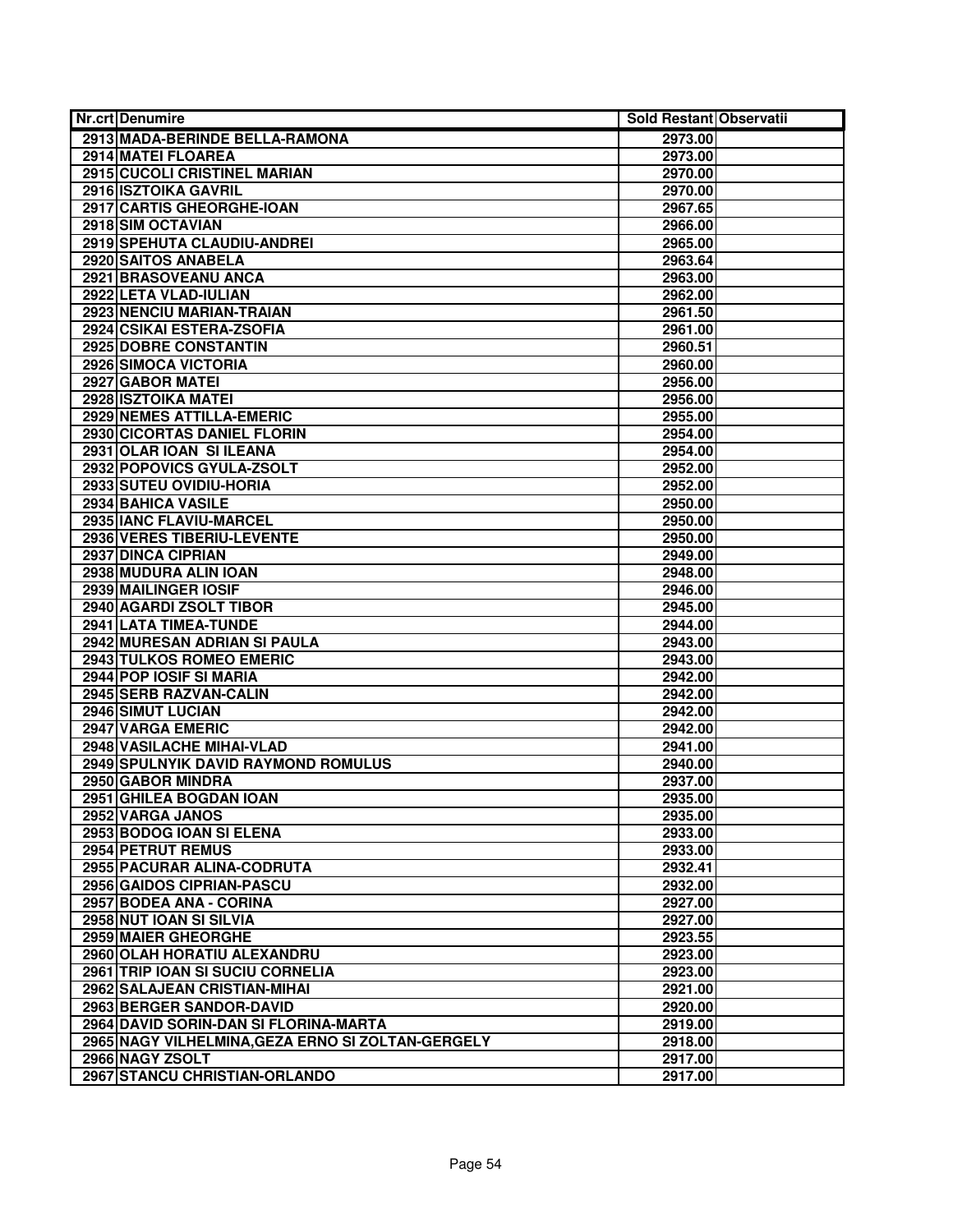| <b>Nr.crt Denumire</b>                         | Sold Restant Observatii |                       |
|------------------------------------------------|-------------------------|-----------------------|
| 2968 PERT LIVIU-IONEL SI TEODORA-MIHAELA       | 2916.00                 |                       |
| <b>2969 LINGURAR VERONICA</b>                  | 2915.00                 |                       |
| 2970 OTVOS VERA                                | 2910.00                 |                       |
| 2971 VARHELYI CAROL SI KLARA                   | 2908.00                 |                       |
| 2972 MARINCEAN DORU-GEORGE SI DIANA            | 2907.63                 |                       |
| 2973 PETYAR SZABOLCS-LASZLO SI TUNDE           | 2907.00                 |                       |
| 2974 TOTH MARIA-ROZALIA SI ISTVAN              | 2905.00                 |                       |
| 2975 CRISTE IONUT-ALEXANDRU                    | 2904.00                 |                       |
| 2976 GABOR GAVRIL                              | 2902.50                 |                       |
| 2977 BUDIURI GLORIA MARIA                      | 2902.00                 |                       |
| 2978 IACOB LOREDANA-FLORENTINA SI BUDA DANIEL  | 2902.00                 |                       |
| 2979 BIRTA GYORGY-ZSOLT                        | 2900.00                 |                       |
| 2980 DRAGUTA MARINA                            | 2900.00                 |                       |
| 2981 ISZTOICA RUPI                             | 2900.00                 |                       |
| 2982 LEONTE COSTICA                            | 2900.00                 |                       |
| 2983 RATIU OCTAVIAN-TIMOTEI                    | 2898.00                 |                       |
| 2984 BUNGAU FLORIN-TEODOR                      | 2897.00                 |                       |
| 2985 BOTA MARIUS-SORIN-OVIDIU                  | 2893.00                 |                       |
| 2986 GHIULAN LORENA-CARMEN                     | 2892.00                 |                       |
| 2987 SCURT DANIEL                              | 2892.00                 |                       |
| 2988 ARDILLO ANTONIO                           | 2886.00                 |                       |
| 2989 BAGYA ATTILA                              | 2886.00                 |                       |
| 2990 BUZGAU GABRIELA FLORINA                   | 2886.00                 |                       |
| 2991 CANOSA VITTORIO                           | 2886.00                 |                       |
| 2992 FRUNZA RODICA MARIA                       | 2886.00                 |                       |
| 2993 GABOR IANCU                               | 2886.00                 |                       |
| 2994 GUIAS SZABOLCS JOZSEF                     | 2886.00                 |                       |
| <b>2995 HEILMAN PATRICK HANS</b>               | 2886.00                 |                       |
| 2996 KAJCZA TIBOR SI MARTA                     | 2886.00                 |                       |
| 2997 MONENCI FLORIN-ANDREI                     | 2886.00                 |                       |
| 2998 NOVELLO ANTONIO<br>2999 POPA CRISTIAN     | 2886.00                 |                       |
|                                                | 2886.00                 |                       |
| 3000 SIDEA GEORGE MARIUS<br>3001 SORHENT MIHAI | 2886.00<br>2886.00      |                       |
| 3002 TRIFA FLORICA SI GHEORGHE                 | 2886.00                 |                       |
| 3003 SUCIU IOAN                                | 2885.00                 |                       |
| 3004 SZABO IOSIF                               | 2883.00                 |                       |
| <b>3005 PACURAR DAN MARCEL</b>                 | 2880.00                 |                       |
| 3006 VIDICAN GHEORGHE- CRISTIAN SI CRISTINA    | 2879.00                 |                       |
| 3007 LUCA PETRU SI VIOLETA                     | 2878.00                 |                       |
| 3008 BRAD COSTINELA-MARIANA                    | 2877.00                 |                       |
| 3009 SOVARSCHI MARIUS-DORIN                    | 2876.00                 |                       |
| 3010 GABOR DUMITRU                             | 2875.00                 |                       |
| 3011 KOVACS LEVENTE-GYULA                      | 2874.00                 |                       |
| 3012 CHEREGI DANIEL                            | 2873.00                 |                       |
| 3013 SANDOR ANDREI                             | 2870.00                 |                       |
| 3014 FEKETE BANDI PISTA CATALINA               | 2869.00                 |                       |
| 3015 BOT ADRIAN MIRCEA                         | 2868.00                 |                       |
| 3016 GUT ILEANA SI MOISE VLADUT                | 2868.00                 |                       |
| 3017 PAVEL MARIA SI TRAIAN                     | 2867.00                 |                       |
| 3018 VASARI EVA                                |                         | 2863.00 PROCES PE ROL |
| 3019 ABRUDAN RADU-ALIN                         | 2860.04                 |                       |
| 3020 GLITA IOAN-RADU                           | 2858.00                 |                       |
| 3021 SERE PAVEL-CORNELIU SI LUCIANA            | 2858.00                 |                       |
| 3022 KAJCZA ZSOLT FERENCZ                      | 2855.00                 |                       |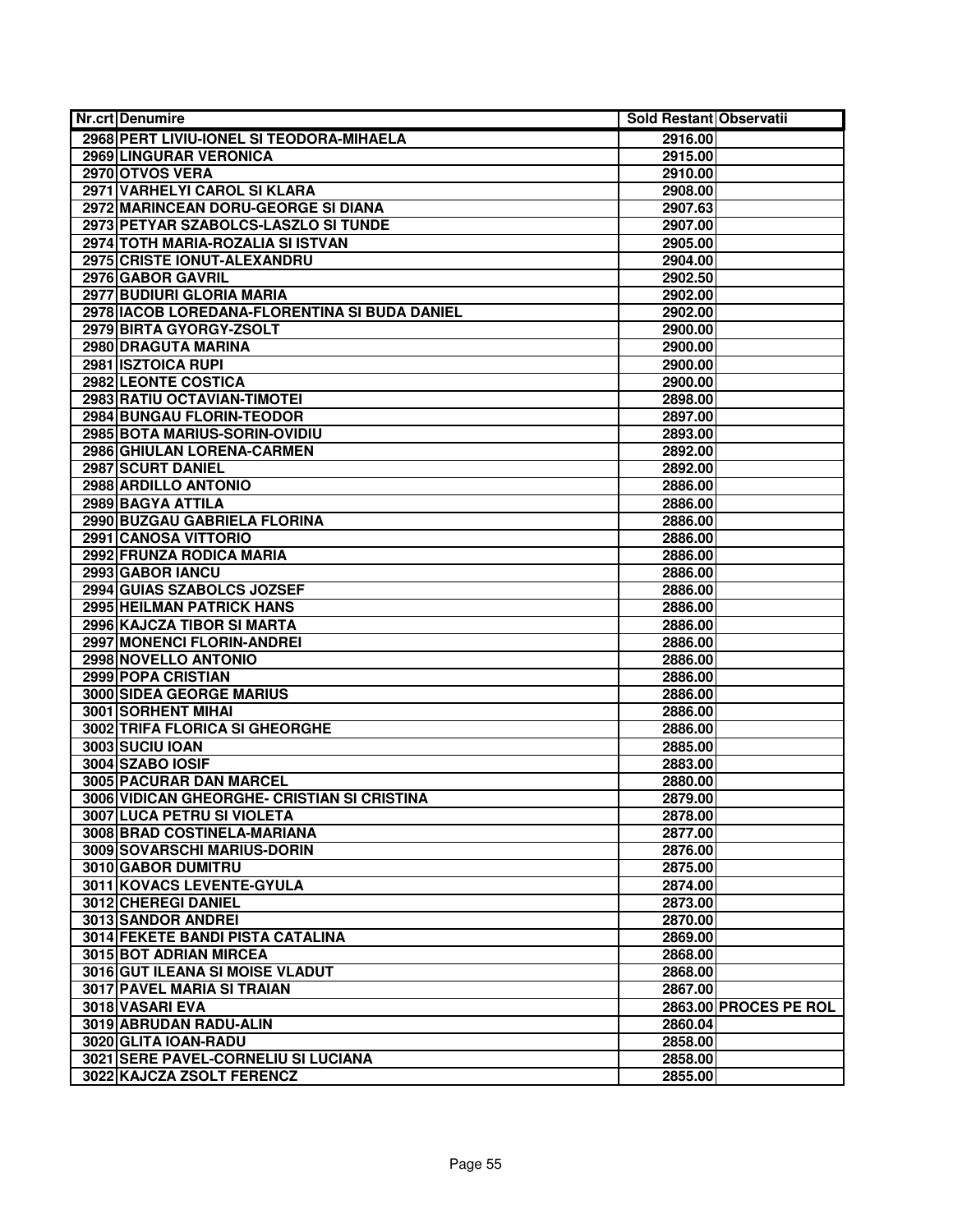| <b>Nr.crt Denumire</b>                    | Sold Restant Observatii |  |
|-------------------------------------------|-------------------------|--|
| 3023 BUZI AMBRUS                          | 2850.00                 |  |
| 3024 CAPATA ANA                           | 2850.00                 |  |
| 3025 IVANYI ERZSEBET SI IOAN              | 2850.00                 |  |
| 3026 KOVACS RICHARD- GABOR                | 2850.00                 |  |
| 3027 LUNG IOAN SI NICOLETA                | 2850.00                 |  |
| 3028 SZABO VICTORIA                       | 2850.00                 |  |
| 3029 VAS VERONICA                         | 2850.00                 |  |
| 3030 POP DRAGOMIR                         | 2849.94                 |  |
| 3031 ROMAN MELANIA-GHEORGHINA             | 2848.00                 |  |
| 3032 STOICA IANCU                         | 2848.00                 |  |
| 3033 NONEA VIOREL                         | 2843.00                 |  |
| 3034 ARDELEAN MARIA                       | 2841.00                 |  |
| 3035 HENDRE GHEORGHE                      | 2840.00                 |  |
| 3036 LUCZA IMRE                           | 2835.00                 |  |
| 3037 VARGA VICTOR                         | 2834.00                 |  |
| 3038 DAVID CONSTANTIN-EUGEN               | 2833.00                 |  |
| 3039 CORA CRISTIAN-PETRU                  | 2831.00                 |  |
| 3040 CIURAR GUGU                          | 2830.00                 |  |
| <b>3041 GUT IOAN</b>                      | 2828.00                 |  |
| 3042 PANTIS VALEAN-ADRIAN                 | 2827.00                 |  |
| 3043 SANDRA SERGIU NICOLAE                | 2826.00                 |  |
| <b>3044 EPLI EMA</b>                      | 2825.00                 |  |
| 3045 JUDEA IOAN-DORU                      | 2824.00                 |  |
| 3046 FODOR ALIN-OVIDIU SI IOANA-FLORINA   | 2821.00                 |  |
| 3047 GABOR IOAN                           | 2821.00                 |  |
| 3048 LAZAU CIPRIAN VLADUT                 | 2821.00                 |  |
| 3049 KOSA ZOLTAN                          | 2820.00                 |  |
| 3050 ZENECAN ALEXANDRU SI MARIANA-TEODORA | 2820.00                 |  |
| 3051 POP RALUCA                           | 2819.00                 |  |
| 3052 CALO ALEXANDRU                       | 2818.70                 |  |
| 3053 SZABO ROBERT                         | 2816.00                 |  |
| 3054 GAVRUTA IOAN                         | 2815.00                 |  |
| 3055 TRASCA ALINA FELICIA II              | 2812.00                 |  |
| 3056 CUC (FOSTA HERE) ADRIANA             | 2810.00                 |  |
| 3057 POP LUCIAN-NICOLAE                   | 2810.00                 |  |
| 3058 GNATESCU PAUL-GEORGE                 | 2809.00                 |  |
| 3059 CORE AURELIA-ROJICO                  | 2808.00                 |  |
| 3060 GOVOREANU ALEXANDRU - CRISTIAN       | 2808.00                 |  |
| 3061 BOCHIS ROMEO-FLORIN                  | 2807.00                 |  |
| 3062 CUC MARIUS - CIPRIAN                 | 2805.00                 |  |
| 3063 PELE ALEXANDRU                       | 2805.00                 |  |
| 3064 PETRILA MARIUS SORIN                 | 2805.00                 |  |
| 3065 ROJAN NICOLAE                        | 2805.00                 |  |
| 3066 GABOR CORNEL-LUCIAN                  | 2804.00                 |  |
| 3067 LAZA ANTON                           | 2800.00                 |  |
| 3068 VALCIU MIHAI DOREL                   | 2800.00                 |  |
| 3069 VARGA ISTVAN-SANDOR                  | 2800.00                 |  |
| 3070 BACIU AVRAM SI LIVIA                 | 2799.00                 |  |
| 3071 GYORGY JOZSEF-ATTILA                 | 2796.00                 |  |
| 3072 GYURKUCZA GYORGY                     | 2795.00                 |  |
| 3073 IENCIU ADRIAN-FLORIN                 | 2793.93                 |  |
| <b>3074 BATRINA CRISTIAN</b>              | 2793.00                 |  |
| 3075 ONICA IOAN SI ANAMARIA               | 2792.00                 |  |
| 3076 LUPU ADRIAN-NICOLAE                  | 2790.00                 |  |
| 3077 PINTEAN RAUL-CALIN                   | 2790.00                 |  |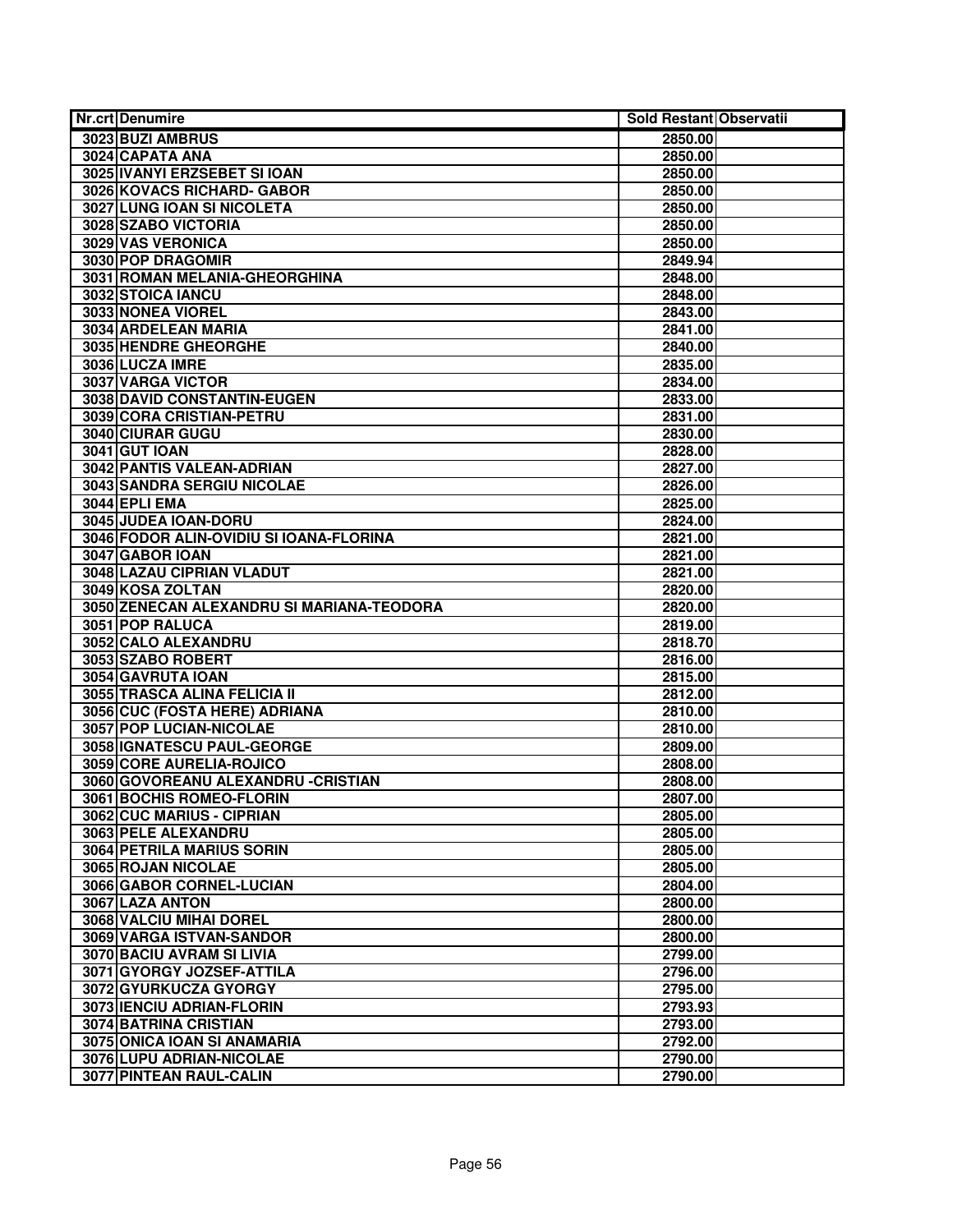| <b>Nr.crt Denumire</b>                                      | Sold Restant Observatii |                       |
|-------------------------------------------------------------|-------------------------|-----------------------|
| 3078 VERES LADISLAU                                         | 2790.00                 |                       |
| 3079 MIHES IOAN-MIHAITA                                     | 2789.00                 |                       |
| 3080 NEGRU FLORINA                                          | 2789.00                 |                       |
| 3081 POPA ARTIMON                                           | 2788.00                 |                       |
| 3082 ORBAN SEBASTIAN-BOGDAN-DOROTTYA INTREP. IND            | 2787.00                 |                       |
| 3083 PALLO IZABELLA INT. IND.                               | 2786.00                 |                       |
| 3084 CIRIL SANDU-JULIEN                                     | 2784.00                 |                       |
| 3085 TOTH ROLLAND-MARK                                      | 2784.00                 |                       |
| 3086 TIRCA HORIA                                            | 2783.00                 |                       |
| 3087 ILEA MIRCEA-ALIN                                       | 2780.00                 |                       |
| 3088 LAZAU MARIN                                            | 2776.00                 |                       |
| 3089 TEREC CRISTIAN TEODOR                                  | 2771.00                 |                       |
| 3090 GABOR GABOR                                            | 2770.00                 |                       |
| 3091 VLAD FLORIN                                            | 2770.00                 |                       |
| 3092 BUZGO SANDOR-ATTILA                                    | 2768.00                 |                       |
| 3093 BLIDARU ADRIAN-SERBAN                                  | 2765.00                 |                       |
| 3094 GABOR IANCU                                            | 2761.00                 |                       |
| 3095 HERCUT OCTAV                                           | 2760.00                 |                       |
| 3096 CHERMAN BOGDAN-MADALIN                                 | 2759.00                 |                       |
| 3097 OPREA MARCEL-LUCIAN                                    | 2758.00                 |                       |
| 3098 BALBONI FERDINANDO SI MELINTE ELENA-ALINA              | 2756.00                 |                       |
| 3099 MILIAN-SACULTET ALINA-FLORENTINA                       | 2755.00                 |                       |
| 3100 PETRUS MONISA-IOANA                                    | 2755.00                 |                       |
| 3101 BORA MIRCEA-DAN                                        | 2754.00                 |                       |
| 3102 POINAR DUMITRU-ADRIAN                                  | 2754.00                 |                       |
| 3103 GULER IOAN SI ANGELA                                   | 2753.00                 |                       |
| 3104 MOTOS DANIELA SI MARCEL                                | 2753.00                 |                       |
| 3105 BALAJ ANDREI CATALIN I.I.                              | 2752.00                 |                       |
| 3106 TERIAN CALIN NICOLAE SI LIVIA                          | 2752.00                 |                       |
| 3107 ARDELEAN CONSTANTA SI IGNA FLORIAN<br>3108 HENDRE ERNO | 2751.00                 |                       |
| 3109 BELDEAN VALERIU-ANDREI                                 | 2750.00                 |                       |
| 3110 ROMAN GHEORGHE                                         | 2749.00<br>2746.00      |                       |
| 3111 BOROS LASZLO                                           | 2745.00                 |                       |
| 3112 NAGHI IOAN SI FLORICA                                  | 2745.00                 |                       |
| 3113 BULACA RAUL COSMIN                                     | 2744.20                 |                       |
| 3114 POP ALEXANDRU-CONSTANTIN                               | 2741.00                 |                       |
| 3115 FARCAS IOAN                                            | 2740.00                 |                       |
| 3116 ARON ALEXANDRU-ILIE                                    | 2738.00                 |                       |
| 3117 DRIMBAU IOAN-NICOLAE                                   | 2738.00                 |                       |
| 3118 ACHIM DAN-SILVIU                                       | 2737.00                 |                       |
| 3119 BABAU-HELMECZI DOREL CRISTIAN                          | 2736.00                 |                       |
| 3120 POP GHEORGHE SI IOANA LIVIA                            | 2734.00                 |                       |
| 3121 ISZTOJKA ISTVAN                                        | 2733.00                 |                       |
| 3122 PURLE LARISA ROXANA                                    | 2730.00                 |                       |
| <b>3123 SABAU MIRCEA SI VIORICA</b>                         | 2730.00                 |                       |
| 3124 COSTEA ADRIAN COSTEL SI DANIELA                        | 2728.00                 |                       |
| <b>3125 FODOR DANIEL CRACIUN</b>                            |                         | 2727.00 PROCES PE ROL |
| 3126 CIURAR LIZA                                            | 2726.00                 |                       |
| 3127 DOBOS IOAN-GHEORGHE                                    | 2725.00                 |                       |
| 3128 SUCIU DAVID GABRIEL                                    | 2723.14                 |                       |
| 3129 CIPLEU DANIEL-ANDREI                                   | 2720.00                 |                       |
| 3130 SERBAN GHEORGHE                                        | 2720.00                 |                       |
| 3131 PUSTEA VIOLETA MARIANA                                 | 2718.01                 |                       |
| 3132 POP FLORIN                                             | 2718.00                 |                       |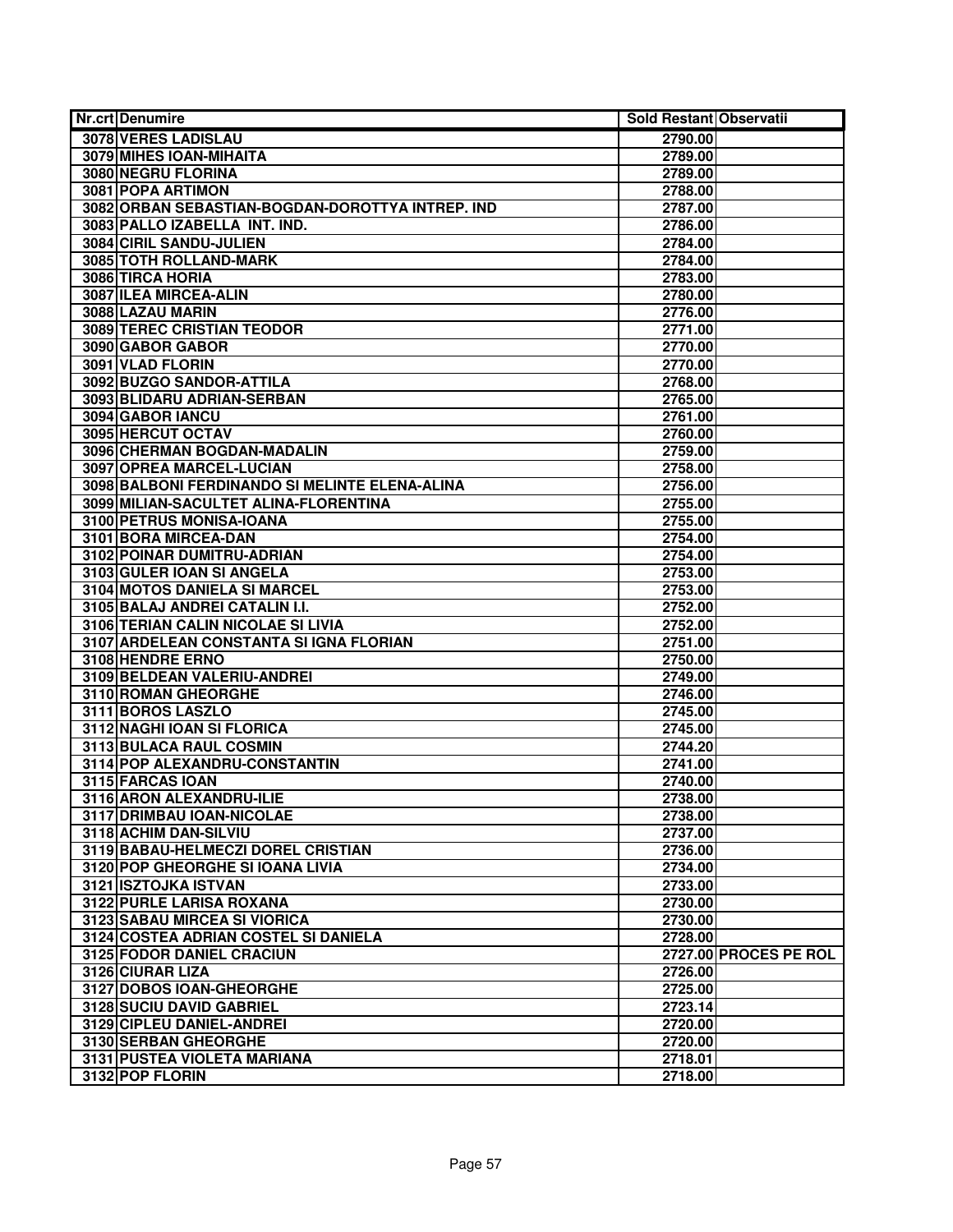| <b>Nr.crt Denumire</b>                                  | Sold Restant Observatii |  |
|---------------------------------------------------------|-------------------------|--|
| 3133 VASS RUDOLF                                        | 2715.00                 |  |
| 3134 ZAINEA-MOLDOVAN SERGIU- EMIL                       | 2715.00                 |  |
| 3135 ROXIN AUREL                                        | 2714.05                 |  |
| 3136 BACI VIORICA SI KONDOR ARPAD                       | 2714.00                 |  |
| 3137 STEFANOVICI CEZAR                                  | 2713.00                 |  |
| 3138 CIORBA IOAN                                        | 2711.00                 |  |
| 3139 GEREBENES LUDOVIC-STEFAN                           | 2711.00                 |  |
| 3140 MOLNAR ZSOLT                                       | 2711.00                 |  |
| <b>3141 DERECICHEI ALEXANDRU</b>                        | 2710.64                 |  |
| 3142 BORZ VICTOR-SEBASTIAN                              | 2710.00                 |  |
| 3143 GEREBENES IANCU                                    | 2708.08                 |  |
| 3144 BABA MARINELA-FLORICA-CAMELIA- BIROU NOTAR PUBLIC  | 2708.00                 |  |
| 3145 CIRSTEA CRISTIAN                                   | 2708.00                 |  |
| 3146 MAIER LAVINIA-FLORENTINA                           | 2708.00                 |  |
| 3147 CABA FLORIAN                                       | 2707.00                 |  |
| 3148 CRISTEA FELICIA SI BOGDAN-EUGEN                    | 2706.00                 |  |
| 3149 MIHELE ADRIAN-FLORIN                               | 2705.00                 |  |
| 3150 FREUNDLICH SAMUEL ADAM - INTREPRINDERE INDIVIDUALA | 2701.00                 |  |
| 3151 CALIN ROBERT                                       | 2700.00                 |  |
| 3152 CIURAR GEZA-ALEXANDRU                              | 2700.00                 |  |
| 3153 NAGY ALEXANDRU                                     | 2700.00                 |  |
| 3154 STRUT CAROL                                        | 2700.00                 |  |
| 3155 NEGRUT SILVIU SI CORNELIA                          | 2699.00                 |  |
| 3156 KOVACS GEORGE-LUCIAN                               | 2695.00                 |  |
| 3157 COLTE IOSIF MIRCEA                                 | 2694.00                 |  |
| 3158 GAZSAK IONUT-FLORIN                                | 2694.00                 |  |
| 3159 IACOB LUCIA MARIOARA                               | 2694.00                 |  |
| 3160 MIHUT VASILE                                       | 2694.00                 |  |
| 3161 OROS NICOLAE CALIN                                 | 2694.00                 |  |
| 3162 PALADE DIONISIE                                    | 2694.00                 |  |
| 3163 POPA TUNS DORIN LIVIU INTREP.INDIV.                | 2694.00                 |  |
| 3164 SATMARI ANA MARIA                                  | 2694.00                 |  |
| 3165 VARGA GYORGY SANDOR                                | 2694.00                 |  |
| 3166 VASIU CARMEN-LUCRETIA                              | 2694.00                 |  |
| 3167 PIT COSMIN-IONUT-CIPRIAN                           | 2692.60                 |  |
| 3168 TERHES ALIN-AUGUSTIN                               | 2692.00                 |  |
| 3169 ZAH MANEA OANA LAURA - INTREP. INDIVIDUALA         | 2691.00                 |  |
| 3170 PASCALAU DANIEL-SORIN                              | 2690.00                 |  |
| 3171 ROGEAN ADRIAN SI ELISABETA                         | 2689.00                 |  |
| 3172 RUMUNA ANDRAS-LAJOS                                | 2689.00                 |  |
| 3173 TAUT ADRIAN-GHEORGHE                               | 2684.00                 |  |
| 3174 DEJEU IONUT CIPRIAN                                | 2682.00                 |  |
| 3175 CIOBOTA HORIA                                      | 2680.00                 |  |
| 3176 SFERLEA CATALIN                                    | 2677.50                 |  |
| 3177 BUIBAS IOAN-CALIN SI CARMEN-NCOLETA                | 2677.00                 |  |
| 3178 ARON IOSIF-ALEXANDRU                               | 2675.00                 |  |
| 3179 BALLA ZOLTAN SANDOR                                | 2672.85                 |  |
| <b>3180 VLAD CARMEN ADRIANA</b>                         | 2671.00                 |  |
| 3181 GUTI CRISTIAN                                      | 2670.00                 |  |
| 3182 KOMIVES IMRE                                       | 2670.00                 |  |
| 3183 NAZSE JANOS                                        | 2670.00                 |  |
| 3184 SANDU ILIE                                         | 2670.00                 |  |
| 3185 AL SHRFI MOSTFA ABDULLAH ATEF                      | 2667.00                 |  |
| 3186 CUCU MIRCEA-MARIAN                                 | 2667.00                 |  |
| 3187 SALAJAN SORIN RAZVAN                               | 2667.00                 |  |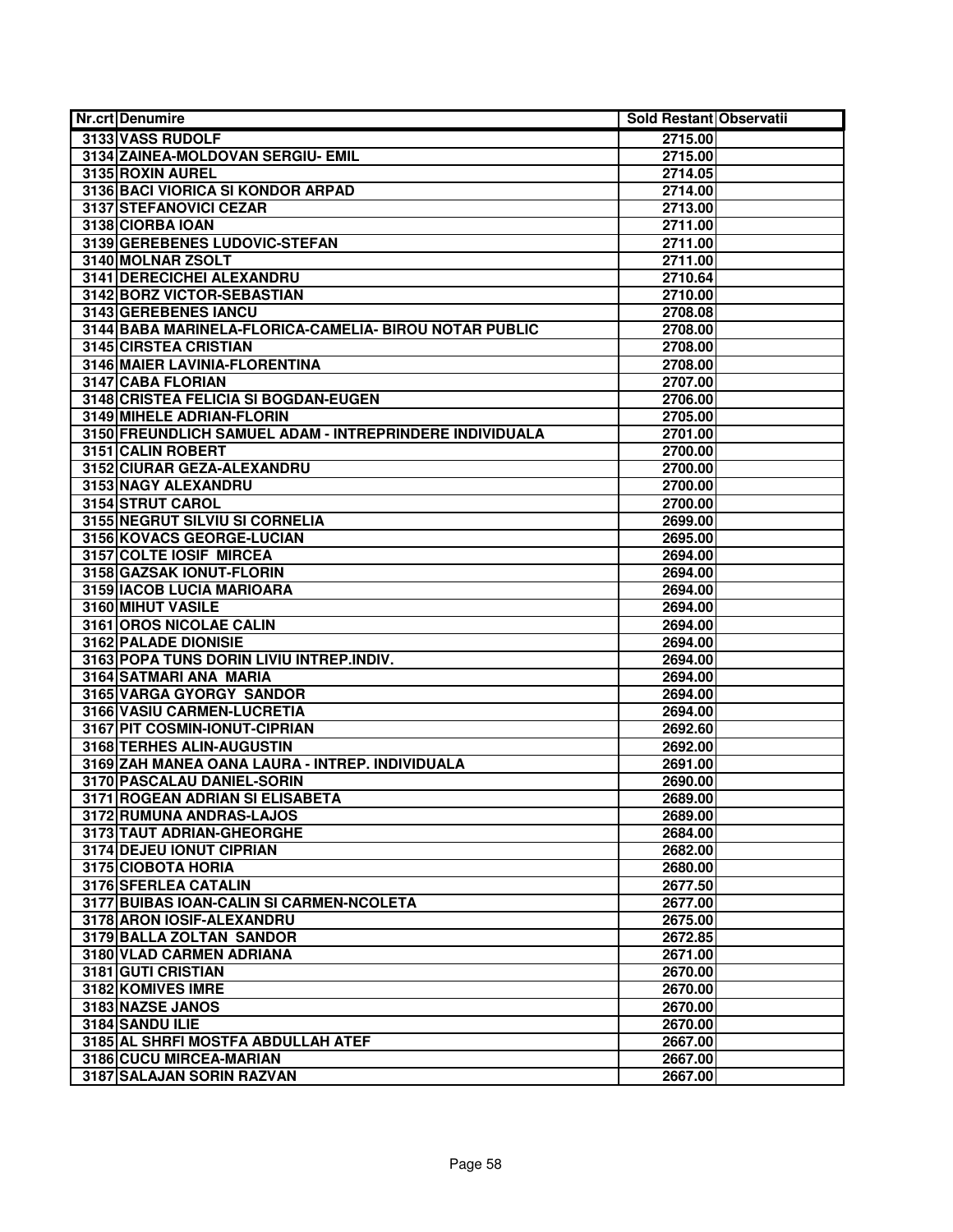| <b>Nr.crt Denumire</b>                     | Sold Restant Observatii |  |
|--------------------------------------------|-------------------------|--|
| 3188 LAZAR IOAN-EMIL                       | 2665.00                 |  |
| 3189 MORAR IOAN DAN SI ANGELA              | 2665.00                 |  |
| 3190 BOGDAN VIOREL                         | 2663.00                 |  |
| 3191 CIOARA VOICU CORNEL                   | 2661.00                 |  |
| 3192 BABASA ROMEO CRISTIAN                 | 2660.00                 |  |
| 3193 UNGUR MARINEL IOAN                    | 2660.00                 |  |
| 3194 BIRO ZOLTAN SI ILDIKO                 | 2659.00                 |  |
| 3195 INDRIES NICOLAE                       | 2656.00                 |  |
| 3196 POPA DANIEL SI RODICA                 | 2656.00                 |  |
| 3197 DUTCAS GHITA-MIHAI                    | 2655.00                 |  |
| 3198 GLIGOR EMIL-TRAIAN                    | 2655.00                 |  |
| 3199 COJOCARI SVETLANA                     | 2654.00                 |  |
| 3200 NEGREANU ERIC-ROLAND                  | 2654.00                 |  |
| 3201 BOCA EVA-BRIGITTA                     | 2651.00                 |  |
| 3202 IONESCU CIPRIAN-GEORGE                | 2651.00                 |  |
| 3203 ASTILEAN ADRIAN EMIL                  | 2650.00                 |  |
| 3204 SAMU MATE                             | 2650.00                 |  |
| 3205 BULC IOAN-BOGDAN                      | 2649.00                 |  |
| 3206 ILIE ADRIAN OVIDIU                    | 2648.00                 |  |
| 3207 CURPAS GHEORGHE                       | 2644.00                 |  |
| 3208 OVERBECK ALINA-CODRUTA SI BERND       | 2642.00                 |  |
| 3209 PLISCO ROMAN-DUMITRU SI FLORINA       | 2641.00                 |  |
| 3210 BOKA SANDOR                           | 2640.00                 |  |
| 3211 STRATULAT VALENTIN-GABRIEL            | 2640.00                 |  |
| 3212 DULAU CLAUDIU-MIHAI SI SIMONA FLORINA | 2638.91                 |  |
| 3213 BUT GHEORGHE SI DACIAN JULIEN         | 2638.29                 |  |
| 3214 PONTOS ADRIAN-BOGDAN                  | 2635.00                 |  |
| 3215 VARGA ROMEO-ADRIAN                    | 2633.00                 |  |
| 3216 CIRLIG FLORIN IOAN                    | 2632.93                 |  |
| 3217 SZABO AURICA MARGHARETA               | 2632.00                 |  |
| 3218 BENYO ROZALIA                         | 2630.00                 |  |
| 3219 GABOR PETER                           | 2630.00                 |  |
| 3220 SZILAGYI NORBERT ISTVAN               | 2630.00                 |  |
| 3221 BARBU CORNEL                          | 2629.00                 |  |
| 3222 BOARU TONY-DARIUS                     | 2626.88                 |  |
| 3223 BENTE FLORIN-CRISTIAN SI LILIANA      | 2626.00                 |  |
| 3224 PUSCAS VLAD                           | 2625.00                 |  |
| <b>3225 BODERAS FLORENTIN</b>              | 2619.00                 |  |
| 3226 PILINSZKY ZOLTAN                      | 2616.00                 |  |
| 3227 TOLDAN TRAIAN                         | 2616.00                 |  |
| 3228 TRIFAN VIORICA                        | 2615.00                 |  |
| 3229 ALI ACHRAF                            | 2613.00                 |  |
| 3230 JURJAC DUMITRU                        | 2613.00                 |  |
| 3231 BIRTA ISTVAN TAMAS                    | 2611.63                 |  |
| 3232 IOVAN CLAUDIU-CRISTIAN                | 2611.00                 |  |
| 3233 NEGRU ANNA                            | 2610.00                 |  |
| 3234 GHIURA NICOLAE                        | 2608.00                 |  |
| 3235 LAZAR GHEORGHE-DANIEL                 | 2608.00                 |  |
| 3236 KOVACS IUDIT MARGIT                   | 2605.00                 |  |
| 3237 SIME TEODOR                           | 2605.00                 |  |
| 3238 BROINAS ALEXANDRU MIHAI               | 2604.00                 |  |
| 3239 PETRILA MIHAI                         | 2604.00                 |  |
| 3240 CIORBA ALEXANDRU                      | 2603.00                 |  |
| 3241 GANEA GHEORGHE                        | 2602.67                 |  |
| 3242 DRIMBA CIPRIAN MARIUS                 | 2602.00                 |  |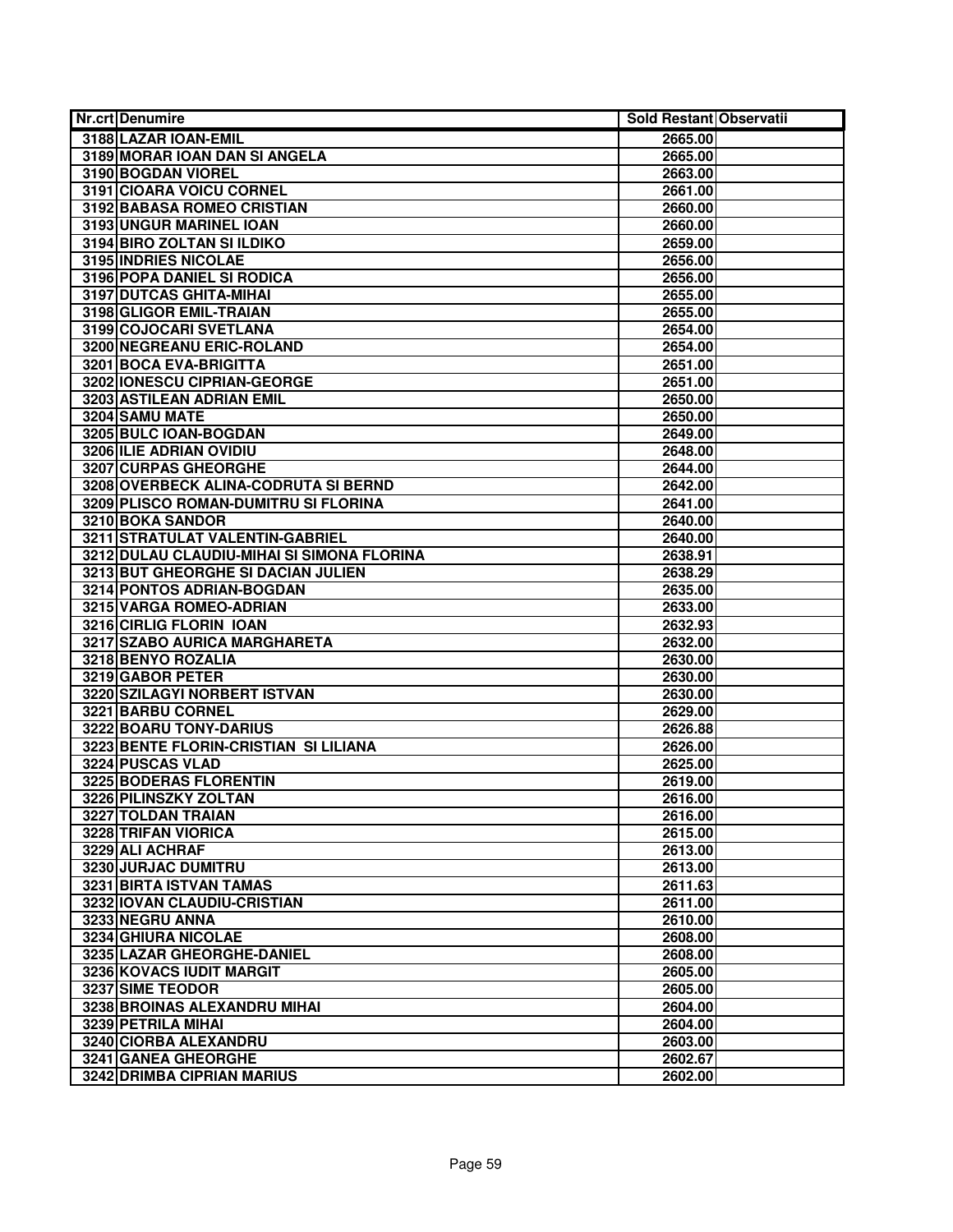| Nr.crt Denumire                              | Sold Restant Observatii |  |
|----------------------------------------------|-------------------------|--|
| 3243 POP VIOREL DANUT                        | 2601.00                 |  |
| 3244 BOTA VIOREL                             | 2600.00                 |  |
| 3245 BUZGO AGLAIA MARIA                      | 2600.00                 |  |
| 3246 LACATUS MARIUS-SANDOR                   | 2600.00                 |  |
| 3247 MESTER ANDREI-GEORGE                    | 2600.00                 |  |
| 3248 POP DANIEL                              | 2600.00                 |  |
| 3249 SCURT MARIUS-DACIAN                     | 2600.00                 |  |
| 3250 STOICA STEFAN                           | 2600.00                 |  |
| 3251 STOLK ADRIANUS                          | 2600.00                 |  |
| 3252 TUSA ROLAND-LUCIAN                      | 2600.00                 |  |
| 3253 FECHETE SORIN AUREL                     | 2599.00                 |  |
| 3254 FODOR LADISLAU                          | 2599.00                 |  |
| 3255 MESESAN CORIOLAN-CRISTIAN               | 2597.50                 |  |
| 3256 MOHACSI BEATRICE-IOANA                  | 2597.00                 |  |
| 3257 ROTAR FLORIN-VIOREL SI ILEANA-MARGARETA | 2597.00                 |  |
| 3258 VARGA ANDREI                            | 2595.00                 |  |
| 3259 FOIA CRISTIAN-DAN                       | 2592.00                 |  |
| 3260 GHIRDAN FRANCISC SI ILEANA              | 2592.00                 |  |
| 3261 RUSSELL ANIL                            | 2592.00                 |  |
| 3262 FALUB COSMIN-FLORIN                     | 2590.00                 |  |
| 3263 IVAN DANIELA                            | 2590.00                 |  |
| 3264 MICULA ANDREI - LUCIAN                  | 2590.00                 |  |
| 3265 SACULTET(MILIAN) IOAN                   | 2590.00                 |  |
| 3266 SUCIU IULIANA                           | 2590.00                 |  |
| 3267 APOSTOL SORIN                           | 2587.00                 |  |
| 3268 MARC SEBASTIAN-FLORIAN                  | 2586.00                 |  |
| 3269 SFARLEA MIRCEA-FLORIAN                  | 2585.89                 |  |
| 3270 BREAZ MARCEL TRAIAN                     | 2585.00                 |  |
| 3271 KRALOVSZKI ATTILA-TEOFIL                | 2585.00                 |  |
| 3272 SABAU FLORIN-VALENTIN                   | 2584.00                 |  |
| 3273 NAGY PIROSKA                            | 2582.00                 |  |
| 3274 JUDEA FLORIN-ALEX                       | 2580.00                 |  |
| 3275 KEREZSI GABRIEL FLORIN                  | 2580.00                 |  |
| 3276 LUCACIU FILIMON-VIRGIL SI VIOLETA       | 2579.00                 |  |
| 3277 HORHAT ROBERT-GHEORGHE                  | 2577.00                 |  |
| 3278 RADEANU CRISTIAN-MIHAI                  | 2573.87                 |  |
| 3279 MOT PETRU                               | 2573.00                 |  |
| 3280 FOTACHE IONEL-GHEORGHE                  | 2572.00                 |  |
| 3281 POP MARIA                               | 2572.00                 |  |
| 3282 GABOR IANCU                             | 2570.00                 |  |
| 3283 HERCUT GAVRIL                           | 2569.00                 |  |
| 3284 REZMUVES JANOS                          | 2568.00                 |  |
| 3285 BANCSIK TIBERIU CRISTIAN                | 2567.00                 |  |
| 3286 POP DOREL-GHEORGHE                      | 2565.65                 |  |
| 3287 BOITOS CRISTIAN                         | 2565.00                 |  |
| 3288 BOTA MARTA-LAURA                        | 2564.00                 |  |
| 3289 GABOR ISTVAN                            | 2561.00                 |  |
| 3290 LUDESCHER CSABA-JANOS                   | 2561.00                 |  |
| 3291 BALOGH IULIANA                          | 2560.00                 |  |
| 3292 ISTOICA BOROS                           | 2560.00                 |  |
| 3293 SABAU VIORICA                           | 2559.00                 |  |
| 3294 CORA CLAUDIU-FLORIN                     | 2558.00                 |  |
| 3295 DUMITRESCU JAN-BOGDAN                   | 2558.00                 |  |
| 3296 FEIER RAUL                              | 2558.00                 |  |
| 3297 LUCZO MARIA-MAGDALENA SI STEFAN         | 2558.00                 |  |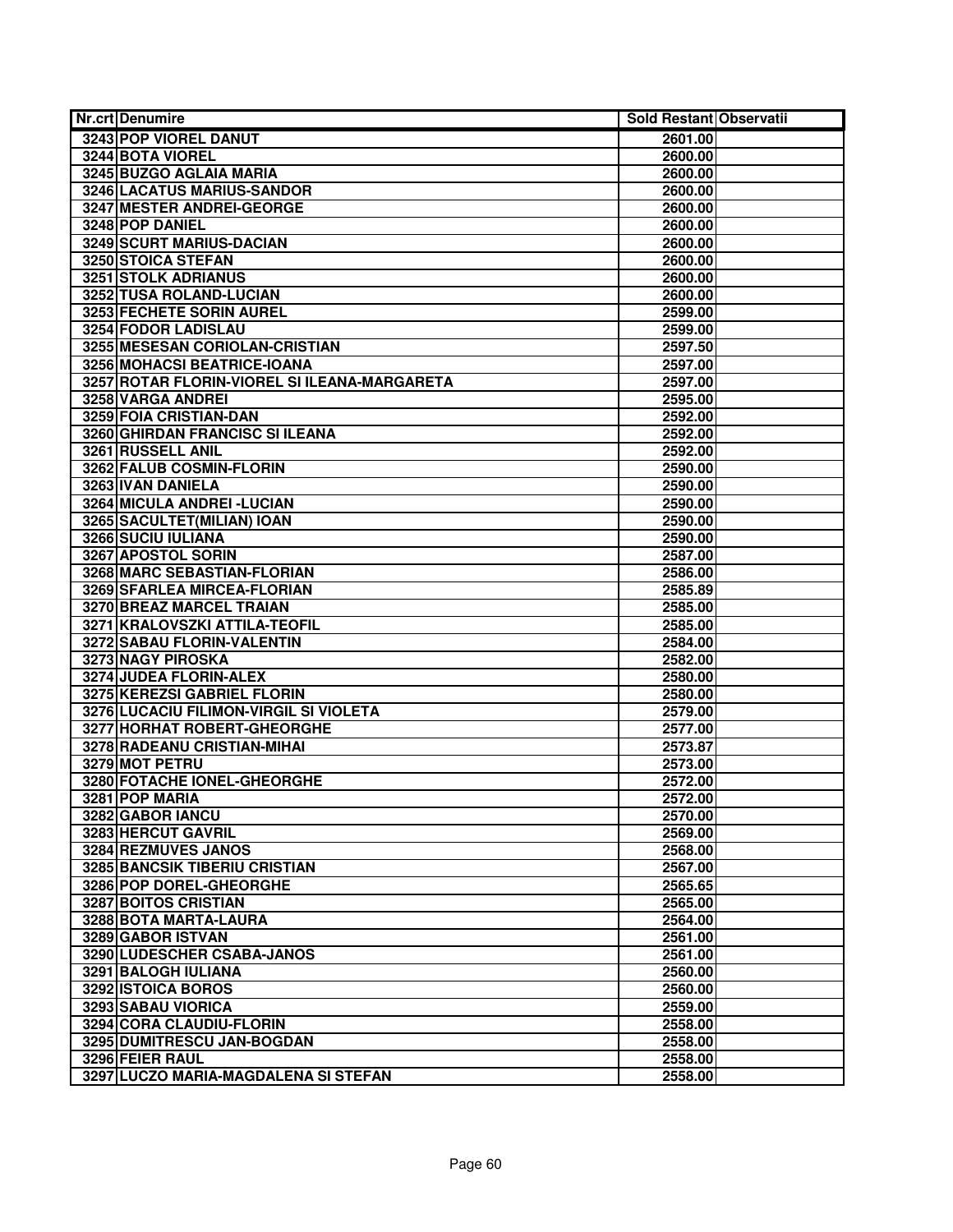| 3298 MESTER DAN GABRIEL<br>2558.00<br>3299 STEFAN ADRIAN MUGUREL SI NICOLETA MIR<br>2558.00<br>3300 SABIE SERGIU CONSTANTIN<br>2555.00<br>3301 POPA DANIEL-CORNEL SI FELICIA<br>2554.00<br>3302 KISS BARNA<br>2550.00<br>3303 LINTMAYER JOZSEF-ROBERT<br>2550.00<br>3304 BANYAI VLAD<br>2549.00<br>3305 VENTER STEFAN SI FLOARE LIA<br>2549.00<br>3306 BLAGA TEODOR<br>2547.00<br>3307 KECSKES IOZSEF<br>2545.00<br>3308 MALITA FLORIN<br>2545.00<br>3309 GABOR STEFAN SI CATALINA<br>2543.89 |
|-----------------------------------------------------------------------------------------------------------------------------------------------------------------------------------------------------------------------------------------------------------------------------------------------------------------------------------------------------------------------------------------------------------------------------------------------------------------------------------------------|
|                                                                                                                                                                                                                                                                                                                                                                                                                                                                                               |
|                                                                                                                                                                                                                                                                                                                                                                                                                                                                                               |
|                                                                                                                                                                                                                                                                                                                                                                                                                                                                                               |
|                                                                                                                                                                                                                                                                                                                                                                                                                                                                                               |
|                                                                                                                                                                                                                                                                                                                                                                                                                                                                                               |
|                                                                                                                                                                                                                                                                                                                                                                                                                                                                                               |
|                                                                                                                                                                                                                                                                                                                                                                                                                                                                                               |
|                                                                                                                                                                                                                                                                                                                                                                                                                                                                                               |
|                                                                                                                                                                                                                                                                                                                                                                                                                                                                                               |
|                                                                                                                                                                                                                                                                                                                                                                                                                                                                                               |
|                                                                                                                                                                                                                                                                                                                                                                                                                                                                                               |
|                                                                                                                                                                                                                                                                                                                                                                                                                                                                                               |
| 3310 ILEA SORIN-FLORIN<br>2543.00                                                                                                                                                                                                                                                                                                                                                                                                                                                             |
| 3311 PURDA ANA SI DUMITRU<br>2543.00                                                                                                                                                                                                                                                                                                                                                                                                                                                          |
| 3312 CEARNAU ALEXANDRU<br>2540.00                                                                                                                                                                                                                                                                                                                                                                                                                                                             |
| 3313 JUHASZ ZOLTAN<br>2540.00                                                                                                                                                                                                                                                                                                                                                                                                                                                                 |
| 3314 SZATMARI LAJOS-ROBERT<br>2540.00                                                                                                                                                                                                                                                                                                                                                                                                                                                         |
| 3315 KISS-JURGE LORAND-OSKAR<br>2539.00                                                                                                                                                                                                                                                                                                                                                                                                                                                       |
| 3316 LINGURAR GHEORGHE-CORNEL<br>2538.00                                                                                                                                                                                                                                                                                                                                                                                                                                                      |
| 3317 GERSHON VARDA-AGNES<br>2537.00                                                                                                                                                                                                                                                                                                                                                                                                                                                           |
| 3318 MIHELE GEORGE AUREL<br>2537.00                                                                                                                                                                                                                                                                                                                                                                                                                                                           |
| 3319 EL HASSANI MOHAMED ANAS<br>2535.00                                                                                                                                                                                                                                                                                                                                                                                                                                                       |
| 3320 GABOR STEFAN<br>2535.00                                                                                                                                                                                                                                                                                                                                                                                                                                                                  |
| 3321 SARBA SORIN CRISTIAN<br>2535.00                                                                                                                                                                                                                                                                                                                                                                                                                                                          |
| 3322 NAGY NORBERT<br>2534.50                                                                                                                                                                                                                                                                                                                                                                                                                                                                  |
| 3323 CODOBAN-TATAR RADU ION<br>2533.00                                                                                                                                                                                                                                                                                                                                                                                                                                                        |
| 3324 GABOR MATEI<br>2532.00                                                                                                                                                                                                                                                                                                                                                                                                                                                                   |
| 3325 MOLDOVAN GHE.<br>2532.00                                                                                                                                                                                                                                                                                                                                                                                                                                                                 |
| 3326 BOERIU VASILE SI RAMONA DELIA<br>2530.00                                                                                                                                                                                                                                                                                                                                                                                                                                                 |
| 3327 ISSA KHAWALED<br>2530.00                                                                                                                                                                                                                                                                                                                                                                                                                                                                 |
| 3328 LUNKA IULIU<br>2530.00                                                                                                                                                                                                                                                                                                                                                                                                                                                                   |
| 3329 PAINA SILVIU-FLORIN<br>2529.00                                                                                                                                                                                                                                                                                                                                                                                                                                                           |
| 3330 BOKA TIHAMER-CSABA<br>2528.00                                                                                                                                                                                                                                                                                                                                                                                                                                                            |
| 3331 COPIL AVRAM-FLORIN<br>2528.00                                                                                                                                                                                                                                                                                                                                                                                                                                                            |
| 3332 AMBRO ADRIAN<br>2526.00                                                                                                                                                                                                                                                                                                                                                                                                                                                                  |
| 3333 AL JAAFAR SALAH JABER<br>2525.00                                                                                                                                                                                                                                                                                                                                                                                                                                                         |
| 3334 FLORIAN IOSIF GH.<br>2523.00                                                                                                                                                                                                                                                                                                                                                                                                                                                             |
| 3335 MATEI SORIN-CRISTIAN<br>2523.00                                                                                                                                                                                                                                                                                                                                                                                                                                                          |
| 3336 BRIGEAN VIOREL<br>2522.00                                                                                                                                                                                                                                                                                                                                                                                                                                                                |
| 3337 BARTALIS HUNOR<br>2520.00<br>3338 BENCZIK IULIU                                                                                                                                                                                                                                                                                                                                                                                                                                          |
| 2520.00<br>3339 GABOR LUDOVIC                                                                                                                                                                                                                                                                                                                                                                                                                                                                 |
| 2520.00                                                                                                                                                                                                                                                                                                                                                                                                                                                                                       |
| 3340 STOIKA GAVRIL<br>2520.00<br>3341 FURTOS ANDREI-VALENTIN<br>2519.00                                                                                                                                                                                                                                                                                                                                                                                                                       |
| 3342 GHETE ALEXANDRU SI ANNAMARIA<br>2519.00                                                                                                                                                                                                                                                                                                                                                                                                                                                  |
| 3343 GABOR IANCU<br>2516.00                                                                                                                                                                                                                                                                                                                                                                                                                                                                   |
| 3344 BABTAN MARIA<br>2515.00                                                                                                                                                                                                                                                                                                                                                                                                                                                                  |
| 3345 SIME PAVEL<br>2514.00                                                                                                                                                                                                                                                                                                                                                                                                                                                                    |
| 3346 OLAR SIMONA-FLORENTINA INT. IND<br>2513.00                                                                                                                                                                                                                                                                                                                                                                                                                                               |
| 3347 HAMZA NORBERT<br>2512.50                                                                                                                                                                                                                                                                                                                                                                                                                                                                 |
| 3348 CRACIUN FLORIN<br>2512.00                                                                                                                                                                                                                                                                                                                                                                                                                                                                |
| 3349 MOLDOVAN VASILE SI FLORINA<br>2512.00                                                                                                                                                                                                                                                                                                                                                                                                                                                    |
| 3350 PANTIS SORIN VASILE SI LIDIA<br>2510.00                                                                                                                                                                                                                                                                                                                                                                                                                                                  |
| 3351 GOVOREANU VASILE SI ELENA<br>2509.00                                                                                                                                                                                                                                                                                                                                                                                                                                                     |
| 3352 PODILA GEORGE MARCEL<br>2508.00                                                                                                                                                                                                                                                                                                                                                                                                                                                          |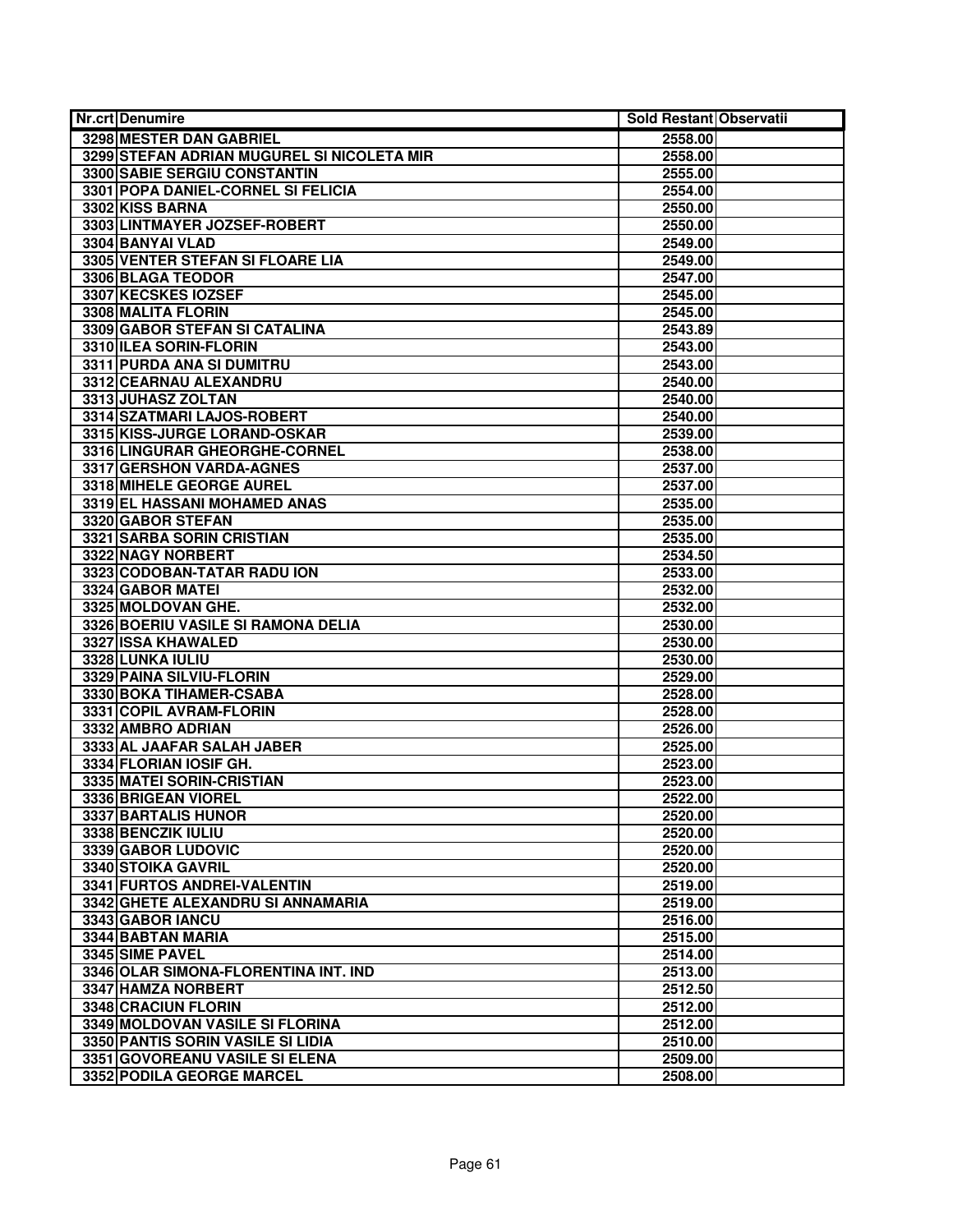| <b>Nr.crt Denumire</b>                               | Sold Restant Observatii |  |
|------------------------------------------------------|-------------------------|--|
| 3353 KOVACS OLGA                                     | 2505.00                 |  |
| 3354 MARCUTIU CRINA                                  | 2504.00                 |  |
| 3355 APATI ANDREEA-ELENA                             | 2500.00                 |  |
| 3356 BIRAU-IANCU IONEL                               | 2500.00                 |  |
| <b>3357 COMAN NICOLAE MARIUS</b>                     | 2500.00                 |  |
| 3358 CRACEA SERGIU-ANDREI                            | 2500.00                 |  |
| 3359 CRACIUN ALEXANDRU ANTONIO                       | 2500.00                 |  |
| 3360 CROITORU ADRIANA-LAVINIA                        | 2500.00                 |  |
| 3361 CUC CORNELIA P.F.A.                             | 2500.00                 |  |
| 3362 GABOR IOAN                                      | 2500.00                 |  |
| 3363 GABOR SUSANA                                    | 2500.00                 |  |
| 3364 HAINER LAURA                                    | 2500.00                 |  |
| 3365 HORVAT PETRICA                                  | 2500.00                 |  |
| 3366 ISZTOICA EVA                                    | 2500.00                 |  |
| 3367 KELE OTTO-LASZLO                                | 2500.00                 |  |
| 3368 KIS IOZSEF                                      | 2500.00                 |  |
| 3369 LESAK IOZSEF                                    | 2500.00                 |  |
| 3370 NICULA DECEBAL MARIUS                           | 2500.00                 |  |
| 3371 POPA AURICA                                     | 2500.00                 |  |
| 3372 POPESCU TATIANA                                 | 2500.00                 |  |
| 3373 ROHNER MARIA MAGDALENA                          | 2500.00                 |  |
| 3374 SZILAGYI ANDREEA-EVA                            | 2500.00                 |  |
| 3375 TOTH LILIANA                                    | 2500.00                 |  |
| 3376 VARGA FLORENTINA                                | 2500.00                 |  |
| 3377 TET BENIAMIN CRISTIAN                           | 2499.00                 |  |
| 3378 BALTSAVIAS SPYRIDON                             | 2497.00                 |  |
| 3379 DONUTIU VASILE ALIN                             | 2495.00                 |  |
| 3380 IOVANOVICI MILAN IONUT                          | 2494.40                 |  |
| 3381 BIRZANU CRISTINA-ANGELA                         | 2493.00                 |  |
| 3382 FERCHE CIPRIAN-FLORIN                           | 2492.00                 |  |
| 3383 KUSZTURA ROLAND CRISTIAN                        | 2492.00                 |  |
| 3384 DAVIDOV NELU                                    | 2491.00                 |  |
| 3385 BONDAR LASZLO SI IULIANA                        | 2490.00                 |  |
| 3386 TROK ANGELA-RENATA                              | 2490.00                 |  |
| 3387 ROMAN ALEXANDRU-MARCEL                          | 2489.00                 |  |
| 3388 LAKATOS ANTONIO                                 | 2486.00                 |  |
| 3389 PETRILA STELIAN-SILVIU SI CLAUDIA               | 2485.00                 |  |
| 3390 BERTALAN LASZLO                                 | 2484.00                 |  |
| 3391 VESE FLORENTIN SI MARIANA                       | 2483.00                 |  |
| 3392 GALLOVICS MARK-PETER                            | 2481.00                 |  |
| 3393 LOVAS CAROL                                     | 2481.00                 |  |
| 3394 BAMFI SANDOR ZOLTAN                             | 2480.00                 |  |
| 3395 GHIMAN REMUS-PAUL                               | 2480.00                 |  |
| 3396 ICHIM BOGDAN ALEXANDRU                          | 2480.00                 |  |
| 3397 VENTEL OLIMPIA                                  | 2477.00                 |  |
| 3398 HURMUZ VASILE                                   | 2476.00                 |  |
| 3399 FARKAS FERENC-CSABA                             | 2475.00                 |  |
| 3400 TAPASZI IREN KISS EUGEN, KISS GEZA, KISS LASZLO | 2472.00                 |  |
| <b>3401 TASNADE TEODOR</b>                           | 2472.00                 |  |
| 3402 KOVACS KINGA                                    | 2471.00                 |  |
| 3403 CIOBAN-JUNC MARIUS-VASILE                       | 2470.00                 |  |
| 3404 LUCA OLIMPIU-PETRISOR                           | 2470.00                 |  |
| 3405 MARGINEAN ALIN-CORNEL                           | 2470.00                 |  |
| 3406 STOIKA TABITA-GETA                              | 2470.00                 |  |
| 3407 ROZSDA IULIANA SI GRIGORE                       | 2469.00                 |  |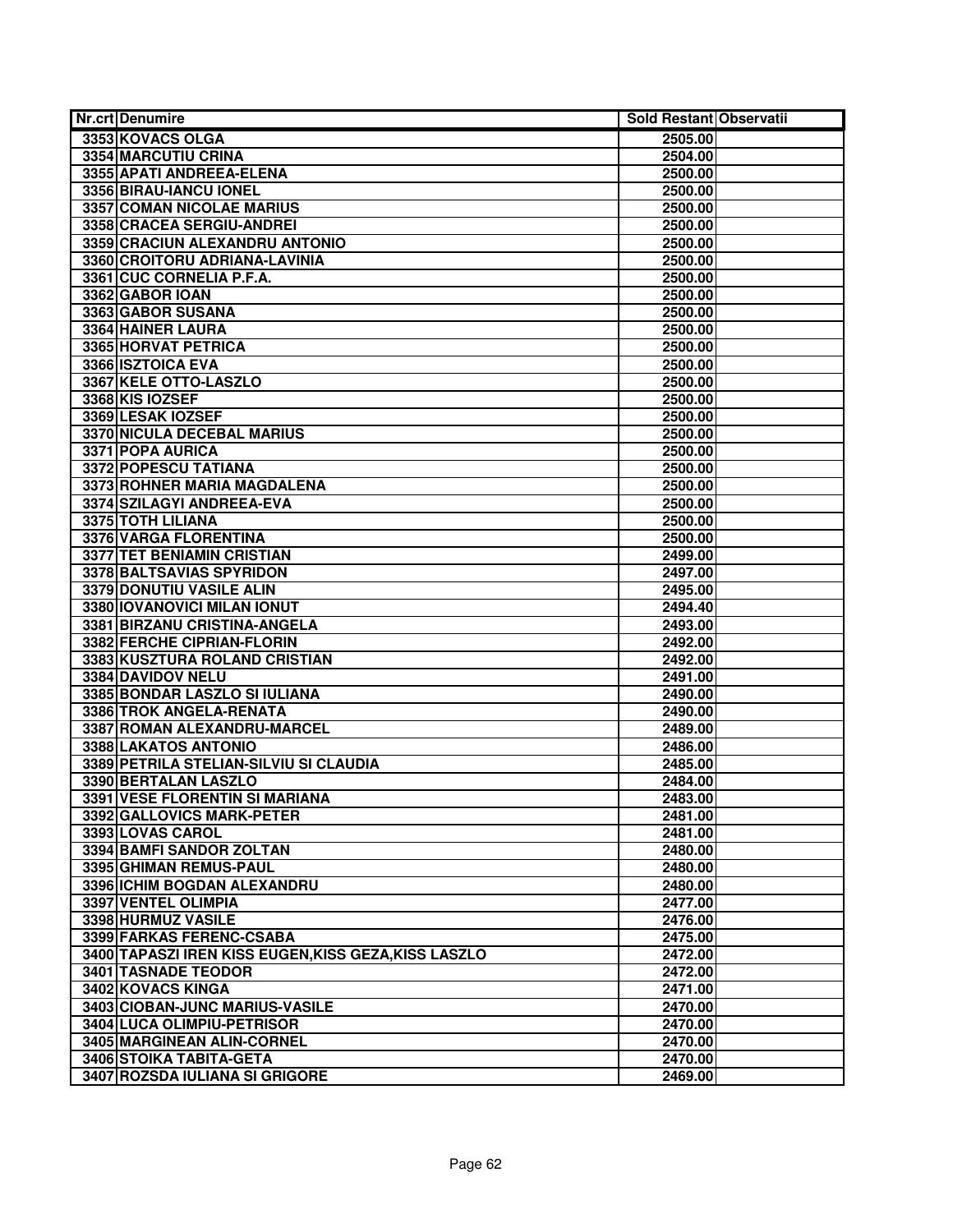| Nr.crt Denumire                       | Sold Restant Observatii |
|---------------------------------------|-------------------------|
| 3408 CARTIS RADU-VALENTIN             | 2465.00                 |
| 3409 GABOR GABOR                      | 2465.00                 |
| 3410 HRIN GHEORGHE-DORIN              | 2462.88                 |
| 3411 CUC NICOLETA                     | 2461.00                 |
| 3412 CORODI NELU-CRISTIAN             | 2460.00                 |
| 3413 MADAU OVIDIU-VASILE              | 2460.00                 |
| 3414 KUN ANNAMARIA-IULIANA            | 2459.02                 |
| 3415 SIMON STEFAN                     | 2459.00                 |
| 3416 CONTERIO GIANLUIGI               | 2455.00                 |
| 3417 GABOR GAVRIL                     | 2455.00                 |
| 3418 MAGISTRALI PAOLO                 | 2455.00                 |
| 3419 KIS ZSOLT-KAROLY                 | 2454.00                 |
| 3420 URDA TRAIAN                      | 2454.00                 |
| 3421 POPOVICI CRINA-MARIANA           | 2453.00                 |
| 3422 LESAK JANOS - ROBERT             | 2450.00                 |
| 3423 POP GHEORGHE-SILVIU              | 2450.00                 |
| 3424 MEISAROS FLORIN MARIUS           | 2449.00                 |
| 3425 GURAU MARIA                      | 2448.00                 |
| 3426 SZABO ANDREI SI AURICA MARGARETA | 2448.00                 |
| 3427 BALINT COSMINA- JANA             | 2447.00                 |
| 3428 NAGY PETER JOZSEF SI OLGA        | 2447.00                 |
| 3429 BELCEA PETRU                     | 2446.00                 |
| 3430 PANEA LIVIU                      | 2445.00                 |
| 3431 UNGUR LUMINITA VIOLETA           | 2444.75                 |
| 3432 BAN FLORIAN                      | 2443.00                 |
| 3433 MOTRESCU MONA TEODORA            | 2441.00                 |
| 3434 MURVAI SEBASTIAN-FLORIN          | 2441.00                 |
| 3435 ISTOICA EVA                      | 2440.00                 |
| 3436 SIMON FRANCISC SI IREN           | 2440.00                 |
| 3437 SZENASI MARIUS                   | 2440.00                 |
| 3438 VARGA ERIKA ILDIKO               | 2440.00                 |
| 3439 CHEREJI ANA                      | 2439.00                 |
| 3440 NISTOR MIRCEA-SERGIU             | 2438.00                 |
| 3441 SZABO IOSIF ORBAN                | 2438.00                 |
| 3442 SAS MARIUS-GHITA                 | 2433.00                 |
| 3443 OLAR DARIUS-PETRU PFA            | 2424.00                 |
| 3444 SOICAN ANA                       | 2424.00                 |
| 3445 TODA IONEL-GHEORGHE              | 2424.00                 |
| 3446 ORHA MIRCEA-RADU                 | 2423.00                 |
| 3447 IPIA GABRIELA                    | 2420.00                 |
| <b>3448 PETRUS ADRIAN GHEORGHE</b>    | 2420.00                 |
| 3449 GAVREA DUMITRU                   | 2419.00                 |
| 3450 PATCAS CRISTIAN                  | 2417.00                 |
| 3451 SZERB ALEXANDRU                  | 2416.00                 |
| 3452 URSADAN EMIL IOAN PFA            | 2416.00                 |
| 3453 SABAU VIRGIL                     | 2414.00                 |
| 3454 COSTEA STELIAN                   | 2412.00                 |
| 3455 ERDELI MARIUS PETRU              | 2412.00                 |
| 3456 MITA COSMINA - ANGELA            | 2412.00                 |
| 3457 RADULESCU CONSTANTIN             | 2412.00                 |
| 3458 CALAU CALIN-ADRIAN               | 2410.00                 |
| 3459 CIRPACI AURICA                   | 2410.00                 |
| 3460 ROZS SANDOR KAROLY               | 2410.00                 |
| 3461 TIRBAN-ZAHA ROCSANA-FLORICA      | 2408.00                 |
| 3462 FLORUTA VASILE SI CORNELIA       | 2407.00                 |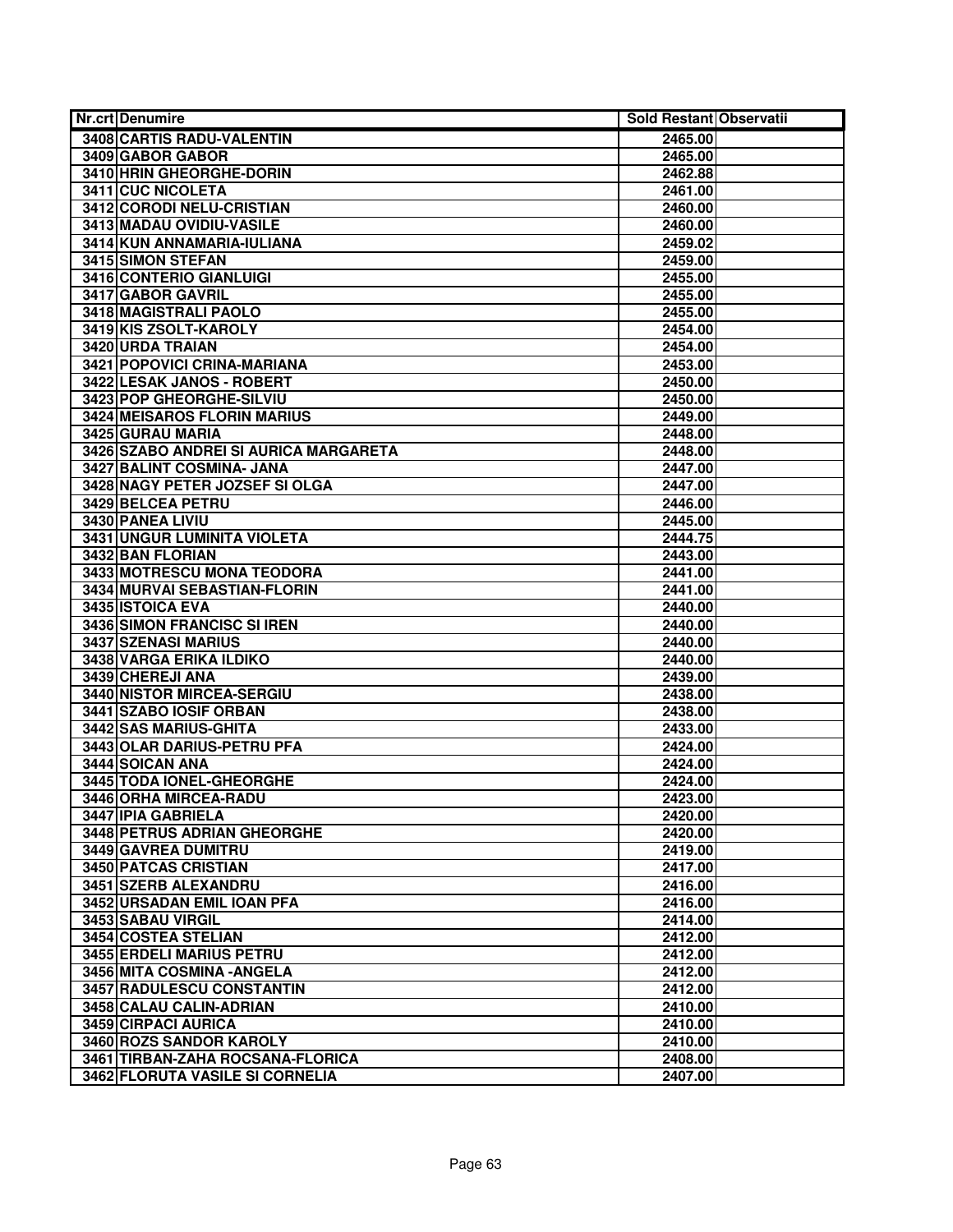| Nr.crt Denumire                                          | Sold Restant Observatii |  |
|----------------------------------------------------------|-------------------------|--|
| 3463 MOT ANDREEA-OCTAVIA                                 | 2407.00                 |  |
| 3464 BURTA OLIVIA-LIGIA                                  | 2405.00                 |  |
| <b>3465 MATEAS SORIN FLORIN</b>                          | 2405.00                 |  |
| 3466 STEF DORIN MIRCEA                                   | 2405.00                 |  |
| 3467 AVRAM SEBASTIAN-NICOLAE                             | 2404.00                 |  |
| 3468 BOHM ZOLTAN                                         | 2404.00                 |  |
| 3469 LAKATOS FLORIN                                      | 2403.00                 |  |
| 3470 DAVID ROBERTO IONUT                                 | 2400.00                 |  |
| 3471 FARCAS ALEXANDRU BOGDAN                             | 2400.00                 |  |
| 3472 GULYAS KATALIN                                      | 2400.00                 |  |
| 3473 HARSANYI-CRET ISTVAN-SANDOR                         | 2400.00                 |  |
| 3474 KEREZSI ARNOLD-ADRIAN                               | 2400.00                 |  |
| 3475 LEZEU DORIN-FLORIN                                  | 2400.00                 |  |
| 3476 MARIE RUBEN EUGEN                                   | 2400.00                 |  |
| 3477 NAGY ARPAD MARIAN                                   | 2400.00                 |  |
| 3478 SZTUFLIAK SANDOR-KRISZTIAN                          | 2400.00                 |  |
| 3479 TOTH ALEXANDRU-CRISTIAN                             | 2400.00                 |  |
| 3480 SOCIETATE PROF. NOTARIALA PANA FLORIN SI PANA LAURA | 2398.00                 |  |
| 3481 GABOR MATEI                                         | 2397.65                 |  |
| 3482 FORA OVIDIU-PETRU                                   | 2397.00                 |  |
| 3483 GABOR GABRIEL                                       | 2396.00                 |  |
| 3484 KARANCSI IOAN-PAL                                   | 2396.00                 |  |
| 3485 UNGUR CLAUDIU-LIVIU                                 | 2396.00                 |  |
| 3486 ALI AHMAD                                           | 2395.00                 |  |
| 3487 PINTIUTA ADRIAN-VASILE - INTREPRINDERE IND.         | 2395.00                 |  |
| 3488 GABOR IANCU                                         | 2394.86                 |  |
| 3489 KOVACS IOAN-CSABA                                   | 2393.00                 |  |
| 3490 POPOVICIU MARIUS-TEODOR-TRAIAN                      | 2391.00                 |  |
| 3491 HADADE MARCEL-ANDREI                                | 2390.00                 |  |
| 3492 ISZTOJKA IANCU                                      | 2390.00                 |  |
| 3493 DRIMBA MARCEL                                       | 2389.00                 |  |
| 3494 GABOR STEFAN                                        | 2389.00                 |  |
| 3495 GABOR LAJOS                                         | 2387.50                 |  |
| 3496 HURMUZ MARIANA                                      | 2387.05                 |  |
| 3497 SERAC ADRIAN-CALIN                                  | 2386.00                 |  |
| 3498 GABOR RUPI                                          | 2385.00                 |  |
| 3499 TOTH ROBERT-EMERIC                                  | 2382.00                 |  |
| 3500 FOLTUT IOAN                                         | 2381.00                 |  |
| 3501 MOLDOVAN IOAN OVIDIU                                | 2381.00                 |  |
| 3502 CRACIUN SORIN-IOAN                                  | 2380.00                 |  |
| 3503 GABOR DUMITRU                                       | 2380.00                 |  |
| 3504 MORNA MIHAIL                                        | 2380.00                 |  |
| 3505 POP EMILIA                                          | 2378.00                 |  |
| 3506 GHITA SAVU-VIOREL                                   | 2377.59                 |  |
| <b>3507 MATEI ADRIAN GHEORGHE</b>                        | 2377.00                 |  |
| 3508 NAGY STEFAN IOAN SI ANA MARIA                       | 2377.00                 |  |
| 3509 LAZAR FLORICA SI VIOREL-IONEL                       | 2376.00                 |  |
| 3510 MARINA MIRELA FLORINA                               | 2376.00                 |  |
| 3511 FERKE CRISTIAN-FLORIN                               | 2375.00                 |  |
| 3512 BALOTA VIOREL                                       | 2373.57                 |  |
| 3513 POP RAVEICA                                         | 2373.00                 |  |
| <b>3514 SERDULT KATALIN ILONA</b>                        | 2373.00                 |  |
| 3515 GABOR MATEI                                         | 2372.68                 |  |
| 3516 BOKA GHEORGHE-DANIEL                                | 2370.00                 |  |
| 3517 DUMITRESCU DAN-CONSTANTIN                           | 2370.00                 |  |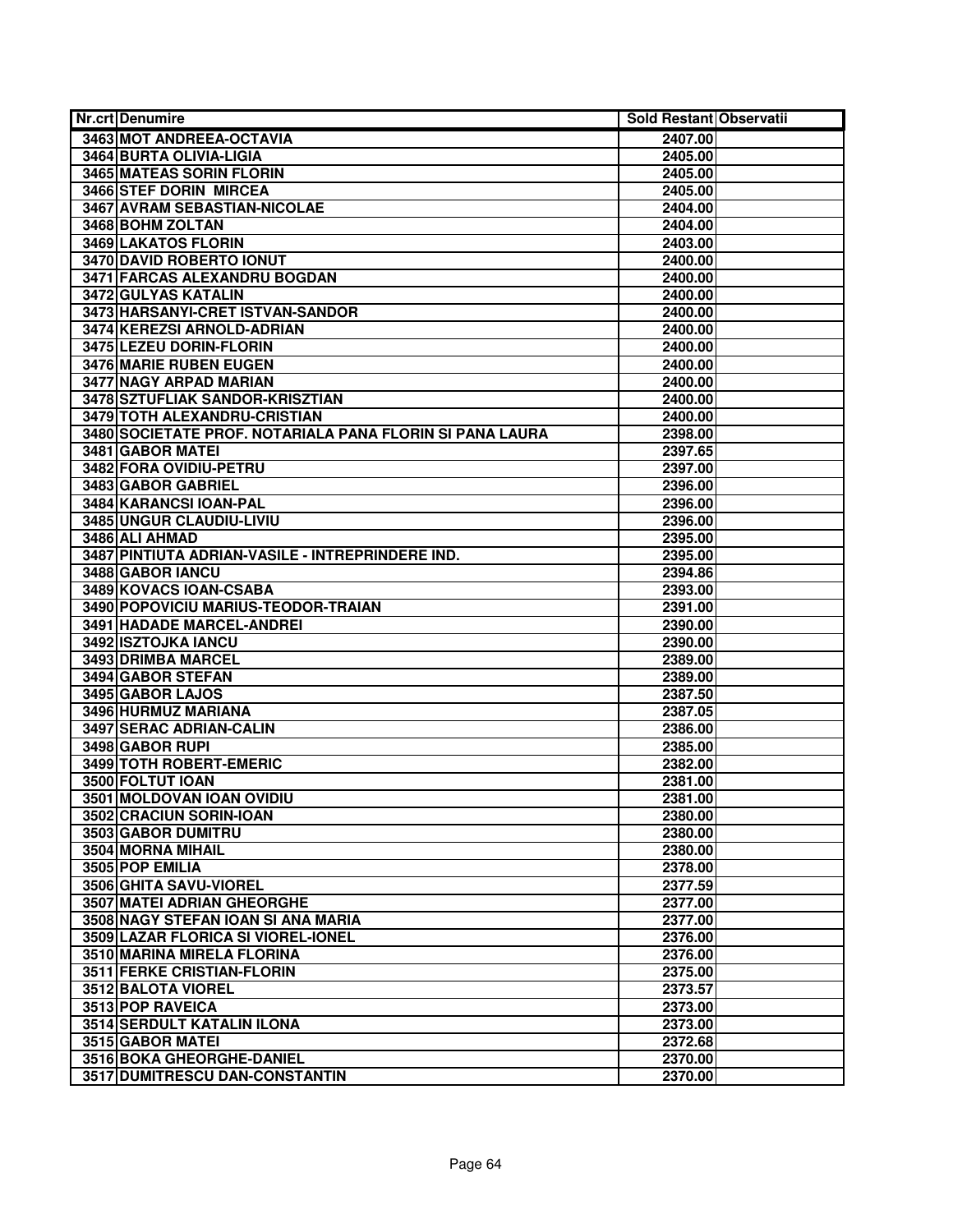| <b>Nr.crt Denumire</b>                    | Sold Restant Observatii |  |
|-------------------------------------------|-------------------------|--|
| 3518 GABOR GHIZELA                        | 2370.00                 |  |
| <b>3519 INDRIES GABRIEL CONSTANTIN</b>    | 2370.00                 |  |
| 3520 KENDERESI TIBERIU                    | 2370.00                 |  |
| 3521 LUP VALENTIN-FLORIAN                 | 2370.00                 |  |
| 3522 MADAS IOAN                           | 2370.00                 |  |
| 3523 DUDOMA EUGEN                         | 2369.00                 |  |
| 3524 MEGYERI ENIKO                        | 2369.00                 |  |
| 3525 LUCACIU VASILE SI ELENA              | 2368.00                 |  |
| 3526 PASCU FLORIN-BOGDAN                  | 2368.00                 |  |
| 3527 VISOIU CLAUDIU-MARIAN                | 2367.00                 |  |
| 3528 CHIRODEA PETRU                       | 2366.00                 |  |
| 3529 GOGESCU MARTA-KATALIN                | 2363.00                 |  |
| 3530 CASU ION                             | 2362.00                 |  |
| 3531 DONINI MARCO                         | 2362.00                 |  |
| 3532 MAIER DAN-SORIN SI DANIELA-ANA       | 2362.00                 |  |
| 3533 SZABO IOSIF SI CORINA                | 2360.00                 |  |
| 3534 ELENES DUMITRU IOAN                  | 2359.00                 |  |
| 3535 POCIOIAN FLORIAN GHEORGHE            | 2358.00                 |  |
| 3536 USCAT GELU SI CLAUDIA                | 2358.00                 |  |
| 3537 JURCAN IONEL ADRIAN                  | 2357.00                 |  |
| 3538 SZABO IMRE                           | 2356.36                 |  |
| 3539 ALB ANDREI                           | 2356.00                 |  |
| 3540 BOGOSI MELINDA                       | 2356.00                 |  |
| 3541 PAPP STEFAN                          | 2355.00                 |  |
| 3542 TESAN EUGEN-NISTOR                   | 2354.00                 |  |
| 3543 COVACI CLAUDIU-FLORIN                | 2353.00                 |  |
| <b>3544 FERAR VIOREL SI FLOARE</b>        | 2352.00                 |  |
| 3545 GABOR GETA                           | 2351.00                 |  |
| 3546 BOJAN VESTITA                        | 2350.00                 |  |
| 3547 LOKOS JANOS-IOSIF                    | 2350.00                 |  |
| 3548 NAGY ARPAD                           | 2350.00                 |  |
| <b>3549 TIMAR CRISTIAN MIHAI</b>          | 2350.00                 |  |
| 3550 NEMETHY ISTVAN                       | 2349.00                 |  |
| 3551 LACZKO FRANCISC                      | 2348.00                 |  |
| 3552 LINGURAR IOAN SORAN                  | 2348.00                 |  |
| 3553 OLAH ISTVAN-GYULA                    | 2348.00                 |  |
| 3554 KRZYKOWSKI-JURCA SIMONA-MARIA        | 2346.00                 |  |
| 3555 CATANA IOAN                          | 2345.00                 |  |
| 3556 MEZEI JUNIOR SAMUEL                  | 2345.00                 |  |
| 3557 GALVEZ RAMIREZ ISRAEL                | 2340.00                 |  |
| 3558 NICOARA PAUL MARIN                   | 2340.00                 |  |
| 3559 CHIRICA GRIGORE                      | 2339.00                 |  |
| 3560 PETREAN MARIANA-CAMELIA              | 2338.00                 |  |
| 3561 GABOR MATEI                          | 2335.00                 |  |
| 3562 ISZTOYKA LUDOVIC                     | 2335.00                 |  |
| 3563 PAPALIA ANTONINO                     | 2331.00                 |  |
| 3564 IACOB CRISTIAN-GHEORGHE              | 2330.00                 |  |
| 3565 TIPONUT FLORIN                       | 2330.00                 |  |
| 3566 TENT MARIANA                         | 2328.00                 |  |
| 3567 GABOR MINDRA                         | 2327.00                 |  |
| 3568 TATAR ADELINA CRISTINA               | 2327.00                 |  |
| 3569 TURC IOSIF DAN                       | 2327.00                 |  |
| 3570 MAILAT CORNEL                        | 2326.00                 |  |
| 3571 POP MIRCEA-IOAN SI IULIANA-MAGDALENA | 2326.00                 |  |
| 3572 PUIU PETRICA                         | 2326.00                 |  |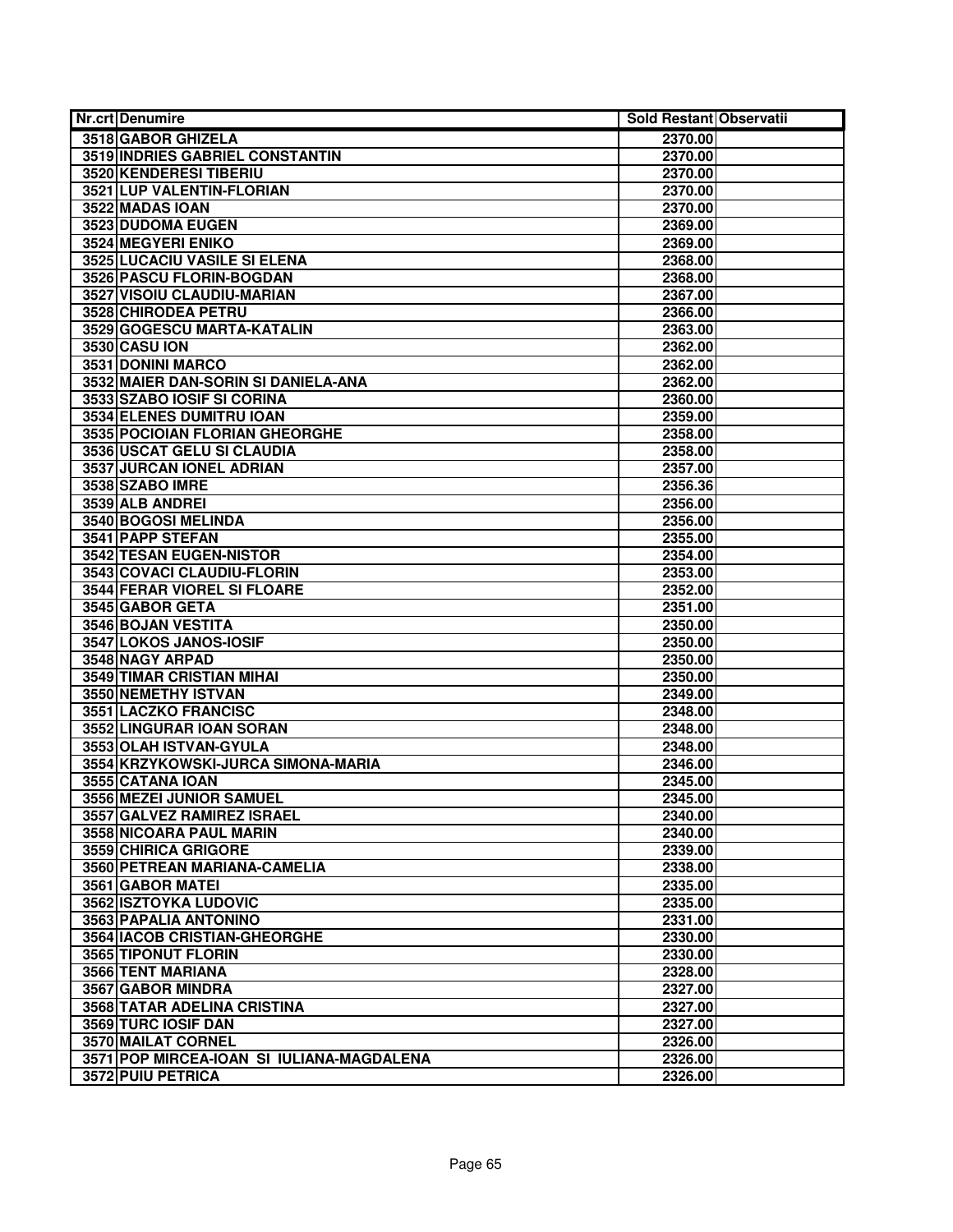| <b>Nr.crt Denumire</b>                             | Sold Restant Observatii |  |
|----------------------------------------------------|-------------------------|--|
| 3573 ADUMITROAEI DUMITRU SI JENICA                 | 2324.00                 |  |
| 3574 VARGA PETER                                   | 2324.00                 |  |
| 3575 BANOI FLAVIUS                                 | 2320.00                 |  |
| 3576 DACIN MIHAI-RADU                              | 2320.00                 |  |
| 3577 GALVEZ RAMIREZ MARGOS                         | 2320.00                 |  |
| 3578 ONACA VASILE DAN                              | 2320.00                 |  |
| <b>3579 SARAC GAVRIL ADRIAN</b>                    | 2320.00                 |  |
| 3580 GROZA ELENA                                   | 2317.00                 |  |
| 3581 PETRUT GEORGE OCTAVIAN                        | 2316.00                 |  |
| 3582 SZABO CSABA-ROBERT                            | 2316.00                 |  |
| 3583 JURESCHI VERONICA-AURELIA                     | 2315.00                 |  |
| 3584 JURGIU TITUS TREBONIU                         | 2315.00                 |  |
| 3585 LEZAU ION                                     | 2315.00                 |  |
| 3586 GABOR IANCU                                   | 2314.00                 |  |
| 3587 PINTEA GABRIEL-OCTAVIAN SI EUGENIA-FLORENTINA | 2314.00                 |  |
| 3588 HAIDU TEREZA                                  | 2310.00                 |  |
| <b>3589 BOCHIS ADRIAN-VASILE</b>                   | 2309.34                 |  |
| 3590 HERCUT HORATIU                                | 2309.00                 |  |
| 3591 LUCACI IOAN ADRIAN                            | 2308.00                 |  |
| 3592 SZOROS GYULA                                  | 2308.00                 |  |
| 3593 RUS CALIN-DUMITRU                             | 2306.31                 |  |
| 3594 GANEA DORINA NICULINA                         | 2306.00                 |  |
| <b>3595 LAZAR GHEORGHE SI FLORICA</b>              | 2305.00                 |  |
| 3596 LELEA RAZVAN                                  | 2303.56                 |  |
| 3597 BUNDIK RAYMOND-JOZSEF                         | 2303.00                 |  |
| 3598 PINTEA DRAGOMIR ALIN                          | 2302.50                 |  |
| 3599 BARANYKA MARGIT                               | 2300.00                 |  |
| 3600 CIARNAU MANUELA OLIMPIA                       | 2300.00                 |  |
| 3601 DIACONU OANA-AMALIA                           | 2300.00                 |  |
| 3602 DURGHEU FLORENTINA - ANCA                     | 2300.00                 |  |
| 3603 FAZEKAS IANOS                                 | 2300.00                 |  |
| 3604 FILIP MARIUS-PAUL SI CLAUDIA-ARGENTINA        | 2300.00                 |  |
| 3605 GAL SAMUIL-IONUT                              | 2300.00                 |  |
| 3606 KISS ELISABETA                                | 2300.00                 |  |
| 3607 KOVARI BELA                                   | 2300.00                 |  |
| 3608 OKROS ZOLTAN                                  | 2300.00                 |  |
| 3609 PALCZERT NORBERT-EMIL                         | 2300.00                 |  |
| 3610 POPA OVIDIU                                   | 2300.00                 |  |
| 3611 SFERLE FLORIN-OVIDIU                          | 2300.00                 |  |
| 3612 TRIFA IULIU                                   | 2300.00                 |  |
| <b>3613 GALE GHEORGHE SI MARINELA</b>              | 2298.00                 |  |
| 3614 GHERDAN OCTAVIAN-GHEORGHE                     | 2298.00                 |  |
| 3615 KARACSONYI ROBERT-PAVEL                       | 2298.00                 |  |
| 3616 VLAS ADRIAN                                   | 2298.00                 |  |
| 3617 ERDEI CIPRIAN-TEOFIL                          | 2296.00                 |  |
| 3618 DRINDA ALIN-SIMION                            | 2295.00                 |  |
| 3619 MAIER MIRABELA-DALIA                          | 2294.00                 |  |
| <b>3620 TANCA ADRIAN GHEORGHE</b>                  | 2294.00                 |  |
| 3621 TRIPA IOANA ADELINA                           | 2292.50                 |  |
| 3622 MARC MIHAI                                    | 2290.00                 |  |
| 3623 VASADI CARMEN ANTOANETA                       | 2290.00                 |  |
| 3624 RADU FLORIN-JASMIN                            | 2289.00                 |  |
| 3625 GYORGY ILDIKO-RENATA                          | 2288.00                 |  |
| 3626 KAJCZA JOZSEF REMUS                           | 2288.00                 |  |
| 3627 BOTIU FLORIAN                                 | 2287.00                 |  |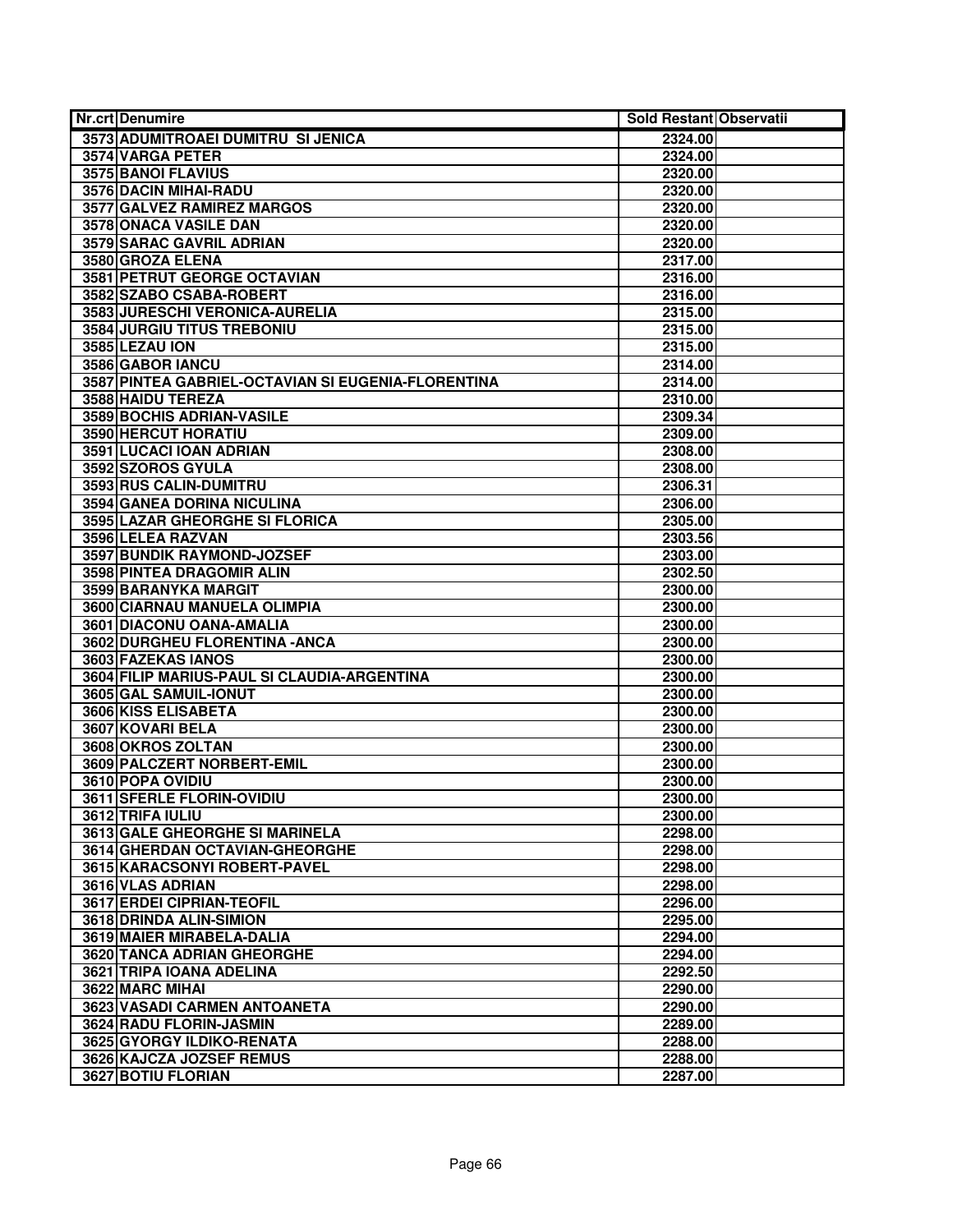| <b>Nr.crt Denumire</b>                           | Sold Restant Observatii |  |
|--------------------------------------------------|-------------------------|--|
| <b>3628 CIMPIAN RADU</b>                         | 2287.00                 |  |
| 3629 DOMOCOS IOAN                                | 2287.00                 |  |
| 3630 BOCSA DENISA-DORIS                          | 2286.00                 |  |
| 3631 LASCAU GABRIELA ANAMARIA                    | 2285.00                 |  |
| 3632 SIPOS IULIU                                 | 2285.00                 |  |
| 3633 TURCUT RADU-IOAN                            | 2282.50                 |  |
| 3634 CRISAN TEODOR                               | 2282.00                 |  |
| 3635 PASSALACQUA PIETRO                          | 2282.00                 |  |
| 3636 GYEPAR CRISTIAN-EMERIC                      | 2280.51                 |  |
| 3637 FAUR CORNEL BOGDAN                          | 2280.00                 |  |
| 3638 MAKLUCZ LAJOS-LEVENTE                       | 2280.00                 |  |
| 3639 PINTILIE GEORGE BENIAMIN                    | 2280.00                 |  |
| 3640 VARGA IOSIF-ALIN                            | 2280.00                 |  |
| 3641 DEDIU ALINA-DANIELA                         | 2279.26                 |  |
| 3642 OLTEANU ALEXANDRU-DRAGOS                    | 2278.00                 |  |
| 3643 LAZAR TUDOREANU FLORIAN GHEORGHE            | 2274.00                 |  |
| 3644 LADAR TANASE-CALIN SI EUGENIA               | 2273.00                 |  |
| 3645 COITA DANIEL                                | 2272.36                 |  |
| 3646 KOLOZSI ARPAD-STEFAN                        | 2271.00                 |  |
| 3647 DUTCAS NICOLAE-DANIEL                       | 2270.00                 |  |
| <b>3648 SARKADI VIORICA</b>                      | 2270.00                 |  |
| 3649 VOICILA DORIAN-IONUT                        | 2270.00                 |  |
| 3650 CABA PETRU SI BIANCA                        | 2269.00                 |  |
| <b>3651 ANTONIE SORIN</b>                        | 2267.00                 |  |
| 3652 SABAU CARMEN                                | 2267.00                 |  |
| 3653 BUMBU GHEORGHE SI AURELIA                   | 2266.00                 |  |
| 3654 SANTA ALEXANDRU - TEODOR                    | 2265.00                 |  |
| 3655 BANCSA ANDREI-ALEXANDRU SI KATALIN          | 2264.00                 |  |
| 3656 MERMEZE VIOREL SI MONICA MARINA             | 2262.00                 |  |
| 3657 ZAMAR LOREDANA-MARIA                        | 2261.00                 |  |
| 3658 MURESAN CRISTINA-TEODORA                    | 2260.00                 |  |
| 3659 COPIL TRAIAN                                | 2259.00                 |  |
| 3660 DEBELKA RICHARD LAJOS                       | 2259.00                 |  |
| 3661 POPUS LEONTINA                              | 2259.00                 |  |
| 3662 VARGA OVIDIU-CLAUDIU                        | 2259.00                 |  |
| 3663 TOMSA ROBERT                                | 2258.00                 |  |
| 3664 BOSCA-DAVID SEBASTIAN-NICOLAE               | 2257.00                 |  |
| 3665 GOBLYOSNE TAJTI-ILONA                       | 2256.00                 |  |
| 3666 SABAU DOREL SI ANDREEA MARIA                | 2256.00                 |  |
| 3667 STUPARU MARIN                               | 2255.00                 |  |
| 3668 BOKOR ANTAL                                 | 2253.84                 |  |
| 3669 GHEORGHE ROMOLICA                           | 2253.55                 |  |
| 3670 VARGA NICOLAE                               | 2252.95                 |  |
| <b>3671 CRISTEA CRISTIAN NICOLAE</b>             | 2252.00                 |  |
| 3672 GABOR SUSANA                                | 2252.00                 |  |
| 3673 CHIRILA PETRU SI NICOLETA                   | 2251.00                 |  |
| 3674 FEHER CAROL-NICOLAE<br>3675 GHIURAU MIRCEA  | 2250.00                 |  |
| 3676 MOLDOVAN RADU-GEORGE                        | 2250.00                 |  |
|                                                  | 2250.00                 |  |
| 3677 PARFENE RAZVAN-OLIMPIU<br>3678 ROSTAS STELA | 2250.00                 |  |
|                                                  | 2250.00                 |  |
| 3679 SIMON EUGEN<br>3680 TIODAR ILIE             | 2250.00                 |  |
| 3681 BARNA FLORIAN                               | 2249.00                 |  |
| 3682 CONTA CRISTIAN DORIN                        | 2247.50                 |  |
|                                                  | 2247.00                 |  |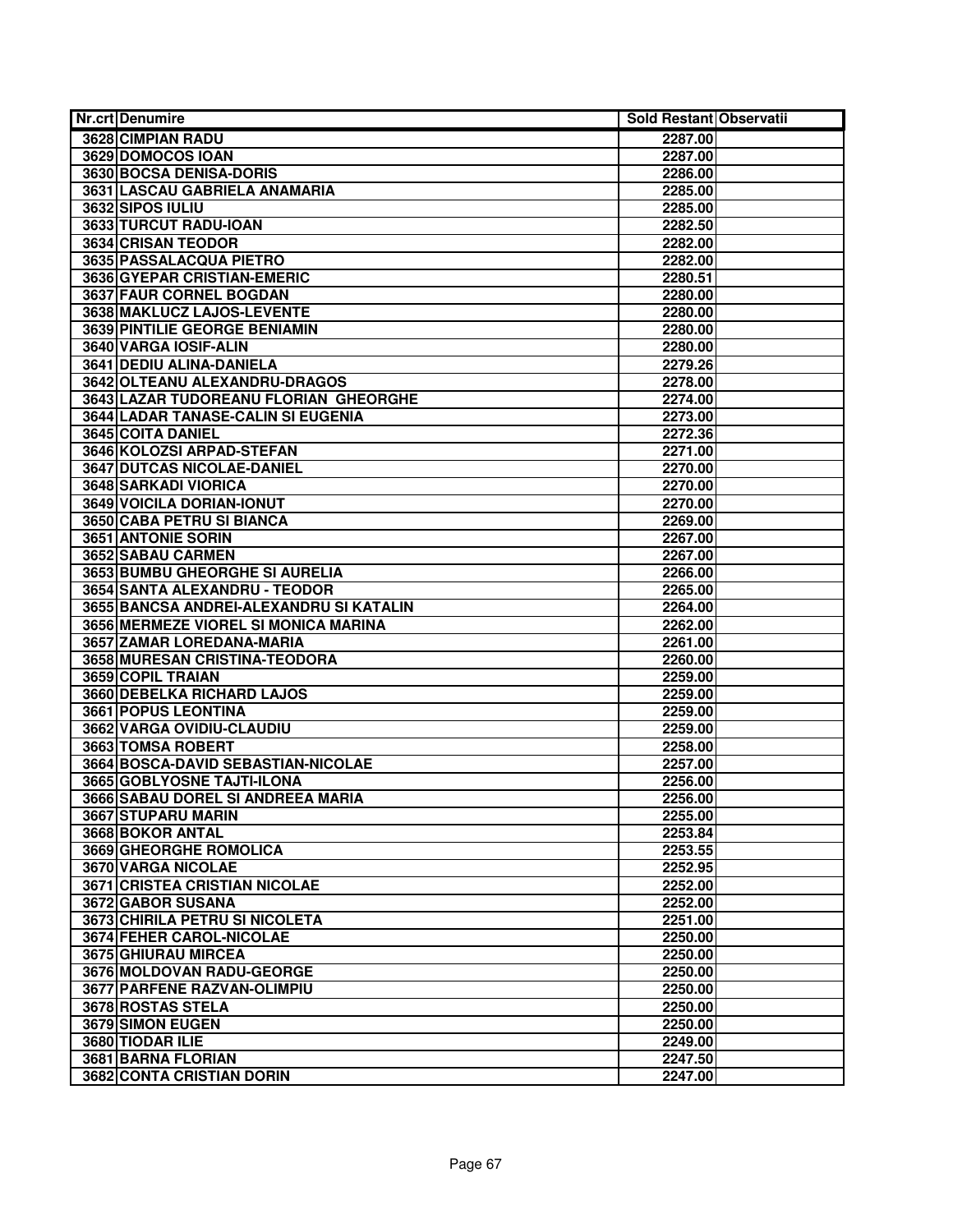| <b>Nr.crt Denumire</b>                  | Sold Restant Observatii |  |
|-----------------------------------------|-------------------------|--|
| 3683 DEMJAN MARIA                       | 2247.00                 |  |
| <b>3684 POPOVICI IULIANA</b>            | 2245.00                 |  |
| 3685 GABOR EVA                          | 2244.00                 |  |
| 3686 PUPAZA AUREL SI GABRIELA           | 2244.00                 |  |
| 3687 ONACA DORIN                        | 2242.12                 |  |
| 3688 BALASCO SEBASTIAN                  | 2242.00                 |  |
| 3689 KALANYOS ANDRAS                    | 2242.00                 |  |
| 3690 RATIU CORNEL SI LAVINIA-CARMEN     | 2241.00                 |  |
| 3691 RUS IONEL-FLORIN                   | 2240.00                 |  |
| 3692 CHIRCEA ANDREA                     | 2239.00                 |  |
| 3693 GUBENCO SERGHEI                    | 2239.00                 |  |
| 3694 MORAR CLAUDIA-JANETA               | 2238.00                 |  |
| 3695 STENIC GAVRILA                     | 2237.00                 |  |
| 3696 CSARNOK IOLANDA                    | 2235.00                 |  |
| 3697 KAGYI LEVENTE FERENCZ              | 2235.00                 |  |
| 3698 LISTEA MARCEL SI ILEANA            | 2235.00                 |  |
| 3699 POPOVICI ADRIAN                    | 2234.00                 |  |
| 3700 OROS RADU VASILE                   | 2232.00                 |  |
| 3701 ILLE MIRCEA-GABRIEL                | 2230.00                 |  |
| 3702 ZAGREAN LOREDANA-TEODORA           | 2227.00                 |  |
| 3703 BRAN FLORENTINA-DANIELA            | 2226.00                 |  |
| 3704 COSMA BOGDAN                       | 2225.00                 |  |
| 3705 FARKAS DANIEL-BARNABA              | 2225.00                 |  |
| 3706 GABOR GABI                         | 2225.00                 |  |
| 3707 LAKATOS JOZSEF                     | 2224.00                 |  |
| 3708 TERAZZI DIEGO, TERAZZI ARINA DARIA | 2223.00                 |  |
| 3709 BOZGAN GHEORGHINA                  | 2222.00                 |  |
| 3710 BUNGAU PETRA                       | 2222.00                 |  |
| 3711 GAL ATTILA                         | 2221.00                 |  |
| 3712 HAIDAU TRAIAN SI VIORICA           | 2221.00                 |  |
| 3713 LELE TEODOR SI ILEANA              | 2221.00                 |  |
| 3714 MESTER PETRU                       | 2220.00                 |  |
| 3715 PASCA ADRIAN                       | 2220.00                 |  |
| 3716 RACZ IOSIF-IOAN                    | 2220.00                 |  |
| 3717 OSICEANU GHEORGHE-ADRIAN SI ALINA  | 2219.00                 |  |
| 3718 MOSINCAT ALEXANDRU                 | 2218.00                 |  |
| 3719 GABOR ANDREI                       | 2217.00                 |  |
| 3720 ARDELEAN IONEL DUMITRU             | 2216.00                 |  |
| 3721 CIPLEU IOAN                        | 2216.00                 |  |
| 3722 COVACI CORNELIA                    | 2215.00                 |  |
| 3723 LAZA VALENTIN-IOAN                 | 2214.00                 |  |
| 3724 BAIDUC PETRU-OCTAVIAN              | 2213.00                 |  |
| 3725 MURG FLORIN-CLAUDIU                | 2212.50                 |  |
| 3726 DOMBI ROMULUS EDUARD               | 2212.00                 |  |
| 3727 ROSTAS MARIA                       | 2212.00                 |  |
| 3728 ROSTAS EMIL                        | 2211.00                 |  |
| 3729 BOTAU SANDU - IOAN                 | 2210.00                 |  |
| 3730 MOT DANIEL-CLAUDIU                 | 2210.00                 |  |
| 3731 MUSZKAS NORBERT-PAUL               | 2209.00                 |  |
| 3732 CHICHINEJDI DAVID                  | 2208.76                 |  |
| 3733 FAZAKAS MONIKA SZUSZANNA           | 2207.00                 |  |
| 3734 POPA VASILE                        | 2207.00                 |  |
| 3735 MARINAU GHEORGHE DUMITRU           | 2206.00                 |  |
| 3736 JUNJAN RAUL-CLAUDIU                | 2205.00                 |  |
| 3737 POP IOAN CRISTIAN                  | 2204.50                 |  |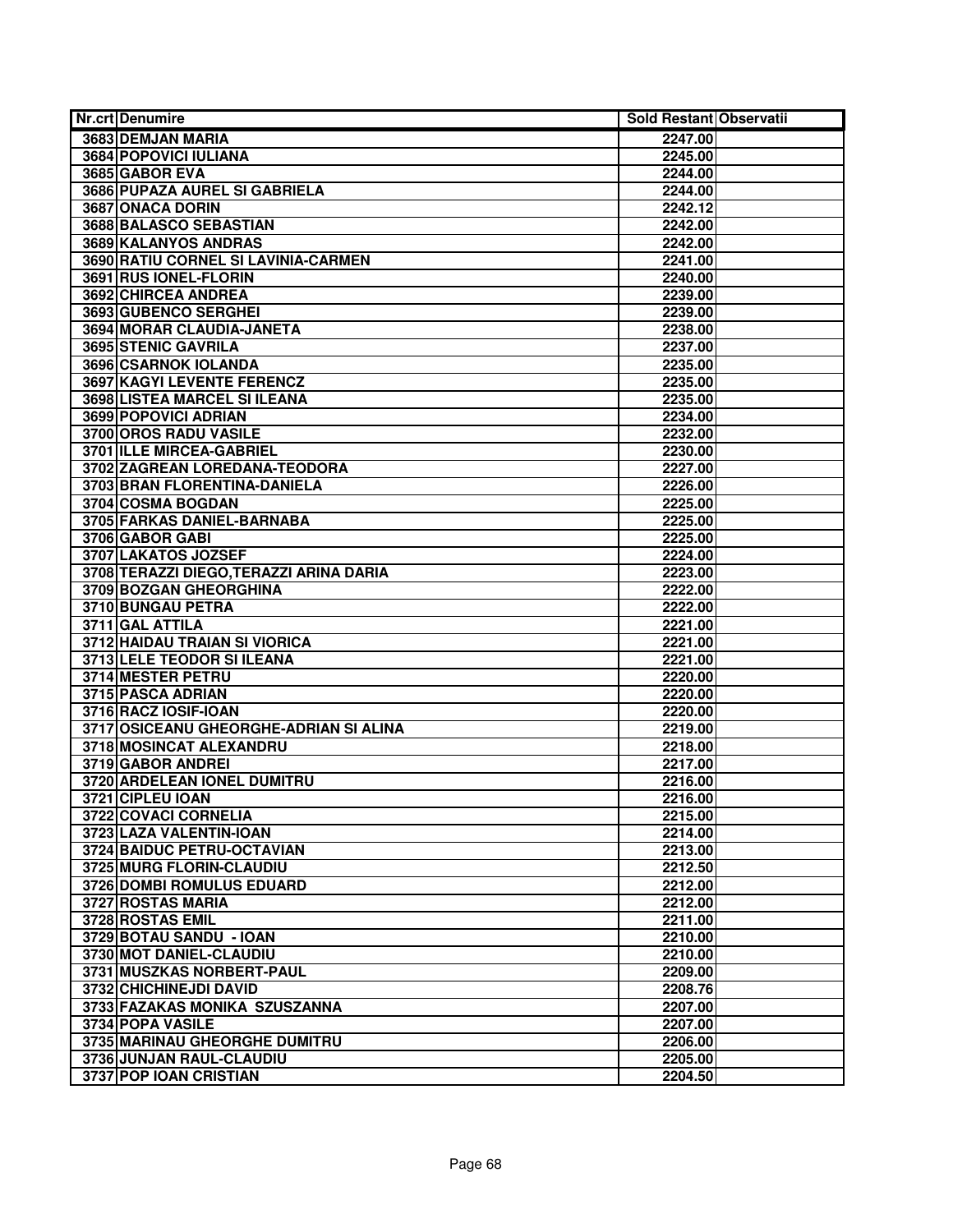| <b>Nr.crt Denumire</b>                     | Sold Restant Observatii |  |
|--------------------------------------------|-------------------------|--|
| 3738 MORAR AURICA                          | 2204.36                 |  |
| 3739 ROSTAS MUGUREL                        | 2204.00                 |  |
| 3740 CARLIG RAZVAN                         | 2201.30                 |  |
| <b>3741 BARTA MIKLOS</b>                   | 2200.00                 |  |
| 3742 ILYES JOZSEF                          | 2200.00                 |  |
| 3743 IOVAN FLORIAN                         | 2200.00                 |  |
| <b>3744 KONKOLY BETINA</b>                 | 2200.00                 |  |
| 3745 MARINAU ROMAN-DAN                     | 2200.00                 |  |
| 3746 MATIUTA-HUNYADI MIRCEA-NELU           | 2200.00                 |  |
| 3747 PASCA REMUS CLAUDIU                   | 2200.00                 |  |
| 3748 VURA FRANCISC-MIHAI                   | 2200.00                 |  |
| 3749 BRETAN VASILE-MARIN SI VIOLETA        | 2199.00                 |  |
| 3750 ZAHARI ANDREI SORIN                   | 2199.00                 |  |
| 3751 DANI FLOARE SI LIT MIHAELA            | 2196.00                 |  |
| 3752 HEILMAN ZOLTAN                        | 2194.00                 |  |
| 3753 IANC MAGDALENA                        | 2194.00                 |  |
| 3754 PERES DUMITRU SI ANA                  | 2194.00                 |  |
| 3755 MARC MIRCEA                           | 2190.00                 |  |
| 3756 SZILAGYI MIKLOS-JENO                  | 2190.00                 |  |
| 3757 VENTEL GHEORGHE                       | 2190.00                 |  |
| 3758 IOVAN FLORIN-CLAUDIU                  | 2189.86                 |  |
| 3759 STOIE DANIELA FLORENTINA              | 2189.00                 |  |
| 3760 LUCUTA CONSTANTIN-STEFAN              | 2187.00                 |  |
| 3761 GASPAR KLARA                          | 2186.00                 |  |
| 3762 CIOCLU BOTOND-PETRU                   | 2185.00                 |  |
| 3763 DEAC MARIANA                          | 2185.00                 |  |
| 3764 VESEA DOMNICA                         | 2185.00                 |  |
| 3765 INDRIES PATRICIA-TEODORA              | 2184.00                 |  |
| 3766 TENT CRISTIAN PETRU                   | 2184.00                 |  |
| 3767 MOGA ANCA                             | 2182.00                 |  |
| 3768 SARBU MIRCEA                          | 2182.00                 |  |
| 3769 AVRAM BOGDAN-FLORIN                   | 2181.00                 |  |
| 3770 HEGEDUS IOAN-STEFAN                   | 2181.00                 |  |
| 3771 SCHVARCZ ROBERT                       | 2181.00                 |  |
| 3772 BOCA COLOMAN                          | 2180.00                 |  |
| 3773 BULZAN DANUT                          | 2180.00                 |  |
| 3774 LAKATOS AUGUSTIN                      | 2180.00                 |  |
| 3775 BREDICEANU MARIUS-CAIUS               | 2179.00                 |  |
| 3776 MIRON AMBROZIE-CORNEL                 | 2177.00                 |  |
| 3777 TONCA VASILE                          | 2177.00                 |  |
| 3778 BAYCZAR MARCU-DUMITRU                 | 2175.03                 |  |
| 3779 CWIKLINSKI ANDRZEJ RYSZARD            | 2175.00                 |  |
| 3780 GABOR CLARA                           | 2175.00                 |  |
| 3781 POP GHEORGHE IOAN SI CLAUDIA BAIODERA | 2175.00                 |  |
| 3782 VAIDA RADU VLADIMIR                   | 2175.00                 |  |
| 3783 PANTEA IOAN SI ANA                    | 2174.00                 |  |
| 3784 SZUCS CSABA LASZLO                    | 2174.00                 |  |
| 3785 CARTIS ALIN-IONUT                     | 2173.60                 |  |
| 3786 KOLLO ATTILA                          | 2171.00                 |  |
| 3787 BONATIU GHEORGHE                      | 2170.00                 |  |
| 3788 HURBAN IOAN                           | 2170.00                 |  |
| 3789 POPA CIPRIAN DANIEL                   | 2170.00                 |  |
| 3790 REZMUVES MIHAI                        | 2170.00                 |  |
| 3791 SFIRLEA OTILIA-MARCELA                | 2170.00                 |  |
| 3792 TEGZES PAUL CIPRIAN                   | 2170.00                 |  |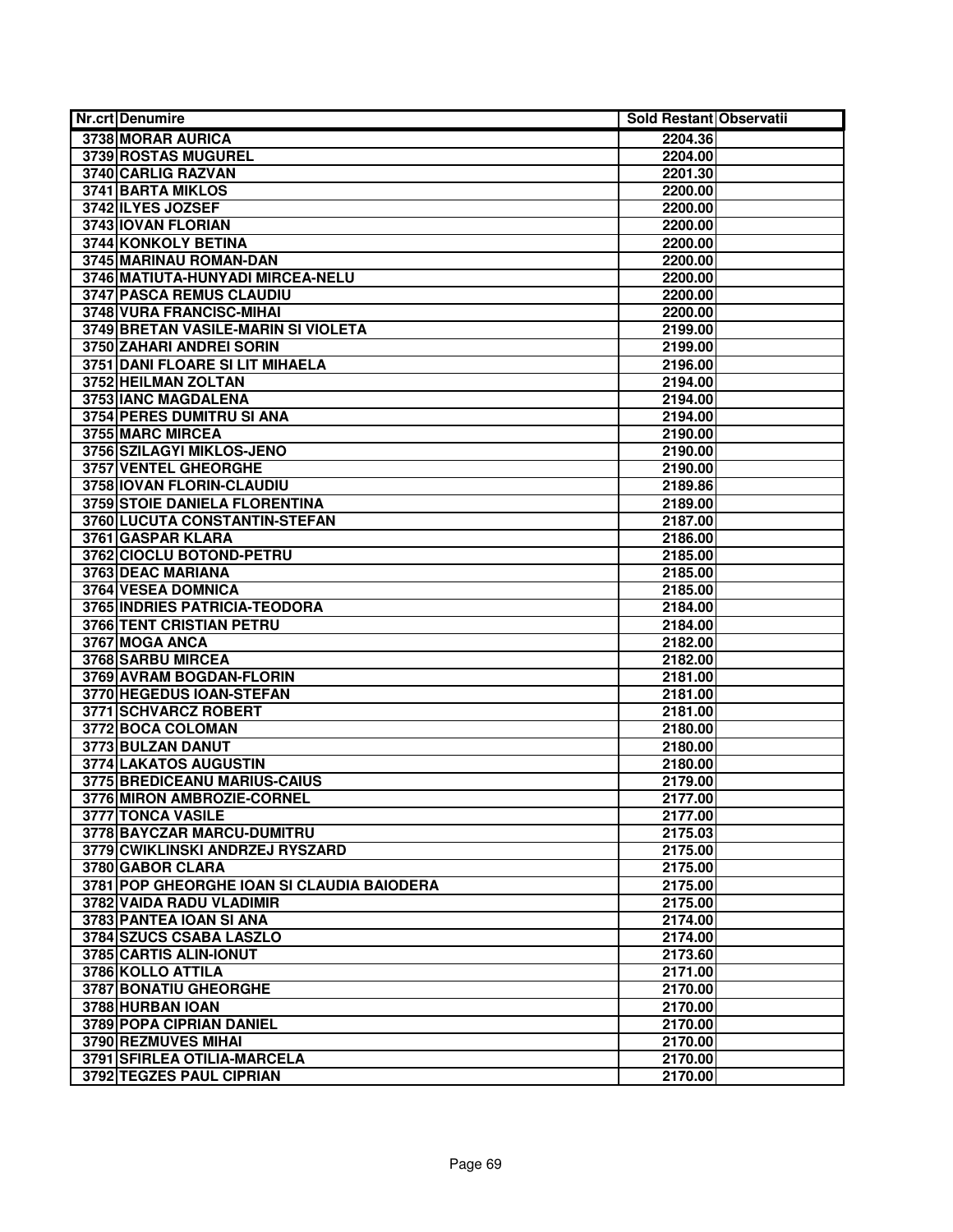| <b>Nr.crt Denumire</b>                        | Sold Restant Observatii |
|-----------------------------------------------|-------------------------|
| 3793 BARNA RADU                               | 2168.00                 |
| 3794 BOROS ANIKO-ENIKO                        | 2168.00                 |
| 3795 NAN FELICIA-RAMONA                       | 2168.00                 |
| 3796 SAVA VASILE SI ILEANA-ALEXANDRA          | 2168.00                 |
| 3797 SAVITCHI CRISTINA-SILVIA                 | 2167.18                 |
| 3798 MATYAS RAMONA IRINA                      | 2167.00                 |
| 3799 TALOS-KOSZEGHI ALINA OTILIA              | 2167.00                 |
| 3800 VLADICA GHEORGHE SI DANIELA              | 2166.00                 |
| 3801 BOTTGER DAVID-PAUL                       | 2165.00                 |
| 3802 CZUCZURA GHEORGHE                        | 2165.00                 |
| 3803 GORDAN LIVIA                             | 2163.00                 |
| 3804 SABO MARINEL                             | 2162.00                 |
| 3805 BOJTE REGHINA-MARA                       | 2160.00                 |
| 3806 BRINZAS FLORIAN                          | 2160.00                 |
| 3807 ALUNGI MIHAI                             | 2156.00                 |
| 3808 DEMIAN HORIA-TRANDAFIR                   | 2156.00                 |
| 3809 REMES SEBASTIAN-BOGDAN                   | 2154.06                 |
| 3810 LOVAS ALEXANDRU                          | 2154.00                 |
| 3811 SIMUT CIPRIAN-FLORIAN SI DANIELA         | 2153.00                 |
| 3812 BORZ LIVIU-AUGUSTIN                      | 2152.00                 |
| 3813 BOROS CATALIN-MARIUS                     | 2150.00                 |
| 3814 MOLDOVAN IOAN                            | 2150.00                 |
| <b>3815 MUDURA GHEORGHE MIHAI</b>             | 2150.00                 |
| 3816 ILIE COSMIN-MARIAN                       | 2149.00                 |
| 3817 NAGY MANCZI IULIANA                      | 2149.00                 |
| 3818 CALIN IULIANA                            | 2147.00                 |
| 3819 CSATARY ERZSEBET-GABRIELA                | 2147.00                 |
| 3820 LUPO MARIOARA VOICHITA                   | 2147.00                 |
| 3821 MAGYARI GABOR                            | 2146.00                 |
| 3822 TAR KAROLY- SHALOM                       | 2145.00                 |
| 3823 ZETENYI (CASAT.ALI) EVA EDIT             | 2145.00                 |
| 3824 ISZTOIKA GAVRIL                          | 2144.56                 |
| 3825 AVRAM PETRU SI VIOLETA                   | 2143.00                 |
| 3826 REZMUVES ALEXANDRU                       | 2143.00                 |
| 3827 OPREAN CATALIN GHEORGHE                  | 2141.00                 |
| <b>3828 TSIOMPANIDIS PETROS</b>               | 2141.00                 |
| 3829 COLTA DIANA ELISABETA                    | 2140.00                 |
| 3830 DEBELKA BOGLARKA LILLA                   | 2140.00                 |
| 3831 GAVRA OVIDIU GEORGE                      | 2140.00                 |
| 3832 ONACA GHEORGHE-FLORIAN SI TUNDE-MIRABELA | 2139.64                 |
| 3833 SARKADI AUGUSTIN-GEZA                    | 2139.00                 |
| 3834 BALAJ CALIN-SILVIU                       | 2137.79                 |
| 3835 NICA MARINA                              | 2136.00                 |
| 3836 BLAGA DANUT SI LIVIA CAMELIA             | 2135.00                 |
| 3837 CAPUS FLORIN SI MARGARETA CLAUDIA        | 2135.00                 |
| 3838 DROZD RADU PETRU                         | 2135.00                 |
| 3839 ILUTA TANEA NICULINA                     | 2134.50                 |
| 3840 BEJUSCA ANGELICA-RODICA                  | 2134.00                 |
| 3841 BOLOGA VASILE SI LIVIA                   | 2133.00                 |
| 3842 CHIRILA ADRIAN SI MANUELA MONICA         | 2133.00                 |
| 3843 FARCAS DANIEL-ADRIAN                     | 2130.80                 |
| 3844 SZASZ EMERIC-MIHAI                       | 2130.00                 |
| <b>3845 MIHELE FLORIAN</b>                    | 2129.00                 |
| 3846 UNGUR VIOREL-OCTAVIAN                    | 2128.00                 |
| 3847 SPIN SEBASTIAN-CALIN                     | 2127.70                 |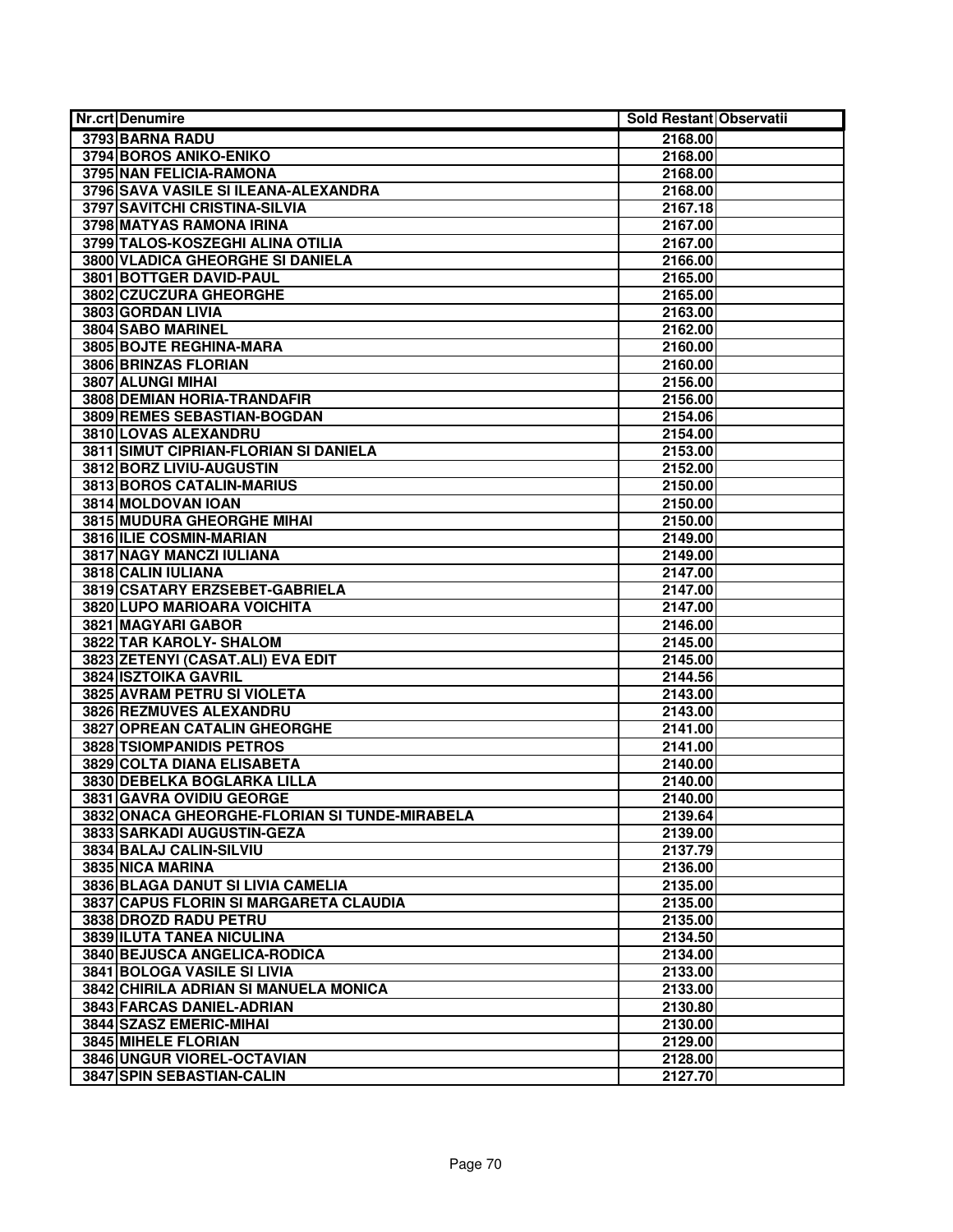| <b>Nr.crt Denumire</b>                | Sold Restant Observatii |
|---------------------------------------|-------------------------|
| 3848 SANDOR MARIA                     | 2126.00                 |
| 3849 SZABO ROBERT-IMRE                | 2125.00                 |
| <b>3850 MIKLOS GABRIEL-MARTON</b>     | 2124.00                 |
| 3851 COMANCIUC BELA                   | 2123.00                 |
| 3852 SZABO ALEXANDRU                  | 2122.00                 |
| 3853 PAUL LUCIAN-VASILE               | 2121.00                 |
| 3854 RIDI FRANCISC-IOAN               | 2121.00                 |
| 3855 BREK KAROLY SANDOR               | 2120.00                 |
| 3856 BUBELA IOSIF MARIUS              | 2120.00                 |
| 3857 STANESCU ALEXANDRU-MARIUS        | 2120.00                 |
| 3858 STIUBE PETRU                     | 2120.00                 |
| 3859 SZABO EDIT                       | 2119.00                 |
| 3860 NOANEA TRAIAN                    | 2118.50                 |
| 3861 BURCA ROXANA                     | 2116.00                 |
| 3862 VENTEL TIBOR                     | 2116.00                 |
| 3863 COSTIN SORIN - DAN               | 2115.00                 |
| 3864 KOSA KLARA                       | 2115.00                 |
| 3865 POP ANCA-MANUELA                 | 2115.00                 |
| 3866 VERES MARIAN CASIAN              | 2114.00                 |
| 3867 PUSKAS ROBERTO                   | 2112.00                 |
| 3868 FILIMON AUREL-SEBASTIAN          | 2110.46                 |
| 3869 GABOR MARGHIT                    | 2110.00                 |
| 3870 MERGE TEODOR-EUTIH               | 2110.00                 |
| 3871 POP ALIN-MIHAI                   | 2110.00                 |
| <b>3872 ANDRAS ADRIAN-DANIEL</b>      | 2109.00                 |
| 3873 BOLOGAN GEORGE                   | 2108.00                 |
| 3874 BOHUS FLORENTINA MIHAELA         | 2107.00                 |
| 3875 PANTEA SORIN-ALEXANDRU           | 2107.00                 |
| 3876 SIRB ZORICA                      | 2107.00                 |
| 3877 ARDELEAN CRISTIAN-MARIUS         | 2105.00                 |
| 3878 LUPSE DAN SI MARIANA-VERONICA    | 2104.00                 |
| 3879 SZABO JOZSEF                     | 2103.00                 |
| 3880 REZMUVES KALMAN                  | 2102.00                 |
| 3881 VARGA ISTVAN ROBERT              | 2102.00                 |
| 3882 ISOC LIVIA                       | 2101.00                 |
| 3883 BALOG IOANA-ANAMARIA             | 2100.00                 |
| 3884 JUDE VIOREL-DAN                  | 2100.00                 |
| 3885 SIRBU CONSTANTIN-EDUARD          | 2100.00                 |
| 3886 ZOICA SORIN-CONSTANTIN           | 2100.00                 |
| 3887 ROCA MARTIN                      | 2099.00                 |
| 3888 BODOG MARIUS-FLORIN              | 2098.00                 |
| 3889 CAB.AV.IND.LUCIAN FLORINA        | 2098.00                 |
| 3890 STRAVA DUMITRU                   | 2095.00                 |
| 3891 BENEDEK CSABA SI IBOLYA          | 2094.00                 |
| 3892 COSTEA MARIA DIANA               | 2094.00                 |
| 3893 VASLOVIC COSTICA-CALIN SI CARMEN | 2094.00                 |
| 3894 MILAC GHEORGHE RICHARD           | 2093.00                 |
| 3895 SZASZ(CORTEA) ERZSEBET           | 2093.00                 |
| 3896 MOTOC SEBASTIAN-RUBEN            | 2092.00                 |
| 3897 ALB LILIANA-SIMONA               | 2090.00                 |
| 3898 BOSCA IOAN SI LIANA NELA<br>A    | 2090.00                 |
| 3899 GEREBENES GABOR                  | 2090.00                 |
| 3900 GEREBENES GIZELLA                | 2090.00                 |
| <b>3901 ULICA RODICA SI MARIUS</b>    | 2088.00                 |
| 3902 COSTEA GELU                      | 2087.00                 |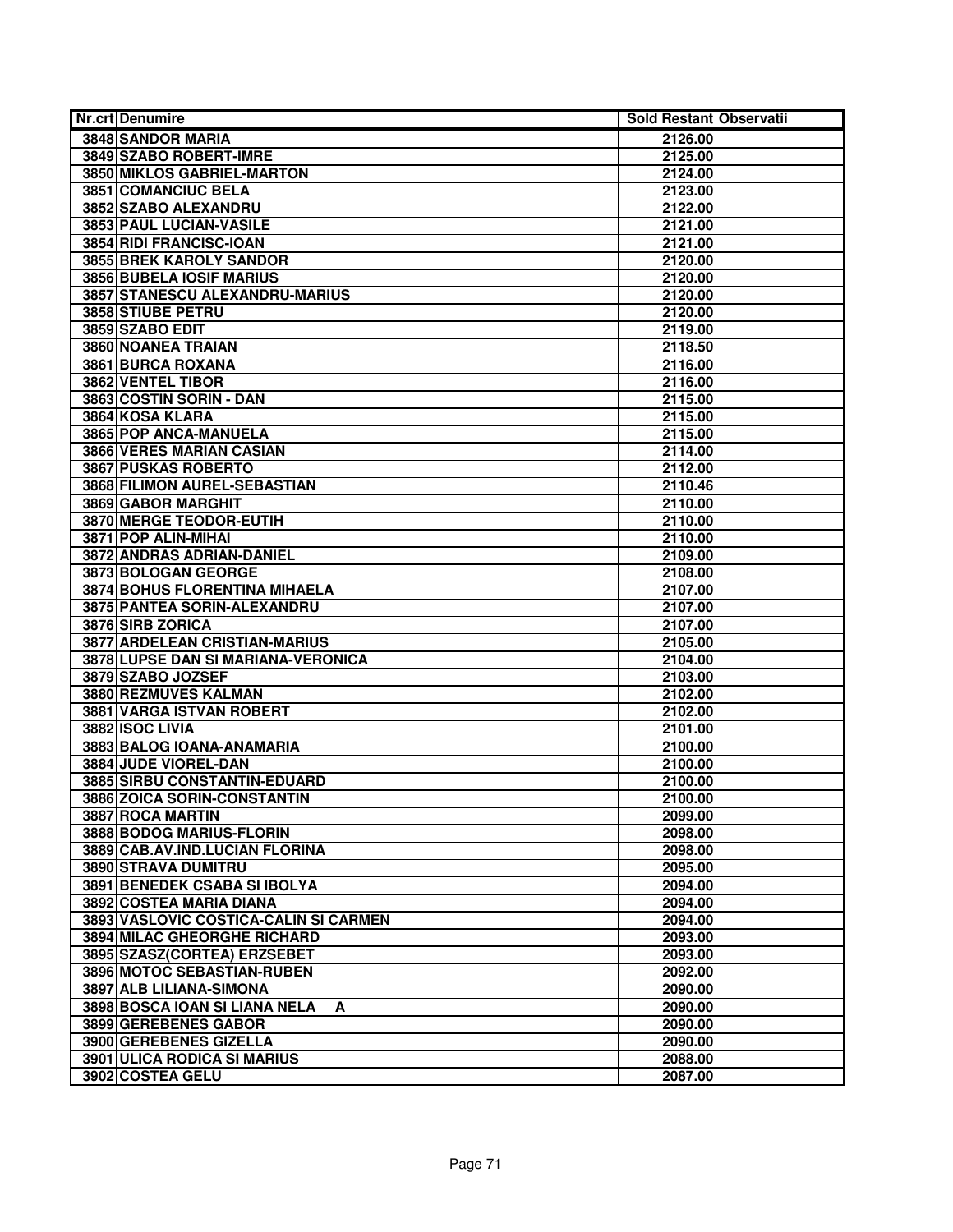| <b>Nr.crt Denumire</b>                                         | Sold Restant Observatii |  |
|----------------------------------------------------------------|-------------------------|--|
| 3903 KAPAS PETER-ZSOLT SI NAOMI REBECA                         | 2087.00                 |  |
| <b>3904 SPRIDON CRISTIAN</b>                                   | 2087.00                 |  |
| 3905 PATAKI IULIU                                              | 2085.00                 |  |
| 3906 GAL MIHAI SI LENUTA                                       | 2084.00                 |  |
| 3907 CRUCERU VALENTIN                                          | 2083.00                 |  |
| 3908 ADORJANI-BIRO STEFAN SI MAGDALENA                         | 2082.00                 |  |
| 3909 MACIU ALEXANDRU-EMANUIL                                   | 2082.00                 |  |
| 3910 SERTE NICOLAE SI ALINA-SAVETA                             | 2082.00                 |  |
| 3911 BERE SORIN                                                | 2081.47                 |  |
| 3912 CARDOS ARINA-DARIA                                        | 2081.00                 |  |
| <b>3913 BITIS GHEORGHE-VASILE</b>                              | 2080.00                 |  |
| 3914 SALAMON RUXANDRA SHEILLA                                  | 2080.00                 |  |
| 3915 BACIU GABRIEL SI NICOLETA-MARGARETA                       | 2078.00                 |  |
| 3916 DOGAR GEORGIANA-FELICIA SI SORIN-ADRIAN                   | 2078.00                 |  |
| 3917 RAPAN FLORIN-MARIN                                        | 2078.00                 |  |
| 3918 BITEA COSMINA                                             | 2077.00                 |  |
| 3919 MARC PAUL-ANTONIO, GRIGIORAS DIANA SI MARC CORNEL - TATAL | 2076.00                 |  |
| 3920 BUT IOAN                                                  | 2075.00                 |  |
| 3921 RASVANTA VASILE-ADRIAN                                    | 2075.00                 |  |
| 3922 POPA OVIDIU                                               | 2074.00                 |  |
| 3923 MADA DAVID MIHAI                                          | 2070.44                 |  |
| 3924 BOICI LAURENTIU SI CECILIA                                | 2070.00                 |  |
| 3925 TIRTEU IOAN                                               | 2069.00                 |  |
| 3926 ZAHARIE MIRCEA SI LUCICA                                  | 2069.00                 |  |
| 3927 MIHALY HAJNALKA ERZSEBET                                  | 2067.00                 |  |
| 3928 AMARGHIOALEI SENORA ANGELICA                              | 2064.62                 |  |
| 3929 PATCAS TEOFIL                                             | 2062.00                 |  |
| 3930 HADADE FLORIN-NICOLAE                                     | 2060.00                 |  |
| 3931 KOSZEGI SANDOR                                            | 2060.00                 |  |
| 3932 COMANCIUC MARIA                                           | 2059.00                 |  |
| 3933 MATE LIANA ADRIANA                                        | 2059.00                 |  |
| 3934 NEDELCU VASILE-COSMIN SI SERBAN ADRIANA                   | 2059.00                 |  |
| 3935 VLADILA DECU-IULIAN                                       | 2059.00                 |  |
| 3936 HADADE MIRCEA-CONSTANTIN SI DACIANA                       | 2058.00                 |  |
| 3937 ILAS CALIN ANDRONIC                                       | 2057.00                 |  |
| 3938 IONESCU ANDREA-DIANA                                      | 2057.00                 |  |
| 3939 PUIE FLORIAN SI VIORICA                                   | 2056.00                 |  |
| 3940 MOLNAR ANAMARIA                                           | 2055.00                 |  |
| 3941 MOLDOVAN GHEORGHE MIRCEA                                  | 2053.00                 |  |
| 3942 LUCIAN IOAN                                               | 2050.00                 |  |
| 3943 TINKA KAROLY JOZSEF                                       | 2050.00                 |  |
| 3944 VARGA EMIL-GERENI                                         | 2050.00                 |  |
| 3945 PATAKI-HASAS RAMONA-INDIA                                 | 2048.00                 |  |
| 3946 TOTH IOLANDA                                              | 2047.00                 |  |
| 3947 CERCEA STEFAN SI ADRIANA-GEORGETA                         | 2045.00                 |  |
| 3948 DUMITRESCU CORNEL                                         | 2045.00                 |  |
| 3949 TRIP FLORIAN                                              | 2045.00                 |  |
| 3950 FEKETE CORINA MIHAELA                                     | 2044.00                 |  |
| 3951 MOSINCAT VASILE                                           | 2044.00                 |  |
| 3952 TODINCA IONUT-ONORIU                                      | 2044.00                 |  |
| 3953 VLADILA MARIA IOANA                                       | 2044.00                 |  |
| 3954 SZABO STEFAN ZSOLT                                        | 2043.00                 |  |
| 3955 MARCUT GHEORGHE SI VALERIA LILIANA                        | 2042.00                 |  |
| 3956 AVRAM LIA-MARINELA                                        | 2041.00                 |  |
| 3957 FARKAS MARIA                                              | 2040.00                 |  |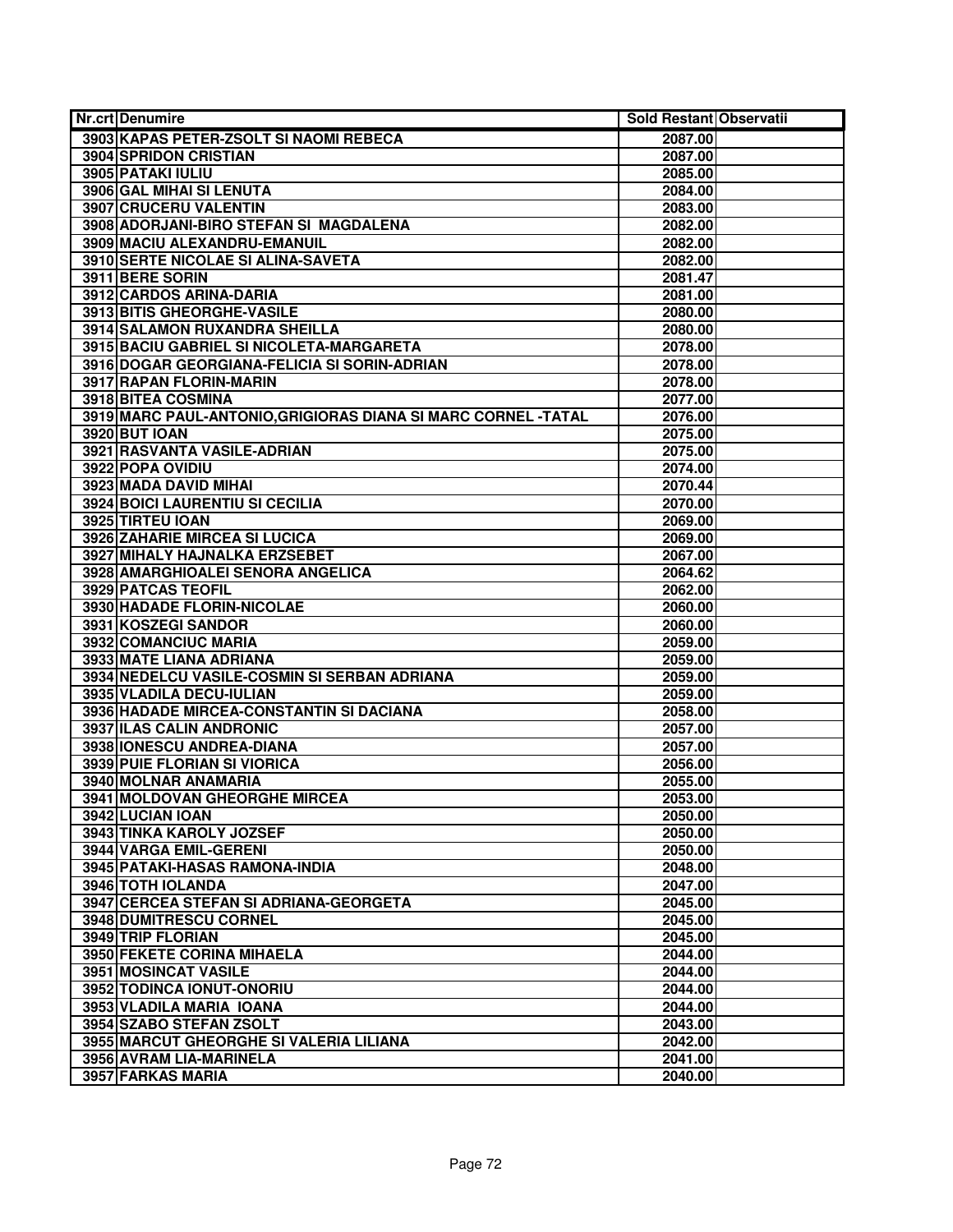| Nr.crt Denumire                             | Sold Restant Observatii |  |
|---------------------------------------------|-------------------------|--|
| 3958 LAKATOS ANETA-DANIELA                  | 2040.00                 |  |
| 3959 MAGHIAR CRISTIAN-GAVRIL                | 2040.00                 |  |
| 3960 OROS IOSIF                             | 2040.00                 |  |
| 3961 ROSTAS PARDALIAN                       | 2040.00                 |  |
| <b>3962 BARTHA STEFAN EMERIC</b>            | 2038.00                 |  |
| 3963 POP GABRIELA                           | 2038.00                 |  |
| 3964 VARGA ILEANA SI DOREL                  | 2038.00                 |  |
| 3965 BODE MAGDALENA                         | 2036.00                 |  |
| 3966 GUI MIOARA                             | 2036.00                 |  |
| 3967 OMUT MARIANA                           | 2036.00                 |  |
| 3968 POPA LIVIA                             | 2036.00                 |  |
| 3969 ZOT FLORIN- LUCIAN                     | 2035.16                 |  |
| 3970 CURTUI AUREL                           | 2035.00                 |  |
| 3971 FONAI ALEXANDRA                        | 2035.00                 |  |
| 3972 GHANTOUS MARWAN SI RASHA               | 2035.00                 |  |
| 3973 LAZAU MARIANA                          | 2035.00                 |  |
| 3974 PAINA MONICA                           | 2035.00                 |  |
| 3975 BERCE LILIANA                          | 2034.00                 |  |
| 3976 PAPP LASZLO-SANDOR SI LILIANA          | 2033.00                 |  |
| 3977 COZMAN FLORIN                          | 2032.00                 |  |
| 3978 KOVACS ZSOLT-CSABA                     | 2032.00                 |  |
| 3979 BOKA GHEORGHE                          | 2030.00                 |  |
| 3980 GINGU BOGDAN-GHEORGHE                  | 2030.00                 |  |
| 3981 LERINTIU DAN ALEXANDRU                 | 2030.00                 |  |
| 3982 MOLCUT ADRIAN-FLORIN                   | 2030.00                 |  |
| 3983 SONEA DORIN                            | 2030.00                 |  |
| 3984 DRIMBA ROZALIA                         | 2029.00                 |  |
| 3985 FULOP ALEXANDRU-IOAN                   | 2029.00                 |  |
| 3986 VARGA RUDOLF                           | 2029.00                 |  |
| 3987 BUT GYORGY                             | 2028.00                 |  |
| 3988 CHEREGI SANDA                          | 2027.00                 |  |
| 3989 HAIDUC RAUL-MARIUS                     | 2027.00                 |  |
| 3990 STEFAN ALEXANDRU-MARIUS                | 2027.00                 |  |
| 3991 PLES ANA                               | 2026.00                 |  |
| 3992 CHIS PETRU-DANIEL                      | 2024.00                 |  |
| 3993 MAKKAI MIKLOS                          | 2023.00                 |  |
| 3994 POPA SEBASTIAN MARIUS - DRUGAS ADRIANA | 2022.00                 |  |
| <b>3995 DANCS MONIKA-ANDREA</b>             | 2020.00                 |  |
| 3996 CURPAS CALIN-FLORENTIN                 | 2019.00                 |  |
| 3997 PANTIS STELIAN                         | 2019.00                 |  |
| 3998 BALOGH GEORGE                          | 2018.00                 |  |
| 3999 MADA VICTOR                            | 2018.00                 |  |
| 4000 BREB DUMITRU                           | 2017.00                 |  |
| 4001 CIONTOS CRISTIAN                       | 2017.00                 |  |
| 4002 DUDAS ANDRAS SI GABRIELA               | 2017.00                 |  |
| 4003 STEGAROIU ADRIAN                       | 2017.00                 |  |
| 4004 GABOR GABOR                            | 2016.00                 |  |
| 4005 SIPOS ALEXANDRU                        | 2014.21                 |  |
| 4006 ARDELEAN IONEL                         | 2014.00                 |  |
| 4007 II.I. TRIFA CORNELIU-STELIAN           | 2013.00                 |  |
| 4008 LUNCAN ZOLTAN                          | 2013.00                 |  |
| 4009 PACALA IOAN-ALEXANDRU                  | 2013.00                 |  |
| <b>4010 NAGY-PRATA CRISTIAN</b>             | 2012.90                 |  |
| 4011 CIOBRIS ALIN-FLORIN                    | 2012.00                 |  |
| 4012 MAGHIAR DORINA LAURA                   | 2010.00                 |  |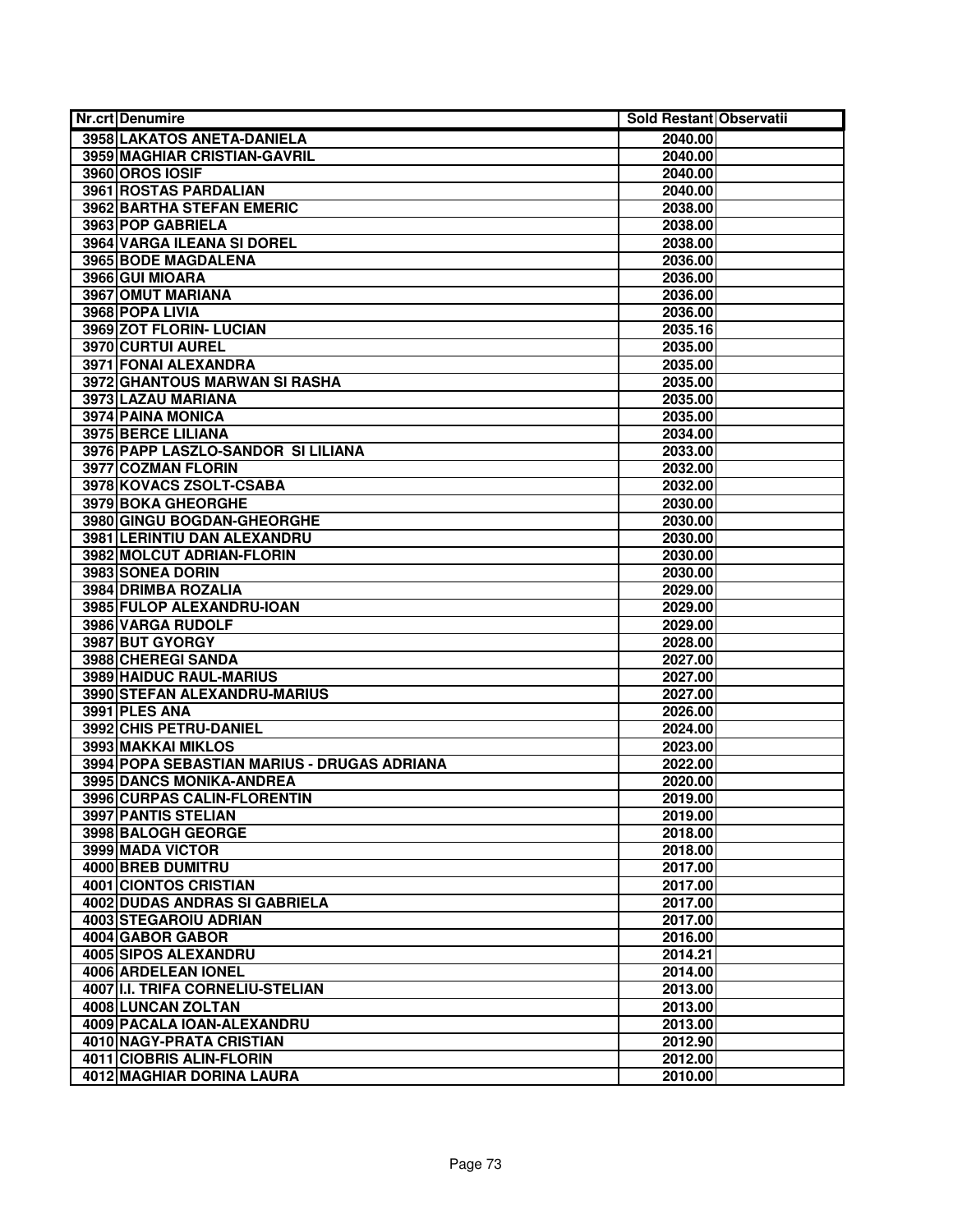| <b>Nr.crt Denumire</b>                      | Sold Restant Observatii |  |
|---------------------------------------------|-------------------------|--|
| 4013 PARGEA MIRABELA-LOREDANA               | 2010.00                 |  |
| <b>4014 MATYASI GABOR-ISTVAN</b>            | 2009.00                 |  |
| 4015 DOMOCOS DUMITRU                        | 2008.00                 |  |
| 4016 ILIES IOAN                             | 2007.50                 |  |
| <b>4017 ORBAN TAMAS ZSOLT</b>               | 2007.00                 |  |
| <b>4018 NAGY EMIL-ALEXANDRU</b>             | 2005.00                 |  |
| 4019 SUSANU LIVIA SI VALERICA               | 2005.00                 |  |
| 4020 SZABO ADALBERT                         | 2005.00                 |  |
| 4021 LUPUT NICOLAIE                         | 2004.00                 |  |
| <b>4022 CHEREGI DANIEL-CALIN</b>            | 2003.00                 |  |
| 4023 LESAK SANDOR                           | 2002.00                 |  |
| 4024 SAS GHEORGHE SI MIHAELA                | 2002.00                 |  |
| 4025 TOROK ALBERT                           | 2002.00                 |  |
| 4026 BITIS FLORIAN SI FLOARE                | 2001.00                 |  |
| 4027 ALBU SEBASTIAN-CLAUDIU                 | 2000.00                 |  |
| 4028 ALSAYED IBRAHIM ALMOWAFY ALSHHAT GOODA | 2000.00                 |  |
| <b>4029 ANANIA LUCIAN SI ADELA</b>          | 2000.00                 |  |
| 4030 ARDELEAN ADRIANA                       | 2000.00                 |  |
| <b>4031 ARDELEAN DOREL-MARIUS</b>           | 2000.00                 |  |
| 4032 BACRITA ADRIAN                         | 2000.00                 |  |
| 4033 BADIA VALENTIN                         | 2000.00                 |  |
| 4034 BALINT IOSIF                           | 2000.00                 |  |
| 4035 BALLA IOANA-MELINDA                    | 2000.00                 |  |
| 4036 BARNA MARIANA-RODICA                   | 2000.00                 |  |
| 4037 BEREZCKI MIHAELA                       | 2000.00                 |  |
| 4038 BERTOJA BEREND-ANDRAS-GYORGY           | 2000.00                 |  |
| 4039 BIBART ARMAND-HORATIU                  | 2000.00                 |  |
| 4040 BLAGA LEONTINA                         | 2000.00                 |  |
| 4041 BLAJ LAVINIA                           | 2000.00                 |  |
| 4042 BODIAN ALEXANDRU SI MARIA              | 2000.00                 |  |
| 4043 BODIU FLAVIA-DIANA                     | 2000.00                 |  |
| 4044 BORZ ADRIAN IOAN                       | 2000.00                 |  |
| 4045 BORZ CIPRIAN                           | 2000.00                 |  |
| <b>4046 BOUSSEKKINE ELIAS</b>               | 2000.00                 |  |
| <b>4047 BUKOVICS IMRE-ANDRAS</b>            | 2000.00                 |  |
| <b>4048 BURCEA MANDRA</b>                   | 2000.00                 |  |
| 4049 BURCSA GITA                            | 2000.00                 |  |
| 4050 BUT VALERIA                            | 2000.00                 |  |
| <b>4051 CADAR MONICA-IOANA</b>              | 2000.00                 |  |
| 4052 CADAR SORIN DUMITRU SI ANGELA          | 2000.00                 |  |
| 4053 CALDARE VLADIMIR                       | 2000.00                 |  |
| 4054 CALIN TAMARA                           | 2000.00                 |  |
| 4055 CLEJAN MELANIA                         | 2000.00                 |  |
| 4056 COCA MARCELA-ELENA                     | 2000.00                 |  |
| 4057 CUTULA IOAN FLORIN                     | 2000.00                 |  |
| 4058 DE PIERI VALERIE GENEVIEVE THERESE     | 2000.00                 |  |
| 4059 DIANU STELA                            | 2000.00                 |  |
| 4060 DRAHY JIRI                             | 2000.00                 |  |
| <b>4061 DUDAS LIDIA MONICA</b>              | 2000.00                 |  |
| 4062 DUME CORNELIA                          | 2000.00                 |  |
| 4063 DUMITRACHESCU IOANA RALUCA             | 2000.00                 |  |
| 4064 EHRET CRISTOPHE JACOUES ANTOINE        | 2000.00                 |  |
| <b>4065 FABIAN ERZSEBET</b>                 | 2000.00                 |  |
| 4066 FACONTI MARCO                          | 2000.00                 |  |
| 4067 FAINA CRISTIAN-MANUEL                  | 2000.00                 |  |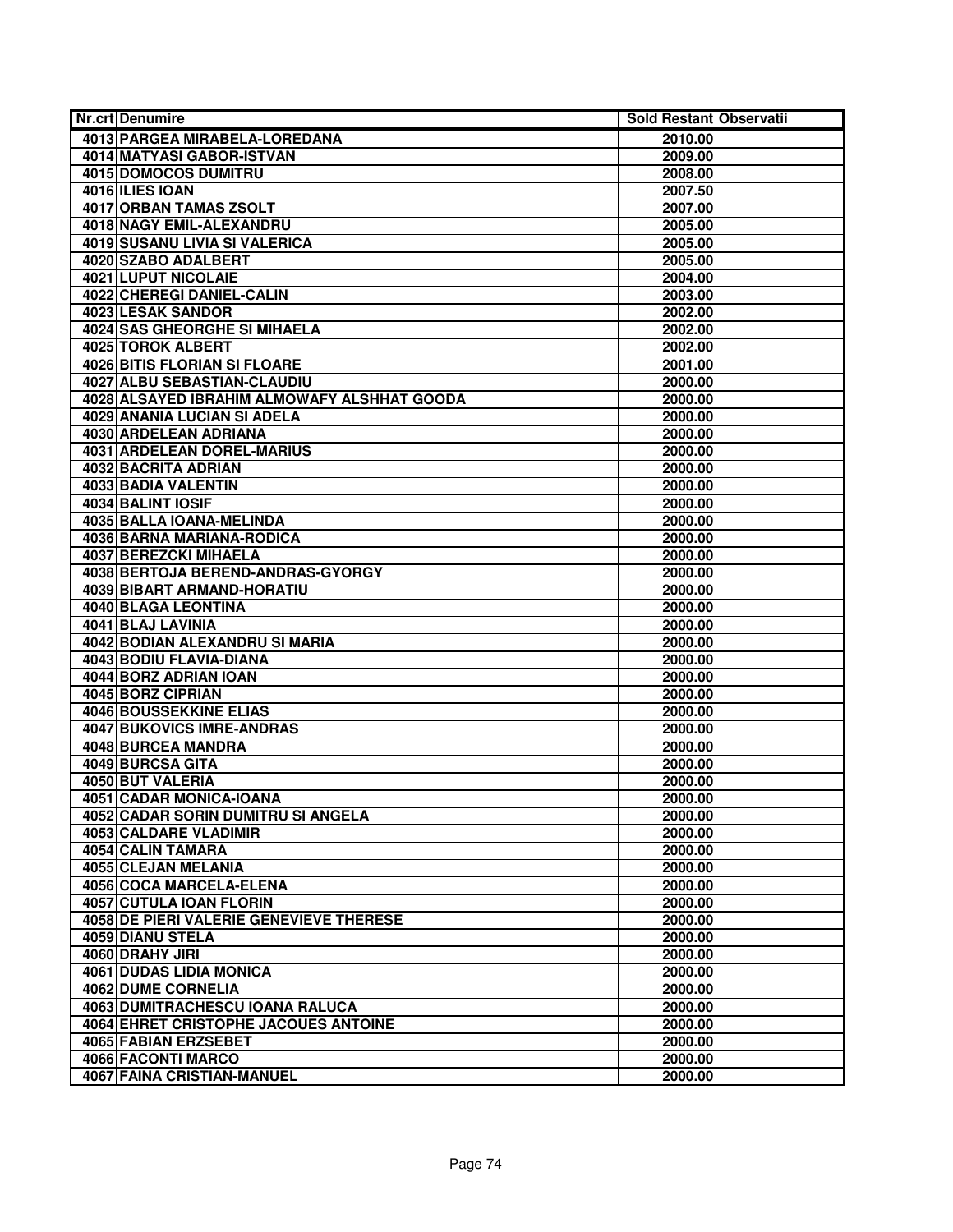| <b>Nr.crt Denumire</b>                                      | Sold Restant Observatii |  |
|-------------------------------------------------------------|-------------------------|--|
| 4068 FASOLO RENZO                                           | 2000.00                 |  |
| <b>4069 FENCEA GEORGE DANIEL</b>                            | 2000.00                 |  |
| 4070 FIBIK ILDIKO-ILONA                                     | 2000.00                 |  |
| <b>4071 FILIP ANGELA VIORICA</b>                            | 2000.00                 |  |
| 4072 FOIT LIVIA AURORA                                      | 2000.00                 |  |
| <b>4073 FORGACIU TEODORA VIORICA</b>                        | 2000.00                 |  |
| 4074 GABOR ROZALIA                                          | 2000.00                 |  |
| 4075 GAL RAMONA-NICOLETA                                    | 2000.00                 |  |
| 4076 GARABAN ANDRADA DIANA                                  | 2000.00                 |  |
| 4077 GOMBOS REMUS-IONEL SI MIRELA-LUMINITA                  | 2000.00                 |  |
| 4078 GRECU IOAN                                             | 2000.00                 |  |
| 4079 GROZA CARMEN-FLORENTINA                                | 2000.00                 |  |
| <b>4080 GUI BIANCA-VALENTINA</b>                            | 2000.00                 |  |
| 4081 GUNTER ELENA                                           | 2000.00                 |  |
| <b>4082 HAJNER ERIK-ROBERT</b>                              | 2000.00                 |  |
| 4083 ISTOICA LUIZA                                          | 2000.00                 |  |
| <b>4084 ISZTOIKA DUMITRU-IOAN</b>                           | 2000.00                 |  |
| <b>4085 ISZTOIKA TEREZA</b>                                 | 2000.00                 |  |
| <b>4086 JIANU-GEROCS MARIUS-DORIN</b>                       | 2000.00                 |  |
| <b>4087 KIS VILMOS MIHAI</b>                                | 2000.00                 |  |
| 4088 KOSA EVA                                               | 2000.00                 |  |
| 4089 KOSZTIN JANOS                                          | 2000.00                 |  |
| <b>4090 LACATUS SZELURINA</b>                               | 2000.00                 |  |
| 4091 LAZAR CIPRIAN                                          | 2000.00                 |  |
| 4092 LAZAR ELENA                                            | 2000.00                 |  |
| <b>4093 LOVAS BEATA KRISZTINA</b>                           | 2000.00                 |  |
| 4094 MAGYARI ELISABETA                                      | 2000.00                 |  |
| 4095 MALEK GUSZTAV JOZSEF                                   | 2000.00                 |  |
| 4096 MARINICA MIHAELA                                       | 2000.00                 |  |
| 4097 MARINO RODICA ALINA                                    | 2000.00                 |  |
| 4098 MATE SZUZSANNA                                         | 2000.00                 |  |
| <b>4099 MATEAS MARIOARA MIRELA</b>                          | 2000.00                 |  |
| 4100 MOLNAR BOBBY-MARK                                      | 2000.00                 |  |
| 4101 MONE MARIA                                             | 2000.00                 |  |
| 4102 MOS MIHAI-SILVIU                                       | 2000.00                 |  |
| 4103 NAGY ANNAMARIA                                         | 2000.00                 |  |
| 4104 NAN MARIA-ANNA                                         | 2000.00                 |  |
| <b>4105 NELSON BRACALENTE</b>                               | 2000.00                 |  |
| 4106 NEMET ALEXANDRU                                        | 2000.00                 |  |
| 4107 OLAH VIOREL-PAVEL                                      | 2000.00                 |  |
| 4108 OPRE ELISABETA EDITH                                   | 2000.00                 |  |
| 4109 ORAS MAGDALENA AURICA                                  | 2000.00                 |  |
| 4110 PAGNANI MAURO                                          | 2000.00                 |  |
| <b>4111 PANTIS SALOMEA-LIANA</b>                            | 2000.00                 |  |
| 4112 PAPA RINALDO                                           | 2000.00                 |  |
| 4113 PAPP ZSOLT                                             | 2000.00                 |  |
| 4114 PASCALAU VERONICA ANDRONICA                            | 2000.00                 |  |
| <b>4115 PINTYE BRIGITTE-ANTONIA</b>                         | 2000.00                 |  |
| 4116 POP-COMAN VASILE                                       | 2000.00                 |  |
| 4117 RAT NICOLAE-BOGDAN-GABRIEL                             | 2000.00                 |  |
| 4118 ROMAN VALENTIN CLAUDIU<br>4119 RONASZEKI ROBERT-JOZSEF | 2000.00                 |  |
| <b>4120 SANDOR OLIMPIA</b>                                  | 2000.00                 |  |
| 4121 SANDOR-COSTEA GAVRIL SI LIDIA-DORINA                   | 2000.00<br>2000.00      |  |
| 4122 SCHMIDT ATTILA IOZSEF                                  | 2000.00                 |  |
|                                                             |                         |  |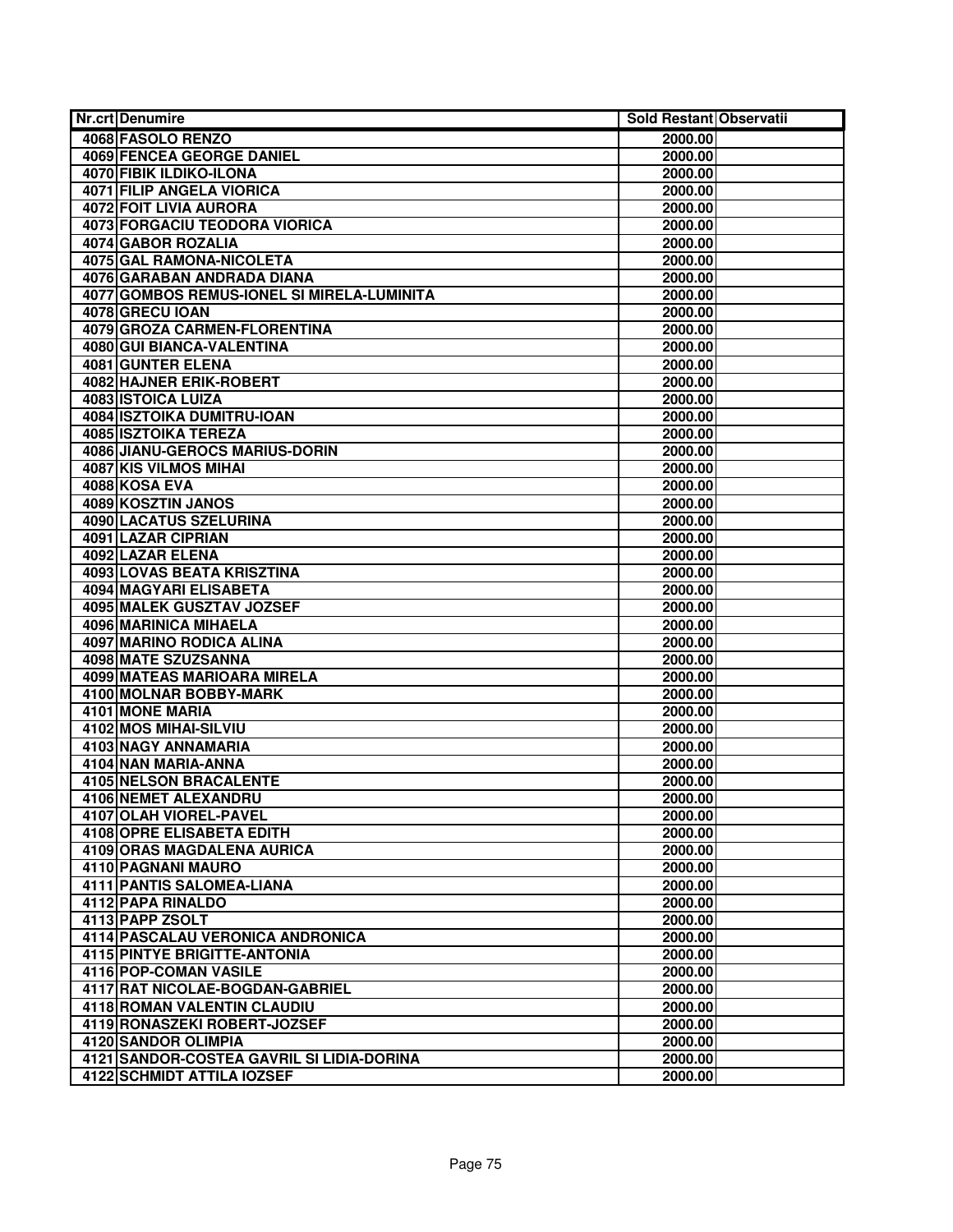| <b>Nr.crt Denumire</b>                       | Sold Restant Observatii |  |
|----------------------------------------------|-------------------------|--|
| 4123 SHERLOCK PATRICK JOHN                   | 2000.00                 |  |
| <b>4124 SILAGHI MIRCEA ALEXANDRU</b>         | 2000.00                 |  |
| 4125 SIRBU VALENTIN                          | 2000.00                 |  |
| 4126 SUN KEYU                                | 2000.00                 |  |
| 4127 SUSANU RICHARD-GIUSEUIUS-OCTAVIAN       | 2000.00                 |  |
| 4128 SUTEU CORINA-LACRIMIOARA                | 2000.00                 |  |
| <b>4129 SZILAGYI ETELKA</b>                  | 2000.00                 |  |
| 4130 SZILAGYI SANDOR                         | 2000.00                 |  |
| 4131 SZTANKOVITS ROZALIA                     | 2000.00                 |  |
| 4132 TAKACS KRISZTIAN                        | 2000.00                 |  |
| <b>4133 TAMAS VLADIMIR</b>                   | 2000.00                 |  |
| 4134 TAMBA SIMONA IOANA                      | 2000.00                 |  |
| <b>4135 TEM RAMONA MARIANA</b>               | 2000.00                 |  |
| 4136 TICARAT CRISTINA-LIGIA                  | 2000.00                 |  |
| 4137 TOCA IOAN-CIPRIAN                       | 2000.00                 |  |
| 4138 TOTH BRIGITA-ELEONORA                   | 2000.00                 |  |
| 4139 TROMBONI SILVANO                        | 2000.00                 |  |
| 4140 VAJDA DENES ZSOLT                       | 2000.00                 |  |
| <b>4141 VANCA FLORIN MARCEL</b>              | 2000.00                 |  |
| 4142 VANT NICOLAE                            | 2000.00                 |  |
| 4143 VARADI MARGARETA MONICA                 | 2000.00                 |  |
| <b>4144 VARGA AUGUSTIN ADRIAN</b>            | 2000.00                 |  |
| 4145 VARGA JOZSEF                            | 2000.00                 |  |
| 4146 VATAMAN PETRU-AUREL                     | 2000.00                 |  |
| <b>4147 VERES GYONGYI-MARTA</b>              | 2000.00                 |  |
| <b>4148 VINTER STELA-CORINA</b>              | 2000.00                 |  |
| <b>4149 ZANCA IOLANDA EMOKE</b>              | 2000.00                 |  |
| 4150 ZOICAS LILIANA-ANCA                     | 2000.00                 |  |
| 4151 BHATTACHARYA SUOMO                      | 1999.00                 |  |
| 4152 KATONA EVA ROZALIA                      | 1999.00                 |  |
| 4153 ANCAS MARIUS SI GEORGETA                | 1998.00                 |  |
| 4154 IVAN VLAD - ADRIAN SI IVAN DRAGOS       | 1998.00                 |  |
| 4155 PENZES IOAN SI MARGARETA                | 1998.00                 |  |
| <b>4156 BALAJ CRISTIAN IULIAN</b>            | 1997.00                 |  |
| 4157 BALLA ZOLTAN                            | 1997.00                 |  |
| <b>4158 FAUR FLORINA</b>                     | 1996.00                 |  |
| 4159 MANEIA MARGHERITA                       | 1995.00                 |  |
| 4160 POCIAN IOAN-GHEORGHE<br>4161 MUT AURICA | 1995.00<br>1993.00      |  |
| 4162 SOTIUT CORNELIA SI FIUL BURESCU SERGI   | 1992.00                 |  |
| 4163 RAD CRISTIAN-DOREL                      | 1991.50                 |  |
| 4164 MESTER NADIA                            | 1991.00                 |  |
| <b>4165 STIUBE LUCIAN EMANUEL</b>            | 1990.48                 |  |
| 4166 KORNYA IOAN-CSONGOR                     | 1990.16                 |  |
| 4167   IONASCU MARILEANA SI HORATIU-ALAIN    | 1990.00                 |  |
| 4168 LOBONTIU ILIE FLORIN SI LILIANA         | 1990.00                 |  |
| 4169 RUJA ALEXANDRU                          | 1990.00                 |  |
| <b>4170 VITAN CRISTIAN-FLORIN</b>            | 1990.00                 |  |
| 4171 ZETOCHA IOAN                            | 1990.00                 |  |
| 4172 ABRUDAN CRISTIAN-TUDOR                  | 1989.00                 |  |
| <b>4173 ZETOCHA FLORICA MONICA</b>           | 1989.00                 |  |
| 4174 DOBOS VICTOR                            | 1988.00                 |  |
| <b>4175 MOS SEBASTIAN ALEX</b>               | 1988.00                 |  |
| 4176 MUSET FLORIN SI DORINA                  | 1988.00                 |  |
| 4177 MERCEA SEVERUS-IOAN                     | 1987.06                 |  |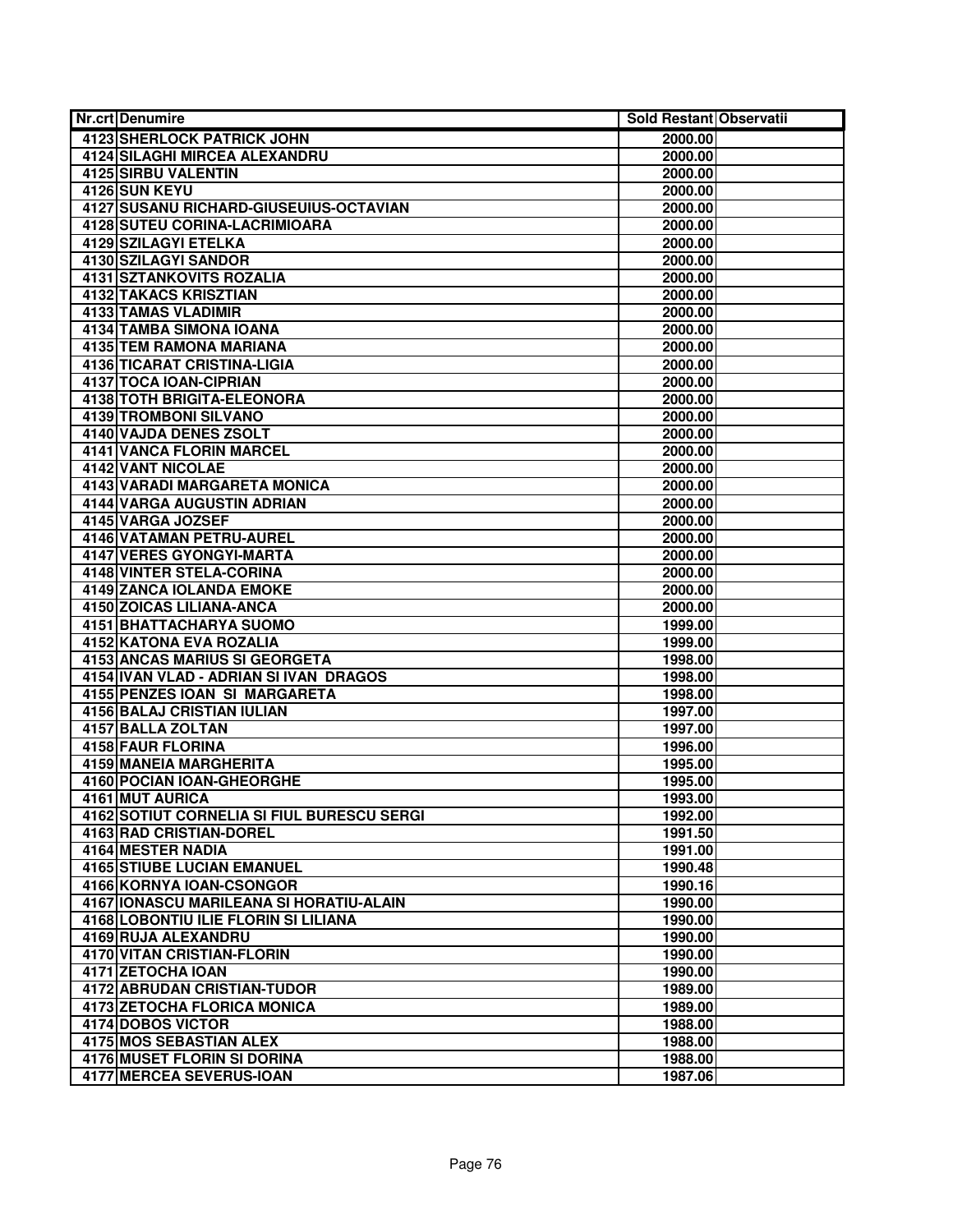| Nr.crtlDenumire                                   | Sold Restant Observatii |                       |
|---------------------------------------------------|-------------------------|-----------------------|
| 4178 BUMBUI IULIANA - ANA                         | 1987.00                 |                       |
| 4179 CSEKE MOZES                                  | 1987.00                 |                       |
| 4180 BARGAU OVIDIU-DOREL SI FELICIA               | 1986.00                 |                       |
| 4181 PRAJA MARIA                                  | 1986.00                 |                       |
| 4182 SIPOS BOGDAN ADRIAN SI ANA RAMONA            | 1986.00                 |                       |
| <b>4183 NEDELEA TRAIAN-EUGEN</b>                  | 1985.00                 |                       |
| <b>4184 OLAH TEODOR-MARIUS</b>                    | 1983.00                 |                       |
| 4185 ZDROBA MARIANA                               | 1982.22                 |                       |
| 4186 HORVAT CAMELIA ALEXANDRA                     | 1982.00                 |                       |
| 4187 MORAR PENELOPA                               |                         | 1982.00 PROCES PE ROL |
| <b>4188 GLIGOR CONSTANTIN</b>                     | 1980.52                 |                       |
| 4189 LASZLO IOAN SI ANNAMARIA                     | 1980.00                 |                       |
| 4190 POPA DARIUS-PAUL                             | 1980.00                 |                       |
| 4191 ROSTAS RADU                                  | 1980.00                 |                       |
| 4192 IHOS MONICA-IOANA                            | 1979.00                 |                       |
| 4193 OLTEANU RADU                                 | 1979.00                 |                       |
| <b>4194 POP DANIEL SI ANGELA</b>                  | 1979.00                 |                       |
| <b>4195 POPOVICI OVIDIU SI DIANA</b>              | 1977.00                 |                       |
| 4196 FLOREA IOAN SI NELICA CECILIA                | 1975.00                 |                       |
| 4197 VAIDA RADU-CALIN                             | 1974.96                 |                       |
| <b>4198 LAZAR FLAVIU-CORNELIU</b>                 | 1973.00                 |                       |
| 4199 NICA ALEXANDRU SI ELENA                      | 1972.00                 |                       |
| 4200 STANIK STEFAN IOAN                           | 1972.00                 |                       |
| <b>4201 BURLAU STELIAN</b>                        | 1970.00                 |                       |
| 4202 MARINA MARIUS FLORIN                         | 1970.00                 |                       |
| <b>4203 TODINCA DANIEL</b>                        | 1970.00                 |                       |
| 4204 MOGA (MESZAROS) ZITA                         | 1968.00                 |                       |
| <b>4205 POPA TEODOR-LUCIAN</b>                    | 1967.00                 |                       |
| 4206 VARGA ADRIAN-NELU                            | 1967.00                 |                       |
| 4207 SEICHE DANIEL SI ANA                         | 1966.00                 |                       |
| <b>4208 FLORIA NICOLETA</b>                       | 1965.03                 |                       |
| 4209 SARKOZI ELISABETA                            | 1965.00                 |                       |
| 4210 BUHAS IOAN                                   | 1964.57                 |                       |
| 4211 BORZ AUREL                                   | 1964.00                 |                       |
| <b>4212 SZABO LEVENTE</b>                         | 1964.00                 |                       |
| <b>4213 BARA MARIUS TRAIAN SI CORINA</b>          | 1963.00                 |                       |
| 4214 BARCAN FLORIN SILVIU                         | 1963.00                 |                       |
| <b>4215 TAMAS CLAUDIA</b>                         | 1963.00                 |                       |
| 4216 VOICILA-STOLNICU ANAMARIA                    | 1963.00                 |                       |
| 4217 LACATOS ERZSEBET-GYONGYI SI GAVRIL           | 1962.00                 |                       |
| 4218 PETRICA CORINA-ROXANA                        | 1961.00                 |                       |
| 4219 KOVACS GYORGY                                | 1960.00                 |                       |
| 4220 POPA AUREL SI ANA                            | 1960.00                 |                       |
| 4221 MARUNTEL FLORINA-MARIA - PERS.FIZ.AUTORIZATA | 1958.00                 |                       |
| 4222 APOLOZAN CRISTIAN-DANIEL SI LUCRETIA-ELENA   | 1955.00                 |                       |
| 4223 BARANKA TEREZ SI RUPI                        | 1955.00                 |                       |
| <b>4224 TIRITEU CALIN GHEORGHE</b>                | 1955.00                 |                       |
| 4225 BUNTA ANA-MARIA GEORGETA                     | 1954.00                 |                       |
| 4226 LAZAR GHEORGHE- IULIAN                       | 1954.00                 |                       |
| 4227 POP ADRIAN-CABINET DE AVOCAT                 | 1954.00                 |                       |
| 4228 AVRAM CIPRIAN-NICOLAE                        | 1952.00                 |                       |
| <b>4229 BELE IOAN CEZAR LUCIAN</b>                | 1950.00                 |                       |
| <b>4230 DANCULEA COSTEL DORIN</b>                 | 1950.00                 |                       |
| 4231 PENTIE VIORICA                               | 1950.00                 |                       |
| 4232 AGAFITEI ADRIAN                              | 1949.00                 |                       |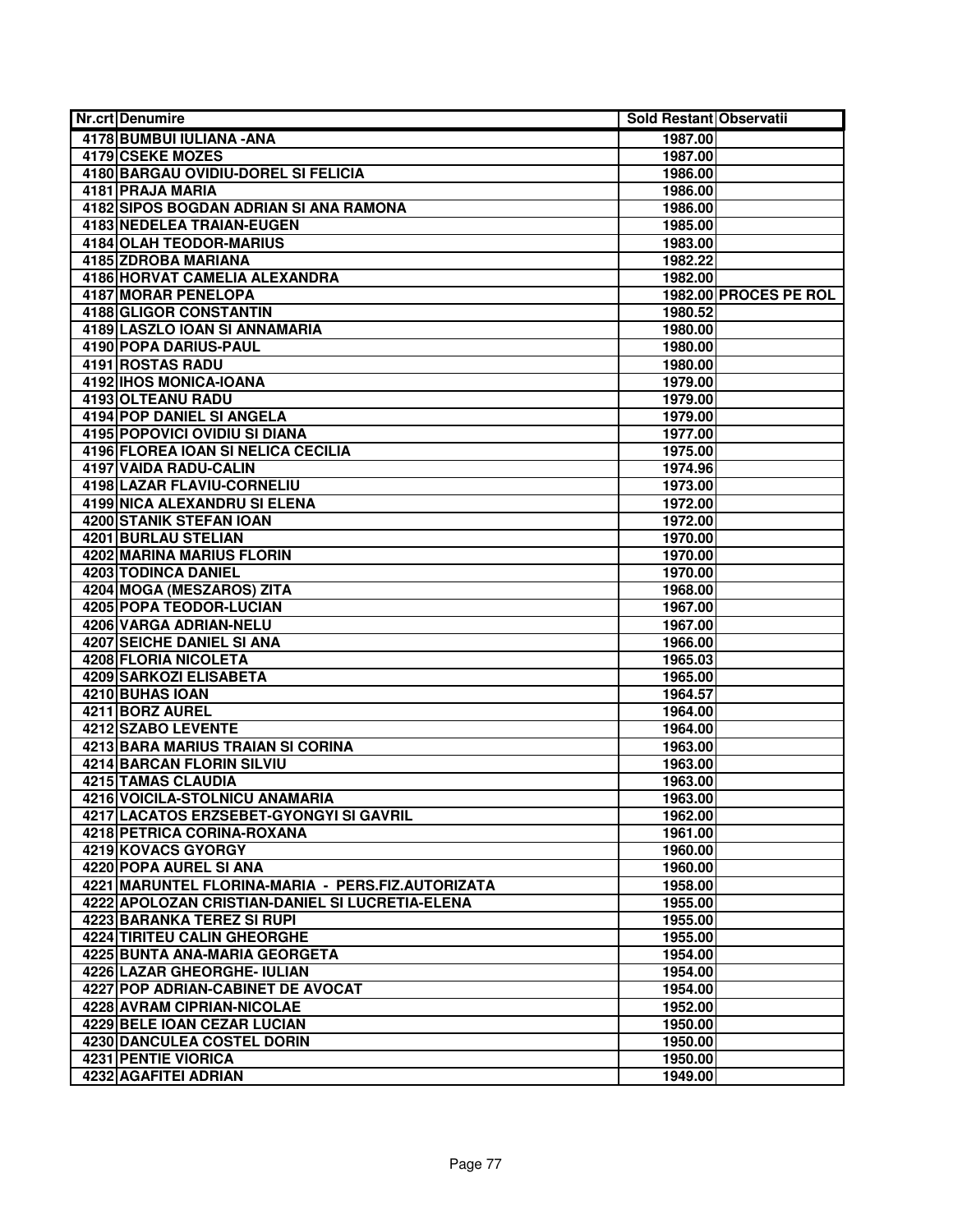| 4233 PENTE CRISTIAN-SILVIU SI DOINA-MONICA<br>1948.00<br><b>4234 SALAJAN STELIANA</b><br>1948.00<br>4235 VARADI IOZSEF<br>1948.00<br>4236 CHIVU MIHAELA-DOLORES<br>1947.00<br>4237 CABUTA ECATERINA SI IOAN<br>1946.51<br><b>4238 TONT LUCIAN AURELIAN</b><br>1944.00<br>4239 MANEA TIBERIU<br>1943.92<br>4240 LUCA OVIDIU<br>1943.00<br>4241 GYURKO IOAN - COSTEL SI CORNELIA-ADRIANA<br>1942.00<br>4242 PANC FLORIAN<br>1942.00<br><b>4243 PATAKI LASZLO ZSOLT</b><br>1942.00<br><b>4244 ROMAN GABRIELA DORINA</b><br>1942.00<br>4245 GHEORGHE MIRELA-CONSTANTA<br>1941.00<br>4246 BAN FLORIN-IOAN<br>1940.00<br><b>4247 CHIRICA GABRIEL-ATTILA</b><br>1940.00<br>4248 CUC MIHAI-CRACIUN SI RALUCA-BEATRICE<br>1940.00<br>4249 ARDELEAN FLORIN NELU<br>1939.00<br>4250 CRECAN IOAN LIVIU SI DANIELA<br>1939.00<br><b>4251 BOT MIHAI SI ANGELA</b><br>1936.00<br><b>4252 VAINA TIBOR OLIVER</b><br>1936.00<br>4253 DUMA ILEANA SI TRAIAN<br>1934.00<br>4254 GABOR GAVRIL<br>1934.00<br><b>4255 BANTO JANOS ZOLTAN</b><br>1933.00<br><b>4256 VERIGOI VALENTIN-MARIUS</b><br>1932.00<br>4257 LAZAR COSMIN-IONUT<br>1931.00<br>4258 VIRGINAS ANDREI CIPRIAN<br>1930.16<br><b>4259 IAMBOR TEODOR-LUCIAN</b><br>1930.08<br>4260 BOKA BOBY<br>1930.00<br>4261 VARGA ANGELA-VIOLETA<br>1929.51<br>4262 KOVACS ARPAD<br>1929.00<br>4263 LAKATOS SANDOR-ADAM<br>1929.00<br><b>4264 NAZDRAVAN CATALIN VOICU</b><br>1929.00<br>4265 PAP IULIU<br>1929.00<br><b>4266 DICU GHEORGHE</b><br>1928.00<br>4267 GALI IOAN<br>1928.00<br>4268 POP DORIN-FLORIN SI ILDIKO<br>1928.00<br>4269 STIOP ANDREI COSMIN<br>1925.00<br>4270 BORDEI-KISS EVA<br>1924.00<br>4271 HEGEDUS HAJNALKA-KATALIN<br>1924.00<br><b>4272 CHILLIK RICHARD-TAMAS</b><br>1923.00<br>4273 HADADE LIVIU-AUREL<br>1923.00<br>4274 SHIBLI KAREEM<br>1923.00<br>4275 BRAD MADALINA<br>1920.00<br>4276 LAFI MAROUANE<br>1920.00<br>4277 PONTOS SERGIU PAUL<br>1920.00<br><b>4278 RADULESCU HORIA-DANUT</b><br>1918.00<br>4279 PANTEA ROZICA-LUCICA<br>1916.00<br>4280 AVRAM AMALIA-MELINDA SI GAVRIL<br>1915.00<br>4281 ZACH ANA<br>1914.00<br><b>4282 HARN IOAN-ALEXANDRU</b><br>1913.00<br><b>4283 IUHAS CORNELIU CRISTIAN</b><br>1911.00<br>4284 BOTHAZY ATTILA<br>1910.00<br><b>4285 SIMOC NORBERT-STEFAN</b><br>1910.00<br>4286 HOWARD LEONA- VIOLETA<br>1908.00 | <b>Nr.crt Denumire</b> | Sold Restant Observatii |  |
|------------------------------------------------------------------------------------------------------------------------------------------------------------------------------------------------------------------------------------------------------------------------------------------------------------------------------------------------------------------------------------------------------------------------------------------------------------------------------------------------------------------------------------------------------------------------------------------------------------------------------------------------------------------------------------------------------------------------------------------------------------------------------------------------------------------------------------------------------------------------------------------------------------------------------------------------------------------------------------------------------------------------------------------------------------------------------------------------------------------------------------------------------------------------------------------------------------------------------------------------------------------------------------------------------------------------------------------------------------------------------------------------------------------------------------------------------------------------------------------------------------------------------------------------------------------------------------------------------------------------------------------------------------------------------------------------------------------------------------------------------------------------------------------------------------------------------------------------------------------------------------------------------------------------------------------------------------------------------------------------------------------------------------------------------------------------------------------------------------------------------------------------------------------------------------------------------------------------------------------------------------------------------------------------------------------------|------------------------|-------------------------|--|
|                                                                                                                                                                                                                                                                                                                                                                                                                                                                                                                                                                                                                                                                                                                                                                                                                                                                                                                                                                                                                                                                                                                                                                                                                                                                                                                                                                                                                                                                                                                                                                                                                                                                                                                                                                                                                                                                                                                                                                                                                                                                                                                                                                                                                                                                                                                        |                        |                         |  |
|                                                                                                                                                                                                                                                                                                                                                                                                                                                                                                                                                                                                                                                                                                                                                                                                                                                                                                                                                                                                                                                                                                                                                                                                                                                                                                                                                                                                                                                                                                                                                                                                                                                                                                                                                                                                                                                                                                                                                                                                                                                                                                                                                                                                                                                                                                                        |                        |                         |  |
|                                                                                                                                                                                                                                                                                                                                                                                                                                                                                                                                                                                                                                                                                                                                                                                                                                                                                                                                                                                                                                                                                                                                                                                                                                                                                                                                                                                                                                                                                                                                                                                                                                                                                                                                                                                                                                                                                                                                                                                                                                                                                                                                                                                                                                                                                                                        |                        |                         |  |
|                                                                                                                                                                                                                                                                                                                                                                                                                                                                                                                                                                                                                                                                                                                                                                                                                                                                                                                                                                                                                                                                                                                                                                                                                                                                                                                                                                                                                                                                                                                                                                                                                                                                                                                                                                                                                                                                                                                                                                                                                                                                                                                                                                                                                                                                                                                        |                        |                         |  |
|                                                                                                                                                                                                                                                                                                                                                                                                                                                                                                                                                                                                                                                                                                                                                                                                                                                                                                                                                                                                                                                                                                                                                                                                                                                                                                                                                                                                                                                                                                                                                                                                                                                                                                                                                                                                                                                                                                                                                                                                                                                                                                                                                                                                                                                                                                                        |                        |                         |  |
|                                                                                                                                                                                                                                                                                                                                                                                                                                                                                                                                                                                                                                                                                                                                                                                                                                                                                                                                                                                                                                                                                                                                                                                                                                                                                                                                                                                                                                                                                                                                                                                                                                                                                                                                                                                                                                                                                                                                                                                                                                                                                                                                                                                                                                                                                                                        |                        |                         |  |
|                                                                                                                                                                                                                                                                                                                                                                                                                                                                                                                                                                                                                                                                                                                                                                                                                                                                                                                                                                                                                                                                                                                                                                                                                                                                                                                                                                                                                                                                                                                                                                                                                                                                                                                                                                                                                                                                                                                                                                                                                                                                                                                                                                                                                                                                                                                        |                        |                         |  |
|                                                                                                                                                                                                                                                                                                                                                                                                                                                                                                                                                                                                                                                                                                                                                                                                                                                                                                                                                                                                                                                                                                                                                                                                                                                                                                                                                                                                                                                                                                                                                                                                                                                                                                                                                                                                                                                                                                                                                                                                                                                                                                                                                                                                                                                                                                                        |                        |                         |  |
|                                                                                                                                                                                                                                                                                                                                                                                                                                                                                                                                                                                                                                                                                                                                                                                                                                                                                                                                                                                                                                                                                                                                                                                                                                                                                                                                                                                                                                                                                                                                                                                                                                                                                                                                                                                                                                                                                                                                                                                                                                                                                                                                                                                                                                                                                                                        |                        |                         |  |
|                                                                                                                                                                                                                                                                                                                                                                                                                                                                                                                                                                                                                                                                                                                                                                                                                                                                                                                                                                                                                                                                                                                                                                                                                                                                                                                                                                                                                                                                                                                                                                                                                                                                                                                                                                                                                                                                                                                                                                                                                                                                                                                                                                                                                                                                                                                        |                        |                         |  |
|                                                                                                                                                                                                                                                                                                                                                                                                                                                                                                                                                                                                                                                                                                                                                                                                                                                                                                                                                                                                                                                                                                                                                                                                                                                                                                                                                                                                                                                                                                                                                                                                                                                                                                                                                                                                                                                                                                                                                                                                                                                                                                                                                                                                                                                                                                                        |                        |                         |  |
|                                                                                                                                                                                                                                                                                                                                                                                                                                                                                                                                                                                                                                                                                                                                                                                                                                                                                                                                                                                                                                                                                                                                                                                                                                                                                                                                                                                                                                                                                                                                                                                                                                                                                                                                                                                                                                                                                                                                                                                                                                                                                                                                                                                                                                                                                                                        |                        |                         |  |
|                                                                                                                                                                                                                                                                                                                                                                                                                                                                                                                                                                                                                                                                                                                                                                                                                                                                                                                                                                                                                                                                                                                                                                                                                                                                                                                                                                                                                                                                                                                                                                                                                                                                                                                                                                                                                                                                                                                                                                                                                                                                                                                                                                                                                                                                                                                        |                        |                         |  |
|                                                                                                                                                                                                                                                                                                                                                                                                                                                                                                                                                                                                                                                                                                                                                                                                                                                                                                                                                                                                                                                                                                                                                                                                                                                                                                                                                                                                                                                                                                                                                                                                                                                                                                                                                                                                                                                                                                                                                                                                                                                                                                                                                                                                                                                                                                                        |                        |                         |  |
|                                                                                                                                                                                                                                                                                                                                                                                                                                                                                                                                                                                                                                                                                                                                                                                                                                                                                                                                                                                                                                                                                                                                                                                                                                                                                                                                                                                                                                                                                                                                                                                                                                                                                                                                                                                                                                                                                                                                                                                                                                                                                                                                                                                                                                                                                                                        |                        |                         |  |
|                                                                                                                                                                                                                                                                                                                                                                                                                                                                                                                                                                                                                                                                                                                                                                                                                                                                                                                                                                                                                                                                                                                                                                                                                                                                                                                                                                                                                                                                                                                                                                                                                                                                                                                                                                                                                                                                                                                                                                                                                                                                                                                                                                                                                                                                                                                        |                        |                         |  |
|                                                                                                                                                                                                                                                                                                                                                                                                                                                                                                                                                                                                                                                                                                                                                                                                                                                                                                                                                                                                                                                                                                                                                                                                                                                                                                                                                                                                                                                                                                                                                                                                                                                                                                                                                                                                                                                                                                                                                                                                                                                                                                                                                                                                                                                                                                                        |                        |                         |  |
|                                                                                                                                                                                                                                                                                                                                                                                                                                                                                                                                                                                                                                                                                                                                                                                                                                                                                                                                                                                                                                                                                                                                                                                                                                                                                                                                                                                                                                                                                                                                                                                                                                                                                                                                                                                                                                                                                                                                                                                                                                                                                                                                                                                                                                                                                                                        |                        |                         |  |
|                                                                                                                                                                                                                                                                                                                                                                                                                                                                                                                                                                                                                                                                                                                                                                                                                                                                                                                                                                                                                                                                                                                                                                                                                                                                                                                                                                                                                                                                                                                                                                                                                                                                                                                                                                                                                                                                                                                                                                                                                                                                                                                                                                                                                                                                                                                        |                        |                         |  |
|                                                                                                                                                                                                                                                                                                                                                                                                                                                                                                                                                                                                                                                                                                                                                                                                                                                                                                                                                                                                                                                                                                                                                                                                                                                                                                                                                                                                                                                                                                                                                                                                                                                                                                                                                                                                                                                                                                                                                                                                                                                                                                                                                                                                                                                                                                                        |                        |                         |  |
|                                                                                                                                                                                                                                                                                                                                                                                                                                                                                                                                                                                                                                                                                                                                                                                                                                                                                                                                                                                                                                                                                                                                                                                                                                                                                                                                                                                                                                                                                                                                                                                                                                                                                                                                                                                                                                                                                                                                                                                                                                                                                                                                                                                                                                                                                                                        |                        |                         |  |
|                                                                                                                                                                                                                                                                                                                                                                                                                                                                                                                                                                                                                                                                                                                                                                                                                                                                                                                                                                                                                                                                                                                                                                                                                                                                                                                                                                                                                                                                                                                                                                                                                                                                                                                                                                                                                                                                                                                                                                                                                                                                                                                                                                                                                                                                                                                        |                        |                         |  |
|                                                                                                                                                                                                                                                                                                                                                                                                                                                                                                                                                                                                                                                                                                                                                                                                                                                                                                                                                                                                                                                                                                                                                                                                                                                                                                                                                                                                                                                                                                                                                                                                                                                                                                                                                                                                                                                                                                                                                                                                                                                                                                                                                                                                                                                                                                                        |                        |                         |  |
|                                                                                                                                                                                                                                                                                                                                                                                                                                                                                                                                                                                                                                                                                                                                                                                                                                                                                                                                                                                                                                                                                                                                                                                                                                                                                                                                                                                                                                                                                                                                                                                                                                                                                                                                                                                                                                                                                                                                                                                                                                                                                                                                                                                                                                                                                                                        |                        |                         |  |
|                                                                                                                                                                                                                                                                                                                                                                                                                                                                                                                                                                                                                                                                                                                                                                                                                                                                                                                                                                                                                                                                                                                                                                                                                                                                                                                                                                                                                                                                                                                                                                                                                                                                                                                                                                                                                                                                                                                                                                                                                                                                                                                                                                                                                                                                                                                        |                        |                         |  |
|                                                                                                                                                                                                                                                                                                                                                                                                                                                                                                                                                                                                                                                                                                                                                                                                                                                                                                                                                                                                                                                                                                                                                                                                                                                                                                                                                                                                                                                                                                                                                                                                                                                                                                                                                                                                                                                                                                                                                                                                                                                                                                                                                                                                                                                                                                                        |                        |                         |  |
|                                                                                                                                                                                                                                                                                                                                                                                                                                                                                                                                                                                                                                                                                                                                                                                                                                                                                                                                                                                                                                                                                                                                                                                                                                                                                                                                                                                                                                                                                                                                                                                                                                                                                                                                                                                                                                                                                                                                                                                                                                                                                                                                                                                                                                                                                                                        |                        |                         |  |
|                                                                                                                                                                                                                                                                                                                                                                                                                                                                                                                                                                                                                                                                                                                                                                                                                                                                                                                                                                                                                                                                                                                                                                                                                                                                                                                                                                                                                                                                                                                                                                                                                                                                                                                                                                                                                                                                                                                                                                                                                                                                                                                                                                                                                                                                                                                        |                        |                         |  |
|                                                                                                                                                                                                                                                                                                                                                                                                                                                                                                                                                                                                                                                                                                                                                                                                                                                                                                                                                                                                                                                                                                                                                                                                                                                                                                                                                                                                                                                                                                                                                                                                                                                                                                                                                                                                                                                                                                                                                                                                                                                                                                                                                                                                                                                                                                                        |                        |                         |  |
|                                                                                                                                                                                                                                                                                                                                                                                                                                                                                                                                                                                                                                                                                                                                                                                                                                                                                                                                                                                                                                                                                                                                                                                                                                                                                                                                                                                                                                                                                                                                                                                                                                                                                                                                                                                                                                                                                                                                                                                                                                                                                                                                                                                                                                                                                                                        |                        |                         |  |
|                                                                                                                                                                                                                                                                                                                                                                                                                                                                                                                                                                                                                                                                                                                                                                                                                                                                                                                                                                                                                                                                                                                                                                                                                                                                                                                                                                                                                                                                                                                                                                                                                                                                                                                                                                                                                                                                                                                                                                                                                                                                                                                                                                                                                                                                                                                        |                        |                         |  |
|                                                                                                                                                                                                                                                                                                                                                                                                                                                                                                                                                                                                                                                                                                                                                                                                                                                                                                                                                                                                                                                                                                                                                                                                                                                                                                                                                                                                                                                                                                                                                                                                                                                                                                                                                                                                                                                                                                                                                                                                                                                                                                                                                                                                                                                                                                                        |                        |                         |  |
|                                                                                                                                                                                                                                                                                                                                                                                                                                                                                                                                                                                                                                                                                                                                                                                                                                                                                                                                                                                                                                                                                                                                                                                                                                                                                                                                                                                                                                                                                                                                                                                                                                                                                                                                                                                                                                                                                                                                                                                                                                                                                                                                                                                                                                                                                                                        |                        |                         |  |
|                                                                                                                                                                                                                                                                                                                                                                                                                                                                                                                                                                                                                                                                                                                                                                                                                                                                                                                                                                                                                                                                                                                                                                                                                                                                                                                                                                                                                                                                                                                                                                                                                                                                                                                                                                                                                                                                                                                                                                                                                                                                                                                                                                                                                                                                                                                        |                        |                         |  |
|                                                                                                                                                                                                                                                                                                                                                                                                                                                                                                                                                                                                                                                                                                                                                                                                                                                                                                                                                                                                                                                                                                                                                                                                                                                                                                                                                                                                                                                                                                                                                                                                                                                                                                                                                                                                                                                                                                                                                                                                                                                                                                                                                                                                                                                                                                                        |                        |                         |  |
|                                                                                                                                                                                                                                                                                                                                                                                                                                                                                                                                                                                                                                                                                                                                                                                                                                                                                                                                                                                                                                                                                                                                                                                                                                                                                                                                                                                                                                                                                                                                                                                                                                                                                                                                                                                                                                                                                                                                                                                                                                                                                                                                                                                                                                                                                                                        |                        |                         |  |
|                                                                                                                                                                                                                                                                                                                                                                                                                                                                                                                                                                                                                                                                                                                                                                                                                                                                                                                                                                                                                                                                                                                                                                                                                                                                                                                                                                                                                                                                                                                                                                                                                                                                                                                                                                                                                                                                                                                                                                                                                                                                                                                                                                                                                                                                                                                        |                        |                         |  |
|                                                                                                                                                                                                                                                                                                                                                                                                                                                                                                                                                                                                                                                                                                                                                                                                                                                                                                                                                                                                                                                                                                                                                                                                                                                                                                                                                                                                                                                                                                                                                                                                                                                                                                                                                                                                                                                                                                                                                                                                                                                                                                                                                                                                                                                                                                                        |                        |                         |  |
|                                                                                                                                                                                                                                                                                                                                                                                                                                                                                                                                                                                                                                                                                                                                                                                                                                                                                                                                                                                                                                                                                                                                                                                                                                                                                                                                                                                                                                                                                                                                                                                                                                                                                                                                                                                                                                                                                                                                                                                                                                                                                                                                                                                                                                                                                                                        |                        |                         |  |
|                                                                                                                                                                                                                                                                                                                                                                                                                                                                                                                                                                                                                                                                                                                                                                                                                                                                                                                                                                                                                                                                                                                                                                                                                                                                                                                                                                                                                                                                                                                                                                                                                                                                                                                                                                                                                                                                                                                                                                                                                                                                                                                                                                                                                                                                                                                        |                        |                         |  |
|                                                                                                                                                                                                                                                                                                                                                                                                                                                                                                                                                                                                                                                                                                                                                                                                                                                                                                                                                                                                                                                                                                                                                                                                                                                                                                                                                                                                                                                                                                                                                                                                                                                                                                                                                                                                                                                                                                                                                                                                                                                                                                                                                                                                                                                                                                                        |                        |                         |  |
|                                                                                                                                                                                                                                                                                                                                                                                                                                                                                                                                                                                                                                                                                                                                                                                                                                                                                                                                                                                                                                                                                                                                                                                                                                                                                                                                                                                                                                                                                                                                                                                                                                                                                                                                                                                                                                                                                                                                                                                                                                                                                                                                                                                                                                                                                                                        |                        |                         |  |
|                                                                                                                                                                                                                                                                                                                                                                                                                                                                                                                                                                                                                                                                                                                                                                                                                                                                                                                                                                                                                                                                                                                                                                                                                                                                                                                                                                                                                                                                                                                                                                                                                                                                                                                                                                                                                                                                                                                                                                                                                                                                                                                                                                                                                                                                                                                        |                        |                         |  |
|                                                                                                                                                                                                                                                                                                                                                                                                                                                                                                                                                                                                                                                                                                                                                                                                                                                                                                                                                                                                                                                                                                                                                                                                                                                                                                                                                                                                                                                                                                                                                                                                                                                                                                                                                                                                                                                                                                                                                                                                                                                                                                                                                                                                                                                                                                                        |                        |                         |  |
|                                                                                                                                                                                                                                                                                                                                                                                                                                                                                                                                                                                                                                                                                                                                                                                                                                                                                                                                                                                                                                                                                                                                                                                                                                                                                                                                                                                                                                                                                                                                                                                                                                                                                                                                                                                                                                                                                                                                                                                                                                                                                                                                                                                                                                                                                                                        |                        |                         |  |
|                                                                                                                                                                                                                                                                                                                                                                                                                                                                                                                                                                                                                                                                                                                                                                                                                                                                                                                                                                                                                                                                                                                                                                                                                                                                                                                                                                                                                                                                                                                                                                                                                                                                                                                                                                                                                                                                                                                                                                                                                                                                                                                                                                                                                                                                                                                        |                        |                         |  |
|                                                                                                                                                                                                                                                                                                                                                                                                                                                                                                                                                                                                                                                                                                                                                                                                                                                                                                                                                                                                                                                                                                                                                                                                                                                                                                                                                                                                                                                                                                                                                                                                                                                                                                                                                                                                                                                                                                                                                                                                                                                                                                                                                                                                                                                                                                                        |                        |                         |  |
|                                                                                                                                                                                                                                                                                                                                                                                                                                                                                                                                                                                                                                                                                                                                                                                                                                                                                                                                                                                                                                                                                                                                                                                                                                                                                                                                                                                                                                                                                                                                                                                                                                                                                                                                                                                                                                                                                                                                                                                                                                                                                                                                                                                                                                                                                                                        |                        |                         |  |
|                                                                                                                                                                                                                                                                                                                                                                                                                                                                                                                                                                                                                                                                                                                                                                                                                                                                                                                                                                                                                                                                                                                                                                                                                                                                                                                                                                                                                                                                                                                                                                                                                                                                                                                                                                                                                                                                                                                                                                                                                                                                                                                                                                                                                                                                                                                        |                        |                         |  |
|                                                                                                                                                                                                                                                                                                                                                                                                                                                                                                                                                                                                                                                                                                                                                                                                                                                                                                                                                                                                                                                                                                                                                                                                                                                                                                                                                                                                                                                                                                                                                                                                                                                                                                                                                                                                                                                                                                                                                                                                                                                                                                                                                                                                                                                                                                                        |                        |                         |  |
|                                                                                                                                                                                                                                                                                                                                                                                                                                                                                                                                                                                                                                                                                                                                                                                                                                                                                                                                                                                                                                                                                                                                                                                                                                                                                                                                                                                                                                                                                                                                                                                                                                                                                                                                                                                                                                                                                                                                                                                                                                                                                                                                                                                                                                                                                                                        |                        |                         |  |
|                                                                                                                                                                                                                                                                                                                                                                                                                                                                                                                                                                                                                                                                                                                                                                                                                                                                                                                                                                                                                                                                                                                                                                                                                                                                                                                                                                                                                                                                                                                                                                                                                                                                                                                                                                                                                                                                                                                                                                                                                                                                                                                                                                                                                                                                                                                        |                        |                         |  |
|                                                                                                                                                                                                                                                                                                                                                                                                                                                                                                                                                                                                                                                                                                                                                                                                                                                                                                                                                                                                                                                                                                                                                                                                                                                                                                                                                                                                                                                                                                                                                                                                                                                                                                                                                                                                                                                                                                                                                                                                                                                                                                                                                                                                                                                                                                                        |                        |                         |  |
|                                                                                                                                                                                                                                                                                                                                                                                                                                                                                                                                                                                                                                                                                                                                                                                                                                                                                                                                                                                                                                                                                                                                                                                                                                                                                                                                                                                                                                                                                                                                                                                                                                                                                                                                                                                                                                                                                                                                                                                                                                                                                                                                                                                                                                                                                                                        |                        |                         |  |
| 4287 BOBIS MARIN IOAN SI LUCRETIA<br>1907.00                                                                                                                                                                                                                                                                                                                                                                                                                                                                                                                                                                                                                                                                                                                                                                                                                                                                                                                                                                                                                                                                                                                                                                                                                                                                                                                                                                                                                                                                                                                                                                                                                                                                                                                                                                                                                                                                                                                                                                                                                                                                                                                                                                                                                                                                           |                        |                         |  |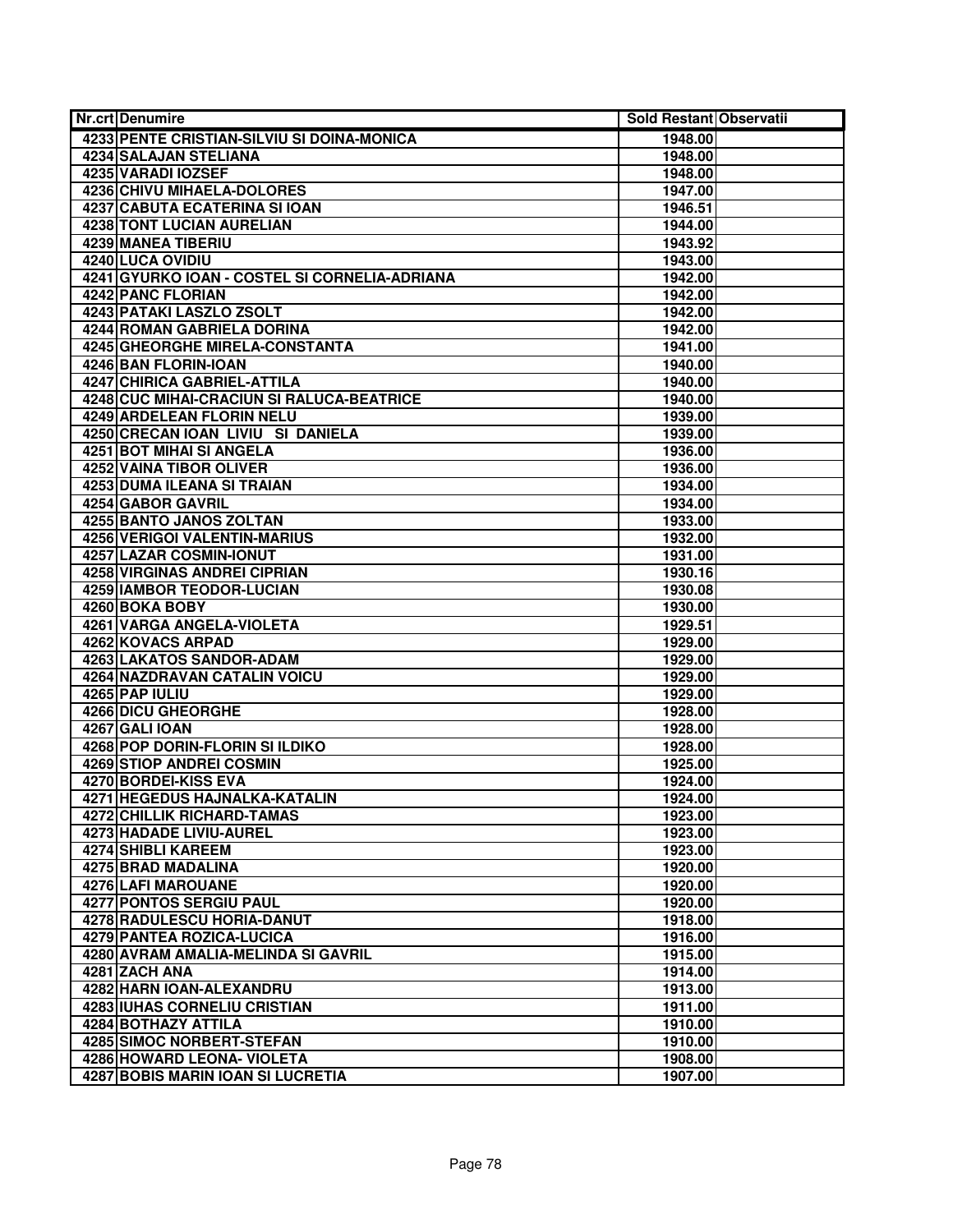| Nr.crt Denumire                              | Sold Restant Observatii |                       |
|----------------------------------------------|-------------------------|-----------------------|
| 4288 LUCUTA SORIN-GABRIEL SI SIMONA-RAMONA   | 1907.00                 |                       |
| <b>4289 TIRITEU BOGDAN IONUT</b>             | 1907.00                 |                       |
| 4290 BULZAN DUMITRU-FLORIN                   | 1905.00                 |                       |
| 4291 FARKAS JOZSEF                           | 1903.00                 |                       |
| <b>4292 POTRE LIVIUS GABRIEL</b>             | 1902.02                 |                       |
| 4293 LUCA SERGIU IOAN                        | 1902.00                 |                       |
| 4294 SARKA JOZSEF                            | 1902.00                 |                       |
| 4295 VASILE IULIAN SI MAGDALENA              | 1901.86                 |                       |
| 4296 BEJAN MARIA-LIA                         | 1900.00                 |                       |
| 4297 BELICCIU IULIA-CORINA                   | 1900.00                 |                       |
| <b>4298 BRINZAS NICOLAE</b>                  | 1900.00                 |                       |
| 4299 CANTOR OVIDIIU                          | 1900.00                 |                       |
| 4300 CIONTOS VALENTIN MARIN                  | 1900.00                 |                       |
| 4301 CODRE ADRIAN-LUCIAN                     | 1900.00                 |                       |
| 4302 CRISAN MARCEL-BOBI                      | 1900.00                 |                       |
| 4303 DUMITRASCU MIHAITA COSMIN               | 1900.00                 |                       |
| 4304 FLOREA ADRIANA-FLORINA                  | 1900.00                 |                       |
| 4305 ISTOICA ZSUZSANNA                       | 1900.00                 |                       |
| 4306 KOTELES ROBERT-JANOS                    | 1900.00                 |                       |
| <b>4307 KOVACS CARLA-NASTASIA</b>            | 1900.00                 |                       |
| <b>4308 LINGURAR AUREL</b>                   | 1900.00                 |                       |
| 4309 MIKO JANOS                              | 1900.00                 |                       |
| 4310 TAMAS MIHAI-RAZVAN                      | 1900.00                 |                       |
| 4311 CRISTEA IOAN                            | 1899.00                 |                       |
| 4312 DEMIAN FLORIAN SI CORINA DOINA          | 1899.00                 |                       |
| 4313 TRIFAN DUMITRU DAN SI RODICA LUCIA      | 1898.00                 |                       |
| 4314 SHIBLI MAHMUD                           | 1897.50                 |                       |
| <b>4315 CRISAN FLAVIA</b>                    | 1897.00                 |                       |
| 4316 MOGA PETRU                              | 1895.00                 |                       |
| 4317 BADEA BARTA ANNAMARIA TEREZIA           | 1890.00                 |                       |
| 4318 BUNGAU MIRCEA-CIPRIAN                   | 1890.00                 |                       |
| <b>4319 EHIK ZOLTAN KAROLY</b>               | 1890.00                 |                       |
| 4320 PUSCAS EUGEN NICOLAE                    | 1890.00                 |                       |
| <b>4321 BARATI ANTONIUS</b>                  | 1888.00                 |                       |
| 4322 SZABO ADRIANA-RAMONA                    | 1888.00                 |                       |
| <b>4323 MUSCAS IOSIF SI RODICA</b>           | 1886.00                 |                       |
| 4324 MERMEZE GAVRIL GHEORGHE SI SIMONA       | 1885.00                 |                       |
| 4325 POPOVICIU OCTAVIAN                      | 1885.00                 |                       |
| 4326 STIRBE IULIU-EUGEN - INTREPRINDERE IND. | 1884.00                 |                       |
| 4327 BOTIS VIOREL FLORIAN SI DANIELA VALE    | 1883.00                 |                       |
| 4328 IOVAN DANIELA                           | 1881.00                 |                       |
| 4329 BALOG FERENC                            | 1880.00                 |                       |
| 4330 CACUCI ANDREI-CIPRIAN                   | 1880.00                 |                       |
| 4331 FOIA RAUL SERBAN                        | 1880.00                 |                       |
| 4332 ISZTOIKA EVA                            | 1880.00                 |                       |
| 4333 LEAC ALINA-DANA                         | 1880.00                 |                       |
| 4334 COSTIN DUMITRU LIVIU                    | 1879.00                 |                       |
| 4335 BERINDE-SZUCS CECILIA-LOREDANA          | 1878.00                 |                       |
| 4336 VASARHELYI MARIA                        |                         | 1878.00 PROCES PE ROL |
| 4337 CHISBORA MARIUS                         | 1877.00                 |                       |
| 4338 MARIAN MARIA                            | 1877.00                 |                       |
| <b>4339 ISTOICA DUMITRU</b>                  | 1875.00                 |                       |
| 4340 IUHOS SANDOR- CSABA                     | 1875.00                 |                       |
| 4341 MOS VIOREL DOREL SI FLOARE              | 1875.00                 |                       |
| 4342 BORSI JOZSEF-ROBERT                     | 1874.00                 |                       |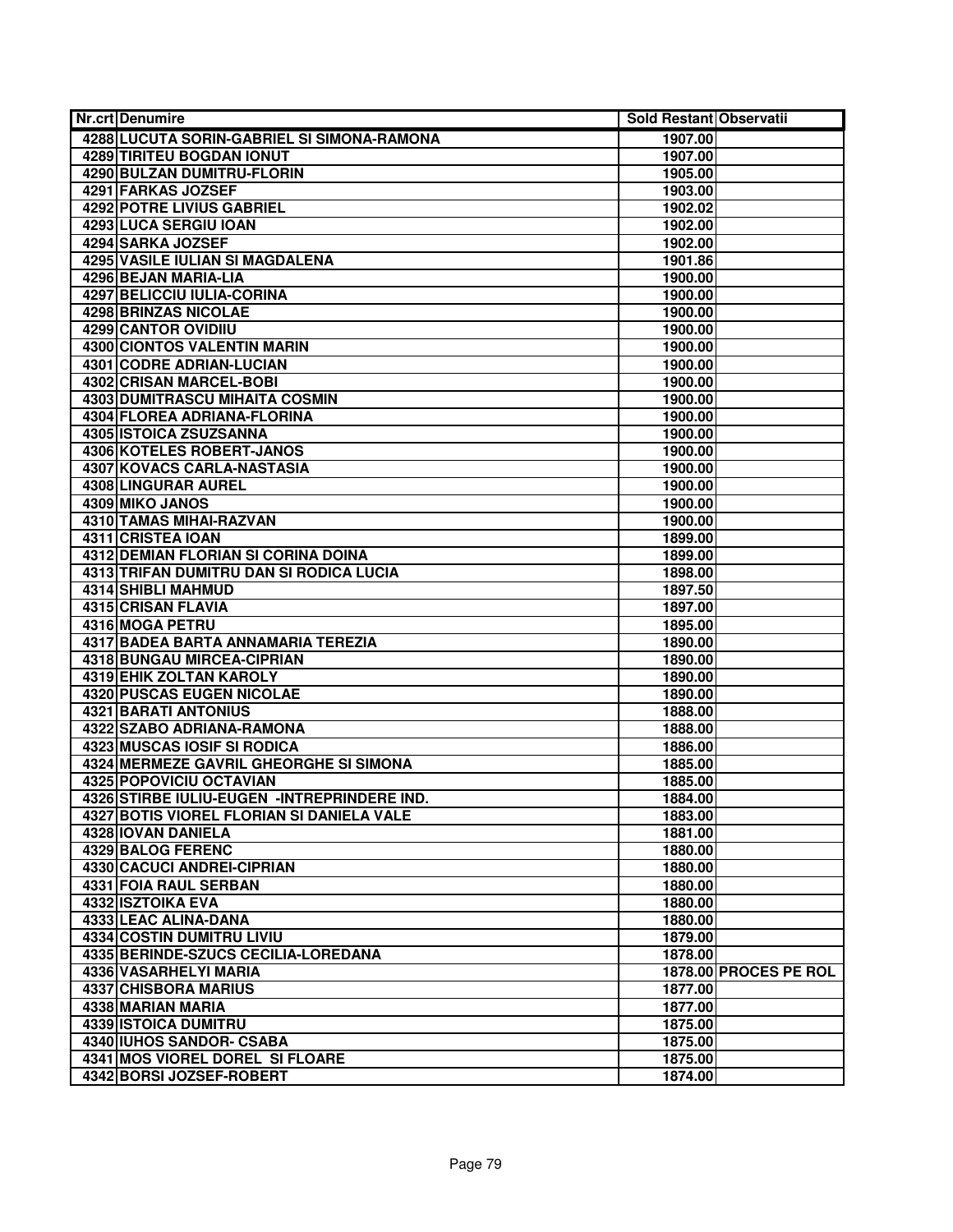| <b>Nr.crt Denumire</b>                                  | Sold Restant Observatii |  |
|---------------------------------------------------------|-------------------------|--|
| 4343 CUC TIBERIU                                        | 1874.00                 |  |
| <b>4344 LAZAR ALBERT</b>                                | 1873.74                 |  |
| <b>4345 BARTIS IOAN SI CORNELIA</b>                     | 1873.00                 |  |
| 4346 NISTREANU LAURA-DELIA                              | 1873.00                 |  |
| 4347 BRUDAR LAVINIA-ANCA                                | 1872.00                 |  |
| 4348 IUHAS SEBASTIAN-VALENTIN                           | 1870.00                 |  |
| 4349 KOVACS JOZSEF-ZSOLT                                | 1870.00                 |  |
| 4350 ROCA FLORIN DANIEL                                 | 1870.00                 |  |
| 4351 TASNADE DUMITRU                                    | 1870.00                 |  |
| 4352 ONITA CRISTIAN SEBASTIAN                           | 1868.00                 |  |
| <b>4353 ABRUDAN LUCIAN-OVIDIU</b>                       | 1866.00                 |  |
| 4354 KIS BARNA SI EVA                                   | 1866.00                 |  |
| 4355 SAITOS COSMIN                                      | 1866.00                 |  |
| 4356 CIOBOTEA SERGIU-ANDREI                             | 1865.33                 |  |
| <b>4357 PACALA GELU FLORIN</b>                          | 1865.00                 |  |
| 4358 PORUMB FLORIN                                      | 1864.00                 |  |
| 4359 KIS ZOLTAN                                         | 1863.00                 |  |
| 4360 ILE ANA                                            | 1862.00                 |  |
| <b>4361 BERGHIAN PETRU SI NICOLETA</b>                  | 1861.00                 |  |
| 4362 COCIS IOAN                                         | 1861.00                 |  |
| 4363 FLORIAN AUGUSTIN ADALBERT                          | 1860.00                 |  |
| 4364 ISZTOJKA IANCU                                     | 1860.00                 |  |
| 4365 KRENEK IOSIF PETRU                                 | 1860.00                 |  |
| <b>4366 SAS CATALIN-MIRCEA</b>                          | 1860.00                 |  |
| 4367 ISZTOIKA IOAN                                      | 1859.00                 |  |
| <b>4368 DAN GRISEL ELENA</b>                            | 1858.00                 |  |
| <b>4369 ALKAYED KHALAF</b>                              | 1857.00                 |  |
| 4370 SALA VIRGIL-COSMIN                                 | 1856.00                 |  |
| 4371 NEAGOTA STELIAN IOAN                               | 1855.00                 |  |
| 4372 MOZA GRATIAN                                       | 1854.00                 |  |
| 4373 DUDAS ATTILA<br><b>4374 RAFAEL ALFRED BARNABAS</b> | 1853.51                 |  |
| <b>4375 DEAK LEONORA</b>                                | 1853.08<br>1853.06      |  |
| 4376 HULEA ADRIAN IOAN                                  | 1853.00                 |  |
| <b>4377 POPA STEFAN EMIL</b>                            | 1853.00                 |  |
| 4378 BIRO IULIANA-STELA                                 | 1852.00                 |  |
| 4379 VARGA ALIN-COSMIN                                  | 1850.50                 |  |
| 4380 HALASZ IMRE                                        | 1850.00                 |  |
| 4381 NAGY VIKTOR                                        | 1850.00                 |  |
| 4382 ROSTAS CATALINA                                    | 1850.00                 |  |
| <b>4383 VERDES MADALIN FLORIN</b>                       | 1850.00                 |  |
| 4384 POGANA IONEL-MARCEL                                | 1849.17                 |  |
| 4385 OROS IOAN MARCEL                                   | 1847.00                 |  |
| 4386 GEANTA ROBERT DUMITRU                              | 1845.00                 |  |
| 4387 GAJE VIOREL-VASILE                                 | 1844.00                 |  |
| 4388 ROSTAS PATROI SI SAVA CRIJMARITA                   | 1844.00                 |  |
| 4389 RADEANU SORIN-IOAN                                 | 1842.00                 |  |
| <b>4390 FARKAS IANOS</b>                                | 1841.00                 |  |
| 4391 MORGOVAN FLORIAN SI MARIA                          | 1841.00                 |  |
| 4392 PINTO ANDREA                                       | 1841.00                 |  |
| 4393 BOJAN ION-SAMIR                                    | 1840.00                 |  |
| <b>4394 BUCUR GHEORGHE</b>                              | 1840.00                 |  |
| 4395 COSMA LIVIA-LAURA                                  | 1840.00                 |  |
| 4396 KOVACS FLORIN-ALEXANDRU                            | 1840.00                 |  |
| 4397 POPA VIORICA                                       | 1840.00                 |  |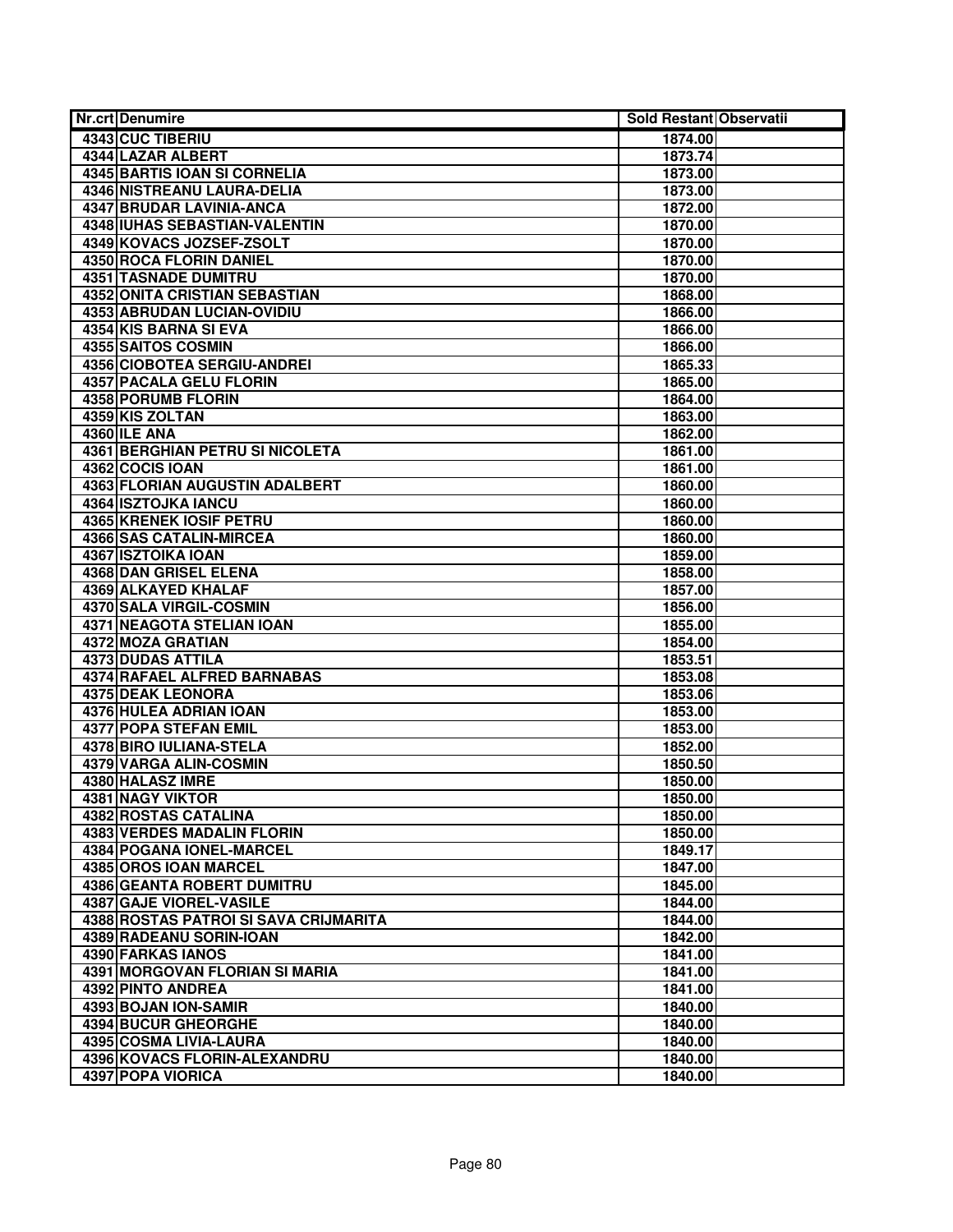| <b>Nr.crt Denumire</b>                                        | Sold Restant Observatii |                       |
|---------------------------------------------------------------|-------------------------|-----------------------|
| <b>4398 ZAMA ROBERT-LAURENTIU</b>                             | 1840.00                 |                       |
| <b>4399 ERDELI IOAN MARIUS</b>                                | 1838.00                 |                       |
| 4400 KABAI SIGISMOND                                          | 1837.00                 |                       |
| 4401 MIHUT ADRIAN SI SIMONA-FLORICA                           | 1834.00                 |                       |
| 4402 NEGRU ANNA                                               | 1832.00                 |                       |
| 4403 BALINT IONUT                                             | 1830.00                 |                       |
| 4404 GEORGESCU IOANA-FLORICA                                  | 1830.00                 |                       |
| 4405 KEREZSI JOZSEF                                           | 1830.00                 |                       |
| <b>4406 LAZAU STEFANIA-MIHAELA</b>                            | 1830.00                 |                       |
| <b>4407 PRECUP CLAUDIU-IULIAN</b>                             | 1830.00                 |                       |
| <b>4408 BLAGEA NICOLIN-LUCIAN</b>                             | 1829.09                 |                       |
| 4409 ERDEI MIHAI                                              | 1827.00                 |                       |
| 4410 KIS ZOLTAN                                               | 1827.00                 |                       |
| 4411 GABOR MARGARETA                                          | 1826.00                 |                       |
| 4412 IANC FLOARE                                              | 1826.00                 |                       |
| 4413 GYURKO ANDREI                                            | 1825.00                 |                       |
| 4414 ROIBU TEODOR SI FLORICA MARIANA                          | 1825.00                 |                       |
| 4415 KISS JOZSEF SI IRMA                                      | 1823.00                 |                       |
| <b>4416 ANEI LIVIU SI MIHAELA</b>                             | 1820.00                 |                       |
| <b>4417 CABA IOAN SI FLORICA-SILVIA</b>                       | 1820.00                 |                       |
| 4418 CHETAN IOAN DANIEL                                       | 1820.00                 |                       |
| 4419 CMI DR. GALFI BOGDAN - CAB DE MEDICINA DENTARA           | 1820.00                 |                       |
| 4420 CRISAN FLORICA                                           |                         | 1820.00 PROCES PE ROL |
| <b>4421 FISCHER-FODOR ROMULUS</b>                             | 1820.00                 |                       |
| 4422 GROZAV SAMUEL                                            | 1820.00                 |                       |
| <b>4423 VAIDA MIRCEA SI ANA</b>                               | 1819.00                 |                       |
| 4424 BLAGUTA FLORIAN                                          | 1818.00                 |                       |
| 4425 LITVIN DOINA                                             | 1817.00                 |                       |
| 4426 PAINA ION-RADU SI GABRIELA-MARIANA                       | 1817.00                 |                       |
| 4427 VARGA ZOLTAN                                             | 1817.00                 |                       |
| 4428 BALAJ MARINELA                                           | 1816.00                 |                       |
| 4429 POP MARIUS                                               | 1815.00                 |                       |
| 4430 SERES GIZELLA                                            | 1815.00                 |                       |
| 4431 SZABO GABRIEL CRISTIAN                                   | 1815.00                 |                       |
| 4432 GAVRUTA MARIUS IOAN - INTR. IND.                         | 1814.00                 |                       |
| 4433 BALOG ETELKA                                             | 1813.00                 |                       |
| 4434 CIOBOTARU ADRIAN-SERGIU SI LAURA-DANIELA                 | 1813.00                 |                       |
| 4435 HERCUT GHEORGHE-ADRIAN                                   | 1812.00                 |                       |
| 4436 PASCA DANIEL SI DELIA                                    | 1812.00                 |                       |
| 4437 KEREZSI BIANCA ROXANA INTREP.INDIVIDUALA                 | 1811.00                 |                       |
| 4438 BALOGH ALEXANDRU                                         | 1810.00                 |                       |
| 4439 BARTOS VICTOR                                            | 1809.00                 |                       |
| 4440 BENTA OCTAVIAN- OVIDIU - BIROU INDIVIDUAL DE ARHITECTURA | 1809.00                 |                       |
| 4441 LUCACI FLORIN CALIN                                      | 1807.00                 |                       |
| 4442 MAKKAI COLOMAN                                           | 1807.00                 |                       |
| 4443 NEDELEA IONEL-DUMITRU                                    | 1806.66                 |                       |
| 4444 COSTACHE GHEORGHE-SORIN                                  | 1806.00                 |                       |
| 4445 HANT CSABA KALMAR                                        | 1806.00                 |                       |
| 4446 LUNGU SERGIU                                             | 1806.00                 |                       |
| <b>4447 BOJANI GHEORGHE</b>                                   | 1804.00                 |                       |
| 4448 FRENTIU MARGARETA                                        | 1804.00                 |                       |
| 4449 ILEA MONICA-ANA                                          | 1804.00                 |                       |
| 4450 LASCA VASILE SI FLOARE GABRIELA                          | 1804.00                 |                       |
| 4451 MATIS MARIUS-EUGEN                                       | 1803.00                 |                       |
| 4452 SANDRAU FLORIAN SI MARIANA-DELIA                         | 1803.00                 |                       |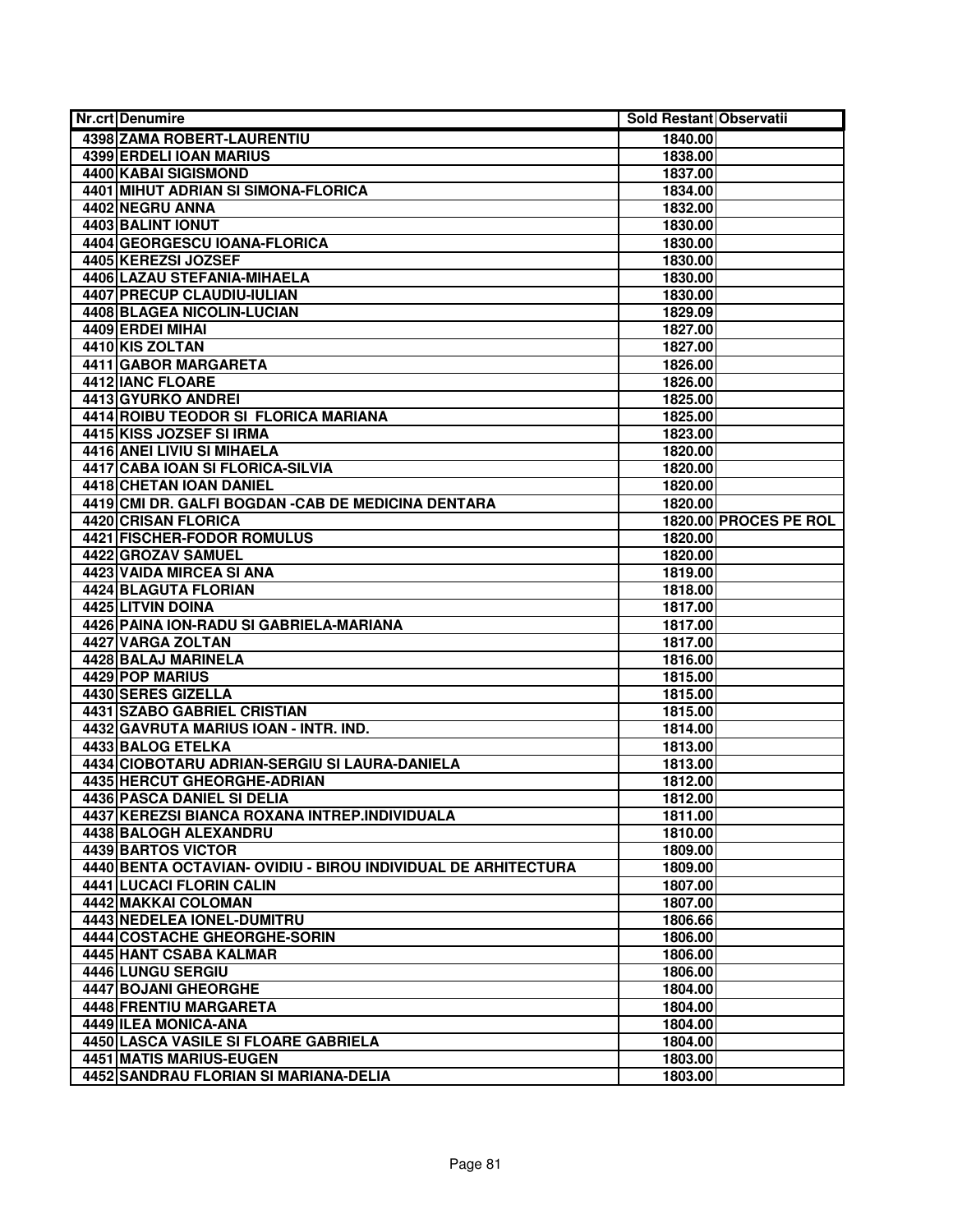| <b>Nr.crt Denumire</b>                                       | Sold Restant Observatii |  |
|--------------------------------------------------------------|-------------------------|--|
| 4453 BUZAS MIRCEA SI CARMEN                                  | 1802.00                 |  |
| <b>4454 SANDOR ALIN-FLORENTIN</b>                            | 1802.00                 |  |
| 4455 CHERELEU ANDA-IOANA                                     | 1801.57                 |  |
| <b>4456 MUDURA AUREL SI DOINA</b>                            | 1801.00                 |  |
| <b>4457 BALINT OTILIA SIMONA</b>                             | 1800.02                 |  |
| 4458 KOTELES-POPA ALEXANDRU                                  | 1800.00                 |  |
| 4459 MARKOVICS ROMULUS-IULIU                                 | 1800.00                 |  |
| 4460 PASKUY (FOSTACRISAN) IULIANA-VIORICA                    | 1800.00                 |  |
| 4461 STROIA MARIA                                            | 1800.00                 |  |
| 4462 TRIFAN MIRCEA                                           | 1800.00                 |  |
| 4463 CLEPE LIANA ROZALIA SI FLORIN SABIN                     | 1799.00                 |  |
| 4464 CULICI CALIN-PETRU SI ANAMARIA                          | 1799.00                 |  |
| <b>4465 HULBER VASILE CRISTIAN</b>                           | 1799.00                 |  |
| 4466 MARKOVICS AURORA                                        | 1799.00                 |  |
| <b>4467 MICLOS GHEORGHE-MARIUS</b>                           | 1799.00                 |  |
| 4468 VASILE CARMEN                                           | 1799.00                 |  |
| <b>4469 GHERGHEV DORIN</b>                                   | 1798.21                 |  |
| 4470 ADANY BEATA                                             | 1798.00                 |  |
| <b>4471 PANDI LORAND-BALAZS</b>                              | 1796.00                 |  |
| 4472 SFERLE DENIS ALEXANDRU                                  | 1795.00                 |  |
| 4473 POP FLORIN ADRIAN SI PAULA                              | 1794.00                 |  |
| <b>4474 DEDIS VASILE</b>                                     | 1793.00                 |  |
| 4475 DOMOCOS PETRU RADU SI LIOARA                            | 1790.28                 |  |
| <b>4476 BENCZIK ROBERT GABOR</b>                             | 1790.00                 |  |
| 4477 FESUS IOAN                                              | 1790.00                 |  |
| 4478 TEKERES SANDOR JOZSEF                                   | 1790.00                 |  |
| <b>4479 ZAMA CONSTANTIN</b>                                  | 1789.00                 |  |
| 4480 BONCA OCTAVIAN                                          | 1788.00                 |  |
| <b>4481 DUMITRU CONSTANTIN</b>                               | 1788.00                 |  |
| 4482 TURCU SERGIU-ELEODOR                                    | 1788.00                 |  |
| 4483 BOCIA VETURIA                                           | 1787.00                 |  |
| 4484 POPA IOAN-CODRUT SI RAMONA                              | 1787.00                 |  |
| 4485 BADEA IONUT-ALEXANDRU                                   | 1786.00                 |  |
| 4486 GYORGY-CSAKI HENRIETTA                                  | 1786.00                 |  |
| 4487 POPA ALIN-FLORIN                                        | 1785.00                 |  |
| 4488 BENGA TEODORA-ADRIANA                                   | 1784.97                 |  |
| 4489 VARGA GEZA                                              | 1784.00                 |  |
| 4490 FODOR TIBOR                                             | 1783.00                 |  |
| 4491 CICU MARIUS-ADRIAN                                      | 1782.00                 |  |
| 4492 HAJDU CAROL                                             | 1782.00                 |  |
| 4493 CSIKI FRANCISC-IOSIF SI ANDREA-BEATA                    | 1781.00                 |  |
| 4494 GYORGY-CSAKI ISTVAN                                     | 1781.00                 |  |
| 4495 CHISILINAS LENA PFA<br><b>4496 PUSCAS ALEXANDRU-DAN</b> | 1780.00<br>1780.00      |  |
| 4497 SEBESTIEN NORBERT-MIHALY                                |                         |  |
|                                                              | 1780.00                 |  |
| 4498 VENTEL FLORIN<br>4499 GATEJ CRISTINA-IOANA              | 1777.00                 |  |
| <b>4500 LACATUS FLORIAN SI MARIA</b>                         | 1776.00<br>1776.00      |  |
| 4501 MOS AUREL-GHEORGHE                                      | 1776.00                 |  |
| 4502 MOT MARIUS-CORNEL                                       | 1776.00                 |  |
| 4503 TICARAT PABLLO                                          | 1776.00                 |  |
| 4504 BENDE SANDOR JOSZEF SI LENUTA                           | 1774.00                 |  |
| 4505 CRAVEANU VALENTINA                                      | 1774.00                 |  |
| 4506 BOROS DAN-IOAN                                          | 1771.00                 |  |
| 4507 BUDAU MARIUS - ROMEO                                    | 1770.00                 |  |
|                                                              |                         |  |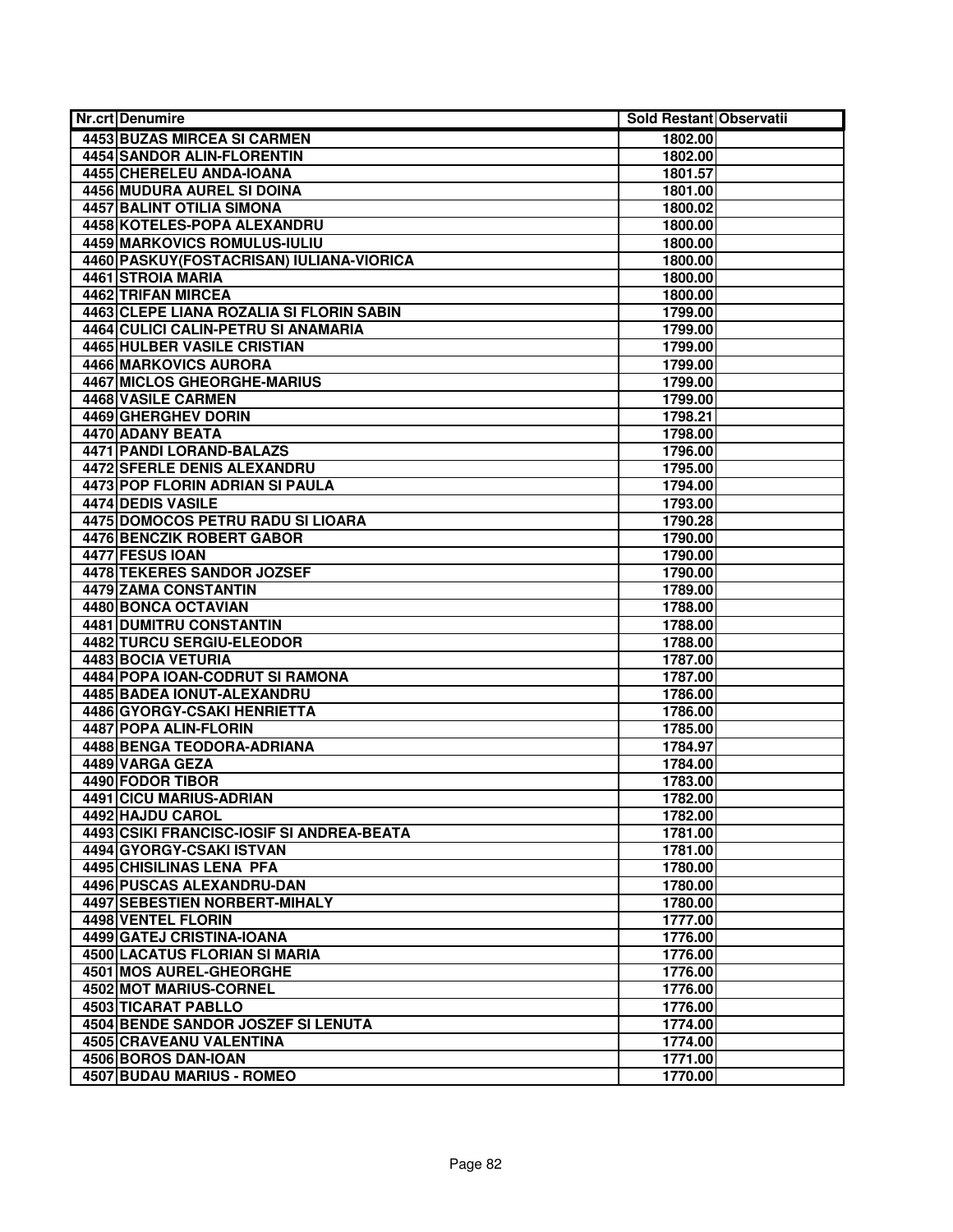| <b>Nr.crt Denumire</b>                         | Sold Restant Observatii |  |
|------------------------------------------------|-------------------------|--|
| <b>4508 MUSCA IMRE-EMERIC</b>                  | 1770.00                 |  |
| 4509 OLAR CORNEL                               | 1770.00                 |  |
| 4510 POPA IOAN                                 | 1770.00                 |  |
| <b>4511 DEMIAN BOGDAN-ADRIAN</b>               | 1769.00                 |  |
| <b>4512 LUKACS ATTILA-JOZSEF</b>               | 1769.00                 |  |
| 4513 MIKLOVITS IULIU                           | 1769.00                 |  |
| 4514 GYONGYOSI IOSIF                           | 1768.00                 |  |
| 4515 DACIN VIORICA                             | 1767.00                 |  |
| 4516 PROVOLO LORENO                            | 1767.00                 |  |
| <b>4517 LASZLO ILDIKO</b>                      | 1766.00                 |  |
| <b>4518 LACATUS MARCEL</b>                     | 1763.00                 |  |
| 4519 DEDA ALINA-AMALIA                         | 1761.51                 |  |
| 4520 ADORJAN ATTILA                            | 1760.00                 |  |
| 4521 CRISTOREANU DAN-EDUARD                    | 1760.00                 |  |
| 4522 SERB AVRAM-DANUT                          | 1760.00                 |  |
| 4523 PELES ROMULUS-PETRU SI CRISTINA-MARIA     | 1759.00                 |  |
| 4524 POPA GABRIEL-FLORIN                       | 1759.00                 |  |
| <b>4525 FURTOS GEORGE-ALEX</b>                 | 1758.00                 |  |
| <b>4526 ROSTAS CLAUDIA</b>                     | 1758.00                 |  |
| <b>4527 BOT GHEORGHE SI ANGELA-MARIA</b>       | 1756.00                 |  |
| 4528 SERES IOSIF                               | 1756.00                 |  |
| 4529 BOROS FRANCISC                            | 1754.00                 |  |
| <b>4530 MOTOS MARCELA</b>                      | 1752.00                 |  |
| <b>4531 DRAGAN ALINA-CRISTINA</b>              | 1751.00                 |  |
| 4532 ISZTOJKA EVA                              | 1750.00                 |  |
| 4533 STEFAN VIORICA                            | 1750.00                 |  |
| 4534 VARGA ANGELA                              | 1750.00                 |  |
| <b>4535 VECON GHEORGHE</b>                     | 1748.00                 |  |
| 4536 GABOR ECATERINA                           | 1747.00                 |  |
| 4537 VERES DANIEL-STEFAN                       | 1746.00                 |  |
| <b>4538 BIRTA TRAIAN SI VERONICA</b>           | 1744.00                 |  |
| 4539 CABA CORNEL                               | 1744.00                 |  |
| 4540 POPA LUCIAN                               | 1744.00                 |  |
| <b>4541 BERINDAN TRAIAN SI ANA</b>             | 1743.00                 |  |
| 4542 MASCAS MIHAI                              | 1743.00                 |  |
| 4543 GURZAU CALIN-GRIGORE-NICOLAE              | 1742.00                 |  |
| <b>4544 SUCIU GABRIEL-NICOLAE</b>              | 1742.00                 |  |
| <b>4545 VESA LOREDANA SIMINA</b>               | 1741.00                 |  |
| 4546 BENYIK ROBERT                             | 1740.00                 |  |
| 4547 BLAGA RADU                                | 1740.00                 |  |
| 4548 BOKA BARNA                                | 1740.00                 |  |
| 4549 CHABOSCHVILI GIA                          | 1740.00                 |  |
| 4550 GABOR IANCU                               | 1740.00                 |  |
| 4551 HORVATH EVA                               | 1740.00                 |  |
| 4552 KASSAI ALIN-LUDOVIC                       | 1740.00                 |  |
| 4553 LINGURAR FARDI                            | 1740.00                 |  |
| 4554 MARTIN FLORIN                             | 1740.00                 |  |
| <b>4555 MOCAN TRAIAN-GHEORGHE</b>              | 1740.00                 |  |
| 4556 POJEGA GEORGE-SEBASTIAN                   | 1740.00                 |  |
| 4557 POP VASILE SI MARIA                       | 1740.00                 |  |
| <b>4558 VARGA EDUARD-TOMI</b>                  | 1740.00                 |  |
| 4559 CARCIUMARU CONSTANTIN SI<br><b>DORINA</b> | 1739.00                 |  |
| <b>4560 LEAHU LUCIA MARIANA</b>                | 1739.00                 |  |
| <b>4561 PINTEA VALERIU- LIVIU</b>              | 1739.00                 |  |
| <b>4562 TARNOCZY ELVIRA</b>                    | 1739.00                 |  |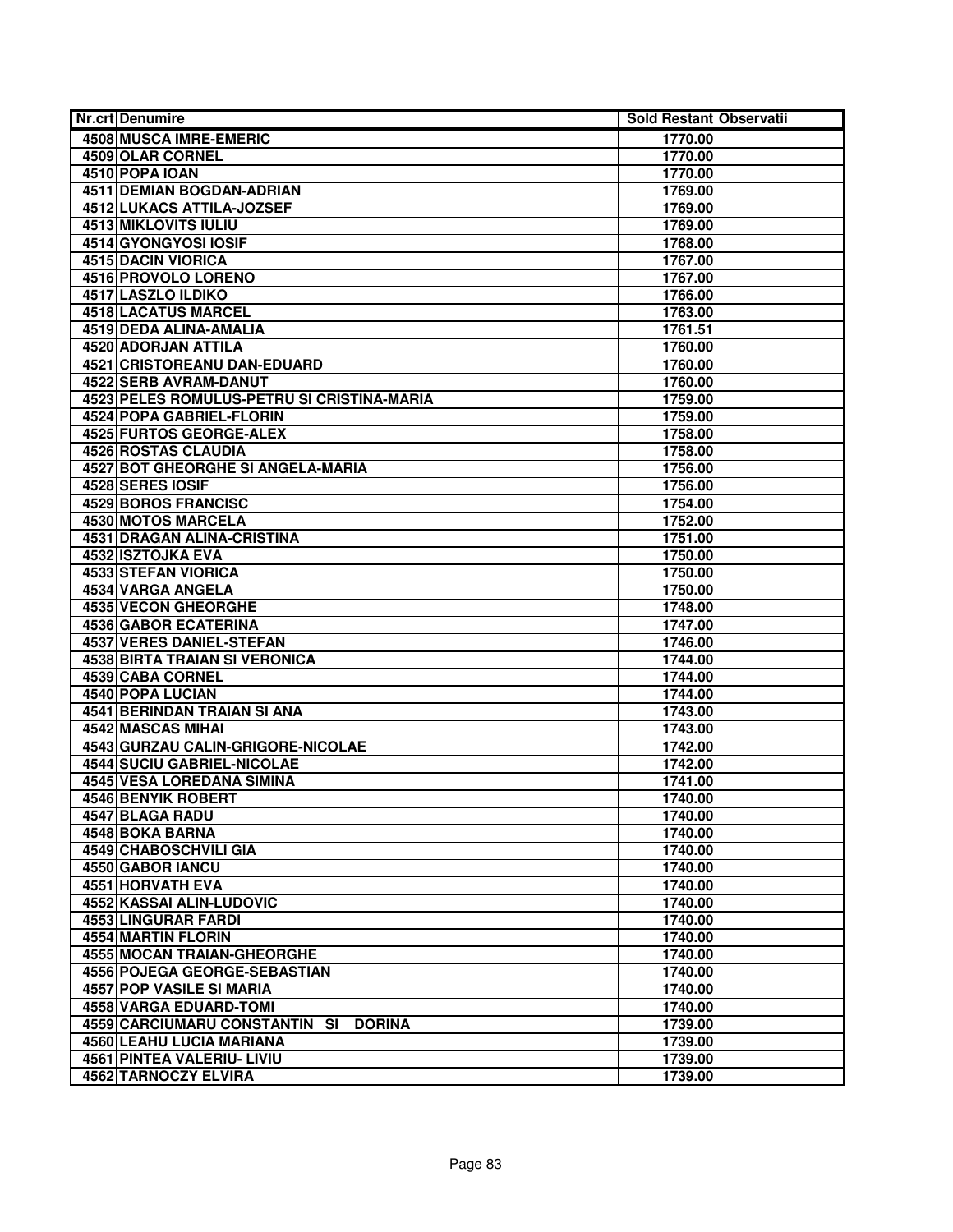| Nr.crt Denumire                            | Sold Restant Observatii |  |
|--------------------------------------------|-------------------------|--|
| <b>4563 DALEA IOANA-CORNELIA</b>           | 1738.00                 |  |
| 4564 MOLDOVAN MARIANA-LAURA                | 1738.00                 |  |
| <b>4565 GASPAR VASILE</b>                  | 1737.12                 |  |
| 4566 MARINCEAN COSTAN                      | 1736.00                 |  |
| <b>4567 MARUSCA FELICIA</b>                | 1736.00                 |  |
| <b>4568 ROMOCEA DINU-CALIN</b>             | 1736.00                 |  |
| <b>4569 BELENESI LAURA-RODICA</b>          | 1735.00                 |  |
| 4570 LASLAU DUMITRU SI MARIANA             | 1735.00                 |  |
| 4571 KOVACS AGNES                          | 1734.00                 |  |
| 4572 RAUTA-LUCA MADALINA                   | 1734.00                 |  |
| <b>4573 ROTAR RAUL-DUMITRU</b>             | 1734.00                 |  |
| <b>4574 VLAS DANIELA - FLORICA</b>         | 1734.00                 |  |
| <b>4575 HAVA IOAN SI JENICA</b>            | 1733.00                 |  |
| 4576 LAZAU MARIN SI CONSTANTINA-GABRIELA   | 1733.00                 |  |
| <b>4577 HULEA IONUT-FLORIN</b>             | 1732.15                 |  |
| 4578 ANTAL BELA JANOS SI ANTAL ADALBERT    | 1730.00                 |  |
| <b>4579 DUMA ELENA LAVINIA</b>             | 1730.00                 |  |
| 4580 LASZLO CSABA SI AMALIA MAGDALENA      | 1730.00                 |  |
| <b>4581 ABRUDAN ANA</b>                    | 1729.00                 |  |
| 4582 BORA IOAN-RADU                        | 1729.00                 |  |
| <b>4583 CIOBAN CONSTANTIN</b>              | 1728.74                 |  |
| 4584 CUC DUMITRU SI MARIANA                | 1728.00                 |  |
| 4585 TAP ADRIAN - SAMUEL SI CAMELIA-LIANA  | 1728.00                 |  |
| <b>4586 DANI ALEXANDRU FELIX</b>           | 1727.47                 |  |
| 4587 CATANA MARIA                          | 1727.00                 |  |
| <b>4588 MOTOACA MARIAN</b>                 | 1727.00                 |  |
| <b>4589 CIUCIOIU HORIA</b>                 | 1726.00                 |  |
| 4590 CALIN TITI                            | 1725.00                 |  |
| 4591 CATANA ALEXANDRU                      | 1725.00                 |  |
| 4592 BILA ALEXANDRU NELU                   | 1723.00                 |  |
| 4593 PETCU TOADER                          | 1723.00                 |  |
| <b>4594 PETRI NORBERT-SANDOR</b>           | 1723.00                 |  |
| 4595 CILIAN FLORIN                         | 1720.00                 |  |
| 4596 DANCIU MAGDALENA-ILEANA               | 1720.00                 |  |
| <b>4597 FURTOS DAN MARIUS</b>              | 1720.00                 |  |
| <b>4598 HARSAN EUGEN</b>                   | 1720.00                 |  |
| 4599 PAL RAZVAN OVIDIU                     | 1720.00                 |  |
| 4600 VACARUSI BOGDAN-AUREL SI ALINA        | 1719.00                 |  |
| <b>4601 IOVAN FLAVIUS</b>                  | 1718.00                 |  |
| 4602 KISS STEFAN FRANCISC                  | 1718.00                 |  |
| 4603 TAMASAN OVIDIU-CRISTIAN               | 1718.00                 |  |
| 4604 COSTA MARIN SI IOAN EMIL              | 1717.00                 |  |
| 4605 DERECICHEI CLAUDIA ELENA              | 1717.00                 |  |
| <b>4606 POPA CARMEN- TEODORA</b>           | 1717.00                 |  |
| 4607 CIUPA IOAN                            | 1716.06                 |  |
| 4608 CAZACU RAUL-OVIDIU                    | 1715.00                 |  |
| 4609 PAUL ALEXANDRU SI ELENA-CODRUTA       | 1715.00                 |  |
| <b>4610 PAVEL SILVIAN-DANIEL SI MONICA</b> | 1715.00                 |  |
| <b>4611 POPEL DANIEL CATALIN</b>           | 1714.00                 |  |
| 4612 ELEK BENIAMIN                         | 1713.00                 |  |
| 4613 NAGY CSABA-ATTILA                     | 1713.00                 |  |
| 4614 POP IOAN                              | 1713.00                 |  |
| 4615 DEIAC IOANA                           | 1712.00                 |  |
| 4616 FOTACHE FLORIN                        | 1711.00                 |  |
| <b>4617 PONTOS FLORIAN</b>                 | 1711.00                 |  |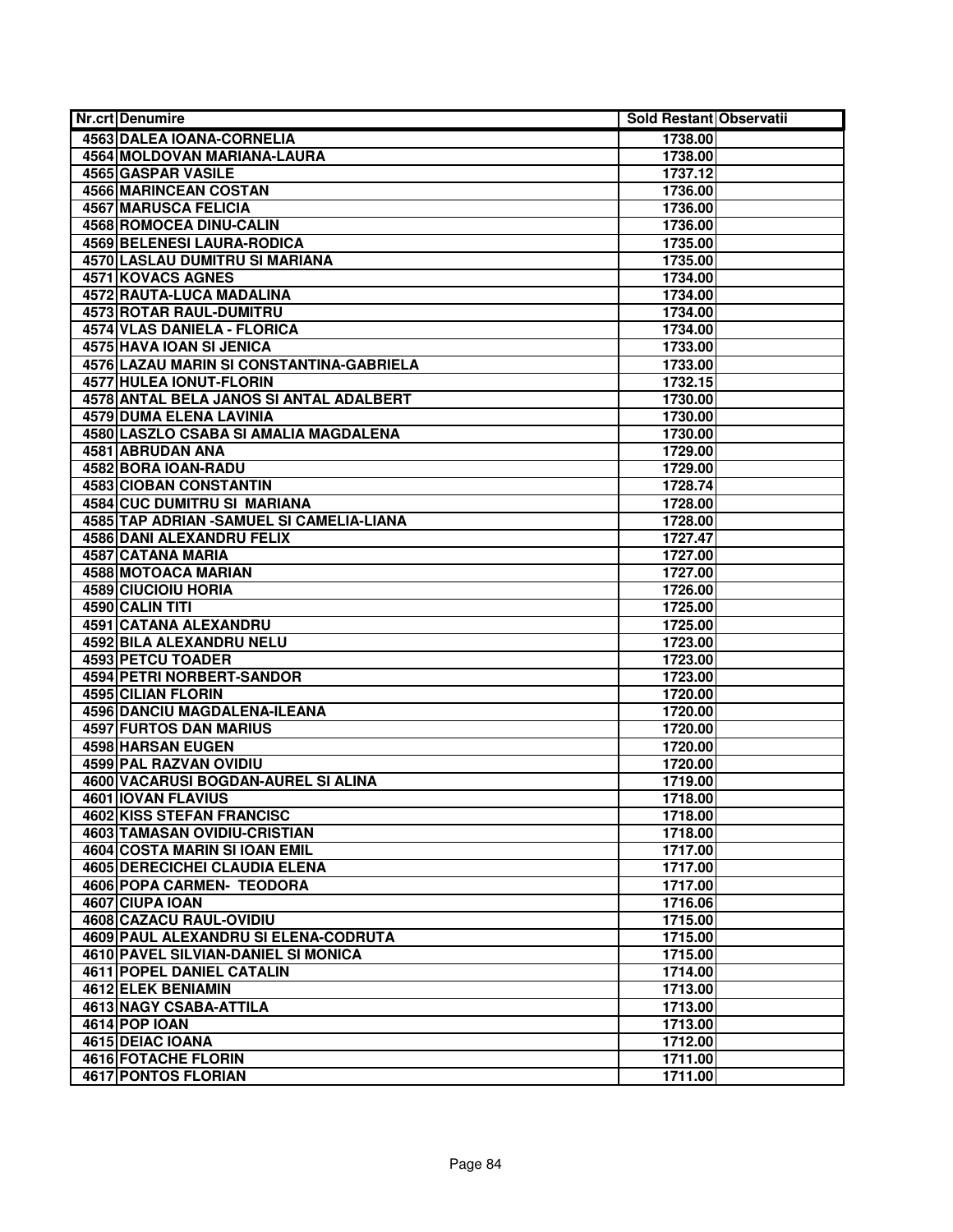| 4618 CRISAN GHEORGHE SI MARIA<br>1710.00<br>4619 POPA NICOLAE-ALEXANDRU<br>1710.00<br><b>4620 VAIDA FLORIN</b><br>1710.00<br><b>4621 PUNKOSD LENUTA</b><br>1709.00<br>4622 BODEA FLORIN-LIVIU<br>1708.00<br>4623 COROBIAN ANDREEA - LUMINITA<br>1708.00<br><b>4624 COSARBA FLORINA</b><br>1708.00<br>4625 MOISI GAVRIL<br>1708.00<br>4626 VIGU DALIANA-RODICA<br>1708.00<br>4627 LABAU DOREL<br>1706.00<br><b>4628 MICLE TEODOR SI FLORENTINA</b><br>1704.00<br>4629 GHITEA ADRIAN<br>1703.00<br>4630 MAG NISTOR REMUS - INTREPRINDERE INDIVIDUALA<br>1703.00<br>4631 ANANI GEORGE-CRISTIAN<br>1702.00<br><b>4632 MAGYARI ALEXANDRU</b><br>1701.00<br><b>4633 MUNTEAN MARIA-ILDIKO</b><br>1701.00 |
|---------------------------------------------------------------------------------------------------------------------------------------------------------------------------------------------------------------------------------------------------------------------------------------------------------------------------------------------------------------------------------------------------------------------------------------------------------------------------------------------------------------------------------------------------------------------------------------------------------------------------------------------------------------------------------------------------|
|                                                                                                                                                                                                                                                                                                                                                                                                                                                                                                                                                                                                                                                                                                   |
|                                                                                                                                                                                                                                                                                                                                                                                                                                                                                                                                                                                                                                                                                                   |
|                                                                                                                                                                                                                                                                                                                                                                                                                                                                                                                                                                                                                                                                                                   |
|                                                                                                                                                                                                                                                                                                                                                                                                                                                                                                                                                                                                                                                                                                   |
|                                                                                                                                                                                                                                                                                                                                                                                                                                                                                                                                                                                                                                                                                                   |
|                                                                                                                                                                                                                                                                                                                                                                                                                                                                                                                                                                                                                                                                                                   |
|                                                                                                                                                                                                                                                                                                                                                                                                                                                                                                                                                                                                                                                                                                   |
|                                                                                                                                                                                                                                                                                                                                                                                                                                                                                                                                                                                                                                                                                                   |
|                                                                                                                                                                                                                                                                                                                                                                                                                                                                                                                                                                                                                                                                                                   |
|                                                                                                                                                                                                                                                                                                                                                                                                                                                                                                                                                                                                                                                                                                   |
|                                                                                                                                                                                                                                                                                                                                                                                                                                                                                                                                                                                                                                                                                                   |
|                                                                                                                                                                                                                                                                                                                                                                                                                                                                                                                                                                                                                                                                                                   |
|                                                                                                                                                                                                                                                                                                                                                                                                                                                                                                                                                                                                                                                                                                   |
|                                                                                                                                                                                                                                                                                                                                                                                                                                                                                                                                                                                                                                                                                                   |
|                                                                                                                                                                                                                                                                                                                                                                                                                                                                                                                                                                                                                                                                                                   |
|                                                                                                                                                                                                                                                                                                                                                                                                                                                                                                                                                                                                                                                                                                   |
| 4634 BENCZIK KLARA<br>1700.00                                                                                                                                                                                                                                                                                                                                                                                                                                                                                                                                                                                                                                                                     |
| <b>4635 BRADEA MIRON</b><br>1700.00                                                                                                                                                                                                                                                                                                                                                                                                                                                                                                                                                                                                                                                               |
| 4636 BRADEA PETRU-ALEXANDRU<br>1700.00                                                                                                                                                                                                                                                                                                                                                                                                                                                                                                                                                                                                                                                            |
| <b>4637 BURLEA CRISTINA</b><br>1700.00                                                                                                                                                                                                                                                                                                                                                                                                                                                                                                                                                                                                                                                            |
| 4638 CIOLOCA OCTAVIAN, AUGUSTIN, VICTOR, BEJAN FLOARE<br>1700.00                                                                                                                                                                                                                                                                                                                                                                                                                                                                                                                                                                                                                                  |
| <b>4639 CIURAR MELINDA</b><br>1700.00                                                                                                                                                                                                                                                                                                                                                                                                                                                                                                                                                                                                                                                             |
| 4640 COSMAN VASILE<br>1700.00                                                                                                                                                                                                                                                                                                                                                                                                                                                                                                                                                                                                                                                                     |
| 4641 COZMA ILIE<br>1700.00                                                                                                                                                                                                                                                                                                                                                                                                                                                                                                                                                                                                                                                                        |
| 4642 ILE DUMITRU RADU SI DORINA<br>1700.00                                                                                                                                                                                                                                                                                                                                                                                                                                                                                                                                                                                                                                                        |
| 4643 JOSSE AUREL<br>1700.00                                                                                                                                                                                                                                                                                                                                                                                                                                                                                                                                                                                                                                                                       |
| <b>4644 LACZKO DENIS ROLAND</b><br>1700.00                                                                                                                                                                                                                                                                                                                                                                                                                                                                                                                                                                                                                                                        |
| <b>4645 MAGYARI KAROLY</b><br>1700.00                                                                                                                                                                                                                                                                                                                                                                                                                                                                                                                                                                                                                                                             |
| 4646 MELAN ANNAMARIA<br>1700.00                                                                                                                                                                                                                                                                                                                                                                                                                                                                                                                                                                                                                                                                   |
| 4647 OTVOS CALIN<br>1700.00                                                                                                                                                                                                                                                                                                                                                                                                                                                                                                                                                                                                                                                                       |
| 4648 SZILAGYI ANGELA<br>1700.00                                                                                                                                                                                                                                                                                                                                                                                                                                                                                                                                                                                                                                                                   |
| 4649 LENGHEL LIVIU AUGUSTIN<br>1699.00                                                                                                                                                                                                                                                                                                                                                                                                                                                                                                                                                                                                                                                            |
| <b>4650 COTE FLORICICA</b><br>1698.00                                                                                                                                                                                                                                                                                                                                                                                                                                                                                                                                                                                                                                                             |
| <b>4651 MARINCA VASILE-ILIE</b><br>1697.00                                                                                                                                                                                                                                                                                                                                                                                                                                                                                                                                                                                                                                                        |
| <b>4652 OLTEAN MIRCEA</b><br>1697.00                                                                                                                                                                                                                                                                                                                                                                                                                                                                                                                                                                                                                                                              |
| <b>4653 ROMANET REMUS SI MIHAELA</b><br>1697.00                                                                                                                                                                                                                                                                                                                                                                                                                                                                                                                                                                                                                                                   |
| 4654 MINDRU VICTOR<br>1696.88                                                                                                                                                                                                                                                                                                                                                                                                                                                                                                                                                                                                                                                                     |
| <b>4655 ARDELEAN GAVRIL SI FLOAREA</b><br>1696.00                                                                                                                                                                                                                                                                                                                                                                                                                                                                                                                                                                                                                                                 |
| 4656 KOZAK IULIANA<br>1696.00                                                                                                                                                                                                                                                                                                                                                                                                                                                                                                                                                                                                                                                                     |
| <b>4657 VASILE GIGEL-BOGDAN</b><br>1695.79                                                                                                                                                                                                                                                                                                                                                                                                                                                                                                                                                                                                                                                        |
| 4658 BOTIU LILIANA<br>1695.00                                                                                                                                                                                                                                                                                                                                                                                                                                                                                                                                                                                                                                                                     |
| 4659 FARCAS MIRCEA SI IZABELLA<br>1694.00                                                                                                                                                                                                                                                                                                                                                                                                                                                                                                                                                                                                                                                         |
| 4660 GABOR RUPI<br>1693.50                                                                                                                                                                                                                                                                                                                                                                                                                                                                                                                                                                                                                                                                        |
| 4661 FIKO ROBERT-ZSOLT<br>1692.00                                                                                                                                                                                                                                                                                                                                                                                                                                                                                                                                                                                                                                                                 |
| 4662 PAPAY MIHNEA-PAUL<br>1692.00                                                                                                                                                                                                                                                                                                                                                                                                                                                                                                                                                                                                                                                                 |
| 4663 AGH ADALBERT<br>1691.00                                                                                                                                                                                                                                                                                                                                                                                                                                                                                                                                                                                                                                                                      |
| 4664 ERDEI ELENA<br>1691.00                                                                                                                                                                                                                                                                                                                                                                                                                                                                                                                                                                                                                                                                       |
| 4665 CMECI GELU-IOAN<br>1690.00                                                                                                                                                                                                                                                                                                                                                                                                                                                                                                                                                                                                                                                                   |
| <b>4666 DEMIR RAMAZAN SI ELENA</b><br>1690.00                                                                                                                                                                                                                                                                                                                                                                                                                                                                                                                                                                                                                                                     |
| 4667 LAZURAN CLAUDIU SEBASTIAN<br>1690.00                                                                                                                                                                                                                                                                                                                                                                                                                                                                                                                                                                                                                                                         |
| <b>4668 SAS IOAN</b><br>1690.00                                                                                                                                                                                                                                                                                                                                                                                                                                                                                                                                                                                                                                                                   |
| <b>4669 SCORTE FLORIN- SORIN</b><br>1690.00                                                                                                                                                                                                                                                                                                                                                                                                                                                                                                                                                                                                                                                       |
| 4670 BATRIN ANA<br>1689.00                                                                                                                                                                                                                                                                                                                                                                                                                                                                                                                                                                                                                                                                        |
| <b>4671 FEKETE JOZSEF ANDRAS</b><br>1689.00                                                                                                                                                                                                                                                                                                                                                                                                                                                                                                                                                                                                                                                       |
| 4672 FETEA ADRIAN-ZOLTAN<br>1689.00                                                                                                                                                                                                                                                                                                                                                                                                                                                                                                                                                                                                                                                               |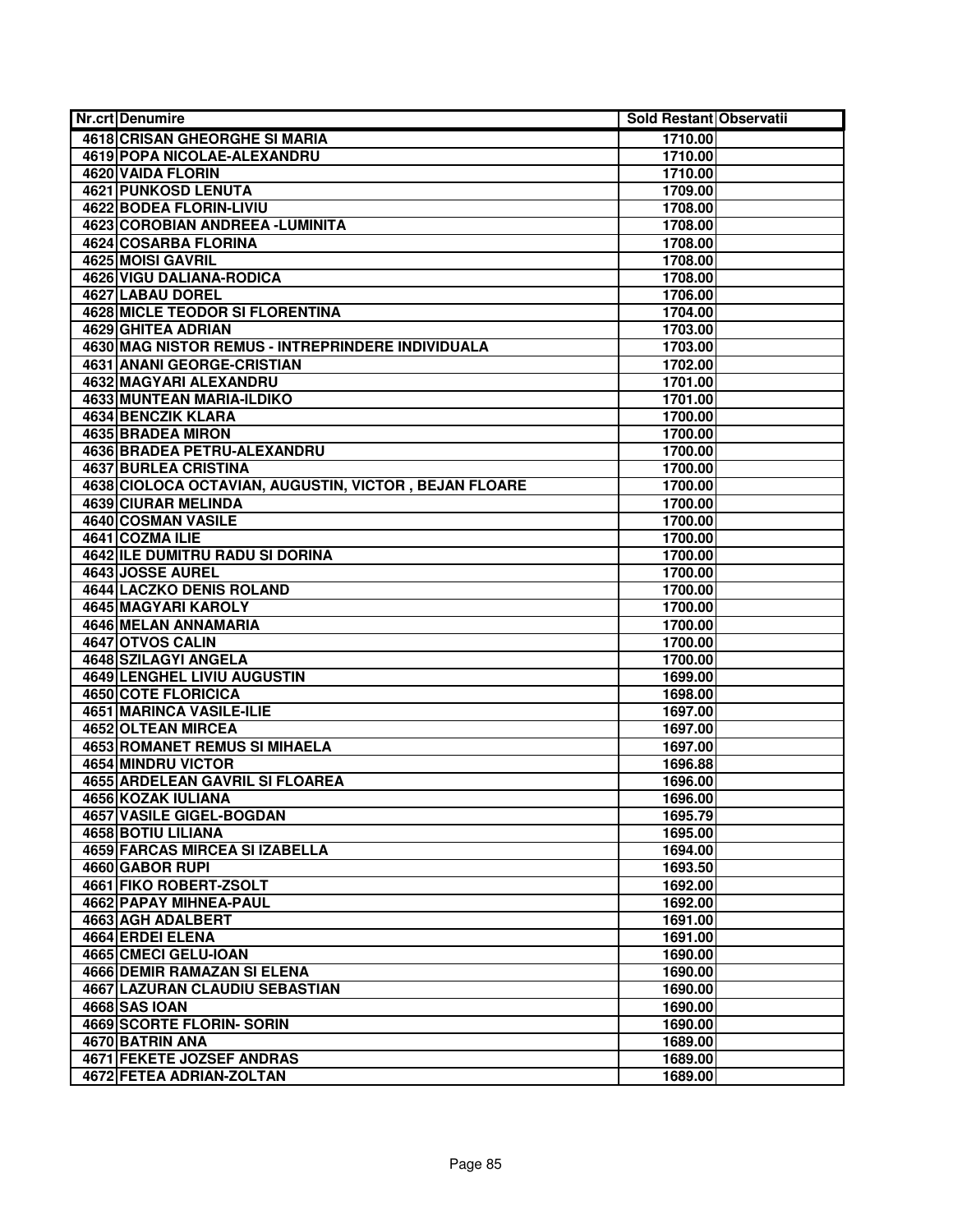| <b>Nr.crt Denumire</b>                           | Sold Restant Observatii |  |
|--------------------------------------------------|-------------------------|--|
| 4673 ANTON GHEORGHE-CRISTIAN                     | 1686.00                 |  |
| <b>4674 MINECAN MIRELA-VALENTINA</b>             | 1686.00                 |  |
| 4675 PAPP DORA                                   | 1686.00                 |  |
| 4676 COROIU VASILE-SERGIU                        | 1685.00                 |  |
| <b>4677 DARABAN DORIN VASILE</b>                 | 1685.00                 |  |
| <b>4678 PANEA STEFAN</b>                         | 1685.00                 |  |
| <b>4679 SANDOR RODICA</b>                        | 1684.50                 |  |
| 4680 BURCIA GAVRIL                               | 1684.00                 |  |
| 4681 CIUHANDU ANA                                | 1684.00                 |  |
| 4682 BADEA LOREDANA-MIHAELA                      | 1683.00                 |  |
| 4683 KOVACS ADRIAN                               | 1682.00                 |  |
| 4684 BODEA SABIN                                 | 1681.00                 |  |
| <b>4685 GEORGESCU HORATIU SI ADINA</b>           | 1681.00                 |  |
| 4686 TACIULET SORINEL                            | 1681.00                 |  |
| 4687 BALAZSHAZI IOAN SI ILEANA                   | 1680.00                 |  |
| 4688 BALINT ADRIAN GHEORGHE                      | 1680.00                 |  |
| 4689 BODIAN ALEXANDRU-EMIL SI ANCA- DIANA        | 1680.00                 |  |
| 4690 BUIBAS EVA                                  | 1680.00                 |  |
| <b>4691 CRISAN CLAUDIU</b>                       | 1680.00                 |  |
| <b>4692 KOVACS ZSOLT-ATTILA</b>                  | 1680.00                 |  |
| 4693 RUSU DAVID-DANIEL                           | 1680.00                 |  |
| <b>4694 SAS GABRIELA-DORINA</b>                  | 1679.00                 |  |
| 4695 PASCALAU MIRCEA-VASILE                      | 1678.00                 |  |
| 4696 TIMP ADRIAN IONEL                           | 1678.00                 |  |
| <b>4697 UIVAROSAN VALENTIN SI DANIELA</b>        | 1678.00                 |  |
| 4698 BRADEA EMIL SI SORINA CATALINA              | 1676.00                 |  |
| <b>4699 COCIUBA DANIEL-MIHAI</b>                 | 1675.00                 |  |
| 4700 FARCAS IULIANA                              | 1675.00                 |  |
| 4701 POP OCTAVIAN-BOGDAN                         | 1675.00                 |  |
| 4702 SIM COSMIN                                  | 1675.00                 |  |
| 4703 LELESCU DORIAN-CRISTIAN                     | 1674.00                 |  |
| <b>4704 MARCUT PAUL</b>                          | 1673.00                 |  |
| 4705 BUGNAR ILINCA                               | 1672.00                 |  |
| <b>4706 BUGNAR MARIA-MIRUNA</b>                  | 1672.00                 |  |
| <b>4707 MEGYERI ATTILA</b>                       | 1672.00                 |  |
| 4708 NECULAI BENIAMIN SI ILEANA                  | 1672.00                 |  |
| 4709 VARGA CSABA SI ELISABETA                    | 1672.00                 |  |
| 4710 BERENDE DOMNICA                             | 1671.00                 |  |
| 4711 BARTA ROBERT                                | 1670.00                 |  |
| 4712 BRANDUSAN CRISTIAN                          | 1670.00                 |  |
| 4713 GYORFI MARTON                               | 1670.00                 |  |
| 4714 ROSTAS BOBI                                 | 1670.00                 |  |
| 4715 DEHELEAN ALIN-SEBASTIAN SI GEORGETA-AURELIA | 1669.00                 |  |
| 4716 SALAJAN CIPRIAN                             | 1669.00                 |  |
| 4717 SULYOK KRISZTINA-OLGA                       | 1669.00                 |  |
| 4718 SZABO ANETT MARIA                           | 1669.00                 |  |
| 4719 BARBURA CALIN                               | 1668.00                 |  |
| <b>4720 DOBAI CONSTANTIN NICOLAE</b>             | 1668.00                 |  |
| 4721 KOMAROMI LUDOVIC                            | 1667.00                 |  |
| 4722 KOVACS PETER                                | 1667.00                 |  |
| 4723 PANTIS CLAUDIU CATALIN                      | 1667.00                 |  |
| 4724 POP IONEL MARCEL                            | 1667.00                 |  |
| 4725 CURA ADRIAN SI EDINA-ERZSEBET               | 1666.00                 |  |
| 4726 GONDOR-OZSVATH ATENA-LILO                   | 1666.00                 |  |
| 4727 RUSU BOGDAN-MIHAI                           | 1666.00                 |  |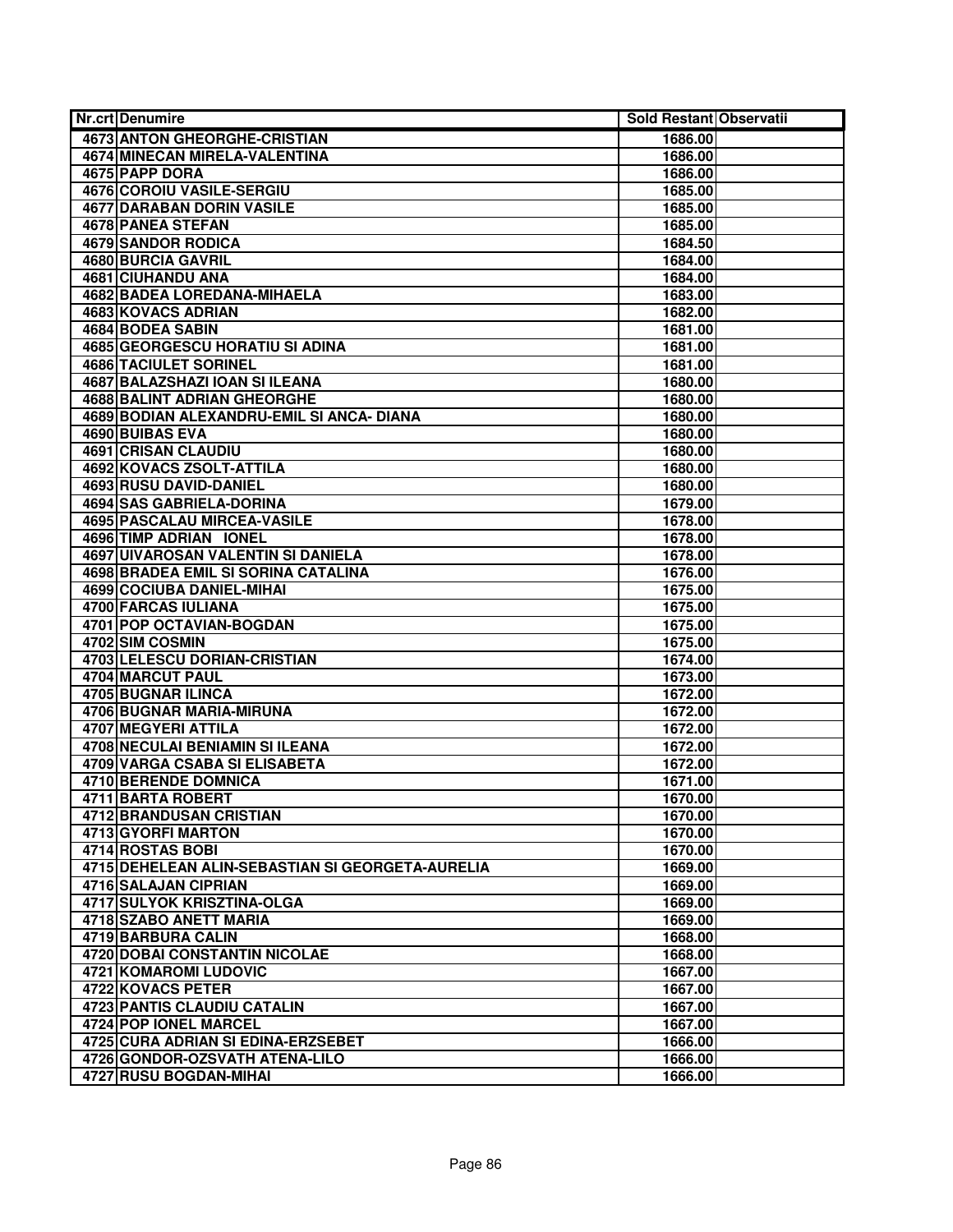| <b>Nr.crt Denumire</b>                                  | Sold Restant Observatii |  |
|---------------------------------------------------------|-------------------------|--|
| 4728 CORB CORNELIU BENIAMIN                             | 1665.00                 |  |
| <b>4729 MASCAS DANIEL RAZVAN</b>                        | 1665.00                 |  |
| 4730 LAZAR IOAN-EMIL AGENT DE ASIGURARE                 | 1663.00                 |  |
| 4731 BUNTA NICOLAE SI ANA MARIA                         | 1662.00                 |  |
| 4732 VAIDA SORIN                                        | 1661.00                 |  |
| <b>4733 BORBIRO LASZLO</b>                              | 1660.00                 |  |
| 4734 FILAC VLAD ADRIAN                                  | 1660.00                 |  |
| 4735 GRECU ADRIANA                                      | 1660.00                 |  |
| 4736 GROZA ANDREA-MARIA                                 | 1660.00                 |  |
| 4737 IVASCA IULIANA                                     | 1660.00                 |  |
| 4738 NAGY ZOIA LENCHE LUCIA SI STEFAN                   | 1660.00                 |  |
| <b>4739 BALAJ FLORIN-PATRICIU</b>                       | 1658.00                 |  |
| 4740 GULYA LASZLO GEZA SI ROZALIA                       | 1658.00                 |  |
| 4741 SZILAGYI CSABA                                     | 1658.00                 |  |
| 4742 FILIMON IOAN FLORIAN SI RAMONA LIGIA               | 1657.00                 |  |
| 4743 POPOVICI MATEI                                     | 1657.00                 |  |
| <b>4744 TERME IONELA</b>                                | 1657.00                 |  |
| 4745 BODONEA MIHAELA-FLORENTINA                         | 1656.00                 |  |
| 4746 PUIU LIVIU                                         | 1655.00                 |  |
| 4747 TOCAI TRAIAN-CALIN                                 | 1655.00                 |  |
| 4748 POP CSABA                                          | 1654.00                 |  |
| 4749 BALOGH KATALIN                                     | 1652.00                 |  |
| <b>4750 ISTOICA TEREZ</b>                               | 1651.00                 |  |
| <b>4751 MACOVEI VASILE</b>                              | 1651.00                 |  |
| 4752 NAGY CSABA ZOLTAN                                  | 1651.00                 |  |
| 4753 SZABO MIRCEA                                       | 1651.00                 |  |
| <b>4754 VARGA ROMULUS</b>                               | 1651.00                 |  |
| <b>4755 BRINDUS OVIDIU-GHIOCEL</b>                      | 1650.98                 |  |
| 4756 DAN EUGEN-CORNEL                                   | 1650.00                 |  |
| 4757 GABOR GABOR                                        | 1650.00                 |  |
| 4758 TOROK LUDOVIC<br><b>4759 VETISAN VASILE-COSMIN</b> | 1650.00                 |  |
| 4760 ZEMPLENYI ZOLTAN-LASZLO                            | 1650.00<br>1650.00      |  |
| 4761 SOOS ELISABETA PARASCHIVA                          | 1649.55                 |  |
| <b>4762 CHIS OLIMPIA GABRIELA</b>                       | 1647.00                 |  |
| <b>4763 MARGE SORIN-DUMITRU</b>                         | 1647.00                 |  |
| 4764 ORBAI IOAN-SEBASTIAN                               | 1647.00                 |  |
| 4765 CUCU PAVEL                                         | 1646.00                 |  |
| 4766 HARAGOS LIVIU SI MONICA                            | 1646.00                 |  |
| <b>4767 BALOG GHEORGHE</b>                              | 1645.00                 |  |
| 4768 CZOBOR EMERIC SI IREN                              | 1645.00                 |  |
| 4769 KOVACS IOAN IOSIF                                  | 1645.00                 |  |
| 4770 OROSZ ANTHONIO-MIODORO                             | 1645.00                 |  |
| <b>4771 CIPLEU VALENTIN NICOLAE</b>                     | 1644.00                 |  |
| 4772 BLAGA MARIUS                                       | 1640.00                 |  |
| <b>4773 CIONCA MARCEL-ADRIAN</b>                        | 1640.00                 |  |
| 4774 INDRIE IOAN-CRISTIAN                               | 1640.00                 |  |
| <b>4775 RUSU DANIELA</b>                                | 1640.00                 |  |
| <b>4776 TANCA IOAN SI LENUTA</b>                        | 1639.00                 |  |
| 4777 SEBESAN IOAN SI GABRIELA                           | 1638.00                 |  |
| 4778 KOVACS PETER                                       | 1637.00                 |  |
| 4779 PIRVU ADRIAN FLORIN                                | 1637.00                 |  |
| 4780 VARODI FLORIN                                      | 1636.00                 |  |
| 4781 CACUCI GHEORGHE DOREL                              | 1635.00                 |  |
| 4782 GABOR STEFAN                                       | 1635.00                 |  |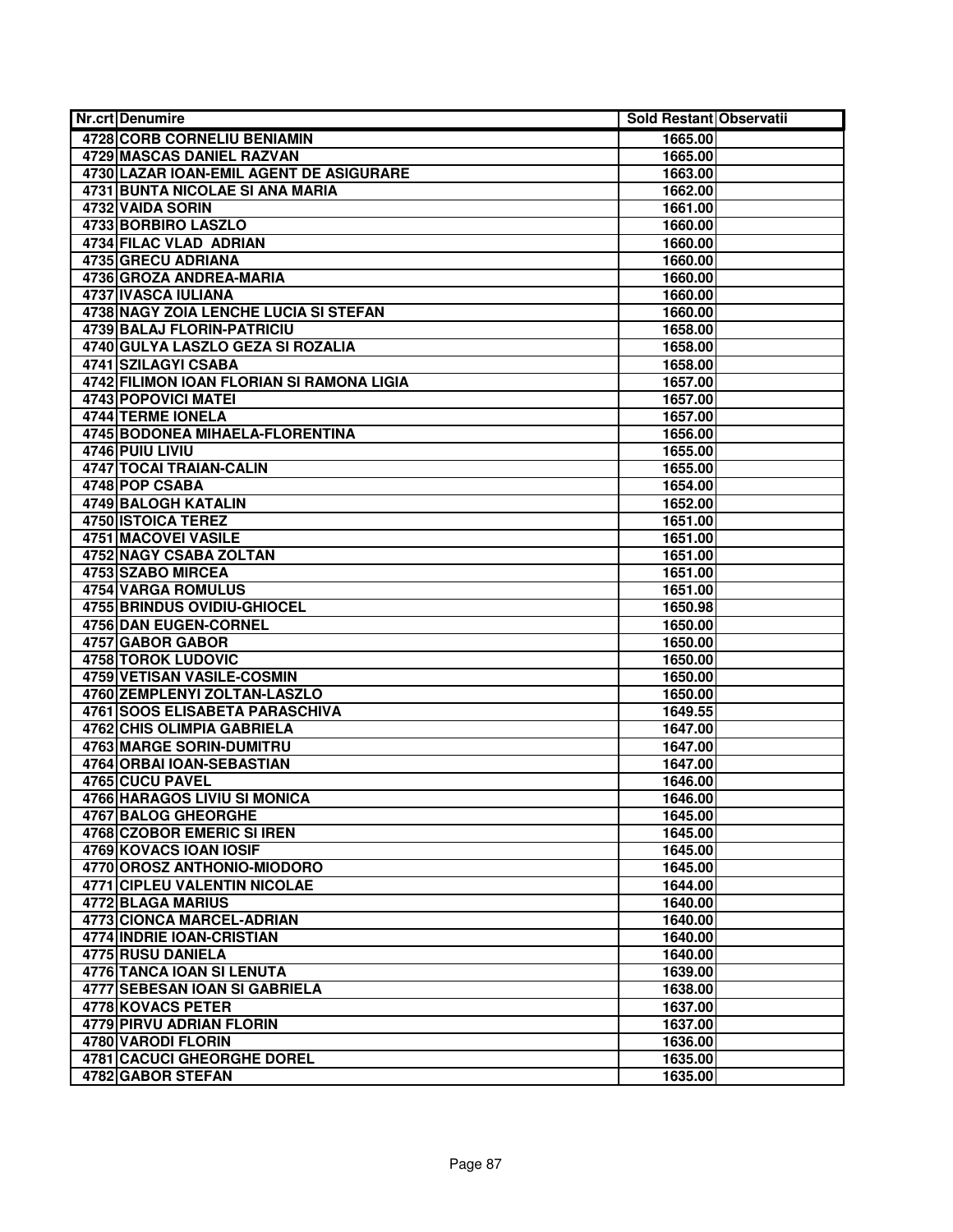| <b>Nr.crt Denumire</b>                 | Sold Restant Observatii |  |
|----------------------------------------|-------------------------|--|
| 4783 PASCA FLORIAN CRISTIAN SI MIHAELA | 1635.00                 |  |
| 4784 SARCA VIOREL                      | 1635.00                 |  |
| <b>4785 BERES FERENCZ ZOLTAN</b>       | 1634.00                 |  |
| 4786 GIRDAN RODICA                     | 1633.85                 |  |
| 4787 ABRAHAM SANDOR                    | 1633.00                 |  |
| <b>4788 BRSTYAK IOAN</b>               | 1633.00                 |  |
| <b>4789 DUMITRAS LENUTA</b>            | 1633.00                 |  |
| 4790 IAS IOAN                          | 1633.00                 |  |
| 4791 TAAR LASZLO-ENDRE                 | 1633.00                 |  |
| 4792 JUCA MIHAELA                      | 1632.00                 |  |
| 4793 RUSAN MIHAELA                     | 1632.00                 |  |
| 4794 FEIER IOAN                        | 1631.00                 |  |
| 4795 HARAGOS MONICA-FLORENTINA         | 1631.00                 |  |
| 4796 TREFI IOAN                        | 1631.00                 |  |
| 4797 DUCA EMIL-FLORIN                  | 1630.00                 |  |
| 4798 MARIES CODRUT RAZVAN              | 1630.00                 |  |
| 4799 BIRO ISTVAN SI IRINA              | 1629.00                 |  |
| <b>4800 BRANDAS LIVIU SI LUCIA</b>     | 1627.00                 |  |
| 4801 GECZI CAROL                       | 1627.00                 |  |
| 4802 MESZAROS GYONGYI SI LADISLAU      | 1627.00                 |  |
| 4803 URSU ANDREA                       | 1627.00                 |  |
| 4804 BEJAN AUREL SI GABRIELA-ADRIANA   | 1626.00                 |  |
| 4805 GHILE IOAN GHEORGHE               | 1626.00                 |  |
| <b>4806 COPIL LUCIAN</b>               | 1625.00                 |  |
| <b>4807 BRAN FLORIAN</b>               | 1624.00                 |  |
| <b>4808 CIURAR VIOLETA</b>             | 1624.00                 |  |
| <b>4809 IRIMIAS CLAUDIU</b>            | 1624.00                 |  |
| <b>4810 MARCUT DAVID CAROL</b>         | 1624.00                 |  |
| <b>4811 FECHETE IOAN-RADU</b>          | 1623.38                 |  |
| 4812 LUKACS ZSOLT- LASZLO              | 1622.00                 |  |
| <b>4813 MADA IOAN SI ELISABETA</b>     | 1622.00                 |  |
| 4814 ALB ROMULUS                       | 1620.00                 |  |
| 4815 CALDARAR CIPRIAN FLORIN           | 1620.00                 |  |
| 4816 COSTAS CRISTIAN-GEORGE            | 1620.00                 |  |
| <b>4817 HAINER ERIK-GABRIEL</b>        | 1620.00                 |  |
| 4818 LIANU ION - CONSTANTIN            | 1620.00                 |  |
| 4819 RESTEA DANUT                      | 1620.00                 |  |
| 4820 ROSTAS ROMEO PETRU                | 1620.00                 |  |
| <b>4821 BOBOTAN OVIDIU-VASILE</b>      | 1618.00                 |  |
| 4822 NAGY ANDRAS                       | 1618.00                 |  |
| 4823 HADI ATTILA                       | 1617.00                 |  |
| 4824 VESZPREMI ZOLTAN LASZLO           | 1617.00                 |  |
| 4825 ZAMFIR OLGA-SABINA                | 1617.00                 |  |
| 4826 COSTAS ADRIAN-PETRU               | 1616.00                 |  |
| 4827 OPRESCU SANDU VASILE              | 1616.00                 |  |
| 4828 RACAZOV MILORAD-GELU              | 1616.00                 |  |
| 4829 BALAJ IOAN SI VIORICA             | 1613.00                 |  |
| 4830 GABOR GAVRIL                      | 1613.00                 |  |
| 4831 GAL NORBERT                       | 1612.00                 |  |
| 4832 MEZEI AURELIA                     | 1612.00                 |  |
| 4833 CHIS ANGELICA                     | 1611.00                 |  |
| <b>4834 HODOROG MAGDALENA</b>          | 1611.00                 |  |
| <b>4835 IVAN NICOLAE SI RICA</b>       | 1611.00                 |  |
| 4836 LAZAU GHEORGHE-LEONTIN            | 1611.00                 |  |
| 4837 ZAJACZ ATTILA-BARNABAS-JANOS      | 1610.00                 |  |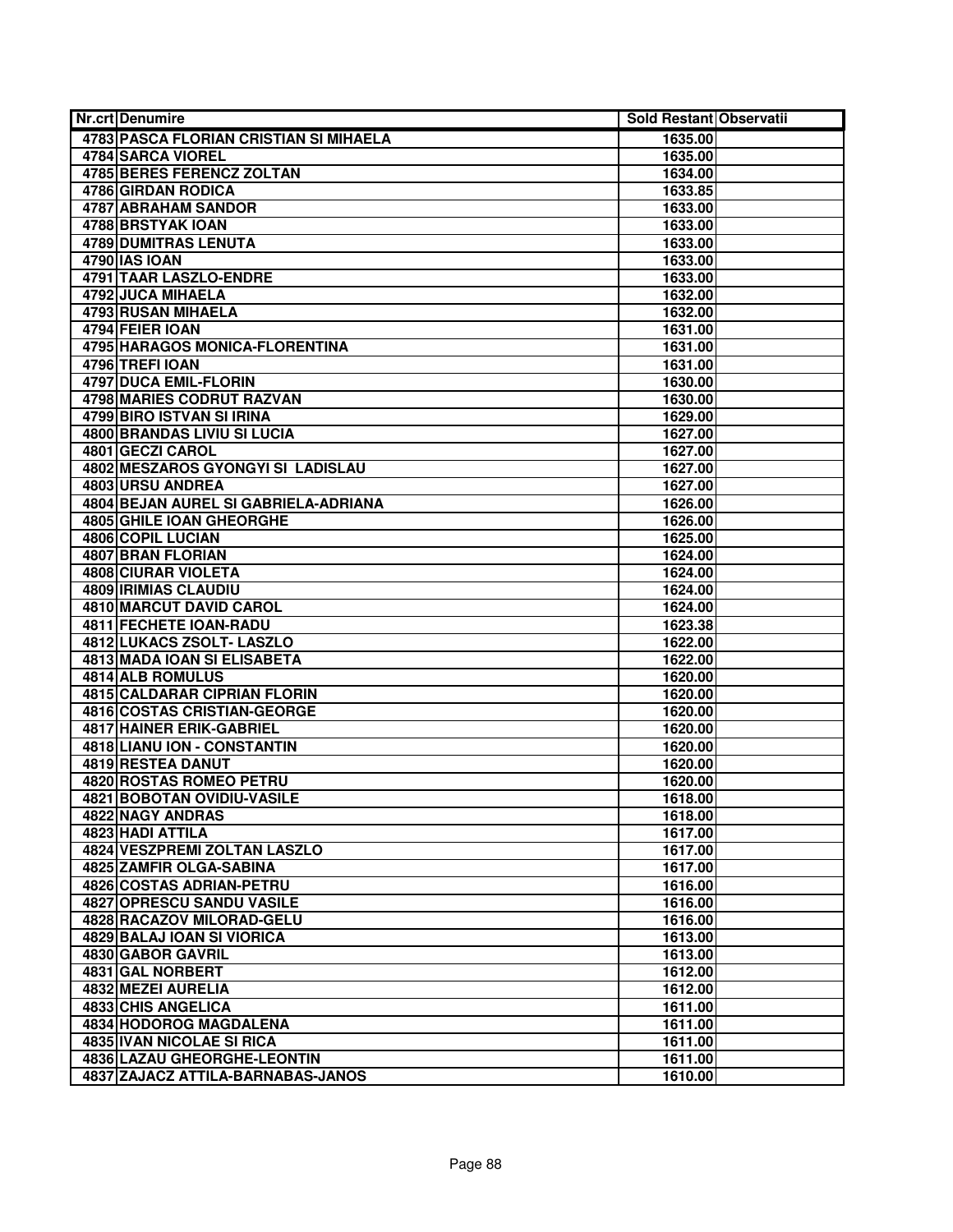| <b>Nr.crt Denumire</b>                                | Sold Restant Observatii |  |
|-------------------------------------------------------|-------------------------|--|
| 4838 OLTIAN DANUTIU-IOAN SI ROZALIA                   | 1609.00                 |  |
| <b>4839 DRIMBEA EMIL-ILIE</b>                         | 1608.76                 |  |
| 4840 GLIGA DANIELA                                    | 1608.00                 |  |
| <b>4841 MOGYOROSI LUDOVIC</b>                         | 1607.00                 |  |
| <b>4842 ZAH ADRIAN-GEORGE</b>                         | 1607.00                 |  |
| 4843 MONUS ROZA                                       | 1606.00                 |  |
| 4844 TOTH ATTILA-ISTVAN                               | 1606.00                 |  |
| <b>4845 VERES EUGEN-CONSTANTIN</b>                    | 1606.00                 |  |
| 4846 ISTRATE ANA                                      | 1605.00                 |  |
| <b>4847 KURUT JANOS ZOLTAN</b>                        | 1605.00                 |  |
| <b>4848 NAGY KAROLY</b>                               | 1605.00                 |  |
| <b>4849 POPOVICIU AUREL</b>                           | 1605.00                 |  |
| 4850 IORDACHE NICOLAE                                 | 1604.00                 |  |
| 4851 UNGUR IOAN SI LIVIA                              | 1603.00                 |  |
| 4852 BELDEAN VALER                                    | 1602.00                 |  |
| 4853 BUDA IOAN-SICA-GHEORGHE                          | 1602.00                 |  |
| 4854 COLTA MIRCEA                                     | 1602.00                 |  |
| <b>4855 GHETE MIHAELA CAMELIA</b>                     | 1602.00                 |  |
| <b>4856 SZABADOS NORBERT SANDOR</b>                   | 1602.00                 |  |
| <b>4857 VEKERDI ATTILA</b>                            | 1602.00                 |  |
| 4858 POP DANA-GABRIELA                                | 1601.00                 |  |
| <b>4859 BRANDAS CRISTIAN</b>                          | 1600.18                 |  |
| <b>4860 ADESOYE EMMANUEL SOJI</b>                     | 1600.00                 |  |
| 4861 ALADWAN MASHHOUR-MAHMMOUD                        | 1600.00                 |  |
| 4862 BARTHA LASZLO ADALBERT                           | 1600.00                 |  |
| 4863 COFAR ONISIM - TRANDAFIR                         | 1600.00                 |  |
| <b>4864 DEME ALEXANDRU</b>                            | 1600.00                 |  |
| 4865 EL AIDI MOULAY MEHDI                             | 1600.00                 |  |
| <b>4866 FULIAS MARIN CORNEL</b>                       | 1600.00                 |  |
| 4867 GABOR LIZA                                       | 1600.00                 |  |
| 4868 LAKATOS PETER-KAROLY                             | 1600.00                 |  |
| <b>4869 MESZAROS IULIU-ROBERT</b>                     | 1600.00                 |  |
| 4870 PAINA SORIN                                      | 1600.00                 |  |
| <b>4871 PINTEAN COSMIN IOAN</b>                       | 1600.00                 |  |
| 4872 POGOR MARINA                                     | 1600.00                 |  |
| <b>4873 RACOLTA SIMONA ANCA</b>                       | 1600.00                 |  |
| 4874 SISIANU OLEG                                     | 1600.00                 |  |
| 4875 TOMELE IOAN SI MIRELA RAMONA SORINA              | 1600.00                 |  |
| 4876 TRABELSI MOHAMED MAHDI                           | 1600.00                 |  |
| 4877 VENTEL ANDRAS                                    | 1600.00                 |  |
| 4878 BODOGAI PETRE-MIREL                              | 1598.00                 |  |
| 4879 MITRA SAMUIL                                     | 1598.00                 |  |
| 4880 CARTIS MARIAN LIVIU SI PANTEA ROZICA LUCICA      | 1597.00                 |  |
| 4881 DAMASCAN DANIEL                                  | 1595.00                 |  |
| 4882 DRIMBAU IONUT                                    | 1595.00                 |  |
| 4883 IGNA-PETRASCU DANUT-CONSTANTIN SI RODICA-MARIANA | 1595.00                 |  |
| <b>4884 JURCOANE FLORIN</b>                           | 1595.00                 |  |
| 4885 MUTIU VASILE-CATALIN                             | 1595.00                 |  |
| 4886 TSYBULSKI ANDRII                                 | 1595.00                 |  |
| 4887 ZAH - MANEA TEODORA                              | 1595.00                 |  |
| 4888 ZEMBREA MARIUS DOREL                             | 1595.00                 |  |
| 4889 SOCACIU SERGIU-GHEORGHE                          | 1593.00                 |  |
| 4890 TOMODAN IRINA NICOLETA SI TOMODAN IRINA          | 1592.06                 |  |
| 4891 MARUSCA ALEXANDRU-MIRCEA                         | 1592.00                 |  |
| 4892 GORDAN MARIUS CASIAN SI FLORICA-LIANA            | 1590.00                 |  |
|                                                       |                         |  |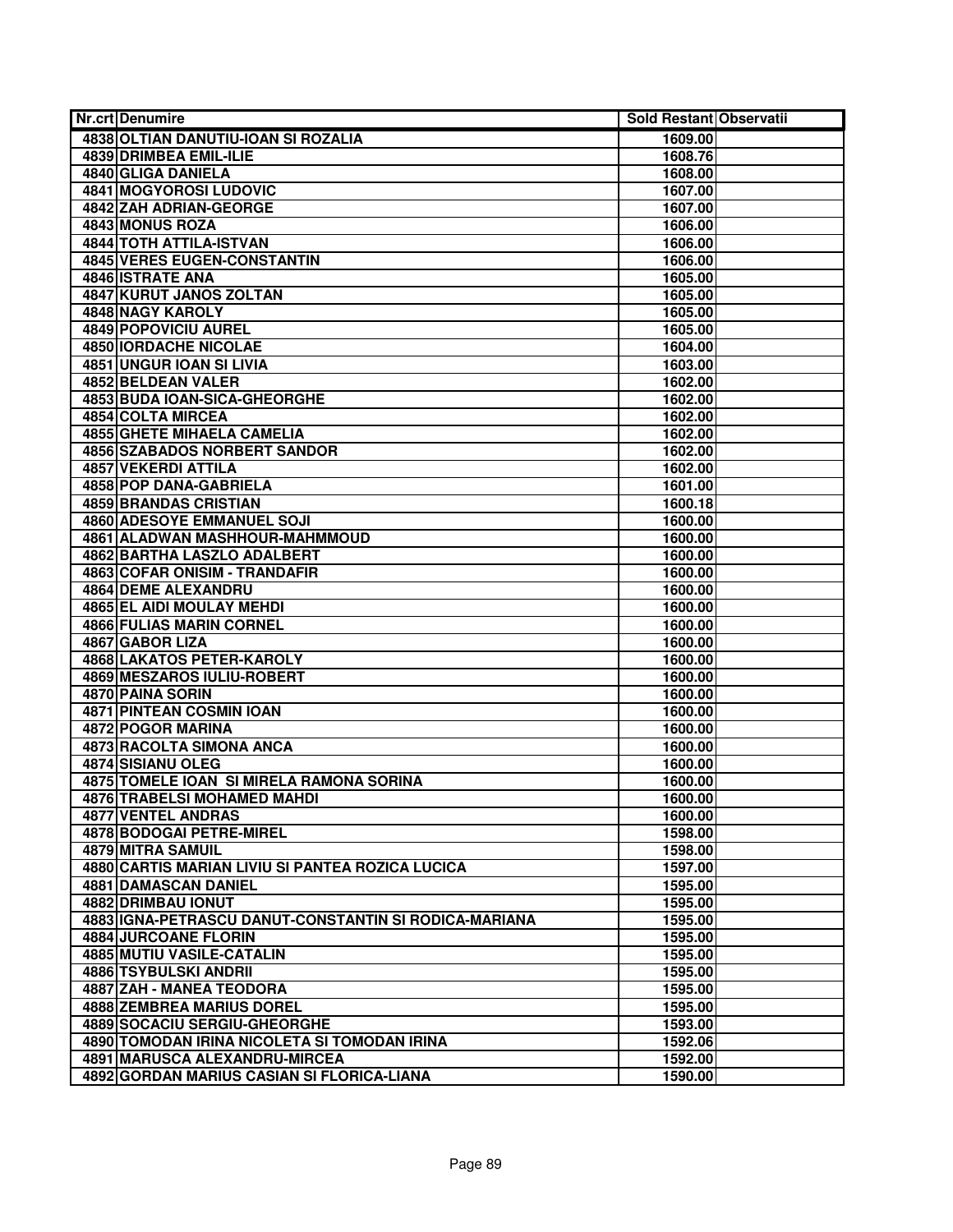| 4893 KOVACS ROMEO<br>1590.00<br><b>4894 POPA MARIUS-CRISTIAN</b><br>1590.00<br><b>4895 POP ZOLTAN SI MONIKA CRISTINA</b><br>1589.00<br>4896 KOVACS MELINDA-JUDIT<br>1588.00<br>4897 BURCEA MINDRA<br>1587.00<br><b>4898 GAL FLORINA-CAMELIA</b><br>1586.00<br>4899 OSZACZKY LADISLAU TOMA<br>1585.00<br>4900 STOICA BOGDAN IONUT<br>1585.00<br>4901 GYOKERES ZOLTAN<br>1584.00<br>4902 MATEI MIRCEA-VALENTIN<br>1584.00<br><b>4903 PAP CSABA STEFAN</b><br>1584.00<br>4904 LASZLO BELA<br>1583.00<br>4905 BERCHI IOAN<br>1581.00<br>4906 PETRUS TEODOR-CIPRIAN<br>1581.00<br>4907 SZABO MAGDALENA-TUNDE<br>1581.00<br>4908 VARY LEVENTE SI ILDIKO-IULIANNA<br>1581.00<br><b>4909 BURCA BOGDAN-MARIUS</b><br>1580.00<br><b>4910 BURLEA FLORIN SERGIU</b><br>1580.00<br>4911 DABACAN MADALIN - ALEXANDRU<br>1580.00<br><b>4912 HEVESI RAUL IOSIF</b><br>1580.00<br><b>4913 JENEI ISTVAN</b><br>1580.00<br>4914 MAHAJNA AMIN<br>1580.00<br>4915 OLAH ZOLTAN-LORAND<br>1578.00<br>4916 PINTYE ISTVAN-GYORGY<br>1578.00<br>4917 POPA IOANA<br>1578.00<br>4918 ILISIE EVA<br>1577.00<br>4919 SECAN LAURA<br>1576.00<br><b>4920 LUPSE MARIANA VERONICA</b><br>1575.00<br>4921 TINC IOAN SI ELENA<br>1574.00<br>4922 BORBELY IOAN-DOREL SI GABRIELA<br>1572.00<br><b>4923 CHIS ILIE FLORIN</b><br>1572.00<br><b>4924 LAKATOS ALEXANDRU</b><br>1571.89<br>4925 BRIE SIMONA<br>1571.00<br>4926 IANCU VIOREL VASILE SI FLORINA-ANGELINA<br>1571.00<br>4927 OPREA ADRIAN-FLORIN<br>1571.00<br><b>4928 ARDELEAN RAYMOND OVIDIU</b><br>1570.00<br>4929 HEGEDUS STEFAN<br>1570.00<br>4930 TUDUSCIUC ADRIAN<br>1570.00<br>4931 C.M.I.DR.MEER IOAN PAUL<br>1569.00<br><b>4932 TIRLE NICOLAE SI MARIA</b><br>1569.00<br>4933 GAL AUREL SI MARIOARA<br>1568.00<br>4934 SFERLE MADALINA-IULIA<br>1568.00<br><b>4935 BIRTA DANA SI GHEORGHE</b><br>1566.00<br>4936 SUTEU IOAN<br>1566.00<br>4937 VAGI LADISLAU SI ILDIKO<br>1566.00<br>4938 FUSTOS ILONA ANITA<br>1565.00<br>4939 GYORGY TIBERIU-IULIU<br>1565.00<br><b>4940 GABOR STEFAN-MARCEL</b><br>1564.96<br>4941 IVAN MARIANA - RODICA<br>1564.18<br>4942 CABA BENIAMIN-DANIEL-IOAN<br>1564.00<br><b>4943 DUDAS VIOREL SI MARIANA</b><br>1563.00<br>4944 POP SORIN-DAN SI LILIANA<br>1561.00<br><b>4945 BERNAT EMERIC SI IANOS</b><br>1560.00<br>4946 MIKLOS GABOR<br>1560.00<br>4947 PLES IOAN | <b>Nr.crt Denumire</b> | Sold Restant Observatii |  |
|-----------------------------------------------------------------------------------------------------------------------------------------------------------------------------------------------------------------------------------------------------------------------------------------------------------------------------------------------------------------------------------------------------------------------------------------------------------------------------------------------------------------------------------------------------------------------------------------------------------------------------------------------------------------------------------------------------------------------------------------------------------------------------------------------------------------------------------------------------------------------------------------------------------------------------------------------------------------------------------------------------------------------------------------------------------------------------------------------------------------------------------------------------------------------------------------------------------------------------------------------------------------------------------------------------------------------------------------------------------------------------------------------------------------------------------------------------------------------------------------------------------------------------------------------------------------------------------------------------------------------------------------------------------------------------------------------------------------------------------------------------------------------------------------------------------------------------------------------------------------------------------------------------------------------------------------------------------------------------------------------------------------------------------------------------------------------------------------------------------------------------------------------------------------------------------------------------------------------------------------------------------------------------------------------------------------------------------|------------------------|-------------------------|--|
|                                                                                                                                                                                                                                                                                                                                                                                                                                                                                                                                                                                                                                                                                                                                                                                                                                                                                                                                                                                                                                                                                                                                                                                                                                                                                                                                                                                                                                                                                                                                                                                                                                                                                                                                                                                                                                                                                                                                                                                                                                                                                                                                                                                                                                                                                                                                   |                        |                         |  |
|                                                                                                                                                                                                                                                                                                                                                                                                                                                                                                                                                                                                                                                                                                                                                                                                                                                                                                                                                                                                                                                                                                                                                                                                                                                                                                                                                                                                                                                                                                                                                                                                                                                                                                                                                                                                                                                                                                                                                                                                                                                                                                                                                                                                                                                                                                                                   |                        |                         |  |
|                                                                                                                                                                                                                                                                                                                                                                                                                                                                                                                                                                                                                                                                                                                                                                                                                                                                                                                                                                                                                                                                                                                                                                                                                                                                                                                                                                                                                                                                                                                                                                                                                                                                                                                                                                                                                                                                                                                                                                                                                                                                                                                                                                                                                                                                                                                                   |                        |                         |  |
|                                                                                                                                                                                                                                                                                                                                                                                                                                                                                                                                                                                                                                                                                                                                                                                                                                                                                                                                                                                                                                                                                                                                                                                                                                                                                                                                                                                                                                                                                                                                                                                                                                                                                                                                                                                                                                                                                                                                                                                                                                                                                                                                                                                                                                                                                                                                   |                        |                         |  |
|                                                                                                                                                                                                                                                                                                                                                                                                                                                                                                                                                                                                                                                                                                                                                                                                                                                                                                                                                                                                                                                                                                                                                                                                                                                                                                                                                                                                                                                                                                                                                                                                                                                                                                                                                                                                                                                                                                                                                                                                                                                                                                                                                                                                                                                                                                                                   |                        |                         |  |
|                                                                                                                                                                                                                                                                                                                                                                                                                                                                                                                                                                                                                                                                                                                                                                                                                                                                                                                                                                                                                                                                                                                                                                                                                                                                                                                                                                                                                                                                                                                                                                                                                                                                                                                                                                                                                                                                                                                                                                                                                                                                                                                                                                                                                                                                                                                                   |                        |                         |  |
|                                                                                                                                                                                                                                                                                                                                                                                                                                                                                                                                                                                                                                                                                                                                                                                                                                                                                                                                                                                                                                                                                                                                                                                                                                                                                                                                                                                                                                                                                                                                                                                                                                                                                                                                                                                                                                                                                                                                                                                                                                                                                                                                                                                                                                                                                                                                   |                        |                         |  |
|                                                                                                                                                                                                                                                                                                                                                                                                                                                                                                                                                                                                                                                                                                                                                                                                                                                                                                                                                                                                                                                                                                                                                                                                                                                                                                                                                                                                                                                                                                                                                                                                                                                                                                                                                                                                                                                                                                                                                                                                                                                                                                                                                                                                                                                                                                                                   |                        |                         |  |
|                                                                                                                                                                                                                                                                                                                                                                                                                                                                                                                                                                                                                                                                                                                                                                                                                                                                                                                                                                                                                                                                                                                                                                                                                                                                                                                                                                                                                                                                                                                                                                                                                                                                                                                                                                                                                                                                                                                                                                                                                                                                                                                                                                                                                                                                                                                                   |                        |                         |  |
|                                                                                                                                                                                                                                                                                                                                                                                                                                                                                                                                                                                                                                                                                                                                                                                                                                                                                                                                                                                                                                                                                                                                                                                                                                                                                                                                                                                                                                                                                                                                                                                                                                                                                                                                                                                                                                                                                                                                                                                                                                                                                                                                                                                                                                                                                                                                   |                        |                         |  |
|                                                                                                                                                                                                                                                                                                                                                                                                                                                                                                                                                                                                                                                                                                                                                                                                                                                                                                                                                                                                                                                                                                                                                                                                                                                                                                                                                                                                                                                                                                                                                                                                                                                                                                                                                                                                                                                                                                                                                                                                                                                                                                                                                                                                                                                                                                                                   |                        |                         |  |
|                                                                                                                                                                                                                                                                                                                                                                                                                                                                                                                                                                                                                                                                                                                                                                                                                                                                                                                                                                                                                                                                                                                                                                                                                                                                                                                                                                                                                                                                                                                                                                                                                                                                                                                                                                                                                                                                                                                                                                                                                                                                                                                                                                                                                                                                                                                                   |                        |                         |  |
|                                                                                                                                                                                                                                                                                                                                                                                                                                                                                                                                                                                                                                                                                                                                                                                                                                                                                                                                                                                                                                                                                                                                                                                                                                                                                                                                                                                                                                                                                                                                                                                                                                                                                                                                                                                                                                                                                                                                                                                                                                                                                                                                                                                                                                                                                                                                   |                        |                         |  |
|                                                                                                                                                                                                                                                                                                                                                                                                                                                                                                                                                                                                                                                                                                                                                                                                                                                                                                                                                                                                                                                                                                                                                                                                                                                                                                                                                                                                                                                                                                                                                                                                                                                                                                                                                                                                                                                                                                                                                                                                                                                                                                                                                                                                                                                                                                                                   |                        |                         |  |
|                                                                                                                                                                                                                                                                                                                                                                                                                                                                                                                                                                                                                                                                                                                                                                                                                                                                                                                                                                                                                                                                                                                                                                                                                                                                                                                                                                                                                                                                                                                                                                                                                                                                                                                                                                                                                                                                                                                                                                                                                                                                                                                                                                                                                                                                                                                                   |                        |                         |  |
|                                                                                                                                                                                                                                                                                                                                                                                                                                                                                                                                                                                                                                                                                                                                                                                                                                                                                                                                                                                                                                                                                                                                                                                                                                                                                                                                                                                                                                                                                                                                                                                                                                                                                                                                                                                                                                                                                                                                                                                                                                                                                                                                                                                                                                                                                                                                   |                        |                         |  |
|                                                                                                                                                                                                                                                                                                                                                                                                                                                                                                                                                                                                                                                                                                                                                                                                                                                                                                                                                                                                                                                                                                                                                                                                                                                                                                                                                                                                                                                                                                                                                                                                                                                                                                                                                                                                                                                                                                                                                                                                                                                                                                                                                                                                                                                                                                                                   |                        |                         |  |
|                                                                                                                                                                                                                                                                                                                                                                                                                                                                                                                                                                                                                                                                                                                                                                                                                                                                                                                                                                                                                                                                                                                                                                                                                                                                                                                                                                                                                                                                                                                                                                                                                                                                                                                                                                                                                                                                                                                                                                                                                                                                                                                                                                                                                                                                                                                                   |                        |                         |  |
|                                                                                                                                                                                                                                                                                                                                                                                                                                                                                                                                                                                                                                                                                                                                                                                                                                                                                                                                                                                                                                                                                                                                                                                                                                                                                                                                                                                                                                                                                                                                                                                                                                                                                                                                                                                                                                                                                                                                                                                                                                                                                                                                                                                                                                                                                                                                   |                        |                         |  |
|                                                                                                                                                                                                                                                                                                                                                                                                                                                                                                                                                                                                                                                                                                                                                                                                                                                                                                                                                                                                                                                                                                                                                                                                                                                                                                                                                                                                                                                                                                                                                                                                                                                                                                                                                                                                                                                                                                                                                                                                                                                                                                                                                                                                                                                                                                                                   |                        |                         |  |
|                                                                                                                                                                                                                                                                                                                                                                                                                                                                                                                                                                                                                                                                                                                                                                                                                                                                                                                                                                                                                                                                                                                                                                                                                                                                                                                                                                                                                                                                                                                                                                                                                                                                                                                                                                                                                                                                                                                                                                                                                                                                                                                                                                                                                                                                                                                                   |                        |                         |  |
|                                                                                                                                                                                                                                                                                                                                                                                                                                                                                                                                                                                                                                                                                                                                                                                                                                                                                                                                                                                                                                                                                                                                                                                                                                                                                                                                                                                                                                                                                                                                                                                                                                                                                                                                                                                                                                                                                                                                                                                                                                                                                                                                                                                                                                                                                                                                   |                        |                         |  |
|                                                                                                                                                                                                                                                                                                                                                                                                                                                                                                                                                                                                                                                                                                                                                                                                                                                                                                                                                                                                                                                                                                                                                                                                                                                                                                                                                                                                                                                                                                                                                                                                                                                                                                                                                                                                                                                                                                                                                                                                                                                                                                                                                                                                                                                                                                                                   |                        |                         |  |
|                                                                                                                                                                                                                                                                                                                                                                                                                                                                                                                                                                                                                                                                                                                                                                                                                                                                                                                                                                                                                                                                                                                                                                                                                                                                                                                                                                                                                                                                                                                                                                                                                                                                                                                                                                                                                                                                                                                                                                                                                                                                                                                                                                                                                                                                                                                                   |                        |                         |  |
|                                                                                                                                                                                                                                                                                                                                                                                                                                                                                                                                                                                                                                                                                                                                                                                                                                                                                                                                                                                                                                                                                                                                                                                                                                                                                                                                                                                                                                                                                                                                                                                                                                                                                                                                                                                                                                                                                                                                                                                                                                                                                                                                                                                                                                                                                                                                   |                        |                         |  |
|                                                                                                                                                                                                                                                                                                                                                                                                                                                                                                                                                                                                                                                                                                                                                                                                                                                                                                                                                                                                                                                                                                                                                                                                                                                                                                                                                                                                                                                                                                                                                                                                                                                                                                                                                                                                                                                                                                                                                                                                                                                                                                                                                                                                                                                                                                                                   |                        |                         |  |
|                                                                                                                                                                                                                                                                                                                                                                                                                                                                                                                                                                                                                                                                                                                                                                                                                                                                                                                                                                                                                                                                                                                                                                                                                                                                                                                                                                                                                                                                                                                                                                                                                                                                                                                                                                                                                                                                                                                                                                                                                                                                                                                                                                                                                                                                                                                                   |                        |                         |  |
|                                                                                                                                                                                                                                                                                                                                                                                                                                                                                                                                                                                                                                                                                                                                                                                                                                                                                                                                                                                                                                                                                                                                                                                                                                                                                                                                                                                                                                                                                                                                                                                                                                                                                                                                                                                                                                                                                                                                                                                                                                                                                                                                                                                                                                                                                                                                   |                        |                         |  |
|                                                                                                                                                                                                                                                                                                                                                                                                                                                                                                                                                                                                                                                                                                                                                                                                                                                                                                                                                                                                                                                                                                                                                                                                                                                                                                                                                                                                                                                                                                                                                                                                                                                                                                                                                                                                                                                                                                                                                                                                                                                                                                                                                                                                                                                                                                                                   |                        |                         |  |
|                                                                                                                                                                                                                                                                                                                                                                                                                                                                                                                                                                                                                                                                                                                                                                                                                                                                                                                                                                                                                                                                                                                                                                                                                                                                                                                                                                                                                                                                                                                                                                                                                                                                                                                                                                                                                                                                                                                                                                                                                                                                                                                                                                                                                                                                                                                                   |                        |                         |  |
|                                                                                                                                                                                                                                                                                                                                                                                                                                                                                                                                                                                                                                                                                                                                                                                                                                                                                                                                                                                                                                                                                                                                                                                                                                                                                                                                                                                                                                                                                                                                                                                                                                                                                                                                                                                                                                                                                                                                                                                                                                                                                                                                                                                                                                                                                                                                   |                        |                         |  |
|                                                                                                                                                                                                                                                                                                                                                                                                                                                                                                                                                                                                                                                                                                                                                                                                                                                                                                                                                                                                                                                                                                                                                                                                                                                                                                                                                                                                                                                                                                                                                                                                                                                                                                                                                                                                                                                                                                                                                                                                                                                                                                                                                                                                                                                                                                                                   |                        |                         |  |
|                                                                                                                                                                                                                                                                                                                                                                                                                                                                                                                                                                                                                                                                                                                                                                                                                                                                                                                                                                                                                                                                                                                                                                                                                                                                                                                                                                                                                                                                                                                                                                                                                                                                                                                                                                                                                                                                                                                                                                                                                                                                                                                                                                                                                                                                                                                                   |                        |                         |  |
|                                                                                                                                                                                                                                                                                                                                                                                                                                                                                                                                                                                                                                                                                                                                                                                                                                                                                                                                                                                                                                                                                                                                                                                                                                                                                                                                                                                                                                                                                                                                                                                                                                                                                                                                                                                                                                                                                                                                                                                                                                                                                                                                                                                                                                                                                                                                   |                        |                         |  |
|                                                                                                                                                                                                                                                                                                                                                                                                                                                                                                                                                                                                                                                                                                                                                                                                                                                                                                                                                                                                                                                                                                                                                                                                                                                                                                                                                                                                                                                                                                                                                                                                                                                                                                                                                                                                                                                                                                                                                                                                                                                                                                                                                                                                                                                                                                                                   |                        |                         |  |
|                                                                                                                                                                                                                                                                                                                                                                                                                                                                                                                                                                                                                                                                                                                                                                                                                                                                                                                                                                                                                                                                                                                                                                                                                                                                                                                                                                                                                                                                                                                                                                                                                                                                                                                                                                                                                                                                                                                                                                                                                                                                                                                                                                                                                                                                                                                                   |                        |                         |  |
|                                                                                                                                                                                                                                                                                                                                                                                                                                                                                                                                                                                                                                                                                                                                                                                                                                                                                                                                                                                                                                                                                                                                                                                                                                                                                                                                                                                                                                                                                                                                                                                                                                                                                                                                                                                                                                                                                                                                                                                                                                                                                                                                                                                                                                                                                                                                   |                        |                         |  |
|                                                                                                                                                                                                                                                                                                                                                                                                                                                                                                                                                                                                                                                                                                                                                                                                                                                                                                                                                                                                                                                                                                                                                                                                                                                                                                                                                                                                                                                                                                                                                                                                                                                                                                                                                                                                                                                                                                                                                                                                                                                                                                                                                                                                                                                                                                                                   |                        |                         |  |
|                                                                                                                                                                                                                                                                                                                                                                                                                                                                                                                                                                                                                                                                                                                                                                                                                                                                                                                                                                                                                                                                                                                                                                                                                                                                                                                                                                                                                                                                                                                                                                                                                                                                                                                                                                                                                                                                                                                                                                                                                                                                                                                                                                                                                                                                                                                                   |                        |                         |  |
|                                                                                                                                                                                                                                                                                                                                                                                                                                                                                                                                                                                                                                                                                                                                                                                                                                                                                                                                                                                                                                                                                                                                                                                                                                                                                                                                                                                                                                                                                                                                                                                                                                                                                                                                                                                                                                                                                                                                                                                                                                                                                                                                                                                                                                                                                                                                   |                        |                         |  |
|                                                                                                                                                                                                                                                                                                                                                                                                                                                                                                                                                                                                                                                                                                                                                                                                                                                                                                                                                                                                                                                                                                                                                                                                                                                                                                                                                                                                                                                                                                                                                                                                                                                                                                                                                                                                                                                                                                                                                                                                                                                                                                                                                                                                                                                                                                                                   |                        |                         |  |
|                                                                                                                                                                                                                                                                                                                                                                                                                                                                                                                                                                                                                                                                                                                                                                                                                                                                                                                                                                                                                                                                                                                                                                                                                                                                                                                                                                                                                                                                                                                                                                                                                                                                                                                                                                                                                                                                                                                                                                                                                                                                                                                                                                                                                                                                                                                                   |                        |                         |  |
|                                                                                                                                                                                                                                                                                                                                                                                                                                                                                                                                                                                                                                                                                                                                                                                                                                                                                                                                                                                                                                                                                                                                                                                                                                                                                                                                                                                                                                                                                                                                                                                                                                                                                                                                                                                                                                                                                                                                                                                                                                                                                                                                                                                                                                                                                                                                   |                        |                         |  |
|                                                                                                                                                                                                                                                                                                                                                                                                                                                                                                                                                                                                                                                                                                                                                                                                                                                                                                                                                                                                                                                                                                                                                                                                                                                                                                                                                                                                                                                                                                                                                                                                                                                                                                                                                                                                                                                                                                                                                                                                                                                                                                                                                                                                                                                                                                                                   |                        |                         |  |
|                                                                                                                                                                                                                                                                                                                                                                                                                                                                                                                                                                                                                                                                                                                                                                                                                                                                                                                                                                                                                                                                                                                                                                                                                                                                                                                                                                                                                                                                                                                                                                                                                                                                                                                                                                                                                                                                                                                                                                                                                                                                                                                                                                                                                                                                                                                                   |                        |                         |  |
|                                                                                                                                                                                                                                                                                                                                                                                                                                                                                                                                                                                                                                                                                                                                                                                                                                                                                                                                                                                                                                                                                                                                                                                                                                                                                                                                                                                                                                                                                                                                                                                                                                                                                                                                                                                                                                                                                                                                                                                                                                                                                                                                                                                                                                                                                                                                   |                        |                         |  |
|                                                                                                                                                                                                                                                                                                                                                                                                                                                                                                                                                                                                                                                                                                                                                                                                                                                                                                                                                                                                                                                                                                                                                                                                                                                                                                                                                                                                                                                                                                                                                                                                                                                                                                                                                                                                                                                                                                                                                                                                                                                                                                                                                                                                                                                                                                                                   |                        |                         |  |
|                                                                                                                                                                                                                                                                                                                                                                                                                                                                                                                                                                                                                                                                                                                                                                                                                                                                                                                                                                                                                                                                                                                                                                                                                                                                                                                                                                                                                                                                                                                                                                                                                                                                                                                                                                                                                                                                                                                                                                                                                                                                                                                                                                                                                                                                                                                                   |                        |                         |  |
|                                                                                                                                                                                                                                                                                                                                                                                                                                                                                                                                                                                                                                                                                                                                                                                                                                                                                                                                                                                                                                                                                                                                                                                                                                                                                                                                                                                                                                                                                                                                                                                                                                                                                                                                                                                                                                                                                                                                                                                                                                                                                                                                                                                                                                                                                                                                   |                        |                         |  |
|                                                                                                                                                                                                                                                                                                                                                                                                                                                                                                                                                                                                                                                                                                                                                                                                                                                                                                                                                                                                                                                                                                                                                                                                                                                                                                                                                                                                                                                                                                                                                                                                                                                                                                                                                                                                                                                                                                                                                                                                                                                                                                                                                                                                                                                                                                                                   |                        |                         |  |
|                                                                                                                                                                                                                                                                                                                                                                                                                                                                                                                                                                                                                                                                                                                                                                                                                                                                                                                                                                                                                                                                                                                                                                                                                                                                                                                                                                                                                                                                                                                                                                                                                                                                                                                                                                                                                                                                                                                                                                                                                                                                                                                                                                                                                                                                                                                                   |                        |                         |  |
|                                                                                                                                                                                                                                                                                                                                                                                                                                                                                                                                                                                                                                                                                                                                                                                                                                                                                                                                                                                                                                                                                                                                                                                                                                                                                                                                                                                                                                                                                                                                                                                                                                                                                                                                                                                                                                                                                                                                                                                                                                                                                                                                                                                                                                                                                                                                   |                        |                         |  |
|                                                                                                                                                                                                                                                                                                                                                                                                                                                                                                                                                                                                                                                                                                                                                                                                                                                                                                                                                                                                                                                                                                                                                                                                                                                                                                                                                                                                                                                                                                                                                                                                                                                                                                                                                                                                                                                                                                                                                                                                                                                                                                                                                                                                                                                                                                                                   |                        |                         |  |
|                                                                                                                                                                                                                                                                                                                                                                                                                                                                                                                                                                                                                                                                                                                                                                                                                                                                                                                                                                                                                                                                                                                                                                                                                                                                                                                                                                                                                                                                                                                                                                                                                                                                                                                                                                                                                                                                                                                                                                                                                                                                                                                                                                                                                                                                                                                                   |                        |                         |  |
|                                                                                                                                                                                                                                                                                                                                                                                                                                                                                                                                                                                                                                                                                                                                                                                                                                                                                                                                                                                                                                                                                                                                                                                                                                                                                                                                                                                                                                                                                                                                                                                                                                                                                                                                                                                                                                                                                                                                                                                                                                                                                                                                                                                                                                                                                                                                   |                        | 1560.00                 |  |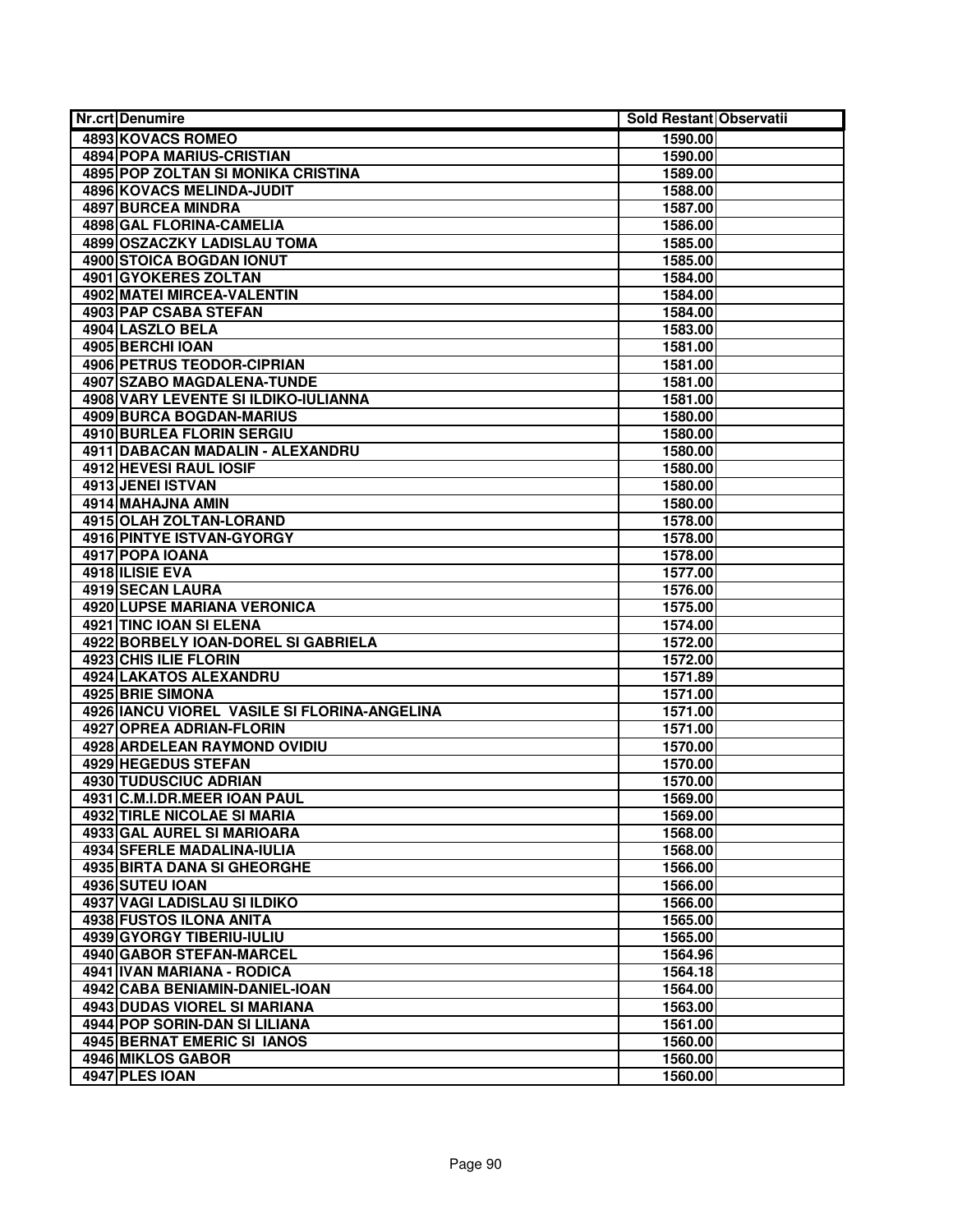| <b>4948 VINTER PETRU</b><br>1560.00<br><b>4949 BARLUT MARIUS MIHAI</b><br>1559.00<br><b>4950 CAISER VASILE</b><br>1559.00<br><b>4951 MATEAS REMUS SEBASTIAN</b><br>1559.00<br>4952 POPA SEBASTIAN<br>1559.00<br><b>4953 STROIU VASILE</b><br>1558.79<br><b>4954 BOTEA MIHAI-GHEORGHE</b><br>1558.00<br>4955 POP RADU-ILIE<br>1558.00<br>4956 BUDA ALEXANDRU SI ELENA-VIOLETA<br>1557.00<br>4957 URSU ADRIAN VIOREL INTR. IND.<br>1557.00<br>4958 MARCUT BUJOR SI MARIANA<br>1556.00<br>4959 GHERMAN ADRIAN<br>1555.00<br>4960 PUSCAS CLAUDIA-VICTORIA<br>1555.00<br>4961 SALAJAN MIHAI<br>1555.00<br>4962 SIMINIC MARIUS-VALEANU<br>1555.00<br>4963 VARGA BELLA ZSOLT<br>1555.00<br><b>4964 POPOVITS PETRU SI GEORGETA</b><br>1554.00<br><b>4965 PURTAN TEODOR</b><br>1554.00<br><b>4966 TOIA VIOREL-FLORIN</b><br>1554.00<br>4967 POPP TEODOR-LIVIU<br>1553.42<br><b>4968 BONE LADISLAU</b><br>1552.00<br>4969 CIOCAN NICOLAE SI CLAUDIA<br>1552.00<br>4970 MAI LILIANA-RODICA<br>1552.00<br><b>4971 NEGREAN DINU CLAUDIU</b><br>1552.00<br>4972 CHEREGI IOAN<br>1551.00<br><b>4973 CHIS CRISTIAN MARIUS</b><br>1551.00<br><b>4974 PODILA VASILE VIOREL</b><br>1551.00<br><b>4975 STUPARU CONSTANTIN</b><br>1551.00<br>4976 BALOGH ROBERT<br>1550.00<br>4977 CACIORA PETRU SI MARIA<br>1550.00<br>4978 DANEA CONSTANTIN<br>1550.00<br><b>4979 MARTA FLORIN</b><br>1550.00<br>4980 ROMAN MARIUS-LAURENTIU<br>1550.00<br><b>4981 SCORTE DANIEL</b><br>1550.00<br>4982 SZABO DAVID<br>1550.00<br>4983 VERES RALUCA<br>1550.00<br>4984 ZOT LIVIU-DANIEL<br>1550.00<br><b>4985 FETEA CRISTIAN</b><br>1549.00<br>4986 NEGRU MARIANA<br>1549.00<br><b>4987 BODEA ADRIANA-FLORICA</b><br>1548.00<br>4988 PANTIS SERGIU<br>1548.00<br>4989 NAGY LEVENTE- BELA<br>1546.00<br>4990 BIRLADEANU GHEORGHE SI GHEORGHINA LILIANA<br>1545.00<br>4991 FECHETE NICOLAE<br>1545.00<br><b>4992 FRANCU RARES-MARIUS</b><br>1545.00<br><b>4993 ESTEBAN RAMIREZ DAVID</b><br>1544.00<br>4994 PETRUS GEORGINA-ANA<br>1544.00<br>4995 FEKETE GHEORGHE<br>1543.00<br>4996 POPA GABRIEL<br>1543.00<br>4997 SABAU CRISTIAN<br>1543.00<br>4998 PORUMB LILIANA-DANIELA<br>1542.42<br>4999 SERAC FLORIAN<br>1542.00<br>5000 IVASCU VIORICA<br>1541.00<br>5001 LAZAR SORIN-DANIEL<br>1541.00 | <b>Nr.crt Denumire</b> | Sold Restant Observatii |  |
|---------------------------------------------------------------------------------------------------------------------------------------------------------------------------------------------------------------------------------------------------------------------------------------------------------------------------------------------------------------------------------------------------------------------------------------------------------------------------------------------------------------------------------------------------------------------------------------------------------------------------------------------------------------------------------------------------------------------------------------------------------------------------------------------------------------------------------------------------------------------------------------------------------------------------------------------------------------------------------------------------------------------------------------------------------------------------------------------------------------------------------------------------------------------------------------------------------------------------------------------------------------------------------------------------------------------------------------------------------------------------------------------------------------------------------------------------------------------------------------------------------------------------------------------------------------------------------------------------------------------------------------------------------------------------------------------------------------------------------------------------------------------------------------------------------------------------------------------------------------------------------------------------------------------------------------------------------------------------------------------------------------------------------------------------------------------------------------------------------------------------------------------------------------------------------------------------------------------------------------------------------------|------------------------|-------------------------|--|
|                                                                                                                                                                                                                                                                                                                                                                                                                                                                                                                                                                                                                                                                                                                                                                                                                                                                                                                                                                                                                                                                                                                                                                                                                                                                                                                                                                                                                                                                                                                                                                                                                                                                                                                                                                                                                                                                                                                                                                                                                                                                                                                                                                                                                                                               |                        |                         |  |
|                                                                                                                                                                                                                                                                                                                                                                                                                                                                                                                                                                                                                                                                                                                                                                                                                                                                                                                                                                                                                                                                                                                                                                                                                                                                                                                                                                                                                                                                                                                                                                                                                                                                                                                                                                                                                                                                                                                                                                                                                                                                                                                                                                                                                                                               |                        |                         |  |
|                                                                                                                                                                                                                                                                                                                                                                                                                                                                                                                                                                                                                                                                                                                                                                                                                                                                                                                                                                                                                                                                                                                                                                                                                                                                                                                                                                                                                                                                                                                                                                                                                                                                                                                                                                                                                                                                                                                                                                                                                                                                                                                                                                                                                                                               |                        |                         |  |
|                                                                                                                                                                                                                                                                                                                                                                                                                                                                                                                                                                                                                                                                                                                                                                                                                                                                                                                                                                                                                                                                                                                                                                                                                                                                                                                                                                                                                                                                                                                                                                                                                                                                                                                                                                                                                                                                                                                                                                                                                                                                                                                                                                                                                                                               |                        |                         |  |
|                                                                                                                                                                                                                                                                                                                                                                                                                                                                                                                                                                                                                                                                                                                                                                                                                                                                                                                                                                                                                                                                                                                                                                                                                                                                                                                                                                                                                                                                                                                                                                                                                                                                                                                                                                                                                                                                                                                                                                                                                                                                                                                                                                                                                                                               |                        |                         |  |
|                                                                                                                                                                                                                                                                                                                                                                                                                                                                                                                                                                                                                                                                                                                                                                                                                                                                                                                                                                                                                                                                                                                                                                                                                                                                                                                                                                                                                                                                                                                                                                                                                                                                                                                                                                                                                                                                                                                                                                                                                                                                                                                                                                                                                                                               |                        |                         |  |
|                                                                                                                                                                                                                                                                                                                                                                                                                                                                                                                                                                                                                                                                                                                                                                                                                                                                                                                                                                                                                                                                                                                                                                                                                                                                                                                                                                                                                                                                                                                                                                                                                                                                                                                                                                                                                                                                                                                                                                                                                                                                                                                                                                                                                                                               |                        |                         |  |
|                                                                                                                                                                                                                                                                                                                                                                                                                                                                                                                                                                                                                                                                                                                                                                                                                                                                                                                                                                                                                                                                                                                                                                                                                                                                                                                                                                                                                                                                                                                                                                                                                                                                                                                                                                                                                                                                                                                                                                                                                                                                                                                                                                                                                                                               |                        |                         |  |
|                                                                                                                                                                                                                                                                                                                                                                                                                                                                                                                                                                                                                                                                                                                                                                                                                                                                                                                                                                                                                                                                                                                                                                                                                                                                                                                                                                                                                                                                                                                                                                                                                                                                                                                                                                                                                                                                                                                                                                                                                                                                                                                                                                                                                                                               |                        |                         |  |
|                                                                                                                                                                                                                                                                                                                                                                                                                                                                                                                                                                                                                                                                                                                                                                                                                                                                                                                                                                                                                                                                                                                                                                                                                                                                                                                                                                                                                                                                                                                                                                                                                                                                                                                                                                                                                                                                                                                                                                                                                                                                                                                                                                                                                                                               |                        |                         |  |
|                                                                                                                                                                                                                                                                                                                                                                                                                                                                                                                                                                                                                                                                                                                                                                                                                                                                                                                                                                                                                                                                                                                                                                                                                                                                                                                                                                                                                                                                                                                                                                                                                                                                                                                                                                                                                                                                                                                                                                                                                                                                                                                                                                                                                                                               |                        |                         |  |
|                                                                                                                                                                                                                                                                                                                                                                                                                                                                                                                                                                                                                                                                                                                                                                                                                                                                                                                                                                                                                                                                                                                                                                                                                                                                                                                                                                                                                                                                                                                                                                                                                                                                                                                                                                                                                                                                                                                                                                                                                                                                                                                                                                                                                                                               |                        |                         |  |
|                                                                                                                                                                                                                                                                                                                                                                                                                                                                                                                                                                                                                                                                                                                                                                                                                                                                                                                                                                                                                                                                                                                                                                                                                                                                                                                                                                                                                                                                                                                                                                                                                                                                                                                                                                                                                                                                                                                                                                                                                                                                                                                                                                                                                                                               |                        |                         |  |
|                                                                                                                                                                                                                                                                                                                                                                                                                                                                                                                                                                                                                                                                                                                                                                                                                                                                                                                                                                                                                                                                                                                                                                                                                                                                                                                                                                                                                                                                                                                                                                                                                                                                                                                                                                                                                                                                                                                                                                                                                                                                                                                                                                                                                                                               |                        |                         |  |
|                                                                                                                                                                                                                                                                                                                                                                                                                                                                                                                                                                                                                                                                                                                                                                                                                                                                                                                                                                                                                                                                                                                                                                                                                                                                                                                                                                                                                                                                                                                                                                                                                                                                                                                                                                                                                                                                                                                                                                                                                                                                                                                                                                                                                                                               |                        |                         |  |
|                                                                                                                                                                                                                                                                                                                                                                                                                                                                                                                                                                                                                                                                                                                                                                                                                                                                                                                                                                                                                                                                                                                                                                                                                                                                                                                                                                                                                                                                                                                                                                                                                                                                                                                                                                                                                                                                                                                                                                                                                                                                                                                                                                                                                                                               |                        |                         |  |
|                                                                                                                                                                                                                                                                                                                                                                                                                                                                                                                                                                                                                                                                                                                                                                                                                                                                                                                                                                                                                                                                                                                                                                                                                                                                                                                                                                                                                                                                                                                                                                                                                                                                                                                                                                                                                                                                                                                                                                                                                                                                                                                                                                                                                                                               |                        |                         |  |
|                                                                                                                                                                                                                                                                                                                                                                                                                                                                                                                                                                                                                                                                                                                                                                                                                                                                                                                                                                                                                                                                                                                                                                                                                                                                                                                                                                                                                                                                                                                                                                                                                                                                                                                                                                                                                                                                                                                                                                                                                                                                                                                                                                                                                                                               |                        |                         |  |
|                                                                                                                                                                                                                                                                                                                                                                                                                                                                                                                                                                                                                                                                                                                                                                                                                                                                                                                                                                                                                                                                                                                                                                                                                                                                                                                                                                                                                                                                                                                                                                                                                                                                                                                                                                                                                                                                                                                                                                                                                                                                                                                                                                                                                                                               |                        |                         |  |
|                                                                                                                                                                                                                                                                                                                                                                                                                                                                                                                                                                                                                                                                                                                                                                                                                                                                                                                                                                                                                                                                                                                                                                                                                                                                                                                                                                                                                                                                                                                                                                                                                                                                                                                                                                                                                                                                                                                                                                                                                                                                                                                                                                                                                                                               |                        |                         |  |
|                                                                                                                                                                                                                                                                                                                                                                                                                                                                                                                                                                                                                                                                                                                                                                                                                                                                                                                                                                                                                                                                                                                                                                                                                                                                                                                                                                                                                                                                                                                                                                                                                                                                                                                                                                                                                                                                                                                                                                                                                                                                                                                                                                                                                                                               |                        |                         |  |
|                                                                                                                                                                                                                                                                                                                                                                                                                                                                                                                                                                                                                                                                                                                                                                                                                                                                                                                                                                                                                                                                                                                                                                                                                                                                                                                                                                                                                                                                                                                                                                                                                                                                                                                                                                                                                                                                                                                                                                                                                                                                                                                                                                                                                                                               |                        |                         |  |
|                                                                                                                                                                                                                                                                                                                                                                                                                                                                                                                                                                                                                                                                                                                                                                                                                                                                                                                                                                                                                                                                                                                                                                                                                                                                                                                                                                                                                                                                                                                                                                                                                                                                                                                                                                                                                                                                                                                                                                                                                                                                                                                                                                                                                                                               |                        |                         |  |
|                                                                                                                                                                                                                                                                                                                                                                                                                                                                                                                                                                                                                                                                                                                                                                                                                                                                                                                                                                                                                                                                                                                                                                                                                                                                                                                                                                                                                                                                                                                                                                                                                                                                                                                                                                                                                                                                                                                                                                                                                                                                                                                                                                                                                                                               |                        |                         |  |
|                                                                                                                                                                                                                                                                                                                                                                                                                                                                                                                                                                                                                                                                                                                                                                                                                                                                                                                                                                                                                                                                                                                                                                                                                                                                                                                                                                                                                                                                                                                                                                                                                                                                                                                                                                                                                                                                                                                                                                                                                                                                                                                                                                                                                                                               |                        |                         |  |
|                                                                                                                                                                                                                                                                                                                                                                                                                                                                                                                                                                                                                                                                                                                                                                                                                                                                                                                                                                                                                                                                                                                                                                                                                                                                                                                                                                                                                                                                                                                                                                                                                                                                                                                                                                                                                                                                                                                                                                                                                                                                                                                                                                                                                                                               |                        |                         |  |
|                                                                                                                                                                                                                                                                                                                                                                                                                                                                                                                                                                                                                                                                                                                                                                                                                                                                                                                                                                                                                                                                                                                                                                                                                                                                                                                                                                                                                                                                                                                                                                                                                                                                                                                                                                                                                                                                                                                                                                                                                                                                                                                                                                                                                                                               |                        |                         |  |
|                                                                                                                                                                                                                                                                                                                                                                                                                                                                                                                                                                                                                                                                                                                                                                                                                                                                                                                                                                                                                                                                                                                                                                                                                                                                                                                                                                                                                                                                                                                                                                                                                                                                                                                                                                                                                                                                                                                                                                                                                                                                                                                                                                                                                                                               |                        |                         |  |
|                                                                                                                                                                                                                                                                                                                                                                                                                                                                                                                                                                                                                                                                                                                                                                                                                                                                                                                                                                                                                                                                                                                                                                                                                                                                                                                                                                                                                                                                                                                                                                                                                                                                                                                                                                                                                                                                                                                                                                                                                                                                                                                                                                                                                                                               |                        |                         |  |
|                                                                                                                                                                                                                                                                                                                                                                                                                                                                                                                                                                                                                                                                                                                                                                                                                                                                                                                                                                                                                                                                                                                                                                                                                                                                                                                                                                                                                                                                                                                                                                                                                                                                                                                                                                                                                                                                                                                                                                                                                                                                                                                                                                                                                                                               |                        |                         |  |
|                                                                                                                                                                                                                                                                                                                                                                                                                                                                                                                                                                                                                                                                                                                                                                                                                                                                                                                                                                                                                                                                                                                                                                                                                                                                                                                                                                                                                                                                                                                                                                                                                                                                                                                                                                                                                                                                                                                                                                                                                                                                                                                                                                                                                                                               |                        |                         |  |
|                                                                                                                                                                                                                                                                                                                                                                                                                                                                                                                                                                                                                                                                                                                                                                                                                                                                                                                                                                                                                                                                                                                                                                                                                                                                                                                                                                                                                                                                                                                                                                                                                                                                                                                                                                                                                                                                                                                                                                                                                                                                                                                                                                                                                                                               |                        |                         |  |
|                                                                                                                                                                                                                                                                                                                                                                                                                                                                                                                                                                                                                                                                                                                                                                                                                                                                                                                                                                                                                                                                                                                                                                                                                                                                                                                                                                                                                                                                                                                                                                                                                                                                                                                                                                                                                                                                                                                                                                                                                                                                                                                                                                                                                                                               |                        |                         |  |
|                                                                                                                                                                                                                                                                                                                                                                                                                                                                                                                                                                                                                                                                                                                                                                                                                                                                                                                                                                                                                                                                                                                                                                                                                                                                                                                                                                                                                                                                                                                                                                                                                                                                                                                                                                                                                                                                                                                                                                                                                                                                                                                                                                                                                                                               |                        |                         |  |
|                                                                                                                                                                                                                                                                                                                                                                                                                                                                                                                                                                                                                                                                                                                                                                                                                                                                                                                                                                                                                                                                                                                                                                                                                                                                                                                                                                                                                                                                                                                                                                                                                                                                                                                                                                                                                                                                                                                                                                                                                                                                                                                                                                                                                                                               |                        |                         |  |
|                                                                                                                                                                                                                                                                                                                                                                                                                                                                                                                                                                                                                                                                                                                                                                                                                                                                                                                                                                                                                                                                                                                                                                                                                                                                                                                                                                                                                                                                                                                                                                                                                                                                                                                                                                                                                                                                                                                                                                                                                                                                                                                                                                                                                                                               |                        |                         |  |
|                                                                                                                                                                                                                                                                                                                                                                                                                                                                                                                                                                                                                                                                                                                                                                                                                                                                                                                                                                                                                                                                                                                                                                                                                                                                                                                                                                                                                                                                                                                                                                                                                                                                                                                                                                                                                                                                                                                                                                                                                                                                                                                                                                                                                                                               |                        |                         |  |
|                                                                                                                                                                                                                                                                                                                                                                                                                                                                                                                                                                                                                                                                                                                                                                                                                                                                                                                                                                                                                                                                                                                                                                                                                                                                                                                                                                                                                                                                                                                                                                                                                                                                                                                                                                                                                                                                                                                                                                                                                                                                                                                                                                                                                                                               |                        |                         |  |
|                                                                                                                                                                                                                                                                                                                                                                                                                                                                                                                                                                                                                                                                                                                                                                                                                                                                                                                                                                                                                                                                                                                                                                                                                                                                                                                                                                                                                                                                                                                                                                                                                                                                                                                                                                                                                                                                                                                                                                                                                                                                                                                                                                                                                                                               |                        |                         |  |
|                                                                                                                                                                                                                                                                                                                                                                                                                                                                                                                                                                                                                                                                                                                                                                                                                                                                                                                                                                                                                                                                                                                                                                                                                                                                                                                                                                                                                                                                                                                                                                                                                                                                                                                                                                                                                                                                                                                                                                                                                                                                                                                                                                                                                                                               |                        |                         |  |
|                                                                                                                                                                                                                                                                                                                                                                                                                                                                                                                                                                                                                                                                                                                                                                                                                                                                                                                                                                                                                                                                                                                                                                                                                                                                                                                                                                                                                                                                                                                                                                                                                                                                                                                                                                                                                                                                                                                                                                                                                                                                                                                                                                                                                                                               |                        |                         |  |
|                                                                                                                                                                                                                                                                                                                                                                                                                                                                                                                                                                                                                                                                                                                                                                                                                                                                                                                                                                                                                                                                                                                                                                                                                                                                                                                                                                                                                                                                                                                                                                                                                                                                                                                                                                                                                                                                                                                                                                                                                                                                                                                                                                                                                                                               |                        |                         |  |
|                                                                                                                                                                                                                                                                                                                                                                                                                                                                                                                                                                                                                                                                                                                                                                                                                                                                                                                                                                                                                                                                                                                                                                                                                                                                                                                                                                                                                                                                                                                                                                                                                                                                                                                                                                                                                                                                                                                                                                                                                                                                                                                                                                                                                                                               |                        |                         |  |
|                                                                                                                                                                                                                                                                                                                                                                                                                                                                                                                                                                                                                                                                                                                                                                                                                                                                                                                                                                                                                                                                                                                                                                                                                                                                                                                                                                                                                                                                                                                                                                                                                                                                                                                                                                                                                                                                                                                                                                                                                                                                                                                                                                                                                                                               |                        |                         |  |
|                                                                                                                                                                                                                                                                                                                                                                                                                                                                                                                                                                                                                                                                                                                                                                                                                                                                                                                                                                                                                                                                                                                                                                                                                                                                                                                                                                                                                                                                                                                                                                                                                                                                                                                                                                                                                                                                                                                                                                                                                                                                                                                                                                                                                                                               |                        |                         |  |
|                                                                                                                                                                                                                                                                                                                                                                                                                                                                                                                                                                                                                                                                                                                                                                                                                                                                                                                                                                                                                                                                                                                                                                                                                                                                                                                                                                                                                                                                                                                                                                                                                                                                                                                                                                                                                                                                                                                                                                                                                                                                                                                                                                                                                                                               |                        |                         |  |
|                                                                                                                                                                                                                                                                                                                                                                                                                                                                                                                                                                                                                                                                                                                                                                                                                                                                                                                                                                                                                                                                                                                                                                                                                                                                                                                                                                                                                                                                                                                                                                                                                                                                                                                                                                                                                                                                                                                                                                                                                                                                                                                                                                                                                                                               |                        |                         |  |
|                                                                                                                                                                                                                                                                                                                                                                                                                                                                                                                                                                                                                                                                                                                                                                                                                                                                                                                                                                                                                                                                                                                                                                                                                                                                                                                                                                                                                                                                                                                                                                                                                                                                                                                                                                                                                                                                                                                                                                                                                                                                                                                                                                                                                                                               |                        |                         |  |
|                                                                                                                                                                                                                                                                                                                                                                                                                                                                                                                                                                                                                                                                                                                                                                                                                                                                                                                                                                                                                                                                                                                                                                                                                                                                                                                                                                                                                                                                                                                                                                                                                                                                                                                                                                                                                                                                                                                                                                                                                                                                                                                                                                                                                                                               |                        |                         |  |
|                                                                                                                                                                                                                                                                                                                                                                                                                                                                                                                                                                                                                                                                                                                                                                                                                                                                                                                                                                                                                                                                                                                                                                                                                                                                                                                                                                                                                                                                                                                                                                                                                                                                                                                                                                                                                                                                                                                                                                                                                                                                                                                                                                                                                                                               |                        |                         |  |
|                                                                                                                                                                                                                                                                                                                                                                                                                                                                                                                                                                                                                                                                                                                                                                                                                                                                                                                                                                                                                                                                                                                                                                                                                                                                                                                                                                                                                                                                                                                                                                                                                                                                                                                                                                                                                                                                                                                                                                                                                                                                                                                                                                                                                                                               |                        |                         |  |
|                                                                                                                                                                                                                                                                                                                                                                                                                                                                                                                                                                                                                                                                                                                                                                                                                                                                                                                                                                                                                                                                                                                                                                                                                                                                                                                                                                                                                                                                                                                                                                                                                                                                                                                                                                                                                                                                                                                                                                                                                                                                                                                                                                                                                                                               |                        |                         |  |
|                                                                                                                                                                                                                                                                                                                                                                                                                                                                                                                                                                                                                                                                                                                                                                                                                                                                                                                                                                                                                                                                                                                                                                                                                                                                                                                                                                                                                                                                                                                                                                                                                                                                                                                                                                                                                                                                                                                                                                                                                                                                                                                                                                                                                                                               |                        |                         |  |
|                                                                                                                                                                                                                                                                                                                                                                                                                                                                                                                                                                                                                                                                                                                                                                                                                                                                                                                                                                                                                                                                                                                                                                                                                                                                                                                                                                                                                                                                                                                                                                                                                                                                                                                                                                                                                                                                                                                                                                                                                                                                                                                                                                                                                                                               |                        |                         |  |
|                                                                                                                                                                                                                                                                                                                                                                                                                                                                                                                                                                                                                                                                                                                                                                                                                                                                                                                                                                                                                                                                                                                                                                                                                                                                                                                                                                                                                                                                                                                                                                                                                                                                                                                                                                                                                                                                                                                                                                                                                                                                                                                                                                                                                                                               | 5002 PASC RAUL-PAUL    | 1539.50                 |  |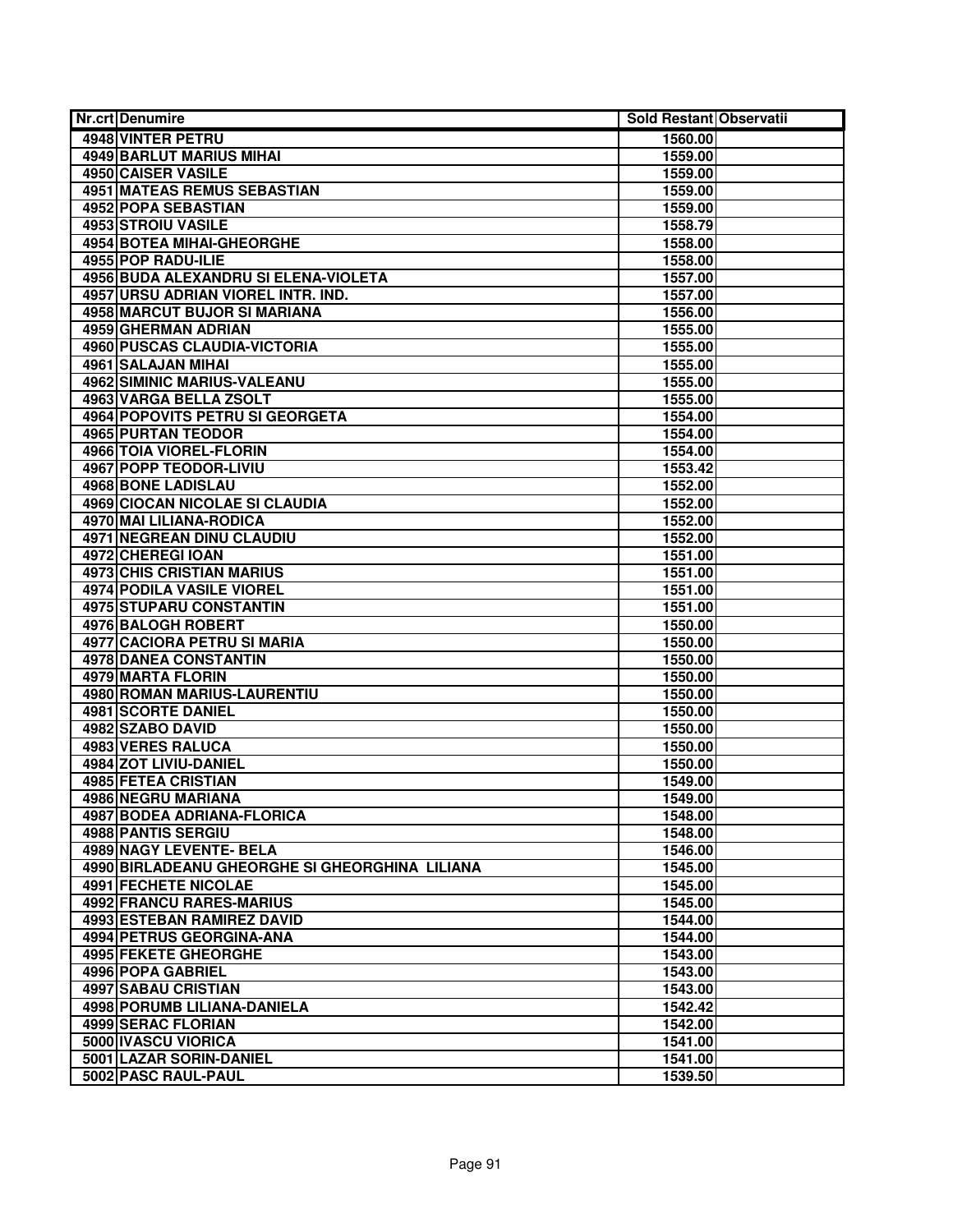| <b>Nr.crt Denumire</b>                          | Sold Restant Observatii |  |
|-------------------------------------------------|-------------------------|--|
| 5003 LAKATOS MARIA-SILVIA                       | 1539.00                 |  |
| 5004 MARNEA IOAN TRAIAN SI RODICA               | 1538.00                 |  |
| 5005 KOMENDAT CSABA-IANOS SI ESZTER             | 1537.00                 |  |
| 5006 ARDELEAN GHEORGHE-FLORIN                   | 1536.00                 |  |
| 5007 POP PAULA - DIANA                          | 1536.00                 |  |
| 5008 FORGACIU COSMIN FLORIN SI TEODORA-VIORICA  | 1535.12                 |  |
| 5009 BLAJ MARIUS-COSMIN                         | 1535.00                 |  |
| 5010 KISS ALEXANDRU                             | 1535.00                 |  |
| 5011 KOVARI COSTEL                              | 1535.00                 |  |
| 5012 MIHALCA LUCIAN SI CRISTINA                 | 1535.00                 |  |
| 5013 TOMA AMBRA-VALERIA                         | 1535.00                 |  |
| 5014 MIHALCEA CRISTIAN-NICOLAE                  | 1534.00                 |  |
| 5015 TUREAN NICOLETA                            | 1533.00                 |  |
| 5016 BRIZZI ANTONIETTA                          | 1531.00                 |  |
| 5017 CIGAN SORIN                                | 1531.00                 |  |
| 5018 DEGAU DORINA-MARIANA                       | 1531.00                 |  |
| 5019 IOVAN GHEORGHE SI MARIANA                  | 1531.00                 |  |
| 5020 KARANCSI JANOS-ZSOLT                       | 1531.00                 |  |
| 5021 KADAR MARGARETA                            | 1530.00                 |  |
| 5022 MOGA PANTELIMON                            | 1530.00                 |  |
| 5023 VOINEA GABRIEL                             | 1530.00                 |  |
| 5024 BABO AURORA-SARLOTA                        | 1529.00                 |  |
| 5025 MURESAN VASILE-DOREL                       | 1529.00                 |  |
| 5026 TAMAS LORANT - TIBERIU                     | 1529.00                 |  |
| 5027 VASILOV REMUS-ALEXANDRU                    | 1529.00                 |  |
| 5028 ANDRICA LIVIU                              | 1528.00                 |  |
| 5029 DINCA ION SI RAMONA-DIANA                  | 1528.00                 |  |
| 5030 GABOR PETRU                                | 1528.00                 |  |
| 5031 CROITORIU VASILE                           | 1527.00                 |  |
| 5032 LUKACS DANIEL                              | 1527.00                 |  |
| 5033 RUJE FLORIN DANIEL                         | 1527.00                 |  |
| 5034 POP GHEORGHE SI MARIA                      | 1526.00                 |  |
| 5035 SZATMARI TIBERIU                           | 1526.00                 |  |
| 5036 COSTEA ALINA-SIMONA                        | 1525.00                 |  |
| 5037 POP GAVRIL VALERIU                         | 1525.00                 |  |
| 5038 FEIER SORIN-ADRIAN                         | 1524.00                 |  |
| 5039 RUS ILARIU-IOAN-TIBERIU                    | 1524.00                 |  |
| <b>5040 MIHALY ROBERT KRISTIAN</b>              | 1523.00                 |  |
| 5041 ROATIS MIHAI-ANTON                         | 1523.00<br>1521.00      |  |
| 5042 DRAGHICI ANDREI-VICTOR<br>5043 NAGY ANDRAS | 1521.00                 |  |
| 5044 TUSAN LASZLO MIKLOS                        |                         |  |
| 5045 ULICA LOREDANA-ROXANA                      | 1521.00<br>1521.00      |  |
| 5046 BEKE STEFAN-FELIX                          | 1520.00                 |  |
| 5047 CABA ADELA-SIMONA                          | 1520.00                 |  |
| 5048 LINGURAR RAMONA-SIMONA                     | 1520.00                 |  |
| 5049 ROMAN FLORICA SI VIRGIL                    | 1520.00                 |  |
| 5050 BORODAN FLORIAN SI IOANA-DANA              | 1519.00                 |  |
| 5051 HECIU IOAN                                 | 1519.00                 |  |
| 5052 LAZAR IOAN GAVRIL                          | 1519.00                 |  |
| 5053 CHEREGI IOAN                               | 1517.00                 |  |
| 5054 KAPALAI ILEANA-EMA                         | 1517.00                 |  |
| 5055 LUPSA LUCIAN BOGDAN                        | 1517.00                 |  |
| 5056 VENTER MIHAI-MARIUS                        | 1517.00                 |  |
| 5057 ARDELEAN GHEORGHE-CATALIN                  | 1516.00                 |  |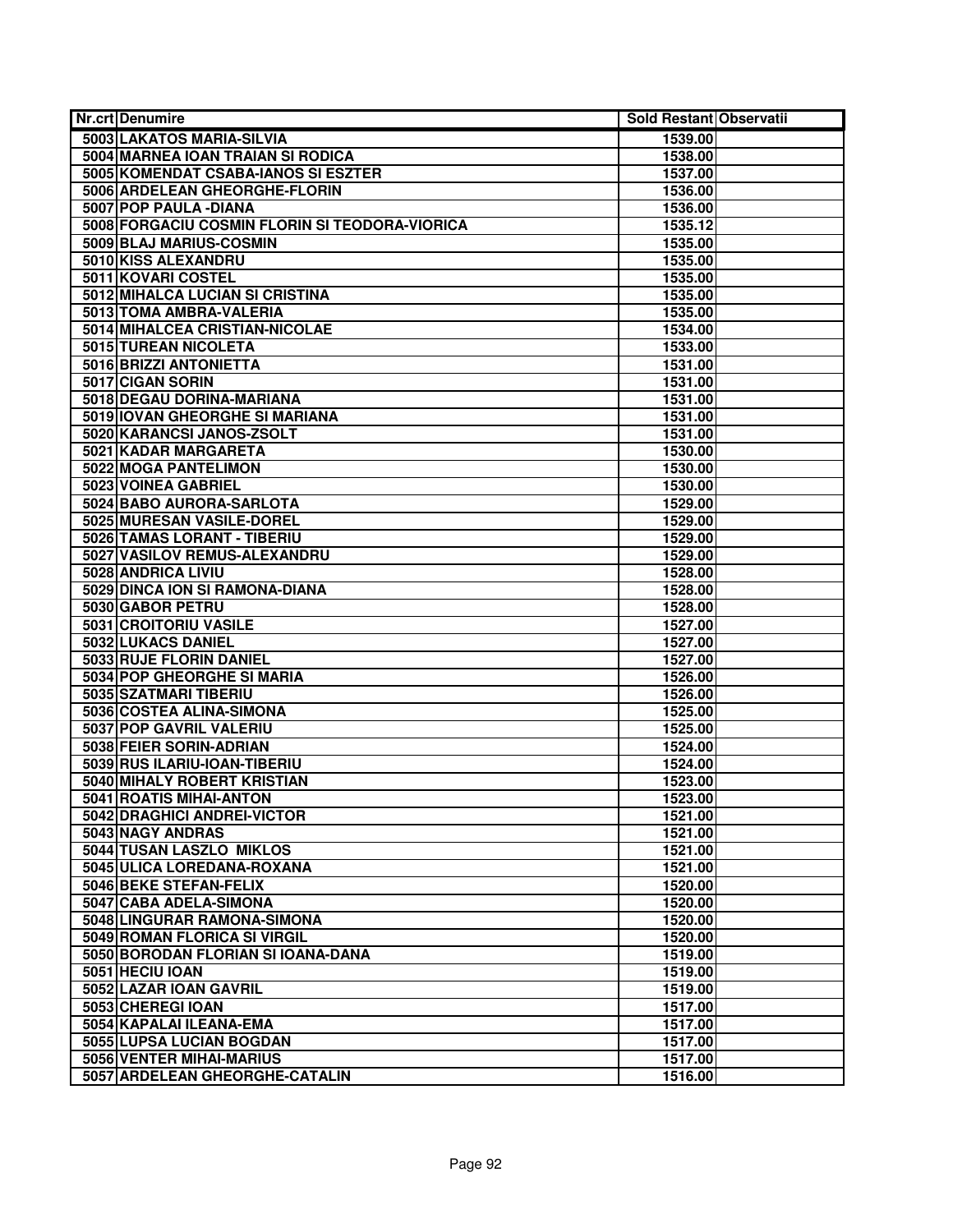| <b>Nr.crt Denumire</b>                         | Sold Restant Observatii |
|------------------------------------------------|-------------------------|
| 5058 KOCSIS PETER-ATTILA                       | 1516.00                 |
| 5059 TOTH GABOR                                | 1516.00                 |
| 5060 BOGHEAN NICOLAE                           | 1513.00                 |
| 5061 BRETAN ERNEST                             | 1512.00                 |
| 5062 DAVID ILEANA                              | 1512.00                 |
| 5063 ONICA CALIN-IOAN                          | 1511.00                 |
| 5064 SZUCS EVA-ELISABETA                       | 1511.00                 |
| 5065 GIRDAN DOREL SI MARIANA                   | 1510.00                 |
| 5066 GUBA SANDOR                               | 1510.00                 |
| 5067 MARIAN CALIN TRAIAN                       | 1510.00                 |
| 5068 MOISIN OVIDIU                             | 1510.00                 |
| 5069 FURIC EMILIA                              | 1509.00                 |
| 5070 FURTOS TEODOR-DOREL SI MARIANA            | 1508.00                 |
| 5071 CIOCAN CIPRIAN-IONUT                      | 1507.00                 |
| 5072 FREUNDLICH NORBERT                        | 1507.00                 |
| 5073 SZUCS ANDRAS                              | 1506.00                 |
| 5074 KISS JUDIT-ERZSEBET                       | 1505.00                 |
| 5075 ROSTAS CODRUT                             | 1505.00                 |
| 5076 SZOKE SZABOLCS                            | 1505.00                 |
| 5077 MINAN ANDA- CORNELIA                      | 1504.00                 |
| 5078 MOLOCEA CLAUDIU-DUMITRU SI LOREDANA-LAURA | 1504.00                 |
| 5079 BACIU DANIELA FELICIA                     | 1503.00                 |
| 5080 CALIN ANITA                               | 1503.00                 |
| 5081 CRACIUN MARIN                             | 1501.55                 |
| 5082 MOISA AUGUSTIN                            | 1501.00                 |
| 5083 OTVOS ANDREI SI DORINA                    | 1501.00                 |
| 5084 TOTH LAURA-MONICA SI FRANCISC             | 1501.00                 |
| 5085 ALI AHMED ABDI FARAH                      | 1500.00                 |
| 5086 AVRAMESCU NICUSOR                         | 1500.00                 |
| 5087 BAKO GABRIEL-CRISTIAN                     | 1500.00                 |
| 5088 BALOTA CARMEN RENATA                      | 1500.00                 |
| 5089 BEJUSCA FLORIN                            | 1500.00                 |
| 5090 BRINDA DOINA                              | 1500.00                 |
| 5091 CSAK KRISZTINA P.F.A                      | 1500.00                 |
| 5092 CUTULA DANA ANCA                          | 1500.00                 |
| 5093 CZIGLER NOBERT ZSOLT                      | 1500.00                 |
| 5094 DA CUNHA VICHIE BRYAN ANDRE               | 1500.00                 |
| 5095 DARABAN FELICIA                           | 1500.00                 |
| 5096 DOBAI LAURA-LACRIMIOARA                   | 1500.00                 |
| 5097 DR.SARCA EUGENIA CM.I.                    | 1500.00                 |
| 5098 FILIP TEODORA EMILIA                      | 1500.00                 |
| 5099 FRANK SEBASTIAN                           | 1500.00                 |
| 5100 GABOR GAVRIL                              | 1500.00                 |
| 5101 GABOR GETA                                | 1500.00                 |
| 5102 GABOR MANDRA                              | 1500.00                 |
| 5103 GABOR SUSANA                              | 1500.00                 |
| 5104 HORVAT KATALIN                            | 1500.00                 |
| 5105 ISZTOJKA TEREZIA                          | 1500.00                 |
| 5106 JERCAN CRISTINA-SUSANA                    | 1500.00                 |
| 5107 JUHASZ IANOS                              | 1500.00                 |
| 5108 JUHASZ MARIA                              | 1500.00                 |
| 5109 JUZON MARCIN-JACEK                        | 1500.00                 |
| 5110 KIRALY IGNAC                              | 1500.00                 |
| 5111 KORDOVAN IOSIF                            | 1500.00                 |
| 5112 KOVACS ATTILA                             | 1500.00                 |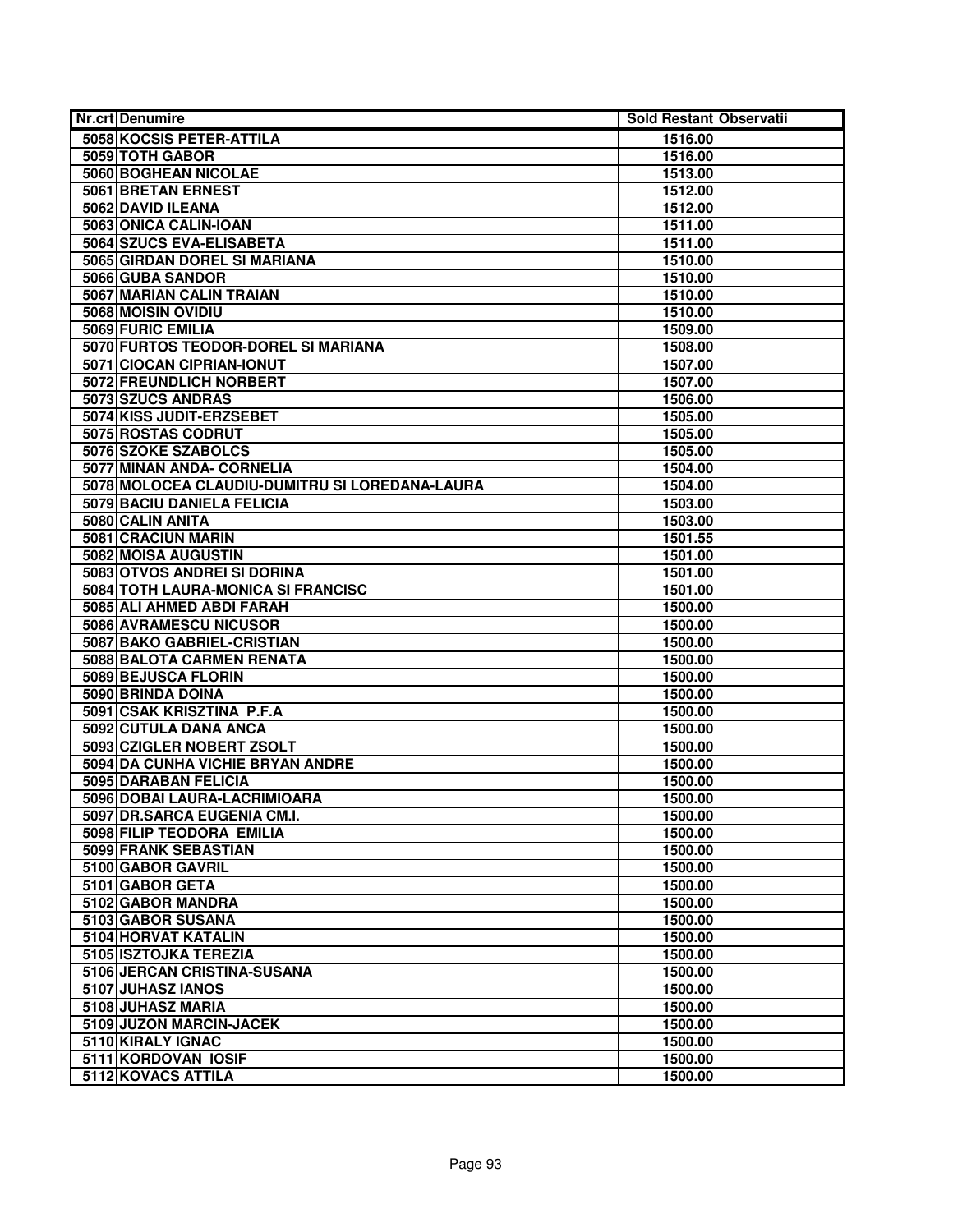| <b>Nr.crt Denumire</b>                          | Sold Restant Observatii |
|-------------------------------------------------|-------------------------|
| 5113 LINZENBOLD MIHAI-IOAN                      | 1500.00                 |
| 5114 MARTINHO CARLO GEGUNDO ROSA ANDRE RAFAEL   | 1500.00                 |
| 5115 MIHAI FLORENTINA                           | 1500.00                 |
| 5116 MILOTAI DAVID                              | 1500.00                 |
| 5117 MOLDOVAN DORIN                             | 1500.00                 |
| 5118 MONDRUT CALIN                              | 1500.00                 |
| 5119 MONENCIU FLORIN-GHEORGHE                   | 1500.00                 |
| 5120 MORGOVAN IOAN GHEORGHE                     | 1500.00                 |
| 5121 NECHITA ELENA KAMILKA CARMEN               | 1500.00                 |
| 5122 NEGRUT GHEORGHE                            | 1500.00                 |
| 5123 OBANWONYI AMBROSE                          | 1500.00                 |
| 5124 PADUREAN MARIANA                           | 1500.00                 |
| 5125 REDNIC VASILE                              | 1500.00                 |
| 5126 SALAJAN TEODORA-ROXANA                     | 1500.00                 |
| 5127 SAMU RUPI                                  | 1500.00                 |
| 5128 SERES GHIZELA                              | 1500.00                 |
| 5129 SUSANU WILIAM DAN                          | 1500.00                 |
| 5130 SVAB LUCIAN-BENIAMIN                       | 1500.00                 |
| 5131 SZABO JANOS CSONGOR                        | 1500.00                 |
| 5132 TOCILA ANDREI                              | 1500.00                 |
| 5133 TOROK ZSOMBOR-PETER                        | 1500.00                 |
| 5134 VARGA RUDOLF                               | 1500.00                 |
| 5135 VINCZE KECSKES MATEI GHEORGHE              | 1500.00                 |
| <b>5136 YOUNAS MOHAMMAD</b>                     | 1500.00                 |
| 5137 ILEA VALERIA-EMILIA                        | 1499.00                 |
| 5138 LUPU RAUL-RADU                             | 1499.00                 |
| 5139 PETRICA FLORIN- NICOLAE                    | 1499.00                 |
| 5140 TIRTEA FLORIAN                             | 1498.00                 |
| 5141 FORGACIU GAVRIL TEODOR SI DELIA MAR        | 1496.00                 |
| 5142 MARITAN ADRIAN                             | 1496.00                 |
| 5143 BUZDUG DAN                                 | 1495.00                 |
| <b>5144 DOVLETE IULIANA</b>                     | 1495.00                 |
| 5145 BANCSA EMERIC                              | 1494.74                 |
| 5146 BONDAR OCTAVIAN-HORATIU                    | 1494.00                 |
| 5147 KOSZEGI PETRU                              | 1494.00                 |
| 5148 MAGDACI CIPRIAN SERGIU                     | 1494.00                 |
| 5149 PALLO TIBOR                                | 1494.00                 |
| 5150 POPA LIANA CORINA                          | 1494.00                 |
| 5151 CHINDLE DORINA                             | 1493.00                 |
| 5152 POPA DANIEL                                | 1493.00                 |
| 5153 CHIRIAC LENUTA-FLORENTINA SI SILVIU FLORIN | 1492.00                 |
| 5154 KIS SEBASTIAN-TIBERIU                      | 1492.00                 |
| <b>5155 MAN IOAN</b>                            | 1492.00                 |
| 5156 PASCALAU IOAN SI VALENTINA                 | 1492.00                 |
| 5157 GABOR MATEI                                | 1491.00                 |
| 5158 CIURAR IOLAND                              | 1490.00                 |
| 5159 SABAU IOAN                                 | 1490.00                 |
| 5160 TOTOREAN MARCEL ALEXANDRU                  | 1490.00                 |
| 5161 VARGA ADALBERT                             | 1490.00                 |
| 5162 BOROS MIRCEA SI LIVIA                      | 1489.00                 |
| 5163 LEUCEA SANDU-ALIN                          | 1489.00                 |
| 5164 MOZA DAVID-VASILE                          | 1489.00                 |
| 5165 MOTOS PETRU SI FLOAREA                     | 1488.00                 |
| 5166 SZILAGYI JANOS-ROBERT                      | 1488.00                 |
| 5167 TAMBA BENIAMIN-ADRIAN                      | 1488.00                 |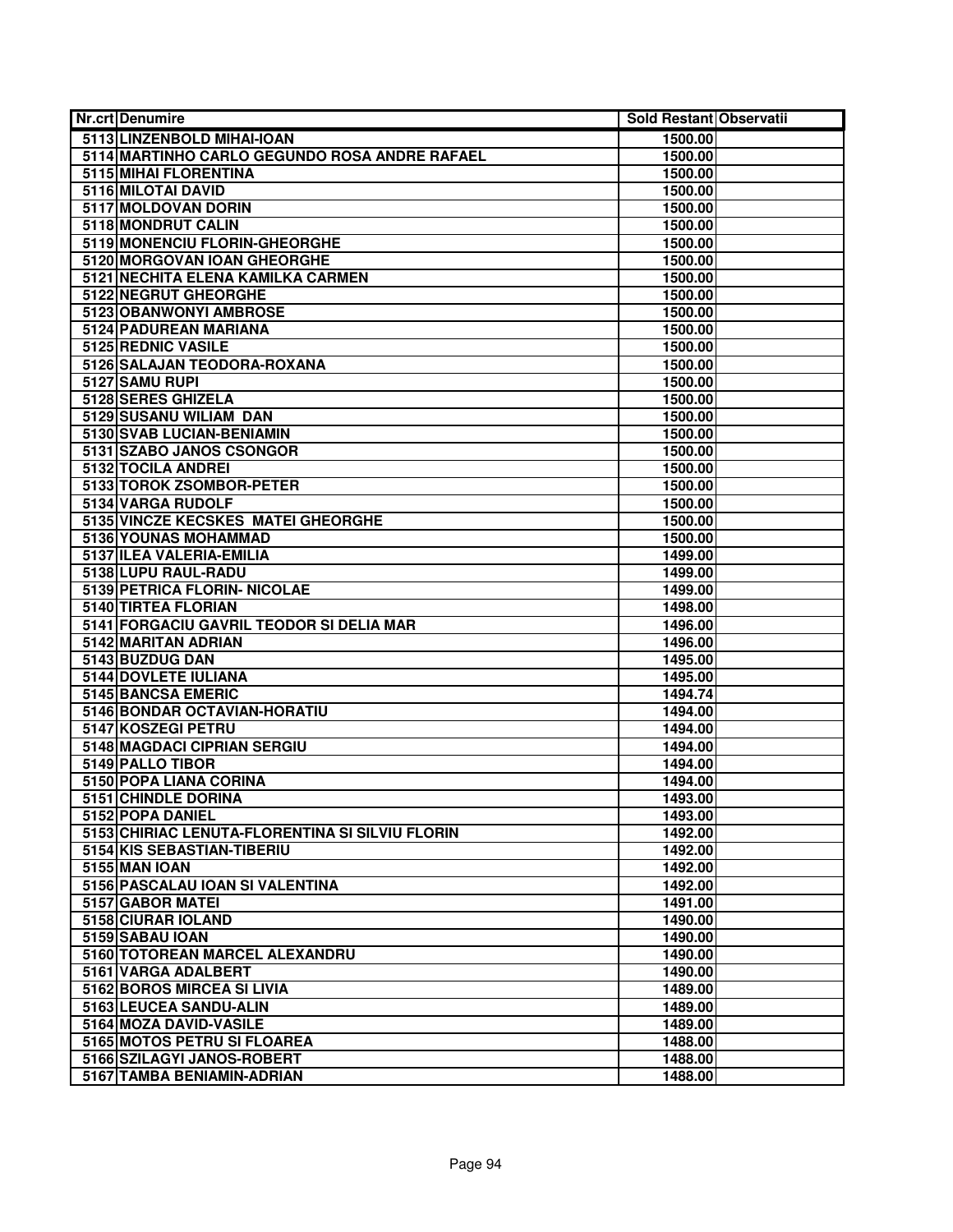| <b>Nr.crt Denumire</b>                          | Sold Restant Observatii |
|-------------------------------------------------|-------------------------|
| 5168 TIRPE FLORIAN                              | 1488.00                 |
| 5169 ANDREI MARIA                               | 1487.00                 |
| 5170 SCHIOP MARIUS-DANIEL                       | 1487.00                 |
| 5171 ARON ERIC-CHRISTIAN                        | 1486.00                 |
| 5172 GHIT MIHAI SI ECATERINA                    | 1486.00                 |
| 5173 BILA PAUL-SEBASTIAN                        | 1485.00                 |
| 5174 BALOGH SANDOR                              | 1484.00                 |
| 5175 CARP PAUL EUGEN                            | 1484.00                 |
| 5176 PLUGAR MARIAN                              | 1483.70                 |
| 5177 ANGELESCU LENUTA-NICULINA                  | 1483.00                 |
| 5178 DRAGOI NICOLAE                             | 1483.00                 |
| 5179 PERES DANIEL CONSTANTIN                    | 1483.00                 |
| 5180 VLAD PAUL IOAN                             | 1483.00                 |
| 5181 MAG CIPRIAN-BOGDAN                         | 1481.00                 |
| 5182 BOGLUT TEODOR-OCTAVIAN                     | 1480.00                 |
| 5183 CUC ADRIAN-NICOLAE                         | 1480.00                 |
| 5184 DUDAS SANDU DANUT                          | 1480.00                 |
| 5185 HADADE TUDOR                               | 1480.00                 |
| <b>5186 TESEDAN DORIN GABRIEL</b>               | 1480.00                 |
| 5187 ZLIBUT ADRIANA                             | 1480.00                 |
| 5188 BENCIC IRINA-FLORICA                       | 1478.00                 |
| 5189 HORA PETRU-CORNEL                          | 1478.00                 |
| 5190 MESTER TRAIAN                              | 1478.00                 |
| 5191 NICORUT DOINA-ELENA                        | 1478.00                 |
| 5192 BRUCHER NORBERT FRANCISC                   | 1476.00                 |
| 5193 GHEJEU IOAN-TEODOR SI ANGELA-CORNELIA      | 1475.00                 |
| 5194 RAD GHEORGHE                               | 1474.00                 |
| 5195 SANDOR CHRISTIAN                           | 1474.00                 |
| 5196 CICU NICOLETA LACRIMIOARA                  | 1473.00                 |
| 5197 LUNGU RAZVAN                               | 1473.00                 |
| 5198 AVRAM ALEXANDRU-NICOLAE                    | 1472.00                 |
| 5199 BIRTAS GHEORGHE DOREL                      | 1472.00                 |
| 5200 OROS CIPRIAN-NICOLAE                       | 1472.00                 |
| <b>5201 BENTE VLAD CRISTIAN</b>                 | 1470.00                 |
| 5202 TOLNA FRANCISC                             | 1470.00                 |
| 5203 UDVAR EDUARD DOREL                         | 1469.00                 |
| 5204 CRACIUN FLORIN                             | 1468.66                 |
| 5205 CSUCSUJ TIBOR SI KRISZTINA                 | 1468.00                 |
| 5206 GANTNER TAMAS                              | 1468.00                 |
| 5207 GYONGYOSI VIOLETA                          | 1467.00                 |
| 5208 OMUT SERGIU COSMIN                         | 1467.00                 |
| 5209 BURDAN IOSIF                               | 1466.98                 |
| 5210 BOROS FLORIN                               | 1466.00                 |
| 5211 MOISA RALUCA                               | 1465.00                 |
| 5212 NIOMATI LEONID - IOSIF - CALIN             | 1465.00                 |
| 5213 STEF CRISTIAN                              | 1465.00                 |
| 5214 VOIVOD LUCIAN                              | 1464.00                 |
| <b>5215 CHIRCU MARIUS EDUARD</b>                | 1463.00                 |
| 5216 FIZESAN RAMONA NICOLETA INTR. INDV.        | 1463.00                 |
| 5217 KALMAR GABRIELA SI IOAN                    | 1463.00                 |
| 5218 BAR-MARGE DANIEL                           | 1462.00                 |
| 5219 LEUCA CRISTIAN- NICOLAE                    | 1462.00                 |
| 5220 PACURAR MARINELA-FLORICA SI BERINDEI PETRU | 1462.00                 |
| 5221 SZABO VASILE                               | 1462.00                 |
| 5222 VERES CLAUDIU- CORNEL                      | 1462.00                 |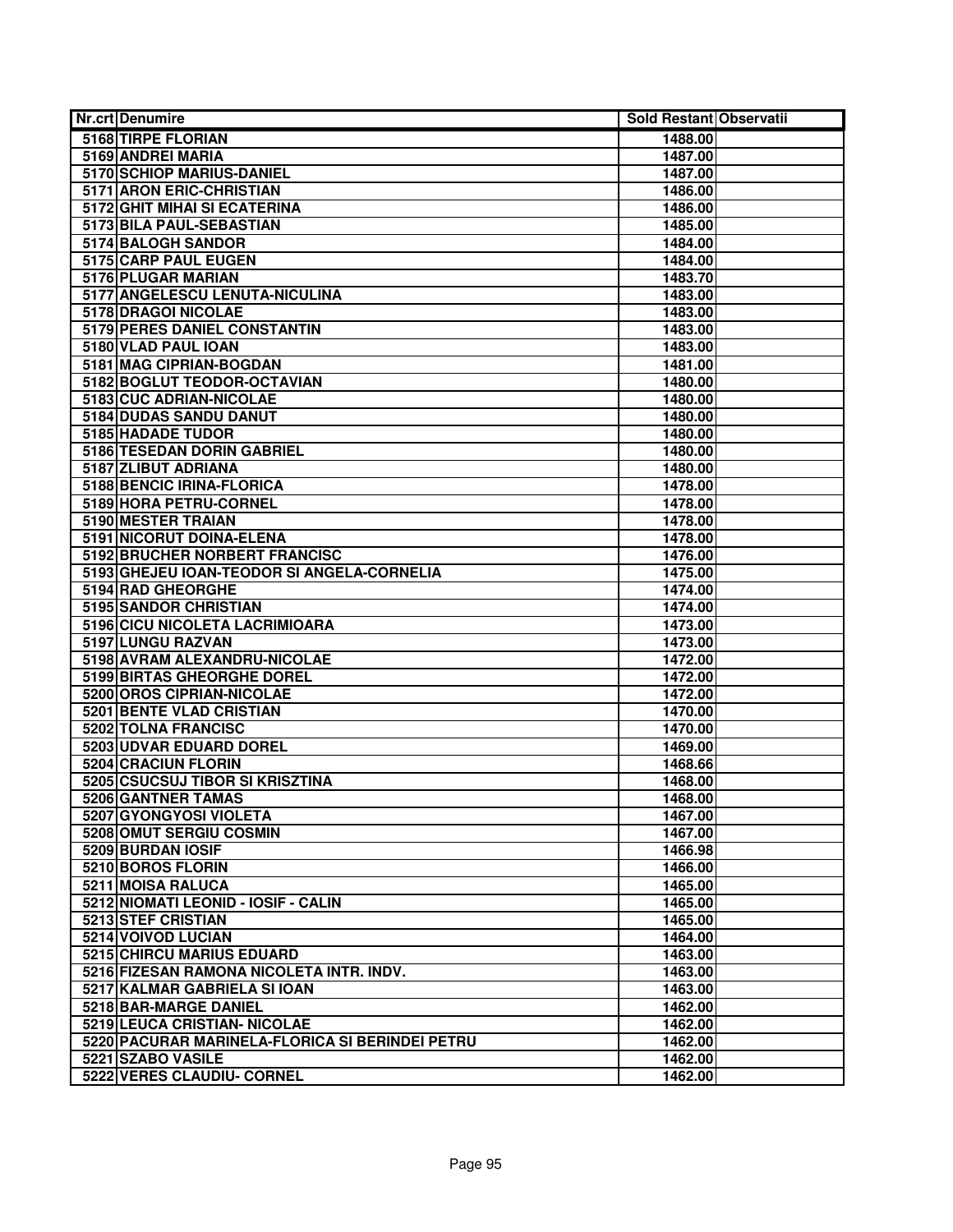| Nr.crt Denumire                         | Sold Restant Observatii |                       |
|-----------------------------------------|-------------------------|-----------------------|
| 5223 FERENCZ LEVENTE-DANIEL SI DANIELA  | 1461.00                 |                       |
| 5224 MOISA VALERIA                      | 1461.00                 |                       |
| 5225 POPESCU ALEXANDRU ROMEO SI FELICIA | 1461.00                 |                       |
| <b>5226 GHERDAN LIVIU VICTOR</b>        | 1460.00                 |                       |
| 5227 GHIURO DARIUS EMAUEL               | 1460.00                 |                       |
| 5228 GROZA DANIEL-GEORGE                | 1460.00                 |                       |
| 5229 BIRTA PAUL-MARCEL                  | 1458.00                 |                       |
| 5230 BORA GHEORGHE ADRIAN               | 1458.00                 |                       |
| 5231 LASCU NICOLAE-DOREL                | 1458.00                 |                       |
| 5232 OTVAS ENIKO                        | 1458.00                 |                       |
| 5233 CIARNAU ETELCA-IBOLYA              | 1457.00                 |                       |
| 5234 VERES ALIN-ALEXANDRU               | 1457.00                 |                       |
| 5235 HEVESI ANDREA                      |                         | 1456.00 PROCES PE ROL |
| 5236 NISTOR CARMEN-DANIELA              | 1456.00                 |                       |
| 5237 GABOR GABOR                        | 1455.00                 |                       |
| 5238 POP ALEXANDRU-TIBERU               | 1455.00                 |                       |
| 5239 DINULESCU DANIELA CRISTINA         | 1454.00                 |                       |
| 5240 BACIU IOAN                         | 1452.00                 |                       |
| 5241 HANGA LIVIU-GLIGOR SI ANDRADA      | 1452.00                 |                       |
| 5242 KUCHEL FRANCISC                    | 1452.00                 |                       |
| 5243 MARCUT VALERIA-LILIANA             | 1452.00                 |                       |
| 5244 POP CATALIN-DANIEL                 | 1452.00                 |                       |
| 5245 ARDELEAN IOAN CALIN                | 1450.00                 |                       |
| 5246 BRINDBA OLIMPIA-NICOLETA           | 1450.00                 |                       |
| 5247 BURTIC DANIEL                      | 1450.00                 |                       |
| 5248 CAMPORESI LORENZO                  | 1450.00                 |                       |
| 5249 COSTINAS ADRIAN                    | 1450.00                 |                       |
| 5250 DENQ QIFENG                        | 1450.00                 |                       |
| 5251 GABOR DEMETER SI ROZALIA           | 1450.00                 |                       |
| 5252 GABOR STEFAN                       | 1450.00                 |                       |
| 5253 GHERDAN SABIN-LIVIU                | 1450.00                 |                       |
| 5254 GORDAN ADRIAN CRISTIAN             | 1450.00                 |                       |
| 5255 IAKOB MIHAIL STEFAN                | 1450.00                 |                       |
| 5256 KIS LEVENTE-NORBERT                | 1450.00                 |                       |
| 5257 KRIBUS MAGDOLNA                    | 1450.00                 |                       |
| 5258 LUNGEANU DAN-CRISTIAN              | 1450.00                 |                       |
| 5259 PODILA GEORGE                      | 1450.00                 |                       |
| 5260 POPA SILVIA IOANA                  | 1450.00                 |                       |
| 5261 ROTAR MARIUS-IONUT                 | 1450.00                 |                       |
| 5262 SHARKEYE SAGED                     | 1450.00                 |                       |
| 5263 SORAN ADELINA-OANA                 | 1450.00                 |                       |
| 5264 STANCA ALEXANDRU                   | 1450.00                 |                       |
| 5265 SZABO KAROLY                       | 1450.00                 |                       |
| 5266 VELCU RADU MIHAIL                  | 1450.00                 |                       |
| 5267 VLADILA DENIS                      | 1450.00                 |                       |
| 5268 BARA ANDREEA                       | 1449.00                 |                       |
| 5269 BREANC GABRIEL-DANIEL              | 1448.00                 |                       |
| 5270 NOVAC CRISTINA                     | 1448.00                 |                       |
| 5271 PLES OVIDIU                        | 1447.00                 |                       |
| 5272 DEGAU SILVIA-RALUCA                | 1446.00                 |                       |
| 5273 MATEAS CONSTANTIN-CALIN SI RAMONA  | 1446.00                 |                       |
| 5274 SZORADI TIBOR                      | 1446.00                 |                       |
| 5275 ANTAL ZSENI-LENKE                  | 1445.00                 |                       |
| 5276 DUME AUREL SI VICTORIA             | 1445.00                 |                       |
| 5277 KOVACS ROBERT                      | 1445.00                 |                       |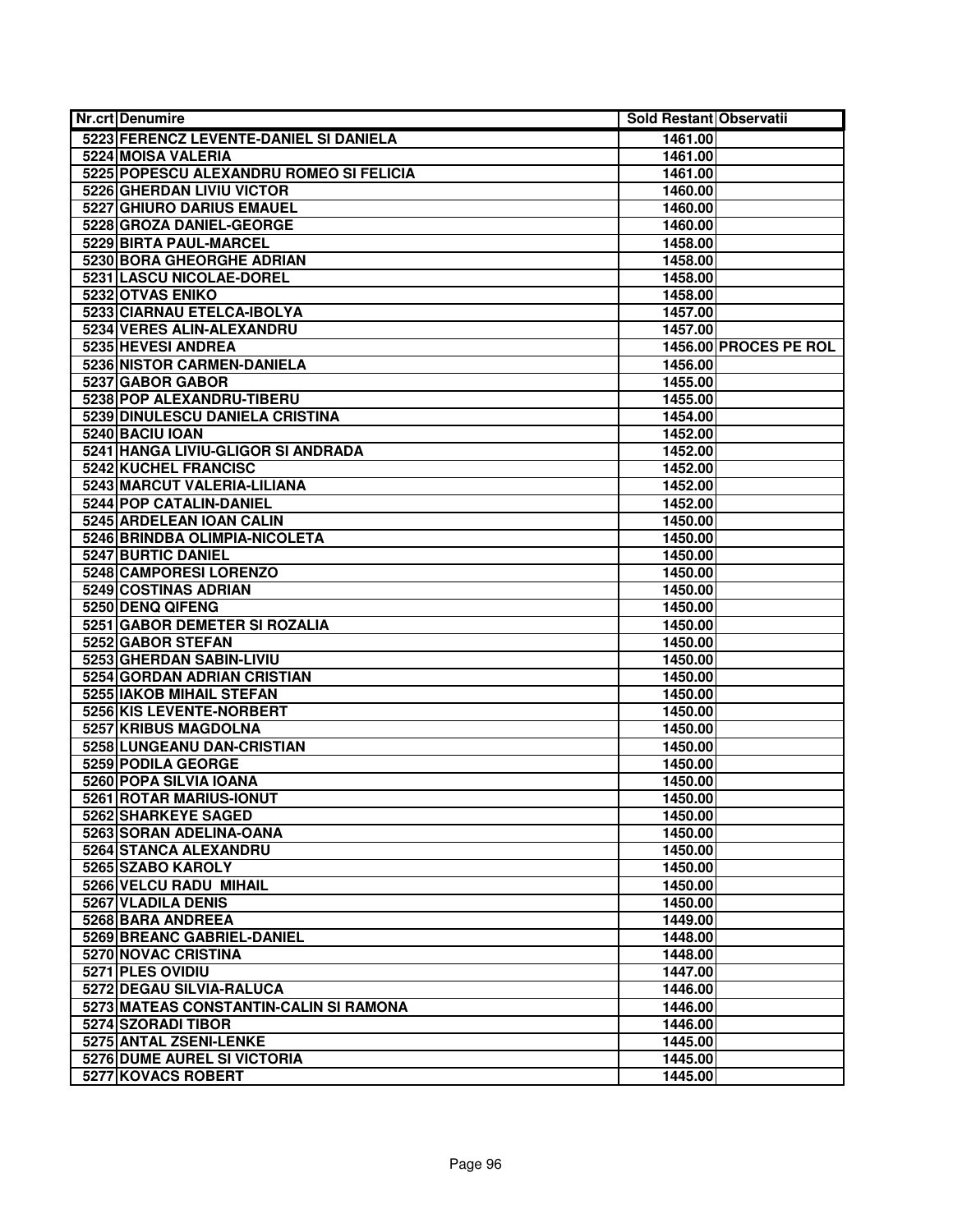| <b>Nr.crt Denumire</b>                           | Sold Restant Observatii |  |
|--------------------------------------------------|-------------------------|--|
| 5278 NEGRUT NICOLAE                              | 1445.00                 |  |
| 5279 PENTIE AURELIA-CAMELIA                      | 1445.00                 |  |
| 5280 SALAJAN MARIUS ADRIAN                       | 1445.00                 |  |
| 5281 SBURLEA GEORGETA TATIANA SI ROMICA          | 1445.00                 |  |
| 5282 GABOR PETRU SI VIORICA                      | 1444.00                 |  |
| 5283 OROS SERGIU                                 | 1444.00                 |  |
| 5284 LAUFF ILDIKO-BEATA                          | 1443.00                 |  |
| 5285 NECULAU MIRCEA                              | 1443.00                 |  |
| 5286 POPA CORNEL GHEORGHE SI ANA                 | 1443.00                 |  |
| <b>5287 HAIVAS TUDOR MARIUS</b>                  | 1442.00                 |  |
| 5288 KULCSAR JANOS SI VICTORIA                   | 1442.00                 |  |
| 5289 MOLNAR FERENCZ-ZOLTAN SI LASZLO ATTILA      | 1442.00                 |  |
| 5290 MOZA SORIN-GABRIEL                          | 1442.00                 |  |
| 5291 ZAHARIE LUCICA INTR.IND.                    | 1442.00                 |  |
| 5292 DEMIAN DANIEL-PETRU SI FLORINA-ANDREEA      | 1441.00                 |  |
| 5293 BAGI TAMAS-ZSOLT                            | 1440.00                 |  |
| 5294 BAKAI ANDREIA-EDIT                          | 1440.00                 |  |
| 5295 BERECZKI STEFAN                             | 1440.00                 |  |
| 5296 COSMESCU ANDREIA MICHAELA                   | 1440.00                 |  |
| 5297 GABOR MINDRA                                | 1440.00                 |  |
| 5298 HANAS PETRU-ASER                            | 1440.00                 |  |
| 5299 JABARIN MAJED                               | 1440.00                 |  |
| 5300 LUKACS GABRIELA-EVA-MIRELA                  | 1440.00                 |  |
| 5301 MILLE STEFAN-CAROL                          | 1440.00                 |  |
| 5302 MURARIU CSABA-SZILVESZTER                   | 1440.00                 |  |
| 5303 UNGVARI JOZSEF                              | 1440.00                 |  |
| 5304 BODEA DUMITRU                               | 1438.00                 |  |
| 5305 BUSTEA SORIN DINU                           | 1437.00                 |  |
| 5306 KANDRA VASILE MARIA                         | 1437.00                 |  |
| 5307 BARABAS LASZLO-ISTVAN                       | 1435.00                 |  |
| 5308 GAVRIS LAURENTIU-PETRU                      | 1435.00                 |  |
| 5309 MAKKOS ZOLTAN                               | 1435.00                 |  |
| 5310 ALB DOREL OVIDIU                            | 1434.00                 |  |
| 5311 SZENTESI ROLAND                             | 1434.00                 |  |
| 5312 LENCAR MARCELA                              | 1433.00                 |  |
| 5313 MATYAS JOZSEF                               | 1432.53                 |  |
| 5314 BAK CAROL                                   | 1432.00                 |  |
| 5315 MOISA DANIELA SI CRISTIAN                   | 1432.00                 |  |
| 5316 POTRE GABRIEL-FLORIN                        | 1432.00                 |  |
| 5317 CARTIS DANIELA                              | 1431.00                 |  |
| 5318 LACRARU LUCIAN                              | 1431.00                 |  |
| 5319 CAMARAN CRISTIAN-MIHAI SI VERONICA NICOLETA | 1430.00                 |  |
| 5320 POP FLORIAN                                 | 1430.00                 |  |
| 5321 CIOARA FLORIAN-VALENTIN                     | 1429.00                 |  |
| 5322 GHIURAU ADRIAN-TRAIAN                       | 1429.00                 |  |
| 5323 VANCEA IOAN SI MARIANA                      | 1429.00                 |  |
| 5324 BUT-GROZAVESCU CLAUDIU                      | 1428.00                 |  |
| 5325   IOVAN OVIDIU-CONSTANTIN SI VALENTINA      | 1428.00                 |  |
| 5326 VARGA ZOLTAN-ANDRAS SI EMESE                | 1428.00                 |  |
| 5327 MARUSCA PETRU-GHEORGHE SI FELICIA           | 1427.00                 |  |
| 5328 VASUT VIOREL SI DANIELA                     | 1427.00                 |  |
| 5329 ITTU CALIN FLORENTIN                        | 1426.00                 |  |
| 5330 LASZLO ZOLTAN-JENO                          | 1426.00                 |  |
| 5331 CIURAR AURICA                               | 1425.00                 |  |
| 5332 CURTA DINEL-IOAN                            | 1425.00                 |  |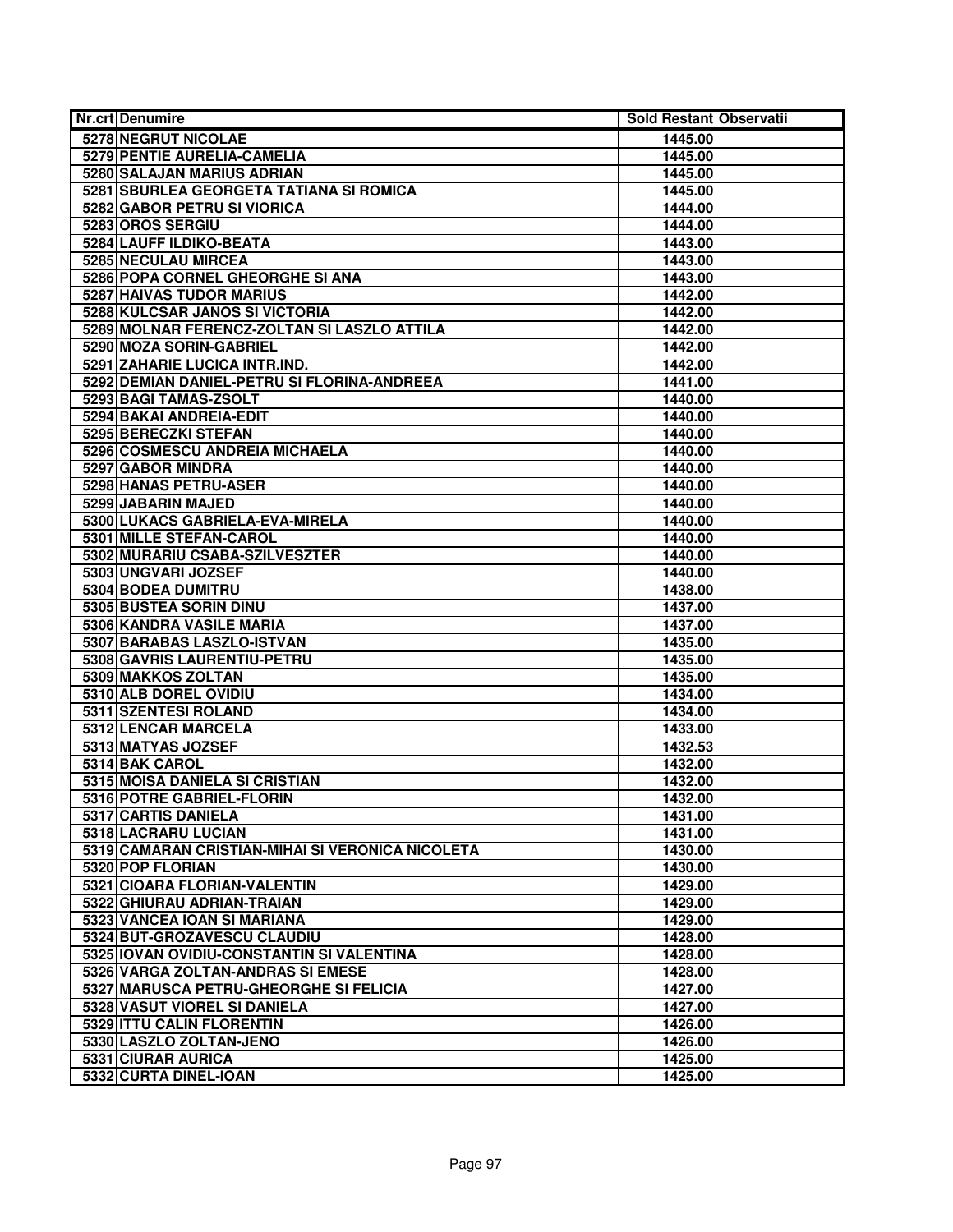| <b>Nr.crt Denumire</b>                                           | Sold Restant Observatii |  |
|------------------------------------------------------------------|-------------------------|--|
| 5333 POTRE IOAN-MARIUS                                           | 1425.00                 |  |
| 5334 SUSTREAN LIDIA                                              | 1425.00                 |  |
| 5335 VARGA NORBERT-GABOR                                         | 1425.00                 |  |
| 5336 WERREN TOBIAS                                               | 1425.00                 |  |
| 5337 FARCUTIU CIPRIAN-ROBERT                                     | 1424.00                 |  |
| 5338 PETRICAS FLORIAN                                            | 1424.00                 |  |
| 5339 SUCI SERGIU-GABRIEL                                         | 1424.00                 |  |
| 5340 ROSTAS ZAHARIA                                              | 1423.00                 |  |
| 5341 BUT ALEXANDRU SERBAN                                        | 1422.83                 |  |
| 5342 DURNE DORINA SI GABRIEL                                     | 1422.00                 |  |
| 5343 PISCOI LIVIU-IOAN SI SIMONA                                 | 1422.00                 |  |
| 5344 DUDAS STELIAN                                               | 1421.00                 |  |
| 5345 MURGULY ZOLTAN SI IOAN, MARTON                              | 1421.00                 |  |
| 5346 POP IULIA-GEORGETA SI SAMIR                                 | 1421.00                 |  |
| 5347 BELADI ISTVAN-COROY                                         | 1420.00                 |  |
| 5348 MARIAN IOAN                                                 | 1420.00                 |  |
| 5349 PACURAR MIRCEA                                              | 1420.00                 |  |
| 5350 ARDELEAN ANGELA                                             | 1419.00                 |  |
| 5351 MIKLOS RITA                                                 | 1419.00                 |  |
| 5352 BONACIU FLOARE                                              | 1418.00                 |  |
| 5353 CSENGERI MARIA SI CSABA                                     | 1418.00                 |  |
| 5354 CSOMPO MIHAI SI GHIZELLA                                    | 1418.00                 |  |
| 5355 DAMIAN ANDI SEBASTIAN                                       | 1417.00                 |  |
| 5356 FARKAS ERNO-JANOS                                           | 1417.00                 |  |
| 5357 FILDAN MIRELA-ADRIANA                                       | 1417.00                 |  |
| 5358 PAPP ATTILA SANDOR SI ANDREA KATALI                         | 1417.00                 |  |
| 5359 PATCAS CIPRIAN - VASILE                                     | 1417.00                 |  |
| 5360 ROMAN GHEORGHE-LUCIAN                                       | 1417.00                 |  |
| 5361 ZELINA JANOS                                                | 1417.00                 |  |
| 5362 BARUTA GABRIEL                                              | 1416.33                 |  |
| 5363 NEGRAU FLORIN-LAVINIU                                       | 1416.00                 |  |
| 5364 DEMIAN CRISTIAN-GHEORGHE SI ANAMARIA                        | 1414.00                 |  |
| 5365 BODEA TRAIAN                                                | 1413.00                 |  |
| 5366 COVACIU NICOLETA<br>5367 CSEPEI ISTVAN                      | 1413.00                 |  |
|                                                                  | 1413.00                 |  |
| 5368 PLASTIN VALENTIN-CATALIN                                    | 1413.00                 |  |
| 5369 DRAGAN MARINELA SI TEODOR DORIN<br>5370 FANEA IOAN SI MARIA | 1411.00                 |  |
| 5371 SZUCS ZOLTAN                                                | 1411.00<br>1411.00      |  |
| 5372 TABORA ADRIAN                                               | 1411.00                 |  |
| 5373 BALAJ ADRIAN CLAUDIU                                        | 1410.00                 |  |
| 5374 FARCAS FLORIN SI MARIANA CRISTINA                           | 1410.00                 |  |
| 5375 HORVATH NORBERT                                             | 1410.00                 |  |
| 5376 ISZTOJKA GABOR                                              | 1410.00                 |  |
| 5377 NAGY ATTILA-JANOS                                           | 1410.00                 |  |
| 5378 NAGY ZOLTAN-ISTVAN                                          | 1410.00                 |  |
| 5379 TABARA ADRIAN                                               | 1410.00                 |  |
| 5380 VULPE RADU CRISTIAN SI IVAN DELIA                           | 1410.00                 |  |
| 5381 BACIU GHEORGHE LIVIU                                        | 1408.00                 |  |
| 5382 BERECZKI ELISABETA                                          | 1408.00                 |  |
| 5383 POPA IOAN                                                   | 1408.00                 |  |
| 5384 SARB ALESSYA MARIA                                          | 1408.00                 |  |
| 5385 ORBAN CARMEN- ADINA                                         | 1406.00                 |  |
| 5386 HAITA CONSTANTIN                                            | 1405.00                 |  |
| 5387 ALAFI LADISLAU                                              | 1404.00                 |  |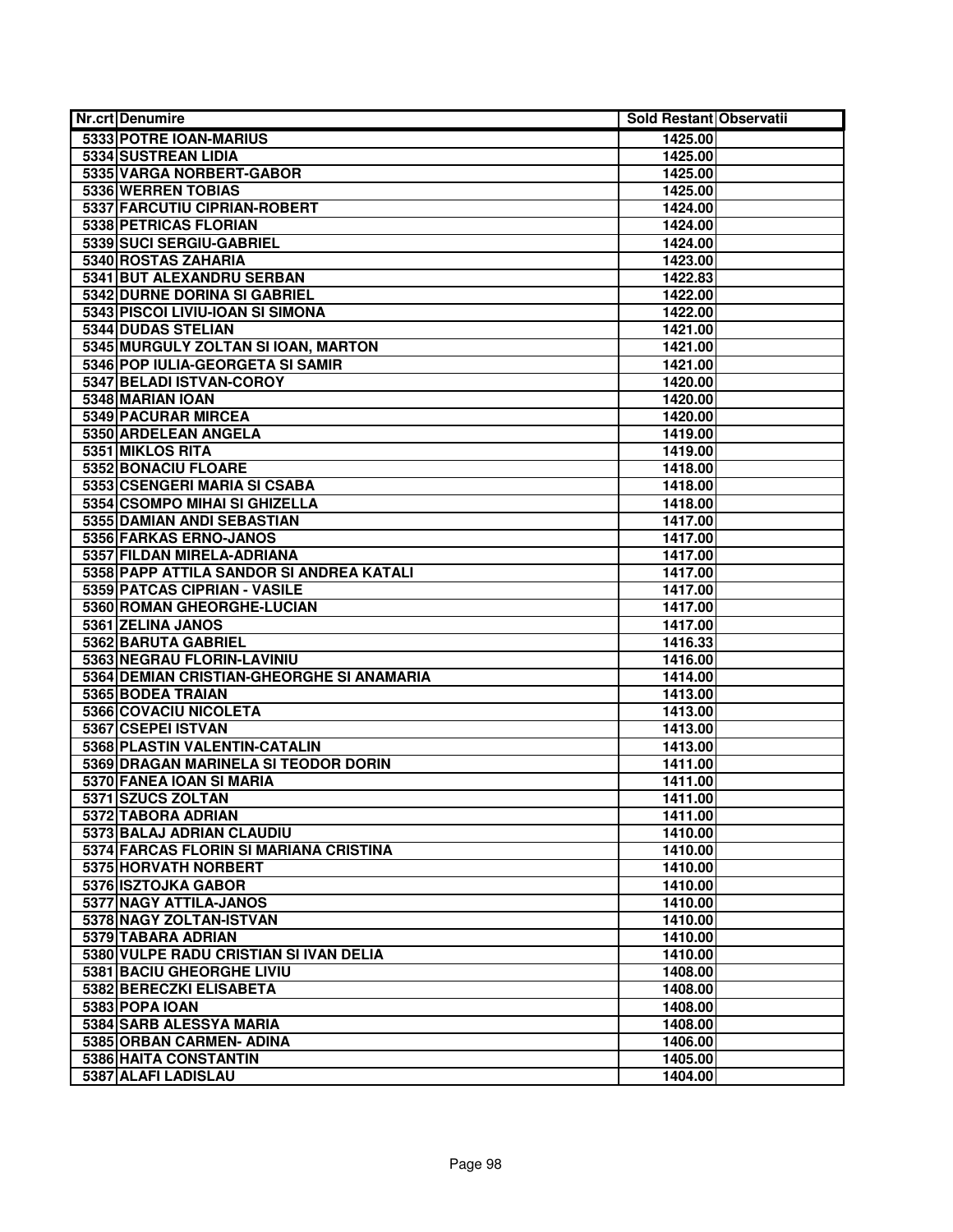| <b>Nr.crt Denumire</b>                      | Sold Restant Observatii |  |
|---------------------------------------------|-------------------------|--|
| 5388 COROIU IOAN-DANIEL SI MARIOARA         | 1404.00                 |  |
| 5389 GORDAN MIHAI-VIOREL                    | 1404.00                 |  |
| 5390 MADAR ARON SI VIORICA                  | 1404.00                 |  |
| 5391 MADUTA IONEL ILIE                      | 1404.00                 |  |
| 5392 OBERMAJER EVA                          | 1404.00                 |  |
| 5393 CRISAN ALIN-IONUT                      | 1403.00                 |  |
| 5394 CSEH ANDRAS-JANOS                      | 1403.00                 |  |
| 5395 HANAS DECEBAL-CLAUDIU SI ANGELA        | 1403.00                 |  |
| 5396 MOS TRAIAN SI GAJA ZOIA                | 1403.00                 |  |
| 5397 NAGY ROBERT                            | 1403.00                 |  |
| 5398 ANTONICA ADRIAN-ROBERT                 | 1401.00                 |  |
| 5399 BELCE CRISTIAN-DANIEL                  | 1401.00                 |  |
| 5400 BIROAS IONUT MARIAN                    | 1401.00                 |  |
| 5401 CIOCAN CRISTIAN VIOREL                 | 1401.00                 |  |
| 5402 DAVID LUCIA                            | 1401.00                 |  |
| 5403 KUSMODI ISTVAN                         | 1401.00                 |  |
| 5404 ALI MUDASSAR                           | 1400.00                 |  |
| <b>5405 BOKA BARNUS</b>                     | 1400.00                 |  |
| 5406 BULZAN NICOLAE-CALIN                   | 1400.00                 |  |
| 5407 BUT DAVID-RICHARD                      | 1400.00                 |  |
| 5408 COVACI IOANA                           | 1400.00                 |  |
| 5409 DEVAI ERZSEBET-TUNDE                   | 1400.00                 |  |
| 5410 DUMA DOROTHEA                          | 1400.00                 |  |
| 5411 INDRIES ALEXANDRA-MONICA               | 1400.00                 |  |
| 5412 KUCZAPSKI NORA                         | 1400.00                 |  |
| 5413 PERSENCO IURIE                         | 1400.00                 |  |
| 5414 PUSCAS ALEXANDRU-DAN, P.F.A.           | 1400.00                 |  |
| 5415 SAVA REMUS PFA                         | 1400.00                 |  |
| 5416 STRUGAREAN MARIN                       | 1400.00                 |  |
| 5417 SZOCS VERONIKA                         | 1400.00                 |  |
| 5418 TALPA CRACIUN                          | 1400.00                 |  |
| 5419 TORUN SEDA                             | 1400.00                 |  |
| 5420 TROFIN LOREDANA-MONICA                 | 1400.00                 |  |
| 5421 URS CLAUDIA MONICA                     | 1400.00                 |  |
| 5422 URS MIRELA IOANA P.F.A                 | 1400.00                 |  |
| 5423 GIUSCA CORNELIU                        | 1399.00                 |  |
| 5424 LERINT ROMAN-DORIN SI SIMONA-PETRONELA | 1399.00                 |  |
| 5425 DEMIAN BOGDAN                          | 1397.88                 |  |
| 5426 CUIBUS NICOLAE-VASILE SI AURELIA-ANCA  | 1397.00                 |  |
| 5427 DANELIUC GHEORGHE MIRCEA               | 1397.00                 |  |
| 5428 GABOR JANKO                            | 1397.00                 |  |
| 5429 PAL KATALIN-EDIT                       | 1397.00                 |  |
| 5430 MAN ANDREI-VASILE                      | 1396.93                 |  |
| 5431 BANCILA CLAUDIA SIMONA CLEOPATRA       | 1396.00                 |  |
| 5432 ONODI ZOLTAN-ATTILA                    | 1396.00                 |  |
| 5433 PAL MIRCEA-RAUL                        | 1396.00                 |  |
| 5434 SIMUT FLORIAN-CALIN SI SIMONA          | 1396.00                 |  |
| <b>5435 VERES LASZLO ROLAND</b>             | 1395.00                 |  |
| 5436 SUTEU FILIP                            | 1394.00                 |  |
| 5437 BONCIDAI VALENTIN                      | 1393.00                 |  |
| 5438 URS LUCRETIA                           | 1393.00                 |  |
| 5439 CSAKVARY EVA                           | 1392.67                 |  |
| 5440 ZETENYI CIPRIAN-SEBASTIAN              | 1392.00                 |  |
| 5441 PELE ELENA                             | 1391.00                 |  |
| 5442 SILAGHI GAVRIL                         | 1391.00                 |  |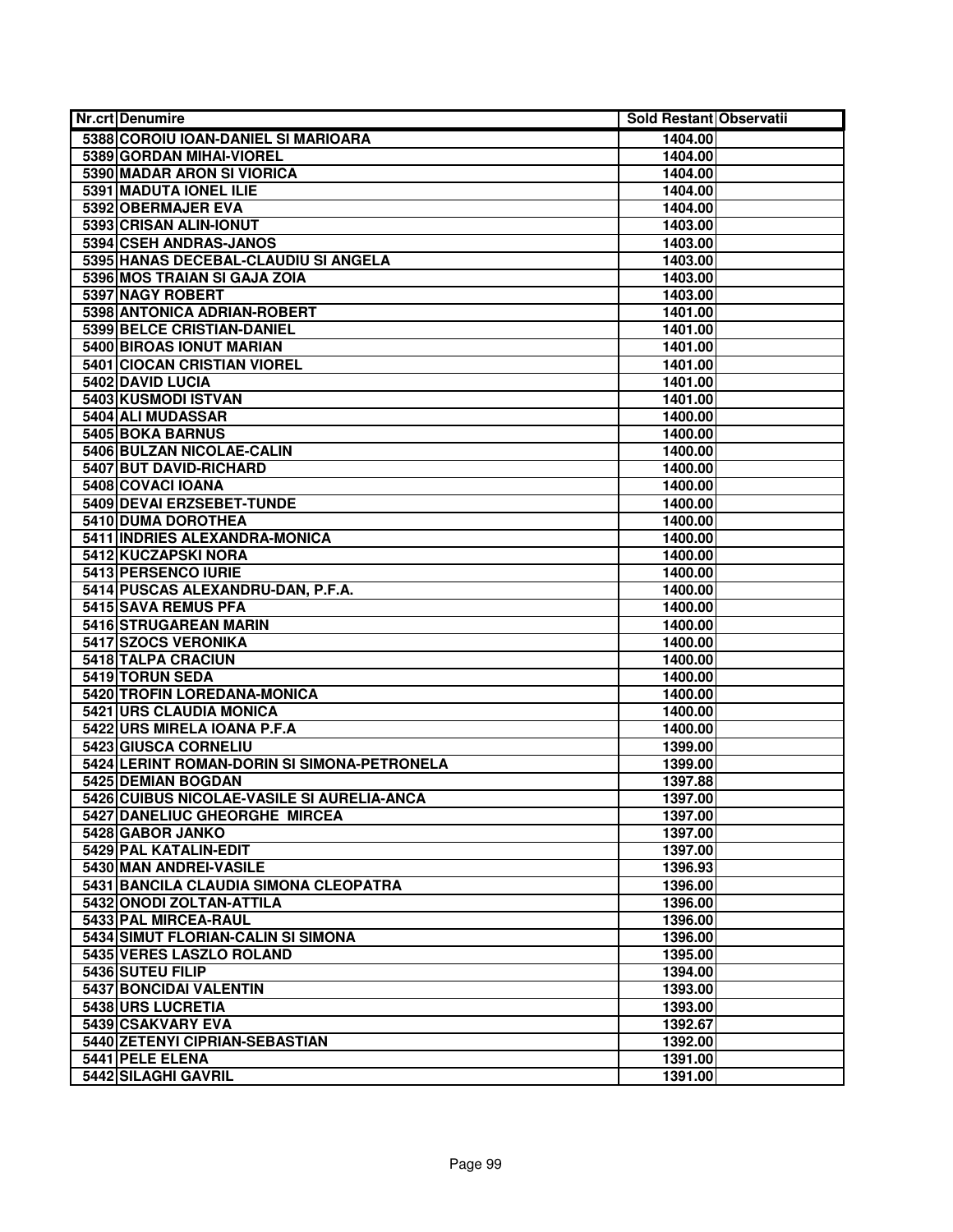| <b>Nr.crt Denumire</b>                             | Sold Restant Observatii |  |
|----------------------------------------------------|-------------------------|--|
| 5443 VARGA SILVIA                                  | 1391.00                 |  |
| <b>5444 HORVATH ALEXANDRU</b>                      | 1390.33                 |  |
| 5445 ANDOR FERENCZ                                 | 1390.00                 |  |
| 5446 BARTHA DAVID                                  | 1390.00                 |  |
| 5447 BITE ELENA-VIOLETA                            | 1390.00                 |  |
| <b>5448 DONCA SILVIA CRISTINA</b>                  | 1390.00                 |  |
| 5449 GABOR DUMITRU                                 | 1390.00                 |  |
| 5450 MOCIAR SANDOR                                 | 1390.00                 |  |
| 5451 NICHITA MIHAI-DAN                             | 1390.00                 |  |
| 5452 OROS ALEXANDRU                                | 1390.00                 |  |
| 5453 ARDELEAN LUCIA                                | 1389.00                 |  |
| 5454 HERCUTI LUCICA                                | 1389.00                 |  |
| 5455 IAS DUMITRU                                   | 1389.00                 |  |
| 5456 KOSZTANDI PETER ANTAL                         | 1389.00                 |  |
| 5457 ROTARU AUREL SI ZSUZSANNA                     | 1389.00                 |  |
| 5458 TOMELE CIPRIAN-NICOLAE                        | 1388.34                 |  |
| 5459 DICU SERGIU-PETRU                             | 1388.00                 |  |
| 5460 COVACI MARIOARA                               | 1387.00                 |  |
| 5461 BRINDA FLORIN-DANUT                           | 1385.00                 |  |
| 5462 DUDOMA ZSOLT                                  | 1385.00                 |  |
| 5463 SOLTAN ION SI LAURA-CARMEN                    | 1385.00                 |  |
| 5464 FARCAU RAVEICA                                | 1384.00                 |  |
| 5465 VENTER FRANCISC SI IANO IOSIF                 | 1384.00                 |  |
| 5466 FECHETE IULIU SORIN                           | 1383.00                 |  |
| 5467 MICLEA CAMELIA-LUMINITA                       | 1383.00                 |  |
| 5468 TOMELE ALEXANDRU-IOAN                         | 1383.00                 |  |
| <b>5469 BOGDAN IOAN GHEORGHE</b>                   | 1382.00                 |  |
| 5470 CARTIS SERGIU-DAN                             | 1382.00                 |  |
| 5471 GABOR STEFAN                                  | 1382.00                 |  |
| 5472 NAZIR ANIKO SI AHMED                          | 1382.00                 |  |
| 5473 BAILEFF GHEORGHE LUCIAN                       | 1381.00                 |  |
| 5474 FEHER MARIANA DANA                            | 1380.00                 |  |
| 5475 KOVARI DANIEL                                 | 1380.00                 |  |
| 5476 PLATONA GEORGE-ANDREI                         | 1380.00                 |  |
| 5477 PRECUB GHEORGHE-CRISTIAN                      | 1380.00                 |  |
| 5478 CACUCI ADINA-LUCIA SI GHEORGHE                | 1379.00                 |  |
| 5479 KULCZYCKI NICOLAE-ATTILA INTREPRINDERE INDIV. | 1379.00                 |  |
| 5480 POP NARCISA-FLORENTINA                        | 1379.00                 |  |
| 5481 ROSTAS CRENGUTA                               | 1379.00                 |  |
| 5482 TANCA DUTU                                    | 1379.00                 |  |
| 5483 ORBULOV BOGDAN-DANIEL P.F.A.                  | 1378.00                 |  |
| 5484 PASCA IOAN-ALEXANDRU                          | 1377.00                 |  |
| 5485 POPOVICI ALEXANDRA-DELIA                      | 1377.00                 |  |
| 5486 JAMAL PIERRE                                  | 1376.00                 |  |
| 5487 PAPUCZA ANIKO                                 | 1376.00                 |  |
| 5488 BALLA ISTVAN SI MARIANA                       | 1375.00                 |  |
| 5489 GANTOUS ELIAS                                 | 1375.00                 |  |
| 5490 OSVAT CALIN TRAIAN                            | 1375.00                 |  |
| 5491 RIF SIMONA-FLORENITNA                         | 1375.00                 |  |
| 5492 MOISI CALIN REMUS                             | 1374.00                 |  |
| 5493 POP MARIA-CRISTINA                            | 1374.00                 |  |
| 5494 NAGY FERENC SI MARGARETA                      | 1373.00                 |  |
| 5495 TUTUIANU ILIE SI LUCIA MARGARETA              | 1373.00                 |  |
| 5496 FEFLEA RUXANDRA-IOANA                         | 1372.50                 |  |
| 5497 BUSTEA ADRIAN                                 | 1371.00                 |  |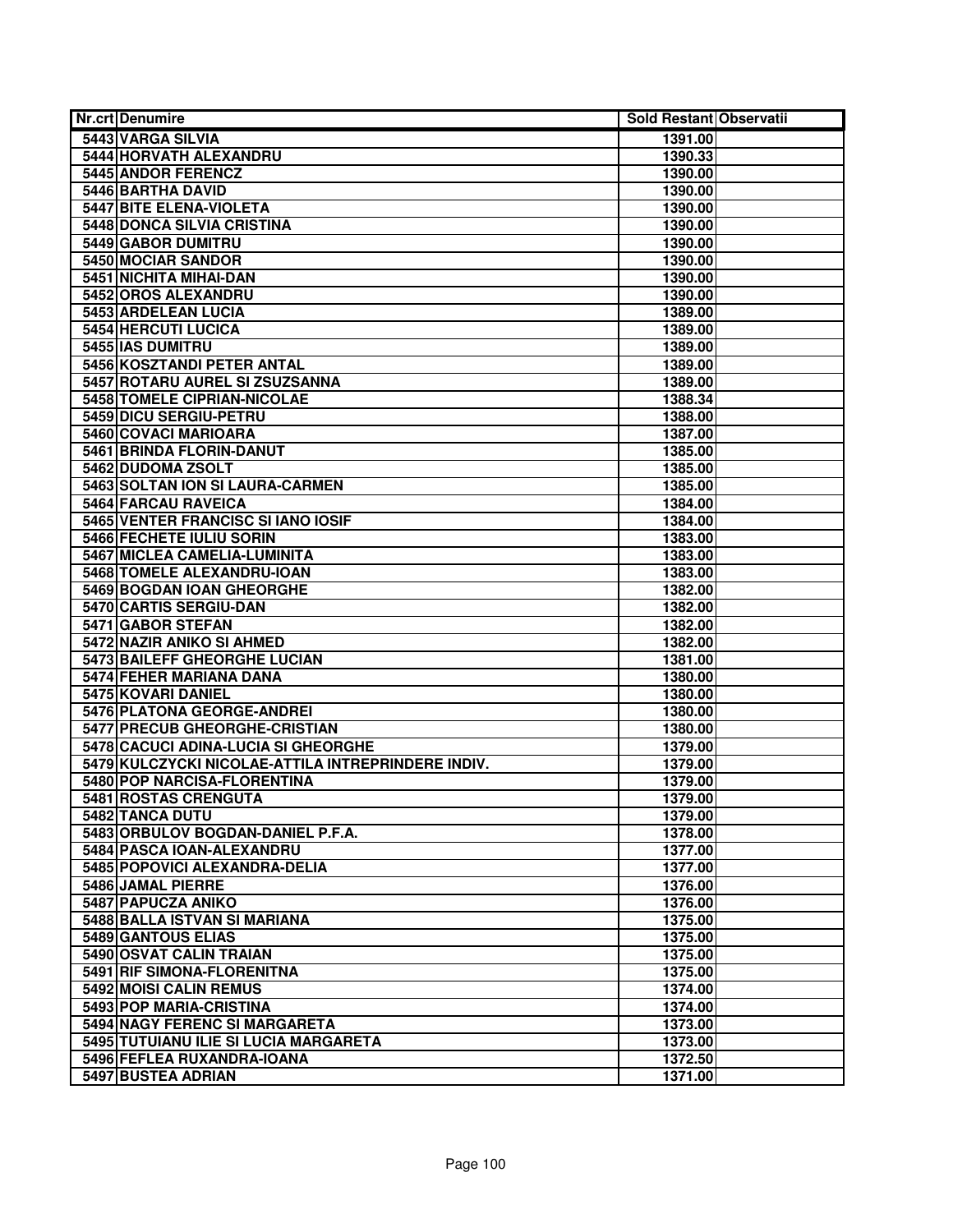| <b>Nr.crt Denumire</b>                              | Sold Restant Observatii |  |
|-----------------------------------------------------|-------------------------|--|
| 5498 HINT RODICA SI COSTEL                          | 1371.00                 |  |
| 5499 BUCSA IOAN-CALIN                               | 1370.00                 |  |
| <b>5500 COZI GHEORGHE ADRIAN</b>                    | 1370.00                 |  |
| 5501 KOVACS DANIEL RAZVAN                           | 1370.00                 |  |
| 5502 SCHMIDT KATALIN-TUNDE                          | 1370.00                 |  |
| 5503 BABIAK ANGELA-IOANA                            | 1369.00                 |  |
| 5504 GAVRUTA RUXANDA-CRISTINA-MIHAELA               | 1369.00                 |  |
| 5505 NEGREA LUCIA                                   | 1369.00                 |  |
| 5506 SZEKELY KATALIN-ANNA                           | 1368.54                 |  |
| 5507 BOTIU MARIUS VIRGIL SI SIMONA MARILE           | 1368.00                 |  |
| 5508 HAS GABRIEL-IONEL                              | 1368.00                 |  |
| 5509 LUCA VIOLETA                                   | 1368.00                 |  |
| 5510 ONADI GABOR ISTVAN                             | 1368.00                 |  |
| 5511 GAVRUTA MONICA-NICOLETA                        | 1367.00                 |  |
| 5512 MIHUTA SORIN DAN                               | 1367.00                 |  |
| 5513 SCHULZ MARIN NASC.BUDE                         | 1367.00                 |  |
| 5514 VERCHE DORU-PETRU                              | 1367.00                 |  |
| 5515 BENKE IOZSEF                                   | 1366.00                 |  |
| 5516 BODEA CALIN-SEBASTIAN                          | 1366.00                 |  |
| 5517 CUCIULA FLORIN-DANIEL SI ALINA-FLORINA         | 1366.00                 |  |
| 5518 TIGAN CIANITA SI COSTACHE VIOLETA              | 1366.00                 |  |
| 5519 HECLER ANTAL                                   | 1363.00                 |  |
| 5520 PALLO MIHALY-ATTILA                            | 1363.00                 |  |
| 5521 SIME CATALIN-FLORIN                            | 1363.00                 |  |
| 5522 KESKENY JOZSEF                                 | 1362.50                 |  |
| 5523 I.I. BALOGH PAL GABOR                          | 1362.00                 |  |
| 5524 IFTIME FLORENTIU                               | 1362.00                 |  |
| 5525 RENCSIK OTTO-LORAND                            | 1362.00                 |  |
| 5526 ISZTOJKA RUDI                                  | 1360.00                 |  |
| 5527 LABORATOR TEHN.DENTARA TIBULEAC SEPTIMIU MATEI | 1360.00                 |  |
| 5528 TRIFAN MIRCEA                                  | 1359.56                 |  |
| 5529 BLAGA RAZVAN-STELIAN                           | 1359.00                 |  |
| 5530 ILE VALENTIN                                   | 1359.00                 |  |
| 5531 ELENES MANOELA GABRIELA                        | 1358.00                 |  |
| 5532 BUSURCA YGLESIAS                               | 1357.00                 |  |
| 5533 BORLEAN MIRCEA-FLORIN                          | 1356.00                 |  |
| 5534 KELE IANOS                                     | 1355.00                 |  |
| 5535 BADEA COSMIN-DAVID                             | 1354.00                 |  |
| 5536 OGBARSCHI DORINA-VOICHITA                      | 1354.00                 |  |
| 5537 SIME BOGDAN                                    | 1354.00                 |  |
| 5538 LIBER MARIUS-RADU                              | 1353.00                 |  |
| 5539 ANDRISCA REMUS                                 | 1352.00                 |  |
| 5540 CHEREGI DANUT-FLORINEL SI TEODORA-CORINA       | 1352.00                 |  |
| 5541 GAL VASILE-MARIUS                              | 1352.00                 |  |
| 5542 HODOSAN GHEORGHE SI RENATA                     | 1352.00                 |  |
| 5543 FLOREA IOAN                                    | 1351.00                 |  |
| 5544 VEKERDI ALEXANDRU-LADISLAU                     | 1351.00                 |  |
| 5545 CHISALITA LUCIAN-CONSTANTIN                    | 1350.95                 |  |
| 5546 MOS ANAMARIA-CARINA                            | 1350.00                 |  |
| 5547 VERES JOZSEF                                   | 1350.00                 |  |
| 5548 ERDEI MARIA                                    | 1349.00                 |  |
| 5549 LAZEA COSMIN                                   | 1349.00                 |  |
| 5550 SECARA GABRIEL                                 | 1349.00                 |  |
| 5551 TOIA VALENTIN                                  | 1349.00                 |  |
| 5552 BERES EMIL                                     | 1348.00                 |  |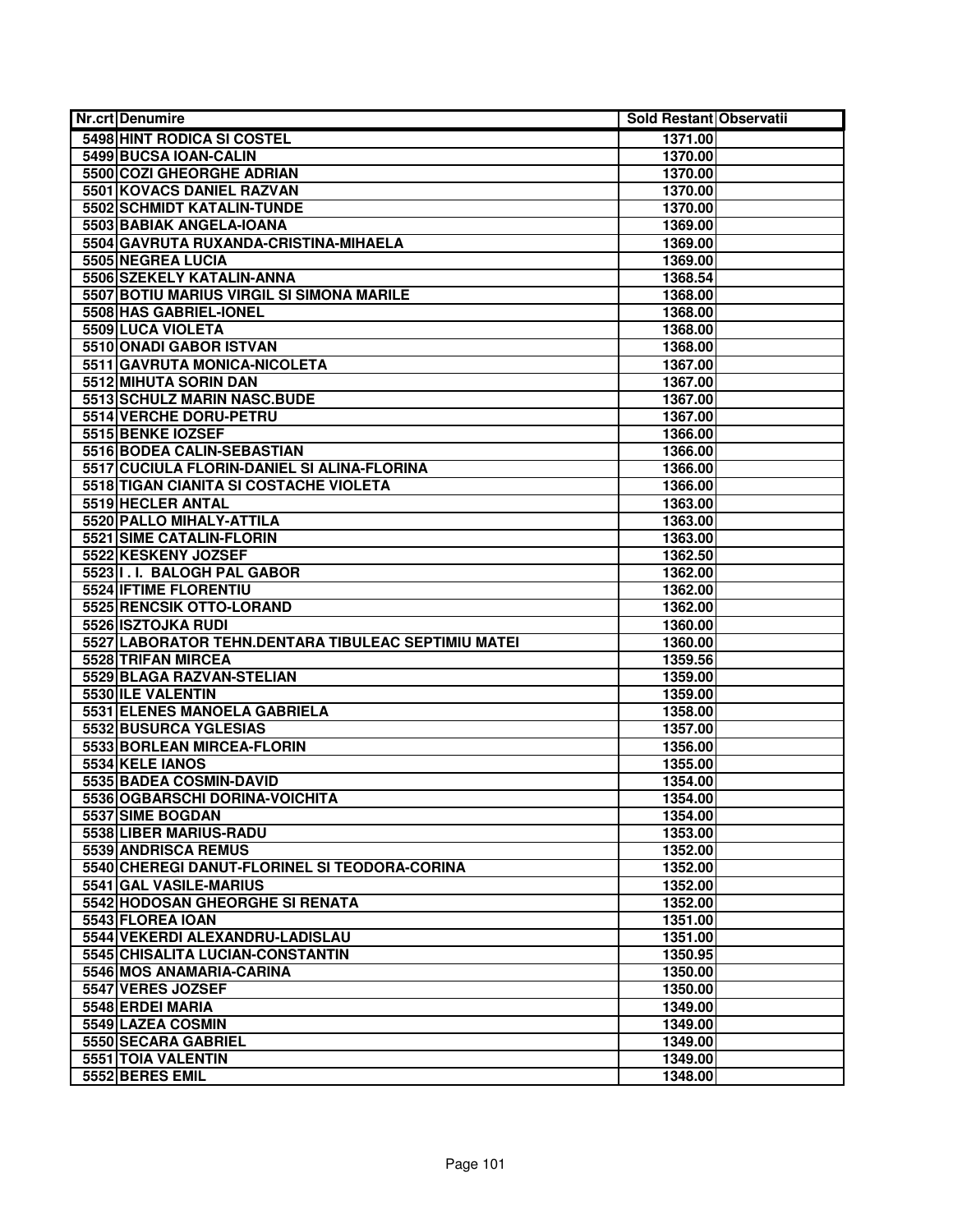| <b>Nr.crt Denumire</b>                           | Sold Restant Observatii |                       |
|--------------------------------------------------|-------------------------|-----------------------|
| 5553 LUPSE FLORIN-EMIL                           | 1348.00                 |                       |
| 5554 GHERMAN SILVIA ANA                          | 1347.58                 |                       |
| 5555 GHERMAN VASILE                              |                         | 1347.00 PROCES PE ROL |
| 5556 LUNKUI GYORGY                               | 1346.00                 |                       |
| 5557 POLMAN CALIN SORIN SI CARMEN                | 1346.00                 |                       |
| 5558 ZORILA DANIELA SI NICOLAE                   | 1346.00                 |                       |
| 5559 PANTEA ANCA-LACRIMIOARA                     | 1345.39                 |                       |
| 5560 MAGHIAR FLORIN-MARINEL SI ANGELA            | 1345.00                 |                       |
| 5561 PETRICAS FLOARE SI IOAN                     | 1345.00                 |                       |
| 5562 TRIPE-VIDICAN CALIN-ARON                    | 1345.00                 |                       |
| 5563 DUMA VICTOR-IOAN                            | 1344.00                 |                       |
| 5564 FARCUTIU ALINA-GINA                         | 1344.00                 |                       |
| 5565 MLADIN GHEORGHE                             | 1344.00                 |                       |
| 5566 HAIDUC LILIANA-VASILICA                     | 1343.00                 |                       |
| 5567 CADAR CATALIN SI CRISTINA                   | 1342.00                 |                       |
| 5568 IACOB IOAN                                  | 1342.00                 |                       |
| 5569 PETRI ELISABETA SI ALEXANDRU                | 1342.00                 |                       |
| 5570 VANA RADU VLAD                              | 1342.00                 |                       |
| 5571 HALASZ PETER-ATTILA                         | 1341.30                 |                       |
| 5572 DUNCA DANIELA                               | 1341.00                 |                       |
| 5573 MARCUS ADRIANA SI OVIDIU                    | 1341.00                 |                       |
| 5574 SPEHUTA GABRIEL                             | 1341.00                 |                       |
| 5575 HORVATH TIBOR RAYMOND                       | 1340.00                 |                       |
| 5576 MAJOROS IULIU-EUGEN                         | 1340.00                 |                       |
| 5577 MOLNAR STEFAN-SORIN                         | 1340.00                 |                       |
| 5578 POPUTE VALENTIN-TUDOR                       | 1340.00                 |                       |
| 5579 VARGA IOAN                                  | 1340.00                 |                       |
| 5580 ELEFANT ERIKA-KATALIN                       | 1339.00                 |                       |
| 5581 SILAGHI VIORICA                             | 1339.00                 |                       |
| 5582 SZILAGYI CAROL                              | 1339.00                 |                       |
| 5583 BAGOSI FERENC                               | 1336.00                 |                       |
| 5584 PANTEL MARTON-GYORGY SI FLORINA-CORINA      | 1336.00                 |                       |
| 5585 PUSCAS ELENA - LUCIA - SIMONA               | 1336.00                 |                       |
| 5586 DOMOCOS DANIEL-IONEL                        | 1335.00                 |                       |
| 5587 FLORIAN EMIL-GHEORGHE                       | 1335.00                 |                       |
| <b>5588 MAGHIAR NICOLAE</b>                      | 1335.00                 |                       |
| 5589 SZALAI ELISABETA                            | 1335.00                 |                       |
| 5590 TARLA FLORIN-GHEORGHE                       | 1335.00                 |                       |
| 5591 BRINGYE GABRIEL-ADRIAN                      | 1332.45                 |                       |
| 5592 AVRAM MARIANA                               | 1332.00                 |                       |
| 5593 GHITEA MARIA SI DUMITRU                     | 1332.00                 |                       |
| 5594 KULCSAR STEFAN-GHEORGHE SI MARIANA-CORNELIA | 1332.00                 |                       |
| 5595 VINTER FLORIN SI STELA CORINA               | 1332.00                 |                       |
| 5596 BENE ROMINA-ADELA                           | 1331.00                 |                       |
| 5597 BOC RADU TRAIAN INTREPRINDERE INDIVIDUALA   | 1331.00                 |                       |
| 5598 COVACI RADU SI CRISMARITA                   | 1331.00                 |                       |
| 5599 MATEAS LIVIU-IOAN                           | 1331.00                 |                       |
| 5600 PASCALAU VASILE SI RODICA FLORICA           | 1331.00                 |                       |
| 5601 TAMAS CORNEL-SALUSTIAN                      | 1331.00                 |                       |
| 5602 BARTA ISTVAN                                | 1330.00                 |                       |
| 5603 CIOBANUCA VALERICA                          | 1330.00                 |                       |
| 5604 GABOR RUPI                                  | 1330.00                 |                       |
| 5605 POTIOC DAN ADRIAN                           | 1330.00                 |                       |
| 5606 SERBANESCU SEVER EMILIAN                    | 1330.00                 |                       |
| 5607 GHITA MARIAN SI ELISABETA-ADRIANA           | 1329.00                 |                       |
|                                                  |                         |                       |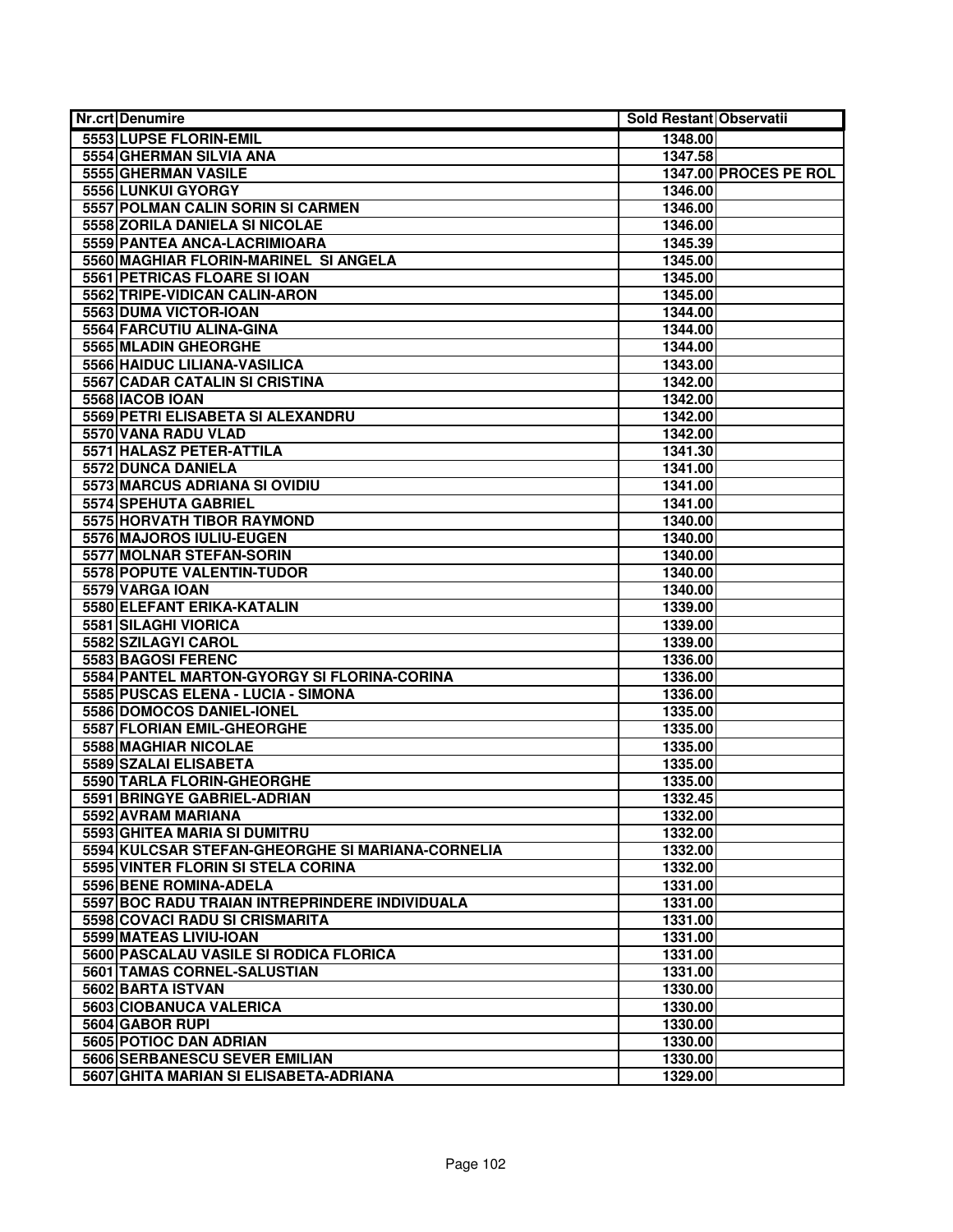| <b>Nr.crt Denumire</b>                | Sold Restant Observatii |  |
|---------------------------------------|-------------------------|--|
| 5608 GROZA ALINA                      | 1329.00                 |  |
| <b>5609 SOTIUT IRINA</b>              | 1329.00                 |  |
| 5610 VLAD DUMITRU SI MARIANA          | 1329.00                 |  |
| 5611 BALOGH ILDIKO                    | 1328.00                 |  |
| <b>5612 PARANICI CONSTANTIN</b>       | 1328.00                 |  |
| 5613 FAUR VICTOR-MARIUS               | 1327.00                 |  |
| 5614 MAGDAS ATTILA-ISTVAN             | 1327.00                 |  |
| 5615 MONE RAZVAN-MADALIN              | 1327.00                 |  |
| 5616 ANDRISCA IOAN                    | 1326.00                 |  |
| 5617 ARHIRE CARMEN-ANCA               | 1326.00                 |  |
| 5618 CIORDAS MARIN                    | 1326.00                 |  |
| 5619 BUTNARASU IOANA                  | 1324.04                 |  |
| 5620 BERKI ROBERT                     | 1324.00                 |  |
| 5621 FRIED ANA ALIZ                   | 1324.00                 |  |
| 5622 JANOS SZABOLCS                   | 1324.00                 |  |
| 5623 P.F.A.SIRCA MIHAELA-FLORICA      | 1324.00                 |  |
| 5624 JURCA GHEORGHE SI MARIANA        | 1323.00                 |  |
| 5625 TARA VLAD GELU                   | 1323.00                 |  |
| 5626 CRISTEA CATALIN                  | 1322.50                 |  |
| 5627 BUZGUTA FLORIN                   | 1321.00                 |  |
| 5628 IOAJA FLORIN-CLAUDIU             | 1321.00                 |  |
| 5629 SABAU PETRU                      | 1321.00                 |  |
| 5630 SIM ILEANA-EVA                   | 1321.00                 |  |
| 5631 TONT MARIUS-COSMIN               | 1320.97                 |  |
| 5632 BIRO MARIA MAGDOLNA              | 1320.00                 |  |
| 5633 BROZBAN STELIAN-STEFAN           | 1320.00                 |  |
| 5634 FARKAS JOZSEF IMRE               | 1320.00                 |  |
| 5635 SOLOCI IOAN SI CORNELIA DANIELA  | 1320.00                 |  |
| 5636 DEM COLOMAN                      | 1319.00                 |  |
| 5637 MORAR MARTA                      | 1319.00                 |  |
| 5638 NEGRE GHEORGHE                   | 1319.00                 |  |
| 5639 OTVOS MARIN-MIRCEA               | 1319.00                 |  |
| 5640 STEFAN-LUNG DAN-GEORGE           | 1319.00                 |  |
| <b>5641 BIRTA FERENC FLORIAN</b>      | 1318.59                 |  |
| 5642 LACRARU IOAN                     | 1318.00                 |  |
| 5643 RADULESCU IOAN SI CLAUDIA        | 1318.00                 |  |
| 5644 MATSOUKAS MICHAI ELEFTHERIOS     | 1317.00                 |  |
| 5645 POPA CLAUDIA-IOANA               | 1317.00                 |  |
| 5646 UNGUR COSMIN IOAN                | 1317.00                 |  |
| 5647 BONAS CRISTINA-BIANCA            | 1316.00                 |  |
| <b>5648 CRISTEA TUNDE ILONA</b>       | 1316.00                 |  |
| 5649 JURCA GAVRIL SI MARGARETA        | 1316.00                 |  |
| 5650 MORNA ALEXANDRU                  | 1315.00                 |  |
| 5651 RADU OVIDIU                      | 1315.00                 |  |
| 5652 MICU MIHAI                       | 1314.50                 |  |
| 5653 FLOREA MARIUS                    | 1313.00                 |  |
| 5654 SARBU ELENA                      | 1311.00                 |  |
| 5655 BOKA DAVID MARCUS                | 1310.00                 |  |
| 5656 LUP SMARANDA-DELIA               | 1310.00                 |  |
| 5657 MISAROS SERBAN-FLAVIU            | 1310.00                 |  |
| 5658 TAMBA IOAN                       | 1310.00                 |  |
| 5659 TITERLEA ALINA DANIELA SI DANIEL | 1310.00                 |  |
| <b>5660 TUDUK VIORICA-MARIA</b>       | 1310.00                 |  |
| 5661 BARTAN LUCIAN SI SORINA          | 1309.00                 |  |
| 5662 TIURBE DORIN-EUGEN               | 1309.00                 |  |
|                                       |                         |  |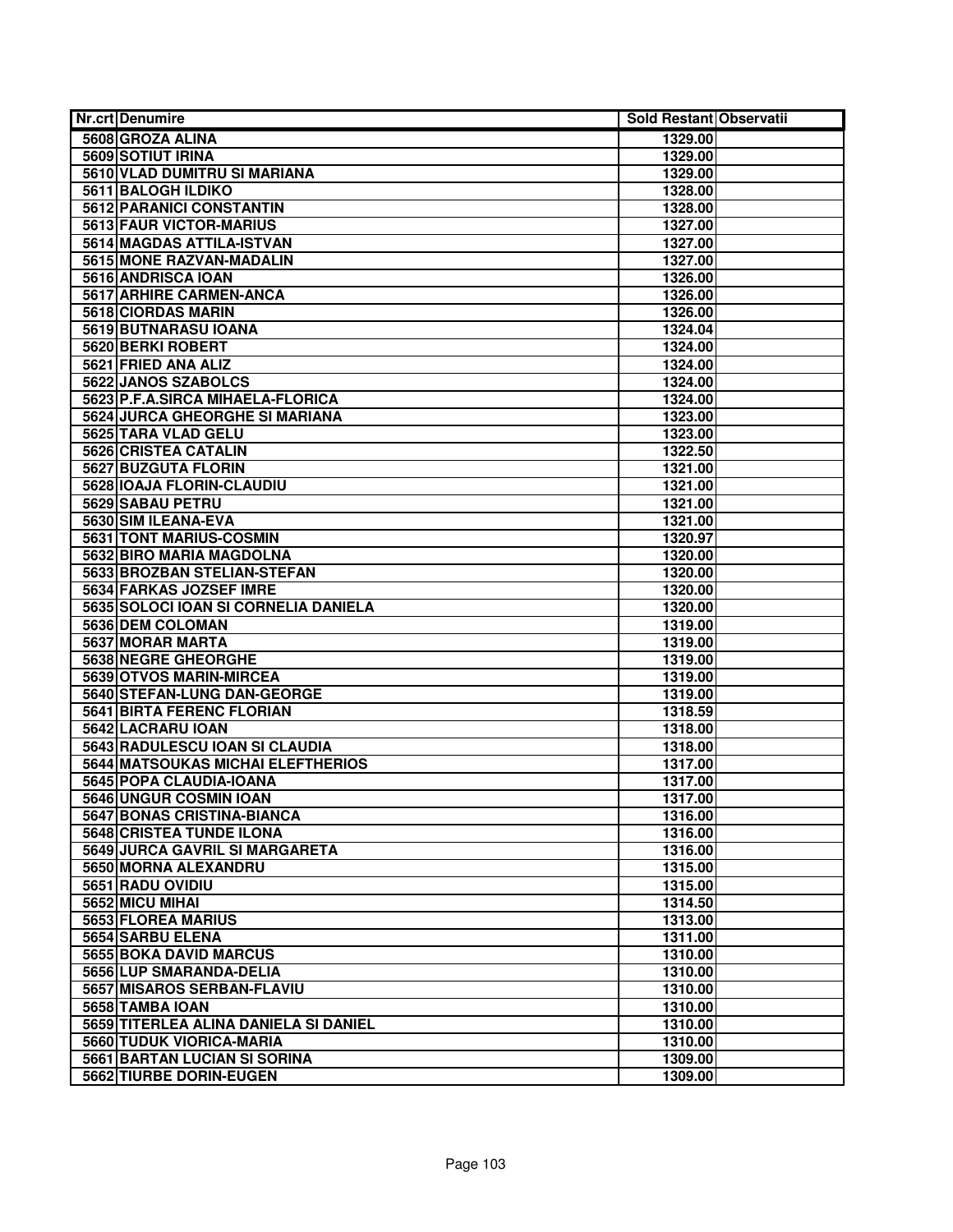| <b>Nr.crt Denumire</b>                                                 | Sold Restant Observatii |  |
|------------------------------------------------------------------------|-------------------------|--|
| 5663 TOADER FELICIA DOINA SI OLIMPIU                                   | 1309.00                 |  |
| 5664 OLAR OVIDIU-NICOLAE                                               | 1308.00                 |  |
| 5665 CIOCAN MIRCEA SI CARMEN                                           | 1307.00                 |  |
| 5666 PELE MIHAELA-ANA SI OVIDIU                                        | 1307.00                 |  |
| 5667 VLAICU CORNEL FLORIAN                                             | 1307.00                 |  |
| 5668 IANC ADRIAN-SEBASTIAN                                             | 1306.00                 |  |
| 5669 ABU MOKH SAID                                                     | 1305.00                 |  |
| 5670 ACHIM LAURENTIU                                                   | 1305.00                 |  |
| 5671 BADRI DZIDZIKASHVILI                                              | 1305.00                 |  |
| 5672 BARBU JANOS                                                       | 1305.00                 |  |
| 5673 BENCHIS DOREL SI RODICA                                           | 1305.00                 |  |
| 5674 BETIVU VASILE                                                     | 1305.00                 |  |
| 5675 BLAZHEVICH PANEL                                                  | 1305.00                 |  |
| 5676 BORA ILIE                                                         | 1305.00                 |  |
| 5677 BRADUCEAN VALERIU                                                 | 1305.00                 |  |
| 5678 BULGARINI RODOLFO                                                 | 1305.00                 |  |
| 5679 CABAU TEODOR                                                      | 1305.00                 |  |
| 5680 CANALAS GABRIEL                                                   | 1305.00                 |  |
| 5681 CIORTEA RAUL-DANIEL                                               | 1305.00                 |  |
| 5682 COLINE MICKAEL                                                    | 1305.00                 |  |
| 5683 COPCELEAN TODIAN                                                  | 1305.00                 |  |
| 5684 CRUCERU MARIUS DAVID                                              | 1305.00                 |  |
| 5685 DAN AURELIAN                                                      | 1305.00                 |  |
| 5686 DAN FLORIN-CRISTIAN                                               | 1305.00                 |  |
| 5687 DASCALU ROMEO                                                     | 1305.00                 |  |
| 5688 DEAC DANUT                                                        | 1305.00                 |  |
| <b>5689 DEMETER GHEORGHE</b>                                           | 1305.00                 |  |
| <b>5690 DEMIAN LIVIU-STELIAN</b>                                       | 1305.00                 |  |
| 5691 DOMINTEANU STEFAN TEODOR                                          | 1305.00                 |  |
| 5692 DUDIK CRISTIAN                                                    | 1305.00                 |  |
| 5693 FARCUTA ANDREI-GEORGE                                             | 1305.00                 |  |
| <b>5694 FARKAS ISTVAN-ARNOLD</b>                                       | 1305.00                 |  |
| 5695 FUSUS VLAD-MIRCEA                                                 | 1305.00                 |  |
| 5696 GABOR GHEZA                                                       | 1305.00                 |  |
| 5697 GALL ALEXANDRU                                                    | 1305.00                 |  |
| 5698 GAVRIS ALEXANDRU LUCIAN                                           | 1305.00                 |  |
| 5699 GHERDAN-FITEREU GHEORGHE-IOAN                                     | 1305.00                 |  |
| 5700 GHERGHELES BOGDAN LIVIU                                           | 1305.00                 |  |
| 5701 GIURCUT FLORIN LAVINIU                                            | 1305.00                 |  |
| 5702 GORDAN COSMIN-VICTOR                                              | 1305.00                 |  |
| 5703 GUG DENIS VALENTIN                                                | 1305.00                 |  |
| 5704 HINZ CLAUDIO                                                      | 1305.00                 |  |
| 5705 HORA RADU - CATALIN                                               | 1305.00                 |  |
| 5706 HORVATH BOGDAN-RAZVAN                                             | 1305.00                 |  |
| 5707 ILE CRISTIAN SI FLORENTA-LARISA<br>5708 KACZMARCZYK GABRIEL PIOTR | 1305.00                 |  |
|                                                                        | 1305.00                 |  |
| 5709 KIEBASINSKI WALDEMAR<br>5710 KOSTOV GRIGOR ALEXANDROV             | 1305.00<br>1305.00      |  |
| 5711 KUDOR DUKA ANDREI SI DRUGAS GEORGET                               |                         |  |
| 5712 LITEV PETCO                                                       | 1305.00                 |  |
| 5713 MAJOR GYULA                                                       | 1305.00                 |  |
| 5714 MEEB STEFAN                                                       | 1305.00<br>1305.00      |  |
| 5715 MIRON VIORICA                                                     | 1305.00                 |  |
| 5716 MONEV DELCHO IVANOV                                               | 1305.00                 |  |
| 5717 MOS OVIDIU FLORIN                                                 | 1305.00                 |  |
|                                                                        |                         |  |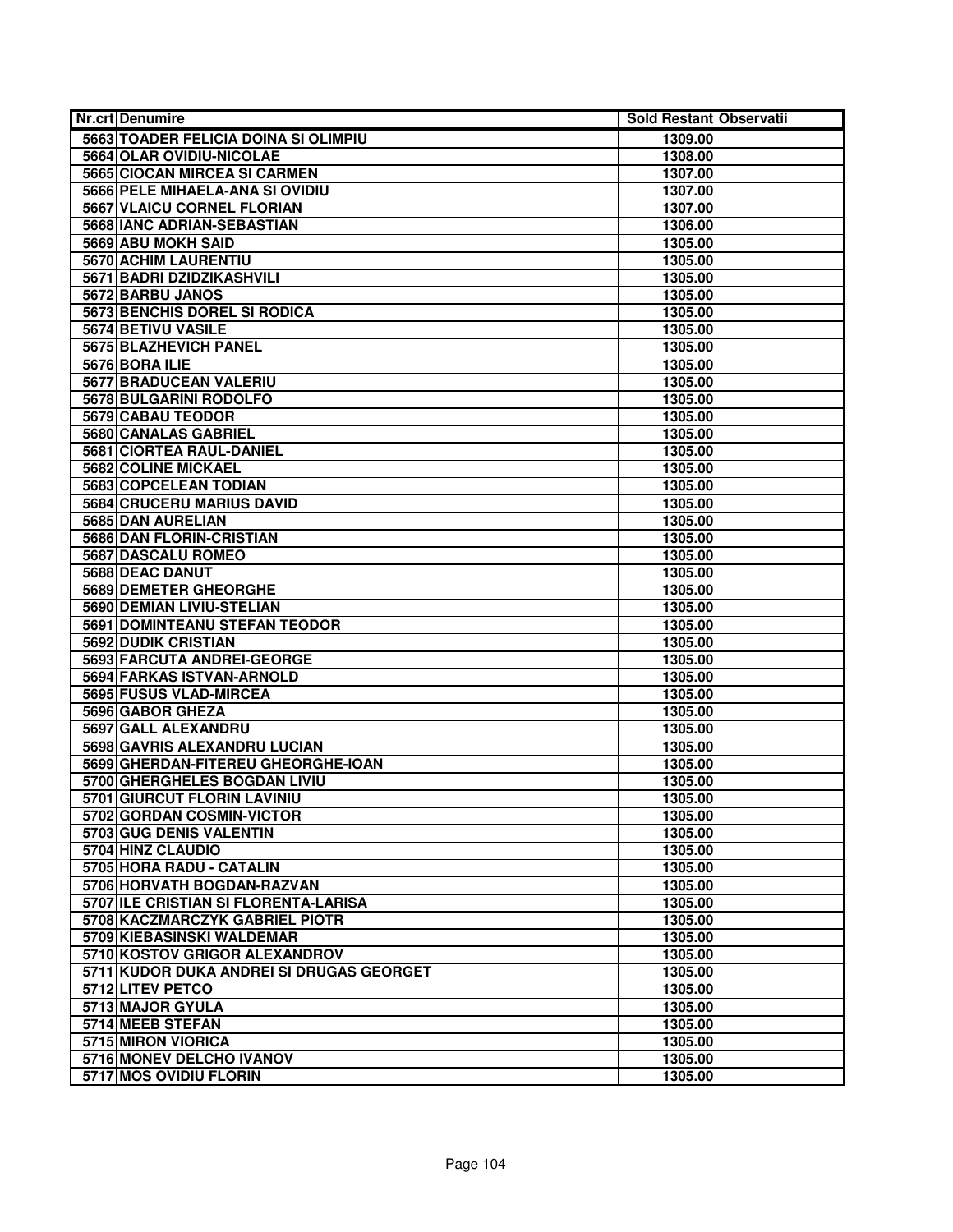| Nr.crt Denumire                                | Sold Restant Observatii |  |
|------------------------------------------------|-------------------------|--|
| 5718 MUSTEATA FILIP                            | 1305.00                 |  |
| 5719 NAGY ZOLTAN                               | 1305.00                 |  |
| 5720 NOJA ADRIAN-CATALIN                       | 1305.00                 |  |
| 5721 OJASOON MEELIS                            | 1305.00                 |  |
| 5722 OPREA RONELA TEODORA                      | 1305.00                 |  |
| 5723 PANC ARON MARIN                           | 1305.00                 |  |
| 5724 PATER CRISTIAN                            | 1305.00                 |  |
| 5725 PAUSELLI FAUSTO                           | 1305.00                 |  |
| 5726 PIPALA PAWEL                              | 1305.00                 |  |
| 5727 POKRUPA ANTONIN                           | 1305.00                 |  |
| 5728 POP FLORIN-DANIEL                         | 1305.00                 |  |
| 5729 POP IOAN VALER                            | 1305.00                 |  |
| 5730 POP SORIN                                 | 1305.00                 |  |
| <b>5731 ROMAN MARIUS MARCEL</b>                | 1305.00                 |  |
| 5732 ROSTAS VISAN                              | 1305.00                 |  |
| 5733 SANTINI FABRIZIO                          | 1305.00                 |  |
| 5734 SAV OCTAVIAN                              | 1305.00                 |  |
| 5735 SECARA SILVIU                             | 1305.00                 |  |
| 5736 SIDEA SERGIU-PAUL                         | 1305.00                 |  |
| 5737 SMECICAS ADRIANA TABITA                   | 1305.00                 |  |
| 5738 SOLYOM IBOLYA                             | 1305.00                 |  |
| 5739 STAN OLIVIU- DUMITRU                      | 1305.00                 |  |
| 5740 STEPANCIC ROBERT                          | 1305.00                 |  |
| 5741 SZABONE ERDEI ANIKO                       | 1305.00                 |  |
| 5742 SZEIDLER CSABA                            | 1305.00                 |  |
| 5743 TIMBUS GHEORGHE STEFAN                    | 1305.00                 |  |
| 5744 TIRIPLICA BOGDAN-ALEXANDRU                | 1305.00                 |  |
| 5745 TIRLA RARES                               | 1305.00                 |  |
| 5746 TOHKOB TARPYAN                            | 1305.00                 |  |
| 5747 TRIP NICU-AUGUSTIN SI MARIA               | 1305.00                 |  |
| 5748 TURI IMRE                                 | 1305.00                 |  |
| 5749 VINCZE CSILLA                             | 1305.00                 |  |
| 5750 VOIT TIBERIU IOAN                         | 1305.00                 |  |
| 5751 MADAR LIVIU SI DORINA                     | 1304.00                 |  |
| 5752 MUDURA CALIN SI IOANA                     | 1304.00                 |  |
| 5753 SERB CALIN-IOAN                           | 1304.00                 |  |
| 5754 VARGA NICOLAE<br>5755 BARA CRISTIAN-DORIN | 1304.00                 |  |
| 5756 DOARNA FLOAREA                            | 1303.00<br>1303.00      |  |
| 5757 LUCACIU DANIEL SI FIVIA-ANA               | 1303.00                 |  |
| 5758 STIUBE AGNES                              | 1303.00                 |  |
| 5759 CAPUS IOAN SI ELENA                       | 1302.00                 |  |
| 5760 CROITORU ROBERT                           | 1302.00                 |  |
| 5761 FURTOS MARIANA                            | 1302.00                 |  |
| 5762 GABOR EVA                                 | 1302.00                 |  |
| 5763 LASCU EVA                                 | 1302.00                 |  |
| 5764 MICLE FLOAREA                             | 1302.00                 |  |
| 5765 SABAU MARIUS                              | 1302.00                 |  |
| 5766 SUCIU IOAN                                | 1302.00                 |  |
| 5767 UVEGHES BOGDAN-DACIAN                     | 1302.00                 |  |
| 5768 ZHANG WEIPING                             | 1302.00                 |  |
| 5769 TAMAS SANDOR LASZLO                       | 1301.00                 |  |
| 5770 BALOGH PETER                              | 1300.00                 |  |
| 5771 BOKA GHEORGHE                             | 1300.00                 |  |
| 5772 BOKA GYORGY                               | 1300.00                 |  |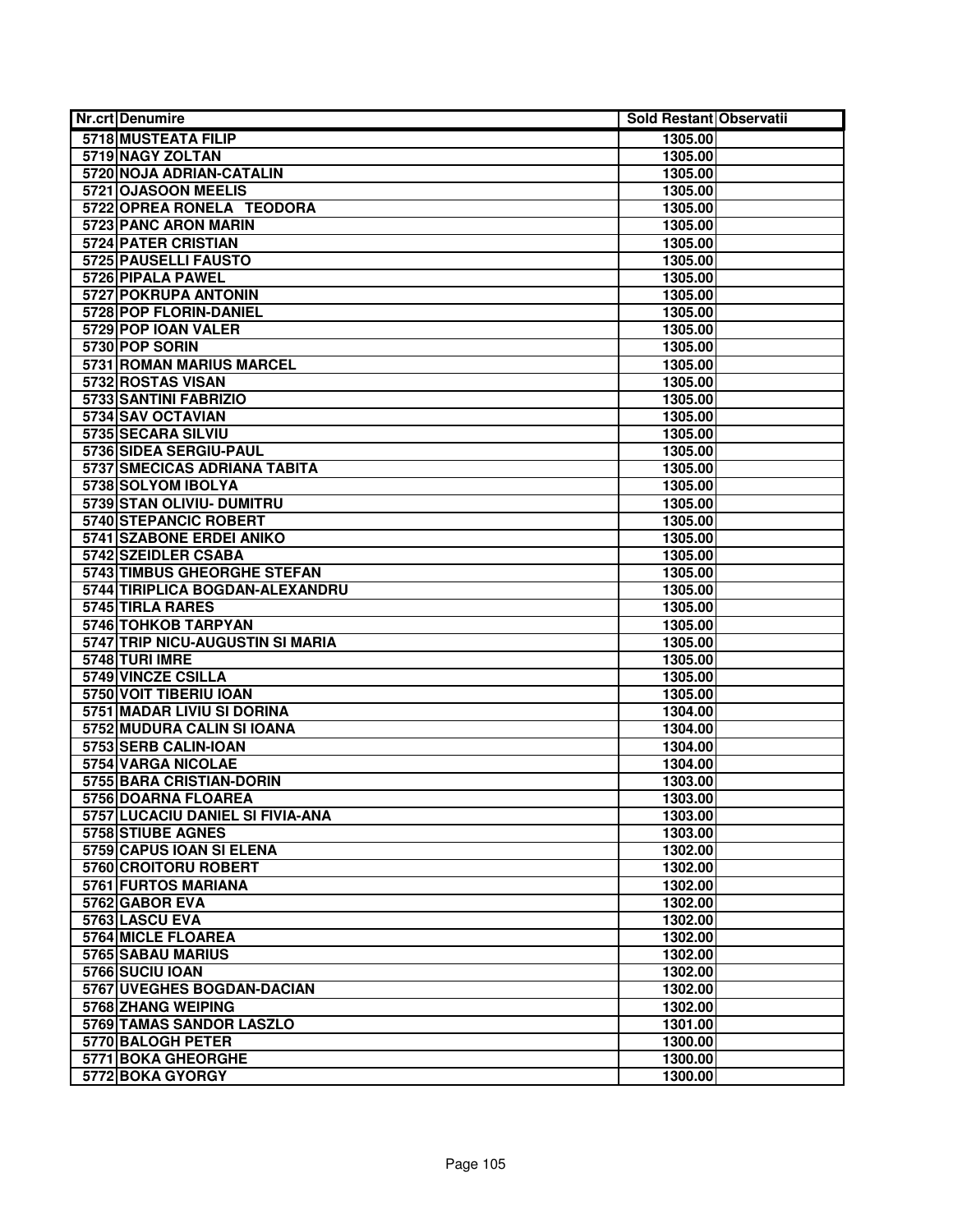| <b>Nr.crt Denumire</b>                     | Sold Restant Observatii |  |
|--------------------------------------------|-------------------------|--|
| 5773 CIOCANACHE VINICIUS                   | 1300.00                 |  |
| 5774 GABOR MARIA                           | 1300.00                 |  |
| 5775 GABOR STEFAN                          | 1300.00                 |  |
| 5776 GABOR TEREZ                           | 1300.00                 |  |
| 5777 MEMETEA CORNEL-CSABA                  | 1300.00                 |  |
| 5778 NICORUT ROBERT                        | 1300.00                 |  |
| 5779 PAP GILDA                             | 1300.00                 |  |
| 5780 ROSTAS IOAN                           | 1300.00                 |  |
| 5781 TORJ RAZVAN ANDREI                    | 1300.00                 |  |
| 5782 VARGA DAVID MARIUS                    | 1300.00                 |  |
| 5783 VARGA ROBERT-ZSOLT                    | 1300.00                 |  |
| 5784 VARGA ZOLTAN                          | 1300.00                 |  |
| 5785 SIRCA CRISTIAN-MARIUS                 | 1299.02                 |  |
| 5786 BAN SORIN SI CORINA MAGDALENA         | 1299.00                 |  |
| 5787 CISMAS MARCEL ENESCU                  | 1299.00                 |  |
| 5788 PUSCAU IONUT-BENIAMIN                 | 1299.00                 |  |
| 5789 SLEIDER GYONGYI SI NORBET ISTVAN      | 1299.00                 |  |
| 5790 SZABO SANDOR JOZSEF                   | 1299.00                 |  |
| 5791 TINCAU IOAN-DAN SI FLORICA            | 1299.00                 |  |
| 5792 KISS ZSOLT                            | 1298.00                 |  |
| 5793 POP ADRIAN SI ALINA-VIOLETA           | 1298.00                 |  |
| 5794 DELOREAN ION-IULIUS                   | 1297.00                 |  |
| 5795 GROZA ALIN                            | 1297.00                 |  |
| 5796 KATONA LASZLO                         | 1296.00                 |  |
| 5797 DOCZI FRANCISC-FLORIN                 | 1295.00                 |  |
| 5798 MIHELE IOAN                           | 1294.00                 |  |
| 5799 CIPLEU FLORENTIN VIOREL SI SILVIA     | 1293.00                 |  |
| 5800 BOARU MARIANA                         | 1292.00                 |  |
| 5801 GHERMAN CRISTIAN-LIVIU SI COSMINA     | 1292.00                 |  |
| 5802 PAUBLUSZTIG CSABA                     | 1292.00                 |  |
| 5803 ASSAKER MOHAMMED MAHER                | 1291.00                 |  |
| 5804 AV.ILAS CORNELIA-CARMEN CAB.DE AVOCAT | 1291.00                 |  |
| 5805 CIONCA ELENA                          | 1291.00                 |  |
| 5806 HARSANYI MONICA                       | 1291.00                 |  |
| 5807 KARSAI ATTILA                         | 1291.00                 |  |
| 5808 PETRICA SORIN IOAN                    | 1291.00                 |  |
| 5809 RAZASEANU VALERIA                     | 1291.00                 |  |
| 5810 ARDELEAN GHEORGHE-PETRU               | 1290.00                 |  |
| 5811 BOCSA MIRCEA-OVIDIU SI MONICA         | 1290.00                 |  |
| 5812 CARTIS ANA SIMONA                     | 1290.00                 |  |
| 5813 COITA SERGIU-EUGEN                    | 1290.00                 |  |
| 5814 DUCA IONEL                            | 1290.00                 |  |
| 5815 DUMITRASCU MARIA                      | 1290.00                 |  |
| 5816 ILLE VLAD MIHI                        | 1290.00                 |  |
| 5817 KISS MIKLOS                           | 1290.00                 |  |
| 5818 LUCA GRETA                            | 1290.00                 |  |
| 5819 MIHALI ANDREI                         | 1290.00                 |  |
| 5820 NAGY CSABA ALBERT                     | 1290.00                 |  |
| 5821 SZABO ROZALIA SI FRANCISC             | 1290.00                 |  |
| 5822 POP VICTOR SI ANA                     | 1289.00                 |  |
| 5823 PUSCAS OZANA                          | 1289.00                 |  |
| 5824 IONESCU CORNEL                        | 1287.00                 |  |
| 5825 MINAN SIRHAN                          | 1287.00                 |  |
| 5826 BRUCHENTAL-POP CORIOLAN               | 1286.00                 |  |
| 5827 CORAS FLOARE                          | 1286.00                 |  |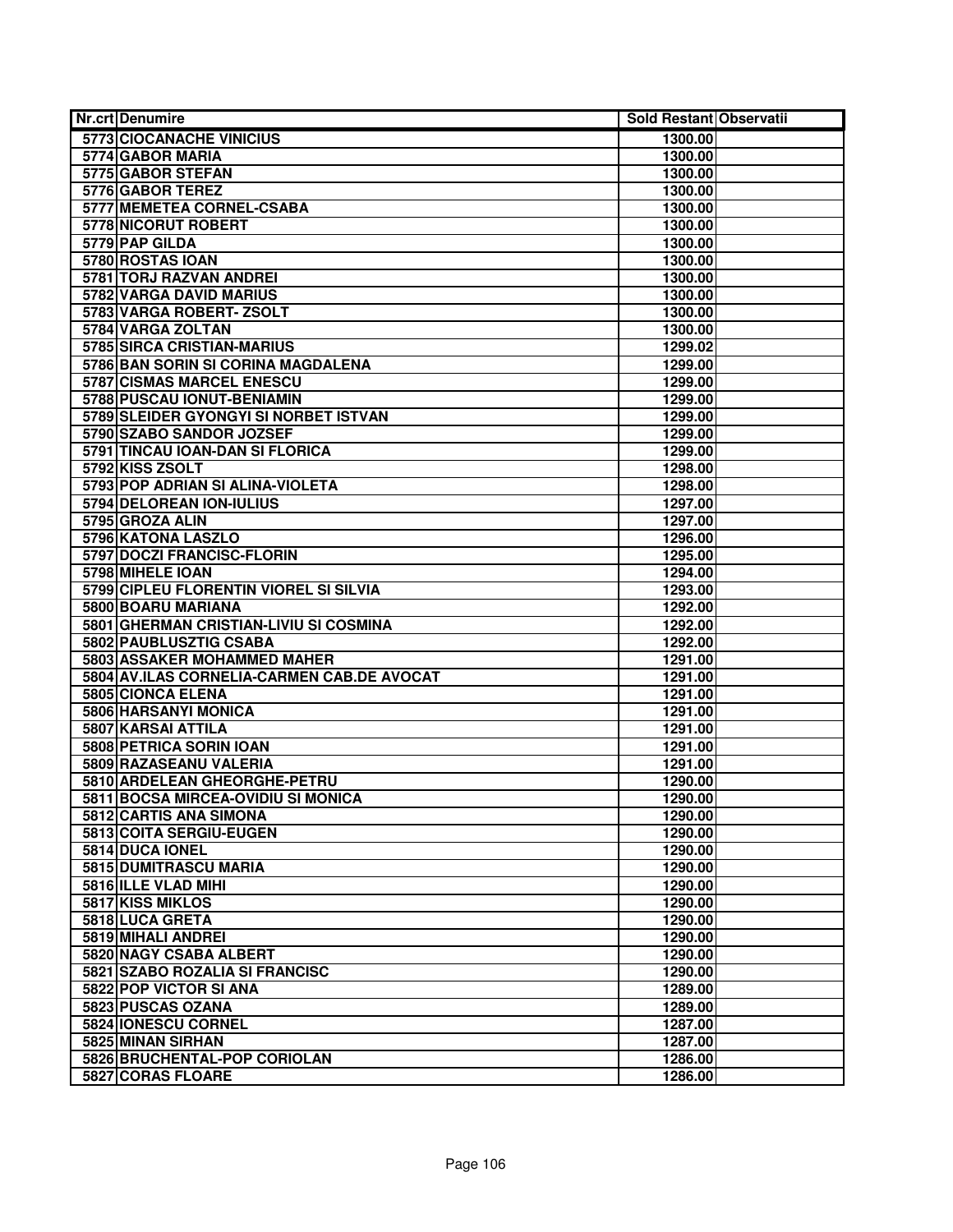| <b>Nr.crt Denumire</b>                                  | Sold Restant Observatii |  |
|---------------------------------------------------------|-------------------------|--|
| 5828 GULES SERGIU-IONUT                                 | 1286.00                 |  |
| 5829 POPSA SILVIU-DOREL                                 | 1285.00                 |  |
| 5830 SALAJEAN OVIDIU-DUMITRU                            | 1284.00                 |  |
| 5831 CUC LUCIAN-RADU SI CRISTINA NICOLETA               | 1281.00                 |  |
| 5832 DARIDA LIVIU                                       | 1281.00                 |  |
| 5833 NAGY ANDREI-CRISTIAN                               | 1281.00                 |  |
| 5834 PANTIS EMANUEL SI PANTIS IOAN                      | 1281.00                 |  |
| 5835 PINTEA RADU-STEFAN                                 | 1281.00                 |  |
| 5836 VARGA FERENCZ SI EDIT                              | 1281.00                 |  |
| 5837 ABRUDAN ALIN DANIEL                                | 1280.00                 |  |
| 5838 BIRIS RAZVAN-DANIEL SI CARMEN                      | 1280.00                 |  |
| 5839 GABOR IANCU                                        | 1280.00                 |  |
| 5840 MANGRA FLORIN                                      | 1280.00                 |  |
| 5841 MIHUTIU IOAN-MIHAI                                 | 1280.00                 |  |
| 5842 ONACA FLORIN-DORU SI RAMONA                        | 1279.00                 |  |
| 5843 CIUCIU VIOLETA                                     | 1278.00                 |  |
| 5844 FODOR RADU                                         | 1278.00                 |  |
| 5845 MIHELE FLORIAN SI CORNELIA                         | 1278.00                 |  |
| 5846 TAUTU VOICHITA MONICA                              | 1278.00                 |  |
| 5847 CODRESI DUMITRU-COSMIN                             | 1277.00                 |  |
| 5848 GASCA NICOLAE-DANIEL                               | 1277.00                 |  |
| 5849 PINTEA IOAN SI ELEONORA                            | 1277.00                 |  |
| 5850 TIFREA MIHAELA                                     | 1277.00                 |  |
| 5851 PANTEA ADRIANA-ANA                                 | 1276.00                 |  |
| 5852 ROSCA NICOLAE SI FLORICA                           | 1276.00                 |  |
| 5853 DRIMBAU ANDREI-CORNEL                              | 1275.00                 |  |
| 5854 GEORGESCU ANA-MARIA                                | 1275.00                 |  |
| 5855 KALMAR MIKLOS                                      | 1275.00                 |  |
| 5856 CICORTAS MARIA                                     | 1274.00                 |  |
| 5857 CRET MARIA-CARMEN                                  | 1274.00                 |  |
| 5858 SZILAGYI IOSIF                                     | 1274.00                 |  |
| 5859 MUNTEANU MARIANA SI GABRIEL FLORIN                 | 1273.00                 |  |
| 5860 IANC MELANIA                                       | 1272.00                 |  |
| 5861 FULOP ISTVAN                                       | 1271.29                 |  |
| 5862 FILIP FLORIAN-RADU-DANIEL                          | 1271.00                 |  |
| 5863 MORNA SAMUEL                                       | 1271.00                 |  |
| 5864 POPA VALENTIN SI IULIANA                           | 1271.00                 |  |
| 5865 BIMBO LAJOS SI ANGELA                              | 1270.00                 |  |
| 5866 BOKOR ANTAL ROBERT                                 | 1270.00                 |  |
| <b>5867 MATEAS FLORINA-CRINA</b>                        | 1270.00                 |  |
| 5868 MATYAS JANOS<br>5869 ANI ADRIAN                    | 1270.00                 |  |
|                                                         | 1269.00                 |  |
| 5870 CMECIU IONEL SORIN<br>5871 CRISAN CORNELIA-MARIANA | 1269.00                 |  |
| 5872 DAVID RALUCA-FLORINA                               | 1269.00                 |  |
| 5873 JUCA VIOREL                                        | 1269.00                 |  |
| 5874 RESTE DANIEL-OCTAVIAN                              | 1269.00<br>1268.00      |  |
| 5875 DOMOKOS JANOS SI EVA                               | 1267.00                 |  |
| 5876 IACOB MARILENA CORNELIA                            | 1267.00                 |  |
| 5877 JULA ERONIM-OLIMPIU                                | 1267.00                 |  |
| <b>5878 SUCIU CIPRIAN VALENTIN</b>                      |                         |  |
| 5879 COPIL CARMEN-SANDA SI OVIDIU                       | 1267.00<br>1266.00      |  |
| 5880 ELEKES PAL SANDOR                                  | 1266.00                 |  |
| 5881 HAJNER EMIL                                        | 1266.00                 |  |
| 5882 LUNCAN LUCIA                                       | 1265.63                 |  |
|                                                         |                         |  |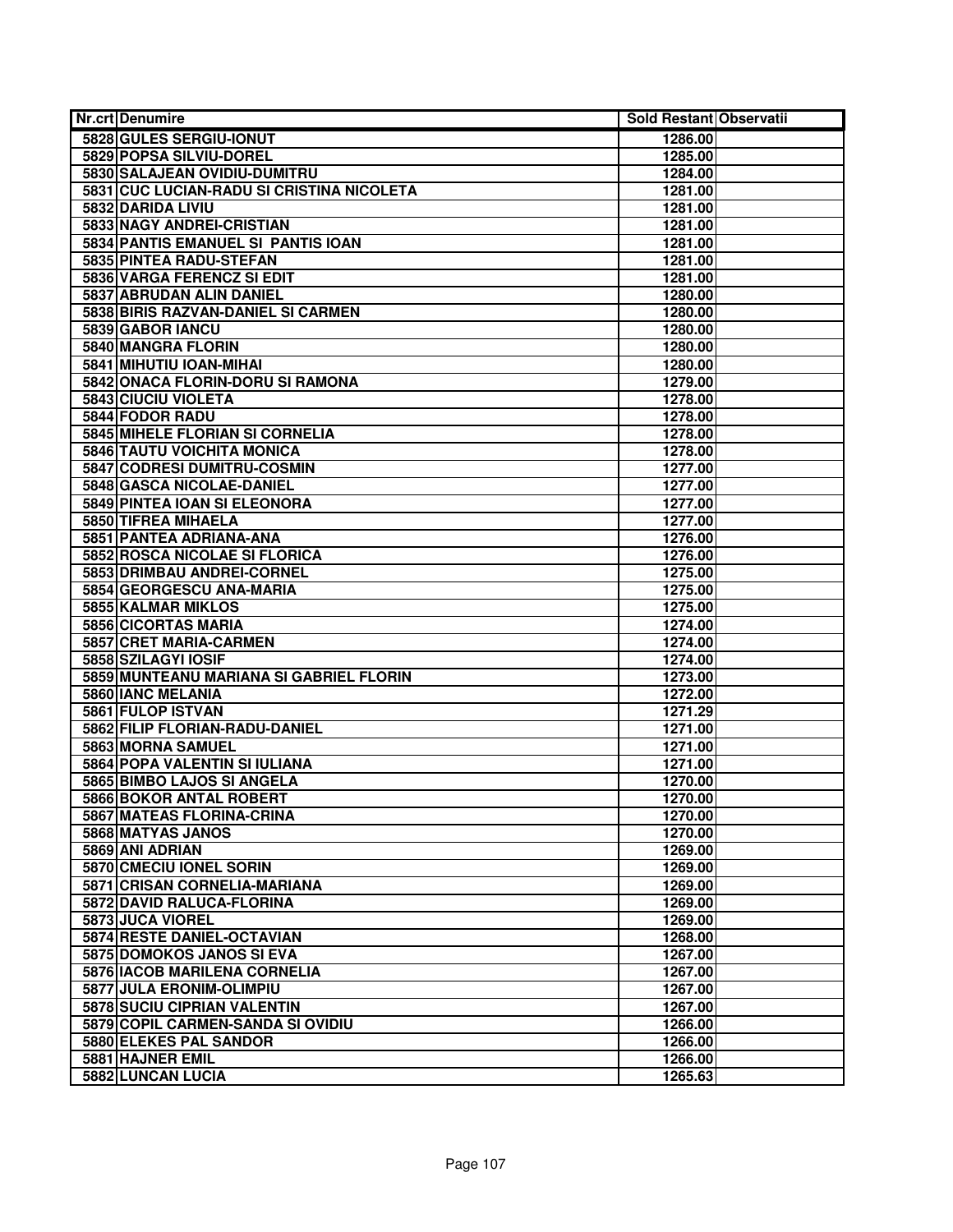| <b>Nr.crt Denumire</b>                      | Sold Restant Observatii |  |
|---------------------------------------------|-------------------------|--|
| 5883 VERES FLORICA                          | 1265.00                 |  |
| 5884 VIDICAN PETRU                          | 1264.00                 |  |
| 5885 TUSA FRANCISC                          | 1263.97                 |  |
| <b>5886 KOCSIS ERIKA SI ANDREI</b>          | 1262.00                 |  |
| 5887 ROSAN LIVIU SI MARIOARA                | 1262.00                 |  |
| 5888 KADOS STELA SI KORNEL                  | 1261.00                 |  |
| 5889 CABA DANIELA                           | 1260.00                 |  |
| 5890 FODOR GHEORGHE                         | 1260.00                 |  |
| 5891 NEGRAU IOAN SI MARIA                   | 1260.00                 |  |
| 5892 CATANA ALEXANDRU SI FLOAREA            | 1259.00                 |  |
| 5893 CULICI IOAN SI DANIELA-IULIANA         | 1259.00                 |  |
| 5894 DARABAN CASIAN CLAUDIU                 | 1259.00                 |  |
| 5895 DAVID SIMONA                           | 1259.00                 |  |
| 5896 KISS ZOLTAN                            | 1259.00                 |  |
| 5897 VINCZE KATALIN                         | 1258.00                 |  |
| 5898 BOTAU IOAN                             | 1257.00                 |  |
| 5899 FLORUTA LIDIA                          | 1257.00                 |  |
| 5900 PALLO MIHAIL                           | 1257.00                 |  |
| 5901 POPOVICI IOAN SI MARIA                 | 1257.00                 |  |
| 5902 SODINCA GHEORGHE SI DANA MONICA        | 1257.00                 |  |
| 5903 CIOARA CORINA FELICIA                  | 1256.00                 |  |
| 5904 SASCA IOANA-RALUCA                     | 1256.00                 |  |
| 5905 KABAI JOZSEF-ANDRAS                    | 1255.00                 |  |
| 5906 BUDA OVIDIU                            | 1254.00                 |  |
| 5907 HORGA CALIN-PETRU SI CRINA             | 1253.00                 |  |
| 5908 CACUCI MARIA                           | 1252.00                 |  |
| 5909 KULPINSZKI MIHALY ZOLTAN               | 1252.00                 |  |
| 5910 PAMFILOIU MARIA                        | 1252.00                 |  |
| 5911 PANEA ALEXANDRU SI DUMITRU             | 1252.00                 |  |
| 5912 CIURSAS RADU                           | 1251.00                 |  |
| 5913 MOS IOANA MARIA                        | 1251.00                 |  |
| 5914 VIRCA ALINA-RALUCA                     | 1251.00                 |  |
| 5915 BANCIU SUPERMAN-TARZAN                 | 1250.00                 |  |
| 5916 BANCSE BEN-FLORIN                      | 1250.00                 |  |
| 5917 CAVASDAN SEBASTIAN PATRIK              | 1250.00                 |  |
| 5918 COFAR FLORIAN                          | 1250.00                 |  |
| 5919 COSTA IOAN                             | 1250.00                 |  |
| 5920 COSTEA CRISTIAN-DANUT PFA              | 1250.00                 |  |
| 5921 DUMEA DANIEL VIOREL                    | 1250.00                 |  |
| 5922 HIRTEA ANCA                            | 1250.00                 |  |
| 5923 KAJCZA DIANA                           | 1250.00                 |  |
| 5924 KASTSA KAROLY IMRE                     | 1250.00                 |  |
| 5925 KHALLFALLAH MOSBAH                     | 1250.00                 |  |
| 5926 MATYASI ROBERT                         | 1250.00                 |  |
| <b>5927 PATAKI FELIX-FERENCZ</b>            | 1250.00                 |  |
| 5928 SACUI CALIN-CONSTANTIN                 | 1250.00                 |  |
| 5929 SZTOIKA STEFAN CSABA                   | 1250.00                 |  |
| 5930 TOMESCU SAROLTA                        | 1250.00                 |  |
| 5931 UNGUREANU LILIAN                       | 1250.00                 |  |
| 5932 DR. COTE DANIELA C.M.I.                | 1249.00                 |  |
| 5933 LUKACS TAMAS-ROLLAND SI MARIA-MAGDOLNA | 1249.00                 |  |
| 5934 LUPSEA IOAN- SORIN SI ANGELA           | 1249.00                 |  |
| 5935 MONECIU-MIHUT AURICA                   | 1248.00                 |  |
| 5936 TUNDUC ADRIAN                          | 1248.00                 |  |
| 5937 CIARNAU ANCA CRISTINA                  | 1247.14                 |  |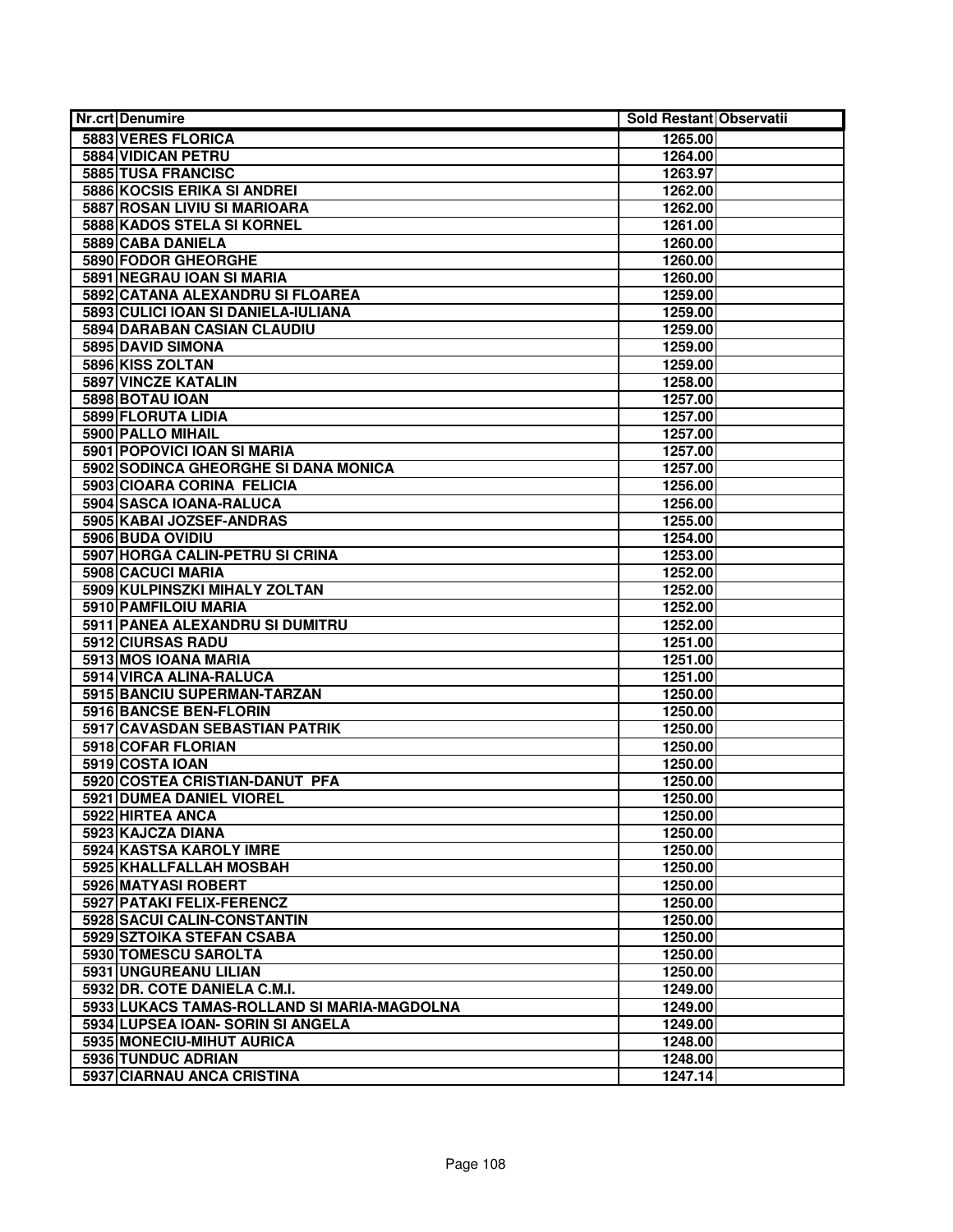| <b>Nr.crt Denumire</b>                     | Sold Restant Observatii |  |
|--------------------------------------------|-------------------------|--|
| 5938 CMECIU CALIN-ADRIAN                   | 1247.00                 |  |
| 5939 ILE MARIAN-CATALIN                    | 1247.00                 |  |
| <b>5940 LIBANT FLORIN-MARIAN</b>           | 1247.00                 |  |
| 5941 PISCOI SERGIU GABRIEL SI RAMONA DELIA | 1247.00                 |  |
| 5942 RUBINO ANGELO                         | 1247.00                 |  |
| 5943 UNTERLENDER-MERAI GERGO               | 1247.00                 |  |
| 5944 VESE MIRCEA PAUL                      | 1247.00                 |  |
| 5945 SARATOC ADRIAN-PAUL                   | 1246.00                 |  |
| 5946 CINDEA MARIN                          | 1245.00                 |  |
| 5947 MINZ GEORGE-DACIAN                    | 1245.00                 |  |
| 5948 OLOGU IOAN                            | 1245.00                 |  |
| 5949 POTOROACA LOREDANA-MARIANA            | 1245.00                 |  |
| 5950 ARDELEAN COSMIN                       | 1244.00                 |  |
| 5951 ARDELEAN PAUL ANDREAS                 | 1244.00                 |  |
| 5952 BELENCO RODION                        | 1244.00                 |  |
| 5953 BERCE ION TUDOR                       | 1244.00                 |  |
| 5954 BONDAR CRISTIAN-IONUT                 | 1244.00                 |  |
| 5955 BUGLE ALEXANDRU-SORIN                 | 1244.00                 |  |
| 5956 BUZLE GABRIEL-CLAUDIU                 | 1244.00                 |  |
| 5957 CABINET DE AVOCAT IERAN DRAGOS        | 1244.00                 |  |
| 5958 CANALAS VERONICA                      | 1244.00                 |  |
| 5959 CHIRICHEU PETRU                       | 1244.00                 |  |
| 5960 CIOLOS IONEL                          | 1244.00                 |  |
| 5961 CIUCIOIU CIPRIAN-ROMEO                | 1244.00                 |  |
| 5962 COSTEA CONSTANTIN                     | 1244.00                 |  |
| 5963 COSTEA SORIN                          | 1244.00                 |  |
| 5964 DOCI SERGIU-GABRIEL                   | 1244.00                 |  |
| 5965 DRIMBA GHEORGHE SI VIORICA            | 1244.00                 |  |
| 5966 DUMITRU GHEORGHE                      | 1244.00                 |  |
| 5967 FIREZAR MARIA-MAGDALENA               | 1244.00                 |  |
| 5968 GABOR GABRIEL                         | 1244.00                 |  |
| 5969 GEORGESCU EMANUEL-SEBASTIAN           | 1244.00                 |  |
| 5970 HOMMER ANNAMARIA                      | 1244.00                 |  |
| 5971 JURCUT ANCUTA                         | 1244.00                 |  |
| 5972 MANG IOAN-ALEXANDRU                   | 1244.00                 |  |
| 5973 MOCAN COSMIN VASILE                   | 1244.00                 |  |
| 5974 MOZES EVA-IREN                        | 1244.00                 |  |
| 5975 MUTIU CORINA - FLORICA                | 1244.00                 |  |
| 5976 MUZSNAY ZSOLT                         | 1244.00                 |  |
| 5977 NEGRUTIU LAURA-ALINA                  | 1244.00                 |  |
| 5978 NERI ANNA                             | 1244.00                 |  |
| 5979 OLAR FLORIN RAZVAN                    | 1244.00                 |  |
| 5980 POPOVICI ANCA LIGIA                   | 1244.00                 |  |
| 5981 PRUNCUT IOAN                          | 1244.00                 |  |
| 5982 RAD IOANA-MADALINA                    | 1244.00                 |  |
| 5983 SABAU COSMIN TUDOR                    | 1244.00                 |  |
| <b>5984 STIOP VIOLETA FLORINA</b>          | 1244.00                 |  |
| 5985 SUCIU FLORINA-ANCUTA                  | 1244.00                 |  |
| 5986 TORJ ALEXANDRA                        | 1244.00                 |  |
| 5987 TUTURAS DANIELA                       | 1244.00                 |  |
| 5988 ALEXA AUREL                           | 1242.00                 |  |
| 5989 BEZI ANDREI-CRISTIAN                  | 1242.00                 |  |
| 5990 MOANEA FLOARE                         | 1242.00                 |  |
| 5991 MUSTEATA-ERDODI ZSOLT-KRISZTIAN       | 1242.00                 |  |
| 5992 MIKO JANOS                            | 1241.00                 |  |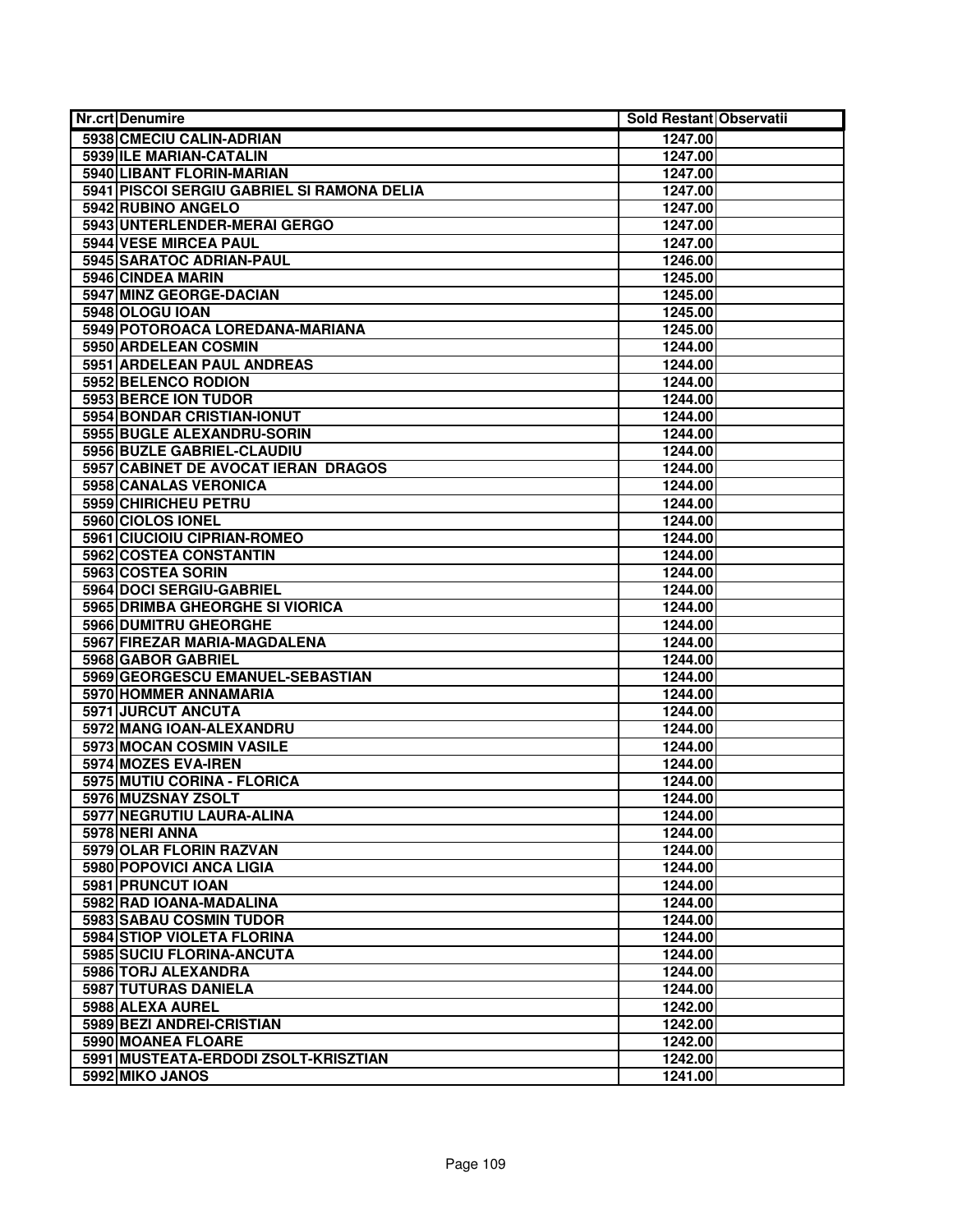| Nr.crt Denumire                             | Sold Restant Observatii |  |
|---------------------------------------------|-------------------------|--|
| 5993 TOTH TUNDE                             | 1241.00                 |  |
| 5994 GAVRIS RODICA-MARIA                    | 1240.00                 |  |
| 5995 IOVA DANIEL-IOAN SI DELIA-DORINA       | 1240.00                 |  |
| 5996 KOVACS DOINA                           | 1240.00                 |  |
| 5997 POPA PAUL                              | 1240.00                 |  |
| 5998 RAJKLI REMUS-ANDREI                    | 1240.00                 |  |
| 5999 BARLEA GHEORGHE                        | 1239.00                 |  |
| 6000 BUDIURI MARIUS SI LUCIA                | 1239.00                 |  |
| 6001 GAVRIS IOAN SI ORTANTA                 | 1239.00                 |  |
| 6002 LAKATOS SANDOR-EDUARD                  | 1239.00                 |  |
| 6003 MOSKOVICZ RAMONA-MARINELA              | 1239.00                 |  |
| 6004 POP VASILE- LUYGEAN                    | 1239.00                 |  |
| 6005 SZUCS ALEXANDRU                        | 1239.00                 |  |
| 6006 MOS DACIANA-NADIA                      | 1238.02                 |  |
| 6007 BARU MARIANA                           | 1238.00                 |  |
| 6008 COSTIN GHEORGHE                        | 1238.00                 |  |
| 6009 SUCIU CIPRIAN                          | 1238.00                 |  |
| 6010 ERDEI TRAIAN SI MELINDA                | 1237.00                 |  |
| 6011 PASCUI CAMELIA ELEONORA                | 1237.00                 |  |
| 6012 PODILA GHEORGHE CORNEL SI MARIA        | 1237.00                 |  |
| 6013 DEMETER LORAND-PETER                   | 1236.00                 |  |
| 6014 MOCAN IOAN-MARIN SI LUMINITA MARIANA   | 1236.00                 |  |
| 6015 BIROU NOTARIAL RADU MONA-VICTORIA      | 1235.00                 |  |
| 6016 CIORESCU REMUS                         | 1235.00                 |  |
| 6017 MURESAN FELICIAN                       | 1235.00                 |  |
| 6018 SAITOS COFAR ALINA-MARIA               | 1235.00                 |  |
| 6019 TURC ADRIAN-MIHAI                      | 1235.00                 |  |
| <b>6020 CARTIS FLORIN TEODOR</b>            | 1234.00                 |  |
| 6021 OLAR ALEXANDRU                         | 1234.00                 |  |
| 6022 GERGELY IOAN                           | 1232.00                 |  |
| 6023 TINCAU DELIA P.F.A.                    | 1232.00                 |  |
| 6024 BORLEAN OCTAVIAN                       | 1230.75                 |  |
| 6025 EL HAJRI M HAMED                       | 1230.00                 |  |
| 6026 GOZAR TAMAS-ISTVAN                     | 1230.00                 |  |
| 6027 BONACI EUGEN-IOAN                      | 1229.00                 |  |
| <b>6028 CORMOS VIOREL SI RITA</b>           | 1229.00                 |  |
| 6029 OROS DUMITRU SI FELICIA                | 1229.00                 |  |
| 6030 CALIN ONITA                            | 1228.50                 |  |
| 6031 FUSCAS MARIANA-ELENA                   | 1226.00                 |  |
| 6032 PANTEA MIRCEA-MIHAI-THEO               | 1226.00                 |  |
| 6033 VERES TRAIAN SI ANA                    | 1226.00                 |  |
| 6034 POP IOAN                               | 1225.00                 |  |
| 6035 KERCSO BALAZS                          | 1223.00                 |  |
| 6036 SCUTELNICU IOANA                       | 1223.00                 |  |
| 6037 AVRAM SAMUEL                           | 1222.00                 |  |
| 6038 POPESCU COSTEL-BIROU NOTARIAL PUBLIC   | 1222.00                 |  |
| 6039 GOROVEI ANCA                           | 1221.00                 |  |
| 6040 BODOG CRACIUN                          | 1220.63                 |  |
| 6041 GABOR STEFAN                           | 1220.00                 |  |
| 6042 SABAU CIPRIAN SI DENISA - TABITA       | 1220.00                 |  |
| 6043 LACATOS NELU-MARIN<br>6044 SZABO GYULA | 1219.00                 |  |
| 6045 ONITA CECILIA                          | 1219.00<br>1218.00      |  |
| 6046 POPA CALIN-NELU                        | 1218.00                 |  |
|                                             |                         |  |
| 6047 POP-DURINA ADRIAN-MIRCEA               | 1217.16                 |  |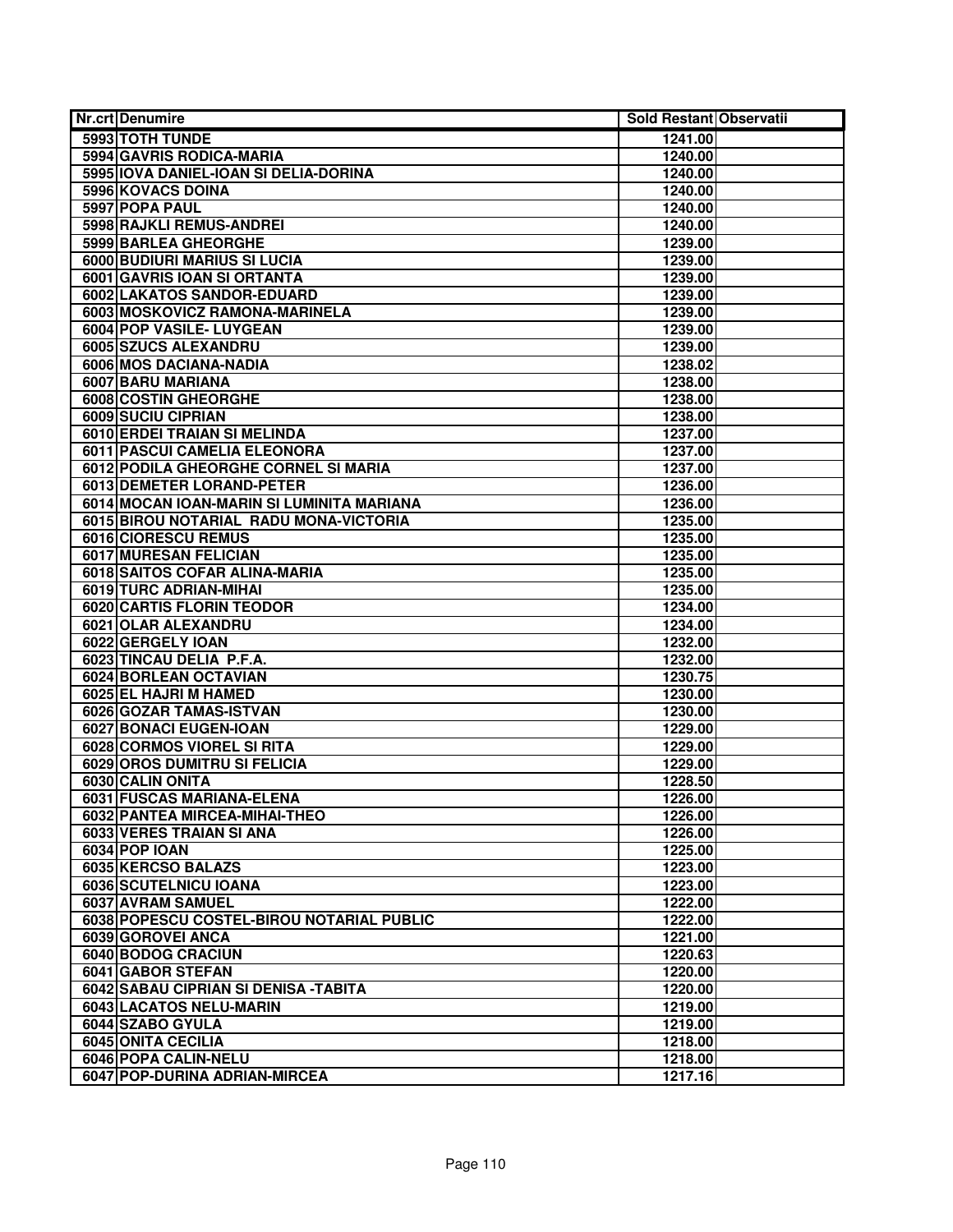| Nr.crt Denumire    |                                                 | Sold Restant Observatii |  |
|--------------------|-------------------------------------------------|-------------------------|--|
|                    | 6048 NEDISAN TEOFIL                             | 1217.00                 |  |
|                    | <b>6049 NOMIKOS EMMANOUIL</b>                   | 1217.00                 |  |
|                    | 6050 ONITA ALINA FELICIA                        | 1217.00                 |  |
|                    | 6051 PACURAR FLORICA-MARIA                      | 1217.00                 |  |
|                    | 6052 BAICAN PETRU-NICOLAE                       | 1215.86                 |  |
|                    | 6053 FERAR SAMUEL                               | 1215.00                 |  |
|                    | 6054 ISOC CALIN-SANDU                           | 1215.00                 |  |
|                    | 6055 KENDERESI TUNDE TIMEA                      | 1215.00                 |  |
|                    | 6056 ANICHITOAEI PETRICA SI IUDIT               | 1214.00                 |  |
|                    | 6057 SIME - PAZURIC LUCIAN- PAUL                | 1214.00                 |  |
| 6058 MALITA EUGEN  |                                                 | 1213.00                 |  |
|                    | 6059 PUTYER COSMIN-IOAN                         | 1212.00                 |  |
|                    | 6060 RUSNEAC SILVIA JANINE                      | 1212.00                 |  |
|                    | 6061 IFTODE PETRUTA BIANCA                      | 1211.00                 |  |
|                    | 6062 LUNCAN CALIN IOAN                          | 1211.00                 |  |
|                    | 6063 BONE ANNAMARIA                             | 1209.00                 |  |
|                    | 6064 GAL FLORENA AMALIA                         | 1209.00                 |  |
|                    | 6065 GORZO KALMAN                               | 1209.00                 |  |
|                    | 6066 NICORICI ADRIANA-ANAMARIA                  | 1209.00                 |  |
|                    | 6067 TOCAI MIHAELA CODRUTA                      | 1209.00                 |  |
|                    | 6068 ARDELEAN MARIUS GHEORGHE                   | 1207.90                 |  |
|                    | 6069 BLAGA FLORIN-STEFAN                        | 1207.00                 |  |
|                    | 6070 MARIN ALEXANDRA                            | 1207.00                 |  |
|                    | <b>6071 SUCIU ADRIAN AUGUSTIN</b>               | 1207.00                 |  |
|                    | 6072 MIHALI ANDREI SI MARIA                     | 1206.37                 |  |
|                    | 6073 LEUCUTA PETRU RADU SI FLORENTINA-IOANA     | 1206.00                 |  |
| 6074 VARADI ATTILA |                                                 | 1206.00                 |  |
|                    | 6075 DANA LUCIAN DANIEL                         | 1205.00                 |  |
|                    | 6076 BALINT ZSIGMOND - ATTILA                   | 1204.00                 |  |
|                    | 6077 BILA SANDU SI ANA EUGENIA                  | 1204.00                 |  |
|                    | 6078 MAGHIAR CRISTIAN-ADRIAN                    | 1204.00                 |  |
| 6079 MATEI MIRCEA  |                                                 | 1204.00                 |  |
|                    | 6080 CSERVID ISTVAN-ATTILLA                     | 1203.00                 |  |
|                    | <b>6081 ILLES SILVIA SI EMERIC</b>              | 1202.00                 |  |
|                    | 6082 TIRITEU ADRIAN-MARIUS                      | 1202.00                 |  |
|                    | 6083 ANDREKA ISTVAN SI BOROS MARIA              | 1201.00                 |  |
|                    | 6084 PAC-BALAJ IOAN SI ALEXANDRINA              | 1201.00                 |  |
|                    | 6085 AWAN SULTAN MUHAMMAD AITTZAZ               | 1200.00                 |  |
| 6086 AWAWDIN ALI   |                                                 | 1200.00                 |  |
|                    | 6087 BALOG LASZLO-FERENCZ                       | 1200.00                 |  |
|                    | 6088 BANDULA MIRCEA                             | 1200.00                 |  |
| 6089 BARTA ATTILA  |                                                 | 1200.00                 |  |
|                    | 6090 BEJAN MARCEL SI FLORINA-NADIA              | 1200.00                 |  |
|                    | 6091 BELE FLORIN-REMUS                          | 1200.00                 |  |
|                    | 6092 CIUNTU GHEORGHE-GABRIEL                    | 1200.00                 |  |
|                    | 6093 COBE SEBASTIAN                             | 1200.00                 |  |
| 6094 COVACI NITA   |                                                 | 1200.00                 |  |
|                    | 6095 FARCAS ADRIAN SORIN                        | 1200.00                 |  |
|                    | 6096 GABOR GABRIEL                              | 1200.00                 |  |
|                    | 6097 GANGOS SORIN-FLORIN                        | 1200.00                 |  |
|                    | 6098 GAVRIS MIRCEA GHEORGHE - INTR. INDIV.      | 1200.00                 |  |
|                    | 6099 GHETE GHEORGHE                             | 1200.00                 |  |
|                    | 6100 GHIURCO VLAD DORU<br>6101 HEGEDUS LADISLAU | 1200.00                 |  |
|                    |                                                 | 1200.00                 |  |
|                    | 6102 HLAIM NOUSSAIR                             | 1200.00                 |  |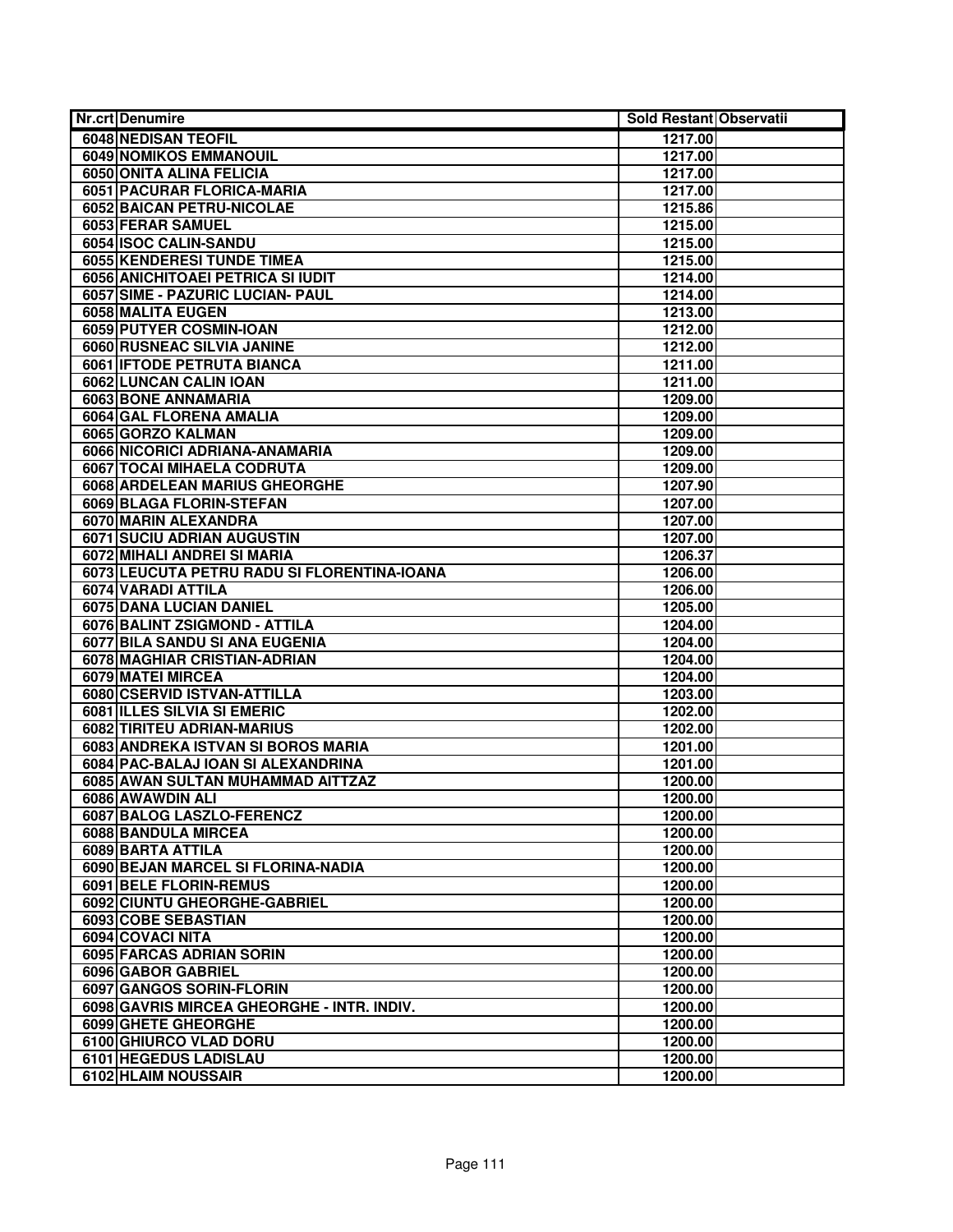| <b>Nr.crt Denumire</b>                        | Sold Restant Observatii |  |
|-----------------------------------------------|-------------------------|--|
| 6103 HORKI NICOLAE                            | 1200.00                 |  |
| 6104 HORVATH ALEXANDRU                        | 1200.00                 |  |
| 6105 KOVACS MELINDA-ANGELA                    | 1200.00                 |  |
| 6106 MEER MUHAMMAD SHABBIR AHMAD              | 1200.00                 |  |
| 6107 MICLAUS MARIANA-CLAUDIA                  | 1200.00                 |  |
| <b>6108 NICORUT AURELIAN</b>                  | 1200.00                 |  |
| 6109 ONYENOBI CHUKWUNYERE EMMANUEL            | 1200.00                 |  |
| 6110 OTVOS SURAJ CRISTIAN                     | 1200.00                 |  |
| <b>6111 PAPP VIKTOR ROBERT</b>                | 1200.00                 |  |
| 6112 PATINTARU MIHAI                          | 1200.00                 |  |
| 6113 ROMAN RAMONA                             | 1200.00                 |  |
| 6114 ROSU KAROLY-TIBOR                        | 1200.00                 |  |
| 6115 SONEA SEBASTIAN-IOAN                     | 1200.00                 |  |
| 6116 STRANGO VLADUT-NICOLAE                   | 1200.00                 |  |
| 6117 TAICHIS NICOLAE MARIN SI RODICA          | 1200.00                 |  |
| 6118 VAS LUDOVIC                              | 1200.00                 |  |
| 6119 GAIDOS MIRCEA                            | 1198.00                 |  |
| 6120 HAIDUC LUCICA SI VIOREL                  | 1198.00                 |  |
| 6121 KASOLY-GYORGYI EVA                       | 1198.00                 |  |
| <b>6122 SZUCS ADALBERT</b>                    | 1198.00                 |  |
| 6123 ARDELEAN PATRICIA                        | 1197.00                 |  |
| 6124 CAB.EXP.CONTABILA LACATUS ANA            | 1197.00                 |  |
| <b>6125 CARABA FLORIAN ADRIAN</b>             | 1197.00                 |  |
| 6126 KOVACS SZALAKNAI LASZLO ZOLTAN           | 1197.00                 |  |
| 6127 CIUBOTARIU EVA-ILONA                     | 1196.00                 |  |
| 6128 HAMAD BAN M SHIHAB                       | 1196.00                 |  |
| <b>6129 MATE IOSIF STEFAN</b>                 | 1196.00                 |  |
| 6130 SZABO IOSIF-ATILA SI TIMEA               | 1196.00                 |  |
| 6131 BALOGH ZOLTAN SI ELISABETA               | 1195.00                 |  |
| 6132 BUDA ANDREI                              | 1195.00                 |  |
| 6133 PINTEA OTILIA-CORINA<br>6134 RETI ISTVAN | 1195.00                 |  |
| <b>6135 CURPAS CALIN-MARIUS</b>               | 1195.00<br>1194.00      |  |
| 6136 HABY ALEXANDRU IOSIF SI ECATERINA        | 1194.00                 |  |
| 6137 IPIA DORIN                               | 1194.00                 |  |
| 6138 ADAM OTTO SI ANDREEA                     | 1193.00                 |  |
| 6139 BALEA PETRU                              | 1193.00                 |  |
| 6140 BRATEANU VASILE                          | 1193.00                 |  |
| 6141 OROS IOAN-MARIN SI DANIELA               | 1193.00                 |  |
| 6142 DEM FLORIN                               | 1192.00                 |  |
| 6143 GYARMATI ELISABETA                       | 1192.00                 |  |
| 6144 POPOVICI GHEORGHE SI MARIANA             | 1192.00                 |  |
| 6145 PLESCA ALEXANDRU                         | 1191.00                 |  |
| 6146 TRIFA DOREL-VIOREL                       | 1191.00                 |  |
| 6147 GUBA JOSZEF                              | 1190.00                 |  |
| 6148 PANTEA LUCIA-CARMEN                      | 1190.00                 |  |
| 6149 SAVITCHI SIDONIA-MELINDA                 | 1190.00                 |  |
| 6150 JOSA LADISLAU                            | 1189.00                 |  |
| <b>6151 POP COMAN IOANA</b>                   | 1189.00                 |  |
| 6152 ROMAN TEODOR-DOREL                       | 1189.00                 |  |
| <b>6153 STEF FLORIAN</b>                      | 1189.00                 |  |
| 6154 NISTOR RODICA SI IOAN                    | 1187.00                 |  |
| <b>6155 VALKO VILMOS</b>                      | 1187.00                 |  |
| 6156 KOVACS IOAN                              | 1186.00                 |  |
| 6157 NEAGA ADRIAN CALIN                       | 1186.00                 |  |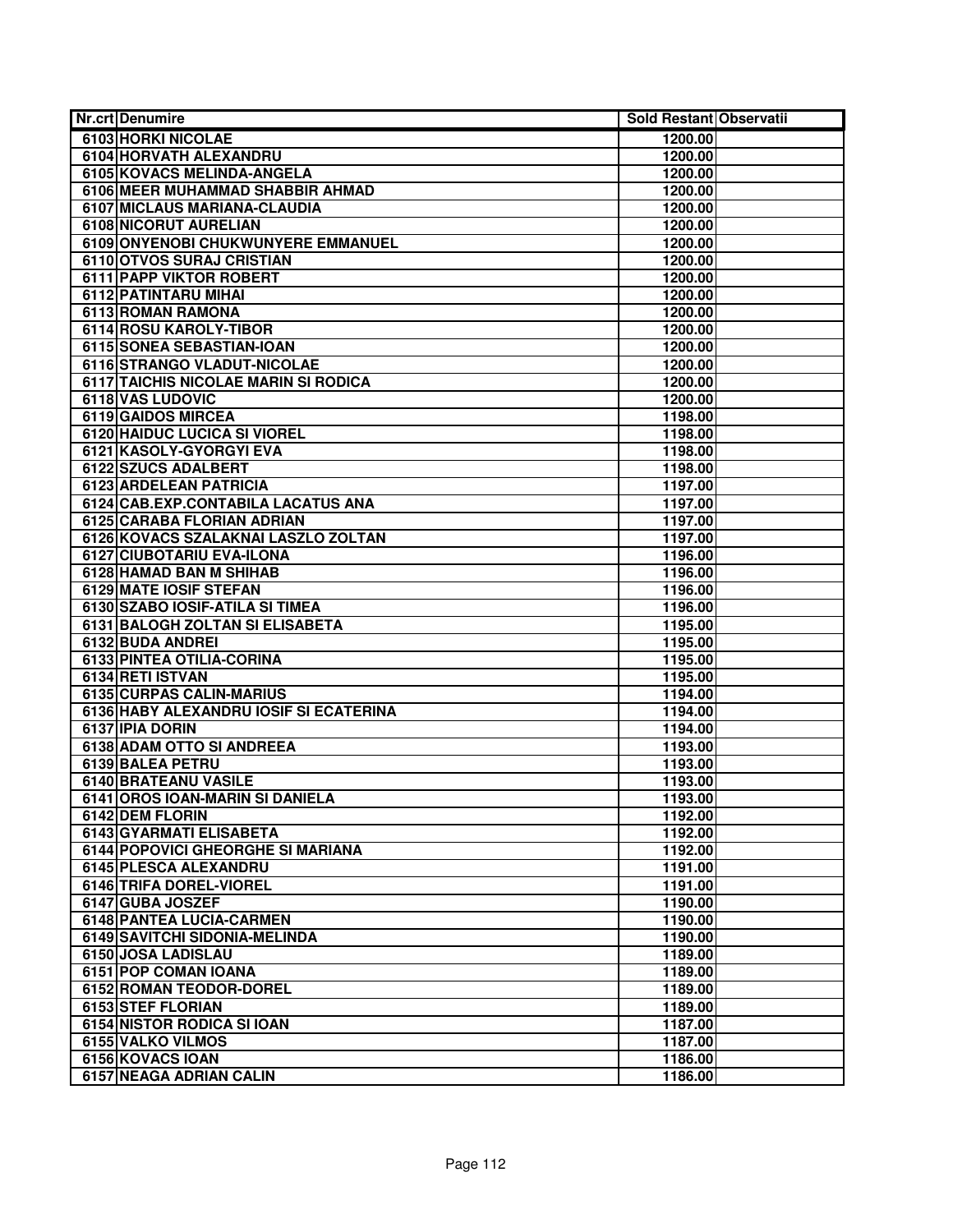| <b>Nr.crt Denumire</b>                     | Sold Restant Observatii |  |
|--------------------------------------------|-------------------------|--|
| 6158 PUIE VIOLETA-FLORINA SI NICOLAE       | 1186.00                 |  |
| <b>6159 HATCU MARIA</b>                    | 1185.00                 |  |
| 6160 TOROS VIG IOAN SI TEREZIA             | 1185.00                 |  |
| <b>6161 MUSCAS RODICA</b>                  | 1184.26                 |  |
| 6162 DEAC RADU                             | 1184.00                 |  |
| 6163 SFERLEA ANDREA DANIELA SI CATALIN     | 1184.00                 |  |
| 6164 STIRBE IULIU EUGEN                    | 1184.00                 |  |
| 6165 TALLODI OLIVER-ALEXANDRU              | 1184.00                 |  |
| <b>6166 POP ANTITA SI AUGUSTIN</b>         | 1183.00                 |  |
| 6167 BALAJ BENIAMIN                        | 1182.00                 |  |
| <b>6168 DEAC VIORICA</b>                   | 1182.00                 |  |
| 6169 HUBNER ETELCA SI IOAN                 | 1182.00                 |  |
| 6170 GHIB IULIAN-DANUT SI IONEL            | 1181.00                 |  |
| 6171 VARGA NICOLAE SI LUCIA                | 1181.00                 |  |
| 6172 TIRB AUREL SI MARIA                   | 1180.00                 |  |
| 6173 VARADY ISTVAN                         | 1180.00                 |  |
| 6174 CAVALU OVIDIU DAN SI DANIELA SIMONA   | 1179.00                 |  |
| 6175 SARKADI VIORICA-IULIANA               | 1179.00                 |  |
| 6176 BALAJ MIHAI IOAN                      | 1178.00                 |  |
| 6177 BLAJ VIRGIL PETRU                     | 1178.00                 |  |
| 6178 BULE FLORIAN                          | 1178.00                 |  |
| 6179 COSMA DANA                            | 1178.00                 |  |
| 6180 IOSIF NATALIA                         | 1178.00                 |  |
| 6181 MARIS RADU CRISTIAN SI CORINA-FLORICA | 1178.00                 |  |
| 6182 SZTUFLIAK LASZLO-SANDOR               | 1178.00                 |  |
| 6183 BOGDAN DANIELA MARIA                  | 1177.00                 |  |
| 6184 CABA IOAN SI ICONIA                   | 1177.00                 |  |
| 6185 DOROFTEI ELISABETA IRINA              | 1177.00                 |  |
| 6186 ISAIA NELU SI MARIA                   | 1177.00                 |  |
| 6187 NILGESZ ATTILA                        | 1177.00                 |  |
| 6188 THIERING OLGA                         | 1177.00                 |  |
| 6189 FEFLEA NICOLAE                        | 1176.00                 |  |
| 6190 FOGARASSY TAMAS-JOZSEF                | 1176.00                 |  |
| 6191 ILUTA ADRIAN - TEODOR                 | 1176.00                 |  |
| 6192 MORARIU TIBERIU SI ELISABETA          | 1176.00                 |  |
| 6193 PETROVAN MARIA                        | 1176.00                 |  |
| 6194 TAKACS TAMAS-PAVEL SI TEREZIA         | 1176.00                 |  |
| 6195 BICA GAVRIL SI LEONTINA               | 1175.00                 |  |
| 6196 BORZA JEAN-OVIDIU                     | 1175.00                 |  |
| 6197 HEREDEA ADRIAN                        | 1175.00                 |  |
| 6198 PORTAN ROLAND-LASZLO                  | 1175.00                 |  |
| 6199 SZODORAI MARIA                        | 1175.00                 |  |
| 6200 ARANY ALEXANDRU                       | 1174.00                 |  |
| 6201 BABA FLORIN                           | 1174.00                 |  |
| 6202 ELEFTERESCU VICTOR GIGEL              | 1174.00                 |  |
| 6203 MARESCH ROBERT-KRISZTIAN              | 1174.00                 |  |
| 6204 UR ANDREA-REGINA                      | 1174.00                 |  |
| 6205 GHIURAU DIANA-GEORGIANA               | 1172.00                 |  |
| 6206 URSICA DORINA                         | 1172.00                 |  |
| 6207 AMARITEI FLORIN-GABRIEL               | 1170.00                 |  |
| 6208 BOGDAN DUMITRU VASILE SI DANIELA      | 1170.00                 |  |
| 6209 BURCA LUCIAN ALIN                     | 1170.00                 |  |
| <b>6210 HORVATH ELVIRA</b>                 | 1170.00                 |  |
| <b>6211 HORVATH TIBOR-IANOS</b>            | 1170.00                 |  |
| 6212 IONOI ALEXANDRU SERBAN                | 1170.00                 |  |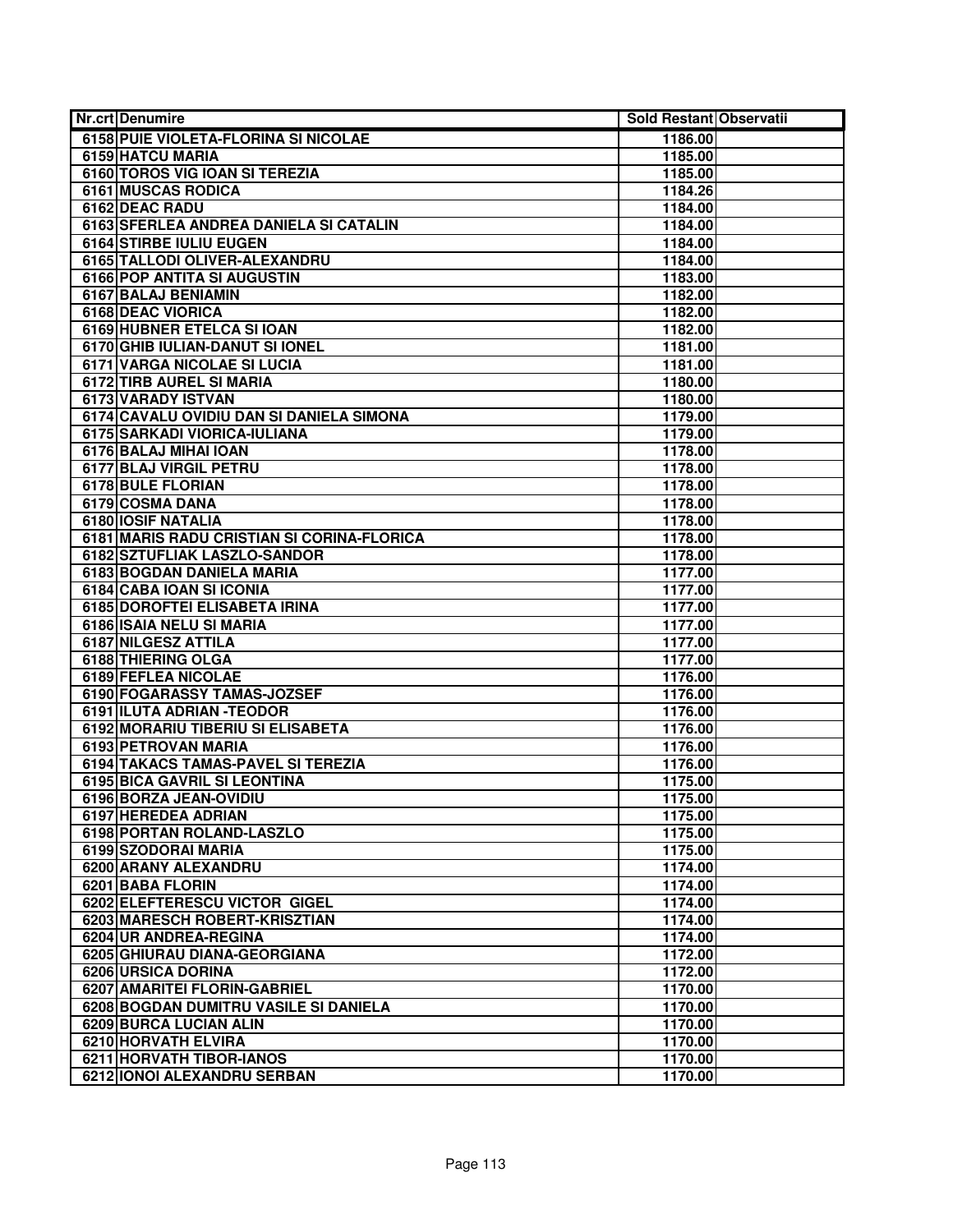| Nr.crt Denumire                                          | Sold Restant Observatii |
|----------------------------------------------------------|-------------------------|
| 6213 IVAN IONEL                                          | 1170.00                 |
| <b>6214 KOVACS SANDOR</b>                                | 1170.00                 |
| 6215 CLITAN FLORENTIN VASILE                             | 1169.00                 |
| 6216 CSATI IOSIF                                         | 1169.00                 |
| 6217 BUDAI MARIUS                                        | 1168.00                 |
| 6218 DUBAT TOMA-PUIU SI FRUNN OTTMAR UWE                 | 1167.00                 |
| 6219 BRATA LIGIA SI ALEXANDRU                            | 1166.00                 |
| 6220 LINCAR IOAN                                         | 1166.00                 |
| 6221 POPA RAUL-CIPRIAN                                   | 1165.03                 |
| 6222 FLOREA MARIOARA-DANIELA                             | 1165.00                 |
| 6223 HOCHDORFER DAVID SI ANNABELLA-EDINA                 | 1165.00                 |
| 6224 SORODOC ANDREI                                      | 1165.00                 |
| 6225 BEJUSCA NICOLAE SI MARILENA                         | 1163.00                 |
| 6226 HORA OVIDIU-DOMINIC                                 | 1162.00                 |
| 6227 MARINCAT IONEL                                      | 1162.00                 |
| 6228 POPA DANIEL SI STELA                                | 1162.00                 |
| 6229 SZOKE ANGELA                                        | 1162.00                 |
| 6230 FLONTA JHONNY-DANNIEL                               | 1161.25                 |
| <b>6231 AGUD ENIKO KATALIN</b>                           | 1161.00                 |
| 6232 SIRBU SIMONA-IOANA SI GEORGE                        | 1161.00                 |
| 6233 ARDELEAN CIPRIAN VASILE                             | 1160.00                 |
| 6234 ARDELEANU MARIAN                                    | 1160.00                 |
| 6235 AVRAM TEODOR SI FLOARE                              | 1160.00                 |
| <b>6236 BERCE CRISTIAN DORIN</b>                         | 1160.00                 |
| <b>6237 BREB SERGIU-EMANUEL</b>                          | 1160.00                 |
| 6238 CHEREGI OVIDIU-MARIUS                               | 1160.00                 |
| 6239 FLONTA FLORIN                                       | 1160.00                 |
| 6240 GABOR ISTVAN                                        | 1160.00                 |
| 6241 GALEA GEORGE                                        | 1160.00                 |
| 6242 GYURASZIK KALMAN                                    | 1160.00                 |
| 6243 HAINER(FOST LAKATOS) GABRIEL                        | 1160.00                 |
| 6244 ISZTOIKA GAVRIL<br><b>6245 LACATUS ROXANA NADIA</b> | 1160.00                 |
| 6246 LATCAU RUBEN                                        | 1160.00<br>1160.00      |
| <b>6247 LENGHEL REMUS-FLORIN</b>                         | 1160.00                 |
| 6248 MOGA CRISTIAN-IONUT                                 | 1160.00                 |
| 6249 MOISI SERGIU FLORENTIN                              | 1160.00                 |
| 6250 NICORUT MARIAN-ALEXANDRU                            | 1160.00                 |
| 6251 POPA DANIL                                          | 1160.00                 |
| 6252 RADOSAVLJEVIC MILENKO                               | 1160.00                 |
| 6253 RADU OVIDIU                                         | 1160.00                 |
| 6254 SANDRA VIOREL                                       | 1160.00                 |
| 6255 SAS ARTUR-FLORIAN                                   | 1160.00                 |
| 6256 SIMARGU-GHITA ALEXANDRU                             | 1160.00                 |
| 6257 STURZA ALEXANDRU                                    | 1160.00                 |
| 6258 SZABO MARIUS-KAROLY                                 | 1160.00                 |
| 6259 SZUZ ALEXANDRU SI ERIKA                             | 1160.00                 |
| 6260 TOC HORIA DAN                                       | 1160.00                 |
| 6261 TRANDAFIR GHEORGHE                                  | 1160.00                 |
| 6262 VLADICA ELENA                                       | 1160.00                 |
| 6263 VLAICA MARIUS                                       | 1160.00                 |
| <b>6264 JUCAN AUGUSTIN-DOREL</b>                         | 1159.75                 |
| 6265 MIHUT FLORIN                                        | 1159.00                 |
| 6266 LIHET ANCA                                          | 1158.00                 |
| 6267 POP IOAN-IOSIF                                      | 1158.00                 |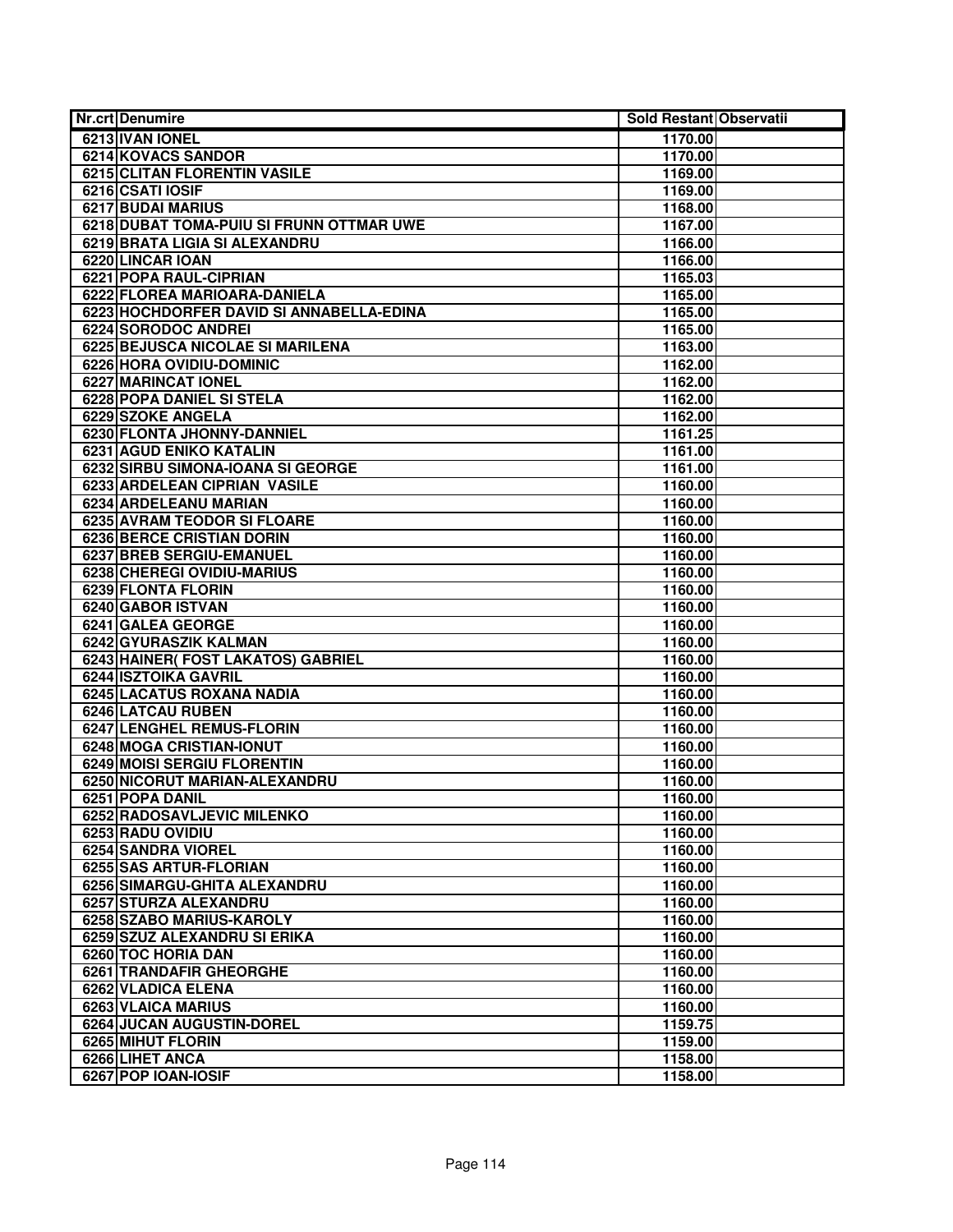| <b>Nr.crt Denumire</b>                     | Sold Restant Observatii |
|--------------------------------------------|-------------------------|
| 6268 AVRAM MARIUS-DANIEL                   | 1156.00                 |
| 6269 KIRALY ARPAD-ALEXANDRU                | 1156.00                 |
| 6270 BALOG RAUL-SORIN                      | 1155.00                 |
| <b>6271 BORDAS GHEORGHE IOAN</b>           | 1155.00                 |
| 6272 FURIC IOAN-CRISTIAN                   | 1155.00                 |
| 6273 CABA OVIDIU DUMITRU SI VIOLETA        | 1154.00                 |
| <b>6274 CAPRIS DUMITRU FLORIN</b>          | 1154.00                 |
| 6275 SEUTIUT DANIEL SI MIRELA              | 1153.00                 |
| 6276 TRIP ADRIAN COSTICA SI SIMONA         | 1153.00                 |
| 6277 LAZAR GABRIEL-GHEORGHE                | 1152.51                 |
| 6278 OLAH ERNO-LASZLO                      | 1152.00                 |
| 6279 MILAS GAVRIL                          | 1151.00                 |
| 6280 BARA ADRIAN                           | 1150.00                 |
| 6281 CONSTANTIN IOANA-MARIA                | 1150.00                 |
| 6282 CUCI IONUT-COSTEL                     | 1150.00                 |
| 6283 FARKAS NORBERT                        | 1150.00                 |
| 6284 FAUR REMUS-IONUT                      | 1150.00                 |
| 6285 GROZA DAN-RONALD                      | 1150.00                 |
| 6286 HANZA IOAN                            | 1150.00                 |
| 6287 IONESCU CATALIN                       | 1150.00                 |
| <b>6288 MARCUS IOAN</b>                    | 1150.00                 |
| 6289 PINTEA AUREL CALIN                    | 1150.00                 |
| 6290 VARGA FLORIN                          | 1150.00                 |
| 6291 VARGA MARCEL                          | 1150.00                 |
| 6292 BARA MIRCEA                           | 1149.00                 |
| 6293 GEREBENES DUMITRU                     | 1149.00                 |
| 6294 SECARA SIMINA-IOANA                   | 1149.00                 |
| 6295 TRIPE OCTAVIAN-DAN                    | 1149.00                 |
| 6296 BAR IOAN COSMIN                       | 1148.00                 |
| 6297 BARZ DANIELA                          | 1148.00                 |
| 6298 BODEA ISTVAN                          | 1148.00                 |
| 6299 BOLDIZSAR LASZLO                      | 1148.00                 |
| 6300 BOROS JANOS                           | 1148.00                 |
| 6301 BUNGAU FLORINA - GEORGIANA            | 1148.00                 |
| 6302 BUZAS DEMIAN                          | 1148.00                 |
| 6303 DEMIAN RADU-MIHAI                     | 1148.00                 |
| 6304 EGERBO HORNBERG LISA GUN-BRITT INGELA | 1148.00                 |
| 6305 FORIZS EMERIC GHEORGHE                | 1148.00                 |
| 6306 GLIGOR LENUTA                         | 1148.00                 |
| 6307 NICULEA NICOLETA-CLAUDIA              | 1148.00                 |
| <b>6308 PALCU VASILE</b>                   | 1148.00                 |
| 6309 PANC BENIAMIN-DUMITRU                 | 1148.00                 |
| 6310 PARCALAB ILEANA                       | 1148.00                 |
| 6311 PIROSKA ODON                          | 1148.00                 |
| 6312 POPA OVIDIU-IOAN                      | 1148.00                 |
| 6313 SIMOVICI TELUTU-CORNELIU              | 1148.00                 |
| 6314 TOMUTA MARIUS-IONICA                  | 1148.00                 |
| 6315 MARIAN ANDREI-TEODOR                  | 1147.00                 |
| 6316 FLORE PAVEL SI STELA MIRELA           | 1146.00                 |
| 6317 GUIAS LUCIA                           | 1146.00                 |
| 6318 MOCE DOMNICA                          | 1146.00                 |
| 6319 NAGHI CRISTIAN-OVIDIU                 | 1146.00                 |
| 6320 DUDAS MARIANA                         | 1145.00                 |
| 6321 FARKAS ATTILA-VASILE                  | 1145.00                 |
| 6322 FLORIAN FLORIAN RAUL RENALDO          | 1145.00                 |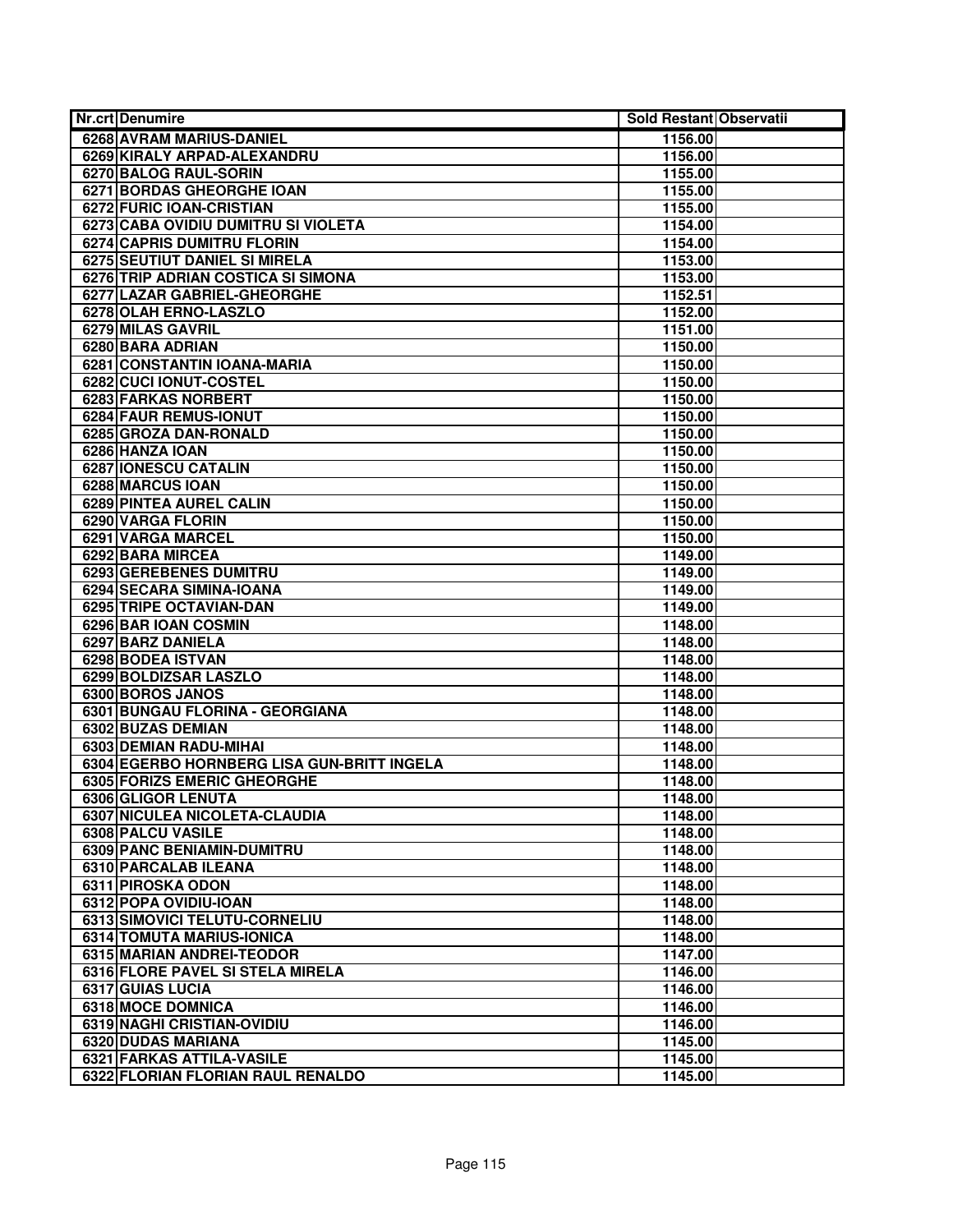| <b>Nr.crt Denumire</b>                   | Sold Restant Observatii |  |
|------------------------------------------|-------------------------|--|
| <b>6323 IANCU VASILE SI ADRIANA</b>      | 1144.00                 |  |
| 6324 BUZ DANIEL                          | 1143.00                 |  |
| 6325 RADUCANU BOGDAN-MIHAIL              | 1143.00                 |  |
| 6326 ROSTAS ARGENTINA                    | 1143.00                 |  |
| <b>6327 SELLNER ANTON</b>                | 1143.00                 |  |
| 6328 CORMOS RAUL                         | 1142.50                 |  |
| 6329 FILIMON SIMION SI DANIELA ECATERINA | 1142.00                 |  |
| 6330 HAIDUC IOANA-GEORGIANA              | 1142.00                 |  |
| 6331 CAMPAN LILIANA-DORINA               | 1141.00                 |  |
| 6332 KINTER MIHALY                       | 1141.00                 |  |
| 6333 SZILAGYI ZOLTAN ZSOLT               | 1141.00                 |  |
| 6334 SANDRA ALIN                         | 1140.43                 |  |
| <b>6335 BERKI STEFAN COSTEL</b>          | 1140.00                 |  |
| 6336 GABOR LAJOS                         | 1140.00                 |  |
| 6337 GABOR MINDRA                        | 1140.00                 |  |
| 6338 GHEBAN DANIELA-FLORINA              | 1140.00                 |  |
| 6339 ONEL RAZVAN-CALIN                   | 1140.00                 |  |
| 6340 PANTEA IOANA LIDIA                  | 1140.00                 |  |
| 6341 POPA IOANA-MARIA                    | 1140.00                 |  |
| 6342 BOTTO RAMONA-FLORINA                | 1139.00                 |  |
| <b>6343 PANEA SIMONA-CARMEN</b>          | 1139.00                 |  |
| 6344 BOCHIS FLORIN-DAN                   | 1138.00                 |  |
| 6345 GECZI IRINA                         | 1138.00                 |  |
| 6346 AHSAN SARFRAZ                       | 1137.00                 |  |
| <b>6347 ASTEFANOAEI DUMITRU</b>          | 1137.00                 |  |
| 6348 BARTA IOAN-STEFAN                   | 1137.00                 |  |
| 6349 RACZ MERCEDESZ-BARBARA              | 1137.00                 |  |
| 6350 SKRIPEK ROBERT LUCIAN               | 1137.00                 |  |
| 6351 BABA FLOARE-LUCIA-RODICA            | 1136.00                 |  |
| 6352 BETE ALINA FELICIA                  | 1136.00                 |  |
| 6353 MARITAN RODICA-ELVIRA               | 1136.00                 |  |
| 6354 BRONT MIRCEA                        | 1135.00                 |  |
| 6355 IURCOV BOGDAN-NICOLAE               | 1135.00                 |  |
| 6356 LINTMAYER ROZALIA                   | 1135.00                 |  |
| 6357 MARTA IOAN                          | 1134.00                 |  |
| 6358 NEDELCU SERBAN-VASILE               | 1134.00                 |  |
| 6359 PAZURIK ADALBERT SI ILONA           | 1134.00                 |  |
| 6360 SIDA RADU                           | 1133.00                 |  |
| 6361 TYEPAK NANDOR-ANDRAS                | 1133.00                 |  |
| 6362 BUDUSAN FLORIN                      | 1132.00                 |  |
| 6363 GAVRIS DANIELA-MARIANA              | 1132.00                 |  |
| 6364 LUP IOANA ADELINA                   | 1132.00                 |  |
| 6365 BIRAU RADU GHEORGHE                 | 1131.00                 |  |
| 6366 CROSMAN DRAGOIU                     | 1131.00                 |  |
| 6367 LIBERT IOAN                         | 1131.00                 |  |
| 6368 BOT DANIEL                          | 1130.00                 |  |
| 6369 MESAROS ALEXANDRU                   | 1130.00                 |  |
| 6370 PETROVAN MARIANA - IULIANA          | 1130.00                 |  |
| 6371 ROSTAS GABOR                        | 1130.00                 |  |
| 6372 TOMA DOINA-SANDA                    | 1130.00                 |  |
| 6373 DUME FLORIAN-VIOREL                 | 1129.00                 |  |
| 6374 TINC ALIN SI LAURA                  | 1129.00                 |  |
| 6375 CABINET DE AVOCATURA- LAZEA COSMIN  | 1128.00                 |  |
| 6376 CONOLOS IOAN SORIN                  | 1128.00                 |  |
| 6377 MARCHIS-BALOGH RAZVAN-IOSIF         | 1128.00                 |  |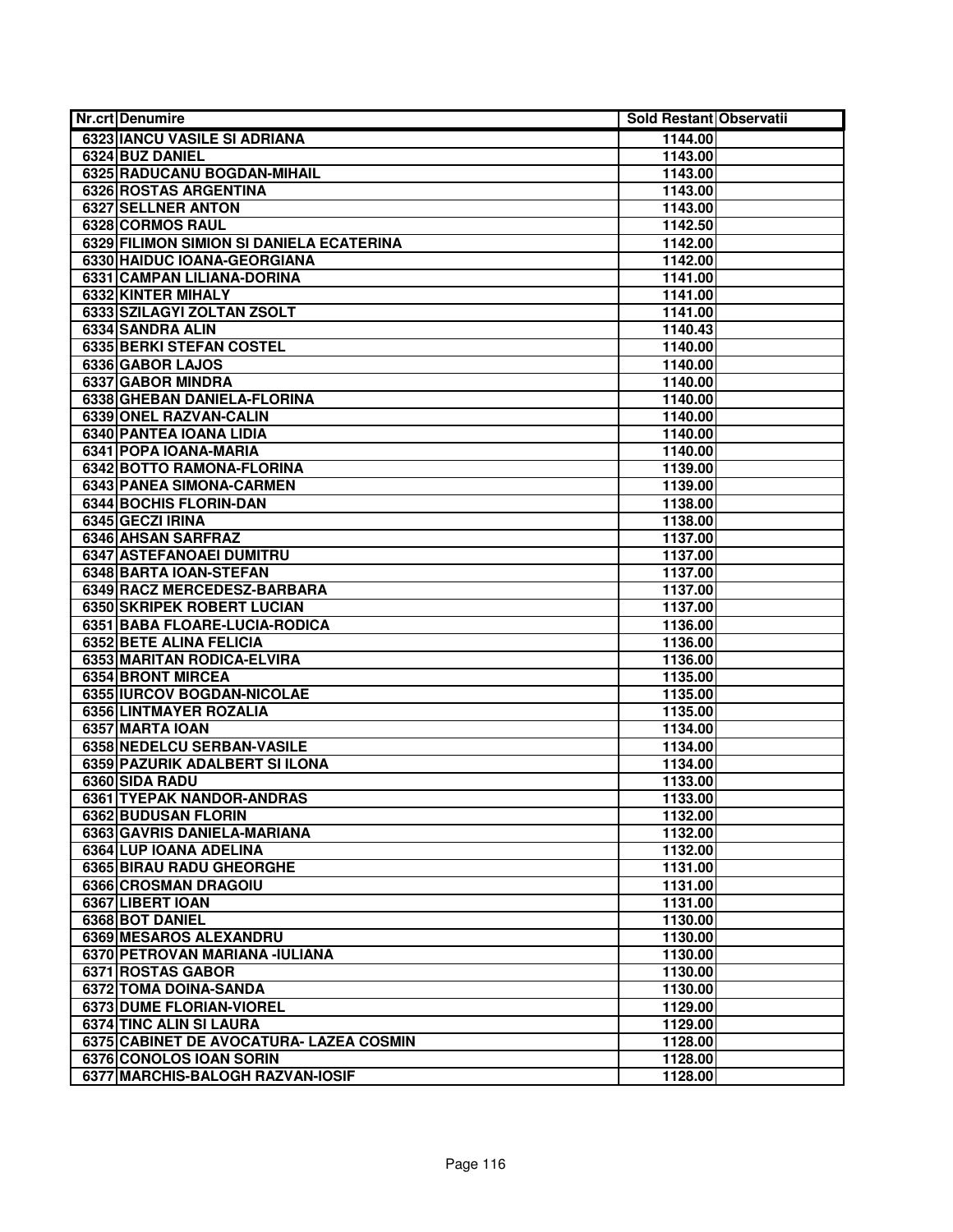| <b>Nr.crt Denumire</b>                      | Sold Restant Observatii |  |
|---------------------------------------------|-------------------------|--|
| 6378 MOLCUT FLORICA                         | 1128.00                 |  |
| 6379 POP OVIDIU DACIAN                      | 1128.00                 |  |
| 6380 KUNZ FRANK                             | 1127.00                 |  |
| 6381 LUPSAN GHEORGHE                        | 1127.00                 |  |
| 6382 PFA TURC MIHAELA-SIMONA                | 1126.00                 |  |
| 6383 TUDUCAN MARIUS-SORIN                   | 1126.00                 |  |
| 6384 CASON LUCIA                            | 1125.00                 |  |
| 6385 GABOR RUPERT                           | 1125.00                 |  |
| 6386 HARI MIHAIL                            | 1125.00                 |  |
| 6387 HORVATH SANDOR                         | 1125.00                 |  |
| <b>6388 MALCZAK CEZARY ADAM</b>             | 1125.00                 |  |
| 6389 MANAGADZE IOSEB                        | 1125.00                 |  |
| 6390 MASCAS PAUL-CIPRIAN                    | 1125.00                 |  |
| 6391 MOLNAR GAVRIL                          | 1125.00                 |  |
| 6392 NAGY MIHALY                            | 1125.00                 |  |
| 6393 PERNEA HORIA-MIHAI                     | 1125.00                 |  |
| 6394 POPESCU DAN-BOGDAN                     | 1125.00                 |  |
| 6395 POTLOG IOAN                            | 1125.00                 |  |
| 6396 SAVER ROLAND                           | 1125.00                 |  |
| 6397 SZUCS ZSOLT TIBORNE                    | 1125.00                 |  |
| 6398 TIMAR JANOS                            | 1125.00                 |  |
| 6399 ZOMBORI JANOS                          | 1125.00                 |  |
| 6400 BORAC ELENA-VIERCA                     | 1124.00                 |  |
| 6401 GABOR GAVRIL                           | 1124.00                 |  |
| 6402 GABOR NICOLETA SI ALEXANDRU-FLORIAN    | 1124.00                 |  |
| 6403 KUN LUDOVIC                            | 1124.00                 |  |
| <b>6404 BALA VIOREL DOINEL</b>              | 1123.00                 |  |
| <b>6405 BEKE ATTILA CSABA</b>               | 1123.00                 |  |
| 6406 MATEA NICOLAE                          | 1123.00                 |  |
| 6407 OLARIU VASILE SI FLORICA-ANA           | 1123.00                 |  |
| 6408 MUNTEAN COSMIN-AUREL SI CRINA-ELENA    | 1122.00                 |  |
| <b>6409 TESAN AMALIA-MANUELA</b>            | 1122.00                 |  |
| 6410 KOVACS SANDOR SI LILIANA DORINA        | 1121.00                 |  |
| 6411 BALAJ IOSIF-OLIMPIU                    | 1120.00                 |  |
| 6412 BRUGIAFREDDO AYMEN MASSIMO             | 1120.00                 |  |
| 6413 CADAR GEORGE-COSMIN SI IACOBINA-CARMEN | 1120.00                 |  |
| 6414 COMAN MARIUS-GHEORGHE                  | 1120.00                 |  |
| 6415 HEXAN AUREL ROMULUS                    | 1120.00                 |  |
| 6416 LAZAU ROMULUS-OVIDIU                   | 1120.00                 |  |
| 6417 LUNKUI NISTOR                          | 1120.00                 |  |
| 6418 MUDURA MADALIN-IONUT                   | 1120.00                 |  |
| 6419 NAGY SANDOR                            | 1120.00                 |  |
| 6420 POP IOAN FLORIN                        | 1120.00                 |  |
| 6421 REZMUVES LUCIAN-MARIUS                 | 1120.00                 |  |
| 6422 ROSTAS SEVER                           | 1120.00                 |  |
| 6423 TORJOC DAN-MIRCEA                      | 1120.00                 |  |
| <b>6424 WOLF LUMINITA-EMILIA</b>            | 1120.00                 |  |
| 6425 GRAUR ALEXANDRU GABRIEL                | 1119.00                 |  |
| 6426 COSTEA DANIELA SI SORIN                | 1117.00                 |  |
| 6427 INDRIES IOSIF                          | 1117.00                 |  |
| 6428 SANDOR VASILE                          | 1117.00                 |  |
| 6429 ARDELEAN MARIUS-IOAN                   | 1116.42                 |  |
| 6430 BOC ELENA RODICA                       | 1116.00                 |  |
| 6431 HODOSAN DANIELA LIVIA                  | 1116.00                 |  |
| 6432 MORAR SIMION PETRU                     | 1116.00                 |  |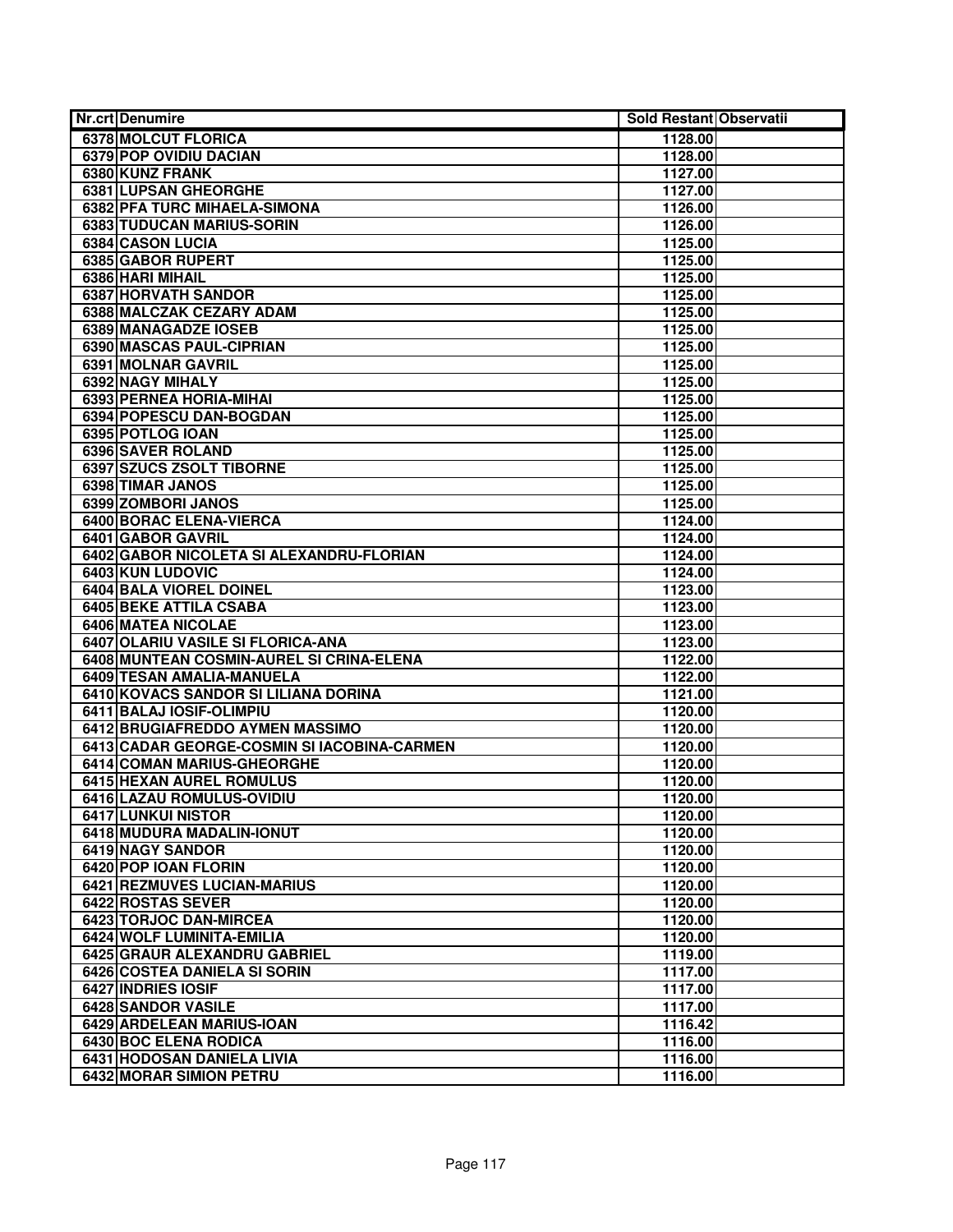| <b>Nr.crt Denumire</b>                                            | Sold Restant Observatii |  |
|-------------------------------------------------------------------|-------------------------|--|
| 6433 ROMAN ADRIAN CLAUDIU SI ALINA                                | 1116.00                 |  |
| <b>6434 SANDOR ARPAD-TAMAS</b>                                    | 1116.00                 |  |
| 6435 VESCAN ANDREI MARIUS SI MARCEL                               | 1116.00                 |  |
| 6436 BUNICAU CRISTIAN-NELU                                        | 1115.00                 |  |
| 6437 GAGA SILVIE                                                  | 1115.00                 |  |
| 6438 MESESAN DUMITRU                                              | 1115.00                 |  |
| 6439 KESKENY EVA-ELVIRA                                           | 1114.00                 |  |
| 6440 POP OVIDIU-DANIEL                                            | 1114.00                 |  |
| 6441 POTYOK IZABELA                                               | 1114.00                 |  |
| 6442 TOROK IOSIF-ALEXANDRU                                        | 1114.00                 |  |
| <b>6443 BERINDE MARCEL</b>                                        | 1113.00                 |  |
| 6444 PLECZ IRINA                                                  | 1113.00                 |  |
| 6445 SAV ELISABETA                                                | 1113.00                 |  |
| 6446 BOT VIORICA                                                  | 1112.00                 |  |
| 6447 CURPAN LUCIAN-PETRICA                                        | 1112.00                 |  |
| 6448 KISS LADISLAU-ANDREI-IOSIF                                   | 1112.00                 |  |
| 6449 NOT.RALUCA-GIORGIANA BODEA                                   | 1112.00                 |  |
| <b>6450 PALCSE CLAUDIA-LUCIA</b>                                  | 1112.00                 |  |
| 6451 ELENES DACIANA CAMELIA                                       | 1111.00                 |  |
| 6452 FERICIAN ANCA-CRISTINA                                       | 1111.00                 |  |
| 6453 PENEAC NICOLETA DANIELA                                      | 1111.00                 |  |
| 6454 POP VASILE SI MARIA                                          | 1111.00                 |  |
| 6455 ARDELEAN FLORICA                                             | 1110.00                 |  |
| 6456 DURLA RAZVAN-IONUT                                           | 1110.00                 |  |
| 6457 GABOR LUDOVIC                                                | 1110.00                 |  |
| 6458 GULYAS IOAN-IULIU SI IUSTINA                                 | 1110.00                 |  |
| 6459 SZABO GYULA                                                  | 1110.00                 |  |
| 6460 BALAJ ADRIAN PAVEL                                           | 1109.00                 |  |
| 6461 BURLOU IOANA CLARCA                                          | 1109.00                 |  |
| 6462 GHIURO GAVRIL                                                | 1109.00                 |  |
| 6463 LIPAI VANESA-IULIA                                           | 1109.00                 |  |
| <b>6464 MANEA DANUT COSTINEL</b>                                  | 1109.00                 |  |
| 6465 BANYAI IOSIF                                                 | 1108.00                 |  |
| 6466 MOZA SERGIU IONUT                                            | 1107.46                 |  |
| 6467 NICA SANDU DANUT<br>6468 PETRITA CALIN-SORIN                 | 1107.00                 |  |
|                                                                   | 1107.00<br>1107.00      |  |
| 6469 PFA BAN F ADRIAN<br>6470 NASTEA ALIN-TEOFIL SI MIHAELA-ELENA |                         |  |
| 6471 GAL GRATIAN-ROMEO                                            | 1106.00<br>1105.00      |  |
| 6472 IANC FLORIAN SI ILEANA                                       | 1105.00                 |  |
| 6473 LAZAR DOREL SI LAURA                                         | 1105.00                 |  |
| 6474 INDRIES CORNELIU-DECEBAL                                     | 1104.00                 |  |
| 6475 ROMAN MARIUS NICOLAE                                         | 1104.00                 |  |
| 6476 SAITOS-COFAR MIHAI-CALIN                                     | 1104.00                 |  |
| 6477 SUCIU NATALIA-TEODORA                                        | 1104.00                 |  |
| 6478 SULE IOAN SI DORINA                                          | 1104.00                 |  |
| 6479 BARTOLF DIANA                                                | 1103.00                 |  |
| 6480 LELE FLORIN SI VIOLETA AURA                                  | 1103.00                 |  |
| 6481 DEMIAN IONUT CORNEL                                          | 1102.44                 |  |
| 6482 AVRAM EUGEN-DUMITRU                                          | 1102.00                 |  |
| 6483 BOGDAN DANIELA RODICA                                        | 1102.00                 |  |
| <b>6484 BALOG ELENA</b>                                           | 1100.00                 |  |
| 6485 HEGEDUS SANDOR-GYORGY                                        | 1100.00                 |  |
| 6486 ILYES ZOLTAN CSABA                                           | 1100.00                 |  |
| <b>6487 ISZTOIKA GETA</b>                                         | 1100.00                 |  |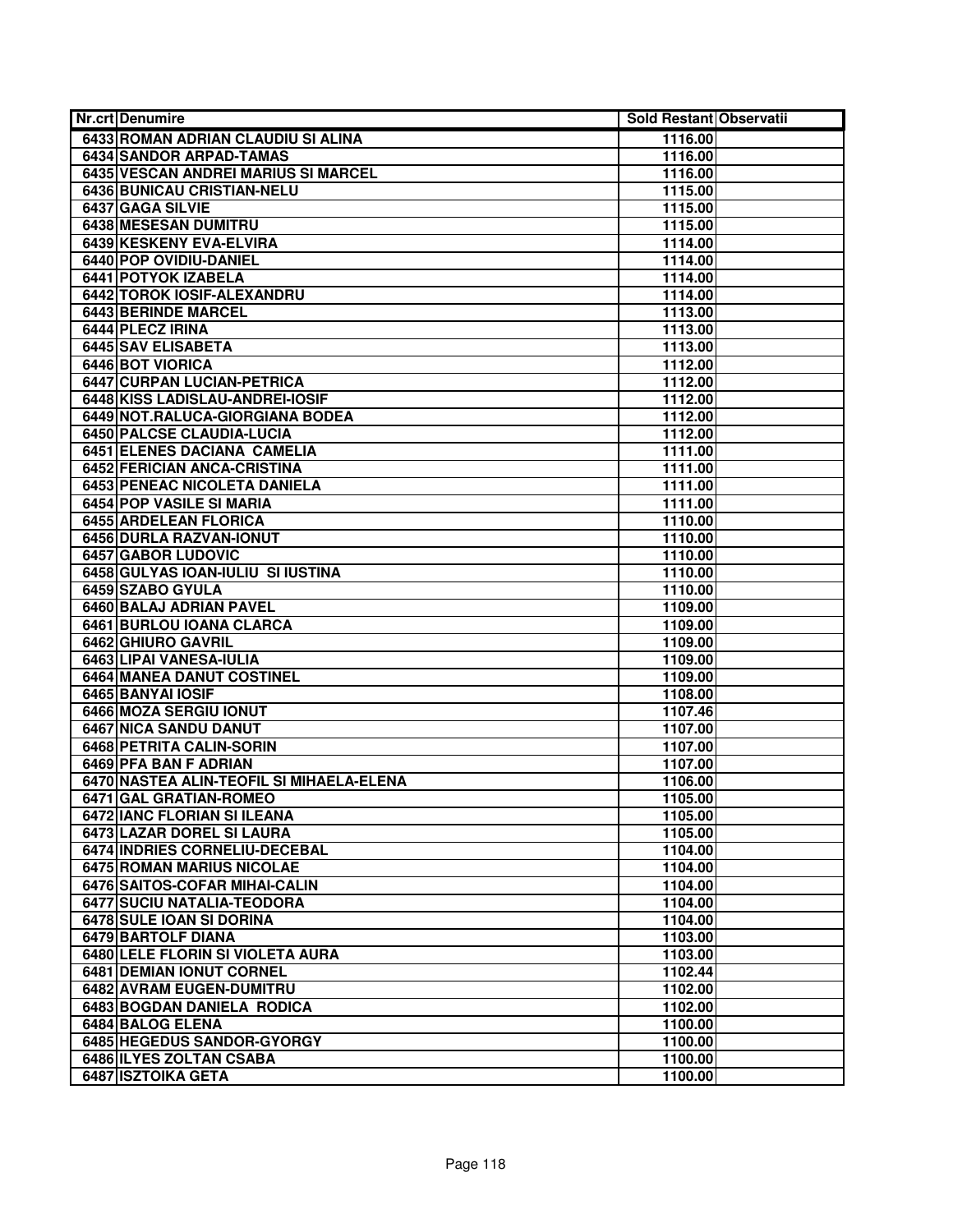| <b>Nr.crt Denumire</b>                | Sold Restant Observatii |
|---------------------------------------|-------------------------|
| 6488 JOO COSMIN                       | 1100.00                 |
| 6489 KISS IULIANA                     | 1100.00                 |
| 6490 LUCA DRAGOS-MADALIN              | 1100.00                 |
| 6491 MIHAI DUMITRU                    | 1100.00                 |
| 6492 MUNDRUCZ MADALINA LARISA         | 1100.00                 |
| 6493 OKAYTEKIN KENAN                  | 1100.00                 |
| <b>6494 ROSTAS SAMUEL RADU</b>        | 1100.00                 |
| 6495 SZILAGYI ZSOLT                   | 1100.00                 |
| 6496 ZOICAS MIHAI                     | 1100.00                 |
| 6497 ALBU VIOLETA                     | 1099.00                 |
| 6498 CABA COSMIN-NICOLAE              | 1098.00                 |
| 6499 POPA VALERIU-CORNEL              | 1098.00                 |
| 6500 TARI ZOLTAN                      | 1098.00                 |
| 6501 TOTH ERIKA                       | 1098.00                 |
| 6502 VALKAI ISTVAN-LASZLO             | 1098.00                 |
| 6503 DRIMBE VIOREL SI ANA             | 1097.00                 |
| <b>6504 VOLLBRECHT HALIE SHERRENE</b> | 1097.00                 |
| 6505 SZEKERES TIBOR-KAROLY            | 1096.00                 |
| <b>6506 TIT GHEORGHE VASILE</b>       | 1096.00                 |
| 6507 PARAU RADU - LUCIAN              | 1095.62                 |
| 6508 BARCAUAN FLORIN-CONSTANTIN       | 1095.00                 |
| 6509 COVACI MELINDA                   | 1095.00                 |
| 6510 MARUSCA TRAIAN SI FLORICA        | 1095.00                 |
| <b>6511 PETRUS EDWARD PETER</b>       | 1095.00                 |
| 6512 POP AUREL                        | 1094.00                 |
| <b>6513 TRIFAN LEONTIN NICOLAE</b>    | 1094.00                 |
| 6514 CIOARA FELICIAN-CRACIUN          | 1093.00                 |
| 6515 BACIU-BORZ FLORENTINA            | 1092.00                 |
| 6516 COSARBA GABRIEL SI CRISTIANA     | 1092.00                 |
| 6517 GABOR MATEI                      | 1092.00                 |
| 6518 LAZAU MARIA                      | 1092.00                 |
| 6519 OROS LUCIAN VASILE               | 1092.00                 |
| 6520 CIORDAS MIRCEA SI CARMEN         | 1091.00                 |
| 6521 COTUT AUGUSTIN                   | 1091.00                 |
| 6522 DEAC IOANA                       | 1091.00                 |
| 6523 CADAR IOAN                       | 1090.00                 |
| 6524 IONASCU MARIUS SI DANIELA        | 1090.00                 |
| 6525 LINGURAR VOICHITA                | 1090.00                 |
| 6526 REZMUVES ELISABETA               | 1090.00                 |
| 6527 ROSU NECULAI                     | 1090.00                 |
| 6528 TANCA IOAN SI ANA                | 1090.00                 |
| 6529 VESA ADRIAN-TRAIAN               | 1090.00                 |
| 6530 LELE VIOLETA- AURA               | 1089.00                 |
| 6531 OPREA IOAN                       | 1089.00                 |
| 6532 RUS-VID DORIN SI IULIANA         | 1089.00                 |
| 6533 SINKOVICS FERENC                 | 1088.00                 |
| 6534 URS ANUTA                        | 1088.00                 |
| 6535 GHENDER FLORIN GABRIEL           | 1087.00                 |
| 6536 HEVES NICOLETA MARIETA           | 1087.00                 |
| 6537 KADAR LASZLO, MARIA, GYULA LAJOS | 1087.00                 |
| 6538 ROBOTIN PETER-JOSZEF             | 1087.00                 |
| 6539 BAJTI VIORICA                    | 1086.00                 |
| 6540 BOBAR DEAN                       | 1086.00                 |
| 6541 BOKA IULIU                       | 1086.00                 |
| 6542 BOLLIGER MONIKA SI FAMA ANTONINO | 1086.00                 |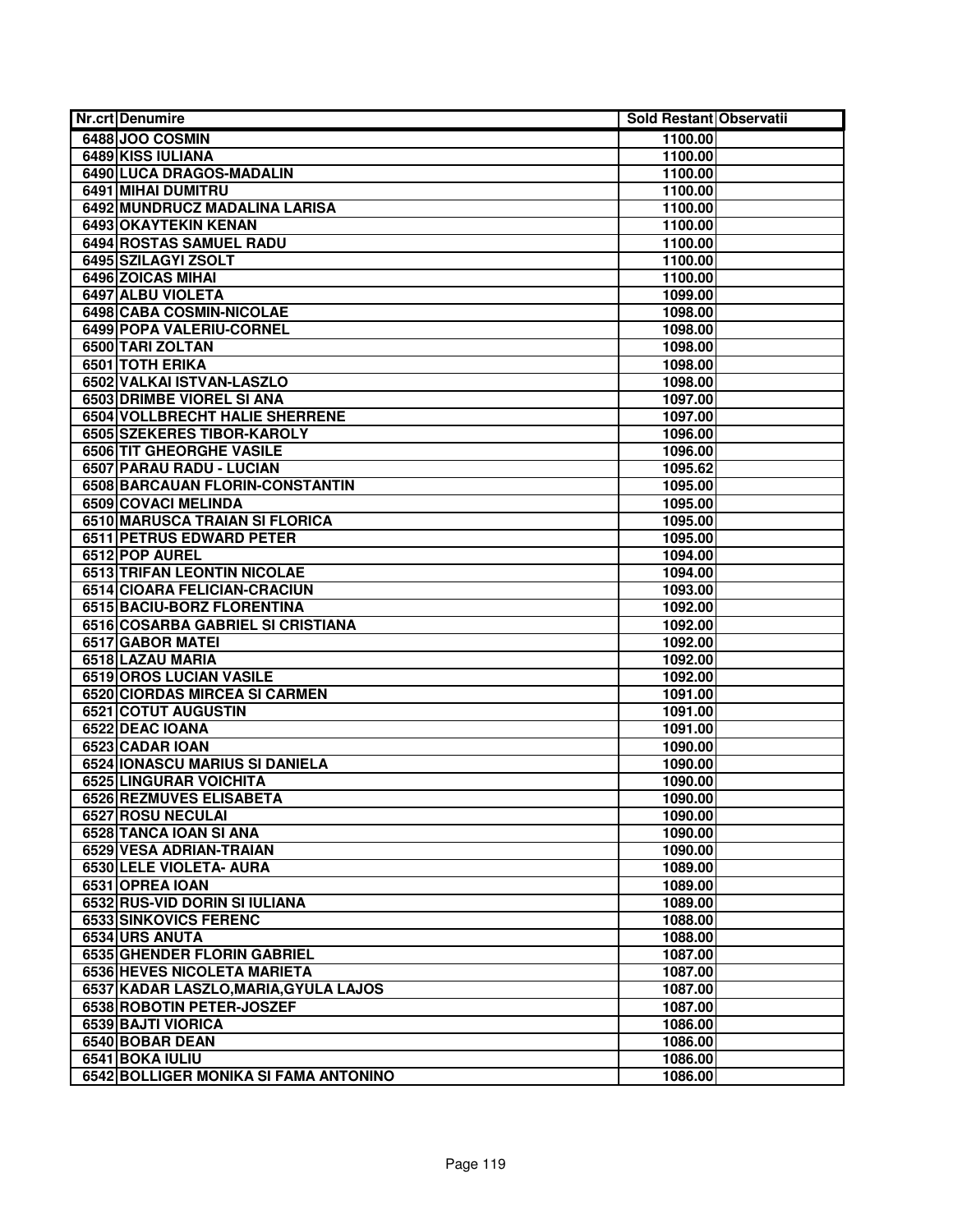| <b>Nr.crt Denumire</b>                             | Sold Restant Observatii |  |
|----------------------------------------------------|-------------------------|--|
| 6543 BUNGAU IOAN SI FLORICA                        | 1086.00                 |  |
| 6544 MORAR CLAUDIA I.I.                            | 1086.00                 |  |
| 6545 NAGY SANDOR-JOSZEF                            | 1086.00                 |  |
| 6546 NITA CONSTANTIN SI CLARA ILEANA               | 1086.00                 |  |
| <b>6547 SPIN CSILLA TUNDE</b>                      | 1086.00                 |  |
| <b>6548 SZABO SANDOR ROLAND</b>                    | 1086.00                 |  |
| 6549 BETEG OVIDIU-VALENTIN                         | 1085.00                 |  |
| 6550 BUDA VASILE                                   | 1085.00                 |  |
| 6551 CZIRJAK GYORGY                                | 1085.00                 |  |
| <b>6552 MOGA VASILE-VIOREL</b>                     | 1085.00                 |  |
| <b>6553 PREKUCZ EMERIC GABOR</b>                   | 1085.00                 |  |
| 6554 ROSTAS IOAN                                   | 1085.00                 |  |
| 6555 SECARA IOAN                                   | 1085.00                 |  |
| 6556 DANCIU IONELA-VIORICA                         | 1084.00                 |  |
| 6557 DRAGOI ANA                                    | 1084.00                 |  |
| 6558 MOT DOREL FLORIN                              | 1084.00                 |  |
| 6559 SZABO ELISABETA MARIA                         | 1084.00                 |  |
| 6560 SZABO ZSIGMOND-SANDOR                         | 1084.00                 |  |
| 6561 COCIS MARIUS DAN SI BONA MIRELA               | 1083.00                 |  |
| 6562 PANTIS EMIL                                   | 1083.00                 |  |
| 6563 PATRUS FLORIN IOAN                            | 1083.00                 |  |
| 6564 ROSTAS ANGELINA                               | 1083.00                 |  |
| 6565 GABOR GHITA                                   | 1082.43                 |  |
| 6566 ILUTA FLORIN-VASILE SI CLAUDIA-FLORINA        | 1082.00                 |  |
| 6567 MOLNAR LASZLO SI MARIA                        | 1082.00                 |  |
| 6568 ORBAN ATTILA-LAJOS SI GAGYI GYORGY            | 1082.00                 |  |
| 6569 PANC LIVIU-DORIN SI AURELIA-FLORINA           | 1082.00                 |  |
| 6570 BURA LIVIA-IRINA- ANDRONICA                   | 1081.00                 |  |
| 6571 OPRIS MIHAELA                                 | 1081.00                 |  |
| 6572 BARATKI ADALBERT<br>6573 APATI ALEXANDRU-BOZO | 1080.01<br>1080.00      |  |
| <b>6574 CHIS GRIGORE</b>                           | 1080.00                 |  |
| 6575 CIORBA CAMELIA ELISABETA                      | 1080.00                 |  |
| <b>6576 EDER CATALIN DORIN</b>                     | 1080.00                 |  |
| 6577 GABOR RUPI                                    | 1080.00                 |  |
| 6578 HEGEDUS ANITA                                 | 1080.00                 |  |
| 6579 ISZTOIKA MARCU                                | 1080.00                 |  |
| 6580 LUPSA DAN FLORIN                              | 1080.00                 |  |
| 6581 SINCA ADRIAN-LAURENTIU                        | 1080.00                 |  |
| 6582 LAZAU MAGDALENA                               | 1079.00                 |  |
| 6583 BOTHAZA EUGEN                                 | 1078.00                 |  |
| 6584 DOBOVAN ALEXANDRU                             | 1078.00                 |  |
| 6585 OLA SANDA-LEONTINA                            | 1078.00                 |  |
| 6586 PASCALAU AURELIA-NICOLETA                     | 1078.00                 |  |
| 6587 SECARA VASILE-VIRGIL SI ANGELA                | 1078.00                 |  |
| <b>6588 CIUCAS CRISTIAN-STEFAN</b>                 | 1076.00                 |  |
| 6589 SUCIU PAUL                                    | 1076.00                 |  |
| 6590 SZALDOBAGYI ROZALIA-EVA                       | 1076.00                 |  |
| 6591 BLAGA IOAN-FLORIN SI LAVINIA-LUMINITA         | 1075.00                 |  |
| 6592 CLITAN FLORIN SI ELENA                        | 1075.00                 |  |
| 6593 DJATA LARISA                                  | 1075.00                 |  |
| 6594 HORVAT MARIUS SORIN                           | 1075.00                 |  |
| 6595 GANEA FLORIN SI OANA                          | 1074.00                 |  |
| 6596 NAGY JANOS                                    | 1074.00                 |  |
| 6597 SANDRU RADU ALEXANDRU                         | 1074.00                 |  |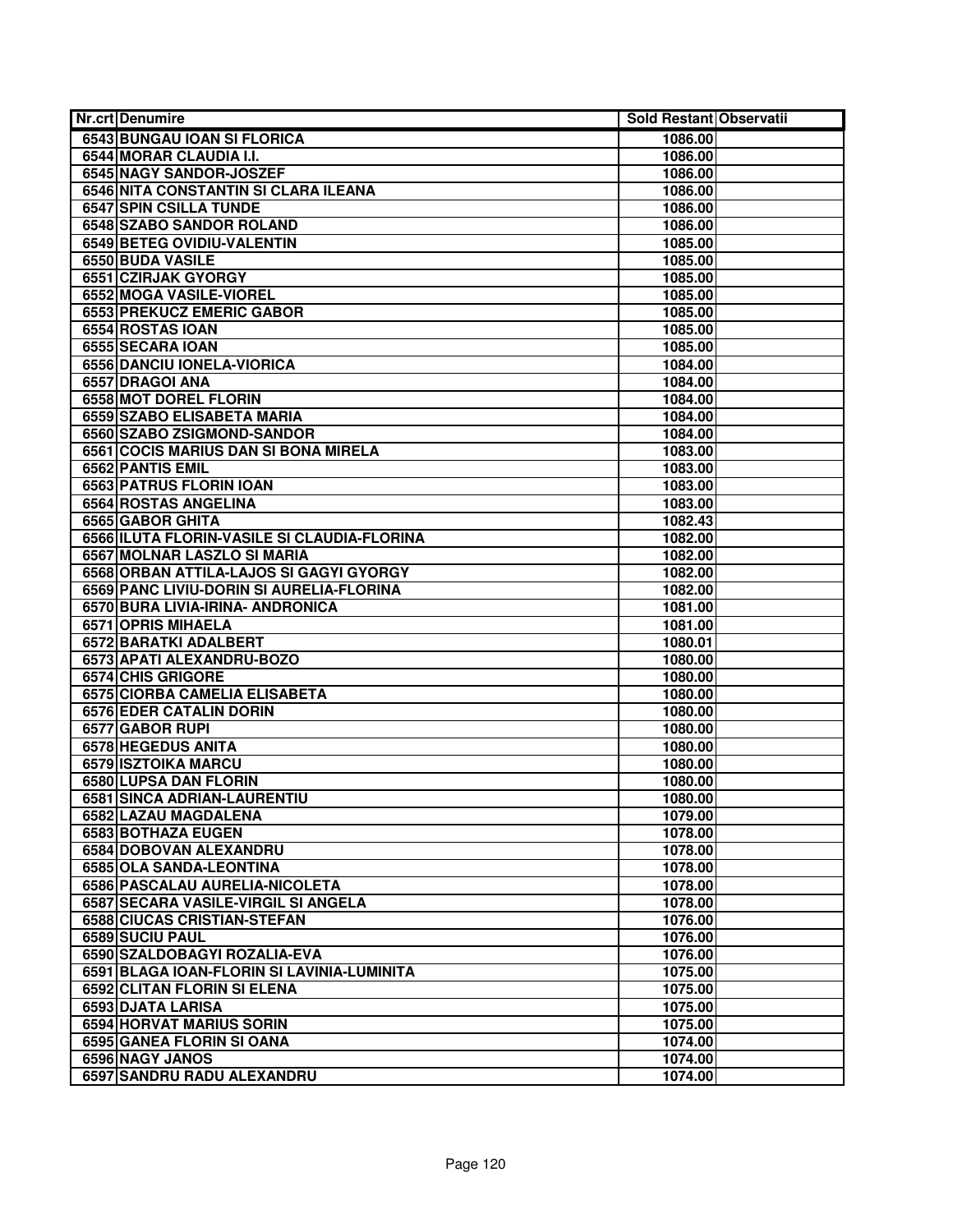| <b>Nr.crt Denumire</b>                 | Sold Restant Observatii |  |
|----------------------------------------|-------------------------|--|
| 6598 STEFAN ADRIAN SI NATALIA          | 1074.00                 |  |
| 6599 TULEU VASILE-MARIUS SI CLAUDIA    | 1074.00                 |  |
| 6600 VARGA EDIT-ETELCA                 | 1074.00                 |  |
| 6601 CIURDAR SORIN-PETRU SI IOANA      | 1073.00                 |  |
| 6602 HERCE IONEL SI FLORINA            | 1073.00                 |  |
| 6603 ZMARANDA MARIUS-FLORIAN           | 1073.00                 |  |
| 6604 BLAJAN ALEXANDRU MARCEL           | 1071.00                 |  |
| 6605 BOCSE ALEXANDRU SI MARIA          | 1071.00                 |  |
| 6606 BUZAS ADRIAN SI MARIOARA          | 1071.00                 |  |
| 6607 POPA VASILE CRISTIAN SI MARIA     | 1071.00                 |  |
| 6608 FARRAN MOUSTAFA                   | 1070.00                 |  |
| 6609 HEGEDUS FERENCZ                   | 1070.00                 |  |
| <b>6610 HERCUT MONICA RODICA</b>       | 1070.00                 |  |
| 6611 MOGA LUCIAN CASIAN                | 1070.00                 |  |
| 6612 TIPONUT BOGDAN-NICOLAE            | 1070.00                 |  |
| 6613 IVAN PETRU MARCEL                 | 1069.70                 |  |
| 6614 ALBU SORIN MIHAI                  | 1068.55                 |  |
| 6615 MIRCEA VIORICA                    | 1068.00                 |  |
| 6616 SIKE ZOLTAN                       | 1068.00                 |  |
| 6617 ZAMFIR LUCIA                      | 1068.00                 |  |
| 6618 BANYAI LASZLO                     | 1067.00                 |  |
| 6619 GHIURAU FLORIAN                   | 1067.00                 |  |
| 6620 HAMZA NICOLETA - GEORGETA         | 1067.00                 |  |
| 6621 NAGY SANDOR                       | 1067.00                 |  |
| 6622 NAGY STEFAN                       | 1067.00                 |  |
| <b>6623 HORVATH ELISABETA</b>          | 1066.00                 |  |
| 6624 ISTOICA GAVRIL                    | 1066.00                 |  |
| 6625 LUNCAN DORU-VIRGIL                | 1066.00                 |  |
| 6626 SICOE MADALINA FLORINA            | 1065.00                 |  |
| <b>6627 CUCIU DORINEL SI RODICA</b>    | 1064.00                 |  |
| 6628 GYARMA IULIANA                    | 1064.00                 |  |
| 6629 TRIFA AUREL                       | 1064.00                 |  |
| 6630 FENYER ESTERA                     | 1063.00                 |  |
| 6631 POTROVITA STEFAN-OCTAVIAN         | 1063.00                 |  |
| 6632 STRATAKIS ARGIRIOS SI GAROFALIA   | 1063.00                 |  |
| 6633 GAL CRISTIAN-FLORIN               | 1062.73                 |  |
| 6634 BARATI GEORG                      | 1062.00                 |  |
| 6635 COPIL TRAIAN-MIHAI                | 1062.00                 |  |
| 6636 COZEA MIRCEA- ALEXANDRU SI ANGELA | 1062.00                 |  |
| 6637 CRISAN ROXANA                     | 1062.00                 |  |
| 6638 PAPP LASZLO BELA                  | 1062.00                 |  |
| 6639 POPA GHEORGHE                     | 1062.00                 |  |
| 6640 RIF IOAN-ALIN                     | 1062.00                 |  |
| 6641 AVRAM NARCIS                      | 1061.00                 |  |
| 6642 CABA IOANA-NICOLETA               | 1061.00                 |  |
| 6643 FRANK ROBERT-GEZA                 | 1061.00                 |  |
| 6644 LAKATOS ALEXANDRU SI TUNDE        | 1061.00                 |  |
| 6645 PETO CSABA                        | 1061.00                 |  |
| 6646 FETEA EMANUIL                     | 1060.00                 |  |
| 6647 FLORIAN CATALIN                   | 1060.00                 |  |
| 6648 ILE CALIN- DANUT SI PAULA-ELENA   | 1060.00                 |  |
| 6649 MOLNAR MARIA                      | 1060.00                 |  |
| 6650 OSVAT RAZVAN                      | 1060.00                 |  |
| 6651 PENZES SANDA-ADINA                | 1060.00                 |  |
| 6652 ROSTAS ARGENTINA                  | 1060.00                 |  |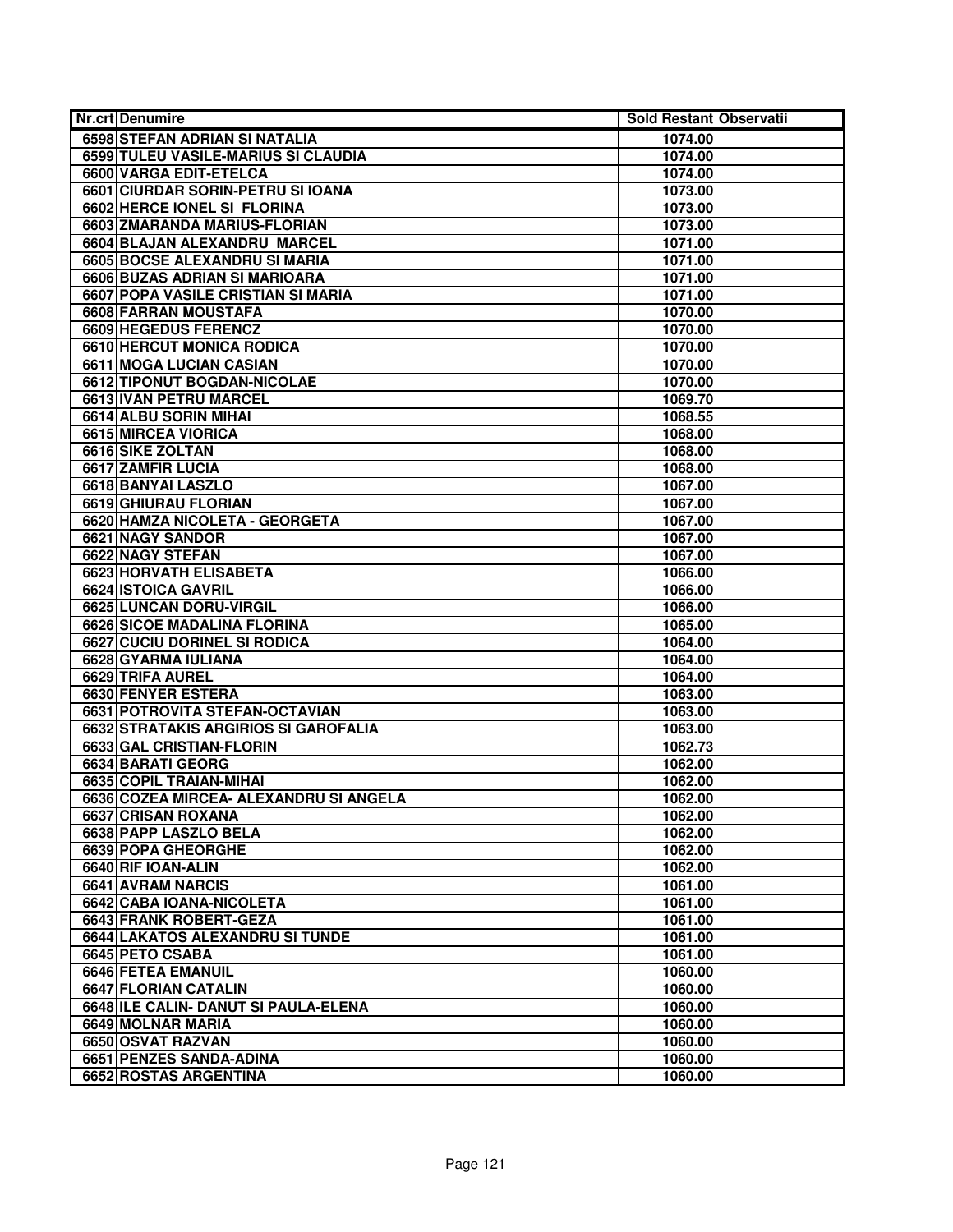| Nr.crt Denumire                    |                                         | Sold Restant Observatii |  |
|------------------------------------|-----------------------------------------|-------------------------|--|
| 6653 SFERLE FLORIAN-SEBASTIAN      |                                         | 1060.00                 |  |
| 6654 TRIPEA VASILE                 |                                         | 1060.00                 |  |
| 6655 ERDEI MIRON-IOAN SI FELICIA   |                                         | 1059.00                 |  |
| 6656 URS ANA-MARIANA               |                                         | 1059.00                 |  |
| 6657 ERDEI KALMAN EMIL             |                                         | 1058.00                 |  |
| 6658 HORGA MONICA                  |                                         | 1058.00                 |  |
| 6659 ROMAN TUDOR ALEXANDRU         |                                         | 1058.00                 |  |
| 6660 SEBESAN CALIN-OVIDIU          |                                         | 1058.00                 |  |
| 6661 SERECUT IONEL SI IRINA        |                                         | 1058.00                 |  |
| 6662 SIRBU GHEORGHE SI MARIA       |                                         | 1058.00                 |  |
| 6663 BALA DANUT LIVIU              |                                         | 1057.00                 |  |
| 6664 FARKAS JENI                   |                                         | 1057.00                 |  |
| 6665 PUSTA DANIELA-CORNELIA        |                                         | 1057.00                 |  |
| 6666 COLTA RADU                    |                                         | 1056.00                 |  |
| 6667 OROSZ KAROLY SANDOR           |                                         | 1056.00                 |  |
| 6668 PODILA IOAN-SERGIU            |                                         | 1056.00                 |  |
| 6669 PENTEA FLORIN SI DANIELA      |                                         | 1055.00                 |  |
| 6670 PENZES REKA                   |                                         | 1055.00                 |  |
| 6671 CALMAN GHEORGHE               |                                         | 1054.00                 |  |
| 6672 ILLES GYULA                   |                                         | 1054.00                 |  |
| 6673 OLAR CATALIN-OVIDIU           |                                         | 1054.00                 |  |
| 6674 PASCALAU CRISTIAN-COSTEL      |                                         | 1054.00                 |  |
| 6675 SZEKELY LADISLAU              |                                         | 1054.00                 |  |
| 6676 TRIFA NICOLAE                 |                                         | 1054.00                 |  |
| 6677 BUZAS ADRIANA ANAMARIA        |                                         | 1053.00                 |  |
| 6678 GHERMAN MARIANA               |                                         | 1053.00                 |  |
| 6679 IACOB MARIUS GHEORGHE         |                                         | 1053.00                 |  |
| 6680 MAG NISTOR-REMUS              |                                         | 1053.00                 |  |
| 6681 ANTON AURELIAN-OCTAVIAN       |                                         | 1052.00                 |  |
| 6682 ASOCIATIA 'ANNAH' ORADEA      |                                         | 1052.00                 |  |
| 6683 BAN CRISTIAN-FLORIN           |                                         | 1052.00                 |  |
| <b>6684 BASIL JEHAD</b>            |                                         | 1052.00                 |  |
| 6685 BORMA MIRCEA SI LIANA         |                                         | 1052.00                 |  |
|                                    | 6686 CAB INDIV DE EXPERT SECARA SIMONA  | 1052.00                 |  |
| 6687 CABAU MARCEL-BENIAMIN         |                                         | 1052.00                 |  |
| 6688 CABINET DE AVOCAT-NEGRU RADU  |                                         | 1052.00                 |  |
| 6689 CIPLEU TIMOTEI                |                                         | 1052.00                 |  |
| 6690 CIURSAS CRISTIAN-FLORIN       |                                         | 1052.00                 |  |
| 6691 COTET IOAN-NICOLAE            |                                         | 1052.00                 |  |
| 6692 CSEFAN ILONA                  |                                         | 1052.00                 |  |
| 6693 DACIN ADRIANA                 |                                         | 1052.00                 |  |
| 6694 FEKETE ELEMER                 |                                         | 1052.00                 |  |
| 6695 FOGHIS LUCIA FLOARE           |                                         | 1052.00                 |  |
| 6696 GOMBOS VIORICA                |                                         | 1052.00                 |  |
| 6697 GORCEA SORIN-GHEORGHE         |                                         | 1052.00                 |  |
| 6698 GURZAU STELIAN TRAIAN         |                                         | 1052.00                 |  |
| 6699 HORGA LUCIAN-ADRIAN           |                                         | 1052.00                 |  |
| 6700 ISTOICA BANDI                 |                                         | 1052.00                 |  |
| 6701 KUPAS STEFAN                  |                                         | 1052.00                 |  |
| 6702 LAZAU ANA-NICOLAETA           |                                         | 1052.00                 |  |
| 6703 LESTYAN BELA-KALMAN-SANDOR    |                                         | 1052.00                 |  |
| 6704 MICLOS AURELIA                |                                         | 1052.00                 |  |
| 6705 MIHUTA VASILE VIOREL SI ALINA |                                         | 1052.00                 |  |
|                                    | 6706 MOS OVIDIU BOGDAN - CAB. DE AVOCAT | 1052.00                 |  |
| 6707 PAPP IOAN-GAVRIL              |                                         | 1052.00                 |  |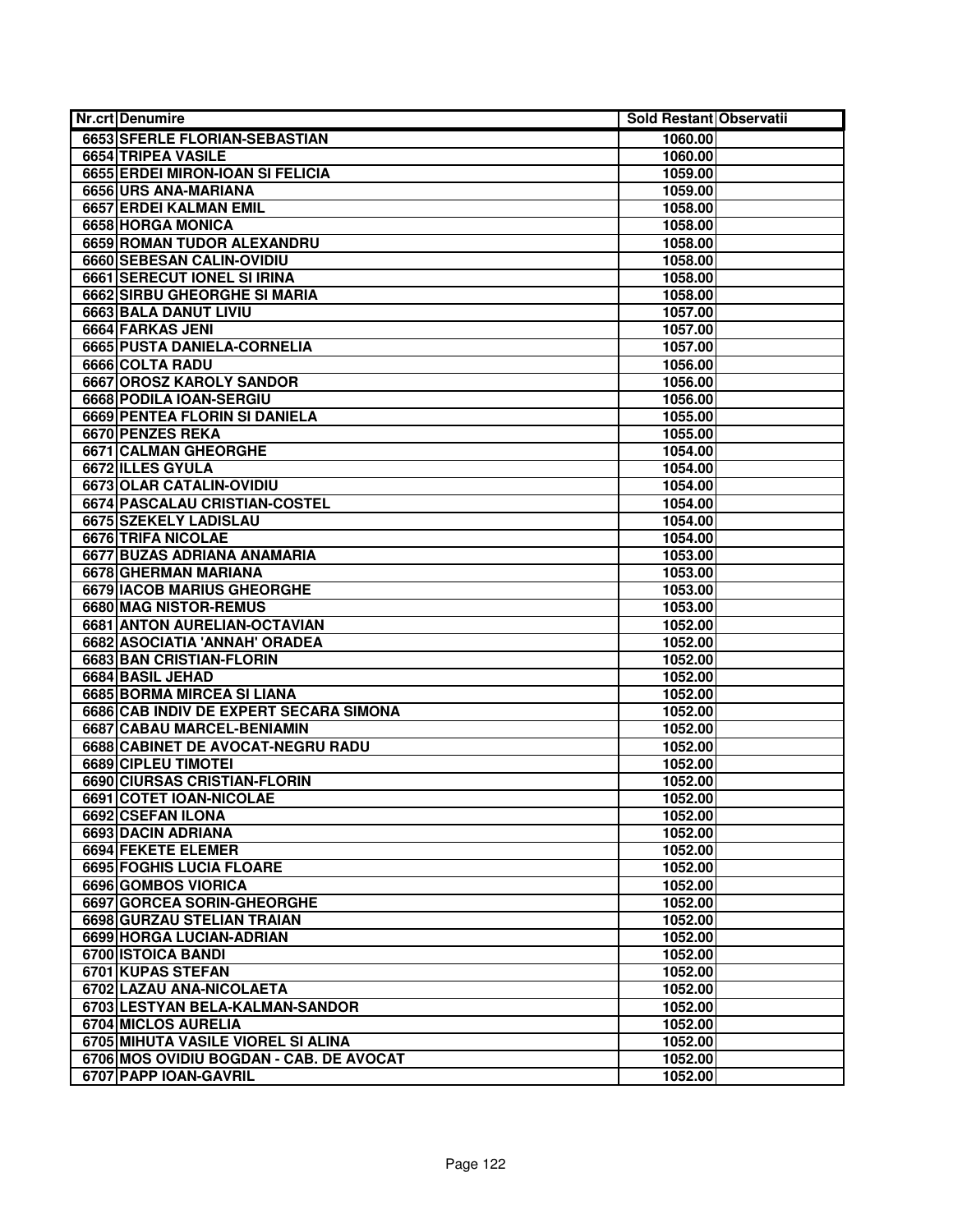| <b>Nr.crt Denumire</b>                     | Sold Restant Observatii |  |
|--------------------------------------------|-------------------------|--|
| 6708 PAUL GETA                             | 1052.00                 |  |
| 6709 POPA FLORIAN                          | 1052.00                 |  |
| 6710 POP-BITIS LEONTIN-CRISTIAN            | 1052.00                 |  |
| 6711 POTROVITA SANDA - MARIA-MONICA        | 1052.00                 |  |
| 6712 SABAU ADRIANA                         | 1052.00                 |  |
| 6713 SAV DOREL                             | 1052.00                 |  |
| 6714 SAWAS-NAJAR DELIA-CARMEN              | 1052.00                 |  |
| 6715 STIUBE FLORIN SI SALOMIA-DELIA        | 1052.00                 |  |
| 6716 STOICA GAVRIL                         | 1052.00                 |  |
| 6717 SZUCS GHEORGHE-FLORIN                 | 1052.00                 |  |
| <b>6718 TEODOROF RODICA</b>                | 1052.00                 |  |
| 6719 THIERING VILMOS-KAROLY                | 1052.00                 |  |
| 6720 TINCAU MARIA                          | 1052.00                 |  |
| <b>6721 TOMER DAVID</b>                    | 1052.00                 |  |
| <b>6722 TRALES ADRIAN EMANOIL</b>          | 1052.00                 |  |
| 6723 POPA IONUT-MARIUS                     | 1051.95                 |  |
| 6724 HODUT ANAMARIA-MIRELA                 | 1051.00                 |  |
| 6725 MOISA RAUL-FLORIN                     | 1051.00                 |  |
| 6726 NUTIU BOGDAN-IOAN                     | 1051.00                 |  |
| 6727 OROS DUMITRU SI FLOARE                | 1051.00                 |  |
| 6728 PADAR MAGDOLNA                        | 1051.00                 |  |
| 6729 SZABO ROZALIA                         | 1051.00                 |  |
| 6730 CABA PAULA-DENISA                     | 1050.00                 |  |
| 6731 CASAPU CRISTIAN-AURELIAN              | 1050.00                 |  |
| 6732 CIONTOS AURICA-ANA                    | 1050.00                 |  |
| 6733 FAZECAS CRISTIAN ANDREI               | 1050.00                 |  |
| <b>6734 GABOR IOANA-FLORICA</b>            | 1050.00                 |  |
| 6735 GAVRILA ALIN-ROBERT                   | 1050.00                 |  |
| 6736 HERE ADRIAN DUMITRU                   | 1050.00                 |  |
| 6737 MACOVEI IOSIF-CRISTIAN                | 1050.00                 |  |
| 6738 NAGY ROLAND                           | 1050.00                 |  |
| <b>6739 POP FLORIN MARIUS</b>              | 1050.00                 |  |
| 6740 POPA FELICIA                          | 1050.00                 |  |
| 6741 VAIDA GEANINA MELANIA.                | 1050.00                 |  |
| 6742 RAUS CRISTIAN SI DIANA-CLAUDIA        | 1049.00                 |  |
| 6743 DRUTA RAZVAN-LIVIU                    | 1048.00                 |  |
| 6744 MORAR IOAN SI ANCUTA                  | 1048.00                 |  |
| 6745 NEGRU MARIUS-CALIN                    | 1048.00                 |  |
| 6746 PETRE ROMEO                           | 1048.00                 |  |
| 6747 PALAGHIANU DANIEL-CRISTIAN SI IULIANA | 1047.00                 |  |
| 6748 PETRUS IOAN-EMIL SI EMILIA-SANDA      | 1047.00                 |  |
| 6749 BELDEA MARIOARA                       | 1046.00                 |  |
| 6750 GHENT MONICA SI FLORIAN-DORIN         | 1046.00                 |  |
| 6751 ROGOJAN DAVID- LAVINIU                | 1046.00                 |  |
| 6752 COLOMPAR BOGDAN-CORNEL                | 1045.00                 |  |
| 6753 CORAS DANIEL                          | 1045.00                 |  |
| 6754 DUCA DOINA                            | 1045.00                 |  |
| 6755 ISTOICA RUPERT                        | 1045.00                 |  |
| 6756 MIKLOS SUSANA                         | 1045.00                 |  |
| 6757 POP ILIE SI LOREDANA-CRINA            | 1045.00                 |  |
| 6758 SAV OVIDIU                            | 1045.00                 |  |
| 6759 BORBEI VALERIAN                       | 1043.00                 |  |
| 6760 DULCA CAMELIA MARIANA                 | 1043.00                 |  |
| 6761 GRABOVSCHI SORIN                      | 1042.00                 |  |
| 6762 HAIAS ANCA-TATIANA                    | 1042.00                 |  |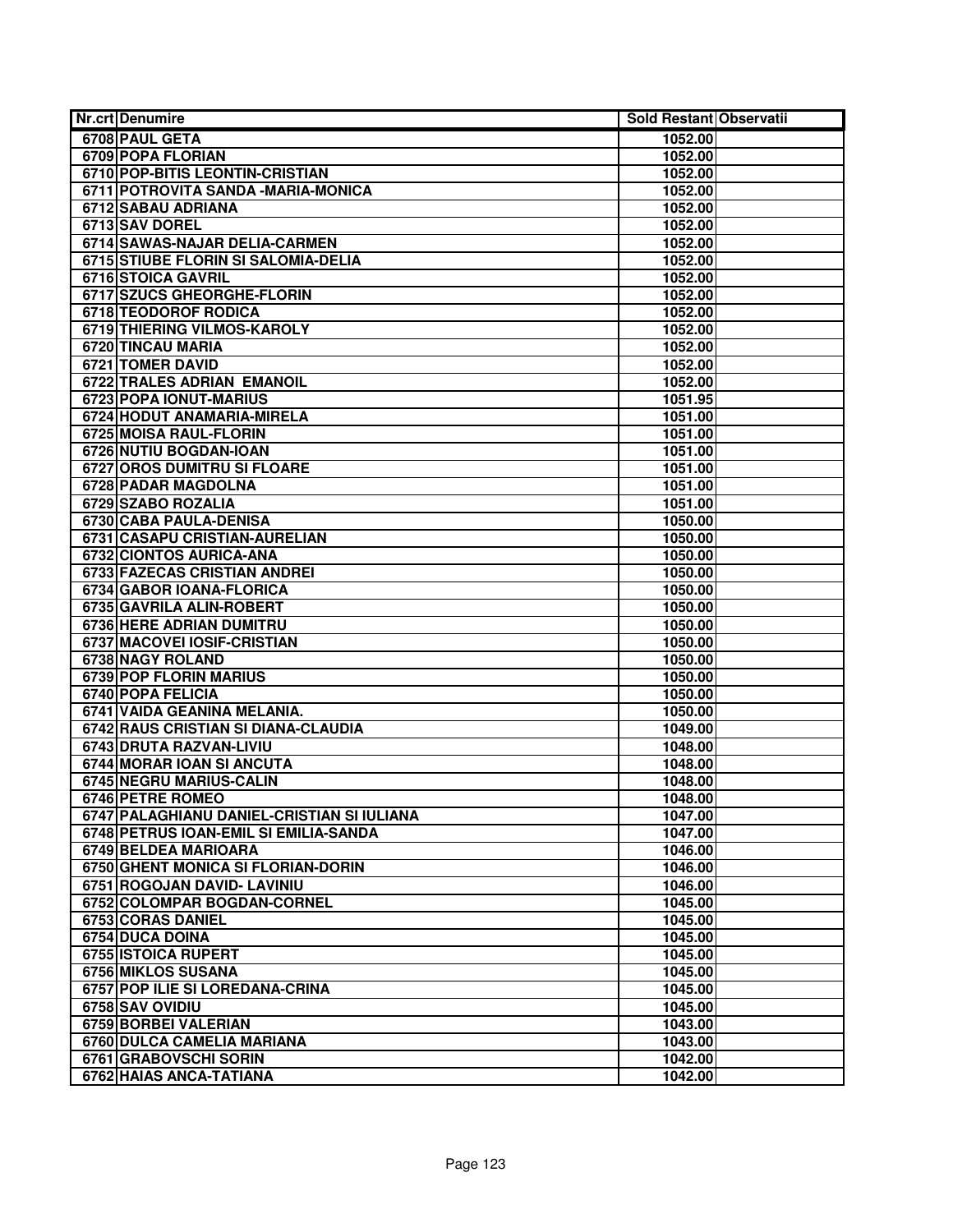| Nr.crt Denumire                                     | Sold Restant Observatii |
|-----------------------------------------------------|-------------------------|
| 6763 OLAH EMERIC                                    | 1042.00                 |
| <b>6764 TINCAU DELIA</b>                            | 1042.00                 |
| 6765 GAVRUTA LIVIU                                  | 1041.00                 |
| 6766 NISTOR TIBOR SI VERONICA-AIDA                  | 1041.00                 |
| 6767 SATEANU COSMIN VALENTIN                        | 1041.00                 |
| 6768 SUPERAR MIHAI-MADALIN                          | 1041.00                 |
| 6769 CHEREGI CORINA                                 | 1040.00                 |
| 6770 CHIS DANIELA SI CRISTIAN-MARIUS                | 1040.00                 |
| 6771 GAIDI KRISTOF-SANDOR                           | 1040.00                 |
| 6772 IENCIU GERARD-ADRIAN SI MIRELA MARIA           | 1040.00                 |
| <b>6773 KISS VICTOR ROMEO</b>                       | 1040.00                 |
| 6774 LAKATOS RAJ                                    | 1040.00                 |
| 6775 LINGURAR VIRGIL                                | 1040.00                 |
| 6776 MAGO TIBERIU                                   | 1040.00                 |
| 6777 MATE JACINT-ZSOLT                              | 1040.00                 |
| 6778 OSACENCO RENATE-MIHAELA                        | 1040.00                 |
| 6779 POPA FLORIAN                                   | 1040.00                 |
| 6780 SEICA MIRCEA-VIOREL                            | 1040.00                 |
| 6781 SLIEDER IRINA                                  | 1040.00                 |
| <b>6782 STANESCU MIHAIL</b>                         | 1040.00                 |
| 6783 SZABO VALENTIN                                 | 1040.00                 |
| 6784 TOLVAJ ILDIKO-GABRIELA                         | 1040.00                 |
| 6785 TROK HAJNALKA MARIA                            | 1040.00                 |
| 6786 VOLOSNYAI ALEXANDRU                            | 1040.00                 |
| <b>6787 BUSTEA MARIANA OLIMPIA</b>                  | 1039.00                 |
| 6788 FEIER ANNAMARIA                                | 1039.00                 |
| 6789 LACATUS ISTVAN                                 | 1039.00                 |
| 6790 MADAU IOANA-RAMONA                             | 1039.00                 |
| 6791 RACSAN DANA MARIANA                            | 1039.00                 |
| 6792 TOTOREAN HORTENZIA OLIMPIA                     | 1039.00                 |
| 6793 CSEH IOSIF                                     | 1038.21                 |
| <b>6794 FARCAU DAVID-STELIAN</b>                    | 1038.00                 |
| 6795 RUSU ALINA                                     | 1038.00                 |
| 6796 ZAIDI SYED HUSSAIN                             | 1038.00                 |
| 6797 BIRCA ADRIAN                                   | 1037.00                 |
| 6798 MEZEI TIBOR CAROL                              | 1036.00                 |
| 6799 NISTOR RODICA                                  | 1036.00                 |
| 6800 APOSTOLESCU ANA-MARIA                          | 1035.00                 |
| 6801 BEJUSCA HORIA SEBASTIAN                        | 1035.00                 |
| 6802 BLAGA MIHAI ARON                               | 1035.00                 |
| 6803 CHIS IOAN SI MARIA                             | 1035.00                 |
| 6804 CIZNADIA NICOLAE                               | 1035.00                 |
| 6805 CURPAS IULIANA SOMNA                           | 1035.00                 |
| 6806 MOCANU GABRIEL SI ELENA-MARIA                  | 1035.00                 |
| 6807 MOSINCAT DUMITRU SI DANIELA                    | 1035.00                 |
| 6808 CHEREGI FLORIN                                 | 1034.00                 |
| 6809 TARCEA FLORIN-LAURENTIU                        | 1034.00                 |
| <b>6810 DULUS VASILE SI FLORICA</b>                 | 1033.00                 |
| 6811 MATEIU OVIDIU I.I.                             | 1033.00                 |
| 6812 MOISE DOINA-MONICA                             | 1033.00                 |
| 6813 PURICE GAVRILA                                 | 1033.00                 |
| 6814 MOLNAR ROZALIA SI JAKAB ATTILA                 | 1032.00                 |
| <b>6815 PRAJA MARCEL STEFAN</b><br>6816 TOTH IOZSEF | 1032.00                 |
|                                                     | 1032.00                 |
| <b>6817 MUSCAS ANDREA</b>                           | 1031.50                 |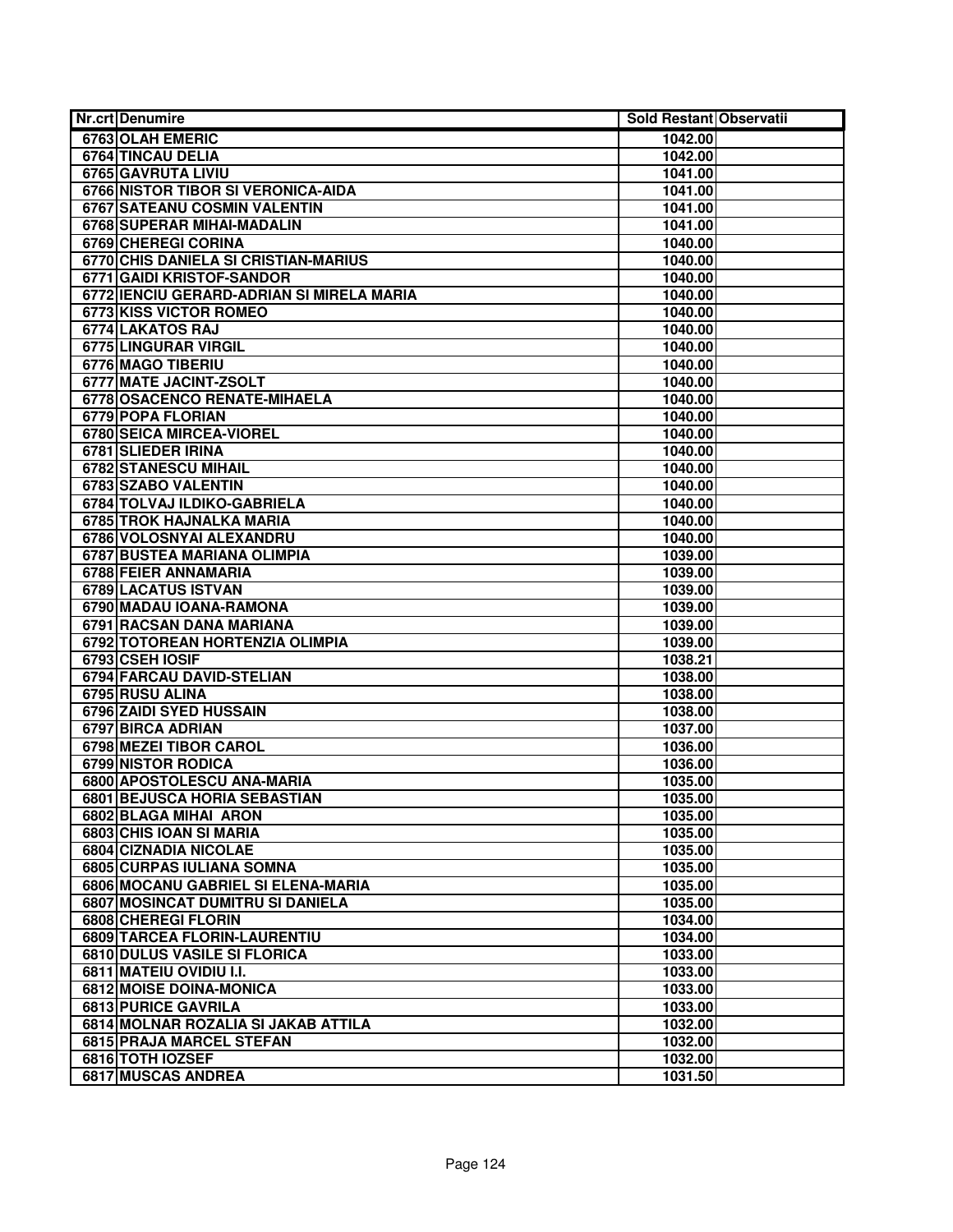| <b>Nr.crt Denumire</b>                                  | Sold Restant Observatii |  |
|---------------------------------------------------------|-------------------------|--|
| 6818 DIOSADI STEFAN                                     | 1031.00                 |  |
| 6819 DUMITRAS MARIANA                                   | 1031.00                 |  |
| 6820 FODOR ROBERT                                       | 1031.00                 |  |
| 6821 PANTIS CODIN-SEBASTIAN-PAUL                        | 1031.00                 |  |
| 6822 BALOG EVA                                          | 1030.00                 |  |
| 6823 BODOG MARIN                                        | 1030.00                 |  |
| 6824 BRATA LIVIU                                        | 1030.00                 |  |
| 6825 GALCA DAN SI ELENA                                 | 1030.00                 |  |
| 6826 GLIGOR CLAUDIU TRAIAN                              | 1030.00                 |  |
| <b>6827 HEGEDUS PAMELA-LUSI</b>                         | 1030.00                 |  |
| 6828 PONETCHI LORENA ROSSEMARY                          | 1030.00                 |  |
| 6829 POP OVIDIU-LEONTIN                                 | 1030.00                 |  |
| 6830 ROSTASU RADU                                       | 1030.00                 |  |
| 6831 TIRDEL CONSTANTIN                                  | 1030.00                 |  |
| 6832 VERES LEVENTE ZOLTAN                               | 1030.00                 |  |
| 6833 ALABA OLADOKUN SAMSON                              | 1029.00                 |  |
| <b>6834 TOPAN MARIOARA STELA</b>                        | 1029.00                 |  |
| 6835 PACURAR DORIN-SILVIU                               | 1028.00                 |  |
| <b>6836 BARABAS IMRE SANDOR</b>                         | 1027.00                 |  |
| 6837 IANCU DRAGOS NICUSOR                               | 1027.00                 |  |
| <b>6838 MAAROF BASHDAR</b>                              | 1027.00                 |  |
| 6839 MARIAN RAZVAN-GHEORGHITA                           | 1027.00                 |  |
| 6840 ALZAID MAHMOUD                                     | 1026.00                 |  |
| 6841 HADADE DELIA                                       | 1026.00                 |  |
| 6842 COBZARU LUCICA SI CONSTANTIN                       | 1025.00                 |  |
| 6843 HAITA SORIN-LIVIU                                  | 1025.00                 |  |
| <b>6844 IENCIU MARIUS</b>                               | 1025.00                 |  |
| 6845 PATCAS COSMIN-GHEORGHE                             | 1025.00                 |  |
| 6846 SOLYOM ZSOLT-PETER                                 | 1025.00                 |  |
| 6847 STAN CATALIN VASILE                                | 1025.00                 |  |
| 6848 BOKA ATTILA                                        | 1024.00                 |  |
| <b>6849 BORDAS IOSIF</b>                                | 1024.00                 |  |
| 6850 GHERMAN SILVIU-DUMITRU SI DORINA                   | 1024.00                 |  |
| 6851 KOVACS HUBER BELA                                  | 1024.00                 |  |
| 6852 SIMIONESCU CELORIA SI FLORENTIU                    | 1024.00                 |  |
| 6853 ACIU AUREL-MIRCEA                                  | 1023.00                 |  |
| 6854 COSTEA BUZLEA - MIRON                              | 1023.00                 |  |
| 6855 DIOSZEGI FERENCZ SI IRINA                          | 1023.00                 |  |
| 6856 SANTA MINEL AUREL                                  | 1023.00                 |  |
| 6857 ANDRUTA OVIDIU-EUGEN                               | 1022.00                 |  |
| 6858 MORAR DRAGOMIR SI MARIOARA                         | 1022.00                 |  |
| 6859 FABIAN GEZA                                        | 1021.00                 |  |
| 6860 GROZE OVIDIU-FLORIAN                               | 1021.00                 |  |
| 6861 SAVU DECEBAL-BOGDAN                                | 1021.00                 |  |
| 6862 SARA MELEK                                         | 1020.85                 |  |
| 6863 BABO PETER                                         | 1020.00                 |  |
| 6864 BALOGH MARIA                                       | 1020.00                 |  |
| 6865 BUZLA SAMUEL                                       | 1020.00                 |  |
| 6866 FARKAS ISTVAN-MIHALY                               | 1020.00<br>1020.00      |  |
| 6867 MAGDA BOGDANA-OTILIA<br>6868 MARINESCU RADU ADRIAN | 1020.00                 |  |
| 6869 MONCEA LUCIAN-SAVA                                 | 1020.00                 |  |
| 6870 POPA VIOREL SI CRISTINA-AURELIA                    | 1020.00                 |  |
| <b>6871 SECAN CRISAN DANIEL</b>                         | 1020.00                 |  |
| 6872 VARGA SEBASTIAN-NICOLAE                            | 1020.00                 |  |
|                                                         |                         |  |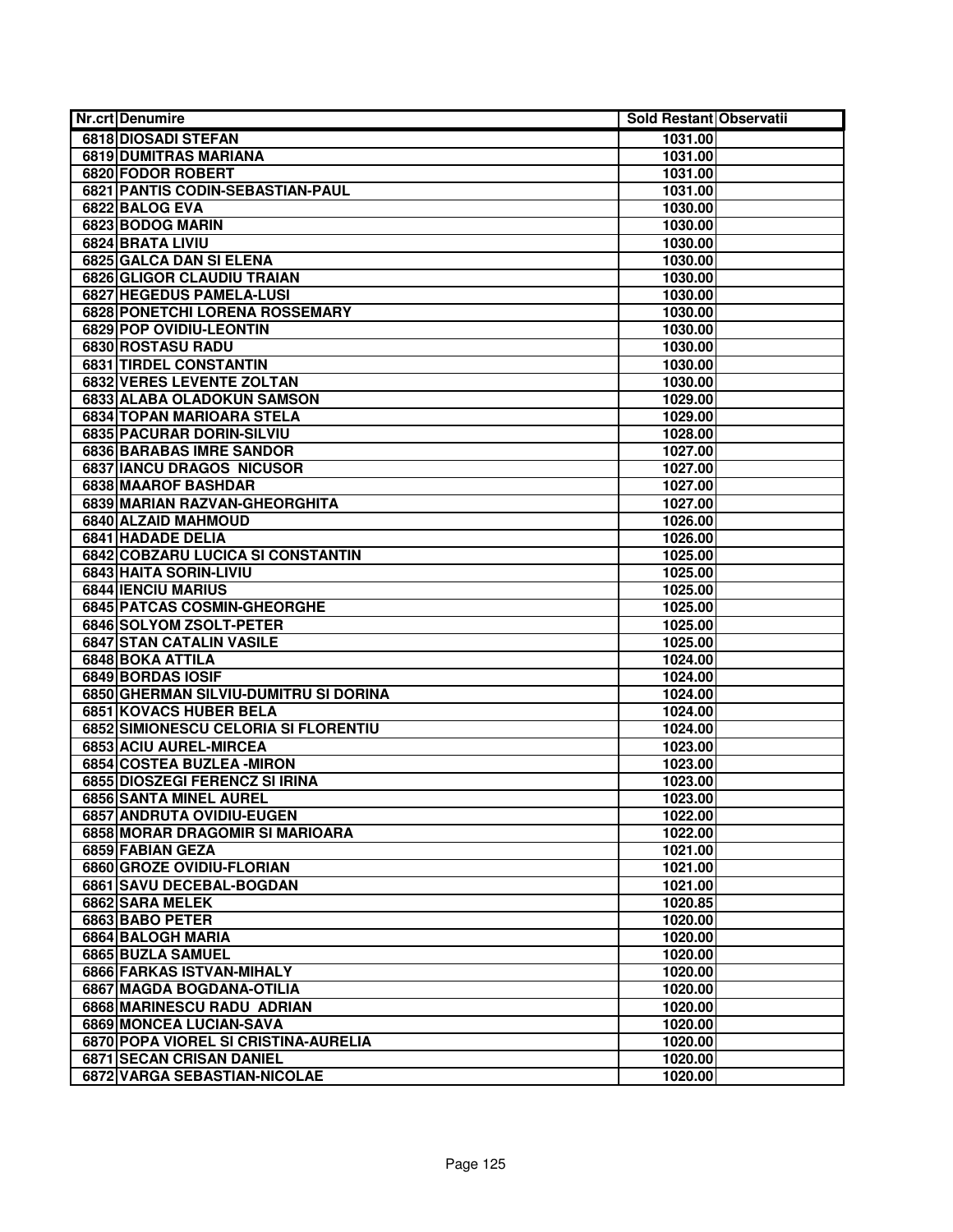| Nr.crt Denumire                            | Sold Restant Observatii |  |
|--------------------------------------------|-------------------------|--|
| 6873 COCIS GHEORGHE SI RAFILA MARIANA      | 1019.00                 |  |
| 6874 NICA IONUT-DAN                        | 1019.00                 |  |
| 6875 SZILBEREISZ NORBERT ZOLTAN            | 1019.00                 |  |
| 6876 TIRPE DAVID MARIN                     | 1019.00                 |  |
| 6877 DOMOCOS IOAN                          | 1018.00                 |  |
| 6878 GLIGOR DUMITRU                        | 1018.00                 |  |
| 6879 PAUL GHEORGHE                         | 1018.00                 |  |
| 6880 POP ARON SI ELISABETA                 | 1018.00                 |  |
| 6881 RIT FLORIAN IOAN                      | 1018.00                 |  |
| 6882 TUTOS ERIKA                           | 1017.00                 |  |
| 6883 BORZA EMILIAN                         | 1016.00                 |  |
| 6884 HALASZ NORBERT ALEXANDRU              | 1016.00                 |  |
| <b>6885 NEGRUT VASILE MARIUS</b>           | 1016.00                 |  |
| 6886 CIUPA ALEX-EUGEN                      | 1015.00                 |  |
| 6887 IANC SEBASTIAN-FLORIN                 | 1015.00                 |  |
| 6888 KACSO SANDOR                          | 1015.00                 |  |
| 6889 BANTO BALINT                          | 1014.00                 |  |
| 6890 CODREAN STELIAN-MIHAI SI ANCA-MIHAELA | 1014.00                 |  |
| <b>6891 RUS FLORIAN-CRACIUN</b>            | 1014.00                 |  |
| 6892 SCHNEBLI ERIK                         | 1014.00                 |  |
| 6893 TARCAU RADU DINU                      | 1014.00                 |  |
| 6894 CAPATANA SPERANTA-MINELA SI NICOLAE   | 1013.00                 |  |
| 6895 DOBROTA VASILE PERS. FIZI. AUTOR.     | 1013.00                 |  |
| 6896 VEKONY TIBERIU                        | 1013.00                 |  |
| <b>6897 BART ANNEMARIE</b>                 | 1012.00                 |  |
| 6898 IAKOB RITA-GYONGYI                    | 1012.00                 |  |
| 6899 MAGDA VIOREL                          | 1012.00                 |  |
| 6900 NAGY SANDOR                           | 1012.00                 |  |
| 6901 NEGRU IULIAN FLORIN                   | 1012.00                 |  |
| 6902 CIMPAN FIRUTA                         | 1011.00                 |  |
| 6903 BURA VLAD                             | 1010.00                 |  |
| 6904 KADAS ALEXANDRU-LADISLAU              | 1010.00                 |  |
| 6905 MARC ALEXANDRU MADALIN                | 1010.00                 |  |
| 6906 PETRICAS EVA                          | 1010.00                 |  |
| 6907 SAMU LIDIA                            | 1010.00                 |  |
| 6908 VANCEA VIORICA                        | 1010.00                 |  |
| 6909 HERMAN VASILE                         | 1009.00                 |  |
| 6910 VIDA LEVENTE-ALEXANDRU                | 1009.00                 |  |
| 6911 ABRUDAN PETRU                         | 1008.00                 |  |
| 6912 BLEJAN ADEL                           | 1008.00                 |  |
| 6913 DEBELKA EDWARD SI BOGLARKA LILLA      | 1008.00                 |  |
| 6914 MOGA GHEORGHE                         | 1008.00                 |  |
| 6915 STRENG LORENA-ALEXANDRINA             | 1008.00                 |  |
| 6916 GANTE IOAN SI RODICA                  | 1007.00                 |  |
| 6917 GROZA IONEL-ALIN                      | 1007.00                 |  |
| 6918 OPREA IOANA-LAURA                     | 1007.00                 |  |
| 6919 POPA MIHAELA SI OCTAVIAN              | 1007.00                 |  |
| <b>6920 BODEA TEODOR-ROMEO</b>             | 1006.00                 |  |
| 6921 TIRLA CRISTIAN-TUDOR                  | 1006.00                 |  |
| 6922 POPOVICI VASILE-RADU                  | 1005.73                 |  |
| 6923 BOCUT FLORENTINA-ANA MARIA            | 1005.00                 |  |
| 6924 CMS. DR. IHOS ALINA-GABRIELA          | 1005.00                 |  |
| 6925 DUZGUN ADELA - OTILIA SI HAYDAR       | 1005.00                 |  |
| 6926 FURTOS ODON                           | 1005.00                 |  |
| 6927 CIARNAU IOAN                          | 1004.00                 |  |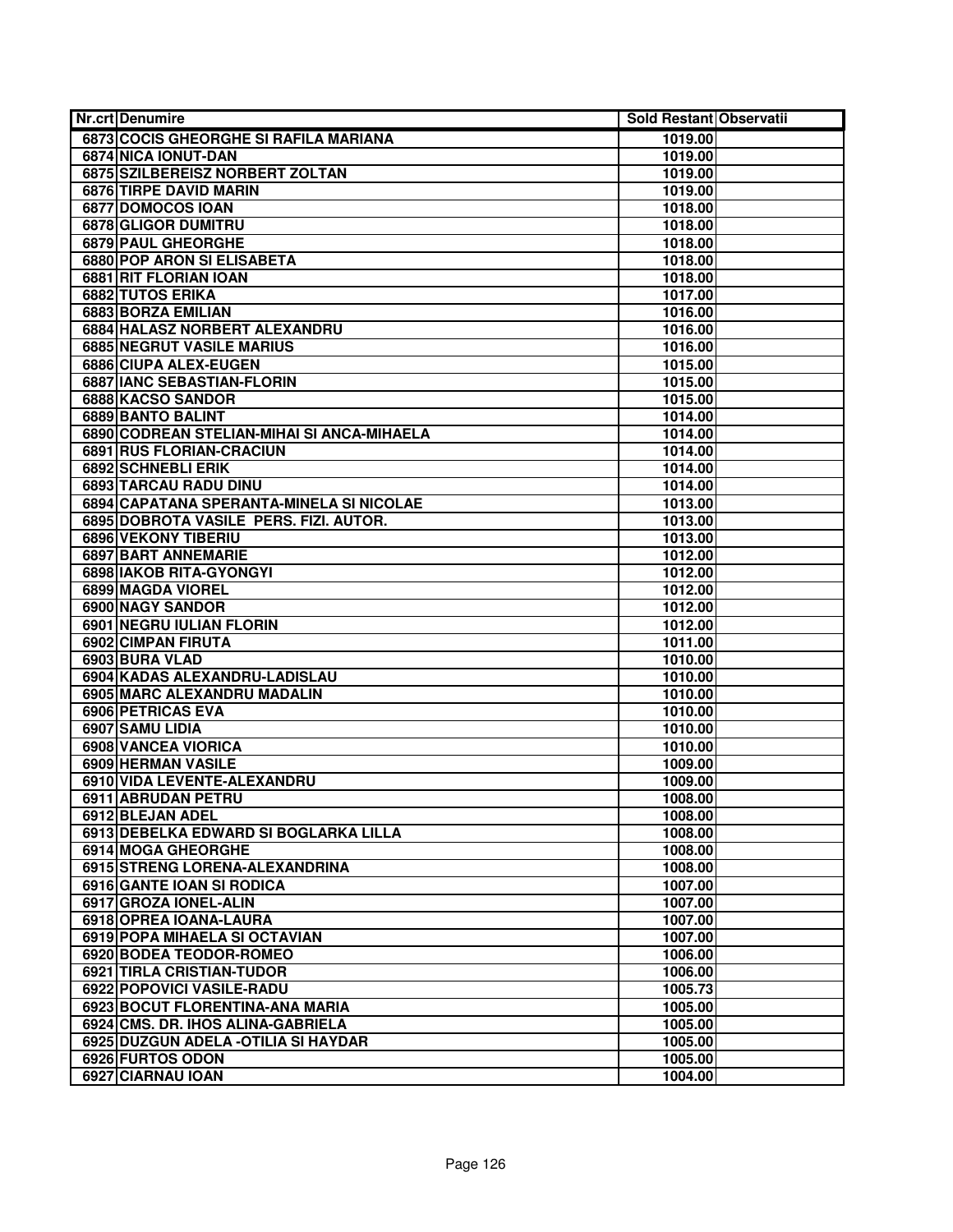| <b>Nr.crt Denumire</b>                   | Sold Restant Observatii |  |
|------------------------------------------|-------------------------|--|
| 6928 OAIE VIOREL SI DOINA                | 1004.00                 |  |
| <b>6929 POPA MEDA-CRISTINA</b>           | 1004.00                 |  |
| 6930 TRIFAN DANIEL-EMANUEL               | 1004.00                 |  |
| 6931 SZABO KRISZTA                       | 1003.00                 |  |
| <b>6932 TAMAS PIROSKA-AGNES</b>          | 1003.00                 |  |
| 6933 WEBER ORSOLYA                       | 1003.00                 |  |
| 6934 FABIAN ATTILA TIBOR                 | 1002.00                 |  |
| 6935 LAZAR SOFIA                         | 1002.00                 |  |
| 6936 NILGESZ ERNO-ZSOLT                  | 1002.00                 |  |
| <b>6937 COLOMPAR ANDREEA</b>             | 1001.00                 |  |
| 6938 FEIER ADRIANA PFA                   | 1001.00                 |  |
| 6939 JURCAN CRISTINA LINDA               | 1001.00                 |  |
| 6940 LIN JINZONG                         | 1001.00                 |  |
| <b>6941 MUNTEAN SORIN</b>                | 1001.00                 |  |
| 6942 ABRUDAN FLAVIU IONUT                | 1000.00                 |  |
| 6943 ALI BILAL KHALIF                    | 1000.00                 |  |
| 6944 BABAU ADINA                         | 1000.00                 |  |
| 6945 BABENKO IVAN                        | 1000.00                 |  |
| 6946 BAICAN IOAN ADRIAN                  | 1000.00                 |  |
| 6947 BALOGH VICTOR-ANDRAS                | 1000.00                 |  |
| 6948 BARNA PETRU-DAN                     | 1000.00                 |  |
| 6949 BATORI NORBERT ISTVAN               | 1000.00                 |  |
| 6950 BEALCOVSCHI TEREZIA                 | 1000.00                 |  |
| <b>6951 BENCIC MIHAI-FLORIN</b>          | 1000.00                 |  |
| 6952 BERES GHIZELA                       | 1000.00                 |  |
| 6953 BIRO ISTVAN                         | 1000.00                 |  |
| 6954 BOBRIC STEFAN                       | 1000.00                 |  |
| 6955 BOCHIS RAUL-SEBASTIAN               | 1000.00                 |  |
| 6956 BOHACS IOSIF                        | 1000.00                 |  |
| 6957 BOKA BELA                           | 1000.00                 |  |
| 6958 BORDEIANU ADRIAN                    | 1000.00                 |  |
| 6959 BOT IOAN-HOREA                      | 1000.00                 |  |
| 6960 BRATA LARISA-MARLENA                | 1000.00                 |  |
| 6961 BUDAU GHEORGHE                      | 1000.00                 |  |
| 6962 CABULEA VASILE-SEBASTIAN            | 1000.00                 |  |
| 6963 CALAUZ CRISTIAN-MIHAI               | 1000.00                 |  |
| 6964 CAMPIANU NICOLAE                    | 1000.00                 |  |
| 6965 CAVASDAN IOAN-RADU                  | 1000.00                 |  |
| 6966 CHEREJA CAMELIA                     | 1000.00                 |  |
| 6967 CHERMAN FLORIN CALIN                | 1000.00                 |  |
| <b>6968 CLINTOC CIPRIAN TUDOR</b>        | 1000.00                 |  |
| 6969 CODOBAN FLORIN                      | 1000.00                 |  |
| 6970 CODOBAN OVIDIU-MARIUS               | 1000.00                 |  |
| 6971 CODREA SORIN SILVESTRU VIRGIL       | 1000.00                 |  |
| 6972 COMAN MONICA                        | 1000.00                 |  |
| 6973 COVACIU CORNEL                      | 1000.00                 |  |
| 6974 COVACIU DANIEL-GHEORGHE             | 1000.00                 |  |
| 6975 CRISAN ADRIAN LIVIU                 | 1000.00                 |  |
| 6976 CSEPEI ARNOLD-ROBERT                | 1000.00                 |  |
| 6977 CZENTYE GAVRIL SI EMESE             | 1000.00                 |  |
| 6978 DEBRECZENI ISTVAN                   | 1000.00                 |  |
| 6979 DEJEU RAZVAN                        | 1000.00                 |  |
| 6980 DUDLER ALIONA                       | 1000.00                 |  |
| 6981 DUME CALIN-FLORIAN SI MIHAELA-IOANA | 1000.00                 |  |
| 6982 ELLENES IOAN                        | 1000.00                 |  |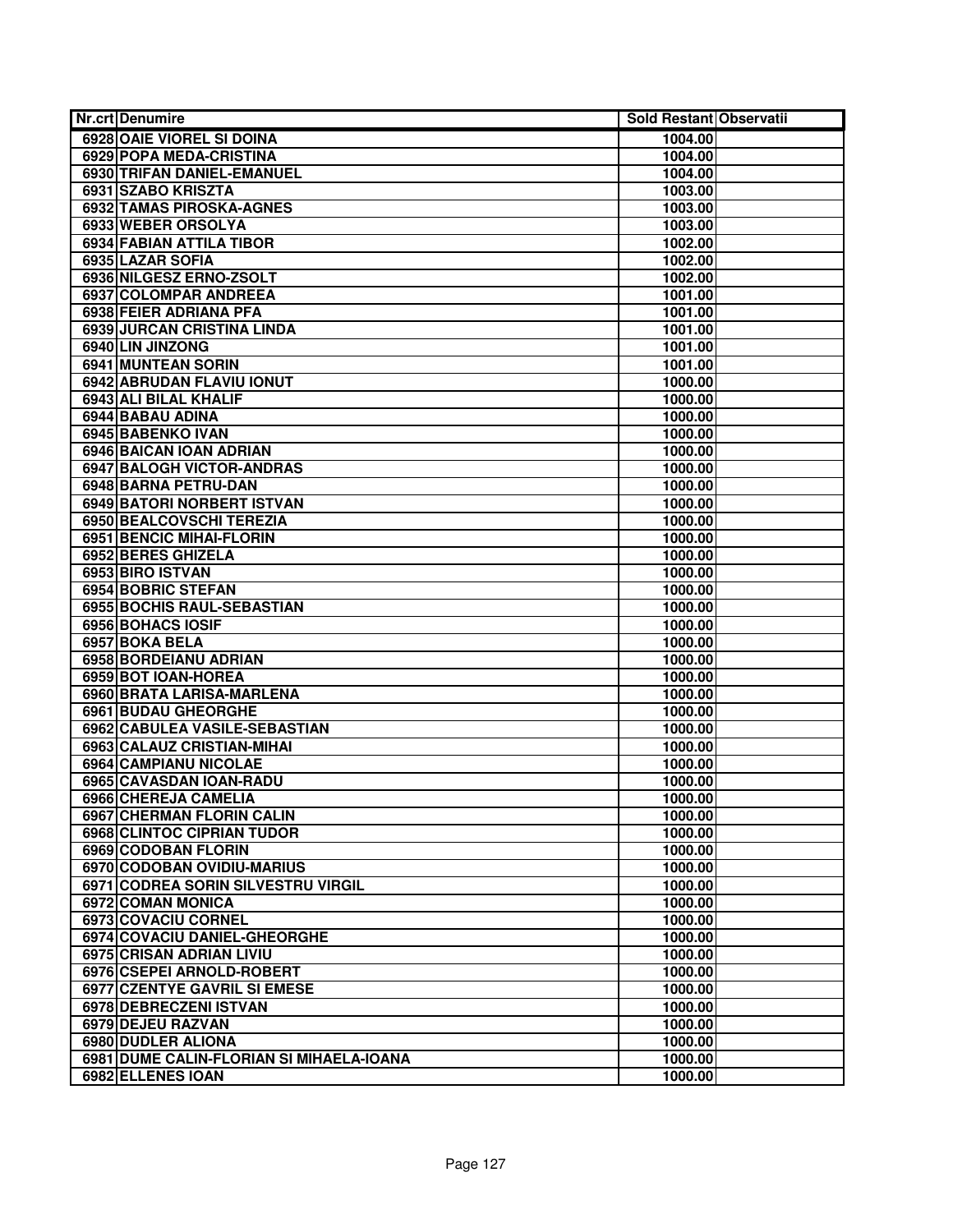| <b>Nr.crt Denumire</b>                         | Sold Restant Observatii |                       |
|------------------------------------------------|-------------------------|-----------------------|
| 6983 ELMAHDI HASSAN OSMAN MOHAMED              | 1000.00                 |                       |
| 6984 EPUREANU MAGDA                            | 1000.00                 |                       |
| 6985 ERDEI ILONA                               | 1000.00                 |                       |
| 6986 FABIAN IUDIT AGNES                        | 1000.00                 |                       |
| 6987 FILIMON DORIN                             | 1000.00                 |                       |
| 6988 FURTOS DAN MARIUS I.I.                    | 1000.00                 |                       |
| 6989 GABOR BANU                                | 1000.00                 |                       |
| 6990 GABOR GABRIEL                             | 1000.00                 |                       |
| 6991 GABOR GAVRIL                              | 1000.00                 |                       |
| 6992 GABOR KLARA                               | 1000.00                 |                       |
| 6993 GABOR STEFAN                              | 1000.00                 |                       |
| 6994 GABOR ZSUZSANA                            | 1000.00                 |                       |
| 6995 GAL ANDREA-IREN                           | 1000.00                 |                       |
| 6996 GLIGOR LUCRETIA                           | 1000.00                 |                       |
| 6997 GORGAN VASILE-SERGIU                      | 1000.00                 |                       |
| 6998 GOVOREANU ELENA                           | 1000.00                 |                       |
| 6999 HARAGALY ILDIKO-ERZSEBET                  | 1000.00                 |                       |
| 7000 HODISAN CORNEL                            | 1000.00                 |                       |
| <b>7001 HORVATH SOFIA</b>                      | 1000.00                 |                       |
| 7002 HORVATH TUNDE-IRINA                       | 1000.00                 |                       |
| 7003 HORVATH-MESTER IOAN                       | 1000.00                 |                       |
| 7004 I.I. GAVRA BIANCA SAMIRA                  | 1000.00                 |                       |
| 7005 IAS GHEORGHE                              | 1000.00                 |                       |
| 7006 ISTRATE IONEL                             | 1000.00                 |                       |
| 7007 ISZTOICA MARIA                            | 1000.00                 |                       |
| 7008 ISZTOIKA ECATERINA                        | 1000.00                 |                       |
| 7009 ISZTOIKA GEZA                             |                         | 1000.00 PROCES PE ROL |
| 7010 ISZTOIKA MATEI                            | 1000.00                 |                       |
| 7011 ISZTOIKA ROZALIA-TEREZIA                  | 1000.00                 |                       |
| 7012 ISZTOJKA IOAN                             | 1000.00                 |                       |
| 7013 JUNC MARCELA                              | 1000.00                 |                       |
| 7014 KONRAD ELISABETA                          | 1000.00                 |                       |
| 7015 KOVACS ALEXANDRU-MIHAI I.I.               | 1000.00                 |                       |
| 7016 KOVARI ALEXANDRU                          | 1000.00                 |                       |
| 7017 LAKATOS TIBOR-JANOS                       | 1000.00                 |                       |
| 7018 LAKATOS ZOLTAN                            | 1000.00                 |                       |
| 7019 LASCA CRISTIAN-VASILE                     | 1000.00                 |                       |
| <b>7020 LAZAR MIHAI CRISTIAN</b>               | 1000.00                 |                       |
| 7021 LEAHU VALENTIN                            | 1000.00                 |                       |
| 7022 LINGURAR CORINA                           | 1000.00                 |                       |
| 7023 LUCACIU FLORIAN                           | 1000.00                 |                       |
| 7024 LUCAN ANA                                 | 1000.00                 |                       |
| 7025 LUNGU DIANA                               | 1000.00                 |                       |
| 7026 LUPO IOANA MONICA                         | 1000.00                 |                       |
| 7027 LUPSE CATALIN - SORIN                     | 1000.00                 |                       |
| 7028 MAGHIAR VLAD - PAUL                       | 1000.00                 |                       |
| 7029 MARIAN SEBASTIAN DORIN                    | 1000.00                 |                       |
| 7030 MERCEA NICOLAE-MIRCEA                     | 1000.00                 |                       |
| 7031 MIHALACHE CLAUDIU                         | 1000.00                 |                       |
| 7032 MILAS CRISTIAN-SORIN                      | 1000.00                 |                       |
| 7033 MOHAMED ZEESHAN ZAMEER<br>7034 MOHUT RAUL | 1000.00                 |                       |
|                                                | 1000.00                 |                       |
| 7035 MOISEI PETRU                              | 1000.00                 |                       |
| 7036 MOLNAR ALEXANDRU-IONUT                    | 1000.00                 |                       |
| 7037 MUNOZ JIMENEZ JESUS                       | 1000.00                 |                       |